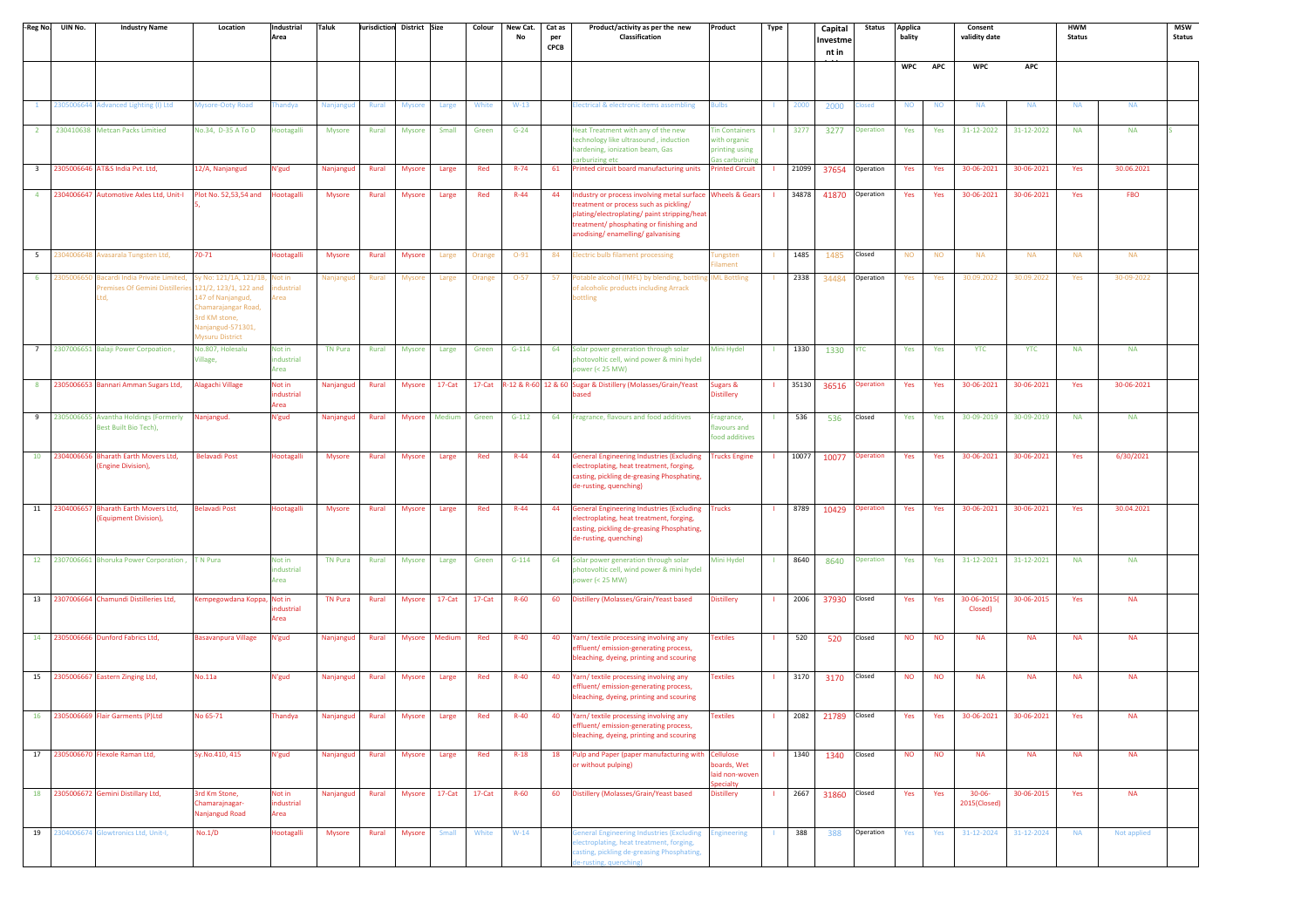| 20              |               | 2305006675 Gramox Paper & Boards Ltd,                                                                      | <b>Banchalli Village</b> ,<br>andavapura Post                            | handya                           | Nanjangud      | Rural | <b>Mysore</b> | Large         | Red    | $R-18$   | 18 | ulp and Paper (paper manufacturing with Paper & Boards<br>r without pulping)                                                                                                               |                                         |              | 1971  |                    | 21195 Operation       | Yes       | Yes       | 30-06-2021 | 30-06-2021 | Yes       | Not applied |  |
|-----------------|---------------|------------------------------------------------------------------------------------------------------------|--------------------------------------------------------------------------|----------------------------------|----------------|-------|---------------|---------------|--------|----------|----|--------------------------------------------------------------------------------------------------------------------------------------------------------------------------------------------|-----------------------------------------|--------------|-------|--------------------|-----------------------|-----------|-----------|------------|------------|-----------|-------------|--|
|                 |               | 21 2301006680 Hullahalli Mini Hydel.                                                                       | Hatwal-Hullahalli<br><b>Village</b>                                      | N'gud                            | Nanjangud      | Rural | Mysore        | Large         | Green  | $G-114$  | 64 | Solar power generation through solar<br>photovoltic cell, wind power & mini hydel<br>$power < 25 MW)$                                                                                      | Mini Hydel                              |              | 1001  | 1001               | <b>YTC</b>            | Yes       | Yes       | <b>YTC</b> | <b>YTC</b> | <b>NA</b> | <b>NA</b>   |  |
|                 |               | 22 2305006687 Jubiliant Generics Ltd<br>(formerly Jubilant Life Science<br>Ltd).                           | No.1, 18, 56, 57 & 58                                                    | N'gud                            | Nanjangud      | Rural | <b>Mysore</b> | 17-Cat        | 17-Cat | $R-58$   | 58 | harmaceuticals & Bulk Drug (excluding<br>ormulation).                                                                                                                                      | Pharmaceutical                          | - 11         | 42108 |                    | 45830 Operation       | Yes       | Yes       | 30-06-2021 | 30-06-2021 | Yes       | 6/30/2021   |  |
|                 |               | 23 2305006688 Karim Silk International Ltd,                                                                | No.7                                                                     | N'gud                            | Nanjangud      | Rural | Mysore        | Medium        | Red    | $R-40$   | 40 | arn/textile processing involving any<br>ffluent/emission-generating process,<br>pleaching, dyeing, printing and scouring                                                                   | <b>Textiles</b>                         | -11          | 941   | 941                | Closed                | <b>NO</b> | <b>NO</b> | <b>NA</b>  | <b>NA</b>  | <b>NA</b> | <b>NA</b>   |  |
|                 |               | 24 2304006689 Karnataka Ball Bearing<br>Corporation,                                                       | No. 21/B                                                                 | <b>Belavadi</b>                  | Mysore         | Rural | Mysore        | Medium        | Red    | $R-44$   | 44 | Industry or process involving metal surface Bearing<br>treatment or process such as pickling/<br>plating/electroplating/ paint stripping/heat<br>treatment/ phosphating or finishing and   |                                         |              | 640   | 640                | Closed                | <b>NO</b> | <b>NO</b> | <b>NA</b>  | <b>NA</b>  | <b>NA</b> | <b>NA</b>   |  |
|                 |               | 25 2307006690 Karnataka Silk Industries<br><b>Corporation Ltd (Silk Filature</b><br>Unit) Unit Of Ksic Ltd | Tirumakudalu<br>Narasipura                                               | Not in<br>industrial<br>Area     | <b>TN Pura</b> | Rural | Mysore        | Medium        | Red    | $R-40$   | 40 | Yarn/textile processing involving any<br>effluent/emission-generating process,<br>bleaching, dyeing, printing and scouring                                                                 | <b>Silk Filature</b>                    | $\mathbf{I}$ | 639   | 639                | Operation             | Yes       | Yes       | 30/6/2021  | 30/6/2021  | <b>NA</b> | <b>NA</b>   |  |
|                 | 26 2304006691 | <b>Silent Shores (Formerly</b><br>(eyens Resorts),                                                         | Plot No.85 & 87,<br>Sy.No.94/2, 92, 87, 88                               | <b>Hootagalli</b>                | <b>Mysore</b>  | Rural | <b>Mysore</b> | Large         | Orange | $O-38$   | 38 | Hotels (Less than 3 star) or hotels having > Resort<br>0 rooms and less than 100 rooms.                                                                                                    |                                         | H            | 6391  |                    | 68676 Operation       | Yes       | Yes       | 30-09-2022 | 30-09-2022 | <b>NA</b> | <b>NA</b>   |  |
|                 |               | 27 2304006692 Kirlosker Electric Company<br>Ltd, (Unit-IV) Switch Gear<br><b>Electronic Division</b>       | Belavadi                                                                 | Belavadi                         | Mysore         | Rural | Mysore        | Large         | Green  | $G-31$   | 64 | Dry cell battery (excluding manufacturing<br>of electrodes) and assembling & charging<br>of acid lead battery on micro scale                                                               | Electrical<br>components                |              | 1330  | 1330               | <b>Operation</b>      | Yes       | Yes       | 31-12-2024 | 31-12-2024 | Yes       | Not applied |  |
|                 |               | 28 2304006695 Machinery Manufacturing<br>Corporation,                                                      | <b>No.23</b>                                                             | Belavadi                         | <b>Mysore</b>  | Rural | <b>Mysore</b> | Large         | Red    | $R - 44$ | 44 |                                                                                                                                                                                            | <b>Machinery</b>                        |              | 3000  | 3000               | <b>Closed</b>         | <b>NO</b> | <b>NO</b> | <b>NA</b>  | <b>NA</b>  | <b>NA</b> | <b>NA</b>   |  |
|                 |               | 29 2304006696 Manikya Plastichem Pvt Ltd, No.5                                                             |                                                                          | Belavadi                         | Mysore         | Rural |               | Mysore Medium | Green  | $G-79$   | 32 | Plastic sack bags, woven sack with HDPE,<br>LDPE, Polythene bags (without recycling<br>plastic)                                                                                            | <b>HDPE Pipes</b>                       | $\mathbf{L}$ | 737   | 737                | Closed                | <b>NO</b> | <b>NO</b> | <b>NA</b>  | <b>NA</b>  | <b>NA</b> | <b>NA</b>   |  |
|                 |               | 30 2302006697 Maris Spinners Ltd,                                                                          | Kattemalawadi Krs<br>load                                                | Not in<br>ndustrial<br>Area      | Hunsur         | Rural | <b>Mysore</b> | Large         | Orange | $O-15$   | 15 | otton spinning and weaving (medium and Cotton spinning<br>arge scale)                                                                                                                      |                                         |              | 3947  | 3947               | Operation             | Yes       | Yes       | 31-12-2022 | 31-12-2022 | Yes       | 1/4/2025    |  |
| 31              |               | 2307006700 Mysore Fruits Products,                                                                         | Nanjapura Village<br>annur Hobli                                         | <b>Not in</b><br>dustrial<br>rea | <b>TN Pura</b> | Rural | Mysore        | Large         | Orange | $O-7$    |    | ood & food processing including fruits &<br>egetable processing                                                                                                                            | <b>Fruit Processing</b>                 |              | 4800  | 4800               | TC.                   | Yes       | <b>NA</b> | <b>YTC</b> | <b>YTC</b> | <b>NA</b> | <b>NA</b>   |  |
| 32 <sub>2</sub> |               | 2305006702 Nestle (India) Ltd,                                                                             | iy.No.63,99,100/11,11/<br>2,101(1),117/3,121,122<br>124,131P, Kallahalli | l'gud                            | Nanjangud      | Rural | Mysore        | Large         | Orange | $O-78$   | 78 | Manufacturing of instant Coffee/Tea                                                                                                                                                        | nstatnt Coffee<br>Milo                  |              | 81600 | 62280              | Operation             | Yes       | Yes       | 30.09.2030 | 30.09.2030 | Yes       | 30-06-2020  |  |
|                 |               | 33 2305006704 Pasari Spinning Mills Ltd,                                                                   | 54, 55                                                                   | N'gud                            | Nanjangud      | Rural | <b>Mysore</b> | Large         | Green  | $G-15$   |    | 15 Cotton spinning & weaving (small scale)                                                                                                                                                 | cotton spinning                         |              | 1380  | 1380               | Closed                | <b>NO</b> | <b>NO</b> | <b>NA</b>  | <b>NA</b>  | <b>NA</b> | <b>NA</b>   |  |
|                 |               | 34 2305006706 ABB Power Products &<br>Systems India Ltd (Formerly<br>ABB India Ltd,)                       | Mysore - Ooty Road                                                       | Thandya                          | Nanjangud      | Rural | Mysore        | Large         | Red    | $R - 47$ | 47 | Synthetic fibres including rayon, tyre cord, Insulation<br>olyester filament yarn and nylon                                                                                                | naterial                                | $\mathbf{L}$ |       |                    | 12266 14119 Operation | Yes       | Yes       | 30-06-2021 | 30-06-2021 | Yes       | 6/30/2021   |  |
|                 |               | 35 2304006707 Rane (Madras) Ltd,                                                                           | No.79 And 84                                                             | <b>lootagalli</b>                | <b>Mysore</b>  | Rural | Mysore        | Large         | Red    | $R-44$   | 44 | ndustry or process involving metal surface Automobile<br>treatment or process such as pickling/<br>plating/electroplating/ paint stripping/heat<br>treatment/ phosphating or finishing and | Gears                                   |              | 5947  |                    | 80335 Operation       | Yes       | Yes       | 30-06-2021 | 30-06-2021 | Yes       | Not applied |  |
|                 |               | 36 2304006710 Reckit Benckisher (I) Ltd,                                                                   | No.61, 62                                                                | Hootagalli                       | <b>Mysore</b>  | Rural | Mysore        | Large         | Orange | $O-74$   | 74 | <b>Pharmaceuticals Formulation</b>                                                                                                                                                         | Tablet<br>ormulation                    |              | 3208  |                    | 59750 Operation       | Yes       | Yes       | 30.09.2021 | 30.09.2021 | Yes       | 9/30/2021   |  |
|                 |               | 37 2305006712 Shree LPG Pvt Ltd, (Formrly S 11, Part -A,<br>And S Associates),                             | handavapura,<br>Chickaiananchatra,                                       | Thandya                          | Nanjangud      | Rural | Mysore        | Large         | Green  | $G-60$   | 60 | Oil and gas transportation pipeline<br>ncluding storage Depots                                                                                                                             | <b>Bulk Petrolium</b><br><b>Storage</b> |              | 1253  | 1253               | Operation             | Yes       | Yes       | 31-12-2025 | 31-12-2025 | <b>NA</b> | <b>NA</b>   |  |
| 38              |               | 2305006713 Reid and Taylor India Ltd,<br><b>(Formerly S Kumars Nation</b><br>Wide Ltd,)                    | <b>Thandavapura</b>                                                      | handya                           | Nanjangud      | Rural | <b>Mysore</b> | Large         | Red    | $R-40$   | 40 | /arn/ textile processing involving any<br>ffluent/emission-generating process,<br>bleaching, dyeing, printing and scouring                                                                 | <b>Textiles</b>                         |              | 30571 | 54283              | Closed                | Yes       | Yes       | 30-06-2021 | 30-06-2021 | Yes       | <b>NA</b>   |  |
| 39              |               | 2305006714 Indus Fila (Sai Lakshmi<br>Textiles Ltd )                                                       | Kempisiddanahundi<br>village, Thandya<br><b>Industrial Area</b>          | handya                           | Nanjangud      | Rural | Mysore        | Large         | Red    | $R-40$   | 40 | Yarn/ textile processing involving any<br>ffluent/emission-generating process,<br>bleaching, dyeing, printing and scouring                                                                 | <b>Textiles</b>                         |              |       | 10498 10498 Closed |                       | Yes       | Yes       | <b>NA</b>  | <b>NA</b>  | Yes       | <b>NA</b>   |  |
|                 |               | 40 2304006718 South East Agro Industries,                                                                  | Plot No. 35, Belavadi Belavadi                                           |                                  | Mysore         | Rural |               | Mysore Medium | Green  | $G-29$   |    | 29 Oil mill ghani & extraction (no<br>hydrogenation/refining)                                                                                                                              | <b>Essential Oil</b>                    | $\mathbf{L}$ | 812   | 812                | Operation             | Yes       | Yes       | 31-12-2022 | 31-12-2022 | <b>NA</b> | <b>NA</b>   |  |
|                 |               | 41 2305006719 South India Paper Mills,                                                                     | Chikkayyana Chatra                                                       | Thandya                          | Nanjangud      | Rural | Mysore        | Large         | Red    | $R-18$   | 18 | Pulp and Paper (paper manufacturing with Kraft Paper<br>or without pulping)                                                                                                                |                                         | - 11         | 7464  |                    | 13660 Operation       | Yes       | Yes       | 30-06-2021 | 30-06-2021 | Yes       | 6/30/2021   |  |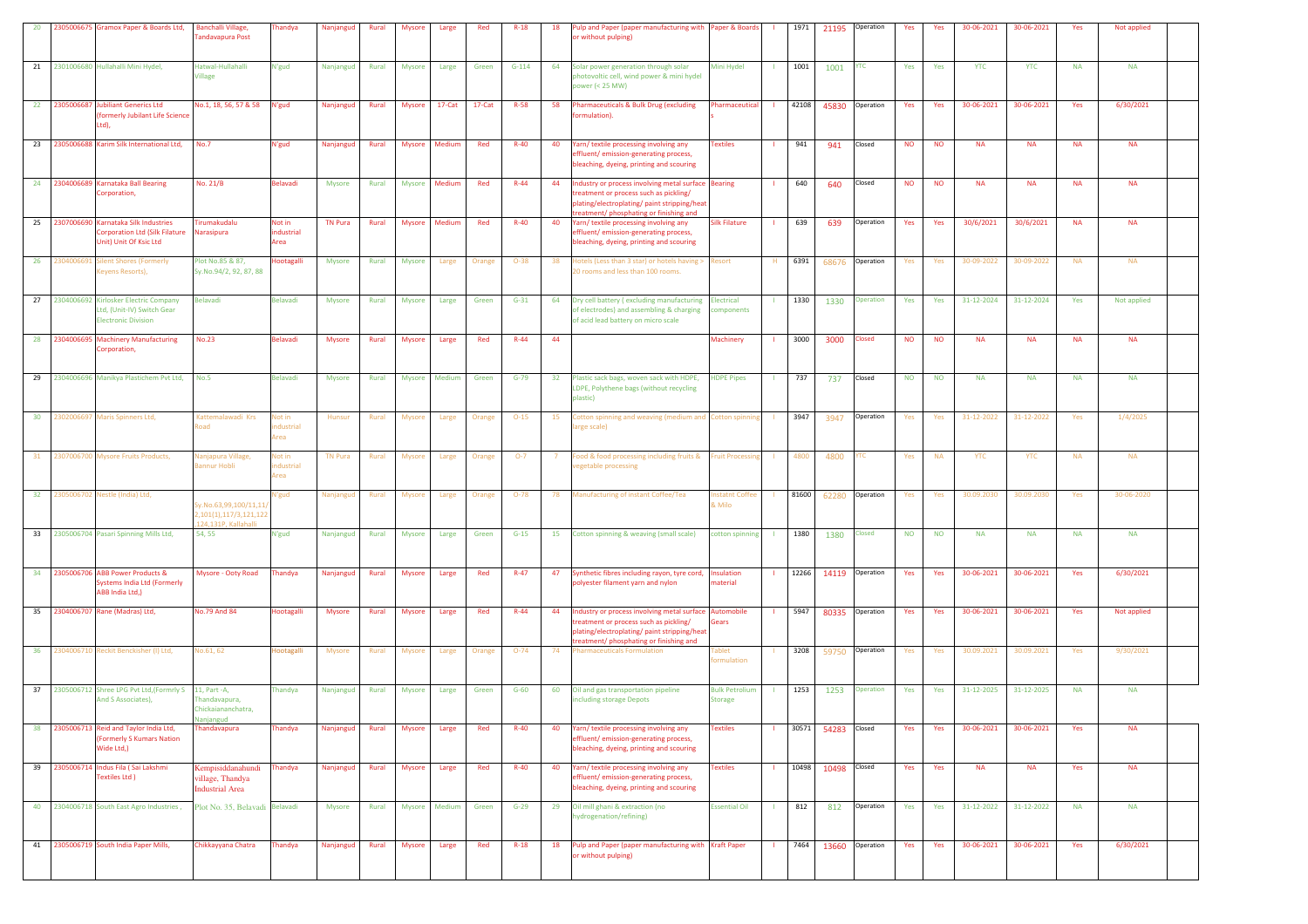| 42 | 304006721 Spatic Electronic Ltd,                                                                                           |                                                                               | otagalli                     | <b>Mysore</b>   | Rural        | <b>Mysore</b> | Mediu        | White  | $W-13$   |    | lectrical & electronic items assembling                                                                                                                                                                              | ectronic<br>quipment          |              | 650   | 650          | YTC            | <b>NA</b> | Yes       | YTC        | <b>YTC</b>            | <b>NA</b> | <b>NA</b>   |  |
|----|----------------------------------------------------------------------------------------------------------------------------|-------------------------------------------------------------------------------|------------------------------|-----------------|--------------|---------------|--------------|--------|----------|----|----------------------------------------------------------------------------------------------------------------------------------------------------------------------------------------------------------------------|-------------------------------|--------------|-------|--------------|----------------|-----------|-----------|------------|-----------------------|-----------|-------------|--|
| 43 | 2306006723 Sree Ganesh Spinner<br><b>Formerly Sree Kumaravel</b><br>Fextiles),                                             | eegur                                                                         | Not in<br>dustrial<br>Area   | eriyapatna      | Rural        | Mysore        | Mediun       | Orange | $O-15$   | 15 | Cotton spinning and weaving (medium and cotton spinning<br>arge scale)                                                                                                                                               |                               |              | 510   | 510          | Operation      | Yes       | Yes       | 31-12-2022 | 31-12-2022            | Yes       | 30-09-2020  |  |
| 44 | 302006724<br><b>Sri Meenakshi Sundaram</b><br>Fextiles Ltd,                                                                | Belathur village, KR<br>lagar Road                                            | Not in<br>ndustrial<br>Area  | Hunsur          | Rural        | <b>Mysore</b> | Large        | Orange | $O-15$   | 15 | Cotton spinning and weaving (medium and cotton spinning<br>arge scale)                                                                                                                                               |                               |              | 2465  | 2465         | Closed         | Yes       | Yes       | <b>NA</b>  | <b>NA</b>             | Yes       | <b>NA</b>   |  |
| 45 | 2303006725 Sri Ambika Sugars (Sri Rama<br>Ssk Ltd, )                                                                       | hunchanakatte                                                                 | Not in<br>industrial<br>Area | K.R. Nagar      | Rural        | Mysore        | Large        | Red    | $R-12$   | 12 | <b>Sugar (excluding Khandsari)</b>                                                                                                                                                                                   | <b>Sugars</b>                 |              | 731   | 731          | Closed         | <b>NO</b> | <b>NO</b> | <b>NA</b>  | <b>NA</b>             | Yes       | <b>NA</b>   |  |
|    | 46 2301006726 Subhash Kabini Power<br>Corpoation,                                                                          | Vear Kabini Rever,<br><b>Beechanahalli</b>                                    | Not in<br>ndustrial<br>Area  | H.D. Kote       | Rural        | <b>Mysore</b> | Large        | Green  | $G-147$  | 64 | Solar power generation through solar<br>hotovoltic cell, wind power & mini hydel<br>power (< 25 MW)                                                                                                                  | Mini Hydel                    |              | 1760  | 1760         | Operation      | Yes       | Yes       | 31-12-2021 | 31-12-2021            | <b>NA</b> | <b>NA</b>   |  |
| 47 | 2305006728 Sujatha Textiles Pvt Ltd,                                                                                       | Sujathapuram                                                                  | N'gud                        | Nanjangud       | Rural        | <b>Mysore</b> | Large        | Red    | $R-40$   | 40 | Yarn/ textile processing involving any<br>effluent/emission-generating process,<br>bleaching, dyeing, printing and scouring                                                                                          | <b>Textiles</b>               |              | 1809  | 1809         | Closed         | <b>NO</b> | <b>NO</b> | <b>NA</b>  | <b>NA</b>             | <b>NA</b> | <b>NA</b>   |  |
| 48 | 2305006729 Padmini Aromatics Co (P) Ltd No.9/A, B10                                                                        |                                                                               | N'gud                        | Nanjangud       | Rural        | Mysore        | Medium       | Red    | $R-22$   | 22 | Organic chemicals manufacturing, Meta<br>Amino phenol                                                                                                                                                                | <b>Aromatic</b><br>hemical    |              | 1204  | 6498         | Operation      | Yes       | Yes       | 30-6-2021  | 30-6-2021             | Yes       | 30-06-2021  |  |
| 49 | 2304006732 Triton Valves Ltd,                                                                                              | 51, 52, 53, 54& 318,<br>Mercara Road, Belavadi<br>ndustrial Area,<br>Belavadi | Belavadi                     | Mysore          | Rural        | Mysore        | Large        | Red    | $R - 44$ | 44 | Industry or process involving metal surface<br>treatment or process such as pickling/<br>plating/electroplating/ paint stripping/heat<br>treatment/ phosphating or finishing and<br>anodising/enamelling/galvanising | <b>Tube Valves</b>            |              | 10292 | 10625        | Operation      | Yes       | Yes       | 30-06-2021 | 30-06-2021            | Yes       | 30.06.2021  |  |
| 50 | 2304006734 Orange County Resorts Pvt<br>LTd, (Formerly Tropical<br><b>Retreats Limited, )Tropical</b><br>Retreats Limited, | Sy.No.70/1 & 71/1,<br>eerambally Village                                      | Not in<br>industrial<br>Area | H.D. Kote       | Rural        | Mysore        | Large        | Green  | $G-52$   | 52 | Holiday Resorts/Jungle Resorts/Beach<br>Resorts                                                                                                                                                                      | Resort                        | H            | 3980  | 3980         | Operation      | Yes       | Yes       | 31-12-2022 | 31-12-2022            | <b>NA</b> | <b>NA</b>   |  |
| 51 | 2304006738 Deechem Resigns (Formerly<br>/enlon Polyster), Unit-I                                                           | 26(P) & 2, Belawadi Indl Belavadi<br>rea, Hunsur Road                         |                              | <b>Mysore</b>   | Rural        | <b>Mysore</b> | Large        | Red    | $R-38$   | 38 | Photographic films and its chemicals                                                                                                                                                                                 | Formaldehyde                  |              | 8796  | 18430        | Operation      | Yes       | Yes       | 30-06-2021 | 30-06-2021            | Yes       | Not applied |  |
|    |                                                                                                                            |                                                                               |                              |                 |              |               |              |        |          |    |                                                                                                                                                                                                                      |                               |              |       |              |                |           |           |            |                       |           |             |  |
| 52 | 2304006742 Wipro Ltd (Lighting Division)                                                                                   | 105                                                                           | ootagalli                    | Mysore          | Rural        | Mysore        | Large        | Orange | $O-91$   | 61 | <b>Electric bulb filament processing</b>                                                                                                                                                                             | sulbs & Tubes                 |              | 2465  | 30190        | Closed         | Yes       | Yes       | 30-06-2016 | 30-06-2016            | Yes       | <b>NA</b>   |  |
| 53 | 2305006744 Zenith Textiles Ltd, A Unit of<br>Zenith Export Ltd,                                                            | No.13, Abc                                                                    | N'gud                        | Nanjangud       | Rural        | Mysore        | Large        | Red    | $R-40$   | 40 | Yarn/ textile processing involving any<br>effluent/emission-generating process,<br>bleaching, dyeing, printing and scouring                                                                                          | <b>Textiles</b>               |              | 7393  | 75658 Closed |                | Yes       | Yes       | 30-06-2021 | 30-06-2021            | Yes       | <b>NA</b>   |  |
|    | 54 2304006748 Aj Stationary Pvt LtD,                                                                                       | 10.1/E                                                                        | ootagalli                    | Mysore          | Rural        | Mysore        | Small        | White  | $W-30$   |    | Paper pins and U-clips                                                                                                                                                                                               | tationery<br>roduct           |              | 251   | 251          | Closed         | Yes       | <b>NA</b> | 31-12-2022 | <b>NA</b>             | <b>NA</b> | <b>NA</b>   |  |
| 55 | 2304006749 Ajpolymers(P) Ltd,                                                                                              | lot 1/F                                                                       | ootagalli                    | <b>Mysore</b>   | <b>Rural</b> | <b>Mysore</b> | Small        | White  | $W-30$   |    | Paper pins and U-clips                                                                                                                                                                                               | <b>itationery</b><br>roduct   | $\mathbf{1}$ | 120   | 120          | Closed         | Yes       | Yes       | 31-12-2022 | 31-12-2022            | <b>NA</b> | <b>NA</b>   |  |
| 56 | 2304006750 Amalgamation Repco Ltd, ,                                                                                       | lunsur Road                                                                   | selavadi                     | Mysore          | Rural        | <b>Mysore</b> | Small        | White  | $W-14$   |    | General Engineering Industries (Excluding<br>lectroplating, heat treatment, forging,<br>asting, pickling de-greasing Phosphating,<br>-rusting, quenching)                                                            | ingineering                   |              | 84    | 84           | Closed         | <b>NO</b> | <b>NO</b> | <b>NA</b>  | <b>NA</b>             | <b>NA</b> | <b>NA</b>   |  |
| 57 | 2302006751 Anitha Sausages And Food<br>Products,                                                                           | lo.122-127,<br>Aallinathpura,                                                 | Not in<br>ndustrial<br>Area  | Hunsur          | Rural        | Mysore        | Small        | Orange | $O-7$    | -7 | Food & food processing including fruits &<br>vegetable processing                                                                                                                                                    | ood<br>rocessing              |              | 221   | 221          | losed          | <b>NO</b> | <b>NO</b> | <b>NA</b>  | <b>NA</b>             | <b>NA</b> | <b>NA</b>   |  |
| 58 | 2305006752 Arbee Biomarine extracts,                                                                                       | 13-P-2, Thandya<br>Industrial area                                            | Thandya                      | Nanjangud       | Rural        | Mysore        | Medium       | Orange | $O-31$   | 31 | Fish processing and packaging (excluding<br>chilling of fish)                                                                                                                                                        | ish oil                       |              | 444   | 444          | Operation      | Yes       | Yes       | 30-09-2022 | 30-09-2022            | <b>NA</b> | <b>NA</b>   |  |
|    | 59 2305006755 Badeka Paper Manufacture<br>Corporation,,                                                                    | Thandavapura                                                                  | Thandya                      | Nanjangud Rural |              | Mysore        | Small        | Red    | $R-18$   |    | 18 Pulp and Paper (paper manufacturing with Paper & Boards<br>or without pulping)                                                                                                                                    |                               |              | 340   | 340          | Closed         | <b>NO</b> | <b>NO</b> | <b>NA</b>  | $\sf NA$              | <b>NA</b> | <b>NA</b>   |  |
| 60 | 2304006756 Balaji Malleable And Alloyed<br>Grey Pvt Ltd,,                                                                  | <b>No.6 And 7</b>                                                             | Hootagalli                   | Mysore          | Rural        | Mysore        | Small        | Orange | $O-42$   | 42 | Industry or process involving foundry<br>operations                                                                                                                                                                  | Allied                        |              | 200   | 200          | Closed         | <b>NO</b> | <b>NO</b> | <b>NA</b>  | <b>NA</b>             | <b>NA</b> | <b>NA</b>   |  |
|    | 61 2305006757 Bansal Flour Mills Pvt Ltd,                                                                                  | Thandavapura                                                                  | Thandya                      | Nanjangud Rural |              | Mysore        | <b>Small</b> | Green  | $G-20$   |    | 20 Flour mills (dry process)                                                                                                                                                                                         | <b>Flour Mill</b>             | -11          | 140   | 140          | Operation      | Yes       | Yes       |            | 31-12-2023 31-12-2023 | <b>NA</b> | <b>NA</b>   |  |
|    | 62 2305006760 Brakes India Ltd,                                                                                            | 3/A                                                                           | N'gud                        | Nanjangud Rural |              | Mysore        | Large        | Green  | $G-41$   | 41 | Rubber goods industry (with baby boiler<br>only)                                                                                                                                                                     | Rubber Pads,<br><b>Irakes</b> |              | 3125  |              | 3125 Operation | Yes       | Yes       | 31-12-2021 | 31-12-2021            | Yes       | 31/12/2023  |  |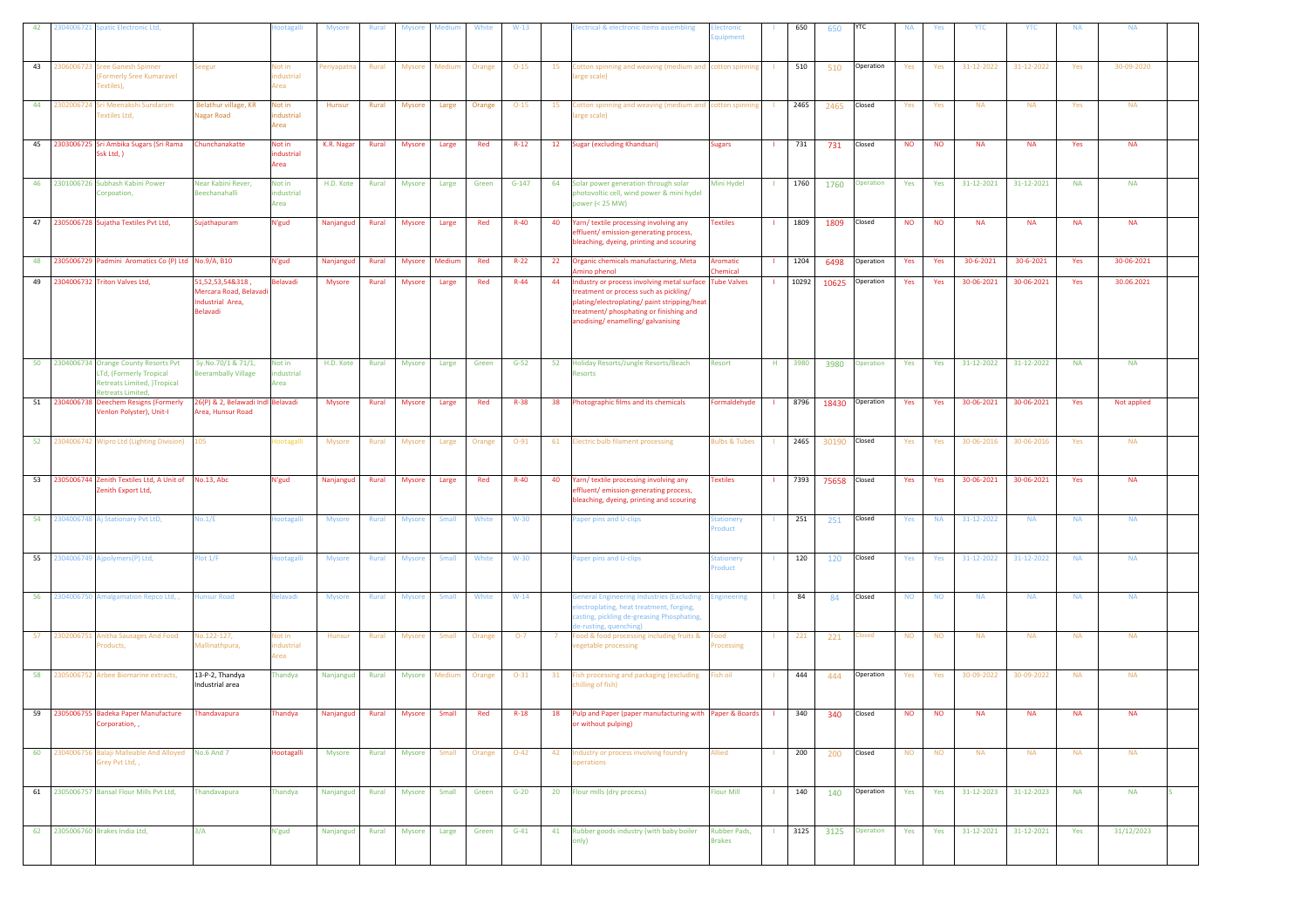| 63 |                           | 2306006764 Louis Dreyfus Company India Sy No.36, 38, 39 and Not in<br>rivate Limited(Formerly<br>Coffee Curing And Export Ltd ) | 40/2, Корра,                                            | dustrial<br>Area            | Periyapatna    | Rural | Mysore        | Small         | Green  | $G-66$   | 64 | Coffee curing, roasting and grinding<br>ndustrial scale)                                                                                                                                         | <b>Coffee Curing</b>    |              | 420   | 420  | Operation        | Yes       | Yes       | 31-12-2022 | 31-12-2022 | <b>NA</b> | <b>NA</b>   |  |
|----|---------------------------|---------------------------------------------------------------------------------------------------------------------------------|---------------------------------------------------------|-----------------------------|----------------|-------|---------------|---------------|--------|----------|----|--------------------------------------------------------------------------------------------------------------------------------------------------------------------------------------------------|-------------------------|--------------|-------|------|------------------|-----------|-----------|------------|------------|-----------|-------------|--|
|    |                           | 64 2304006766 Deepak Insulated Cable<br>Corporation Ltd,                                                                        | No.21/A                                                 | Belavadi                    | Mysore         | Rural | <b>Mysore</b> | Small         | Green  | $G-32$   | 32 | Polythene & plastic processed products<br>nanufacturing (virgin plastics) including<br>plastic injection/extrusion moulding and<br>plastic cable manufacturing                                   | <b>Cable wires</b>      |              | 320   | 320  | Closed           | <b>NO</b> | <b>NO</b> | <b>NA</b>  | <b>NA</b>  | <b>NA</b> | <b>NA</b>   |  |
| 65 |                           | 2305006776 Ganga Phosphorous And<br>Chemical Ltd,                                                                               | No.14                                                   | N'gud                       | Nanjangud      | Rural | <b>Mysore</b> | Medium        | Red    | $R-22$   | 22 | Organic chemicals manufacturing, Meta<br>Amino phenol                                                                                                                                            | Chemical                |              | 566   | 566  | Closed           | <b>NO</b> | <b>NO</b> | <b>NA</b>  | <b>NA</b>  | <b>NA</b> | <b>NA</b>   |  |
| 66 |                           | 2304006777 Globe Industries                                                                                                     | 74H & 74S, Unit og<br>Globe Detective Agency<br>Pvt Ltd | potagalli                   | Mysore         | Rural | Mysore        | Small         | Orange | $O-7$    |    | ood & food processing including fruits &<br>egetable processing                                                                                                                                  | <b>Fruit processing</b> | -11          | 125   | 125  | peration         | Yes       | Yes       | 30-09-2022 | 30-09-2022 | <b>NA</b> | <b>NA</b>   |  |
|    |                           | 67 2304006778 Glowtronics Ltd, Unit -II,                                                                                        | Plot No.2                                               | lootagalli                  | <b>Mysore</b>  | Rural | <b>Mysore</b> | Small         | Red    | $R-44$   | 44 | Industry or process involving metal surface Engineering<br>treatment or process such as pickling/<br>plating/electroplating/ paint stripping/heat<br>treatment/ phosphating or finishing and     |                         |              | 403   |      | 481.77 Operation | Yes       | Yes       | 30-06-2021 | 30-06-2021 | Yes       | Not applied |  |
|    |                           | 68 2305006780 Hema Engineering Industries Plot No.22<br>Ltd.,                                                                   |                                                         | N'gud                       | Nanjangud      | Rural | <b>Mysore</b> | Small         | Red    | $R-44$   | 44 | Industry or process involving metal surface Engineering<br>treatment or process such as pickling/<br>plating/electroplating/ paint stripping/heat<br>treatment/ phosphating or finishing and     |                         |              | 312   | 312  | <b>YTC</b>       | <b>NA</b> | Yes       | <b>YTC</b> | <b>YTC</b> | <b>NA</b> | <b>NA</b>   |  |
|    |                           | 69 2302006784 Hunsur Plywood Works,                                                                                             | Pot Box No.2                                            | Not in<br>dustrial<br>Area  | Hunsur         | Rural | <b>Mysore</b> | Medium        | Red    | $R-34$   | 61 | Plyboard manufacturing (including vineer<br>I laminate) with oil fired boiler/thermic<br>fluid heater (without resin plant)                                                                      | Plywood                 | $\mathbf{L}$ | 665   | 665  | <b>Operation</b> | Yes       | Yes       | 30-06-2021 | 30-06-2021 | Yes       | 6/30/2021   |  |
| 70 |                           | 2304006787 India Piston Repco Ltd,                                                                                              | No.10, Hunsur Road,                                     | Not in<br>dustrial<br>Area  | Mysore         | Rural | Mysore        | Small         | White  | $W-14$   |    | General Engineering Industries (Excluding<br>electroplating, heat treatment, forging,<br>casting, pickling de-greasing Phosphating,<br>e-rusting, quenching                                      | <b>Ingineering</b>      |              | 145   | 145  | Closed           | <b>NO</b> | <b>NO</b> | <b>NA</b>  | <b>NA</b>  | <b>NA</b> | <b>NA</b>   |  |
|    |                           | 71 2304006789 Intceramic Engineering Ltd,                                                                                       | <b>No.43</b>                                            | <b>Belavadi</b>             | Mysore         | Rural | <b>Mysore</b> | Small         | Red    | $R-44$   | 44 | Industry or process involving metal surface Engineering<br>treatment or process such as pickling/<br>plating/electroplating/ paint stripping/heat<br>treatment/ phosphating or finishing and     |                         |              | 79.8  | 79   | Closed           | <b>NO</b> | <b>NO</b> | <b>NA</b>  | <b>NA</b>  | <b>NA</b> | <b>NA</b>   |  |
|    |                           | 72 2305006793 Jay JS Paper Recycling (P) Ltd, Plot No. 14                                                                       |                                                         | N'gud                       | Nanjangud      | Rural | <b>Mysore</b> | Medium        | Red    | $R-18$   |    | 18 Pulp and Paper (paper manufacturing with Kraft Paper<br>or without pulping)                                                                                                                   |                         | -11          | 8749  | 8749 | Closed           | Yes       | Yes       | 30-06-2017 | 30-06-2017 | <b>NA</b> | <b>NA</b>   |  |
|    |                           | 73 2305006794 Kabini Paper Mills Ltd,,                                                                                          |                                                         | N'gud                       | Nanjangud      | Rural | <b>Mysore</b> | Small         | Red    | $R-18$   |    | 18 Pulp and Paper (paper manufacturing with Paper & Boards<br>or without pulping)                                                                                                                |                         |              | 161   | 161  | Closed           | <b>NO</b> | <b>NO</b> | <b>NA</b>  | <b>NA</b>  | <b>NA</b> | <b>NA</b>   |  |
|    |                           | 74 2306006795 Karnataka Planters Coffee<br>Curing Works (P) Ltd,                                                                | <b>Avarthi Village</b>                                  | Not in<br>ndustrial<br>Area | Periyapatna    | Rural | Mysore        | Small         | Green  | $G-66$   | 64 | Coffee curing, roasting and grinding<br>ndustrial scale)                                                                                                                                         | Coffee Curing           |              | 160   | 160  | Closed           | <b>NO</b> | <b>NO</b> | <b>NA</b>  | <b>NA</b>  | <b>NA</b> | <b>NA</b>   |  |
| 75 |                           | 2302006799 Koyenco Oils And Extract Pvt Ankanahalli<br>.td.                                                                     |                                                         | Not in<br>ndustrial<br>Area | Hunsur         | Rural | <b>Mysore</b> | Small         | Orange | $O-71$   |    | 71 Solvent extraction plants (excluding<br>efining)                                                                                                                                              | Dil Extraction          |              | 70.89 | 70   | Closed           | <b>NO</b> | <b>NO</b> | <b>NA</b>  | <b>NA</b>  | <b>NA</b> | <b>NA</b>   |  |
| 76 |                           | 2304006800 Automotive Axles Unit-II<br>(Formerly KTMS Engineering<br>Pvt Ltd, )                                                 | No.34/P & 35/P                                          | <b>Hootagalli</b>           | <b>Mysore</b>  | Rural | <b>Mysore</b> | Small         | Red    | $R-44$   | 44 | Industry or process involving metal surface Engineering<br>treatment or process such as pickling/<br>plating/electroplating/ paint stripping/heat<br>treatment/ phosphating or finishing and     |                         |              | 488   | 488  | Closed           | <b>NO</b> | <b>NO</b> | <b>NA</b>  | <b>NA</b>  | <b>NA</b> | <b>NA</b>   |  |
|    |                           | 77 2306006802 Prakruthi Infrastructure Pvt<br>Ltd, (Formerly Lakshmijala<br><b>Coffee Processing and Trading</b><br>(ompany)    | Site No.1<br><b>Manchaelahalli</b>                      | Not in<br>ndustrial<br>Area | Periyapatna    | Rural | Mysore        | Small         | Green  | $G-66$   | 64 | Coffee curing, roasting and grinding<br>industrial scale)                                                                                                                                        | <b>Coffee Curing</b>    |              | 110   | 110  | Closed           | <b>NO</b> | <b>NO</b> | <b>NA</b>  | <b>NA</b>  | <b>NA</b> | <b>NA</b>   |  |
|    | 78 2307006807             | Madhu Paper Mills (P) Ltd,                                                                                                      | Ranganathapura                                          | Not in<br>ndustrial<br>Area | <b>TN Pura</b> | Rural | <b>Mysore</b> | Small         | Red    | $R-18$   | 18 | Pulp and Paper (paper manufacturing with Paper & Boards<br>or without pulping)                                                                                                                   |                         | -11          | 195   | 195  | Closed           | <b>NO</b> | <b>NO</b> | <b>NA</b>  | <b>NA</b>  | <b>NA</b> | <b>NA</b>   |  |
|    |                           | 79 2306006810 Master Coffee Curing Works, Avarthy, Koppa Post                                                                   |                                                         | Not in<br>ndustrial<br>Area | Periyapatna    | Rural | <b>Mysore</b> | Small         | Green  | $G-66$   | 64 | Coffee curing, roasting and grinding<br>industrial scale)                                                                                                                                        | <b>Coffee Curing</b>    |              | 135   | 135  | Closed           | <b>NO</b> | <b>NO</b> | <b>NA</b>  | <b>NA</b>  | <b>NA</b> | <b>NA</b>   |  |
|    | 80 2305006811 Mectronics, |                                                                                                                                 | #8&9                                                    | <b>Thandya</b>              | Nanjangud      | Rural | <b>Mysore</b> | Small         | White  | $W-14$   |    | ieneral Engineering Industries (Excluding<br>lectroplating, heat treatment, forging,<br>casting, pickling de-greasing Phosphating,                                                               | <b>Engineering</b>      |              | 135   | 135  | Operation        | Yes       | Yes       | <b>NA</b>  | <b>NA</b>  | <b>NA</b> | <b>NA</b>   |  |
| 81 |                           | 2305006813 Meridian Sponge Iron Co (I)<br>Private Ltd,                                                                          | Plot No.12<br><b>Thandavapura</b>                       | Thandya                     | Nanjangud      | Rural | Mysore        | Small         | Red    | $R-53$   |    | Iron and Steel (involving processing from<br>ore/ integrated steel plants and or Sponge<br><b>Iron Units</b>                                                                                     | Sponge iron             |              | 386   | 386  | YTC              | Yes       | Yes       | <b>YTC</b> | <b>YTC</b> | <b>NA</b> | <b>NA</b>   |  |
| 82 |                           | 2305006816 Rayhans Technolgoies Pvt Ltd No.17/A<br>(Formerly Modayil Properties<br>$(P)$ Ltd $)$                                |                                                         | N'gud                       | Nanjangud      | Rural | Mysore        | Medium        | Red    | $R - 44$ | 44 | Industry or process involving metal surface Surface Coating<br>treatment or process such as pickling/<br>plating/electroplating/ paint stripping/heat<br>treatment/ phosphating or finishing and |                         |              | 954   | 954  | Operation        | Yes       | Yes       | Appl       | Appl       | <b>NA</b> | <b>NA</b>   |  |
|    |                           | 83 2302006817 Mohan Wollen Ltd,,                                                                                                | Katemalawadi                                            | Not in<br>ndustrial<br>Area | K.R. Nagar     | Rural |               | Mysore Medium | Red    | $R-40$   | 40 | Yarn/ textile processing involving any<br>effluent/emission-generating process,<br>bleaching, dyeing, printing and scouring                                                                      | <b>Worested Yarn</b>    | $\mathbf{H}$ | 965   | 965  | Closed           | <b>NO</b> | <b>NO</b> | <b>NA</b>  | <b>NA</b>  | <b>NA</b> | <b>NA</b>   |  |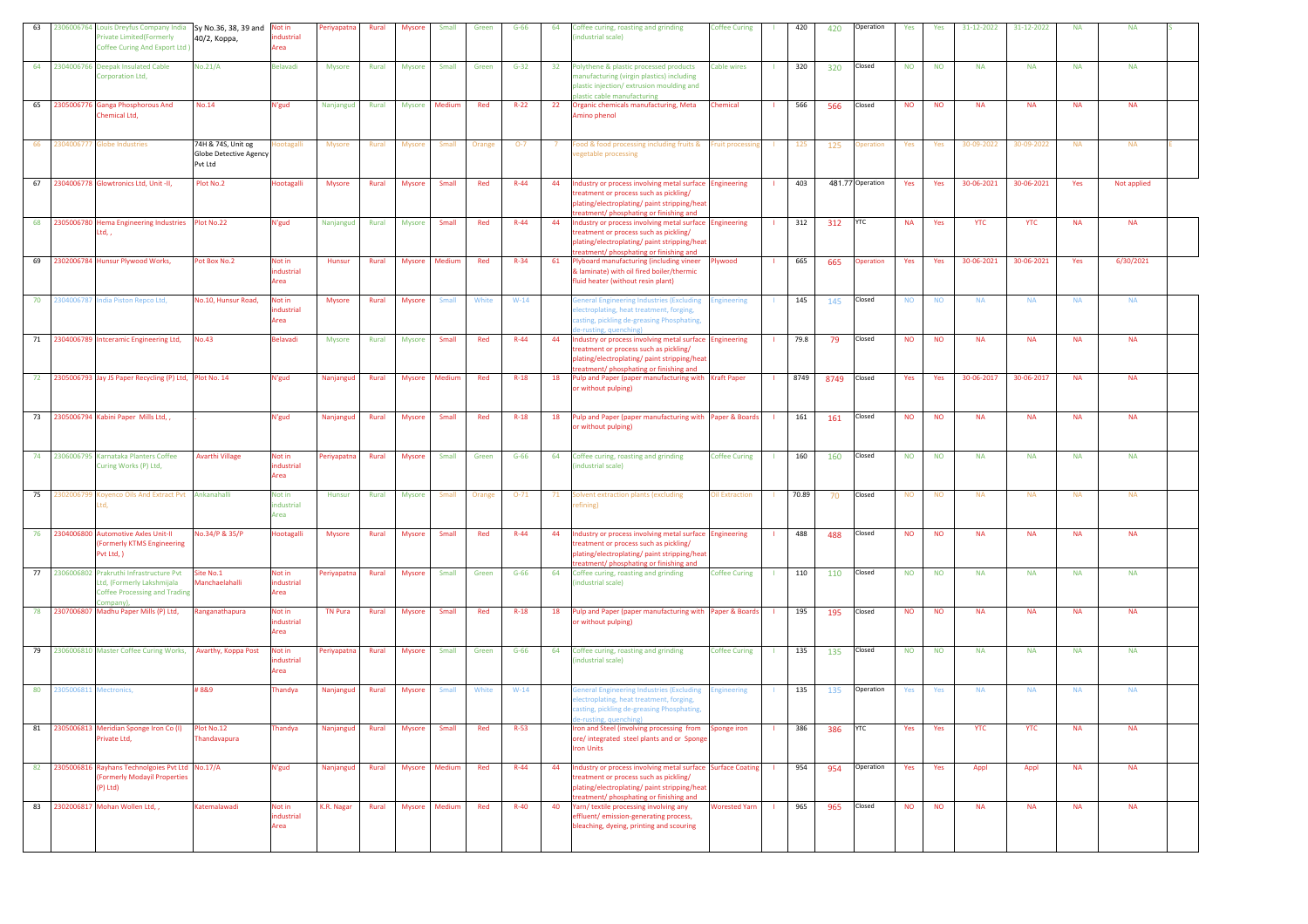| 84 | 304006819                   | <b>Nysore Oxygen Company Ltd, Plot No.86</b><br>Plot No86, Mysore,<br>lootagalli Industrial Area,<br>Mysore, Mysore 402289 |                                                                                                        | <b>Hootagalli</b>                | Mysore         | Rural | Mysore        | Smal          | White  | $W-9$    |    | ompressed oxygen gas from crude liquid<br>xygen Nitrogen and Carbon-Di-oxide                                                                                                                        | <b>Industrial gas</b>                            |              | 117   | 117                     | Closed          | <b>NO</b> | <b>NO</b> | <b>NA</b>       | <b>NA</b>  | <b>NA</b> | <b>NA</b> |  |
|----|-----------------------------|----------------------------------------------------------------------------------------------------------------------------|--------------------------------------------------------------------------------------------------------|----------------------------------|----------------|-------|---------------|---------------|--------|----------|----|-----------------------------------------------------------------------------------------------------------------------------------------------------------------------------------------------------|--------------------------------------------------|--------------|-------|-------------------------|-----------------|-----------|-----------|-----------------|------------|-----------|-----------|--|
|    | 85 2305006821               | <b>L</b> Mysore Panels And Boards (P)<br>Ltd.                                                                              |                                                                                                        | Thandya                          | Nanjangud      | Rural | <b>Mysore</b> | Small         | Orange | $O-56$   | 56 | lyboard manufacturing (including vineer<br>laminate) with oil fired boiler/thermic<br>fluid heater (without resin plant)                                                                            | <b>Frames and</b><br><b>Boards</b>               |              | 151   | 151                     | Closed          | <b>NO</b> | <b>NO</b> | <b>NA</b>       | <b>NA</b>  | <b>NA</b> | <b>NA</b> |  |
|    |                             | 86 2304006828 Pams Engineering,                                                                                            | Plot No. 72/A-2                                                                                        | Hootagalli                       | Mysore         | Rural |               | Mysore Medium | Green  | $G-77$   |    | Manufacturing of motors(industral Scale)                                                                                                                                                            | <b>Precision parts</b><br>components             |              | 502   | 502                     | Operation       | Yes       | <b>NA</b> | 31-12-2027      | <b>NA</b>  | <b>NA</b> | <b>NA</b> |  |
|    |                             | 87 2303006831 PBI & MMK (JV) Constructions,                                                                                | Sy.No.42/P-8 & 7015<br>Aanjanahalli Village                                                            | <b>Not in</b><br>dustrial<br>rea | K.R. Nagar     | Rural | Mysore        | Small         | Orange | $O - 64$ | 64 | Stone crushers                                                                                                                                                                                      | Stone Crusher                                    | <b>SC</b>    | 180   |                         | 180 Closed      | <b>NO</b> | <b>NO</b> | <b>NA</b>       | <b>NA</b>  | <b>NA</b> | <b>NA</b> |  |
|    |                             | 88 2306006834 Ecomgill India Ltd, (Forerly<br>Ponnappa Coffee Curing<br>Works),                                            | <b>Benegal Village</b><br>Nilavadi Post                                                                | Not in<br>industrial<br>Area     | Periyapatna    | Rural | Mysore        | Large         | Green  | $G-66$   | 64 | Coffee curing, roasting and grinding<br>industrial scale)                                                                                                                                           | <b>Coffee Curing</b>                             | $\mathbf{L}$ | 1445  | 1445                    | Operation       | Yes       | Yes       | 31-12-2022      | 31-12-2022 | <b>NA</b> | <b>NA</b> |  |
|    |                             | 89 2307006838 Premier Tissues India Ltd,                                                                                   | <b>Bannur Road</b>                                                                                     | Not in<br>industrial<br>Area     | <b>TN Pura</b> | Rural | <b>Mysore</b> | Large         | Red    | $R-18$   | 18 | Pulp and Paper (paper manufacturing with Tissue Paper<br>or without pulping)                                                                                                                        |                                                  |              | 1100  |                         | 38473 Operation | Yes       | Yes       | 30-06-2021      | 30-06-2021 | <b>NA</b> | <b>NA</b> |  |
|    |                             | 90 2305006840 Rachana Rubbers(P) Ltd (RO- Plot No. 82-P                                                                    |                                                                                                        | N'gud                            | Nanjangud      | Rural | <b>Mysore</b> | Small         | Green  | $G-86$   | 41 | Tread rubber including pre-cured rubber                                                                                                                                                             | <b>Tread Rubber</b>                              |              | 482   | 482                     | Closed          | <b>NA</b> | <b>NA</b> | <b>NA</b>       | <b>NA</b>  | <b>NA</b> | <b>NA</b> |  |
|    |                             | 91 2305006842 Rajshil Papers Pvt Ltd                                                                                       | <b>No.64</b>                                                                                           | N'gud                            | Nanjangud      | Rural | <b>Mysore</b> | Large         | Red    | $R-18$   | 18 | Pulp and Paper (paper manufacturing with Kraft Paper<br>or without pulping)                                                                                                                         |                                                  |              | 2303  | 30931                   | Operation       | Yes       | Yes       | 30-06-2021      | 30-06-2021 | <b>NA</b> | <b>NA</b> |  |
|    |                             | 92 2305006846 Ramgopal Paper Mills Ltd, ,                                                                                  | Thandavapura                                                                                           | <b>Thandya</b>                   | Nanjangud      | Rural | <b>Mysore</b> | Small         | Red    | $R-18$   | 18 | Pulp and Paper (paper manufacturing with Paper & Boards<br>or without pulping)                                                                                                                      |                                                  | $\sim 1$     | 304   | 304                     | Closed          | <b>NO</b> | <b>NO</b> | <b>NA</b>       | <b>NA</b>  | <b>NA</b> | <b>NA</b> |  |
|    |                             | 93 2305006847 Rasandika Auto Components Plot No. 45 & 48 P.H.<br>vt Ltd,                                                   | <b>load</b>                                                                                            | Not in<br>industrial<br>Area     | Nanjangud      | Rural | <b>Mysore</b> | Large         | White  | $W-14$   |    | eneral Engineering Industries (Excluding<br>lectroplating, heat treatment, forging,<br>asting, pickling de-greasing Phosphating,<br>e-rusting, quenching)                                           | <b>Engineering</b>                               |              | 1242  | 1242                    | Operation       | Yes       | Yes       | 31-12-2022      | 31-12-2022 | <b>NA</b> | <b>NA</b> |  |
|    |                             | 94 2305006848 Rasandika Auto Components No. 45 & 48, KIADB KIADB<br>Pvt Ltd,                                               | Industrial Area,                                                                                       |                                  | Nanjangud      | Rural | Mysore        | <b>Small</b>  | White  | $W-14$   |    | <b>General Engineering Industries (Excluding</b><br>lectroplating, heat treatment, forging,<br>casting, pickling de-greasing Phosphating,<br>e-rusting, quenching)                                  | <b>Assembling of</b><br>ngineering<br>mponents   | -11          | 197   | 197                     | Closed          | <b>NO</b> | <b>NO</b> | <b>NA</b>       | <b>NA</b>  | <b>NA</b> | <b>NA</b> |  |
|    |                             | 95 2304006850 Remmington Rand (I) Ltd,,                                                                                    | 85a, Mysore.,                                                                                          | Hootagalli                       | Mysore         | Rural | Mysore        | Micro         | White  | $W-14$   |    | eneral Engineering Industries (Excluding<br>lectroplating, heat treatment, forging,<br>asting, pickling de-greasing Phosphating,<br>e-rusting, quenching                                            | <b>Engineering</b>                               |              | 3.75  | $\overline{\mathbf{3}}$ | Closed          | <b>NO</b> | <b>NO</b> | <b>NA</b>       | <b>NA</b>  | <b>NA</b> | <b>NA</b> |  |
|    |                             | 96 2305006851 Resham Fabritex (P) Ltd, ,                                                                                   | No.1a                                                                                                  | Thandya                          | Nanjangud      | Rural | <b>Mysore</b> | Small         | Red    | $R-40$   | 40 | Yarn/textile processing involving any<br>ffluent/emission-generating process,<br>bleaching, dyeing, printing and scouring                                                                           | <b>Textiles</b>                                  | -11          | 179   | 179                     | Closed          | <b>NO</b> | <b>NO</b> | <b>NA</b>       | <b>NA</b>  | <b>NA</b> | <b>NA</b> |  |
|    |                             | 97 2305006863 Southern Co-gen System (P) Plot No. 5P2<br>td.                                                               |                                                                                                        | Thandya                          | Nanjangud      | Rural | <b>Mysore</b> | Small         | White  | $W-14$   |    | General Engineering Industries (Excluding<br>lectroplating, heat treatment, forging,<br>asting, pickling de-greasing Phosphating,<br>e-rusting, quenching)                                          | <b>Assembling of</b><br>gineering<br>Components  |              | 179   | 179                     | Operation       | Yes       | Yes       | 31-12-2027      | 31-12-2027 | <b>NA</b> | <b>NA</b> |  |
|    |                             | 98 2305006864 Southern Organo Chemicals, 12a                                                                               |                                                                                                        | N'gud                            | Nanjangud      | Rural | Mysore        | Small         | Red    | $R-25$   | 25 | Basic Chemicals and electro chemicals and Chemical<br>ts derivatives including manufacture of<br>acids                                                                                              |                                                  | л.           | 300   | 300                     | Closed          | <b>NO</b> | <b>NO</b> | <b>NA</b>       | <b>NA</b>  | <b>NA</b> | <b>NA</b> |  |
|    |                             | 99 2307006866 Subhash Pipe Ltd,                                                                                            | No.279/280, Mysore<br><b>Bannur Road</b><br>Ranganthpura Village,                                      | Not in<br>industrial<br>Area     | <b>TN Pura</b> | Rural | Mysore        | Small         | Green  | $G-11$   |    | 11 Cement products (without using Asbestos) RCC Pipes<br>like pipe, pillar, jafri, well ring, blocks/tiles<br>etc. (should be done under closed covered<br>hed to control fugitive emissions) [only |                                                  |              | 478   | 478                     | Closed          | <b>NO</b> | <b>NO</b> | <b>NA</b>       | <b>NA</b>  | <b>NA</b> | <b>NA</b> |  |
|    |                             | 100 2305006867 Sundaram Polymers Ltd,                                                                                      | No.3/B,                                                                                                | N'gud                            | Nanjangud      | Rural | Mysore        | Small         | Green  | $G-79$   | 32 | Plastic sack bags, woven sack with HDPE,<br>LDPE, Polythene bags (without recycling<br>lastic)                                                                                                      | Polyprolene,<br>Potassium<br>honate<br>Potassium | $\mathbf{L}$ | 430   | 430                     | Closed          | <b>NA</b> | <b>NA</b> | <b>NA</b>       | <b>NA</b>  | <b>NA</b> | <b>NA</b> |  |
|    |                             | 101 2305006869 Unijeet Needles Pvt Ltd,                                                                                    | <b>16a</b>                                                                                             | N'gud                            | Nanjangud      | Rural | Mysore        | Small         | Green  | $G-32$   | 32 | Polythene & plastic processed products<br>nanufacturing (virgin plastics) including<br>plastic injection/extrusion moulding and<br>lastic cable manufacturing                                       | <b>Sterile</b><br><b>Disposable</b><br>Hypo      | -11          | 294   | 294                     | Closed          | <b>NO</b> | <b>NO</b> | <b>NA</b>       | <b>NA</b>  | <b>NA</b> | <b>NA</b> |  |
|    |                             | 102 2306006875 Vishnu Textiles,                                                                                            | Kampapura,                                                                                             | vot in<br>ndustrial<br>Area      | Periyapatna    | Rural | Mysore        | Medium        | Orange | $O-15$   | 15 | Cotton spinning and weaving (medium and cotton spinning<br>arge scale)                                                                                                                              |                                                  |              | 819   | 819                     | Operation       | Yes       | Yes       | 31-12-2021      | 31-12-2021 | <b>NA</b> | <b>NA</b> |  |
|    | 103 2302006876 Vivek Hotels |                                                                                                                            | Nanjarayapatna                                                                                         | Not in<br>industrial<br>Area     | Hunsur         | Rural | Mysore        | Small         | Green  | $G-52$   | 52 | Hotels with < 20 bed rooms or banquet hall Hotel<br>or with minium floor area of 100 sq. mtr or<br>a restaurant with a minimum seater<br>apacity of 36                                              |                                                  | H            | 328   | 328                     | Operation       | Yes       | Yes       | 30-09-2028      | 30-09-2028 | <b>NA</b> | <b>NA</b> |  |
|    | 104 2304006881 AJ Boards,   |                                                                                                                            | No 1g, & 1c, Hootagalli Hootagalli<br>ndustrial Area, Mysore,<br>Hootagalli Industrial<br>Area, Mysore |                                  | Mysore         | Rural | Mysore        | Small         | White  | $W-30$   |    | Paper pins and U-clips                                                                                                                                                                              | <b>Stationery</b><br>roduct                      |              | 31.69 | 31                      | Closed          | Yes       | <b>NA</b> | <b>Not Appl</b> | <b>NA</b>  | <b>NA</b> | <b>NA</b> |  |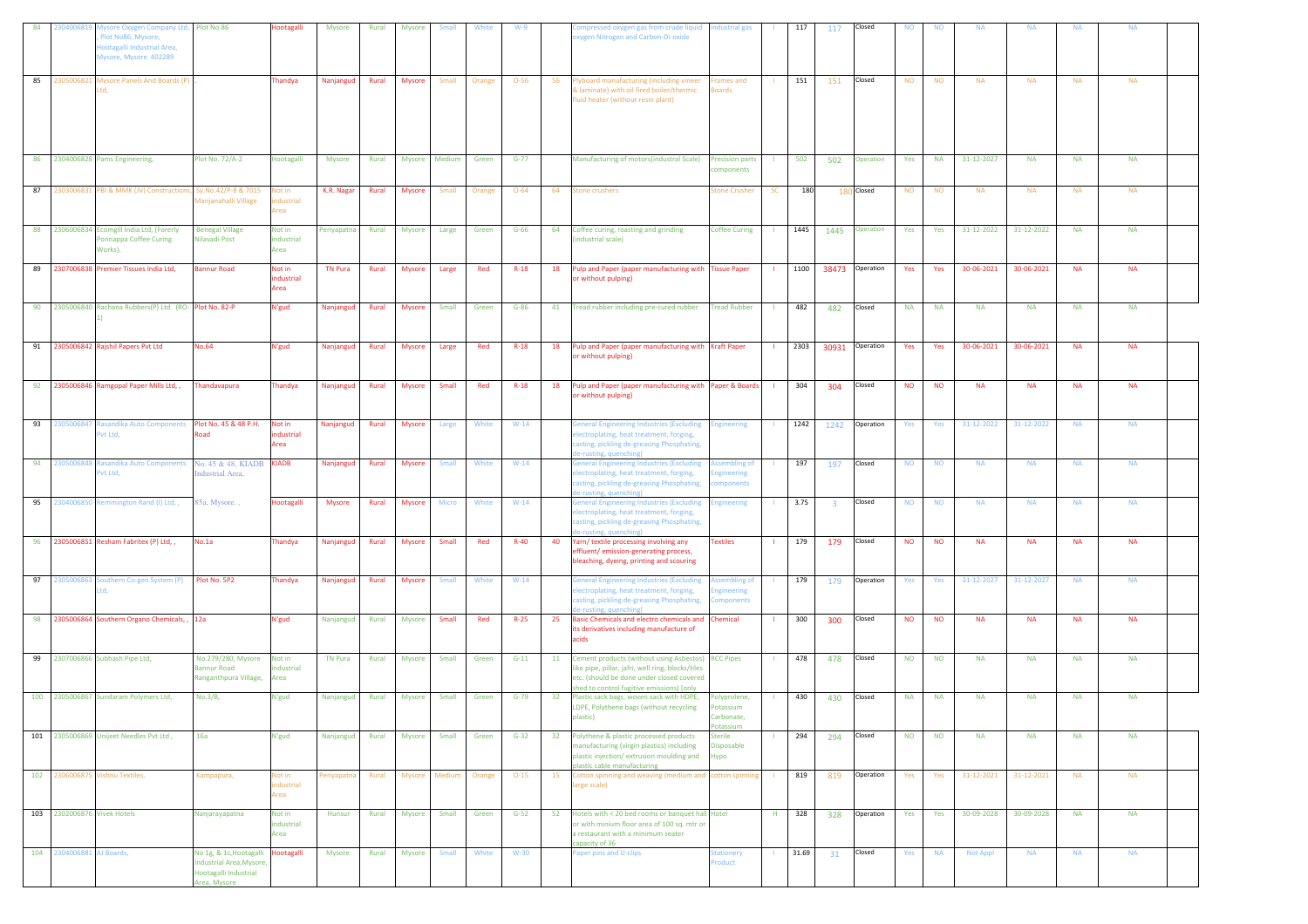| 105 2301006882 AR Minerals,  |                                                                                     |                                       | H.D Kote                                         | H.D. Kote      | Rural | Mysore        | Micro        | Red    | $R-35$   | 35 | Mining, ore benification, ore sintering and Mine<br>ellatisation etc.                                                                                                                     |                                     | M            | $\overline{a}$ | $\mathbf{A}$   | Closed     | <b>NO</b> | <b>NO</b> | <b>NA</b>        | <b>NA</b>  | <b>NA</b> | <b>NA</b> |  |
|------------------------------|-------------------------------------------------------------------------------------|---------------------------------------|--------------------------------------------------|----------------|-------|---------------|--------------|--------|----------|----|-------------------------------------------------------------------------------------------------------------------------------------------------------------------------------------------|-------------------------------------|--------------|----------------|----------------|------------|-----------|-----------|------------------|------------|-----------|-----------|--|
| 106 2304006883 A+ Industries |                                                                                     | No.17a,                               | <b>Hootagalli</b>                                | <b>Mysore</b>  | Rural | <b>Mysore</b> | Micro        | White  | $W-14$   |    | eneral Engineering Industries (Excluding Engineering<br>lectroplating, heat treatment, forging,<br>asting, pickling de-greasing Phosphating,<br>e-rusting, quenching)                     |                                     |              | $\overline{4}$ | $\overline{4}$ | Closed     | Yes       | <b>NA</b> | <b>Life Time</b> | <b>NA</b>  | <b>NA</b> | <b>NA</b> |  |
|                              | 107 2304006885 Abhijeet Engineering Works, Plot No. 64/B5,                          |                                       | <b>lootagalli</b>                                | <b>Mysore</b>  | Rural | <b>Mysore</b> | Micro        | White  | $W-14$   |    | <b>Seneral Engineering Industries (Excluding</b><br>lectroplating, heat treatment, forging,<br>asting, pickling de-greasing Phosphating,<br>e-rusting, quenching)                         | <b>Engineering</b>                  |              | 4.9            | $\overline{4}$ | <b>YTC</b> | <b>NA</b> | Yes       | <b>YTC</b>       | <b>YTC</b> | <b>NA</b> | <b>NA</b> |  |
|                              | 108 2304006887 ABM Industries,                                                      | Plot No. 65-A/6                       | Hootagalli                                       | Mysore         | Rural | Mysore        | Micro        | Green  | $G-32$   | 32 | Polythene & plastic processed products<br>manufacturing (virgin plastics) including<br>plastic injection/extrusion moulding and<br>plastic cable manufacturing                            | <b>PVC Insulated</b><br>Wire        |              | 19.69          | 19             | Closed     | Yes       | Yes       | <b>NA</b>        | <b>NA</b>  | <b>NA</b> | <b>NA</b> |  |
| 109 230400688                | <b>Ace Components And</b><br><b>Electronics</b>                                     | No.11,12                              | Hootagalli                                       | <b>Mysore</b>  | Rural | <b>Mysore</b> | Small        | White  | $W-13$   |    | lectrical & electronic items assembling                                                                                                                                                   | <b>Electronic</b><br>quipment       |              | 141            | 141            | Operation  | Yes       | Yes       | <b>NA</b>        | <b>NA</b>  | <b>NA</b> | <b>NA</b> |  |
|                              | 110 2306006898 Agastha Coffee Curing Works No.45/2 Mallinthapura Not in<br>(P) Ltd, | illage                                | dustrial<br>Area                                 | Periyapatna    | Rural | <b>Mysore</b> | <b>Small</b> | Green  | $G-66$   | 64 | Coffee curing, roasting and grinding<br>ndustrial scale)                                                                                                                                  | <b>Coffee Curing</b>                | -11          | 45             | 45             | Closed     | <b>NO</b> | <b>NO</b> | <b>NA</b>        | <b>NA</b>  | <b>NA</b> | <b>NA</b> |  |
|                              | 111 2304006902 Aishwarya Soaps &<br>Detergents,                                     | No.8a                                 | Hootagalli                                       | Mysore         | Rural | <b>Mysore</b> | Micro        | Orange | $O-13$   |    | lynthetic detergents and soaps (excluding<br>ormulation)                                                                                                                                  | Soaps &<br>etergents                |              | 14.9           | 14             | <b>YTC</b> | Yes       | <b>NA</b> | YTC              | YTC        | <b>NA</b> | <b>NA</b> |  |
|                              | 112 2306006909 Alamen Stone Crushing<br>ndustry,                                    | Kannegala Village                     | <b>Not in</b><br>ndustrial<br><b>Area</b>        | Periyapatna    | Rural | <b>Mysore</b> | Micro        | Orange | $O - 64$ | 64 | tone crushers                                                                                                                                                                             | <b>Stone Crusher</b>                | SC           | 5.3            |                | Closed     | <b>NO</b> | <b>NO</b> | <b>NA</b>        | <b>NA</b>  | <b>NA</b> | <b>NA</b> |  |
|                              | 113 2304006914 Alluminium Transmission<br>Products Pvt Ltd,                         | <b>No.33</b>                          | Belavadi                                         | <b>Mysore</b>  | Rural | Mysore        | Small        | White  | $W-14$   |    | eneral Engineering Industries (Excluding<br>lectroplating, heat treatment, forging,<br>casting, pickling de-greasing Phosphating,<br>e-rusting, quenching)                                | <b>Engineering</b>                  |              | 39             | 39             | Closed     | <b>NO</b> | <b>NO</b> | <b>NA</b>        | <b>NA</b>  | <b>NA</b> | <b>NA</b> |  |
|                              | 114 2304006916 Amarnatha Enterprises, No34, No.34                                   |                                       | <b>Belavadi</b>                                  | Mysore         | Rural | <b>Mysore</b> | Small        | Orange | $O-30$   | 30 | ish feed, poultry feed and cattle feed                                                                                                                                                    | <b>Poultry Feeds</b>                |              | 43             | 43             | Closed     | <b>NO</b> | <b>NO</b> | <b>NA</b>        | <b>NA</b>  | <b>NA</b> | <b>NA</b> |  |
|                              | 115 2307006917 Ambiance Englineering Pvt<br>Ltd.                                    | No.276/8 Hegur Village Not in         | dustrial<br>Area                                 | <b>TN Pura</b> | Rural | Mysore        | Small        | Red    | $R-44$   |    | ndustry or process involving metal surface Engineering<br>treatment or process such as pickling/<br>lating/electroplating/ paint stripping/heat<br>reatment/ phosphating or finishing and |                                     |              | 72             | 72             | <b>YTC</b> | <b>NA</b> | Yes       | <b>YTC</b>       | <b>YTC</b> | <b>NA</b> | <b>NA</b> |  |
|                              | 116 2304006929 Annapoorneshwari Food<br>Products,                                   | Plot No. 78-E Food<br>Zone            | <b>lootagalli</b>                                | Mysore         | Rural | <b>Mysore</b> | Micro        | Green  | $G-20$   |    | Flour mills (dry process)                                                                                                                                                                 | Flour Mill,<br>Vermicelli,<br>Papad |              | 10.92          | 10             | <b>YTC</b> | Yes       | <b>NA</b> | <b>YTC</b>       | <b>YTC</b> | <b>NA</b> | <b>NA</b> |  |
|                              | 117 2304006931 Annapurna Tiles                                                      | Plot No.1                             | Hootagalli                                       | <b>Mysore</b>  | Rural | <b>Mysore</b> | Micro        | Green  | $G-73$   | 64 | <b>Mosaic tiles</b>                                                                                                                                                                       | <b>Mosaic tiles</b>                 |              | 8              | 8              | Closed     | Yes       | <b>NO</b> | <b>NA</b>        | <b>NA</b>  | <b>NA</b> | <b>NA</b> |  |
|                              | 118 2306006938 Green Commodotics<br>(Formerly Aroma Coffee<br><b>Curing Works)</b>  | Kirenelly                             | Not in<br>industrial<br><b><i><u>cea</u></i></b> | Periyapatna    | Rural | Mysore        | Micro        | Green  | $G-66$   | 64 | Coffee curing, roasting and grinding<br>ndustrial scale)                                                                                                                                  | <b>Coffee Curing</b>                | -11          | $\mathbf{1}$   | $\mathbf{1}$   | Operation  | Yes       | Yes       | 31-12-2022       | 31-12-2022 | <b>NA</b> | <b>NA</b> |  |
|                              | 119 2305006944 Assocaited Packaging Pvt Ltd, Nanjangud Industrial                   | Area                                  | N'gud                                            | Nanjangud      | Rural | <b>Mysore</b> | Micro        | Green  | $G-79$   | 32 | Plastic sack bags, woven sack with HDPE,<br>LDPE, Polythene bags (without recycling<br>plastic)                                                                                           | <b>Polythene Bags</b>               | $\mathbf{L}$ | 2.88           | $\overline{2}$ | Closed     | <b>NO</b> | <b>NO</b> | <b>NA</b>        | <b>NA</b>  | <b>NA</b> | <b>NA</b> |  |
|                              | 120 2303006946 Associated Paper And Straw Hunsur Road<br>Boards,                    |                                       | Not in<br>industrial<br>Area                     | K.R. Nagar     | Rural | Mysore        | Small        | Red    | $R-18$   | 18 | Pulp and Paper (paper manufacturing with Kraft Paper<br>or without pulping)                                                                                                               |                                     |              | 96.17          | 96             | closed     | Yes       | Yes       | 30-06-2017       | 30-06-2017 | <b>NA</b> | <b>NA</b> |  |
|                              | 121 2306006948 AT Coffee Curing Works,                                              | Sy.No.7 Koppa Village                 | Not in<br>dustrial<br>Area                       | Periyapatna    | Rural | Mysore        | Small        | Green  | $G-66$   | 64 | Coffee curing, roasting and grinding<br>ndustrial scale)                                                                                                                                  | <b>Coffee Curing</b>                | -11          | 93             | 93             | Closed     | <b>NO</b> | <b>NO</b> | <b>NA</b>        | <b>NA</b>  | <b>NA</b> | <b>NA</b> |  |
|                              | 122 2307006954 BA Rice Industries,                                                  | Yedatore Kasaba Hobli,<br>Gargeshwari | Not in<br>ndustrial<br>Area                      | <b>TN Pura</b> | Rural | Mysore        | Small        | Orange | $O-79$   | 79 | Boiled rice (steamed) / paraboiled rice                                                                                                                                                   | <b>Rice Mill</b>                    |              | 98.7           | 98             | Operation  | Yes       | Yes       | 30-09-2022       | 30-09-2022 | <b>NA</b> | <b>NA</b> |  |
|                              | 123 2303006961 Banashankari Mosaic                                                  | Site No. 3092<br>Cheeranahalli Road   | Not in<br>ndustrial<br>Area                      | K.R. Nagar     | Rural | <b>Mysore</b> | Micro        | Green  | $G-73$   | 64 | <b>Mosaic tiles</b>                                                                                                                                                                       | <b>Mosaic tiles</b>                 |              | 4.3            | $\overline{a}$ | Closed     | Yes       | <b>NO</b> | <b>NA</b>        | <b>NA</b>  | <b>NA</b> | <b>NA</b> |  |
|                              | 124 2303006965 Basavarajappa Dharmashala, Basaveshwara                              | <b>xtension</b>                       | Not in<br>industrial<br>Area                     | K.R. Nagar     | Rural | <b>Mysore</b> | Micro        | Green  | $G-75$   | 64 | Kalyanamantapams & Community Halls<br>for DG Sets)                                                                                                                                        | Choultry                            | $\mathbf{L}$ | $\overline{4}$ | $\overline{4}$ | Operation  | Yes       | <b>NA</b> | 31-12-2100       | <b>NA</b>  | <b>NA</b> | <b>NA</b> |  |
|                              | 125 2304006966 Basaveshwara Roller Flour<br>Mills,                                  | 33/2 Beml Road                        | Hootagalli                                       | Mysore         | Rural | <b>Mysore</b> | Small        | Green  | $G-20$   | 20 | Flour mills (dry process)                                                                                                                                                                 | <b>Flour Mill</b>                   | -11          | 131            | 131            | Operation  | <b>NA</b> | Yes       | <b>NA</b>        | 31-12-2022 | <b>NA</b> | <b>NA</b> |  |
|                              | 126 2306006967 Bata Coffee Curing And<br><b>Trading Compnay,</b>                    | No.23 Shirgur Village                 | Not in<br>dustrial<br>Area                       | Periyapatna    | Rural | Mysore        | Small        | Green  | $G-66$   | 64 | Coffee curing, roasting and grinding<br>industrial scale)                                                                                                                                 | <b>Coffee Curing</b>                |              | 62             | 62             | Closed     | <b>NO</b> | <b>NO</b> | <b>NA</b>        | <b>NA</b>  | <b>NA</b> | <b>NA</b> |  |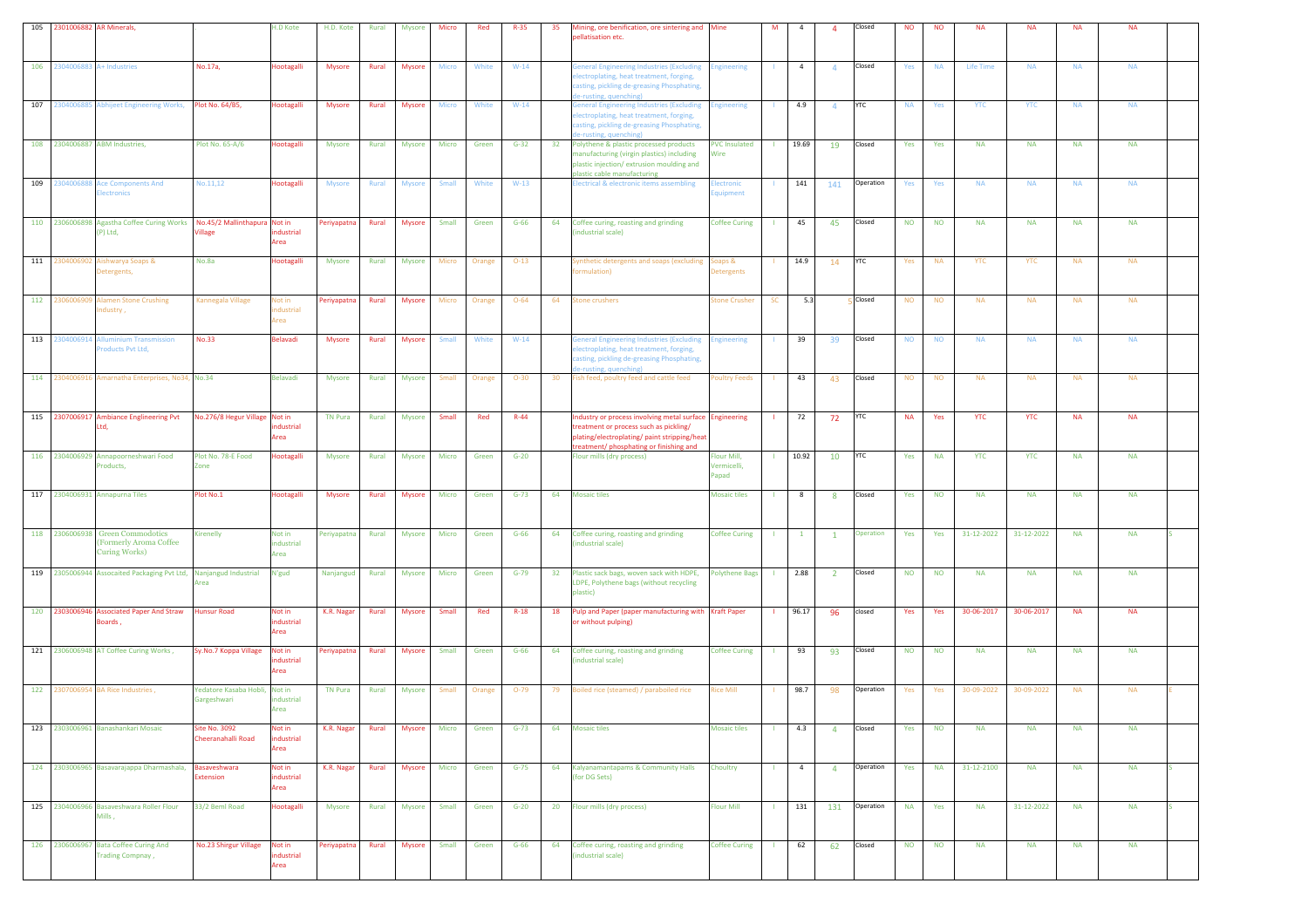| 127 |                | 2306006970 Benegal Stone Crusher                                                                       | <b>No.2 Benegal Village</b><br><b>Vilavadi Post</b>            | lot in<br>dustrial<br>Area                | Periyapatna    | Rural | <b>Mysore</b> | Micro        | Orange | $O - 64$ | 64 | tone crushers                                                                                                           | tone Crusher                                     | tone           | 24.5                    | 24             | Operation  | <b>NA</b> | Yes       | <b>NA</b>  | 15-06-2021      | <b>NA</b> | <b>NA</b>  |  |
|-----|----------------|--------------------------------------------------------------------------------------------------------|----------------------------------------------------------------|-------------------------------------------|----------------|-------|---------------|--------------|--------|----------|----|-------------------------------------------------------------------------------------------------------------------------|--------------------------------------------------|----------------|-------------------------|----------------|------------|-----------|-----------|------------|-----------------|-----------|------------|--|
| 128 |                | 2305006972 Bhagavn Enterprises,                                                                        | Plot No. 4P2                                                   | Thandya                                   | Nanjangud      | Rural | Mysore        | Micro        | Orange | $O - 26$ |    | Try coal processing/mineral processing,<br>ndustries involving ore sintering,<br>palletisation, grinding, pulverization | Calcined<br>Magnasite                            |                | 22.54                   | 22             | YTC        | Yes       | <b>NA</b> | <b>YTC</b> | <b>YTC</b>      | <b>NA</b> | <b>NA</b>  |  |
|     |                | 129 2304006984 Bharati Telenet Ltd,                                                                    | lot No.61                                                      | Hootagalli                                | Mysore         | Rural | Mysore        | Micro        | White  | $W-52$   |    | Diesel Generator sets (15 KVA to 1 MVA)                                                                                 | Felephone<br>wer                                 | $\Pi$          | $\overline{\mathbf{1}}$ | $\overline{1}$ | Closed     | <b>NA</b> | Yes       | <b>NA</b>  | <b>Not Appl</b> | <b>NA</b> | <b>NA</b>  |  |
|     | 130 2305006987 | Bharthi Mobile Ltd, 1, C/O<br>Pasari Spinning Mills Ltd,                                               | 54-55                                                          | V'gud                                     | Nanjangud      | Rural | Mysore        | Micro        | White  | $W-52$   |    | Diesel Generator sets (15 KVA to 1 MVA)                                                                                 | <b>Telephone</b>                                 |                | $TT$ 9.38               | 9              | Operation  | <b>NA</b> | Yes       | <b>NA</b>  | <b>Not Appl</b> | <b>NA</b> | <b>NA</b>  |  |
|     | 131 2305006988 | Bharti Cellular Limited, C/O P Bandibeedhi, Hadinaru N'gud<br>Guruswamy,                               |                                                                |                                           | Nanjangud      | Rural | Mysore        | <b>Micro</b> | White  | $W-52$   |    | Diesel Generator sets (15 KVA to 1 MVA)                                                                                 | <b>Telephone</b><br>wer                          |                | TT 9.8                  | -9             | Operation  | <b>NA</b> | Yes       | <b>NA</b>  | <b>Not Appl</b> | <b>NA</b> | <b>NA</b>  |  |
|     | 132 2301006989 | <b>Bharti Cellular Limited,</b>                                                                        | Opp. Police Quarters,<br>alakadu                               | Not in<br>dustrial<br>rea                 | TN Pura        | Rural | Mysore        | Micro        | White  | $W-52$   |    | Diesel Generator sets (15 KVA to 1 MVA)                                                                                 | Telephone<br>wer                                 |                | TT 9.92                 | -9             | Operation  | <b>NA</b> | Yes       | <b>NA</b>  | <b>Not Appl</b> | <b>NA</b> | <b>NA</b>  |  |
|     |                | 133 2302006990 Bharti Cellular Limited, C/O<br>Anjaneya Theatre,                                       | Hullahalli Road, Udburu N'gud                                  |                                           | Nanjangud      | Rural | Mysore        | <b>Micro</b> | White  | $W-52$   |    | Diesel Generator sets (15 KVA to 1 MVA)                                                                                 | <b>Telephone</b><br>wer                          | TT             | 9.92                    | 9              | Operation  | <b>NA</b> | Yes       | <b>NA</b>  | Not Appl        | <b>NA</b> | <b>NA</b>  |  |
|     |                | 134 2305006991 Bharti Cellular Limited, C/O<br>Bena Hukkaleshwara Temple,                              | agadooru                                                       | V'gud                                     | Nanjangud      | Rural | Mysore        | <b>Micro</b> | White  | $W-52$   |    | liesel Generator sets (15 KVA to 1 MVA)                                                                                 | <b>Telephone</b><br>wer                          |                | TT 9.92                 | -9             | Operation  | <b>NA</b> | Yes       | <b>NA</b>  | <b>Not Appl</b> | <b>NA</b> | <b>NA</b>  |  |
|     |                | 135 2305006992 Bharti Cellular Limited, C/O<br>lear Government Hospital,                               | <b>Bilikere</b>                                                | lot in<br>dustrial<br>rea                 | Hunsur         | Rural | Mysore        | Micro        | White  | $W-52$   |    | Diesel Generator sets (15 KVA to 1 MVA)                                                                                 | <b>Telephone</b><br>wer                          | $\Pi$          | 9.92                    | -9             | Operation  | <b>NA</b> | Yes       | <b>NA</b>  | <b>Not Appl</b> | <b>NA</b> | <b>NA</b>  |  |
|     |                | 136 2307006993 Bharti Cellular Limited, C/O<br>Near Water Tank,                                        | arahalli Village & Hand Not in<br><b>ost</b>                   | ndustrial<br><b>krea</b>                  | H.D. Kote      | Rural | Mysore        | Micro        | White  | $W-52$   |    | Diesel Generator sets (15 KVA to 1 MVA)                                                                                 | <b><i><u><b>Telephone</b></u></i></b><br>wer     | TT.            | 19.51                   | 19             | Operation  | <b>NA</b> | Yes       | <b>NA</b>  | <b>Not Appl</b> | <b>NA</b> | <b>NA</b>  |  |
|     | 137 230700699  | Bharti Cellular Limited, C/O<br>tamagiri Saw Mill,                                                     | lear Vinayaka Theatre N'gud<br>Opp. Pwd Quarters,<br>ıllahalli |                                           | Nanjangud      | Rural | Mysore        | Micro        | White  | $W-52$   |    | Diesel Generator sets (15 KVA to 1 MVA)                                                                                 | <b>Telephone</b><br>ower                         |                | TT 19.51                | 19             | Operation  | <b>NA</b> | Yes       | <b>NA</b>  | <b>Not Appl</b> | <b>NA</b> | <b>NA</b>  |  |
|     | 138 2305006999 | Bharti Cellular Limited, Opp<br>ost Office,                                                            | iosale                                                         | lot in<br>dustrial<br>Area                | TN Pura        | Rural | Mysore        | Micro        | White  | $W-52$   |    | liesel Generator sets (15 KVA to 1 MVA)                                                                                 | <b>Telephone</b><br>wer                          | $\Pi$          | 19.51                   | 19             | Operation  | <b>NA</b> | Yes       | <b>NA</b>  | <b>Not Appl</b> | <b>NA</b> | <b>NA</b>  |  |
|     |                | 139 2301006998 Bhavani shankar,<br>Chamanahalli Quartz Mines,                                          | Sy No. 109-p/12                                                | Not in<br>industrial<br>Area              | H.D. Kote      | Rural | <b>Mysore</b> | Micro        | Red    | $R - 35$ |    | Mining, ore benification, ore sintering and Mine<br>pellatisation etc.                                                  |                                                  | M              | 17                      | 17             | YTC        | Yes       | Yes       | <b>YTC</b> | <b>YTC</b>      | <b>NA</b> | <b>NA</b>  |  |
|     | 140 2305007001 | <b>Biligiri Industry (Stone</b><br>Crusher),                                                           | <b>Iulahalli Road</b>                                          | <b>Not in</b><br>ndustrial<br><b>Area</b> | Nanjangud      | Rural | Mysore        | Micro        | Orange | $O - 64$ | 64 | stone crushers                                                                                                          | <b>Stone Crusher</b>                             | <b>SC</b>      | $\overline{2}$          | $\overline{2}$ | Closed     | <b>NO</b> | <b>NO</b> | <b>NA</b>  | <b>NA</b>       | <b>NA</b> | <b>NA</b>  |  |
|     |                | 141 2301007002 Binu Rubber Products Hand H.D.Kote<br>Post                                              |                                                                | Not in<br>industrial<br>Area              | H.D. Kote      | Rural | <b>Mysore</b> | Micro        | Green  | $G-86$   | 41 | Tread rubber including pre-cured rubber                                                                                 | <b>Rubber Product</b>                            | $\mathbf{L}$   | 12                      | 12             | Closed     | Yes       | <b>NA</b> | <b>NA</b>  | <b>NA</b>       | <b>NA</b> | <b>NA</b>  |  |
|     |                | 142 2307007005 Bramaramba Huller And Floor Old Hemmige<br>Mill,                                        |                                                                | Not in<br>industrial<br>Area              | <b>TN Pura</b> | Rural | <b>Mysore</b> | Micro        | Green  | $G-20$   | 20 | Flour mills (dry process)                                                                                               | Flour Mill                                       | -11            | $\overline{\mathbf{1}}$ | $\mathbf{1}$   | Operation  | <b>NA</b> | Yes       | <b>NA</b>  | <b>Closed</b>   | <b>NA</b> | <b>NA</b>  |  |
|     |                | 143 2301007012 Bison Wilderness resorts<br><b>Formerly Bush Betta Tented Nisana Hobile</b><br>Camps),  | No.67/1 Nisana Village Not in                                  | dustrial<br>Area                          | H.D. Kote      | Rural | Mysore        | Small        | Green  | $G-52$   | 52 | Holiday Resorts/Jungle Resorts/Beach<br>tesorts                                                                         | Resort                                           | $\mathsf{H}^+$ | 49                      | 49             | Operation  | Yes       | Yes       | 31-12-2032 | 31-12-2032      | <b>NA</b> | <b>NA</b>  |  |
|     |                | 144 2305007014 Cabini Chemicals (P) Ltd,,                                                              | No.42/A                                                        | N'gud                                     | Nanjangud      | Rural | Mysore        | Micro        | Red    | $R-22$   | 22 | Organic chemicals manufacturing, Meta<br>Amino phenol                                                                   | Daylight<br>Phaspher<br>powder                   |                | 12                      | 12             | Closed     | <b>NO</b> | <b>NO</b> | <b>NA</b>  | <b>NA</b>       | <b>NA</b> | <b>NA</b>  |  |
|     |                | 145 2305007015 Calibre Industry,                                                                       | Thandya Industrial Area N'gud                                  |                                           | Nanjangud      | Rural | <b>Mysore</b> | Micro        | Red    | R-83     | 61 | Research laboratories involving<br>hemicals/animals                                                                     | Laboratory<br><b>Chemicals &amp;</b><br>Reagents |                | 37.65                   | 37             | Operation  | Yes       | Yes       | 30-06-2023 | 30-06-2023      | Yes       | 30-06-2023 |  |
|     |                | 146 2304007018 Canara Industries , No82/3,,<br>lootagalli Industrial Area,<br>Mysore, Mysore - 570016, | No.82/3                                                        | Hootagalli                                | Mysore         | Rural | Mysore        | Micro        | Red    | $R-22$   | 22 | Organic chemicals manufacturing, Meta<br>mino phenol                                                                    | <b>Chemical-</b><br><b>Potassium</b><br>Nitrate  |                | 22                      | 22             | Closed     | <b>NO</b> | <b>NO</b> | <b>NA</b>  | <b>NA</b>       | <b>NA</b> | <b>NA</b>  |  |
|     |                | 147 2304007019 Canara Industries,                                                                      | Plot No.64-A                                                   | Hootagalli                                | Mysore         | Rural | Mysore        | Small        | Green  | $G-73$   | 64 | Manual and wire cut bricks                                                                                              | <b>Bricks &amp; Tiles</b>                        | $\mathbf{1}$   | 40                      | 40             | Operation  | Yes       | Yes       | Not Appl   | Not Appl        | <b>NA</b> | <b>NA</b>  |  |
|     |                | 148 2304007020 Candor Labs Limited,                                                                    | <b>Plot No. 72(P)</b>                                          | Hootagalli                                | Mysore         | Rural | Mysore        | Small        | Red    | $R-58$   |    | harmaceuticals formulation.                                                                                             | <b>Pharmaceutical</b>                            | -11            | 85                      | 85             | <b>YTC</b> | Yes       | <b>NA</b> | <b>YTC</b> | <b>YTC</b>      | <b>NA</b> | <b>NA</b>  |  |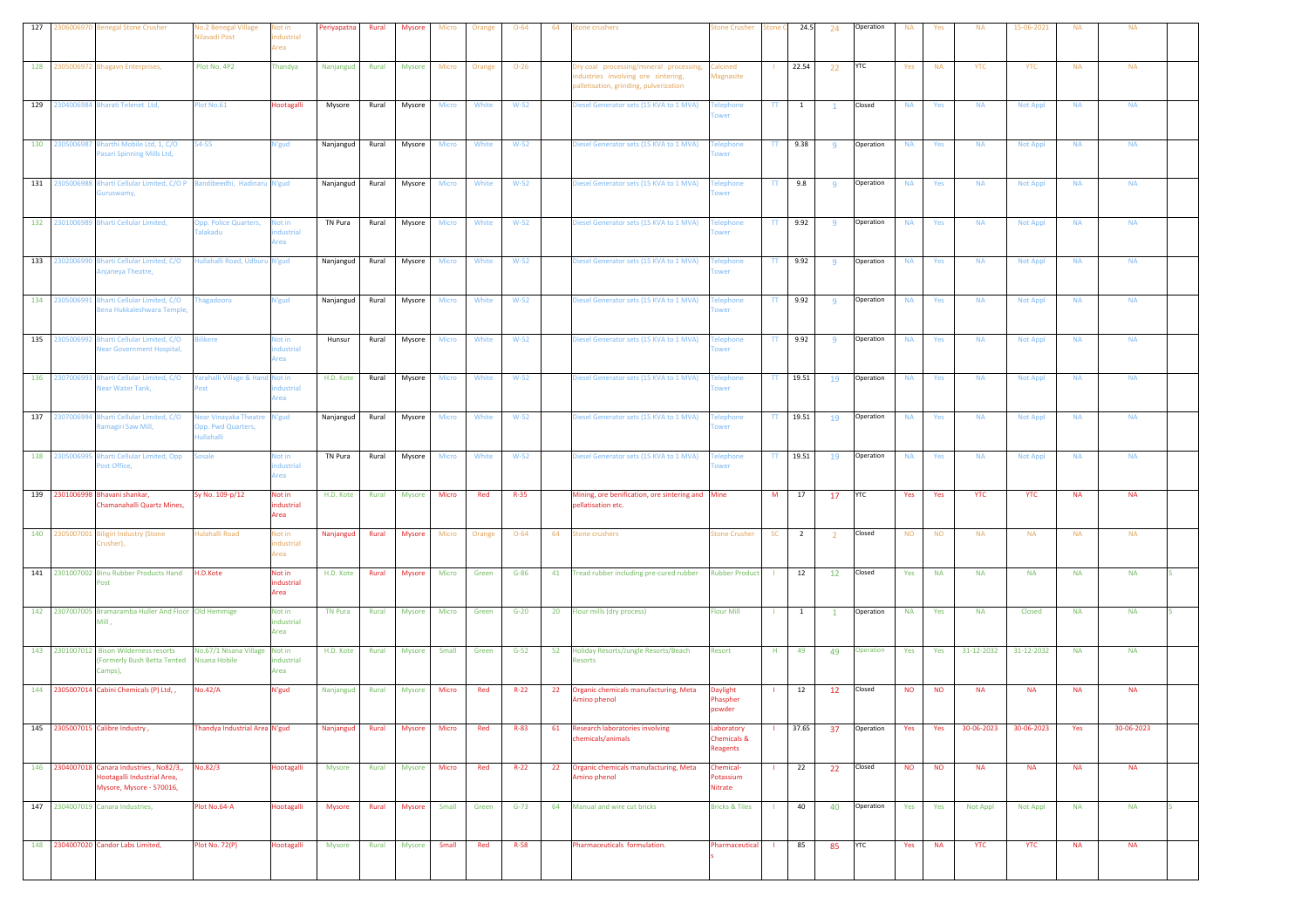| 149 |                             | 2305007023 Capital Tyre And Rubber<br>Product Ltd,                              | <b>Mysore Nanjangud</b><br>Road                                                       | N'gud                        | Nanjangud      | Rural        | <b>Mysore</b> | Micro        | Green  | $G-86$   | 41 | read rubber including pre-cured rubber                                                                                                                    | <b>Tread Rubber</b>       |                | 15             | 15                      | Closed           | <b>NO</b> | <b>NO</b> | <b>NA</b>  | <b>NA</b>  | <b>NA</b> | <b>NA</b> |  |
|-----|-----------------------------|---------------------------------------------------------------------------------|---------------------------------------------------------------------------------------|------------------------------|----------------|--------------|---------------|--------------|--------|----------|----|-----------------------------------------------------------------------------------------------------------------------------------------------------------|---------------------------|----------------|----------------|-------------------------|------------------|-----------|-----------|------------|------------|-----------|-----------|--|
|     |                             | 150 2307007026 Cauvery Board And Papers                                         | Kodagaahalli                                                                          | Not in<br>industrial<br>Area | <b>TN Pura</b> | Rural        | <b>Mysore</b> | Micro        | Red    | $R-18$   | 18 | Pulp and Paper (paper manufacturing with Paper & Boards<br>or without pulping)                                                                            |                           | - 11           | 8              | 8                       | Closed           | <b>NO</b> | <b>NO</b> | <b>NA</b>  | <b>NA</b>  | <b>NA</b> | <b>NA</b> |  |
|     | 151 2307007027 Cgs Bricks,, |                                                                                 | Sy.No.209/1<br><b>B.Bettahally Village</b><br>Bannur Hobli                            | Not in<br>ndustrial<br>Area  | <b>TN Pura</b> | Rural        | <b>Mysore</b> | Micro        | Green  | $G-73$   |    | Manual and wire cut bricks                                                                                                                                | <b>Bricks &amp; Tiles</b> | $\mathbf{1}$   | $\overline{4}$ | $\overline{4}$          | <b>YTC</b>       | <b>NA</b> | Yes       | <b>YTC</b> | <b>YTC</b> | $\sf NA$  | <b>NA</b> |  |
|     |                             | 152 2304007035 Chamundeshwari Industries, , No.39/D                             |                                                                                       | Hootagalli                   | <b>Mysore</b>  | Rural        | Mysore        | Micro        | Green  | $G-79$   | 64 | Plastic units covered under Plastic Rules,<br>2011                                                                                                        | Plastic                   | -11            | 9              | 9                       | Closed           | <b>NO</b> | <b>NO</b> | <b>NA</b>  | <b>NA</b>  | <b>NA</b> | <b>NA</b> |  |
|     |                             | 153 2307007069 Dawoodia Industries,                                             | Sy.No. 2/75-76, (63)<br>Yadadore village<br>Gargeshwari, T.<br>Narasipura Tq, Mysore- | Not in<br>industrial<br>Area | TN Pura        | Rural        | Mysore        | Small        | Orange | $G-39$   | 39 | Rice Hulling & Phova manufacturing<br>industries                                                                                                          | <b>Rice Mill</b>          | $\blacksquare$ | 14.54          | 117                     | Operation        | Yes       | Yes       | 30.09.2030 | 30.09.2030 | <b>NA</b> | NA        |  |
|     |                             | 154 2304007072 Deepak Plastic Industries,                                       | <b>No.11b</b>                                                                         | lootagalli                   | Mysore         | Rural        | <b>Mysore</b> | Micro        | Green  | $G-79$   | 64 | Plastic units covered under Plastic Rules,<br>2011                                                                                                        | Plastic                   | -11            | 5 <sup>5</sup> | -5                      | Closed           | <b>NO</b> | <b>NO</b> | <b>NA</b>  | <b>NA</b>  | <b>NA</b> | <b>NA</b> |  |
| 155 |                             | 2301007075 Deluxe Stone Crusher,                                                | udegude Village                                                                       | lot in<br>dustrial<br>Area   | H.D. Kote      | Rural        | <b>Mysore</b> | Micro        | Orange | $O - 64$ | 64 | tone crushers                                                                                                                                             | Stone Crusher             | <b>SC</b>      | 20             | 20                      | Closed           | <b>NO</b> | <b>NO</b> | <b>NA</b>  | <b>NA</b>  | <b>NA</b> | <b>NA</b> |  |
|     |                             | 156 2304007078 Devi Rubber Product,                                             | <b>Plot No.252</b>                                                                    | Hootagalli                   | Mysore         | Rural        | Mysore        | Micro        | Green  | $G-86$   | 41 | Fread rubber including pre-cured rubber                                                                                                                   | <b>Rubber Product</b>     |                | 6              | -6                      | Closed           | <b>NO</b> | <b>NO</b> | <b>NA</b>  | <b>NA</b>  | <b>NA</b> | <b>NA</b> |  |
|     |                             | 157 2305007081 Dhanush Enterprises,                                             | Plot No.65                                                                            | N'gud                        | Nanjangud      | Rural        | Mysore Micro  |              | Green  | $G-5$    |    | Biomass Briquettes (sun drying) without<br>using toxic or hazardous wastes                                                                                | <b>Briquettes</b>         |                | $-4$           | $\overline{4}$          | <b>YTC</b>       | <b>NA</b> | Yes       | <b>YTC</b> | <b>YTC</b> | <b>NA</b> | <b>NA</b> |  |
|     |                             | 158 2302007090 Dugar Insulations India Pvt<br>Ltd, Unit-I,                      | Unit-I Sy. No. 94<br>Handanahalli Village                                             | Not in<br>industrial<br>Area | Hunsur         | Rural        | <b>Mysore</b> | Micro        | Red    | $R-35$   |    | Mining, ore benification, ore sintering and Mine<br>pellatisation etc.                                                                                    |                           | M              | 20.03          | 20                      | <b>YTC</b>       | Yes       | Yes       | <b>YTC</b> | <b>YTC</b> | <b>NA</b> | <b>NA</b> |  |
|     |                             | 159 2303007091 Dugar Insulations India Pvt Ltd Unit-II Sy. No. 344/1<br>Unit-II | 395/1                                                                                 | Not in<br>ndustrial<br>Area  | K.R. Nagar     | Rural        | <b>Mysore</b> | Micro        | Red    | $R-35$   | 35 | Mining, ore benification, ore sintering and Mine<br>bellatisation etc.                                                                                    |                           | M              | 3.15           | $\overline{\mathbf{3}}$ | Closed           | Yes       | Yes       | <b>NA</b>  | <b>NA</b>  | <b>NA</b> | <b>NA</b> |  |
|     |                             | 160 2301007092 Durga Mining, Ithana<br>Thoravalli,                              | Ithana Thoravalli Sy.<br>No. 24 & 140                                                 | Not in<br>industrial<br>Area | H.D. Kote      | Rural        | Mysore        | Micro        | Red    | $R-35$   | 35 | Mining, ore benification, ore sintering and Mine<br>pellatisation etc.                                                                                    |                           | M              | 4.5            | $\overline{4}$          | <b>Closed</b>    | Yes       | Yes       | 30-06-2017 | 30-06-2017 | <b>NA</b> | <b>NA</b> |  |
|     |                             | 161 2301007093 Durga Mining Puradhakattee Sy. No. 1                             |                                                                                       | Not in<br>industrial<br>Area | H.D. Kote      | Rural        | <b>Mysore</b> | Micro        | Red    | $R-35$   | 35 | Mining, ore benification, ore sintering and Mine<br>bellatisation etc.                                                                                    |                           | M              | 4.2            | $\overline{4}$          | Closed           | Yes       | Yes       | <b>NA</b>  | <b>NA</b>  | <b>NA</b> | <b>NA</b> |  |
|     |                             | 162 2303007101 Essco Perfumes,                                                  | No.182/7 182/8 And<br>183 Arakere Village                                             | lot in<br>dustrial<br>rea    | K.R. Nagar     | Rural        | <b>Mysore</b> | Micro        | White  | $W-37$   |    | Agarbathi Manufacturing                                                                                                                                   | erfumes                   |                | 23             | 23                      | <b>Closed</b>    | <b>NO</b> | <b>NO</b> | <b>NA</b>  | <b>NA</b>  | <b>NA</b> | <b>NA</b> |  |
|     |                             | 163 2304007107 Excel Soft Pvt Ltd,                                              | No.1/B                                                                                | <b>Hootagalli</b>            | Mysore         | Rural        | Mysore        | Large        | Green  | $G-84$   | 64 | Software units                                                                                                                                            | Software<br>development   |                | 3037           | 3037                    | Operation        | Yes       | Yes       | 31-12-2022 | 31-12-2022 | <b>NA</b> | <b>NA</b> |  |
|     |                             | 164 2303007108 Fathima Mary Rice Mill,                                          | <b>Mysore Road</b>                                                                    | Not in<br>industrial<br>Area | K.R. Nagar     | Rural        | Mysore        | Small        | Orange | $O-79$   | 79 | Boiled rice (steamed) / paraboiled rice                                                                                                                   | <b>Rice Mill</b>          |                | 76.32          | 76                      | Closed           | <b>NO</b> | <b>NO</b> | <b>NA</b>  | <b>NA</b>  | <b>NA</b> | <b>NA</b> |  |
|     |                             | 165 2305007123 Rahul Diestuff Pvt Ltd, (GS<br>interprises),                     | No.14cp 1                                                                             | Thandya                      | Nanjangud      | Rural        | Mysore        | Small        | Orange | $O - 26$ | 26 | Dry coal processing/mineral processing,<br>dustries involving ore sintering,<br>palletisation, grinding, pulverization                                    | Calcined<br>Magnasite     | -11            | 82.24          | 82                      | Operation        | Yes       | Yes       | 30.09.2027 | 30.09.2027 | <b>NA</b> | <b>NA</b> |  |
|     |                             | 166 2304007133 Gangothri Roller Flour Mills<br>(P)Ltd                           | #21,22 & 33,<br>Hootagalli Industrial<br>Area,                                        | <b>lootagalli</b>            | Mysore         | Rural        | Mysore        | Small        | Green  | $G-39$   | 20 | Flour Mills with wastewater generation                                                                                                                    | <b>Flour Mill</b>         |                | 121            | 121                     | <b>Operation</b> | Yes       | Yes       | 31-12-2028 | 31-12-2028 | <b>NA</b> | <b>NA</b> |  |
| 167 |                             | 2304007139 General Marketing And<br>Manufacturing Pvt Ltd                       | <b>No.63a</b>                                                                         | lootagalli                   | <b>Mysore</b>  | Rural        | <b>Mysore</b> | Micro        | White  | $W-14$   |    | eneral Engineering Industries (Excluding<br>lectroplating, heat treatment, forging,<br>asting, pickling de-greasing Phosphating,<br>e-rusting, quenching) | <b>Engineering</b>        |                | 10             | 10                      | peration         | Yes       | Yes       | <b>NA</b>  | <b>NA</b>  | <b>NA</b> | <b>NA</b> |  |
|     |                             | 168 2306007143 Girijana Plastic Kasabudarara Sy. No. 7 Koppa<br>Sangha, S       |                                                                                       | Not in<br>industrial<br>Area | Periyapatna    | <b>Rural</b> | Mysore        | <b>Micro</b> | Green  | $G-79$   |    | Plastic sack bags, woven sack with HDPE,<br>LDPE, Polythene bags (without recycling<br>plastic)                                                           | Plastic<br>Carrybags      |                | 1 15.56        | 15                      | closed           | Yes       | <b>NA</b> | <b>NA</b>  | <b>NA</b>  | <b>NA</b> | <b>NA</b> |  |
|     |                             | 169 2301007149 Govardhan Mines And<br><b>Minerals</b>                           | <b>Sy.No.108</b>                                                                      | Not in<br>industrial<br>Area | H.D. Kote      | Rural        | Mysore        | Micro        | Red    | $R - 35$ | 35 | Mining, ore benification, ore sintering and Mine<br>pellatisation etc.                                                                                    |                           | M              | $\blacksquare$ | $\mathbf{1}$            | <b>Closed</b>    | Yes       | Yes       | <b>NA</b>  | <b>NA</b>  | <b>NA</b> | <b>NA</b> |  |
|     |                             | 170 2303007153 Graphite India Ltd, (Power<br>Plant),                            | Chunchankattee                                                                        | Not in<br>industrial<br>Area | K.R. Nagar     | Rural        | Mysore        | Large        | White  | $G-147$  | 64 | Solar power generation through solar<br>photovoltic cell, wind power & mini hydel<br>ower (< 25 MW)                                                       | Mini Hydel                | -11            | 8965           | 8965                    | Operation        | Yes       | Yes       | 31-12-2020 | 31-12-2020 | <b>NA</b> | <b>NA</b> |  |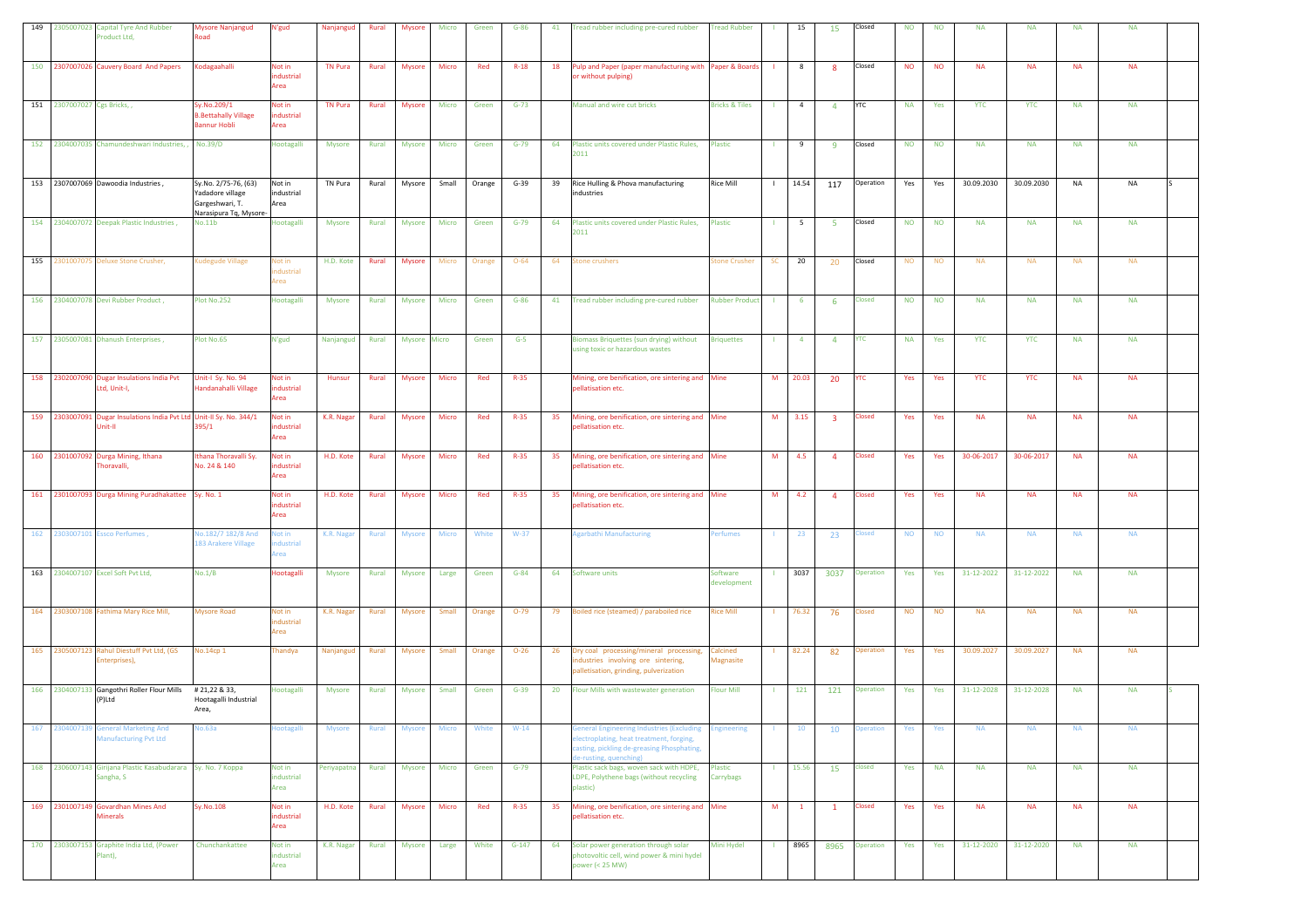|     | 171 2304007156 Devatha        | Enterprises(<br><b>Formerly HRS</b>                                                         | No.69-G                                                       | lootagalli                   | Mysore        | Rural | Mysore        | Micro        | Green  | $G-6$    | 64 | ulverizing activity                                                                                                                                                         | Pulverizer                                   |                          | 13.88                   | 13                      | <b>Joeration</b> | <b>NA</b> | Yes       | <b>NA</b>        | 30.09.2023      | <b>NA</b> | <b>NA</b> |  |
|-----|-------------------------------|---------------------------------------------------------------------------------------------|---------------------------------------------------------------|------------------------------|---------------|-------|---------------|--------------|--------|----------|----|-----------------------------------------------------------------------------------------------------------------------------------------------------------------------------|----------------------------------------------|--------------------------|-------------------------|-------------------------|------------------|-----------|-----------|------------------|-----------------|-----------|-----------|--|
|     |                               | 172 2301007157 HS Shivanna, Quany Minnal<br>Mining, ,                                       | <b>Makhalli Viallge</b><br>No.10/3                            | Not in<br>industrial<br>Area | H.D. Kote     | Rural | <b>Mysore</b> | Micro        | Red    | $R-35$   | 35 | Mining, ore benification, ore sintering and Mine<br>pellatisation etc.                                                                                                      |                                              | M                        | $\mathbf{1}$            |                         | <b>Operation</b> | <b>NA</b> | Yes       | <b>NA</b>        | 30-09-2018      | <b>NA</b> | <b>NA</b> |  |
|     |                               | 173 2301007159 Hazifulla Fertilizer And Bone<br>Mill.                                       | No.84/2b Kote No.31                                           | Not in<br>ndustrial<br>Area  | H.D. Kote     | Rural | <b>Mysore</b> | Micro        | Red    | $R-49$   | 49 | Slaughter houses (As per the notification<br>5.0.270(E) dated 26.03.2001) and meat<br>processing industries, bone mill, processing<br>of animal horns, hoofs and other body | <b>Bone Powder</b>                           |                          | 25                      | 25                      | <b>Closed</b>    | <b>NO</b> | <b>NO</b> | <b>NA</b>        | <b>NA</b>       | <b>NA</b> | <b>NA</b> |  |
|     |                               | 174 2304007162 Hemavathi Industries,                                                        | lot No. 69-W                                                  | lootagalli                   | <b>Mysore</b> | Rural | <b>Mysore</b> | Micro        | White  | $W-14$   |    | <b>General Engineering Industries (Excluding</b><br>lectroplating, heat treatment, forging,<br>asting, pickling de-greasing Phosphating,<br>e-rusting, quenching            | <b>Engineering</b>                           |                          | 8.53                    | 8                       | <b>Operation</b> | Yes       | <b>NA</b> | <b>Life Time</b> | <b>NA</b>       | <b>NA</b> | <b>NA</b> |  |
|     |                               | 175 2305007163 Hevea United, C-B,                                                           | Kssidc Industrial Estate N'gud                                |                              | Nanjangud     | Rural | Mysore        | Micro        | Green  | $G-41$   | 41 | Rubber goods industry (with baby boiler<br>nly)                                                                                                                             | <b>Rubber Product</b>                        | - 11                     | $\overline{\mathbf{3}}$ | $\overline{\mathbf{3}}$ | <b>Closed</b>    | <b>NO</b> | <b>NO</b> | <b>NA</b>        | <b>NA</b>       | <b>NA</b> | <b>NA</b> |  |
|     |                               | 176 2306007164 Hi Tech Coffee Curing Works Thathanahally Gate                               | nroad                                                         | Not in<br>industrial<br>Area | Periyapatna   | Rural | Mysore        | Small        | Green  | $G-66$   | 64 | Coffee curing, roasting and grinding<br>industrial scale)                                                                                                                   | <b>Coffee Curing</b>                         | - 11                     | 30                      | 30                      | Operation        | Yes       | <b>NA</b> | Not Appl         | <b>NA</b>       | <b>NA</b> | <b>NA</b> |  |
|     |                               | 177 2304007166 Hifame Ltd, Unit-I,                                                          | <b>No.69</b>                                                  | Belavadi                     | <b>Mysore</b> | Rural | <b>Mysore</b> | Small        | Green  | $G-79$   | 64 | Plastic sack bags, woven sack with HDPE,<br>LDPE, Polythene bags (without recycling<br>plastic)                                                                             | Polyster Fabrics                             |                          | 54                      | 54                      | <b>Closed</b>    | <b>NO</b> | <b>NO</b> | <b>NA</b>        | <b>NA</b>       | <b>NA</b> | <b>NA</b> |  |
|     | 178 2305007178                | House Fabrication Combines Kssidc Industrial Estate N'gud<br>$C-1$                          |                                                               |                              | Nanjangud     | Rural | Mysore        | Micro        | White  | $W-14$   |    | <b>Seneral Engineering Industries (Excluding</b><br>lectroplating, heat treatment, forging,<br>asting, pickling de-greasing Phosphating,<br>e-rusting, quenching)           | <b>Ingineering</b>                           |                          | $\overline{a}$          | $\overline{4}$          | peration         | Yes       | <b>NA</b> | Not appl         | <b>NA</b>       | <b>NA</b> | <b>NA</b> |  |
|     |                               | 179 2305007179 Hundimaramma Magnesite<br>Mines,                                             | Sy. No. 64,<br>Chamanamadanahalli<br>Village Hullahalli Hobli | N'gud                        | Nanjangud     | Rural | <b>Mysore</b> | Micro        | Red    | $R-35$   | 35 | Mining, ore benification, ore sintering and Mine<br>pellatisation etc.                                                                                                      |                                              | M                        | 2.9                     | $\overline{2}$          | Closed           | <b>NO</b> | <b>NO</b> | <b>NA</b>        | <b>NA</b>       | <b>NA</b> | <b>NA</b> |  |
|     |                               | 180 2302007180 Hunsur Chemicals , Saw Mill Saw Mill Compound<br>Compound,                   |                                                               | Not in<br>industrial<br>Area | Hunsur        | Rural | <b>Mysore</b> | Micro        | Red    | $R-22$   | 22 | Organic chemicals manufacturing, Meta<br>mino phenol                                                                                                                        | Chemical-<br>Potassium<br>Nitrate            |                          | 22                      | 22                      | Closed           | <b>NO</b> | <b>NO</b> | <b>NA</b>        | <b>NA</b>       | <b>NA</b> | <b>NA</b> |  |
|     |                               | 181 2306007186 Hutchison Essar South Ltd,                                                   | Lakshmi Pura Village<br>aikoppa Post                          | Vot in<br>ndustrial<br>Area  | Periyapatna   | Rural | <b>Mysore</b> | Micro        | White  | $W-52$   |    | Diesel Generator sets (15 KVA to 1 MVA)                                                                                                                                     | <b>Telephone</b><br>ower                     | TT                       | 9.4                     | -9                      | <b>peration</b>  | <b>NA</b> | Yes       | <b>NA</b>        | <b>Not Appl</b> | <b>NA</b> | <b>NA</b> |  |
|     |                               | 182 2306007187 Hutchison Essar South Ltd,                                                   | Sy. No. 362/2                                                 | <b>handya</b>                | Nanjangud     | Rural | Mysore        | Micro        | White  | $W-52$   |    | Diesel Generator sets (15 KVA to 1 MVA)                                                                                                                                     | <b><i><u><b>Telephone</b></u></i></b><br>wer | $\mathsf{T}\mathsf{T}$ . | 18.5                    | 18                      | peration         | <b>NA</b> | Yes       | <b>NA</b>        | <b>Not Appl</b> | <b>NA</b> | <b>NA</b> |  |
|     |                               | 183 2305007188 Hutchison Essar South Ltd,                                                   | y. No. 55/2B<br>vathahalli Jaypura<br>obli                    | lot in<br>dustrial<br>Area   | <b>Mysore</b> | Rural | <b>Mysore</b> | Micro        | White  | $W-52$   |    | liesel Generator sets (15 KVA to 1 MVA)                                                                                                                                     | <b>Telephone</b><br>wer                      | TT.                      | 19.8                    | 19                      | peration         | <b>NA</b> | Yes       | <b>NA</b>        | <b>Not Appl</b> | <b>NA</b> | <b>NA</b> |  |
|     |                               | 184 2302007203 JD Mineral Unit-Ii,                                                          | Sy.No.1 Aspathrekaval<br><b>Village</b>                       | Not in<br>industrial<br>Area | Hunsur        | Rural | <b>Mysore</b> | Micro        | Red    | $R-35$   | 35 | Mining, ore benification, ore sintering and Mine<br>bellatisation etc.                                                                                                      |                                              | M                        | 0.5                     | 0.5                     | Closed           | <b>NO</b> | <b>NO</b> | <b>NA</b>        | <b>NA</b>       | <b>NA</b> | <b>NA</b> |  |
|     |                               | 185 2302007204 JD Minerals Unit-I,                                                          | No.1 Aspathrekaval<br>Village                                 | Not in<br>ndustrial<br>Area  | Hunsur        | Rural | Mysore        | Micro        | Red    | $R-35$   |    | Mining, ore benification, ore sintering and Mine<br>pellatisation etc.                                                                                                      |                                              | M                        | $\overline{1}$          | $\mathbf{1}$            | <b>YTC</b>       | Yes       | Yes       | <b>YTC</b>       | <b>YTC</b>      | <b>NA</b> | <b>NA</b> |  |
|     |                               | 186 2305007211 Jay Land Rubbers,                                                            | No.69 Mysore Ooty<br><b>oad</b>                               | N'gud                        | Nanjangud     | Rural | Mysore        | Micro        | Green  | $G-86$   | 41 | Tread rubber including pre-cured rubber                                                                                                                                     | <b>Rubber Tread</b>                          | $\mathbf{L}$             | $\overline{4}$          | $\overline{4}$          | Closed           | <b>NO</b> | <b>NO</b> | <b>NA</b>        | <b>NA</b>       | <b>NA</b> | <b>NA</b> |  |
| 187 | 0500721                       | Jayalaxmi Stone Crusher, S                                                                  | Sy. No. 483/1P Kalale<br><b>illage</b>                        | Not in<br>dustrial<br>real   | Nanjanguo     | Rural | Mysore        | <b>Small</b> | Orange | $O - 64$ | 64 | tone crushers                                                                                                                                                               | tone Crushe                                  |                          | Stone C 20.8            | $-20$                   | Operation        | Yes       | Yes       | 15.02.2024       | 15.02.2024      | NA .      | NA.       |  |
|     | 188 2301007217 Jungle Inn,    |                                                                                             | No. 15 Veeranahosalli<br>Village Hejjure Post                 | Not in<br>dustrial<br>Area   | Hunsur        | Rural | <b>Mysore</b> | Micro        | Green  | $G-52$   | 52 | Holiday Resorts/Jungle Resorts/Beach<br>lesorts                                                                                                                             | Resort                                       |                          | H 21.99                 | 21                      | Operation        | Yes       | Yes       | 31-12-2026       | 31-12-2026      | <b>NA</b> | <b>NA</b> |  |
|     |                               | 189 2301007218 Kabini River Lodge (Unit of<br>Jungle Lodges & Resorts, Ltd, ) Belathur Post | Karapura Village N                                            | Not in<br>industrial<br>Area | H.D. Kote     | Rural | Mysore        | Small        | Green  | $G-52$   | 52 | Holiday Resorts/Jungle Resorts/Beach<br>Resorts                                                                                                                             | Resort                                       | H                        | 278                     | 278                     | Operation        | Yes       | Yes       | 30-09-2021       | 30-09-2021      | <b>NA</b> | <b>NA</b> |  |
|     |                               | 190 2304007220 K P Associates,                                                              | Plot No. 65-A/3                                               | Hootagalli                   | Mysore        | Rural | Mysore        | Micro        | White  | $W-14$   |    | General Engineering Industries (Excluding<br>lectroplating, heat treatment, forging,<br>asting, pickling de-greasing Phosphating,<br>-rusting, quenching)                   | <b>Engineering</b>                           |                          | 12.86                   | 12                      | Closed           | Yes       | <b>NO</b> | <b>NA</b>        | <b>NA</b>       | <b>NA</b> | <b>NA</b> |  |
|     | 191 2302007221 K Srinivasrao, |                                                                                             | Hanagodanahalli<br>Village Sy. No. 228 229 industrial         | Not in<br>Area               | Hunsur        | Rural | Mysore        | <b>Micro</b> | Red    | $R - 35$ |    | Mining, ore benification, ore sintering and Mine<br>pellatisation etc.                                                                                                      |                                              |                          | M 3.5                   | $\overline{\mathbf{3}}$ | <b>YTC</b>       | Yes       | Yes       | <b>YTC</b>       | <b>YTC</b>      | <b>NA</b> | <b>NA</b> |  |
|     | 192 2302007222 K Srinivasrao, |                                                                                             | Kamagodanahalli<br>Village Sy. No. 56 57                      | Not in<br>industrial<br>Area | Hunsur        | Rural | Mysore        | Micro        | Red    | $R - 35$ | 35 | Mining, ore benification, ore sintering and Mine<br>pellatisation etc.                                                                                                      |                                              |                          | M 14.05                 | 14                      | Closed           | <b>NO</b> | <b>NO</b> | <b>NA</b>        | <b>NA</b>       | <b>NA</b> | <b>NA</b> |  |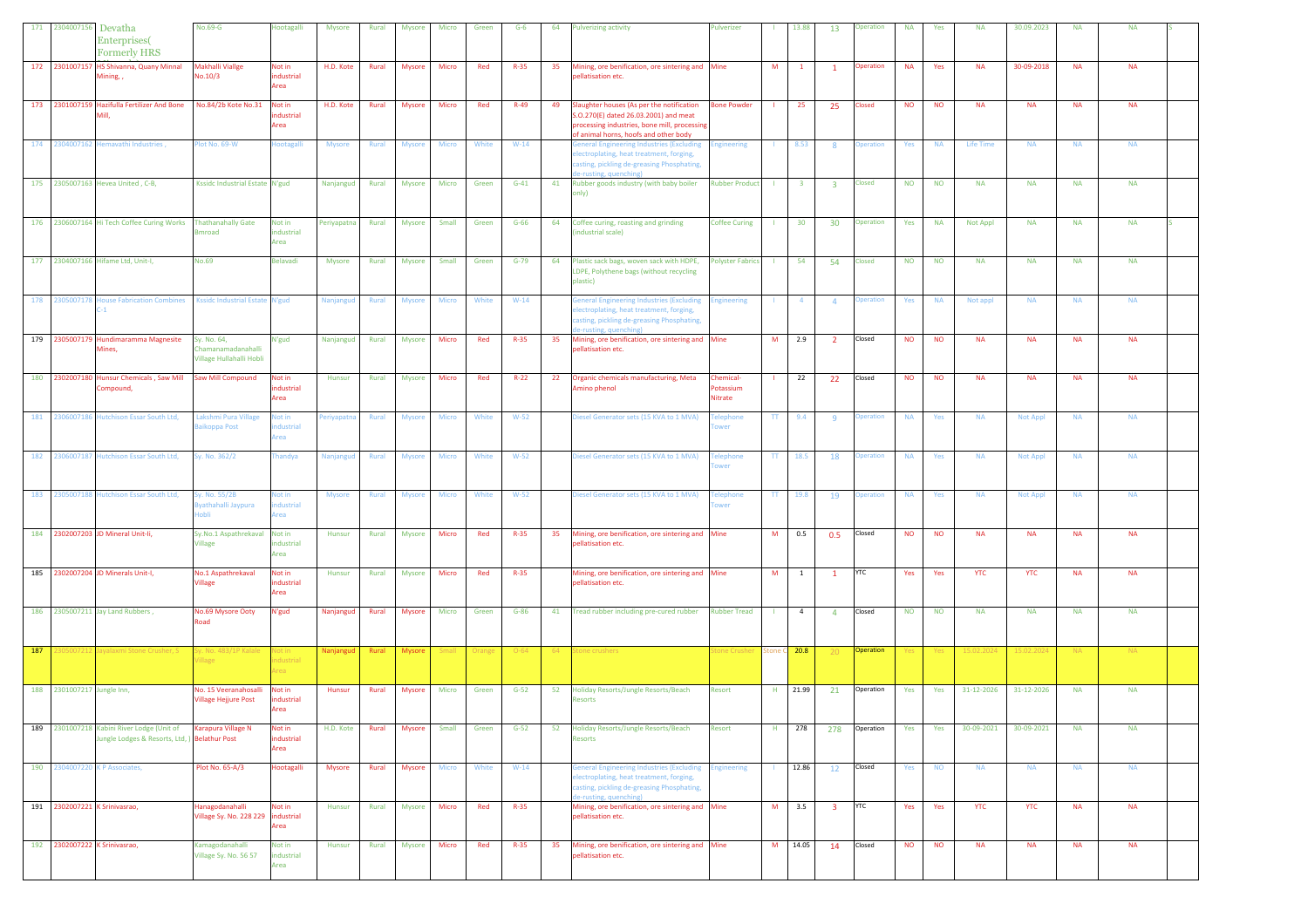| 193 |                            | 1307007223 KAR Enterprises,                                                                                  | Yedadore Gargeshwari Not in<br>Post           | ndustrial<br>Area            | <b>TN Pura</b> | Rural | <b>Mysore</b> | Small        | Orange | $O-79$   | 79             | oiled rice (steamed) / paraboiled rice                                                                                                                              | biled Rice                            |           | 165            | 165                     | Operation  | Yes       | Yes       | 30-09-2022 | 30-09-2022 | <b>NA</b> | <b>NA</b>   |  |
|-----|----------------------------|--------------------------------------------------------------------------------------------------------------|-----------------------------------------------|------------------------------|----------------|-------|---------------|--------------|--------|----------|----------------|---------------------------------------------------------------------------------------------------------------------------------------------------------------------|---------------------------------------|-----------|----------------|-------------------------|------------|-----------|-----------|------------|------------|-----------|-------------|--|
| 194 | 2301007225                 | KNR Constructions Ltd, , C/o<br>Govardhan Mines And<br>Minerals,                                             | Sy. No. 90<br>lettadabeedu Village            | Not in<br>dustrial<br>Area   | H.D. Kote      | Rural | Mysore        | Small        | Orange | $O - 64$ | 64             | tone crushers                                                                                                                                                       | <b>tone Crusher</b>                   | SC        | 90.5           | 90                      | Closed     | <b>NO</b> | <b>NO</b> | <b>NA</b>  | <b>NA</b>  | <b>NA</b> | <b>NA</b>   |  |
|     |                            | 195 2302007226 KSV Mining & Minerals, ,                                                                      | Sy. No. 73/1<br><b>Handanahally</b>           | Not in<br>ndustrial<br>Area  | Hunsur         | Rural | Mysore        | Micro        | Red    | $R - 35$ |                | Mining, ore benification, ore sintering and Mine<br>pellatisation etc.                                                                                              |                                       | M         | 3.8            | $\overline{\mathbf{3}}$ | <b>YTC</b> | Yes       | Yes       | <b>YTC</b> | <b>YTC</b> | <b>NA</b> | <b>NA</b>   |  |
|     |                            | 196 2305007228 Kabini Industries (Stone<br>Crusher),                                                         | induvalli Village                             | Vot in<br>ndustrial<br>Area  | Nanjangud      | Rural | Mysore        | Micro        | Orange | $O - 64$ | 64             | itone crushers                                                                                                                                                      | <b>Stone Crusher</b>                  | SC        | 9              | -9                      | Closed     | <b>NO</b> | <b>NO</b> | <b>NA</b>  | <b>NA</b>  | <b>NA</b> | <b>NA</b>   |  |
|     |                            | 197 2301007229 Wilderness Resorts (Formerly y No. 160\1 Nisana<br>Kabini Planatations & Resorts<br>Pvt Ltd,) | Village, Kaharapura<br>Antharasanthe Hobli    | Not in<br>industrial<br>Area | H.D. Kote      | Rural | <b>Mysore</b> | Medium       | Green  | $G-52$   | 52             | Holiday Resorts/Jungle Resorts/Beach<br>Resorts                                                                                                                     | Resort                                | H.        | 850            | 850                     | Operation  | Yes       | Yes       | 31-12-2020 | 31-12-2020 | <b>NA</b> | <b>NA</b>   |  |
|     |                            | 198 2304007232 Kamala Industries,                                                                            | Kssidc Industrial Estate, Not in<br>adavagiri | hdustrial<br>Area            | Mysore         | Rural | <b>Mysore</b> | Micro        | Red    | $R-22$   | 22             | Organic chemicals manufacturing, Meta<br>Amino phenol                                                                                                               | Chemical-<br>Potassium<br>Nitrate     |           | 4.15           | $\overline{4}$          | Closed     | <b>NO</b> | <b>NO</b> | <b>NA</b>  | <b>NA</b>  | <b>NA</b> | <b>NA</b>   |  |
|     |                            | 199 2307007236 Karimia Rice Mill                                                                             | <b>Byrapura Village</b>                       | Not in<br>industrial<br>Area | <b>TN Pura</b> | Rural | Mysore        | Micro        | Green  | $G-39$   | 39             | Rice Hulling & Phova manufacturing<br>ndustries                                                                                                                     | <b>Rice Mill</b>                      |           | $\overline{4}$ | 4                       | Closed     | Yes       | Yes       | <b>NA</b>  | <b>NA</b>  | <b>NA</b> | <b>NA</b>   |  |
|     |                            | 200 2307007240 Karnataka Kandasari Sugar<br>Mills,                                                           | <b>Makanahlly Bannur</b>                      | Not in<br>industrial<br>Area | <b>TN Pura</b> | Rural | <b>Mysore</b> | Micro        | Red    | $R-12$   | 12             | Sugar (excluding Khandsari)                                                                                                                                         | Khandasari<br>Sugar                   |           | 7.65           | $\overline{7}$          | Closed     | <b>NO</b> | <b>NO</b> | <b>NA</b>  | <b>NA</b>  | <b>NA</b> | <b>NA</b>   |  |
|     |                            | 201 2301007241 Karnataka Mining Industries, M.L. No. 2341,                                                   | Kalasaragur Village,                          | Not in<br>industrial<br>Area | H.D. Kote      | Rural | Mysore        | Micro        | Red    | $R - 35$ | 35             | Mining, ore benification, ore sintering and Mine<br>bellatisation etc.                                                                                              |                                       | M         | 3.5            | $\overline{\mathbf{3}}$ | Closed     | <b>NO</b> | <b>NO</b> | <b>NA</b>  | <b>NA</b>  | <b>NA</b> | <b>NA</b>   |  |
|     |                            | 202 2301007242 Karnataka Mining Industries,                                                                  | M.L. No. 2340,<br>Shanthipura Village,        | Not in<br>industrial<br>Area | H.D. Kote      | Rural | Mysore        | Micro        | Red    | $R-35$   | 35             | Mining, ore benification, ore sintering and Mine<br>pellatisation etc.                                                                                              |                                       | M         | 3.5            | $\overline{\mathbf{3}}$ | Closed     | <b>NO</b> | <b>NO</b> | <b>NA</b>  | <b>NA</b>  | <b>NA</b> | <b>NA</b>   |  |
| 203 |                            | 2304007256 KB Halli Crusher And Hallow<br>Bricks,                                                            | Vo.49, Kb Halli, Hunsr                        | Not in<br>dustrial<br>Area   | Hunsur         | Rural | Mysore        | Small        | Orange | $O - 64$ | 64             | itone crushers                                                                                                                                                      | <b>Stone Crusher</b>                  | <b>SC</b> | 39.85          | 39                      | Closed     | <b>NO</b> | <b>NO</b> | <b>NA</b>  | <b>NA</b>  | <b>NA</b> | <b>NA</b>   |  |
| 204 |                            | 2304007265 Koeil Food Proce'S,                                                                               | lot No. 33/B,<br>lootagalli                   | lootagalli                   | <b>Mysore</b>  | Rural | <b>Mysore</b> | Micro        | Orange | $O-2$    | $\overline{2}$ | Bakery/Confectionery/Sweets production<br><b>Industrial Scale)</b>                                                                                                  | Food<br>rocessing                     |           | 2.6            | $\overline{2}$          | peration   | Yes       | Yes       | 31.12.2024 | 31.12.2024 | <b>NA</b> | <b>NA</b>   |  |
| 205 |                            | 2304007266 Kolar Soapnut Indutries,                                                                          | No.64/B2, li Stage,                           | Hootagalli                   | Mysore         | Rural | Mysore        | Micro        | Green  | $G-6$    | 64             | <b>Pulverizing activity</b>                                                                                                                                         | Soap nut<br>powder                    |           | 4.9            | $\overline{4}$          | Closed     | <b>NO</b> | <b>NO</b> | <b>NA</b>  | <b>NA</b>  | <b>NA</b> | <b>NA</b>   |  |
|     |                            | 206 2305007268 Krishna Granite,                                                                              | No.362/E, S.Kumars<br>load,                   | Thandya                      | Nanjangud      | Rural | <b>Mysore</b> | Small        | Green  | $G-56$   | 56             | Cutting, sizing and polishing of marble<br>tones                                                                                                                    | <b>Granite Cutting</b><br>& Polishing | - 11      | 85.8           | 85                      | Operation  | Yes       | <b>NA</b> | 31-12-2027 | <b>NA</b>  | <b>NA</b> | <b>NA</b>   |  |
|     | 207 2302007272 Ksrtc Depot |                                                                                                              | Hunsur,                                       | Not in<br>industrial<br>Area | Hunsur         | Rural | <b>Mysore</b> | Micro        | Orange | $O-18$   | 18             | Automobile servicing, repairing and<br>painting (excluding only fuel dispensing)                                                                                    | <b>Work Shop</b>                      |           | 13             | 13                      | Operation  | Yes       | Yes       | Appl       | Appl       | Yes       | Not applied |  |
|     | 208 2303007273 Ksrtc Depot |                                                                                                              | K.R.Nagar,                                    | Not in<br>industrial<br>Area | K.R. Nagar     | Rural | <b>Mysore</b> | Micro        | Orange | $O-18$   | 18             | Automobile servicing, repairing and<br>painting (excluding only fuel dispensing)                                                                                    | <b>Work Shop</b>                      |           | 5              | - 5                     | Operation  | Yes       | Yes       | Appl       | Appl       | Yes       | Not applied |  |
|     |                            | 209 2302007277 Kssidc Housiery Training<br><b>Production Centre, H</b>                                       | Hunsur Industrial<br>Estate,                  | Not in<br>ndustrial<br>Area  | Hunsur         | Rural | Mysore        | Micro        | Red    | $R-40$   | 40             | Yarn/ textile processing involving any<br>ffluent/emission-generating process,<br>bleaching, dyeing, printing and scouring                                          | <b>Bleaching &amp;</b><br>dyeing      |           | 9.84           | -9                      | Closed     | <b>NO</b> | <b>NO</b> | <b>NA</b>  | <b>NA</b>  | NA        | <b>NA</b>   |  |
|     |                            | 210 2301007278 Master Power (Formerly                                                                        | <b>Nugu Dam, Birwall</b>                      | Not in                       | H.D. Kote      | Rural | Mysore        | Large        | White  | $G-147$  | 64             | Solar power generation through solar                                                                                                                                | Mini Hydel                            |           | 1225           | 1225                    | Operation  | Yes       | Yes       | 31-12-2021 | 31-12-2021 | <b>NA</b> | <b>NA</b>   |  |
|     |                            | Kulson Power tech Pvt Ltd )                                                                                  | rillage,                                      | ndustrial<br>Area            |                |       |               |              |        |          |                | photovoltic cell, wind power & mini hydel<br>power (< 25 MW)                                                                                                        |                                       |           |                |                         |            |           |           |            |            |           |             |  |
|     |                            | 211 2301007286 Lake View Resort,                                                                             | iy.No.14/98,<br>Manchegowdana Hill            | Not in<br>ndustrial<br>Area  | H.D. Kote      | Rural | <b>Mysore</b> | Small        | Green  | $G-52$   | 52             | Holiday Resorts/Jungle Resorts/Beach<br><b>Resorts</b>                                                                                                              | Resort                                | H.        | 75             | 75                      | Operation  | Yes       | Yes       | 31-12-2023 | 31-12-2023 | <b>NA</b> | <b>NA</b>   |  |
|     |                            | 212 2304007288 Lakshmi Food Industry,                                                                        | Plot No. 76-E,                                | Hootagalli                   | Mysore         | Rural | Mysore        | <b>Micro</b> | White  | $W-38$   |                | Atta chakkies, chilly & masala powder,<br>owdering of spices                                                                                                        | louring of<br>ood grains              |           | 10.91          | 10                      | <b>YTC</b> | Yes       | <b>NA</b> | <b>YTC</b> | <b>YTC</b> | <b>NA</b> | <b>NA</b>   |  |
|     |                            | 213 2304007290 Lakshmi Industries                                                                            | Plot No.8b,                                   | Hootagalli                   | Mysore         | Rural | Mysore        | Small        | White  | $W-14$   |                | <b>Seneral Engineering Industries (Excluding</b><br>electroplating, heat treatment, forging,<br>casting, pickling de-greasing Phosphating,<br>e-rusting, quenching) | <b>Tube Valves</b>                    | л.        | 37             | 37                      | Operation  | Yes       | Yes       | 31-12-2023 | 31-12-2023 | <b>NA</b> | <b>NA</b>   |  |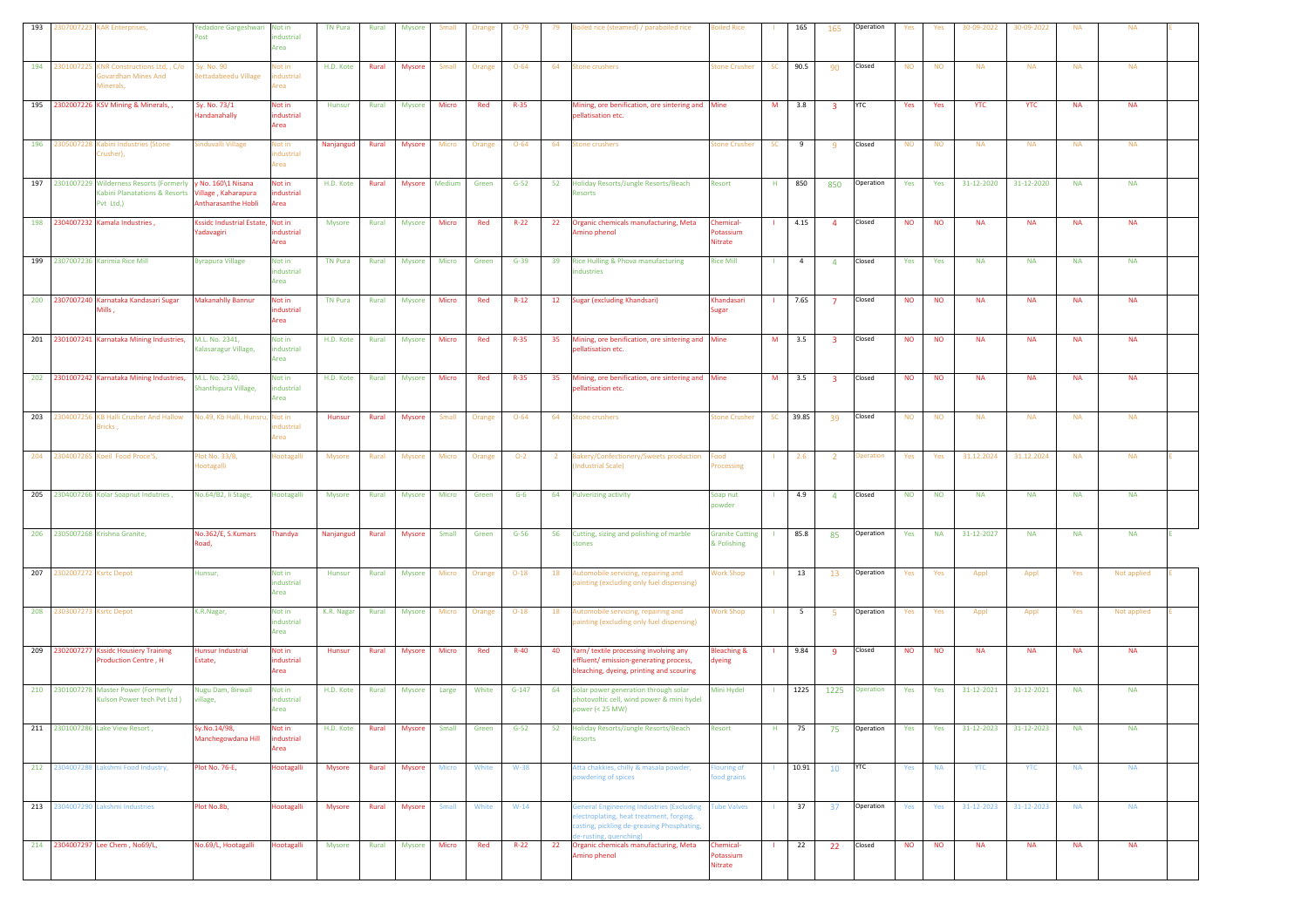|     |            | 215 2304007304 Lourdes Engineering                  | No.32, Hootagalli             | Hootagalli           | Mysore         | Rural | <b>Mysore</b> | <b>Micro</b> | White  | $W-14$   |                | eneral Engineering Industries (Excluding                                               | <b>Ingineering</b>     |              | 17                      | 17                      | Closed     | Yes       | <b>NA</b> | Appl          | <b>NA</b>  | <b>NA</b> | <b>NA</b> |  |
|-----|------------|-----------------------------------------------------|-------------------------------|----------------------|----------------|-------|---------------|--------------|--------|----------|----------------|----------------------------------------------------------------------------------------|------------------------|--------------|-------------------------|-------------------------|------------|-----------|-----------|---------------|------------|-----------|-----------|--|
|     |            |                                                     |                               |                      |                |       |               |              |        |          |                | lectroplating, heat treatment, forging,                                                |                        |              |                         |                         |            |           |           |               |            |           |           |  |
|     |            |                                                     |                               |                      |                |       |               |              |        |          |                | casting, pickling de-greasing Phosphating,                                             |                        |              |                         |                         |            |           |           |               |            |           |           |  |
|     |            |                                                     |                               |                      |                |       |               |              |        |          |                | e-rusting, quenching)                                                                  |                        |              |                         |                         |            |           |           |               |            |           |           |  |
|     |            | 216 2304007305 Lunar Exports Pvt Ltd,               | Plot No.70-Y,                 | <b>Hootagalli</b>    | <b>Mysore</b>  | Rural | Mysore        | Small        | Green  | $G-41$   | 41             | Rubber goods industry (with baby boiler<br>(ylnd                                       | <b>Hawai Chappal</b>   |              | 49                      | 49                      | Operation  | Yes       | Yes       | 31-12-2022    | 31-12-2022 | <b>NA</b> | <b>NA</b> |  |
|     |            |                                                     |                               |                      |                |       |               |              |        |          |                |                                                                                        |                        |              |                         |                         |            |           |           |               |            |           |           |  |
|     |            |                                                     |                               |                      |                |       |               |              |        |          |                |                                                                                        |                        |              |                         |                         |            |           |           |               |            |           |           |  |
|     |            | 217 2307007309 MN Agro Industries,                  | y. No. 32 & 33,               | <b>Not in</b>        | <b>TN Pura</b> | Rural | Mysore        | Large        | Orange | $O-79$   |                | 79 Boiled rice (steamed) / paraboiled rice                                             | <b>Boiled Rice</b>     |              | 1129                    | 1129                    | Operation  | Yes       | Yes       | 30-09-2022    | 30-09-2022 | <b>NA</b> | <b>NA</b> |  |
|     |            |                                                     | Gergeshwari Village           | dustrial             |                |       |               |              |        |          |                |                                                                                        |                        |              |                         |                         |            |           |           |               |            |           |           |  |
|     |            |                                                     |                               | Area                 |                |       |               |              |        |          |                |                                                                                        |                        |              |                         |                         |            |           |           |               |            |           |           |  |
|     |            | 218 2305007311 Maa Devasaur Granites,               | Plot No. 4,                   | <b>Thandya</b>       | Nanjangud      | Rural | <b>Mysore</b> | Small        | Green  | $G-56$   | 56             | Cutting, sizing and polishing of marble                                                | <b>Granite Cutting</b> |              | 131                     | 131                     | Operation  | Yes       | <b>NA</b> | 31-12-2027    | <b>NA</b>  | <b>NA</b> | <b>NA</b> |  |
|     |            |                                                     |                               |                      |                |       |               |              |        |          |                | stones                                                                                 | & Polishing            |              |                         |                         |            |           |           |               |            |           |           |  |
|     |            |                                                     |                               |                      |                |       |               |              |        |          |                |                                                                                        |                        |              |                         |                         |            |           |           |               |            |           |           |  |
|     |            | 219 2305007315 Mahabali Granites Pvt Ltd,,          | <b>Mahbali Granites Pyt</b>   | N'gud                | Nanjangud      | Rural | Mysore        | Small        | Green  | $G-56$   |                | Cutting, sizing and polishing of marble                                                | <b>Granite Cutting</b> |              | 120                     | 120                     | <b>YTC</b> | Yes       | <b>NA</b> | <b>YTC</b>    | <b>YTC</b> | <b>NA</b> | <b>NA</b> |  |
|     |            | Mahbali Granites Pvt Ltd,                           | Ltd, Plot.No.42,              |                      |                |       |               |              |        |          |                | stones                                                                                 | & Polishing            |              |                         |                         |            |           |           |               |            |           |           |  |
|     |            |                                                     |                               |                      |                |       |               |              |        |          |                |                                                                                        |                        |              |                         |                         |            |           |           |               |            |           |           |  |
|     |            |                                                     |                               |                      |                |       |               |              |        |          |                |                                                                                        |                        |              |                         |                         |            |           |           |               |            |           |           |  |
|     |            | 220 2304007316 Mahalakshmi Industries,              | Plot No. 68-P,                | <b>Hootagalli</b>    | <b>Mysore</b>  | Rural | Mysore        | Micro        | Green  | $G-79$   |                | 64 PVC pipes, HDPE pipes etc., by extrusion                                            | <b>PVC</b> doors       |              | 5                       | -5                      | Closed     | <b>NO</b> | <b>NO</b> | <b>NA</b>     | <b>NA</b>  | <b>NA</b> | <b>NA</b> |  |
|     |            |                                                     |                               |                      |                |       |               |              |        |          |                |                                                                                        |                        |              |                         |                         |            |           |           |               |            |           |           |  |
|     |            |                                                     |                               |                      |                |       |               |              |        |          |                |                                                                                        |                        |              |                         |                         |            |           |           |               |            |           |           |  |
| 221 |            | 2305007317 Mahalakshmi Stone Crusher,               | Sy. No. 224/1, Hullahall      | Not in               | Nanjangud      | Rural | <b>Mysore</b> | Micro        | Orange | $O - 64$ | 64             | <b>Stone crushers</b>                                                                  | itone Crusher          | <b>SC</b>    | 9.91                    | -9                      | Closed     | <b>NO</b> | Yes       | <b>NA</b>     | 30-06-2013 | <b>NA</b> | <b>NA</b> |  |
|     |            |                                                     | load,                         | dustrial             |                |       |               |              |        |          |                |                                                                                        |                        |              |                         |                         |            |           |           |               |            |           |           |  |
|     |            |                                                     |                               | Area                 |                |       |               |              |        |          |                |                                                                                        |                        |              |                         |                         |            |           |           |               |            |           |           |  |
|     |            | 222 2301007318 Mahaveer Brick Industris,            | Sy.No.20, Niluvagilve         | Not in               | H.D. Kote      | Rural | Mysore        | Micro        | Green  | $G-11$   | 11             | Cement products (without using Asbestos) Cement Hallow                                 |                        | -11          | 9                       | $\overline{9}$          | closed     | <b>NA</b> | Yes       | <b>NA</b>     | Not Appl   | <b>NA</b> | <b>NA</b> |  |
|     |            |                                                     | <b>Village, Antharasanthe</b> | ndustrial            |                |       |               |              |        |          |                | ike pipe, pillar, jafri, well ring, blocks/tiles                                       | <b>Block</b>           |              |                         |                         |            |           |           |               |            |           |           |  |
|     |            |                                                     | lobli,                        | Area                 |                |       |               |              |        |          |                | etc. (should be done under closed covered<br>shed to control fugitive emissions) fonly |                        |              |                         |                         |            |           |           |               |            |           |           |  |
|     |            | 223 2305007320 Mahaveer Stone Industries,           | No.480, Mysore Ooty           | V'gud                | Nanjangud      | Rural | <b>Mysore</b> | Small        | Green  | $G-56$   | 56             | Cutting, sizing and polishing of marble                                                | <b>Granite Cutting</b> |              | 40.17                   | 40                      | Operation  | Yes       | <b>NA</b> | 31-12-2027    | <b>NA</b>  | <b>NA</b> | <b>NA</b> |  |
|     |            |                                                     | load,                         |                      |                |       |               |              |        |          |                | stones                                                                                 | & Polishing            |              |                         |                         |            |           |           |               |            |           |           |  |
|     |            |                                                     |                               |                      |                |       |               |              |        |          |                |                                                                                        |                        |              |                         |                         |            |           |           |               |            |           |           |  |
|     |            |                                                     |                               |                      |                |       |               |              |        |          |                |                                                                                        |                        |              |                         |                         |            |           |           |               |            |           |           |  |
| 224 |            | 2307007321 Mahboob Rice Mill,                       | <b>Byrapura Village</b> ,     | Not in<br>industrial | <b>TN Pura</b> | Rural | <b>Mysore</b> | Micro        | Orange | $O-79$   | 79             | Boiled rice (steamed) / paraboiled rice                                                | <b>Boiled Rice</b>     |              | 22                      | 22                      | closed     | <b>NO</b> | <b>NO</b> | <b>NA</b>     | <b>NA</b>  | <b>NA</b> | <b>NA</b> |  |
|     |            |                                                     |                               | Area                 |                |       |               |              |        |          |                |                                                                                        |                        |              |                         |                         |            |           |           |               |            |           |           |  |
|     |            |                                                     |                               |                      |                |       |               |              |        |          |                |                                                                                        |                        |              |                         |                         |            |           |           |               |            |           |           |  |
| 225 |            | 2305007322 Maheshwari Woods (P) Ltd, Nanjangud      |                               | N'gud                | Nanjangud      | Rural | Mysore        | Micro        | Orange | $O-56$   | 56             | Plyboard manufacturing (including vineer                                               | <b>Veeners &amp;</b>   |              | 4.47                    | $\overline{4}$          | Operation  | Yes       | Yes       | 30.09.2022    | 30-09-2022 | <b>NA</b> | <b>NA</b> |  |
|     |            |                                                     |                               |                      |                |       |               |              |        |          |                | laminate) with oil fired boiler/thermic                                                | ywood                  |              |                         |                         |            |           |           |               |            |           |           |  |
|     |            |                                                     |                               |                      |                |       |               |              |        |          |                | fluid heater (without resin plant)                                                     |                        |              |                         |                         |            |           |           |               |            |           |           |  |
|     |            |                                                     |                               |                      |                |       |               |              |        |          |                |                                                                                        |                        |              |                         |                         |            |           |           |               |            |           |           |  |
| 226 |            |                                                     |                               |                      |                | Rural |               | Small        |        |          | 79             |                                                                                        |                        |              | 45                      |                         | Operation  |           |           |               |            |           |           |  |
|     | 2307007326 | Male Mahadeshwara<br>ndustries (Rice Mill)          | T.N.Pura,                     | Not in<br>industrial | <b>TN Pura</b> |       | Mysore        |              | Orange | $O-79$   |                | Boiled rice (steamed) / paraboiled rice                                                | oiled Rice             |              |                         | 45                      |            | Yes       | Yes       | <b>Closed</b> | Closed     | <b>NA</b> | <b>NA</b> |  |
|     |            |                                                     |                               | Area                 |                |       |               |              |        |          |                |                                                                                        |                        |              |                         |                         |            |           |           |               |            |           |           |  |
|     |            |                                                     |                               |                      |                |       |               |              |        |          |                |                                                                                        |                        |              |                         |                         |            |           |           |               |            |           |           |  |
|     |            | 227 2302007327 Mallappa Mineral Industries, BM Road |                               | Vot in               | Hunsur         | Rural | Mysore        | Micro        | Orange | $O - 64$ | 64             | <b>Stone crushers</b>                                                                  | <b>itone Crusher</b>   | SC           | $\mathbf{1}$            | $\overline{1}$          | Closed     | <b>NO</b> | <b>NO</b> | <b>NA</b>     | <b>NA</b>  | <b>NA</b> | <b>NA</b> |  |
|     |            |                                                     |                               | ndustrial<br>Area    |                |       |               |              |        |          |                |                                                                                        |                        |              |                         |                         |            |           |           |               |            |           |           |  |
|     |            |                                                     |                               |                      |                |       |               |              |        |          |                |                                                                                        |                        |              |                         |                         |            |           |           |               |            |           |           |  |
|     |            | 228 2302007328 Mallappa Minerals,                   | <b>BM Road</b>                | Not in               | Hunsur         | Rural | <b>Mysore</b> | Micro        | Green  | $G-6$    |                | 64 Pulverizing activity                                                                | Pulverizer             | $\mathbf{1}$ | 4.9                     | $\overline{4}$          | closed     | Yes       | <b>NA</b> | Not appl      | <b>NA</b>  | <b>NA</b> | <b>NA</b> |  |
|     |            |                                                     |                               | ndustrial            |                |       |               |              |        |          |                |                                                                                        |                        |              |                         |                         |            |           |           |               |            |           |           |  |
|     |            |                                                     |                               | Area                 |                |       |               |              |        |          |                |                                                                                        |                        |              |                         |                         |            |           |           |               |            |           |           |  |
|     |            | 229 2304007337 Marc Batery Industries               | Plot No.68/B                  | Hootagalli           | Mysore         | Rural | Mysore        | Small        | Red    | $R - 7$  | 7 <sup>7</sup> | Lead acid battery manufacturing including Lead acid                                    |                        |              | 43.37                   | 43                      | Closed     | <b>NA</b> | <b>NA</b> | <b>NA</b>     | <b>NA</b>  | <b>NA</b> | <b>NA</b> |  |
|     |            |                                                     |                               |                      |                |       |               |              |        |          |                | manufacture of lead and lead antimony                                                  | batteries              |              |                         |                         |            |           |           |               |            |           |           |  |
|     |            |                                                     |                               |                      |                |       |               |              |        |          |                | alloy (excluding assembling and charging of                                            |                        |              |                         |                         |            |           |           |               |            |           |           |  |
|     |            | 230 2305007346 Mekkattukuram Plastic,               | Plot No. 43P2                 | N'gud                | Nanjangud      | Rural | <b>Mysore</b> | Small        | Green  | $G-32$   |                | ead acid battery)<br>32 Polythene & plastic processed products                         | <b>Plastic Drums</b>   | $\mathbf{L}$ | 50                      | 50                      | Closed     | Yes       | Yes       | <b>NA</b>     | <b>NA</b>  | <b>NA</b> | <b>NA</b> |  |
|     |            |                                                     |                               |                      |                |       |               |              |        |          |                | manufacturing (virgin plastics) including                                              |                        |              |                         |                         |            |           |           |               |            |           |           |  |
|     |            |                                                     |                               |                      |                |       |               |              |        |          |                | plastic injection/extrusion moulding and                                               |                        |              |                         |                         |            |           |           |               |            |           |           |  |
|     |            |                                                     |                               |                      |                |       |               |              |        |          |                | plastic cable manufacturing                                                            |                        |              |                         |                         |            |           |           |               |            |           |           |  |
|     |            | 231 2303007330 Mallappa Mineral Industries          | Sy.No.244, Mundur             | Not in<br>ndustrial  | Hunsur         | Rural | Mysore        | Micro        | Red    | $R-35$   | 35             | Mining, ore benification, ore sintering and Mining projects<br>pellatisation etc.      | maior                  | M            | -9                      | $\overline{9}$          | Operation  | Yes       | Yes       | 05-03-2016    | 05-03-2016 | <b>NA</b> | <b>NA</b> |  |
|     |            |                                                     | /illage                       | Area                 |                |       |               |              |        |          |                |                                                                                        | ninerals) with         |              |                         |                         |            |           |           |               |            |           |           |  |
|     |            |                                                     |                               |                      |                |       |               |              |        |          |                |                                                                                        | ease area mor          |              |                         |                         |            |           |           |               |            |           |           |  |
|     |            | 232 2301007355 Mohamed Akram (Karigala              | SY No.189 Karigala            | Not in               | H.D. Kote      | Rural | <b>Mysore</b> | Micro        | Red    | $R - 35$ | 35             | Mining, ore benification, ore sintering and Mine                                       |                        | M            | $\mathbf{1}$            | $\mathbf{1}$            | Operation  | Yes       | Yes       | 30-03-2024    | 30-03-2024 | <b>NA</b> | <b>NA</b> |  |
|     |            | <b>Kyanite mines)</b>                               | <b>Village</b>                | industrial           |                |       |               |              |        |          |                | pellatisation etc.                                                                     |                        |              |                         |                         |            |           |           |               |            |           |           |  |
|     |            |                                                     |                               | Area                 |                |       |               |              |        |          |                |                                                                                        |                        |              |                         |                         |            |           |           |               |            |           |           |  |
| 233 |            | 2307007356 Mohiddein Rice Mill,                     | <b>Srp Road</b>               | Not in               | <b>TN Pura</b> | Rural | Mysore        | Small        | Orange | $O-79$   | 79             | Boiled rice (steamed) / paraboiled rice                                                | oiled Rice             |              | 35                      | 35                      | Closed     | <b>NO</b> | <b>NO</b> | <b>NA</b>     | <b>NA</b>  | <b>NA</b> | <b>NA</b> |  |
|     |            |                                                     |                               | industrial           |                |       |               |              |        |          |                |                                                                                        |                        |              |                         |                         |            |           |           |               |            |           |           |  |
|     |            |                                                     |                               | Area                 |                |       |               |              |        |          |                |                                                                                        |                        |              |                         |                         |            |           |           |               |            |           |           |  |
|     |            | 234 2304007360 Mukambika Industries , ,             |                               | Hootagalli           | Mysore         | Rural | <b>Mysore</b> | Micro        | Green  | $G-6$    |                | 64 Pulverizing activity                                                                | Soap stone             | $\mathbf{L}$ | $\overline{\mathbf{3}}$ |                         | Closed     | <b>NO</b> | <b>NO</b> | <b>NA</b>     | <b>NA</b>  | <b>NA</b> | <b>NA</b> |  |
|     |            |                                                     |                               |                      |                |       |               |              |        |          |                |                                                                                        | owder                  |              |                         | $\overline{\mathbf{3}}$ |            |           |           |               |            |           |           |  |
|     |            |                                                     |                               |                      |                |       |               |              |        |          |                |                                                                                        |                        |              |                         |                         |            |           |           |               |            |           |           |  |
|     |            |                                                     |                               |                      |                |       |               |              |        |          |                |                                                                                        |                        |              |                         |                         |            |           |           |               |            |           |           |  |
|     |            | 235 2305007364 Mysol Extractions (P) Ltd,           | No.4a                         | N'gud                | Nanjangud      | Rural | Mysore        | Small        | Orange | $O-71$   |                | 71 Solvent extraction plants (excluding                                                | iolvent                |              | 41.17                   | 41                      | Closed     | Yes       | Yes       | Closed        | Closed     | <b>NA</b> | <b>NA</b> |  |
|     |            |                                                     |                               |                      |                |       |               |              |        |          |                | efining)                                                                               | <b>Extractions</b>     |              |                         |                         |            |           |           |               |            |           |           |  |
|     |            |                                                     |                               |                      |                |       |               |              |        |          |                |                                                                                        |                        |              |                         |                         |            |           |           |               |            |           |           |  |
|     |            | 236 2304007366 Mysore Bio Fuels,                    | #75e Belavadi Post            | Hootagalli           | Mysore         | Rural | Mysore Micro  |              | Green  | $G-5$    | 5 <sub>1</sub> | Biomass Briquettes (sun drying) without                                                | <b>Briquettes</b>      | -11          | 14.36                   | 14                      | Operation  | Yes       | <b>NA</b> | Not Appl      | <b>NA</b>  | <b>NA</b> | <b>NA</b> |  |
|     |            |                                                     |                               |                      |                |       |               |              |        |          |                | using toxic or hazardous wastes                                                        |                        |              |                         |                         |            |           |           |               |            |           |           |  |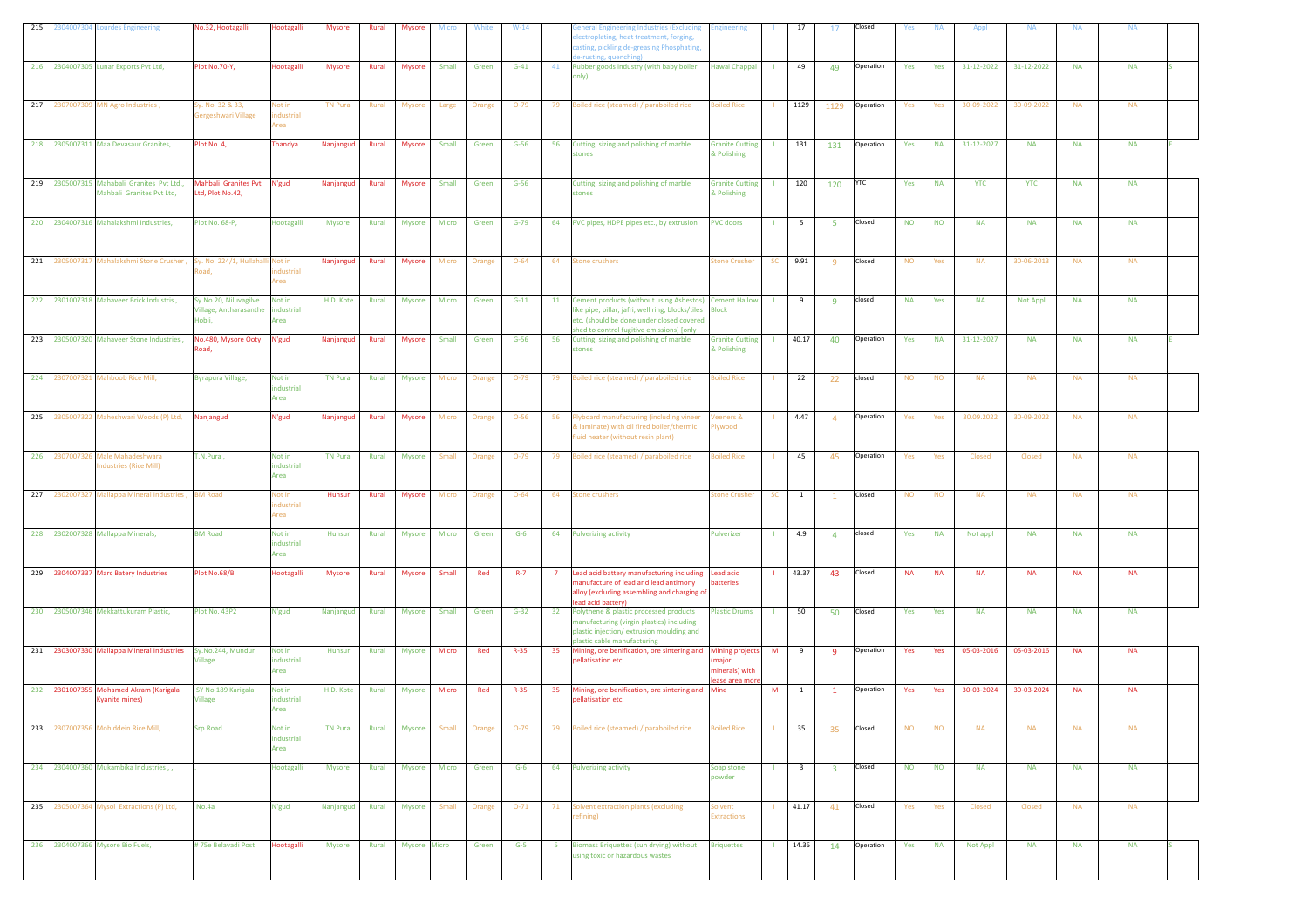|     |            | 237 2302007367 Mysore Ceramics,                                                               | <b>Mysore Mercare Road</b>                                                           | Not in<br>dustrial<br>Area   | <b>Mysore</b>  | Rural | Mysore        | Micro        | Green  | $G-73$   | 64 | <b>Mosaic tiles</b>                                                                                                                                         | <b>Mosaic tiles</b>                   |              | 15    | 15           | Closed    | <b>NO</b> | <b>NO</b> | <b>NA</b>        | <b>NA</b>        | <b>NA</b> | <b>NA</b> |  |
|-----|------------|-----------------------------------------------------------------------------------------------|--------------------------------------------------------------------------------------|------------------------------|----------------|-------|---------------|--------------|--------|----------|----|-------------------------------------------------------------------------------------------------------------------------------------------------------------|---------------------------------------|--------------|-------|--------------|-----------|-----------|-----------|------------------|------------------|-----------|-----------|--|
|     |            | 238 2305007377 Mysore Minerals                                                                | Allayanapura                                                                         | Not in<br>industrial<br>Area | Nanjangud      | Rural | <b>Mysore</b> | <b>Small</b> | Red    | $R - 35$ | 35 | Mining, ore benification, ore sintering and Mine<br>pellatisation etc.                                                                                      |                                       | M            | 52.54 | - 52         | Operation | Yes       | Yes       | Appl             | Appl             | <b>NA</b> | <b>NA</b> |  |
|     |            | 239 2305007378 Mysore Minerals Ltd,                                                           | Bettaghalli Village Sy.<br>No. 3 200 23 27 & 173                                     | Not in<br>ndustrial<br>Area  | H.D. Kote      | Rural | Mysore        | Small        | Red    | $R-35$   | 35 | Mining, ore benification, ore sintering and Mine<br>ellatisation etc.                                                                                       |                                       | M            | 45    | 45           | Closed    | <b>NO</b> | <b>NO</b> | <b>NA</b>        | <b>NA</b>        | <b>NA</b> | <b>NA</b> |  |
|     |            | 240 2301007379 Mysore Minerals Ltd,                                                           | Hullahalli Magnesite<br>Minerals                                                     | Not in<br>ndustrial<br>Area  | Nanjangud      | Rural | Mysore        | Small        | Red    | $R - 35$ | 35 | Mining, ore benification, ore sintering and Mine<br>bellatisation etc.                                                                                      |                                       | M            | 49    | 49           | Closed    | <b>NO</b> | <b>NO</b> | <b>NA</b>        | <b>NA</b>        | <b>NA</b> | <b>NA</b> |  |
|     |            | 241 2305007380 Mysore Minerals Ltd-1                                                          | Karya Mines Hullahally                                                               | Not in<br>ndustrial<br>Area  | Nanjangud      | Rural | <b>Mysore</b> | Micro        | Red    | $R - 35$ | 35 | Mining, ore benification, ore sintering and Mine<br>pellatisation etc.                                                                                      |                                       | M            | 13.6  | 13           | Operation | Yes       | Yes       | 30-06-2021       | 30-06-2021       | <b>NA</b> | <b>NA</b> |  |
|     |            | 242 2304007381 Mysore Pigments And<br>chemicals,                                              | <b>No.48</b>                                                                         | N'gud                        | Nanjangud      | Rural | Mysore        | Micro        | Red    | $R-22$   | 22 | Organic chemicals manufacturing, Meta<br>mino phenol                                                                                                        | <b>Color Pigments</b>                 | <b>COL</b>   | 17.4  | 17           | Closed    | <b>NO</b> | <b>NO</b> | <b>NA</b>        | <b>NA</b>        | <b>NA</b> | <b>NA</b> |  |
| 243 |            | 2304007387 Mysore Thinners & Chemicals, No 68h/1                                              |                                                                                      | Hootagalli                   | Mysore         | Rural | Mysore        | Small        | Orange | $O-55$   | 55 | Manufacturing of Paints, Varnishes,<br>igments and intermediate (excluding<br>blending/mixing)                                                              | aint & thinner                        |              | 23.42 | 23           | Operation | <b>NA</b> | Yes       | <b>NA</b>        | 30-09-2023       | <b>NA</b> | <b>NA</b> |  |
|     |            | 244 2304007390 Mysore Wifiltronics(P),                                                        | No 1fa                                                                               | Hootagalli                   | Mysore         | Rural | Mysore        | <b>Micro</b> | White  | $W-14$   |    | General Engineering Industries (Excluding<br>lectroplating, heat treatment, forging,<br>asting, pickling de-greasing Phosphating,<br>e-rusting, quenching)  | <b>Engineering</b>                    |              | 12    | 12           | Operation | Yes       | Yes       | <b>Life Time</b> | <b>Life Time</b> | <b>NA</b> | <b>NA</b> |  |
|     |            | 245 2304007394 Nadig Constructions,                                                           | No.22, Hunsur Road,                                                                  | <b>Belavadi</b>              | <b>Mysore</b>  | Rural | <b>Mysore</b> | Micro        | Green  | $G - 73$ | 64 | Manual and wire cut bricks                                                                                                                                  | <b>Table moulded</b><br><b>Bricks</b> | -11          | 16    | <b>16</b>    | Closed    | <b>NO</b> | <b>NO</b> | <b>NA</b>        | <b>NA</b>        | <b>NA</b> | <b>NA</b> |  |
|     |            | 246 2305007395 Nagappa Saw Mill,                                                              | Hullahalli Village,                                                                  | N'gud                        | Nanjangud      | Rural | <b>Mysore</b> | Micro        | Green  | $G-42$   | 42 | Saw mills                                                                                                                                                   | Saw Mill                              |              | 1.85  | $\mathbf{1}$ | Operation | Yes       | Yes       | life time        | life time        | <b>NA</b> | <b>NA</b> |  |
|     |            | 247 2304007397 Nakoda Dyes (P) Ltd, ,                                                         | B-34, Industrial Area,                                                               | N'gud                        | Nanjangud      | Rural | Mysore        | Micro        | Red    | $R-22$   | 22 | Organic chemicals manufacturing, Meta<br>mino phenol                                                                                                        | Chemical-<br>Potassium<br>Nitrate     |              | 9.6   | -9           | Closed    | <b>NO</b> | <b>NO</b> | <b>NA</b>        | <b>NA</b>        | <b>NA</b> | <b>NA</b> |  |
| 248 |            | 2305007404 Nanjangud Suruchi<br>Kadhigramodyoga Sanga (R),                                    | induvalli, Nanjangud, N'gud                                                          |                              | Nanjangud      | Rural | Mysore        | Micro        | Orange | $O-7$    |    | ood & food processing including fruits &<br>egetable processing                                                                                             | boo <sup>:</sup><br>Processing        |              | 17    | 17           | peration  | Yes       | <b>NA</b> | 30.09.2022       | <b>NA</b>        | <b>NA</b> | <b>NA</b> |  |
|     |            | 249 2304007407 Nath Plastics,                                                                 | No. 83/4, Hootagalli,<br>Hunsur Road,                                                | lootagalli                   | <b>Mysore</b>  | Rural | <b>Mysore</b> | Micro        | Green  | $G-79$   |    | Plastic units covered under Plastic Rules,<br>2011                                                                                                          | Plastic<br>Carrybags                  |              | 1.7   | $\mathbf{1}$ | YTC       | Yes       | <b>NA</b> | <b>YTC</b>       | <b>NA</b>        | <b>NA</b> | <b>NA</b> |  |
|     |            | 250 2307007410 Neela Rice Mill,                                                               | T.N.Pura,                                                                            | Not in<br>ndustrial<br>Area  | <b>TN Pura</b> | Rural | Mysore        | Micro        | Green  | $G-39$   | 39 | Rice Hulling & Phova manufacturing<br>ndustries                                                                                                             | <b>Rice Mill</b>                      |              | 23    | 23           | Operation | Yes       | Yes       | Life Time        | Life Time        | <b>NA</b> | <b>NA</b> |  |
|     |            | 251 2305007412 New Horizon Engineering Pvt B-3, Kssidc Shed, ,                                | Vanjangud Industrial<br>Area.                                                        | N'gud                        | Nanjangud      | Rural | Mysore        | Small        | White  | $W-14$   |    | General Engineering Industries (Excluding<br>lectroplating, heat treatment, forging,<br>casting, pickling de-greasing Phosphating,<br>e-rusting, quenching) | <b>Engineering</b>                    |              | 38    | 38           | Operation | Yes       | <b>NA</b> | 31-12-2023       | <b>NA</b>        | <b>NA</b> | <b>NA</b> |  |
|     |            | 252 2305007413 New Horizon Engineering Unit-C-17,18,19,20 And C-5, N'gud                      |                                                                                      |                              | Nanjangud      | Rural | <b>Mysore</b> | <b>Micro</b> | White  | $W-14$   |    | eneral Engineering Industries (Excluding<br>lectroplating, heat treatment, forging,<br>asting, pickling de-greasing Phosphating,<br>e-rusting, quenching)   | <b>Engineering</b>                    |              | 20    | 20           | Operation | Yes       | Yes       | 31-12-2023       | 31-12-2023       | <b>NA</b> | <b>NA</b> |  |
|     |            | 253 2307007418 Nikita Carbo Gas Pvt Ltd,                                                      | iy. No. 55 & 56,<br>mises Of M/S.<br>hamundi Distilleries<br>vt. Ltd.,) Mallavalli - | Not in<br>dustrial<br>Area   | <b>TN Pura</b> | Rural | <b>Mysore</b> | Small        | White  | $W-9$    |    | Compressed oxygen gas from crude liquid   Industrial Gas<br>xygen Nitrogen and Carbon-Di-oxide                                                              |                                       | -11          | 94    | 94           | Operation | Yes       | Yes       | <b>NA</b>        | <b>NA</b>        | <b>NA</b> | <b>NA</b> |  |
|     |            | 254 2303007419 Niranjan Poultry Farm                                                          | Arekere Village,<br>Kalenahlly Post,                                                 | Not in<br>industrial<br>Area | K.R. Nagar     | Rural | Mysore        | Micro        | Orange | $O-30$   | 30 | ish feed, poultry feed and cattle feed                                                                                                                      | oultry Feeds                          |              | 7     |              | Closed    | Yes       | <b>NA</b> | exempted         | exempted         | <b>NA</b> | <b>NA</b> |  |
| 255 | 2304007420 | Novel Tissues Pvt Ltd,,                                                                       | Plot No.65-A,<br><b>Hootagalli</b>                                                   | <b>lootagalli</b>            | Mysore         | Rural | <b>Mysore</b> | Micro        | White  | $W-30$   |    | aper pins and U-clips                                                                                                                                       | issue Paper                           |              | 22.75 | 22           | Operation | Yes       | <b>NA</b> | 31-12-2025       | <b>NA</b>        | <b>NA</b> | <b>NA</b> |  |
|     |            | 256 2304007421 Novel Tissues Pvt Ltd                                                          | Hootagalli Industrial<br>Area,                                                       | Hootagalli                   | Mysore         | Rural | <b>Mysore</b> | <b>Micro</b> | White  | $W-30$   |    | Paper pins and U-clips                                                                                                                                      | <b>Tissue Paper</b>                   | $\mathbf{L}$ | 22.75 | 22           | Operation | Yes       | <b>NA</b> | 31-12-2025       | <b>NA</b>        | <b>NA</b> | <b>NA</b> |  |
|     |            | 257 2304007425 OSA Organic (P) Ltd,                                                           | No.72/B, Hootagalli                                                                  | Hootagalli                   | Mysore         | Rural | <b>Mysore</b> | Small        | Red    | $R-22$   | 22 | Organic chemicals manufacturing, Meta<br>Amino phenol                                                                                                       | Chemical-<br>Potassium<br>Nitrate     |              | 87.64 | 87           | Closed    | <b>NO</b> | <b>NO</b> | <b>NA</b>        | <b>NA</b>        | <b>NA</b> | <b>NA</b> |  |
|     |            | 258 2301007426 Ruchi Soya Industries Ltd(<br><b>Formerly Oil Palm Processing</b><br>$Mill,$ ) | Government Of<br>Karnataka,<br>lorticultural Farm,<br>0/81. Beechanahlli.            | Not in<br>industrial<br>Area | H.D. Kote      | Rural | Mysore        | Small        | Green  | $G-29$   | 29 | Oil mill ghani & extraction (no<br>nydrogenation/refining)                                                                                                  | Palm Oil                              | -11          | 83    | 83           | Operation | Yes       | Yes       | 31-12-2025       | 31-12-2025       | <b>NA</b> | NA        |  |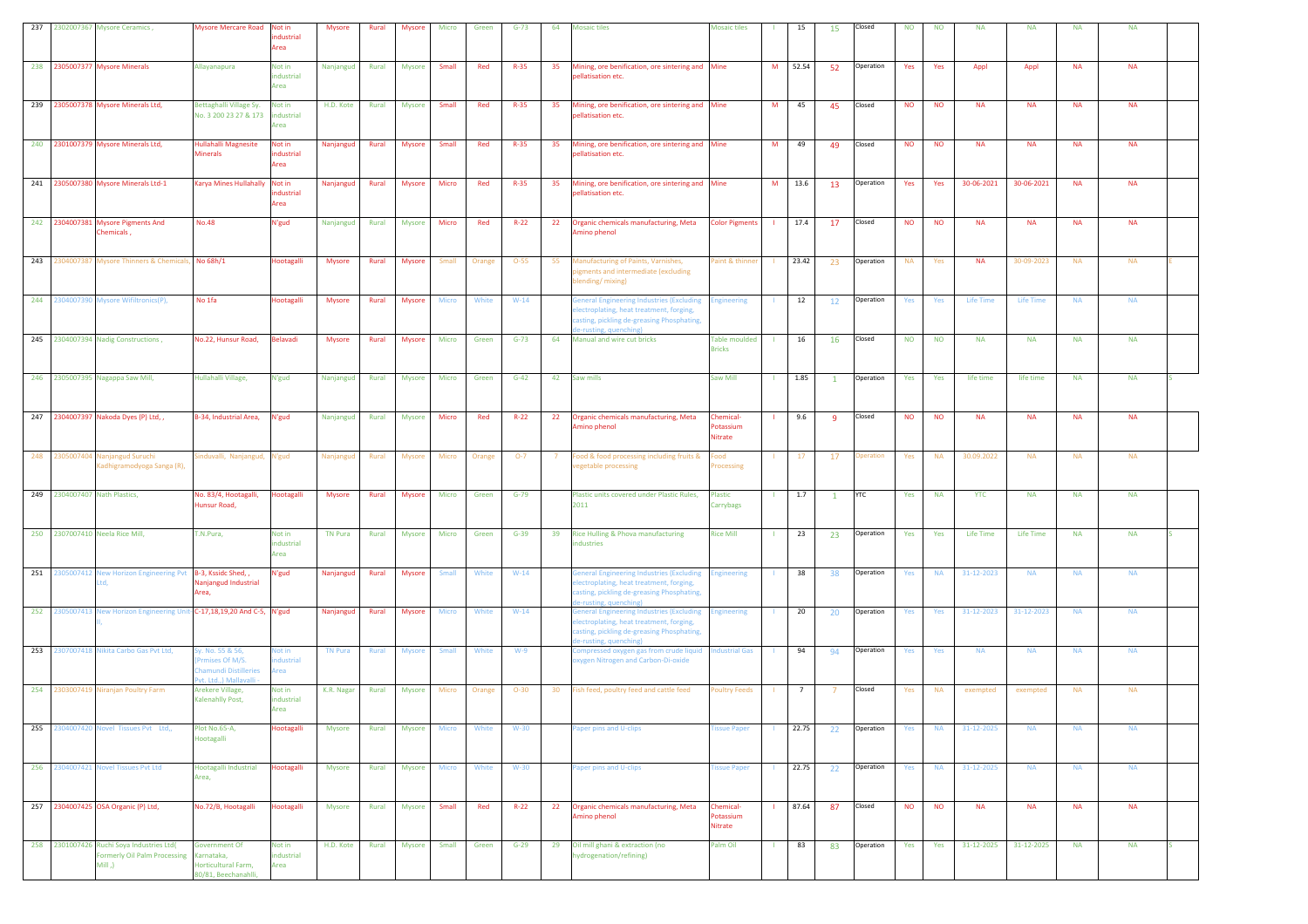| 259 | 2306007427 Olam Exports India Limited, , Avarthi Village, Koppa, Not in<br>Lessor: Master Coffee Curing<br>Works), |                                                      | ndustrial<br>Area            | Periyapatna    | Rural        | Mysore        | Small        | Green  | $G-66$   | 64 | Coffee curing, roasting and grinding<br>industrial scale)                                                                                                            | <b>Coffee Curing</b>                    |              | 31.39 | 31             | Closed     | <b>NO</b> | <b>NO</b> | <b>NA</b>       | <b>NA</b>  | <b>NA</b> | <b>NA</b> |  |
|-----|--------------------------------------------------------------------------------------------------------------------|------------------------------------------------------|------------------------------|----------------|--------------|---------------|--------------|--------|----------|----|----------------------------------------------------------------------------------------------------------------------------------------------------------------------|-----------------------------------------|--------------|-------|----------------|------------|-----------|-----------|-----------------|------------|-----------|-----------|--|
|     | 260 2304007430 PB Enterprises,                                                                                     | Vo.68/B, Chemical<br>Zone,                           | Hootagalli                   | <b>Mysore</b>  | Rural        | <b>Mysore</b> | Micro        | Red    | $R-22$   | 22 | Organic chemicals manufacturing, Meta<br>Amino phenol                                                                                                                | Chemical-<br>Potassium<br>Nitrate       |              | 6     | -6             | Closed     | <b>NO</b> | <b>NO</b> | <b>NA</b>       | <b>NA</b>  | <b>NA</b> | <b>NA</b> |  |
|     | 261 2304007431 P.M Industries                                                                                      | No. 39-D/1,                                          | Hootagalli                   | <b>Mysore</b>  | Rural        | Mysore        | Micro        | Green  | $G-79$   | 64 | Plastic units covered under Plastic Rules,<br>2011                                                                                                                   | <b>Plastic Injected</b><br>Moulded      | $\mathbf{1}$ | 4.5   | $\overline{4}$ | Operation  | Yes       | <b>NA</b> | Not Appl        | <b>NA</b>  | <b>NA</b> | <b>NA</b> |  |
| 262 | 2304007432 PSK Enterprises,                                                                                        | Plot No. 70.L,                                       | Hootagalli                   | Mysore         | Rural        | Mysore        | Micro        | White  | $W-14$   |    | <b>Engineering and Fabrication units with</b><br>ainting (without generation of trade<br>effluents) including Almirah, Grill<br>nanufacturing                        | <b>Aetal</b><br>abrication              |              | 15    | 15             | Operation  | Yes       | <b>NA</b> | Life Time       | <b>NA</b>  | <b>NA</b> | <b>NA</b> |  |
|     | 263 2304007433 PSS Chemicals Pvt Ltd,                                                                              | No. 68-K, Hootagalli<br>ndustrial Area.              | Hootagalli                   | <b>Mysore</b>  | Rural        | <b>Mysore</b> | Micro        | Red    | $R-22$   |    | Organic chemicals manufacturing, Meta<br>Amino phenol                                                                                                                | Chemical-<br>Potassium<br>Nitrate       |              | 15    | 15             | <b>YTC</b> | Yes       | Yes       | <b>YTC</b>      | <b>YTC</b> | <b>NA</b> | <b>NA</b> |  |
|     | 264 2301007442 Patuala Bio-Chem (P) Ltd                                                                            | No.198/226, Anagatti Not in<br>oad,                  | dustrial<br>Area             | H.D. Kote      | Rural        | Mysore        | Small        | Orange | $O-71$   | 71 | Solvent extraction plants (excluding<br>efining)                                                                                                                     | Marigold flowe<br>eal                   |              | 99    | - 99           | Closed     | <b>NO</b> | <b>NO</b> | <b>NA</b>       | <b>NA</b>  | <b>NA</b> | <b>NA</b> |  |
| 265 | 2304007443 Pavaman Chemicals                                                                                       | Hootagalli                                           | Not in<br>industrial<br>Area | Mysore         | Rural        | Mysore        | Micro        | Red    | $R - 22$ | 22 | Organic chemicals manufacturing, Meta<br>Amino phenol                                                                                                                | <b>Chemical-</b><br>otassium<br>Nitrate |              | 16    | 16             | Closed     | <b>NO</b> | <b>NO</b> | <b>NA</b>       | <b>NA</b>  | <b>NA</b> | <b>NA</b> |  |
|     | 266 2305007444 Pavithra Aqua (Private)<br>Limited,                                                                 | Plot No. 75                                          | N'gud                        | Nanjangud      | Rural        | <b>Mysore</b> | Small        | Green  | $G-54$   | 54 | <b>Mineralized water</b>                                                                                                                                             | Packaged<br>drinking water              |              | 50.5  | 50             | Operation  | Yes       | <b>NA</b> | 31-12-2025      | <b>NA</b>  | <b>NA</b> | <b>NA</b> |  |
|     | 267 2302007445 Pawan Jal Pvt Ltd,                                                                                  | iy. No. 18/1,<br>liluvagilukaval Old<br>B.M. Road    | Not in<br>industrial<br>Area | Hunsur         | Rural        | <b>Mysore</b> | Small        | Green  | $G-54$   | 54 | <b>Mineralized water</b>                                                                                                                                             | Packaged<br>drinking water              |              | 96.9  | 96             | Operation  | Yes       | Yes       | 31.12.2027      | 31.12.2027 | <b>NA</b> | <b>NA</b> |  |
| 268 | 2304007446 Peenya Industrial Gases Pvt                                                                             | lot No. 74. B\C                                      | Hootagalli                   | <b>Mysore</b>  | Rural        | Mysore        | Small        | White  | $W-9$    |    | Compressed oxygen gas from crude liquid<br>oxygen Nitrogen and Carbon-Di-oxide                                                                                       | ndustrial Gas                           |              | 44    | 44             | Operation  | Yes       | Yes       | <b>NA</b>       | <b>NA</b>  | <b>NA</b> | <b>NA</b> |  |
| 269 | 2304007447 Penor Rinpoche Charity<br>Foundation,                                                                   | Nyingmapa Monastery, Not in<br><b>Bylakuppe Post</b> | industrial<br>Area           | Periyapatna    | Rural        | Mysore        | Large        | Green  | $G-101$  | 64 | <b>Commercial Complexes, Office</b><br>Complex/Banks, Cinema Theaters having<br>built up area <20,000 sq.mtrs. in non-<br>sewered areas and having independent       | D.G. set                                | ımeri        | 2300  | 2300           | Operation  | <b>NA</b> | Yes       | <b>NA</b>       | 31.12.2024 | <b>NA</b> | <b>NA</b> |  |
|     | 270 2305007453 Phytomyco Reserach Limited Plot No.43                                                               |                                                      | N'gud                        | Nanjangud      | Rural        | Mysore        | Micro        | Orange | $O-71$   | 71 | Solvent extraction plants (excluding<br>efining)                                                                                                                     | olvent<br><b>xtractions</b>             |              | 15    | 15             | Closed     | Yes       | Yes       | <b>NA</b>       | <b>NA</b>  | <b>NA</b> | <b>NA</b> |  |
| 271 | 2304007455 Pioneer Plastic Industries,                                                                             | Plot No. 14                                          | Belavadi                     | <b>Mysore</b>  | Rural        | <b>Mysore</b> | Micro        | Green  | $G-79$   |    | Plastic units covered under Plastic Rules,<br>2011                                                                                                                   | Plastic<br>components                   |              | 5.42  | 5.             | <b>YTC</b> | Yes       | Yes       | <b>YTC</b>      | <b>YTC</b> | <b>NA</b> | <b>NA</b> |  |
|     | 272 2304007457 Plastio Chemm Fabrication<br>ndia (P) Ltd                                                           | No.16 B And C                                        | Hootagalli                   | Mysore         | Rural        | Mysore        | Small        | White  | $W-14$   |    | ingineering and Fabrication units with<br>ainting (without generation of trade<br>ffluents) including Almirah, Grill<br><b>anufacturing</b>                          | abrication                              |              | 40    | 40             | Operation  | Yes       | <b>NA</b> | 31-12-2020      | <b>NA</b>  | <b>NA</b> | <b>NA</b> |  |
|     | 273 2307007458 Plush Craft Pvt Ltd                                                                                 | No.668 Kudigalli Village Not in                      | ndustrial<br>Area            | <b>TN Pura</b> | Rural        | Mysore        | Small        | Green  | $G-10$   | 10 | Carpentry and wooden furniture<br>manufacturing (excluding saw mill) with<br>the help of electrical (motorized) machines<br>such as electric wood planner, steel saw | <b>Wood Cutting</b><br>& Plaining       |              | 43.66 | 43             | Closed     | <b>NO</b> | <b>NO</b> | <b>NA</b>       | <b>NA</b>  | <b>NA</b> | <b>NA</b> |  |
|     | 274 2304007461 Pooja Flooring                                                                                      | <b>No.64 C4</b>                                      | Hootagalli                   | <b>Mysore</b>  | Rural        | <b>Mysore</b> | Micro        | Green  | $G-73$   | 64 | <b>Mosaic tiles</b>                                                                                                                                                  | <b>Mosaic tiles</b>                     |              | 9     | -9             | Closed     | Yes       | <b>NA</b> | <b>Not Appl</b> | <b>NA</b>  | <b>NA</b> | <b>NA</b> |  |
|     | 275 2307007467 Pragathi Enterprises                                                                                | No.3375 Srirangapatna Not in<br>bso                  | dustrial<br>Area             | <b>TN Pura</b> | <b>Rural</b> | Mysore        | Small        | Orange | $O-79$   |    | 79 Boiled rice (steamed) / paraboiled rice                                                                                                                           | <b>Boiled Rice</b>                      |              | 136   | 136            | Operation  | Yes       | Yes       | 30-09-2022      | 30-09-2022 | <b>NA</b> | <b>NA</b> |  |
|     | 276 2305007470 Pragathi Pulversirs And<br>Poultry                                                                  | Sinduvalli-Ooty Road                                 | N'gud                        | Nanjangud      | Rural        | Mysore        | Micro        | Green  | $G-6$    | 64 | <b>Pulverizing activity</b>                                                                                                                                          | Pulverizer                              |              | 8.62  | 8              | Operation  | <b>NA</b> | Yes       | <b>NA</b>       | Life Time  | <b>NA</b> | <b>NA</b> |  |
| 277 | 2304007471 Praiwal Insulations &<br>Packaging Industries,                                                          | Plot No. 70-F                                        | <b>lootagalli</b>            | <b>Mysore</b>  | Rural        | Mysore        | Micro        | Green  | $G-9$    | -9 | Cardboard or corrugated box and paper<br>products (excluding paper or pulp<br>manufacturing and without using boiler)                                                | Packaging<br>Material                   |              | 9.9   | 9              | Operation  | Yes       | <b>NA</b> | Life Time       | <b>NA</b>  | <b>NA</b> | <b>NA</b> |  |
|     | 278 2304007474 Prashani Data Forms (P) Ltd,                                                                        | Plot No.4                                            | <b>Belavadi</b>              | Mysore         | Rural        | Mysore        | <b>Small</b> | White  | $W-30$   |    | Paper pins and U-clips                                                                                                                                               | Paper & Boards                          | $\mathbf{L}$ | 69    | 69             | Closed     | <b>NO</b> | <b>NO</b> | <b>NA</b>       | <b>NA</b>  | <b>NA</b> | <b>NA</b> |  |
|     | 279 2304007475 Prashanth Paper Industries,                                                                         | lot No.22/C                                          | Belavadi                     | <b>Mysore</b>  | Rural        | Mysore        | Micro        | Red    | $R-18$   | 18 | Pulp and Paper (paper manufacturing with Cotton Rap<br>or without pulping)                                                                                           | oulo                                    | -11          | 17.5  | 17             | Closed     | <b>NO</b> | <b>NO</b> | <b>NA</b>       | <b>NA</b>  | <b>NA</b> | <b>NA</b> |  |
| 280 | 2305007483 Prime Carbonic Industries,                                                                              | emini Distilleries<br>ompound,<br>hamarajangar Road  | N'gud                        | Nanjangud      | Rural        | <b>Mysore</b> | Small        | White  | $W-9$    |    | Compressed oxygen gas from crude liquid<br>xygen Nitrogen and Carbon-Di-oxide                                                                                        | <b>Carbon Dioxide</b>                   |              | 27    | 27             | Operation  | Yes       | <b>NA</b> | 31-12-2022      | <b>NA</b>  | <b>NA</b> | <b>NA</b> |  |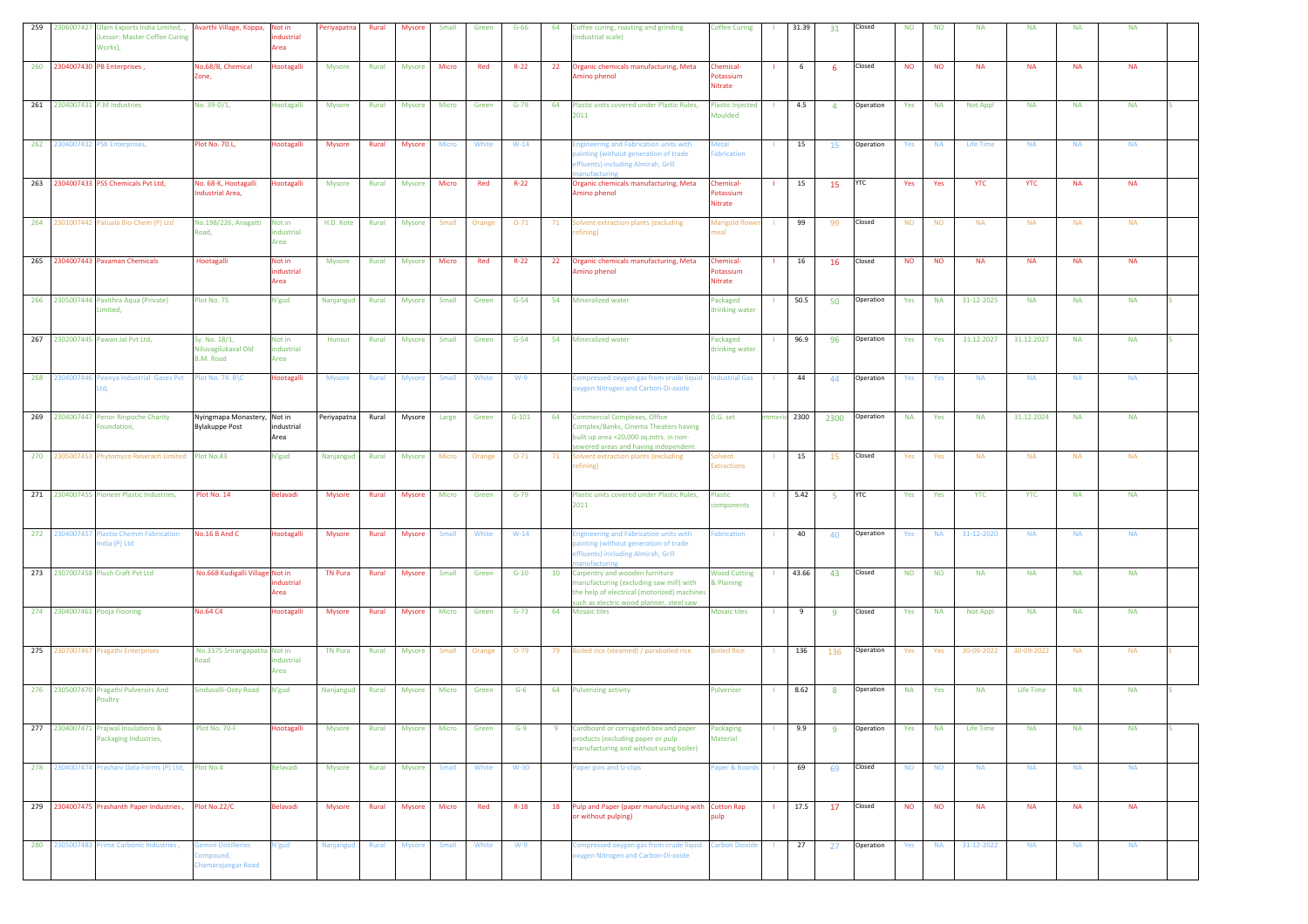| 281 |                                | 2305007484 Prime Gases,                                      | Vanjangud Industrial<br>rea                      | V'gud                            | Nanjangud      | Rural | <b>Mysore</b> | Micro        | White  | $W-9$    |                | ompressed oxygen gas from crude liquid lndustrial Gas<br>xygen Nitrogen and Carbon-Di-oxide                                                                       |                                          |              | 16.8           | 16             | YTC        | <b>NA</b> | Yes       | YTC             | <b>YTC</b>      | <b>NA</b> | <b>NA</b>  |  |
|-----|--------------------------------|--------------------------------------------------------------|--------------------------------------------------|----------------------------------|----------------|-------|---------------|--------------|--------|----------|----------------|-------------------------------------------------------------------------------------------------------------------------------------------------------------------|------------------------------------------|--------------|----------------|----------------|------------|-----------|-----------|-----------------|-----------------|-----------|------------|--|
| 282 | 2307007486                     | <b>Priya Enterprises</b>                                     | No.3375 Srirangapatna Not in<br>Road Bannur Road | ndustrial<br>Area                | <b>TN Pura</b> | Rural | <b>Mysore</b> | Small        | Orange | $O-79$   | 79             | Boiled rice (steamed) / paraboiled rice                                                                                                                           | Rice Mill                                |              | 46.5           | 46             | Operation  | Yes       | Yes       | 30-09-2022      | 30-09-2022      | <b>NA</b> | <b>NA</b>  |  |
|     |                                | 283 2304007496 R R Enterprises,                              | Plot No. 64-D/4                                  | Hootagalli                       | <b>Mysore</b>  | Rural | Mysore        | Micro        | White  | $W-14$   |                | eneral Engineering Industries (Excluding<br>lectroplating, heat treatment, forging,<br>asting, pickling de-greasing Phosphating,<br>e-rusting, quenching)         | <b>Engineering</b>                       |              | 4.87           | $\overline{4}$ | Operation  | Yes       | <b>NA</b> | Life Time       | <b>NA</b>       | <b>NA</b> | <b>NA</b>  |  |
|     | 284 2304007497 R J Industries, |                                                              | Plot No. 66-K                                    | Hootagalli                       | <b>Mysore</b>  | Rural | Mysore        | Micro        | White  | $W-14$   |                | <b>Seneral Engineering Industries (Excluding</b><br>lectroplating, heat treatment, forging,<br>asting, pickling de-greasing Phosphating,<br>e-rusting, quenching) | <b>Tubelight fitting</b><br>& Luminers   |              | 2.3            | $\overline{2}$ | Operation  | Yes       | <b>NA</b> | <b>Not Appl</b> | <b>NA</b>       | <b>NA</b> | <b>NA</b>  |  |
|     | 285 2304007499 RK Industries,  |                                                              | Plot No. 68 K(Part)                              | Hootagalli                       | <b>Mysore</b>  | Rural | <b>Mysore</b> | Small        | Red    | $R - 22$ | 22             | Organic chemicals manufacturing, Meta<br>mino phenol                                                                                                              | <b>Zinc Oxide</b>                        | - 11 -       | 48             | 48             | Operation  | Yes       | Yes       | 30-06-2021      | 30-06-2021      | Yes       | 30-06-2022 |  |
|     | 286 2304007501 RR Finechem,    |                                                              | No. 68/F Chemical Zone Hootagalli                |                                  | <b>Mysore</b>  | Rural | Mysore        | Micro        | Red    | $R-22$   | 22             | Organic chemicals manufacturing, Meta<br>mino phenol                                                                                                              | Chemical-<br>Potassium<br>Nitrate        |              | 24             | 24             | Operation  | Yes       | Yes       | 30-06-2017      | 30-06-2017      | <b>NA</b> | <b>NA</b>  |  |
|     |                                | 287 2306007506 Raison Breeders                               | <b>Benegal Village</b><br>Arnahalli Village      | Not in<br>industrial<br>Area     | Periyapatna    | Rural | Mysore        | Micro        | Green  | $G-33$   |                | 33 Poultry, hatchery, Piggery                                                                                                                                     | <b>Hatcheries</b>                        |              | 16             | 16             | Operation  | Yes       | Yes       | 31-12-2017      | 31-12-2017      | <b>NA</b> | <b>NA</b>  |  |
|     |                                | 288 2304007514 Rajarama Enterprises,                         | No 64-E3                                         | Hootagalli                       | Mysore         | Rural | <b>Mysore</b> | Micro        | Red    | $R-22$   | 22             | Organic chemicals manufacturing, Meta<br>mino phenol                                                                                                              | <b>Chemical-</b><br>Potassium<br>Nitrate |              | 10.29          | 10             | Closed     | <b>NO</b> | <b>NO</b> | <b>NA</b>       | <b>NA</b>       | <b>NA</b> | <b>NA</b>  |  |
|     |                                | 289 2304007518 Ramsons Computers,                            | Plot No.68v                                      | Hootagalli                       | <b>Mysore</b>  | Rural | <b>Mysore</b> | <b>Micro</b> | Green  | $G-84$   |                | Software units                                                                                                                                                    | Software<br>development                  |              | $\mathbf{1}$   | $\mathbf{1}$   | <b>YTC</b> | Yes       | <b>NA</b> | <b>YTC</b>      | <b>YTC</b>      | <b>NA</b> | <b>NA</b>  |  |
|     |                                | 290 2304007523 Ravi Food Industries,                         | <b>No.77x</b>                                    | Hootagalli                       | Mysore         | Rural | Mysore        | Micro        | Green  | $G-20$   | 20             | Flour mills (dry process)                                                                                                                                         | Ragi, Wheat &<br><b>Rice mill</b>        |              | 4.9            | 4              | Operation  | Yes       | <b>NA</b> | Life Time       | <b>NA</b>       | <b>NA</b> | <b>NA</b>  |  |
|     |                                | 291 2304007528 Recon Machine Tools Pvt Ltd No.9              |                                                  | <b>lootagalli</b>                | <b>Mysore</b>  | Rural | Mysore        | Small        | White  | $W-14$   |                | eneral Engineering Industries (Excluding<br>lectroplating, heat treatment, forging,<br>asting, pickling de-greasing Phosphating,<br>e-rusting, quenching)         | <b>Engineering</b>                       |              | 168            | 168            | Operation  | Yes       | Yes       | 31-12-2022      | 31-12-2022      | <b>NA</b> | <b>NA</b>  |  |
|     |                                | 292 2305007533 Reliance Communication Ltd, Plot No.8ca       |                                                  | <b>d'gud</b>                     | Nanjangud      | Rural | Mysore        | Micro        | White  | $W-52$   |                | liesel Generator sets (15 KVA to 1 MVA)                                                                                                                           | <b>Telephone</b><br>wer                  | $\Pi$        | $\overline{1}$ | $\mathbf{1}$   | Operation  | <b>NA</b> | Yes       | <b>NA</b>       | <b>Not Appl</b> | <b>NA</b> | <b>NA</b>  |  |
|     |                                | 293 2307007538 Reliance Communications<br>nfrastructure Ltd, | <b>SRP Road Bannur</b>                           | lot in<br>dustrial<br>Area       | TN Pura        | Rural | Mysore        | <b>Micro</b> | White  | $W-52$   |                | Diesel Generator sets (15 KVA to 1 MVA)                                                                                                                           | <b>Telephone</b><br>wer                  | TT.          | 12.48          | 12             | Operation  | <b>NA</b> | Yes       | <b>NA</b>       | <b>Not Appl</b> | <b>NA</b> | <b>NA</b>  |  |
|     | 294 2307007539                 | <b>Reliance Communications</b><br>nfrastructure Ltd,         | iy. No. 38/1B Byrapura<br>illage                 | Not in<br>dustrial<br>rea        | TN Pura        | Rural | Mysore        | Micro        | White  | $W-52$   |                | Diesel Generator sets (15 KVA to 1 MVA)                                                                                                                           | elephone <sup>-</sup><br>wer             | $\Pi$        | 15.6           | 15             | Operation  | <b>NA</b> | Yes       | <b>NA</b>       | <b>Not Appl</b> | <b>NA</b> | <b>NA</b>  |  |
|     |                                | 295 2306007541 Reliance Infocom Ltd,                         | Site No.4 Kathenahalli<br><b>Extension</b>       | <b>Not in</b><br>dustrial<br>rea | K.R. Nagar     | Rural | Mysore        | <b>Micro</b> | White  | $W-52$   |                | Diesel Generator sets (15 KVA to 1 MVA)                                                                                                                           | <b>Telephone</b>                         |              | $TT$ 2.3       | $\overline{2}$ | Operation  | <b>NA</b> | Yes       | <b>NA</b>       | <b>Not Appl</b> | <b>NA</b> | <b>NA</b>  |  |
|     |                                | 296 2302007542 Reliance Infocom Ltd,                         | Arakanatha Road                                  | Not in<br>ndustrial<br>Area      | K.R. Nagar     | Rural | Mysore        | <b>Micro</b> | White  | $W-52$   |                | Diesel Generator sets (15 KVA to 1 MVA)                                                                                                                           | <b>Telephone</b><br>wer                  |              | $TT$ 2.8       | $\overline{2}$ | Operation  | <b>NA</b> | Yes       | <b>NA</b>       | <b>Not Appl</b> | <b>NA</b> | <b>NA</b>  |  |
|     |                                | 297 2303007543 Reliance Infocom Ltd                          | ionikopp road                                    | Not in<br>dustrial<br>rea        | Periyapatna    | Rural | Mysore        | Micro        | White  | $W-52$   |                | Diesel Generator sets (15 KVA to 1 MVA)                                                                                                                           | <b>Telephone</b><br>wer                  |              | $TT$ 4         | $\overline{4}$ | Operation  | <b>NA</b> | Yes       | <b>NA</b>       | Not Appl        | <b>NA</b> | <b>NA</b>  |  |
|     |                                | 298 2303007544 Reliance Infocom Ltd,                         | <b>Vizam Mohalla</b>                             | lot in<br>dustrial<br>krea       | Hunsur         | Rural | Mysore        | <b>Micro</b> | White  | $W-52$   |                | Diesel Generator sets (15 KVA to 1 MVA)                                                                                                                           | <b>Telephone</b><br>wer                  | TT.          | 13.2           | 13             | Operation  | <b>NA</b> | Yes       | <b>NA</b>       | Not Appl        | <b>NA</b> | <b>NA</b>  |  |
|     |                                | 299 2304007555 Rs Food Products,                             | lot No.24                                        | lootagalli                       | <b>Mysore</b>  | Rural | <b>Mysore</b> | Micro        | Orange | $O-2$    | $\overline{2}$ | akery/Confectionery/Sweets production<br>Industrial Scale)                                                                                                        | Ragi powder                              |              | -9             | $\overline{9}$ | losed      | <b>NO</b> | <b>NO</b> | <b>NA</b>       | <b>NA</b>       | <b>NA</b> | <b>NA</b>  |  |
|     | 300 2305007556 Rubin Diarys,   |                                                              | Plot No. 50                                      | N'gud                            | Nanjangud      | Rural | Mysore        | Small        | Red    | $R-16$   | 16             | Milk processing and dairy products<br>integrated project)                                                                                                         | Milk chilling &<br>Processing            | $\mathbf{L}$ | 40.6           | 40             | Closed     | <b>NO</b> | <b>NO</b> | <b>NA</b>       | <b>NA</b>       | <b>NA</b> | <b>NA</b>  |  |
|     |                                | 301 2301007557 SA Khan Kyanite Mine,                         | Chamalapura                                      | Not in<br>industrial<br>Area     | H.D. Kote      | Rural | Mysore        | Micro        | Red    | $R-35$   | 35             | Mining, ore benification, ore sintering and Mine<br>pellatisation etc.                                                                                            |                                          | M            | 0.5            | 0.5            | Closed     | <b>NO</b> | <b>NO</b> | <b>NA</b>       | <b>NA</b>       | <b>NA</b> | <b>NA</b>  |  |
|     |                                | 302 2301007558 SA Premkumar Kyanite<br>Mining,               | Sy.No.56 Manchihalli                             | Not in<br>ndustrial<br>Area      | H.D. Kote      | Rural | Mysore        | Micro        | Red    | $R - 35$ | 35             | Mining, ore benification, ore sintering and Mine<br>pellatisation etc.                                                                                            |                                          | M            | $\overline{2}$ | $\overline{2}$ | Closed     | <b>NO</b> | <b>NO</b> | <b>NA</b>       | <b>NA</b>       | <b>NA</b> | <b>NA</b>  |  |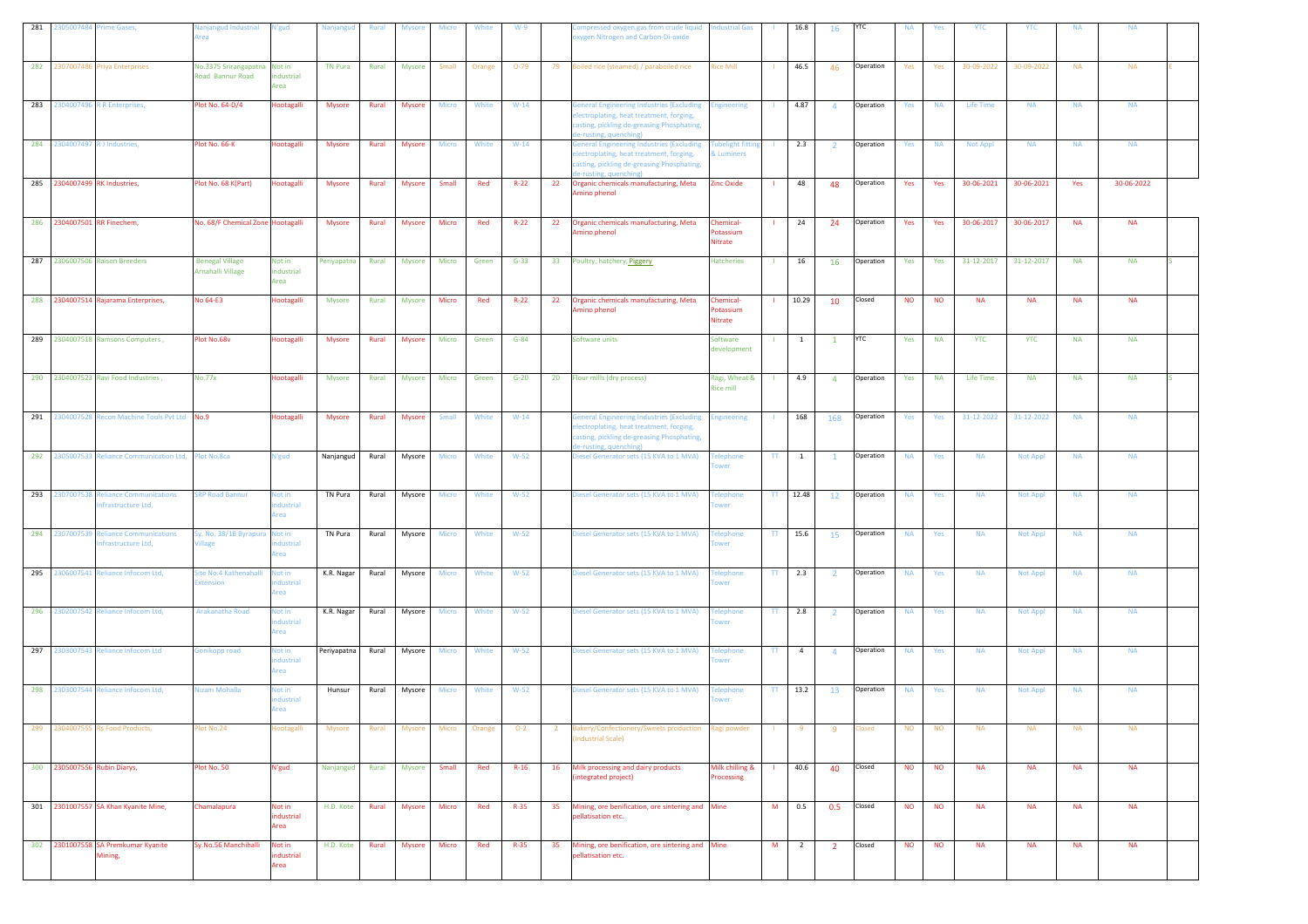| 303 | 2304007560 SB Products,  |                                                                                            | Plot No.69d                            | Hootagalli                   | Mysore         | Rural | Mysore        | Micro        | White  | $W-14$   |                 | eneral Engineering Industries (Excluding<br>lectroplating, heat treatment, forging,<br>asting, pickling de-greasing Phosphating,<br>e-rusting, quenching)                | <b>Engineering</b>                    |                | 13                      | 13                      | Closed     | Yes       | <b>NA</b> | <b>NA</b>  | <b>NA</b>  | <b>NA</b> | <b>NA</b> |  |
|-----|--------------------------|--------------------------------------------------------------------------------------------|----------------------------------------|------------------------------|----------------|-------|---------------|--------------|--------|----------|-----------------|--------------------------------------------------------------------------------------------------------------------------------------------------------------------------|---------------------------------------|----------------|-------------------------|-------------------------|------------|-----------|-----------|------------|------------|-----------|-----------|--|
|     |                          | 304 2307007562 SMR Rice Mill                                                               | Sy. No. 11 & 12<br>Alagundu Village    | Not in<br>industrial<br>Area | <b>TN Pura</b> | Rural | <b>Mysore</b> | Small        | Orange | $O-79$   | 79              | Boiled rice (steamed) / paraboiled rice                                                                                                                                  | <b>Rice Mill</b>                      |                | 84.33                   | 84                      | Closed     | Yes       | Yes       | 30-09-2017 | 30-09-2017 | <b>NA</b> | <b>NA</b> |  |
|     |                          | 305 2304007565 SN Pandit Ayurvedic Company No. 26<br>Ltd.                                  |                                        | Hootagalli                   | <b>Mysore</b>  | Rural | <b>Mysore</b> | Micro        | Green  | $G-2$    | $\overline{2}$  | Ayurvedic and Homeopathic medicine<br>without boiler)                                                                                                                    | Ayurvedic<br>Pharmacy                 | $\mathbf{L}$   | 15.07                   | 15                      | Operation  | Yes       | Yes       | Life Time  | Life Time  | <b>NA</b> | <b>NA</b> |  |
|     |                          | 306 2305007572 Sadvidyashala (P) Ltd                                                       | <b>No.5</b>                            | N'gud                        | Nanjangud      | Rural | Mysore        | <b>Micro</b> | Green  | $G-2$    | $\overline{2}$  | Ayurvedic and Homeopathic medicine<br>(without boiler)                                                                                                                   | Ayurvedic<br>Pharmacy                 | $\mathbf{L}$   | 11                      | 11                      | Operation  | Yes       | Yes       | 30.9.2021  | 30.9.2021  | <b>NA</b> | <b>NA</b> |  |
|     |                          | 307 2304007573 Saga Enterprises,                                                           | Plot No. 64-E/6                        | Hootagalli                   | <b>Mysore</b>  | Rural | <b>Mysore</b> | <b>Micro</b> | White  | $W-14$   |                 | <b>Seneral Engineering Industries (Excluding</b><br>lectroplating, heat treatment, forging,<br>asting, pickling de-greasing Phosphating,<br>e-rusting, quenching)        | <b>Engineering</b>                    |                | 9.15                    | 9                       | YTC        | Yes       | <b>NA</b> | <b>YTC</b> | <b>YTC</b> | <b>NA</b> | <b>NA</b> |  |
|     | 308 2305007580 Sai Feeds |                                                                                            | Plot.No.12-A                           | N'gud                        | Nanjangud      | Rural | Mysore        | Small        | Orange | $O-30$   |                 | ish feed, poultry feed and cattle feed                                                                                                                                   | <b>Poultry Feeds</b>                  |                | 30                      | 30 <sup>°</sup>         | <b>YTC</b> | Yes       | <b>NA</b> | <b>YTC</b> | <b>YTC</b> | <b>NA</b> | <b>NA</b> |  |
|     |                          | 309 2306007582 Sainath Industries,                                                         | <b>Bm Road</b>                         | Not in<br>industrial<br>Area | Periyapatna    | Rural | Mysore        | Micro        | Green  | $G-28$   | 28              | Manufacturing of pasted veneers without<br>using boiler or Thermic Fluid Heater or by<br>sun drying                                                                      | <b>Veneers</b>                        |                | $\overline{\mathbf{3}}$ | $\overline{\mathbf{3}}$ | Operation  | Yes       | <b>NA</b> | Life Time  | <b>NA</b>  | <b>NA</b> | <b>NA</b> |  |
|     |                          | 310 2304007583 Saivikaram Treads,                                                          | <b>No.8/A</b>                          | Hootagalli                   | Mysore         | Rural | Mysore        | <b>Micro</b> | White  | $W-14$   |                 | General Engineering Industries (Excluding<br>lectroplating, heat treatment, forging,<br>asting, pickling de-greasing Phosphating,<br>e-rusting, quenching)               | <b>Engineering</b>                    |                | 5                       | -5                      | Closed     | <b>NO</b> | <b>NO</b> | <b>NA</b>  | <b>NA</b>  | <b>NA</b> | <b>NA</b> |  |
|     |                          | 311 2307007586 Santhosh Mould Brick<br>Industries,                                         | No.124 Hasuvalli<br>Village            | Not in<br>industrial<br>Area | <b>TN Pura</b> | Rural | <b>Mysore</b> | Micro        | Green  | $G - 73$ |                 | Manual and wire cut bricks                                                                                                                                               | <b>Cement Hallow</b><br><b>Block</b>  | $\mathbf{L}$   | $\overline{\mathbf{3}}$ | $\overline{\mathbf{3}}$ | YTC        | <b>NA</b> | Yes       | <b>YTC</b> | <b>YTC</b> | <b>NA</b> | <b>NA</b> |  |
|     |                          | 312 2305007601 Sensors And Transformers,                                                   | No.41                                  | N'gud                        | Nanjangud      | Rural | Mysore        | Micro        | Green  | $G-85$   | 64              | Transformer assembly, Motor rewinding                                                                                                                                    | pH Sensors,<br>Conductivity<br>cells  | $\mathbf{1}$   | 10                      | 10                      | Closed     | <b>NO</b> | <b>NO</b> | <b>NA</b>  | <b>NA</b>  | <b>NA</b> | <b>NA</b> |  |
|     |                          | 313 2305007605 Shakthi Rubbers,                                                            | <b>Mysore Nanjangud</b><br><b>load</b> | N'gud                        | Nanjangud      | Rural | Mysore        | Micro        | Green  | $G-86$   | 41              | Tread rubber including pre-cured rubber                                                                                                                                  | <b>Tread Rubber</b>                   |                | 6                       | -6                      | Closed     | <b>NA</b> | <b>NA</b> | <b>NA</b>  | <b>NA</b>  | $\sf NA$  | <b>NA</b> |  |
|     |                          | 314 2303007606 Shambhulingeshwaraswamy Berya village & Post<br>Rice Mill,                  |                                        | Not in<br>industrial<br>Area | K.R. Nagar     | Rural | Mysore        | Micro        | Green  | $G-39$   | 39              | Rice Hulling & Phova manufacturing<br>ndustries                                                                                                                          | <b>Rice Mill</b>                      |                | $\overline{4}$          | $\overline{4}$          | Operation  | <b>NA</b> | Yes       | <b>NA</b>  | 31-12-2020 | <b>NA</b> | <b>NA</b> |  |
|     |                          | 315 2305007607 Shankar Rice Mill,                                                          | Nanjangud                              | N'gud                        | Nanjangud      | Rural | <b>Mysore</b> | Micro        | Green  | $G-39$   | 39              | Rice Hulling & Phova manufacturing<br>ndustries                                                                                                                          | <b>Rice Mill</b>                      |                | 7                       | $\overline{7}$          | Closed     | <b>NA</b> | <b>NA</b> | <b>NA</b>  | <b>NA</b>  | <b>NA</b> | <b>NA</b> |  |
|     |                          | 316 2304007609 Shanthapriya Enterprises,                                                   |                                        | Hootagalli                   | Mysore         | Rural | Mysore        | Micro        | Red    | $R-22$   | 22              | Organic chemicals manufacturing, Meta<br>mino phenol                                                                                                                     | Chemical-<br>Potassium<br>Nitrate     | $\mathbf{L}$   | 11.17                   | 11                      | Closed     | <b>NO</b> | <b>NO</b> | <b>NA</b>  | <b>NA</b>  | <b>NA</b> | <b>NA</b> |  |
|     |                          | 317 2304007618 Shobha Developers Pvt Ltd,                                                  | <b>No.350</b>                          | Not in<br>industrial<br>Area | Mysore         | Rural | Mysore        | Small        | Green  | $G-37$   | 37 <sub>2</sub> | Ready mix cement concrete                                                                                                                                                | <b>Ready mix</b><br>concrete          |                | 94                      | 94                      | Closed     | <b>NO</b> | <b>NO</b> | <b>NA</b>  | <b>NA</b>  | <b>NA</b> | <b>NA</b> |  |
|     |                          | 318 2305007619 Shree Channabasaweshwara Sy.No.45\3 Site.No.85, N'gud<br>Modern Rice Mill,, | S.Hosakote Nanjangud<br><b>Town</b>    |                              | Nanjangud      | Rural | <b>Mysore</b> | Micro        | Green  | $G-39$   | 39              | Rice Hulling & Phova manufacturing<br>ndustries                                                                                                                          | <b>Rice Mill</b>                      | $\mathbf{L}$   | 12.57                   | 12                      | Operation  | <b>NA</b> | Yes       | <b>NA</b>  | 31-12-2020 | <b>NA</b> | <b>NA</b> |  |
|     |                          | 319 2304007620 Shree Bhagavan Industries,                                                  | Plot No.64-G                           | Hootagalli                   | Mysore         | Rural | Mysore        | <b>Micro</b> | White  | $W-14$   |                 | <b>General Engineering Industries (Excluding</b><br>lectroplating, heat treatment, forging,<br>asting, pickling de-greasing Phosphating,<br>e-rusting, quenching)        | <b>Engineering</b>                    | -11            | 20                      | 20                      | Operation  | Yes       | <b>NA</b> | 31-12-2024 | <b>NA</b>  | <b>NA</b> | <b>NA</b> |  |
|     |                          | 320 2304007622 Shree Ganesha Enterprises,                                                  | Plot No.70g                            | Hootagalli                   | Mysore         | Rural | Mysore        | Micro        | Green  | $G-32$   | 32              | Polythene & plastic processed products<br>manufacturing (virgin plastics) including<br>plastic injection/extrusion moulding and<br>plastic cable manufacturing           | <b>Pet Containers</b>                 | -11            | 14                      | 14                      | Closed     | Yes       | <b>NA</b> | <b>NA</b>  | <b>NA</b>  | <b>NA</b> | <b>NA</b> |  |
|     |                          | 321 2305007623 Shree Nanjundeswara Brick<br>Industry                                       | Kalahally Industrial<br>Area           | N'gud                        | Nanjangud      | Rural | <b>Mysore</b> | Micro        | Green  | $G-73$   | 64              | Manual and wire cut bricks                                                                                                                                               | <b>Table moulded</b><br><b>Bricks</b> |                | $5\overline{5}$         | -5                      | Closed     | <b>NO</b> | <b>NO</b> | <b>NA</b>  | <b>NA</b>  | <b>NA</b> | <b>NA</b> |  |
|     |                          | 322 2304007625 Shree Ss Industries                                                         | No.8/1                                 | Belavadi                     | <b>Mysore</b>  | Rural | Mysore        | <b>Micro</b> | Red    | $R-18$   |                 | 18 Pulp and Paper (paper manufacturing with Pulp & Boards<br>or without pulping)                                                                                         |                                       | $\blacksquare$ | 15                      | 15                      | Closed     | <b>NO</b> | <b>NO</b> | <b>NA</b>  | <b>NA</b>  | <b>NA</b> | <b>NA</b> |  |
|     |                          | 323 2304007626 Shree Vijayalakshmi<br>Engineering,                                         | Plot No.64-E                           | Hootagalli                   | <b>Mysore</b>  | Rural | Mysore        | <b>Micro</b> | White  | $W-14$   |                 | General Engineering Industries (Excluding Engineering<br>electroplating, heat treatment, forging,<br>casting, pickling de-greasing Phosphating,<br>e-rusting, quenching) |                                       | -11            | 15.55                   | 15                      | <b>YTC</b> | <b>NA</b> | Yes       | <b>YTC</b> | <b>YTC</b> | <b>NA</b> | <b>NA</b> |  |
|     |                          | 324 2301007643 Smt Fareeda begum, Ruby<br><b>Corandum Mines</b>                            | ML No. 2331,<br>Kallasargur            | Not in<br>industrial<br>Area | H.D. Kote      | Rural | Mysore        | Micro        | Red    | $R-35$   |                 | Mining, ore benification, ore sintering and Mine<br>pellatisation etc.                                                                                                   |                                       | M              | 3.2                     | $\overline{\mathbf{3}}$ | <b>YTC</b> | Yes       | Yes       | <b>YTC</b> | <b>YTC</b> | <b>NA</b> | <b>NA</b> |  |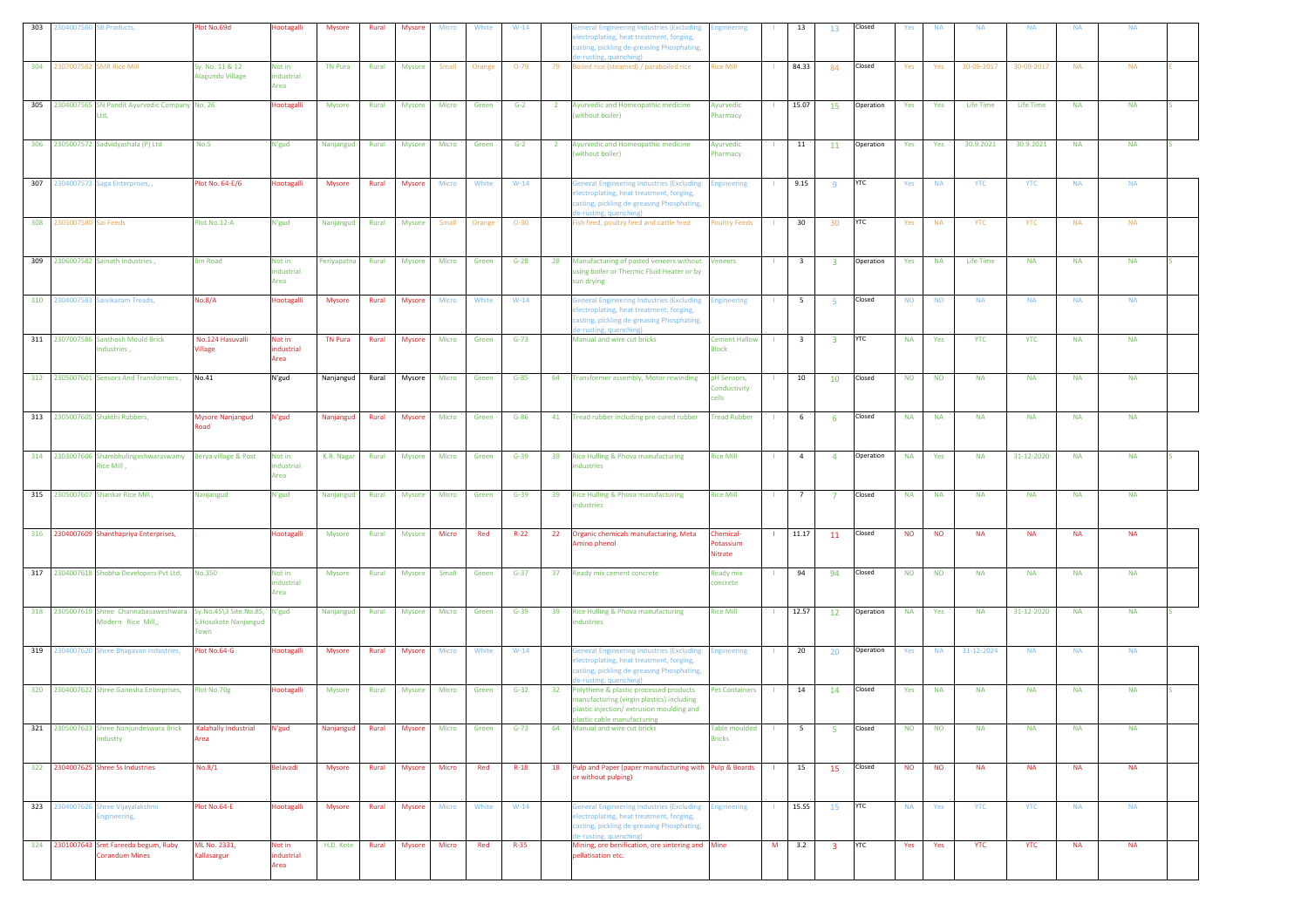| 325 |               | 2305007646 Smuthi Perfumer Chemicals,                                                        | <b>No.35</b>                                                        | N'gud                            | Nanjangud       | Rural | <b>Mysore</b> | Micro        | Red    | $R-22$   | 22           | Organic chemicals manufacturing, Meta<br>mino phenol                                                                                                           | hemical-<br>otassium<br>Nitrate         |              | $\overline{4}$ | $\overline{a}$          | Closed        | <b>NO</b> | <b>NO</b> | <b>NA</b>  | <b>NA</b>  | <b>NA</b> | <b>NA</b> |  |
|-----|---------------|----------------------------------------------------------------------------------------------|---------------------------------------------------------------------|----------------------------------|-----------------|-------|---------------|--------------|--------|----------|--------------|----------------------------------------------------------------------------------------------------------------------------------------------------------------|-----------------------------------------|--------------|----------------|-------------------------|---------------|-----------|-----------|------------|------------|-----------|-----------|--|
|     |               | 326 2307007654 South India Constructions,                                                    | Harebommanahally                                                    | <b>Not in</b><br>dustrial<br>rea | <b>TN Pura</b>  | Rural | <b>Mysore</b> | Small        | Orange | $O - 64$ | 64           | <b>Stone crushers</b>                                                                                                                                          | tone Crusher                            | <b>SC</b>    | 36.37          | 36                      | Closed        | <b>NO</b> | <b>NO</b> | <b>NA</b>  | <b>NA</b>  | <b>NA</b> | <b>NA</b> |  |
|     |               | 327 2305007664 Sree Nanjandeshwara Rice<br>Mill                                              | Sy No. 4604/4406, Dr. N'gud<br>Ambedkar, Nanjungud<br>Taluk, Mysuru |                                  | Nanjangud       | Rural | Mysore        | Small        | Green  | $G-39$   | 39           | Rice Hulling & Phova manufacturing<br>ndustries                                                                                                                | <b>Rice Mill</b>                        |              | 9              | 18.5                    | Operation     | <b>NA</b> | Yes       | <b>NA</b>  | 31.12.2121 | <b>NA</b> | <b>NA</b> |  |
| 328 | 30500766      | Sree Kanteshwara Swamy<br>Prasanna Stone Crusher,                                            | lanjangud<br>hamarainagar Roa                                       | Vot in<br>industrial<br>rea      | Nanjangud       | Rural | Mysore        | <b>Small</b> | Orange | $O - 64$ | 64           | tone crushers                                                                                                                                                  | one Crushe                              |              | 96             | 96                      | <b>Closed</b> | NO        | Yes       | NA.        | 30-06-2013 | NA.       | <b>NA</b> |  |
|     |               | 329 2304007669 Sree Kapila Plast,                                                            | Plot No. 64. B\2                                                    | Hootagalli                       | Mysore          | Rural | Mysore        | Micro        | Green  | $G-79$   |              | PVC pipes, HDPE pipes etc., by extrusion                                                                                                                       | <b>PVC Pipes</b>                        | $\mathbf{L}$ | 16.17          | 16                      | <b>YTC</b>    | Yes       | <b>NA</b> | <b>YTC</b> | <b>YTC</b> | <b>NA</b> | <b>NA</b> |  |
|     |               | 330 2304007670 Sree Kateel Enterprises,                                                      | <b>No.68b</b>                                                       | Hootagalli                       | Mysore          | Rural | Mysore        | Micro        | Red    | $R - 22$ |              | Organic chemicals manufacturing, Meta<br>Amino phenol                                                                                                          | <b>Chemical-</b><br>otassium<br>Nitrate |              | 9.7            | -9                      | <b>YTC</b>    | Yes       | <b>NA</b> | <b>YTC</b> | <b>YTC</b> | <b>NA</b> | <b>NA</b> |  |
|     |               | 331 2304007671 Sree Krishna Enterprises,                                                     | Plot No.64 B3                                                       | Hootagalli                       | Mysore          | Rural | <b>Mysore</b> | Small        | Red    | $R - 22$ | 22           | Organic chemicals manufacturing, Meta<br>Amino phenol                                                                                                          | <b>Chemical-</b><br>otassium<br>Nitrate |              | 195            | 195                     | Closed        | <b>NO</b> | <b>NO</b> | <b>NA</b>  | <b>NA</b>  | <b>NA</b> | <b>NA</b> |  |
|     |               | 332 2305007673 Sree Nataraja Rice Mill,                                                      |                                                                     | N'gud                            | Nanjangud       | Rural | <b>Mysore</b> | <b>Micro</b> | Green  | $G-39$   | 39           | Rice Hulling & Phova manufacturing<br>ndustries                                                                                                                | <b>Rice Mill</b>                        | -11          | 12             | <b>12</b>               | <b>Closed</b> | <b>NA</b> | <b>NA</b> | <b>NA</b>  | <b>NA</b>  | <b>NA</b> | <b>NA</b> |  |
|     |               | 333 2305007674 Sumukh Stone Crusher<br>Formerly Sri Rama Khadi<br>Gramodyoga Sangha          | Sy. No. 322/3,<br>Hunasanalu Village,                               | Not in<br>industrial<br>Area     | Nanjangud       | Rural | <b>Mysore</b> | Micro        | Orange | $O - 64$ | 64           | <b>Stone crushers</b>                                                                                                                                          | <b>itone Crusher</b>                    | SC           | 21             | 21                      | Operation     | Yes       | Yes       | 30-09-2030 | 30-09-2030 | <b>NA</b> | <b>NA</b> |  |
|     |               | 334 2304007675 Sree Sudha Coffee Curing<br>Works Ltd,                                        |                                                                     | <b>Hootagalli</b>                | Mysore          | Rural | Mysore        | Small        | Green  | $G-66$   | 64           | Coffee curing, roasting and grinding<br>industrial scale)                                                                                                      | <b>Coffee Curing</b>                    |              | 45             | 45                      | Closed        | <b>NO</b> | <b>NO</b> | <b>NA</b>  | <b>NA</b>  | <b>NA</b> | <b>NA</b> |  |
|     |               | 335 2304007678 Sri Sai Cable Industries,                                                     | Plot No. 69-(0)                                                     | Hootagalli                       | Mysore          | Rural | Mysore        | Micro        | Green  | $G-32$   | 32           | Polythene & plastic processed products<br>manufacturing (virgin plastics) including<br>plastic injection/extrusion moulding and<br>plastic cable manufacturing | <b>Cable wires</b>                      |              | 17             | 17                      | Operation     | Yes       | <b>NA</b> | Not Appl   | <b>NA</b>  | <b>NA</b> | <b>NA</b> |  |
|     |               | 336 2302007683 Sri Asad Ali Carandum Mines Hunsur<br>Ltd.                                    |                                                                     | Not in<br>industrial<br>Area     | Hunsur          | Rural | <b>Mysore</b> | Micro        | Red    | $R-35$   |              | Mining, ore benification, ore sintering and Mine<br>pellatisation etc.                                                                                         |                                         | M            | $\mathbf{1}$   | $\mathbf{1}$            | <b>YTC</b>    | Yes       | Yes       | YTC        | <b>YTC</b> | <b>NA</b> | <b>NA</b> |  |
|     | 337 230600768 | Sri Ayyappa Swamy Stone<br>Crusher (Benison Stone<br>Crusher),                               |                                                                     | <b>Not in</b><br>dustrial<br>rea | Periyapatna     | Rural | Mysore        | Micro        | Orange | $O - 64$ | 64           | <b>Stone crushers</b>                                                                                                                                          | <b>itone Crusher</b>                    | <b>SC</b>    | 4.5            |                         | Closed        | <b>NO</b> | <b>NO</b> | <b>NA</b>  | <b>NA</b>  | <b>NA</b> | <b>NA</b> |  |
|     |               | 338 2305007686 Sri Basaveshwara Modern No 208, Hura village, N'gud<br><b>Binny Rice Mill</b> | Nanjangud Taluk,<br>Mysuru District.                                |                                  | Nanjangud       | Rural | <b>Mysore</b> | Small        | Green  | $G-39$   | 39           | Rice Hulling & Phova manufacturing<br>ndustries                                                                                                                | <b>Rice Mill</b>                        |              | 41.5           | 10                      | Operation     | <b>NA</b> | Yes       | <b>NA</b>  | 31-12-2035 | <b>NA</b> | <b>NA</b> |  |
|     |               | 339 2305007693 Sri Ganesh Rice Mill,                                                         | Sy No. 4162/4343, Hura N'gud<br>Road, Nanjungud,<br>Mysuru          |                                  | Nanjangud       | Rural | Mysore        | Small        | Green  | $G-39$   | 39           | Rice Hulling & Phova manufacturing<br>ndustries                                                                                                                | <b>Rice Mill</b>                        |              | 4.77           | 52                      | Operation     | <b>NA</b> | Yes       | <b>NA</b>  | 29.02.2120 | <b>NA</b> | <b>NA</b> |  |
|     |               | 340 2301007697 V Sridhar Mines,                                                              | Sy. No. 31 Chamalapura Not in<br><b>Village</b>                     | dustrial<br>Area                 | H.D. Kote       | Rural | Mysore        | Micro        | Red    | $R-35$   |              | Mining, ore benification, ore sintering and Mine<br>pellatisation etc.                                                                                         |                                         | M            | 3.5            | $\overline{\mathbf{3}}$ | <b>YTC</b>    | Yes       | Yes       | <b>YTC</b> | <b>YTC</b> | <b>NA</b> | <b>NA</b> |  |
|     |               | 341 2305007700 Shree Industries                                                              | Sy. No. 44-P, 1st Cross N'gud<br>Road                               |                                  | Nanjangud       | Rural | <b>Mysore</b> | Micro        | Red    | $R - 37$ | 37           | <b>Pesticides (Technical) including</b><br>manufacture of bio-pesticides (excluding<br>formulation)                                                            | ormulation<br>Pesticides                |              | 20.3           | 20                      | Operation     | Yes       | Yes       | Appl       | Appl       | <b>NA</b> | <b>NA</b> |  |
|     |               | 342 2306007703 Sri Kodilingeshwara Rice Mill, Kanagal                                        |                                                                     | Not in<br>industrial<br>Area     | Periyapatna     | Rural | <b>Mysore</b> | Micro        | Green  | $G-39$   | 39           | Rice Hulling & Phova manufacturing<br>industries                                                                                                               | <b>Rice Mill</b>                        |              | 18             | 18                      | Closed        | <b>NA</b> | Yes       | <b>NA</b>  | <b>NA</b>  | <b>NA</b> | <b>NA</b> |  |
| 343 |               | 2305007706 Sri Lakshmi Stone Crusher,                                                        | Muddanahalli                                                        | lot in<br>dustrial<br>Area       | Nanjangud       | Rural | <b>Mysore</b> | Small        | Orange | $O - 64$ | 64           | <b>Stone crushers</b>                                                                                                                                          | tone Crusher                            | SC           | 88             | 88                      | Closed        | <b>NO</b> | Yes       | <b>NA</b>  | 30-06-2013 | <b>NA</b> | <b>NA</b> |  |
|     |               | 344 2305007709 Sri Malleshwara Modern Rice Hullahalli Village<br>Mill.                       |                                                                     | N'gud                            | Nanjangud Rural |       | <b>Mysore</b> | Micro        | Green  | $G-39$   | 39           | Rice Hulling & Phova manufacturing<br>industries                                                                                                               | <b>Rice Mill</b>                        |              | 3.14           | $\overline{\mathbf{3}}$ | Operation     | <b>NA</b> | Yes       | <b>NA</b>  | Lifetime   | <b>NA</b> | <b>NA</b> |  |
|     |               | 345 2301007711 Sri Maruthi Power Gen (I) Ltd, Beechanahalli<br>Kabini Right Canal,           |                                                                     | Not in<br>dustrial<br>rea        | H.D. Kote       | Rural | <b>Mysore</b> | Medium       | White  | $W^-$    | $\mathbf{0}$ | Solar power generation through solar<br>photovoltic cell, wind power & mini hydel<br>ower (< $25$ MW)                                                          | Mini Hydel                              |              | 886            | 15                      | Operation     | Yes       | Yes       | 31-12-2021 | 31-12-2021 | <b>NA</b> | <b>NA</b> |  |
|     |               | 346 2305007715 Sri Nanjundeshwara Driers Plot No. 76                                         |                                                                     | N'gud                            | Nanjangud       | Rural | Mysore        | Micro        | Orange | $O-79$   | 79           | Boiled rice (steamed) / paraboiled rice                                                                                                                        | Par Boiled rice                         |              | $\mathbf{1}$   | $\mathbf{1}$            | Operation     | Yes       | Yes       | 30-09-2029 | 30-09-2029 | <b>NA</b> | <b>NA</b> |  |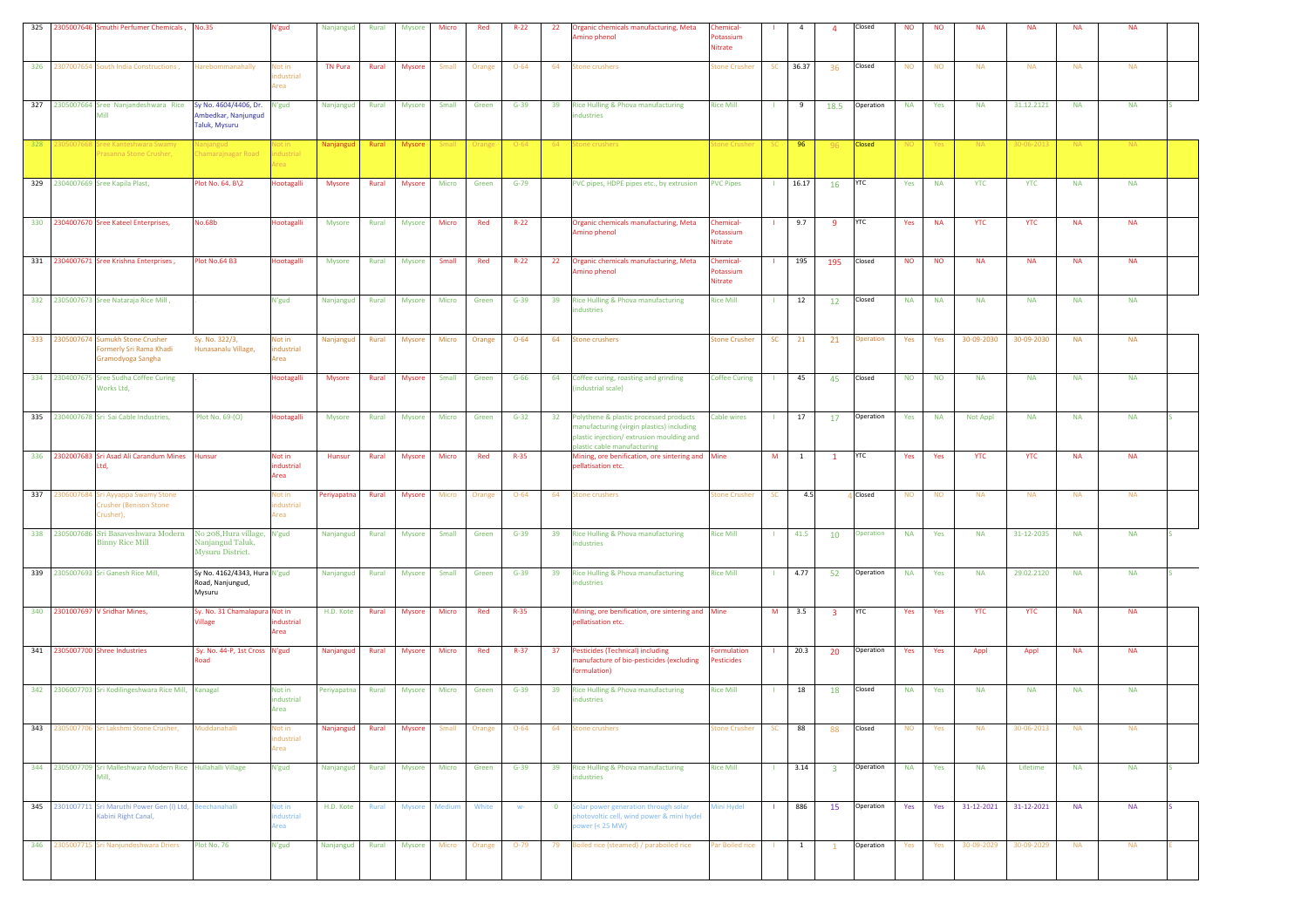| 347 | 2307007716 Sri Nanjundeswara Huller And   Big Bazar Street<br>Flour Mill, |                                                                    | Not in<br>industrial<br>Area        | <b>TN Pura</b> | Rural | <b>Mysore</b> | Micro             | Green  | $G-20$     | 20 | Flour mills (dry process)                                                                                                                                      | <b>Flour Mill</b>                         |         | 5        | - 5   | Operation                      | <b>NA</b>       | Yes        | <b>NA</b>  | 31-12-2021       | <b>NA</b> | <b>NA</b> |           |
|-----|---------------------------------------------------------------------------|--------------------------------------------------------------------|-------------------------------------|----------------|-------|---------------|-------------------|--------|------------|----|----------------------------------------------------------------------------------------------------------------------------------------------------------------|-------------------------------------------|---------|----------|-------|--------------------------------|-----------------|------------|------------|------------------|-----------|-----------|-----------|
|     | 348 2303007717 Sri Nimishambika Mosaics                                   | Sy.No.123 Lalanahalli<br>laod                                      | Not in<br>industrial<br>Area        | K.R. Nagar     | Rural | <b>Mysore</b> | Micro             | Green  | $G-73$     | 64 | <b>Mosaic tiles</b>                                                                                                                                            | <b>Mosaic tiles</b>                       | - 1     | 10       | 10    | Closed                         | <b>NO</b>       | <b>NO</b>  | <b>NA</b>  | <b>NA</b>        | <b>NA</b> | <b>NA</b> |           |
| 349 | 2304007719 Sri Poornima Enterprises,                                      | Plot No. 78 C                                                      | <b>Hootagalli</b>                   | Mysore         | Rural | <b>Mysore</b> | Micro             | White  | $W-14$     |    | eneral Engineering Industries (Excluding<br>ectroplating, heat treatment, forging,<br>asting, pickling de-greasing Phosphating,<br>-rusting, quenching)        | eneral<br><b>gineering</b>                |         | 20       | 20    | Operation                      | Yes             | <b>NA</b>  | 31-12-2019 | <b>NA</b>        | <b>NA</b> | <b>NA</b> |           |
|     | 350 2304007722 Sri Rama Engineering<br>ndustries,                         | <b>No.69-S</b>                                                     | <b>lootagalli</b>                   | Mysore         | Rural | Mysore        | Micro             | White  | W          |    | 44 Engineering and Fabrication units                                                                                                                           | <b>Engineering</b>                        | - 11    | 22.4     | 22    | <b>Operation</b>               | Yes             | Yes        | <b>NA</b>  | <b>NA</b>        | <b>NA</b> | <b>NA</b> |           |
| 351 | 305007727 Sri Saraswathi Stone Crusher, Hosa Road                         |                                                                    | Vot in<br>dustrial<br>real          | Nanjanguo      | Rural | Mysore        | <b>Small</b>      | Orange | $O - 64$   |    | 64 Stone crushers                                                                                                                                              | tone Crusher                              | - SC    | $-47$    | $-47$ | <b>Closed</b>                  | NO <sub>1</sub> | <b>Yes</b> | NA .       | 30-06-2013       | NA .      | NA.       |           |
|     | 352 2302007731 Sri Siddeshwara Kalyana<br>Mantap,                         | <b>B.M.Road</b>                                                    | Not in<br>industrial<br>Area        | Hunsur         | Rural | Mysore        | Micro             | Green  | $G-75$     | 64 | Kalyanamantapams & Community Halls<br>(for DG Sets)                                                                                                            | Choultry                                  | $\pm 1$ | 22       | 22    | Operation                      | Yes             | <b>NA</b>  | Not Appl   | <b>NA</b>        | <b>NA</b> | <b>NA</b> |           |
|     | 353 2305007732 Sri Siddivinayaka Trading Co                               | No. 81                                                             | N'gud                               | Nanjangud      | Rural | <b>Mysore</b> | Micro             | Green  | $G-39$     | 39 | Rice Hulling & Phova manufacturing<br>ndustries                                                                                                                | Poha Mill                                 | -11     | 24       | 24    | Operation                      | Yes             | Yes        | 31-12-2022 | 31-12-2022       | <b>NA</b> | <b>NA</b> |           |
|     | 354 2302007738 Sri Venkateshwara Modern<br>Rice Mill,                     | Sy. No. 9 Hanagodu<br>Village                                      | Not in<br>industrial<br>Area        | Hunsur         | Rural | <b>Mysore</b> | Micro             | Green  | $G-39$     | 39 | Rice Hulling & Phova manufacturing<br>ndustries                                                                                                                | <b>Rice Mill</b>                          | - 11    | 22.72    | 22    | Operation                      | <b>NA</b>       | Yes        | <b>NA</b>  | <b>Life Time</b> | <b>NA</b> | <b>NA</b> |           |
|     | 355 2306007739 Sri Venkateshwara Rice Mill                                | Sy.No.107 Kanagal<br><b>fillage</b>                                | Not in<br>ndustrial<br>Area         | Periyapatna    | Rural | <b>Mysore</b> | Micro             | Green  | $G-39$     | 39 | Rice Hulling & Phova manufacturing<br>ndustries                                                                                                                | <b>Rice Mill</b>                          | -11     | 21       | 21    | Operation                      | Yes             | Yes        | Life Time  | Life Time        | <b>NA</b> | <b>NA</b> |           |
|     | 356 2304007741 Sri Vinayaka Plastic<br>Manufactures,                      | Plot No. 69-B                                                      | Hootagalli                          | Mysore         | Rural | Mysore        | Micro             | Green  | $G-32$     |    | Polythene & plastic processed products<br>manufacturing (virgin plastics) including<br>plastic injection/extrusion moulding and<br>plastic cable manufacturing | <b>Plastic Moulded</b><br><b>Articles</b> | - 11    | 13.84    | 13    | <b>YTC</b>                     | Yes             | <b>NA</b>  | <b>YTC</b> | <b>YTC</b>       | <b>NA</b> | <b>NA</b> |           |
|     | 357 2306007742 Sri Vinayaka Rice Mill,                                    | Shanaboganahalli                                                   | Not in<br>industrial<br>Area        | Periyapatna    | Rural | <b>Mysore</b> | Micro             | Green  | $G-39$     | 39 | Rice Hulling & Phova manufacturing<br>ndustries                                                                                                                | <b>Rice Mill</b>                          | - 11    | 15       | 15    | Closed                         | <b>NA</b>       | <b>NA</b>  | <b>NA</b>  | <b>NA</b>        | <b>NA</b> | <b>NA</b> |           |
|     | 358 2304007749 Srinidhi Industries,                                       | No.69/R                                                            | Hootagalli                          | <b>Mysore</b>  | Rural | <b>Mysore</b> | Small             | Red    | $R-22$     | 22 | Organic chemicals manufacturing, Meta<br>Amino phenol                                                                                                          | Chemical-<br>Potassium<br>Nitrate         |         | 31.39    | 31    | Operation                      | Yes             | Yes        | 30-06-2022 | 30-06-2022       | <b>NA</b> | <b>NA</b> |           |
|     | 359 2304007765 Sujal Industries,                                          | No. 68/H-2                                                         | <b>Hootagalli</b>                   | <b>Mysore</b>  | Rural | <b>Mysore</b> | Micro             | Green  | $G-2$      |    | Ayurvedic and Homeopathic medicine<br>(without boiler)                                                                                                         | Ayurvedic<br>drinking water               | - 1     | 9        | -9    | <b>YTC</b>                     | Yes             | <b>NA</b>  | <b>YTC</b> | <b>YTC</b>       | <b>NA</b> | <b>NA</b> |           |
|     | 360 2304007776 Supertic Industries                                        | Plot No.4a                                                         | <b>Hootagalli</b>                   | Mysore         | Rural | Mysore        | Micro             | Orange | $O - 61$   | 61 | Rolling Mill (oil or gas fired) and cold Rolling Rerolling of Iron                                                                                             |                                           | - 11    | 19.85    | 19    | <b>Deration</b>                | Yes             | Yes        | 30-09-2022 | 30-09-2022       | <b>NA</b> | <b>NA</b> |           |
|     | 361 2303007785 Surya Foods,                                               | No.1-33, Mysore<br>Hassan Road<br>Krishnarajanagara                | <b>Not in</b><br>ndustrial<br>Area  | K.R. Nagar     | Rural | <b>Mysore</b> | Micro             | Orange | $O-95$     |    | 84 Desiccated Coconut Manufacturing Units                                                                                                                      | <b>Desicated</b><br>oconut<br>owder       |         | 6.8      | $-6$  | Closed                         | Yes             | <b>NA</b>  | 30-06-2017 | <b>NA</b>        | <b>NA</b> | <b>NA</b> |           |
|     | 362 2304007786 Surya Laboratories                                         | Plot No.6                                                          | <b>Belavadi</b>                     | Mysore         | Rural | <b>Mysore</b> | Small             | Orange | $O-13$     | 13 | Synthetic detergents and soaps (excluding Toilet soap<br>ormulation)                                                                                           |                                           | - 11    | 61.6     | 61    | Operation                      | Yes             | <b>NA</b>  | 30-09-2021 | <b>NA</b>        | <b>NA</b> | <b>NA</b> |           |
|     | 363 2304007790 Swastic Finechem,                                          | No 681                                                             | Hootagalli                          | Mysore         | Rural | Mysore        | Micro             | Red    | $R-22$     |    | Organic chemicals manufacturing, Meta<br>Amino phenol                                                                                                          | Chemical-<br>Potassium<br>Nitrate         | - 1     | 9.7      | 9     | <b>YTC</b>                     | Yes             | Yes        | <b>YTC</b> | <b>YTC</b>       | <b>NA</b> | <b>NA</b> |           |
|     | 364 2307007797 Town Muncipal Council,                                     | T.N Pura                                                           | Not in<br>industrial<br>Area        | TN Pura        | Rural |               | Mysore Local body | LB     | Local body |    | Local Body                                                                                                                                                     | Local Body                                |         |          |       | LB on Popud on Popul Operation | Yes             | NA         | Appl       | <b>NA</b>        | NA        | <b>NA</b> | 31-12-202 |
| 365 | 2305007798 Tata Refractories Limited                                      | <b>Hulahally</b>                                                   | N'gud                               | Nanjangud      | Rural | <b>Mysore</b> | Micro             | Red    | $R-35$     | 35 | Mining, ore benification, ore sintering and Mine<br>pellatisation etc.                                                                                         |                                           | M       | 12       | 12    | Closed                         | <b>NO</b>       | <b>NO</b>  | <b>NA</b>  | <b>NA</b>        | <b>NA</b> | <b>NA</b> |           |
| 366 | 2303007805 Tata Teleservices Limited, Mr<br>YA Devapal, CM Road           | C.M. Road Opp. To<br>laghavendra Temple                            | Not in<br>dustrial<br>rea           | K.R. Nagar     | Rural | Mysore        | <b>Micro</b>      | White  | $W-52$     |    | Diesel Generator sets (15 KVA to 1 MVA)                                                                                                                        | <b>Telephone</b><br>wer                   |         | TT 9.99  | 9     | Operation                      | <b>NA</b>       | Yes        | <b>NA</b>  | 31-12-2015       | <b>NA</b> | <b>NA</b> |           |
| 367 | 2302007812 Tata Teleservices Ltd                                          | 53/1a College Road<br>Opp To State Bank<br><b>Byrapura Village</b> | <b>Not in</b><br>industrial<br>Area | TN Pura        | Rural | Mysore        | Micro             | White  | $W-52$     |    | Diesel Generator sets (15 KVA to 1 MVA)                                                                                                                        | <b>Felephone</b><br>ower                  |         | TT 19.91 | 19    | Operation                      | <b>NA</b>       | Yes        | <b>NA</b>  | Life Time        | <b>NA</b> | <b>NA</b> |           |
| 368 | 2307007813 Tata Teleservices Ltd,                                         | 938 7th Main<br><b>Canthrajurs Road</b><br>araswathipuram          | Not in<br>industrial<br>Area        | Mysore         | Rural | Mysore        | Micro             | White  | $W-52$     |    | Diesel Generator sets (15 KVA to 1 MVA)                                                                                                                        | <b>Telephone</b><br>wer                   |         | TT 20.39 | 20    | Operation                      | <b>NA</b>       | Yes        | <b>NA</b>  | Not Appl         | <b>NA</b> | <b>NA</b> |           |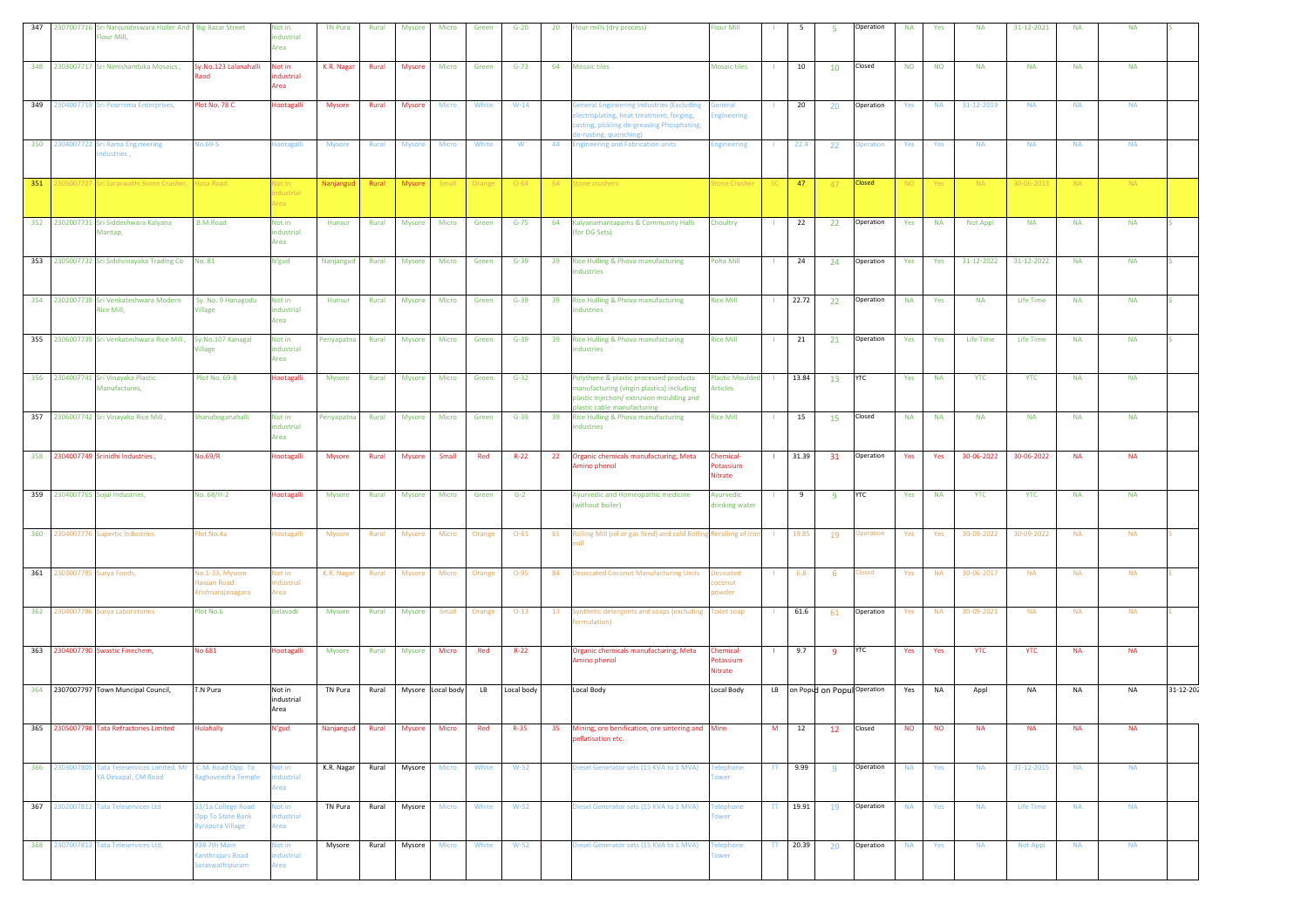| 369 | 2305007814 Tata Teleservices Ltd,                            | otel Roopa, I Floor<br><b>3.N. Road Behind</b><br>iidartha Hotel | lot in<br>dustrial<br>rea    | Mysore         | Rural | Mysore        | Micro             | White  | $W-52$     |    | Diesel Generator sets (15 KVA to 1 MVA)                                                                                                                      | wer                          | π            | 20.41 | 20                               | Operation                      | <b>NA</b> | Yes       | <b>NA</b>  | <b>Not Appl</b> | <b>NA</b> | <b>NA</b> |                 |
|-----|--------------------------------------------------------------|------------------------------------------------------------------|------------------------------|----------------|-------|---------------|-------------------|--------|------------|----|--------------------------------------------------------------------------------------------------------------------------------------------------------------|------------------------------|--------------|-------|----------------------------------|--------------------------------|-----------|-----------|------------|-----------------|-----------|-----------|-----------------|
|     | 370 2302007827 The Hunsur Works Coffee<br>Curing,            | <b>Near Town Hall</b>                                            | Not in<br>ndustrial<br>Area  | Hunsur         | Rural | Mysore        | Small             | Green  | $G-66$     | 64 | Coffee curing, roasting and grinding<br>industrial scale)                                                                                                    | <b>Coffee Curing</b>         |              | 67    | 67                               | Closed                         | <b>NO</b> | <b>NO</b> | <b>NA</b>  | <b>NA</b>       | <b>NA</b> | <b>NA</b> |                 |
|     | 371 2304007831 The Scientific Fertilizers<br>Company Ltd,    | Sy.No.81 Pb.51                                                   | <b>Hootagalli</b>            | <b>Mysore</b>  | Rural | <b>Mysore</b> | Small             | Orange | $R-52$     | 52 | Fertilizer (basic) (excluding formulation)                                                                                                                   | <b>Fertilizer</b>            | - 11         | 4.06  | $\overline{4}$                   | Operation                      | Yes       | Yes       | 30-09-2022 | 30-09-2022      | Yes       | 9/30/2022 |                 |
|     | 372 2306007837 Tibetan Coffee Curings Works, Bylakuppa Post  | nroad                                                            | Not in<br>ndustrial<br>Area  | Periyapatna    | Rural | <b>Mysore</b> | Small             | Green  | $G-66$     | 64 | Coffee curing, roasting and grinding<br>ndustrial scale)                                                                                                     | <b>Coffee Curing</b>         | - 11         | 37.65 | 37                               | Closed                         | <b>NA</b> | <b>NA</b> | <b>NA</b>  | <b>NA</b>       | <b>NA</b> | <b>NA</b> |                 |
|     | 373 2306007838 Tibetan Feeds,                                | <b>Bm Road Bylakuppa</b>                                         | Not in<br>industrial<br>Area | Periyapatna    | Rural | Mysore        | Small             | Orange | $O-30$     | 30 | Fish feed, poultry feed and cattle feed                                                                                                                      | Poultry Feeds                | - 11         | 50    | 50                               | Operation                      | Yes       | Yes       | 30-09-2022 | 30-09-2022      | <b>NA</b> | <b>NA</b> |                 |
|     | 374 2303007842 Town Muncipal Council,                        | KR. Nagar                                                        | Not in<br>industrial<br>Area | K.R. Nagar     | Rural |               | Mysore Local body | LB     | Local body |    | Local Body                                                                                                                                                   | <b>Local Body</b>            |              |       | LB on Popud on Popul Operation   |                                | Yes       | NA        | Not Appl   | NA              | <b>NA</b> | <b>NA</b> | 31-12-201       |
|     | 375 2305007843 City Muncipal Council                         | Nanjangud                                                        | N'gud                        | Nanjangud      | Rural |               | Mysore Local body | LB     | Local body |    | Local Body                                                                                                                                                   | Local Body                   |              |       | LB on Popud on Popul Operation   |                                | Yes       | NA        | Appl       | NA              | <b>NA</b> | NA        | 31-12-201       |
|     | 376 2302007844 City Municipal Council                        | Hunsur                                                           | Not in<br>industrial<br>Area | Hunsur         | Rural |               | Mysore Local body | LB     | Local body |    | Local Body                                                                                                                                                   | Local Body                   |              |       | LB on Popud on Popul Operation   |                                | Yes       | NA        | 30-06-2020 | NA              | NA        | NA        | 31-12-202       |
|     | 377 2307007845 Town Muncipal Counicl                         | Bannur                                                           | Not in<br>industrial<br>Area | TN Pura        | Rural |               | Mysore Local body | LB     | Local body |    | Local Body                                                                                                                                                   | Local Body                   |              |       | LB on Popud on Popul Operation   |                                | Yes       | <b>NA</b> | 30-06-2019 | <b>NA</b>       | <b>NA</b> | <b>NA</b> | $31 - 12 - 201$ |
|     | 378 2301007846 Town Panchayat                                | Sarguru                                                          | Not in<br>industrial<br>Area | H.D. Kote      | Rural |               | Mysore Local body | LB     | Local body |    | Local Body                                                                                                                                                   | <b>Local Body</b>            |              |       | LB   on Popud on Popul Operation |                                | Yes       | <b>NA</b> | 30-06-2016 | <b>NA</b>       | <b>NA</b> | <b>NA</b> | 31-12-201       |
|     | 379 2301007847 Town Muncipal Counicl                         | H.D Kote                                                         | Not in<br>industrial<br>Area | H.D. Kote      | Rural |               | Mysore Local body | LB     | Local body |    | Local Body                                                                                                                                                   | <b>Local Body</b>            |              |       | LB on Popud on Popul Operation   |                                | Yes       | NA        | Not Appl   | NA              | <b>NA</b> | NA        | 31-12-202       |
|     | 380 2306007848 Town Muncipal Counicl                         | Piriyapatna                                                      | Not in                       | Periyapatna    | Rural |               | Mysore Local body | LB     | Local body |    | Local Body                                                                                                                                                   | <b>Local Body</b>            |              |       |                                  | LB on Popud on Popul Operation | Yes       | NA        | Not Appl   | NA              | <b>NA</b> | NA        | 31-12-201       |
|     |                                                              |                                                                  | industrial<br>Area           |                |       |               |                   |        |            |    |                                                                                                                                                              |                              |              |       |                                  |                                |           |           |            |                 |           |           |                 |
|     | 381 2307007859 Udayagiri Enterprises                         | Kaggalipura<br>Samanathapura Post                                | Not in<br>ndustrial<br>Area  | <b>TN Pura</b> | Rural | Mysore        | Micro             | Green  | $G-39$     | 39 | Rice Hulling & Phova manufacturing<br>ndustries                                                                                                              | <b>Rice mill</b>             | -11          | 12    | 12                               | Operation                      | <b>NA</b> | Yes       | <b>NA</b>  | 31-12-2020      | <b>NA</b> | <b>NA</b> |                 |
|     | 382 2305007866 Unique Wires (P) Ltd,                         | $C-2$                                                            | N'gud                        | Nanjangud      | Rural | <b>Mysore</b> | Micro             | Green  | $G-32$     | 32 | Polythene & plastic processed products<br>manufacturing (virgin plastics) including<br>plastic injection/extrusion moulding and                              | Cable wires                  | $\mathbf{I}$ | 10    | 10                               | Closed                         | Yes       | Yes       | 31-12-2020 | 31-12-2020      | <b>NA</b> | <b>NA</b> |                 |
|     | 383 2302007871 Usha Modern Par boiling &<br>frier rice mill, | <b>Bypass road</b>                                               | Not in<br>ndustrial<br>Area  | Hunsur         | Rural | Mysore        | Small             | Orange | $O-79$     | 79 | plastic cable manufacturing<br>Boiled rice (steamed) / paraboiled rice                                                                                       | <b>Rice Mill</b>             | - 11         | 46.5  | 46                               | Closed                         | <b>NA</b> | <b>NA</b> | <b>NA</b>  | <b>NA</b>       | <b>NA</b> | <b>NA</b> |                 |
|     | 384 2301007873 V Sridhar Mines,                              | M.L No. 2427<br>Chamalapura                                      | Not in<br>industrial<br>Area | H.D. Kote      | Rural | Mysore        | Micro             | Red    | $R-35$     | 35 | Mining, ore benification, ore sintering and Mine<br>pellatisation etc.                                                                                       |                              | M            | 0.18  | 0.18                             | Closed                         | <b>NO</b> | <b>NO</b> | <b>NA</b>  | <b>NA</b>       | <b>NA</b> | <b>NA</b> |                 |
|     | 385 2304007874 VSV Food Products,                            | Plot No.78j                                                      | Hootagalli                   | <b>Mysore</b>  | Rural | Mysore        | <b>Micro</b>      | White  | W-38       |    | Atta chakkies, chilly & masala powder,<br>powdering of spices                                                                                                | <b>Chilli Turmeric</b>       | $\mathbf{I}$ | 7.45  | $\overline{7}$                   | <b>YTC</b>                     | Yes       | <b>NA</b> | <b>YTC</b> | <b>YTC</b>      | <b>NA</b> | <b>NA</b> |                 |
|     | 386 2304007880 Varsha Cables Pvt Ltd                         | Plot No. 65-A/2                                                  | Hootagalli                   | <b>Mysore</b>  | Rural | Mysore        | Small             | Green  | $G-32$     | 32 | Polythene & plastic processed products<br>manufacturing (virgin plastics) including<br>plastic injection/extrusion moulding and                              | <b>Cable wires</b>           |              | 67.7  | 67                               | Closed                         | Yes       | <b>NA</b> | Not Appl   | <b>NA</b>       | <b>NA</b> | <b>NA</b> |                 |
| 387 | 2304007881 Varsha Industries,                                | Plot No. 65-A/1                                                  | Hootagalli                   | Mysore         | Rural | Mysore        | Micro             | Green  | $G-32$     | 32 | plastic cable manufacturi<br>Polythene & plastic processed products<br>manufacturing (virgin plastics) including<br>plastic injection/extrusion moulding and | <b>PVC Insulated</b><br>Wire | -1           | 7.89  | $\overline{7}$                   | Operation                      | Yes       | <b>NA</b> | 31-12-2023 | <b>NA</b>       | <b>NA</b> | <b>NA</b> |                 |
|     | 388 2307007889 Venkat Enterprises,                           | ommanahalli(Gavimut Not in                                       | dustrial<br>rea              | <b>TN Pura</b> | Rural | <b>Mysore</b> | Small             | Orange | $O - 64$   | 64 | plastic cable manufacturing<br><b>Stone crushers</b>                                                                                                         | Stone Crusher                | <b>SC</b>    | 42.8  | 42                               | Closed                         | <b>NO</b> | <b>NO</b> | <b>NA</b>  | <b>NA</b>       | <b>NA</b> | <b>NA</b> |                 |
|     | 389 2304007894 Vigil Filaments (P) Ltd,                      | P.B.No.2 Aloka Road                                              | Belavadi                     | Mysore         | Rural | <b>Mysore</b> | Small             | Orange | $O-91$     |    | 84 Electric bulb filament processing                                                                                                                         | <b>Filaments</b>             | $\sim 10$    | 36    | 36                               | Closed                         | <b>NO</b> | <b>NO</b> | <b>NA</b>  | <b>NA</b>       | <b>NA</b> | <b>NA</b> |                 |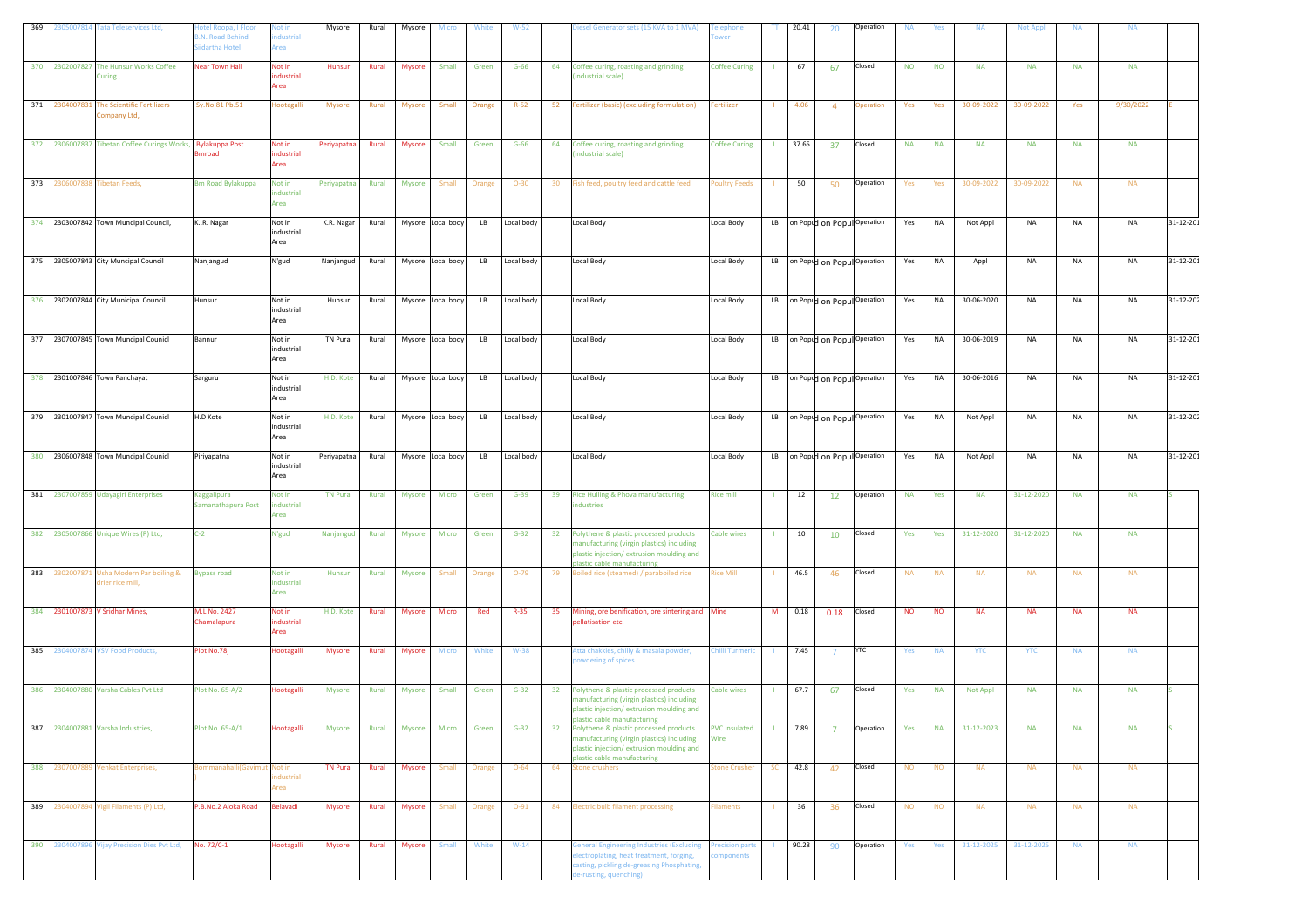| 391 | :30500790<br>amakrishna magnesite (<br>ormerly Vinayaka Minerals ) Indl. Area            | Plot No. 14-H, Thandya N'gud                                      |                              | Nanjangud      | Rural        | Mysore        | Small        | Orange | $O-26$   |     | ry coal processing/mineral processing,<br>ndustries involving ore sintering,<br>palletisation, grinding, pulverization                                     | Calcined<br>Magnasite        |              | 22              | 22             | Operation     | Yes             | Yes             | 30.09.2022 | 30.09.2022 | <b>NA</b> | <b>NA</b> |  |
|-----|------------------------------------------------------------------------------------------|-------------------------------------------------------------------|------------------------------|----------------|--------------|---------------|--------------|--------|----------|-----|------------------------------------------------------------------------------------------------------------------------------------------------------------|------------------------------|--------------|-----------------|----------------|---------------|-----------------|-----------------|------------|------------|-----------|-----------|--|
| 392 | 230400790<br><b>Jinyas Innovative Tech Pvt</b>                                           | lot No. 70/Z2                                                     | <b>Hootagalli</b>            | <b>Mysore</b>  | Rural        | <b>Mysore</b> | Small        | White  | $W-13$   |     | lectrical & electronic items assembling                                                                                                                    | ssembling of                 |              | 99.59           | 99             | Closed        | <b>NO</b>       | <b>NO</b>       | <b>NA</b>  | <b>NA</b>  | <b>NA</b> | <b>NA</b> |  |
|     | 393 2301007916 Water Woods Resorts,                                                      | No.19 Kharapura                                                   | Not in<br>dustrial<br>Area   | H.D. Kote      | Rural        | Mysore        | Small        | Green  | $G-52$   | 52  | Holiday Resorts/Jungle Resorts/Beach<br>esorts                                                                                                             | Resort                       | н.           | 49              | 49             | Operation     | Yes             | Yes             | 31-12-2022 | 31-12-2022 | <b>NA</b> | <b>NA</b> |  |
|     | 394 2304007917 Watertec                                                                  | <b>Plot No. 68/2</b>                                              | Hootagalli                   | Mysore         | Rural        | Mysore        | Micro        | Red    | R-83     | 61  | <b>Research laboratories involving</b><br>hemicals/animals                                                                                                 | Analytical<br>aboratory      |              | 21.37           | 21             | Closed        | Yes             | <b>NO</b>       | <b>NA</b>  | <b>NA</b>  | <b>NA</b> | <b>NA</b> |  |
| 395 | 2304007919 Wear Technicians                                                              | Plot No. 77-D                                                     | Hootagalli                   | <b>Mysore</b>  | Rural        | <b>Mysore</b> | Micro        | Orange | $O-42$   |     | dustry or process involving foundry<br>perations                                                                                                           | Casting                      |              | 4.9             | $\overline{4}$ | YTC           | Yes             | Yes             | <b>YTC</b> | <b>YTC</b> | <b>NA</b> | <b>NA</b> |  |
|     | 396 2304007919 Wear Technicians                                                          | Plot No. 77-D                                                     | Hootagalli                   | Mysore         | Rural        | Mysore        | Micro        | Orange | $O-42$   |     | ndustry or process involving foundry<br>perations                                                                                                          | Casting                      |              | 4.9             | $\Delta$       | <b>YTC</b>    | Yes             | Yes             | <b>YTC</b> | <b>YTC</b> | <b>NA</b> | <b>NA</b> |  |
| 397 | 2306007922 Wester Stone Crusher ,                                                        | y.No.102/118, Huns<br>ionikoppa Road,<br>anchavalli               | Not in<br>ndustrial<br>real  | Periyapatna    | Rural        | <b>Mysore</b> | Micro        | Orange | $O-64$   | -64 | Stone crushers                                                                                                                                             | tone Crusher                 |              | 12              |                | <b>Closed</b> | NO <sub>.</sub> | NO <sub>1</sub> | NA.        | <b>NA</b>  | <b>NA</b> | <b>NA</b> |  |
|     | 398 2303007932 Kodiyala White Quartz Mining, M.L. No. Sy. No. 115                        | odiyala Village, Bherya industrial<br>Saligrama Road              | Not in<br>Area               | K.R. Nagar     | Rural        | <b>Mysore</b> | Micro        | Red    | $R-35$   |     | Mining, ore benification, ore sintering and Mine<br>pellatisation etc.                                                                                     |                              | M            | 2.6             | $\overline{2}$ | YTC           | Yes             | Yes             | <b>YTC</b> | <b>YTC</b> | <b>NA</b> | <b>NA</b> |  |
|     | 399 2306007937 Murugan Moulded Bricks                                                    | <b>Sunkadahalli</b>                                               | Not in<br>industrial<br>Area | Periyapatna    | Rural        | <b>Mysore</b> | Micro        | Green  | $G-73$   |     | 64 Manual and wire cut bricks                                                                                                                              | <b>Brick klin</b>            |              | $5\overline{5}$ | -5             | Operation     | Yes             | <b>NA</b>       | Yes        | <b>NA</b>  | <b>NO</b> | <b>NA</b> |  |
| 400 | 3050079<br>Gri Srikanteshwara Stone<br>rushing Industry                                  | y. No. 170/1, Kallaha<br>ndustrial Area                           | li N'gud                     | Nanjanguo      | Rural        | <b>Mysore</b> | Micro        | Orange | $O - 64$ | 64  | Stone crushers                                                                                                                                             | tone Crush                   |              | 4.76            | $\overline{4}$ | <b>Closed</b> | NO <sub>1</sub> | Yes             | <b>NA</b>  | 30-06-2013 | NA.       | <b>NA</b> |  |
| 401 | Venkatadri Stone Crushing<br>30500794<br>dustries,                                       | IO. 337/39/70 Gandh<br>leggadahalli                               | Not in<br>dustrial<br>rea    | Nanjangud      | Rural        | Mysore        | Micro        | Orange | $O - 64$ | 64  | tone crushers                                                                                                                                              | tone Crusher                 | <b>SC</b>    | 9.99            | -9             | Closed        | <b>NO</b>       | <b>NO</b>       | <b>NA</b>  | <b>NA</b>  | <b>NA</b> | <b>NA</b> |  |
|     | 402 2305007948 IPS Power Company                                                         | Plot No. 2 to 6 8 & 9                                             | Thandya                      | Nanjangud      | Rural        | Mysore        | Large        | Red    | $R-48$   |     | Thermal Power Plants including all barge<br>mounted power plants                                                                                           | Naptha based<br>oower plant  |              | 32500           | 32500          | <b>YTC</b>    | Yes             | Yes             | <b>YTC</b> | <b>YTC</b> | <b>NA</b> | <b>NA</b> |  |
| 403 | 2305007953 Sri Manjunatha Rice Mill,                                                     | Sy No. 4344/4163, Hura Not in<br>Road, Nanjungud,<br>Mysuru       | industrial<br>Area           | Nanjangud      | Rural        | <b>Mysore</b> | Small        | Green  | $G-39$   | 39  | Rice Hulling & Phova manufacturing<br>dustries                                                                                                             | <b>Rice Mill</b>             |              | 9               | 19             | Operation     | <b>NA</b>       | Yes             | <b>NA</b>  | 31.12.2121 | <b>NA</b> | <b>NA</b> |  |
|     | 404 2303007957 Sri Nandikeshwara Rice Mill<br>(Formerly St Mary Rice Mill),              | <b>Muslim Block</b>                                               | Not in<br>industrial<br>Area | K.R. Nagar     | Rural        | Mysore        | Micro        | Green  | $G-39$   | 39  | Rice Hulling & Phova manufacturing<br>dustries                                                                                                             | <b>Rice Mill</b>             |              | 8.38            | -8             | Closed        | <b>NA</b>       | Yes             | <b>NA</b>  | 31-12-2017 | <b>NA</b> | <b>NA</b> |  |
|     | 405 2305007960 Nanjangud Tamara Rasayan<br>(P) Ltd,                                      | lot No. 35                                                        | N'gud                        | Nanjangud      | Rural        | Mysore        | Small        | Red    | $R-22$   | 22  | Organic chemicals manufacturing, Meta<br>Amino phenol                                                                                                      | Copper<br><b>Sulphate</b>    |              | 49              | 49             | Closed        | <b>NO</b>       | <b>NO</b>       | <b>NA</b>  | <b>NA</b>  | <b>NA</b> | <b>NA</b> |  |
|     | 406 2304007967 Kumar Bricks & Tiles                                                      | Plot No. 64 C-2                                                   | Hootagalli                   | <b>Mysore</b>  | Rural        | <b>Mysore</b> | Micro        | Green  | $G-73$   |     | Manual and wire cut bricks                                                                                                                                 | <b>Bricks &amp; Tiles</b>    |              | 12.43           | 12             | YTC           | <b>NA</b>       | Yes             | <b>YTC</b> | <b>YTC</b> | <b>NA</b> | <b>NA</b> |  |
|     | 407 2304007974 Automotive Axles Employees Belavadi Post<br>Housing Co-Operative Society, |                                                                   | Hootagalli                   | Mysore         | Rural        | Mysore        | Micro        | Green  | $G-102$  |     | Layout                                                                                                                                                     | Layout                       | L.           | 2.9             | $\overline{2}$ | <b>YTC</b>    | Yes             | <b>NA</b>       | <b>YTC</b> | <b>YTC</b> | <b>NA</b> | <b>NA</b> |  |
| 408 | 2306007975 KHB Housing Colony, (KS<br>Badavane)                                          | v. No.55 56 57 58 59<br>63 64 65 85 86 87 etc<br>Rajapura Village | Not in<br>ndustrial<br>Area  | Periyapatna    | Rural        | <b>Mysore</b> | Small        | Red    | $G-102$  |     | Layout                                                                                                                                                     | Layout                       | L.           | 505             | 505            | ⁄ТC           | Yes             | <b>NA</b>       | <b>YTC</b> | <b>YTC</b> | <b>NA</b> | <b>NA</b> |  |
| 409 | 2304007978 Bhoruka Power Corporation<br>Madhavamantri Mini Hydel<br>Station,             | Sy. No. 192,<br>ayendanahalli                                     | Not in<br>industrial<br>Area | <b>TN Pura</b> | Rural        | <b>Mysore</b> | Large        | White  | w        | 87  | Solar power generation through solar<br>photovoltic cell, wind power & mini hydel<br>ower (< 25 MW)                                                        | Mini Hydel                   |              | 1360            | 1360           | Operation     | Yes             | Yes             | 31-12-2018 | 31-12-2018 | <b>NA</b> | <b>NA</b> |  |
|     | 410 2305007987 Caravan Residenc                                                          | NO. 324,<br>Deveerammahath                                        | N'gud                        | Nanjangud      | <b>Rural</b> | <b>Mysore</b> | <b>Small</b> | Green  | $G-52$   |     | 52 Hotels with < 20 bed rooms or banquet hall Hotel<br>or with minium floor area of 100 sq. mtr or<br>a restaurant with a minimum seater<br>capacity of 36 |                              | H            | 74.4            | 74             | Operation     | Yes             | <b>NA</b>       | 31.12.2027 | <b>NA</b>  | <b>NA</b> | <b>NA</b> |  |
|     | 411 2304007988 Chamunda Industries,                                                      | Plot No. 66-A 66-B                                                | Hootagalli                   | Mysore         | Rural        | Mysore Medium |              | Green  | $G-37$   | 37  | Ready mix cement concrete                                                                                                                                  | <b>Ready mix</b><br>concrete | $\mathbf{L}$ | 590             | 590            | Operation     | Yes             | Yes             | 31-12-2023 | 31-12-2023 | <b>NA</b> | <b>NA</b> |  |
|     | 412 2301007989 Someshwara Magnasite<br>Mines,                                            | M.L. No. Sy. No. 43,<br><b>Banavadi Village</b>                   | Not in<br>ndustrial<br>Area  | H.D. Kote      | Rural        | Mysore        | Micro        | Red    | $R-35$   | 35  | Mining, ore benification, ore sintering and<br>pellatisation etc.                                                                                          | Mining of<br>nagnasite ore   | M            | 11.25           | 11             | Operation     | Yes             | Yes             | 30-06-2021 | 30-06-2021 | <b>NA</b> | <b>NA</b> |  |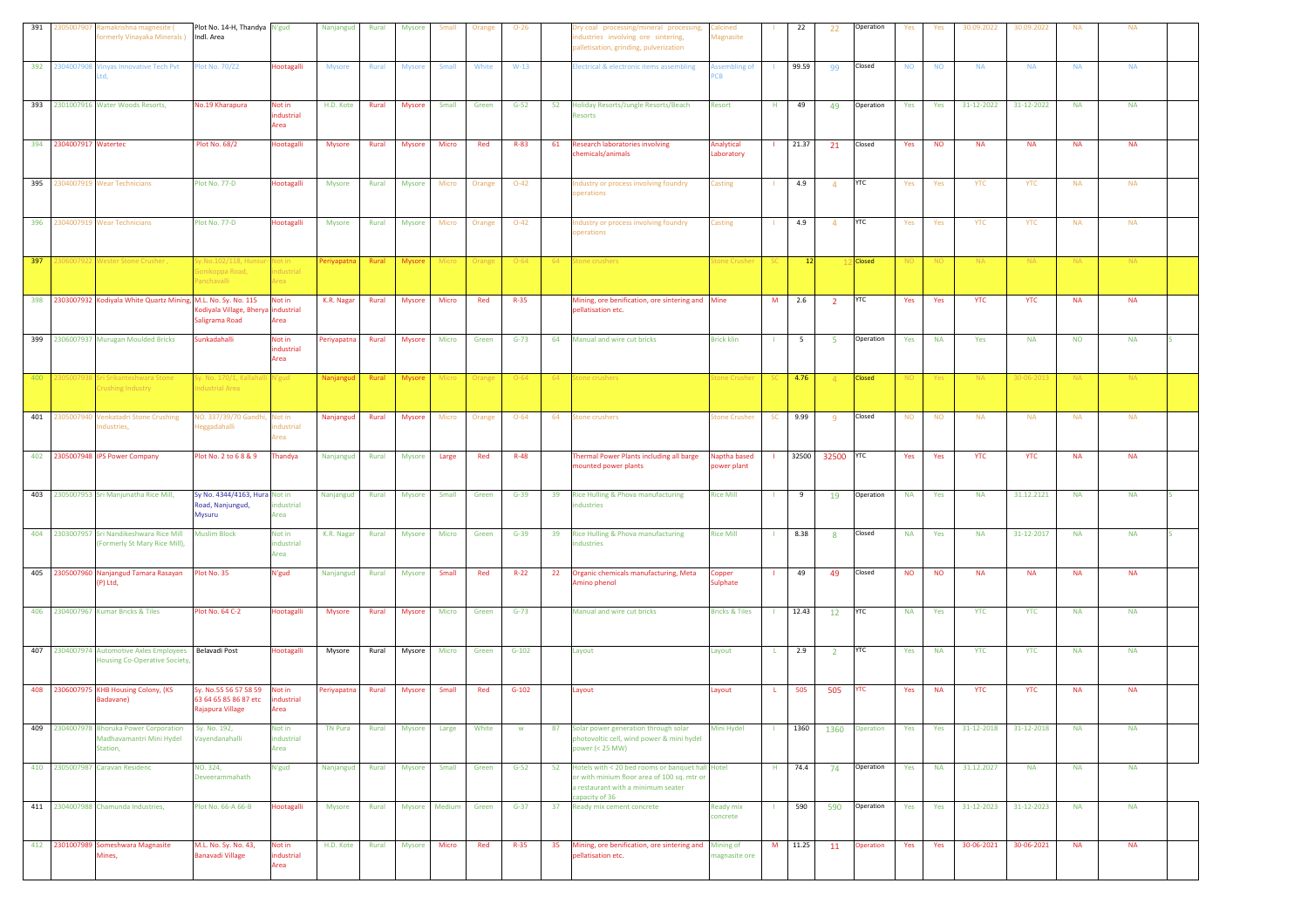| 413 | 306007997 Tata Teleservices Ltd,                                  | y. No. 64/A 64/1C<br>ylakupe Village,<br>laranahalli Hobli                            | lot in<br>dustrial<br>Area   | Periyapatna    | Rural | Mysore        | Micro  | White  | $W-52$   |    | Diesel Generator sets (15 KVA to 1 MVA)                                                                                                                                                         | ephone<br>wer                         | TT.       | 18.98 | 18             | Operation        | <b>NA</b> | Yes       | <b>NA</b>  | <b>Not Appl</b> | <b>NA</b> | <b>NA</b> |  |
|-----|-------------------------------------------------------------------|---------------------------------------------------------------------------------------|------------------------------|----------------|-------|---------------|--------|--------|----------|----|-------------------------------------------------------------------------------------------------------------------------------------------------------------------------------------------------|---------------------------------------|-----------|-------|----------------|------------------|-----------|-----------|------------|-----------------|-----------|-----------|--|
|     | 414 2305008002 Indus Granites,                                    | lot No. 14-D                                                                          | <b>Thandya</b>               | Nanjangud      | Rural | <b>Mysore</b> | Small  | Green  | $G-56$   | 56 | Cutting, sizing and polishing of marble<br>stones                                                                                                                                               | <b>Granite Cutting</b><br>& Polishing |           | 115   | 115            | Operation        | Yes       | <b>NA</b> | 31-12-2027 | <b>NA</b>       | <b>NA</b> | <b>NA</b> |  |
|     | 415 2305008003 Minaxi Stone impex<br>Form) Ridhi Sidhi Granites), | lot No. 60/A                                                                          | N'gud                        | Nanjangud      | Rural | <b>Mysore</b> | Small  | Green  | $G-56$   | 56 | Cutting, sizing and polishing of marble<br>tones                                                                                                                                                | <b>Granite Cutting</b><br>& Polishing |           | 83.76 | 75             | Operation        | Yes       | <b>NA</b> | 30-09-2027 | <b>NA</b>       | <b>NA</b> | <b>NA</b> |  |
|     | 416 2301008004 Smt TA Nappinai,                                   | H.D. Kote taluk                                                                       | Not in<br>ndustrial<br>Area  | H.D. Kote      | Rural | Mysore        | Micro  | Red    | $R-35$   |    | Mining, ore benification, ore sintering and Mine<br>pellatisation etc.                                                                                                                          |                                       | M         | 4.25  | $\overline{4}$ | <b>YTC</b>       | <b>NA</b> | Yes       | <b>YTC</b> | <b>YTC</b>      | <b>NA</b> | <b>NA</b> |  |
|     | 417 2305008010 Century Granites                                   | Plot No. 69 & 70                                                                      | N'gud                        | Nanjangud      | Rural | <b>Mysore</b> | Small  | Green  | $G-56$   | 56 | Cutting, sizing and polishing of marble<br>tones                                                                                                                                                | <b>Granite Cutting</b><br>& Polishing | - 11      | 101   | 101            | Operation        | Yes       | <b>NA</b> | 31-12-2027 | <b>NA</b>       | <b>NA</b> | <b>NA</b> |  |
|     | 418 2304008011 Product Promoters,                                 | <b>75E</b>                                                                            | Hootagalli                   | Mysore         | Rural | Mysore        | small  | Green  | G        |    | <b>Additives</b>                                                                                                                                                                                | Manufacturing<br>of Additives         |           | 170   | 170            | Operation        | Yes       | Yes       | 31.12.2027 | 31.12.2027      | <b>NA</b> | <b>NA</b> |  |
|     | 419 2305008017 Tectronics                                         | 286 & 287, Banchahalli Thandya<br>hundi, Chjkkayyana<br>chatra Hobli, Tandava<br>pura |                              | Nanjangud      | Rural | Mysore        | Small  | Orange | $G-10$   | 84 | Carpentry and wooden furniture<br>nanufacturing (excluding saw mill) with<br>the help of electrical (motorized) machines<br>such as electric wood planner, steel saw                            | Vooden<br>urnitures                   |           | 140   | 140            | <b>Operation</b> | Yes       | Yes       | 30-09-2021 | 30-09-2021      | <b>NA</b> | <b>NA</b> |  |
|     | 420 2305008019 The South India Paper Mills<br>(Box Plant)         | Vo. 234-242 (Opp.<br><b>Raman Boards)</b>                                             | N'gud                        | Nanjangud      | Rural | <b>Mysore</b> | Large  | Green  | $G-9$    | 9  | Cardboard or corrugated box and paper<br>products (excluding paper or pulp<br>manufacturing and without using boiler)                                                                           | Corrugated box                        | -11       | 1705  | 1705           | <b>Operation</b> | Yes       | Yes       | 31-12-2021 | 31-12-2021      | <b>NA</b> | <b>NA</b> |  |
|     | 421 2304008024 Glowtronics Pvt Ltd, Unit-III                      | 101-P, Hootagalli<br>Industrial Area                                                  | Hootagalli                   | Mysore         | Rural | <b>Mysore</b> | Medium | Red    | $R - 44$ | 44 | Industry or process involving metal surface Precision parts<br>reatment or process such as pickling/<br>plating/electroplating/ paint stripping/heat<br>treatment/ phosphating or finishing and | omponents                             |           | 308   |                | 412.46 Operation | Yes       | Yes       | 30-06-2024 | 30-06-2024      | <b>NA</b> | <b>NA</b> |  |
|     | 422 2305008025 Kraft Works                                        | No. 286 & 287                                                                         | Thandya                      | Nanjangud      | Rural | Mysore        | Small  | Green  | $G-10$   | 10 | Carpentry and wooden furniture<br>manufacturing (excluding saw mill) with<br>the help of electrical (motorized) machines<br>such as electric wood planner, steel saw                            | <b>Nooden</b><br>urnitures            |           | 175   | 175            | Operation        | Yes       | <b>NA</b> | 31-12-2021 | <b>NA</b>       | $\sf NA$  | <b>NA</b> |  |
| 423 | 302008027<br>RN Nayak & Sons (Stone<br>(rusher                    | Sy. No. 56/P4), Hairige<br><b>fillage</b>                                             | Not in<br>dustrial<br>Area   | Hunsur         | Rural | Mysore        | Small  | Orange | $O - 64$ | 64 | <b>Stone crushers</b>                                                                                                                                                                           | <b>tone Crusher</b>                   | <b>SC</b> | 75.5  |                | 75 Closed        | <b>NO</b> | <b>NO</b> | <b>NA</b>  | <b>NA</b>       | <b>NA</b> | <b>NA</b> |  |
| 424 | RN Nayak & Sons (Wet mix<br>3020080<br>ant & Hot Mix)             | iy. No. 37/P15,<br>hammadahalli Village                                               | Not in<br>ndustrial          | Hunsur         | Rural | Mysore        | Small  | Orange | $O-37$   | 37 | Hot mix plants                                                                                                                                                                                  | Vet mix plant<br>Hot Mix              |           | 89    | 89             | Closed           | <b>NO</b> | <b>NO</b> | <b>NA</b>  | <b>NA</b>       | <b>NA</b> | <b>NA</b> |  |
|     |                                                                   |                                                                                       | Area                         |                |       |               |        |        |          |    |                                                                                                                                                                                                 |                                       |           |       |                |                  |           |           |            |                 |           |           |  |
| 425 | 2302008029 Mars Minerals,                                         | Sy. No.1, Aspatrekaval Not in<br><b>fillage</b>                                       | ndustrial<br>Area            | Hunsur         | Rural | <b>Mysore</b> | Small  | Red    | $R-35$   |    | Mining, ore benification, ore sintering and Mine<br>pellatisation etc.                                                                                                                          |                                       | M         | 171   | 171            | <b>YTC</b>       | Yes       | Yes       | <b>YTC</b> | <b>YTC</b>      | <b>NA</b> | <b>NA</b> |  |
| 426 | Sri Lakshmi Enterprises<br>230700803                              | Chamarajanagara Road Not in                                                           | industrial<br>Area           | <b>TN Pura</b> | Rural | Mysore        | Small  | Orange | $O-79$   | 79 | Boiled rice (steamed) / paraboiled rice                                                                                                                                                         | teamed & R<br>addy Rice Mil           |           | 154   | 154            | Operation        | Yes       | Yes       | 30-09-2022 | 30-09-2022      | <b>NA</b> | <b>NA</b> |  |
|     | 427 2307008031 Sri Srikanteshwara Rice Mill                       | Opp. To taluk Offce                                                                   | Not in<br>ndustrial<br>Area  | <b>TN Pura</b> | Rural | <b>Mysore</b> | Small  | Orange | $O-79$   | 79 | Boiled rice (steamed) / paraboiled rice                                                                                                                                                         | teamed & Ra<br>addy Rice Mi           |           | 93    | 93             | Operation        | Yes       | Yes       | 30-09-2022 | 30-09-2022      | <b>NA</b> | <b>NA</b> |  |
| 428 | 2307008032 Sri Nagarathna Industries                              | Sy.No 13,<br>Chamarajanagar Road,<br>T Narasipura Taluk                               | Not in<br>industrial<br>Area | <b>TN Pura</b> | Rural | <b>Mysore</b> | Small  | Green  | $O-79$   | 79 | Boiled rice (steamed) / paraboiled rice                                                                                                                                                         | iteamed & Ra<br>Paddy Rice Mill       |           | 8.75  | 8              | Operation        | Yes       | Yes       | 31-12-2033 | 31-12-2033      | <b>NA</b> | <b>NA</b> |  |
|     | 429 2304008034 Baba Pickles                                       | lot No. 77E                                                                           | Hootagalli                   | Mysore         | Rural | Mysore        | Micro  | Orange | $O-7$    |    | Food & food processing including fruits &<br>egetable processing                                                                                                                                | <b>Pickles</b>                        |           | 14.85 | 14             | <b>TC</b>        | Yes       | <b>NA</b> | <b>YTC</b> | <b>YTC</b>      | <b>NA</b> | <b>NA</b> |  |
|     | 430 2304008035 Vishal Industries                                  | Plot No. 69-U                                                                         | Hootagalli                   | Mysore         | Rural | Mysore        | Micro  | Green  | $G-20$   | 20 | Flour mills (dry process)                                                                                                                                                                       | Wheat<br>roducts                      |           | 16.04 | 16             | Operation        | <b>NA</b> | Yes       | <b>NA</b>  | Not Appl        | <b>NA</b> | <b>NA</b> |  |
| 431 | 2304008037 Sonu Industries                                        | No. 69/C                                                                              | Hootagalli                   | <b>Mysore</b>  | Rural | <b>Mysore</b> | Micro  | Green  | $G-6$    |    | <b>Pulverizing activity</b>                                                                                                                                                                     | Soap nut<br>powder                    |           | 6.9   | 6              | <b>YTC</b>       | Yes       | <b>NA</b> | <b>YTC</b> | <b>YTC</b>      | <b>NA</b> | <b>NA</b> |  |
|     | 432 2307008038 Smt Rachamma W/o Late<br>Narsimaiah                | M.L. No. 2113<br>Megadahalli<br>Muttalavadi, Nilsoge                                  | Not in<br>ndustrial<br>Area  | <b>TN Pura</b> | Rural | <b>Mysore</b> | Micro  | Red    | $R - 35$ | 35 | Mining, ore benification, ore sintering and Mine<br>pellatisation etc.                                                                                                                          |                                       | M         | 12    | 12             | Closed           | <b>NO</b> | <b>NO</b> | <b>NA</b>  | <b>NA</b>       | <b>NA</b> | <b>NA</b> |  |
|     | 433 2301008039 SJ Mustaq Ahemed,                                  | liryur<br>M.L. No. 2129,<br>Jagarkote                                                 | Not in<br>industrial<br>Area | H.D. Kote      | Rural | Mysore        | Micro  | Red    | $R - 35$ | 35 | Mining, ore benification, ore sintering and Mine<br>pellatisation etc.<br>Mining, ore benification, ore sintering and Mine                                                                      |                                       | M         | 15    | 15             | Closed           | <b>NO</b> | <b>NO</b> | <b>NA</b>  | <b>NA</b>       | <b>NA</b> | <b>NA</b> |  |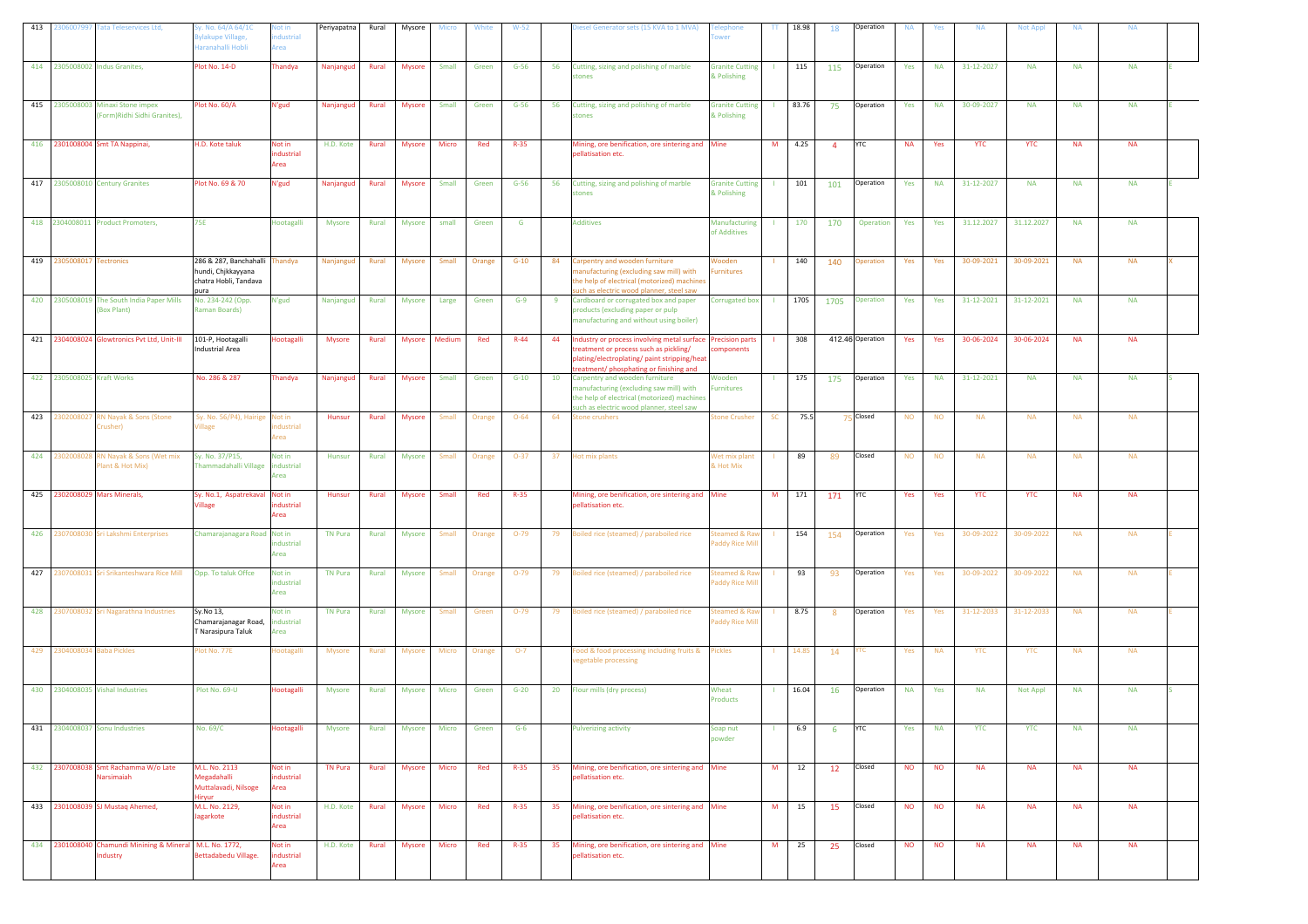|  | 435 2305008041 Sri Jagdamba Granites<br><b>formerly Prestige Granites)</b> | Plot No. 2-Part-I                                        | <b>Thandya</b>               | Nanjangud      | Rural | <b>Mysore</b> | Small        | Green  | $G-56$   | 56 | Cutting, sizing and polishing of marble<br><b>stones</b>                                                                                                                                                    | <b>Granite Cutting</b><br>& Polishing            |     | 85.5            | 85             | Operation  | Yes       | <b>NA</b> | 31-12-2027 | <b>NA</b>  | <b>NA</b> | <b>NA</b> |  |
|--|----------------------------------------------------------------------------|----------------------------------------------------------|------------------------------|----------------|-------|---------------|--------------|--------|----------|----|-------------------------------------------------------------------------------------------------------------------------------------------------------------------------------------------------------------|--------------------------------------------------|-----|-----------------|----------------|------------|-----------|-----------|------------|------------|-----------|-----------|--|
|  | 436 2305008042 Mahalaxmi Granites                                          | Plot No. 14E-P-H Sy.<br>No. 120 & 121                    | <b>handya</b>                | Nanjangud      | Rural | <b>Mysore</b> | Small        | Green  | $G-56$   | 56 | Cutting, sizing and polishing of marble<br>stones                                                                                                                                                           | <b>Granite Cutting</b><br>& Polishing            |     | 45              | 45             | Operation  | Yes       | <b>NA</b> | 31-12-2027 | <b>NA</b>  | <b>NA</b> | <b>NA</b> |  |
|  | 437 2305008043 Someshwara Magnasite<br>roducts                             |                                                          | Thandya                      | Nanjangud      | Rural | <b>Mysore</b> | Micro        | Orange | $O - 26$ |    | try coal processing/mineral processing,<br>idustries involving ore sintering,<br>valletisation, grinding, pulverization                                                                                     | calcined<br>nagnasite                            |     | 22.05           | 22             | <b>YTC</b> | <b>NA</b> | Yes       | <b>YTC</b> | <b>YTC</b> | <b>NA</b> | <b>NA</b> |  |
|  | 438 2304008045 ABD Laboratories (P) Ltd,                                   | Plot No. 68/42(I)                                        | Hootagalli                   | Mysore         | Rural | Mysore        | Micro        | Red    | $R-83$   | 61 | Research laboratories involving<br>hemicals/animals                                                                                                                                                         | Analytical<br>Laboratory                         |     | 11              | 11             | Operation  | Yes       | <b>NA</b> | 30-06-2017 | <b>NA</b>  | <b>NA</b> | <b>NA</b> |  |
|  | 439 2304008046 Sri Siddeshwara Industries                                  | Plot No. 65 C-2                                          | <b>Hootagalli</b>            | <b>Mysore</b>  | Rural | <b>Mysore</b> | Micro        | Green  | $G-11$   |    | Cement products (without using Asbestos) Cement Hallow<br>like pipe, pillar, jafri, well ring, blocks/tiles Block<br>etc. (should be done under closed covered<br>shed to control fugitive emissions) [only |                                                  |     | 10              | 10             | YTC        | Yes       | <b>NA</b> | <b>YTC</b> | <b>YTC</b> | <b>NA</b> | <b>NA</b> |  |
|  | 440 2304008047 AN Stones Granite Slab & Tiles Plot No. 65/B-4              |                                                          | Hootagalli                   | Mysore         | Rural | <b>Mysore</b> | Micro        | Green  | $G-56$   | 56 | Cutting, sizing and polishing of marble<br>tones                                                                                                                                                            | <b>Granite Cutting</b><br>& Polishing            |     | 13.3            | 13             | Closed     | Yes       | <b>NO</b> | <b>NA</b>  | <b>NA</b>  | <b>NA</b> | <b>NA</b> |  |
|  | 441 2305008049 ATC Beverages,                                              | <b>IIB&amp;C</b>                                         | N'gud                        | Nanjangud      | Rural | <b>Mysore</b> | Large        | Red    | R-79     | 61 | Soft drinks, aerated waters including pulp Beverages<br>based                                                                                                                                               |                                                  |     | 3000            | 28068          | Operation  | Yes       | Yes       | 30.06.2021 | 30.06.2021 | <b>NA</b> | <b>NA</b> |  |
|  | 442 2305008059 Impex Granites                                              | No. 11 Part 1 & 3                                        | <b>handya</b>                | Nanjangud      | Rural | Mysore        | Small        | Green  | $G-56$   | 56 | Cutting, sizing and polishing of marble<br>tones                                                                                                                                                            | <b>Granite Cutting</b><br>& Polishing            |     | 228             | 228            | Operation  | Yes       | <b>NA</b> | 31-12-2027 | <b>NA</b>  | <b>NA</b> | <b>NA</b> |  |
|  | 443 2304008060 SVS Engineering Industry                                    | Plot No. 17C & 17D                                       | <b>lootagalli</b>            | Mysore         | Rural | <b>Mysore</b> | Micro        | Green  | $G-11$   |    | 11 Cement products (without using Asbestos) Cement Hallow<br>like pipe, pillar, jafri, well ring, blocks/tiles<br>etc. (should be done under closed covered<br>shed to control fugitive emissions) [only    | <b>Block</b>                                     |     | 8.52            | $\mathbf{R}$   | Closed     | Yes       | <b>NA</b> | Not Appl   | <b>NA</b>  | <b>NA</b> | <b>NA</b> |  |
|  | 444 2304008062 Mysore Brick Industries                                     | No. 74/D                                                 | <b>lootagalli</b>            | <b>Mysore</b>  | Rural | Mysore        | Small        | Green  | $G-11$   |    | Cement products (without using Asbestos) Cement Hallow<br>like pipe, pillar, jafri, well ring, blocks/tiles Block<br>etc. (should be done under closed covered<br>hed to control fugitive emissions) [only  |                                                  | -11 | 25.8            | 25             | YTC        | Yes       | <b>NA</b> | <b>YTC</b> | <b>YTC</b> | <b>NA</b> | <b>NA</b> |  |
|  | 445 2304008078 Uni Power Transmission<br>(Mysore)                          | No. 33                                                   | Belavadi                     | <b>Mysore</b>  | Rural | Mysore        | Small        | Green  | $G-85$   | 64 | Transformer assembly, Motor rewinding                                                                                                                                                                       | <b>ASCR</b><br>Conductor                         |     | 28.61           | 28             | Operation  | Yes       | Yes       | 31-12-2025 | 31-12-2025 | <b>NA</b> | <b>NA</b> |  |
|  | 446 2304008106 Atlantic Appearles-II Gokuldas No. 28-D & E<br>Exports Ltd, |                                                          | <b>Belavadi</b>              | Mysore         | Rural | Mysore        | Small        | Green  | $G-72$   | 64 | <b>Garment Stitching</b>                                                                                                                                                                                    | <b>Ready Made</b><br><b>Garments</b>             |     | 404             | 404            | Operation  | Yes       | Yes       | 31-12-2023 | 31-12-2023 | <b>NA</b> | <b>NA</b> |  |
|  | 447 2305008120 Meenakshi Stones                                            | Sy. No. 123 Plot No. 3-P-Thandya                         |                              | Nanjangud      | Rural | <b>Mysore</b> | Small        | Green  | $G-56$   | 56 | Cutting, sizing and polishing of marble<br>stones                                                                                                                                                           | <b>Granite Cutting</b><br>& Polishing            |     | 85              | 85             | Closed     | <b>NA</b> | <b>NA</b> | <b>NA</b>  | <b>NA</b>  | <b>NA</b> | <b>NA</b> |  |
|  | 448 2305008121 Avishkar Stones                                             | Plot No. 14-P-P1, 14-B Thandya<br>& 14-C-P               |                              | Nanjangud      | Rural | Mysore        | Small        | Green  | $G-56$   | 56 | Cutting, sizing and polishing of marble<br>tones                                                                                                                                                            | <b>Granite Cutting</b><br>& Polishing            |     | 89              | 89             | Operation  | Yes       | <b>NA</b> | 31-12-2027 | <b>NA</b>  | <b>NA</b> | <b>NA</b> |  |
|  | 449 2307008122 Mahaveer Industries,                                        | Sy. No. 65/7<br>Chawalligate, Nilasoge<br>Post           | Not in<br>industrial<br>Area | <b>TN Pura</b> | Rural | Mysore        | Small        | Orange | $O-79$   |    | oiled rice (steamed) / paraboiled rice                                                                                                                                                                      | <b>Rice Mill</b>                                 |     | 26.95           | 26             | Operation  | Yes       | Yes       | 30-09-2022 | 30-09-2022 | <b>NA</b> | <b>NA</b> |  |
|  | 450 2307008123 Sree Parvathi Rice Mill                                     | Alagodu Village, Kasaba Not in<br>Hobli                  | industrial<br>Area           | <b>TN Pura</b> | Rural | <b>Mysore</b> | Small        | Orange | $O-79$   | 79 | Boiled rice (steamed) / paraboiled rice                                                                                                                                                                     | <b>Rice Mill</b>                                 |     | 32.83           | 32             | Operation  | Yes       | Yes       | 30-09-2017 | 30-09-2017 | <b>NA</b> | <b>NA</b> |  |
|  | 451 2304008126 Allwell Formulation                                         | 75L/4, DIC Layout,                                       | Hootagalli                   | <b>Mysore</b>  | Rural | <b>Mysore</b> | Small        | Green  | $G-6$    |    | <b>Pulverizing activity</b>                                                                                                                                                                                 | <b>Protein Powder</b>                            |     | 21.6            | 21             | Operation  | Yes       | Yes       | 31-12-2023 | 31-12-2023 | <b>NA</b> | <b>NA</b> |  |
|  | 452 2305008127 Arya Vaidya Sala                                            | v. No. 171 & 172 Plot<br>No. 82-P3 Kallahalli<br>/illage | V'gud                        | Nanjanguo      | Rural | Mysore        | Large        | Orange | $O-71$   | 71 | solvent extraction plants (excluding<br>efining)                                                                                                                                                            | Fablets &<br>Capsules                            |     | 1036            | 14130          | Operation  | Yes       | Yes       | 30-09-2021 | 30-09-2021 | <b>NA</b> | <b>NA</b> |  |
|  | 453 2305008128 Rathi Stone Tech                                            | Plot No. 4-P-III Sy. No.<br>120 & 121                    | Thandya                      | Nanjangud      | Rural | <b>Mysore</b> | Small        | Green  | $G-56$   | 56 | Cutting, sizing and polishing of marble<br>stones                                                                                                                                                           | <b>Granite Cutting</b><br>& Polishing            |     | 46              | 46             | Closed     | Yes       | <b>NA</b> | <b>NA</b>  | <b>NA</b>  | <b>NA</b> | <b>NA</b> |  |
|  | 454 2304008130 Niharika Engineering &<br><b>Exports</b>                    | Plot No. 65-F/5                                          | Hootagalli                   | <b>Mysore</b>  |       | Rural Mysore  | <b>Small</b> | White  | $W-14$   |    | eneral Engineering Industries (Excluding<br>lectroplating, heat treatment, forging,<br>casting, pickling de-greasing Phosphating,<br>e-rusting, quenching)                                                  | <b>Engineering</b>                               |     | 83              | 83             | Operation  | Yes       | Yes       | 31-12-2021 | 31-12-2021 | <b>NA</b> | <b>NA</b> |  |
|  | 455 2305008131 Shree Industries,                                           | No. C-15                                                 | N'gud                        | Nanjangud      | Rural | <b>Mysore</b> | <b>Micro</b> | White  | $W-47$   |    | Re-packing of finished products (Dry<br>products)                                                                                                                                                           | Packaging of<br>inished bio<br><b>pesticides</b> |     | $5\overline{5}$ | 5 <sup>5</sup> | Closed     | <b>NO</b> | <b>NO</b> | <b>NA</b>  | <b>NA</b>  | <b>NA</b> | <b>NA</b> |  |
|  | 456 2304008139 Fresher Friedgram Mills                                     | Plot No. 76N (Food<br>Zone)                              | Hootagalli                   | Mysore         | Rural | Mysore        | Micro        | Green  | $G-104$  |    | Dal Mills, grams roasting, drying                                                                                                                                                                           | <b>Bengal Gram</b>                               |     | 24.8            | 24             | <b>YTC</b> | <b>NA</b> | Yes       | <b>YTC</b> | <b>YTC</b> | <b>NA</b> | <b>NA</b> |  |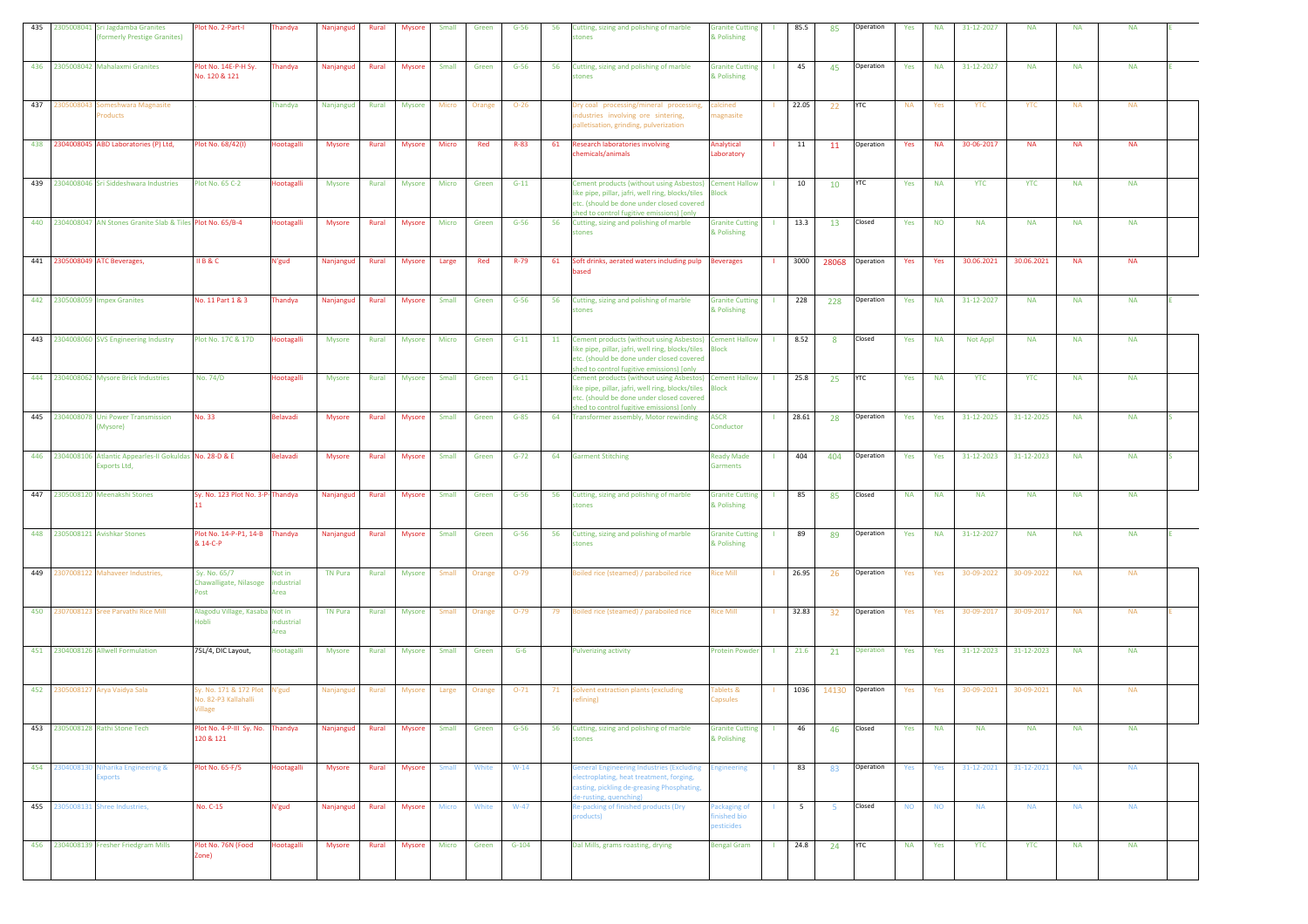| 457 | 230700815                   | ri Manjunatha Industries<br><b>Rice Mill)</b>                         | No. 525/1                                                                                     | Not in<br>ndustrial<br>Area        | <b>TN Pura</b>  | Rural | Mysore        | Small        | Orange | $O-79$   | 79 | oiled rice (steamed) / paraboiled rice            | <b>Rice Mill</b>                      |              | 191       | 191                     | Operation     | Yes       | Yes       | 30-09-2022 | 30-09-2022    | <b>NA</b> | <b>NA</b> |  |
|-----|-----------------------------|-----------------------------------------------------------------------|-----------------------------------------------------------------------------------------------|------------------------------------|-----------------|-------|---------------|--------------|--------|----------|----|---------------------------------------------------|---------------------------------------|--------------|-----------|-------------------------|---------------|-----------|-----------|------------|---------------|-----------|-----------|--|
| 458 | 230700815                   | Gangadharaswamy Modern<br><b>Biny Rice Mill</b>                       | No. 222 Byrapura<br><b>Extension, Hospital</b><br>Road                                        | Not in<br>industrial<br>Area       | <b>TN Pura</b>  | Rural | <b>Mysore</b> | Micro        | Orange | $O-79$   | 79 | Boiled rice (steamed) / paraboiled rice           | <b>Rice Mill</b>                      |              | 3.54      | $\overline{\mathbf{3}}$ | Operation     | Yes       | Yes       | Closed     | Closed        | <b>NA</b> | <b>NA</b> |  |
| 459 | 2307008156                  | Veerabhadreshwara Rice Mill No. 590 Byrapura                          | illage,<br>Vivekanandanagar                                                                   | Not in<br>ndustrial<br>Area        | <b>TN Pura</b>  | Rural | <b>Mysore</b> | Micro        | Orange | $O-79$   | 79 | Boiled rice (steamed) / paraboiled rice           | <b>Rice Mill</b>                      |              | 4.73      | $\overline{4}$          | Operation     | Yes       | Yes       | 30-09-2022 | 30-09-2022    | <b>NA</b> | <b>NA</b> |  |
|     |                             | 460 2307008157 Mahadeshwara Rice Mill                                 | No. 127/2 No. 66<br><b>Government Hospital</b><br>Road Byrapura Village,                      | Not in<br>ndustrial<br>Area        | <b>TN Pura</b>  | Rural | Mysore        | Small        | Orange | $O-79$   |    | 79 Boiled rice (steamed) / paraboiled rice        | <b>Rice Mill</b>                      |              | 97.64     | 97                      | Operation     | Yes       | Yes       | 30-09-2017 | 30-09-2017    | <b>NA</b> | <b>NA</b> |  |
|     | 461 2307008158              | Sri Manjunatheswara Binny<br>Rice Mill                                | Vivekanandanagar<br>No. 63/4, Byrapura<br><b>Extension Government</b><br><b>Hospital Road</b> | Not in<br>industrial<br>Area       | <b>TN Pura</b>  | Rural | <b>Mysore</b> | Small        | Orange | $O-79$   | 79 | Boiled rice (steamed) / paraboiled rice           | <b>Rice Mill</b>                      |              | 42.54     | 42                      | Operation     | Yes       | Yes       | 30-09-2017 | 30-09-2017    | <b>NA</b> | <b>NA</b> |  |
|     |                             | 462 2307008164 Sri Nanjundeshara Saw & Rice 249, College Road<br>Mill |                                                                                               | Not in<br>ndustrial<br>Area        | <b>TN Pura</b>  | Rural | Mysore        | Micro        | Green  | $G-39$   | 39 | Rice Hulling & Phova manufacturing<br>dustries    | <b>Rice Mill</b>                      |              | 4.38      | $\overline{4}$          | Operation     | Yes       | Yes       | 30.06.2021 | 30.06.2021    | <b>NA</b> | <b>NA</b> |  |
| 463 |                             | 2307008165 Vasanth Rice Industries                                    | NO. 4/2                                                                                       | Not in<br>industrial<br>Area       | <b>TN Pura</b>  | Rural | Mysore        | Small        | Orange | $O-79$   | 79 | Boiled rice (steamed) / paraboiled rice           | <b>Rice Mill</b>                      |              | 46.86     | 46                      | Operation     | Yes       | Yes       | <b>NA</b>  | <b>NA</b>     | <b>NA</b> | <b>NA</b> |  |
|     |                             | 464 2307008166 Sri Jagadeesh Industries                               | Opp. RMC Yard                                                                                 | Not in<br>industrial<br>Area       | <b>TN Pura</b>  | Rural | <b>Mysore</b> | Small        | Orange | $O-79$   | 79 | Boiled rice (steamed) / paraboiled rice           | <b>Rice Mill</b>                      |              | 115       | 115                     | Operation     | Yes       | Yes       | 30-09-2022 | 30-09-2022    | <b>NA</b> | <b>NA</b> |  |
| 465 | 230500816                   | Sri Subramanya Stone Cru                                              | iy. No. 105/2,<br>eveerami<br>'illage                                                         | Vot in<br>dustrial<br>rea          | Nanjangud Rural |       | Mysore        | Small        | Orange | $O - 64$ | 64 | Stone crushers                                    | tone Crushe                           |              | $-45$     | 45                      | <b>Closed</b> | NO.       | NO.       | NA.        | <b>NA</b>     | <b>NA</b> | <b>NA</b> |  |
|     |                             | 466 2302008168 Sri Lakshmi Devi Crusher                               | Sy. No. 29, Hullenahalli<br>Village Hunsur-Mysore<br>Road                                     | Not in<br>ndustrial<br>Area        | Hunsur          | Rural | <b>Mysore</b> | Micro        | Orange | $O - 64$ | 64 | <b>Stone crushers</b>                             | Stone Crusher                         | SC           | 4.5       |                         | Closed        | <b>NO</b> | <b>NO</b> | <b>NA</b>  | <b>NA</b>     | <b>NA</b> | <b>NA</b> |  |
|     |                             | 467 2307008169 Thalkadu Jaladhama                                     | No. 367/3 45 & 366/4, Not in<br>Kattepura<br>Grama(Hemmige)                                   | ndustrial<br>Area                  | <b>TN Pura</b>  | Rural | Mysore        | Small        | Green  | $G-52$   | 52 | Holiday Resorts/Jungle Resorts/Beach<br>Resorts   | resort                                | H            | 68.84     | 68                      | Operation     | Yes       | Yes       | 31-12-2026 | 31-12-2026    | <b>NA</b> | <b>NA</b> |  |
|     |                             | 468 2305008195 Shri Shyam Granites                                    | Plot No. 13-P-1                                                                               | Thandya                            | Nanjangud       | Rural | <b>Mysore</b> | Small        | Green  | $G-56$   | 56 | Cutting, sizing and polishing of marble<br>stones | <b>Granite Cutting</b><br>& Polishing |              | 112       | 112                     | Operation     | Yes       | <b>NA</b> | 31-12-2027 | <b>NA</b>     | <b>NA</b> | <b>NA</b> |  |
| 469 |                             | 2307008196 Sri Ranganatha Rice Mill                                   | Santhemala                                                                                    | Not in<br>industrial<br>Area       | <b>TN Pura</b>  | Rural | <b>Mysore</b> | Micro        | Green  | $G-39$   | 39 | Rice Hulling & Phova manufacturing<br>dustries    | <b>Rice Mill</b>                      |              | 3.5       | $\overline{\mathbf{3}}$ | Operation     | Yes       | Yes       | 31-12-2016 | 31-12-2016    | <b>NA</b> | <b>NA</b> |  |
|     |                             | 470 2307008206 Sri Siddeshwara Modern<br><b>Binny Rice Mill</b>       | Sy. No. 115/3,<br>Yachanahalli T. N. Pura industrial                                          | Not in<br>Area                     | TN Pura         | Rural | Mysore        | Small        | Orange | $O-79$   | 79 | Boiled rice (steamed) / paraboiled rice           | <b>Rice Mill</b>                      |              | 66.89     | 66                      | Operation     | Yes       | Yes       | 30-09-2022 | 30-09-2022    | <b>NA</b> | <b>NA</b> |  |
|     | 471 2307008207 RK Rice Mill |                                                                       | Ranganathapura Village Not in<br>Kasaba Hobli                                                 | ndustrial<br>Area                  | <b>TN Pura</b>  | Rural | Mysore        | Small        | Orange | $O-79$   |    | 79 Boiled rice (steamed) / paraboiled rice        | <b>Rice Mill</b>                      |              | 34.66     | 34                      | Closed        | Yes       | Yes       | Closed     | Closed        | <b>NA</b> | <b>NA</b> |  |
|     |                             | 472 2301008208 Ameen Rice Mill                                        | Sy. No. 22/1 Hyrige<br>Village                                                                | Not in<br>industrial<br>Area       | H.D. Kote       | Rural | <b>Mysore</b> | Micro        | Green  | $G-39$   | 39 | Rice Hulling & Phova manufacturing<br>dustries    | <b>Rice Mill</b>                      | $\mathbf{1}$ | 22        | 22                      | Closed        | <b>NA</b> | Yes       | <b>NA</b>  | <b>Closed</b> | <b>NA</b> | <b>NA</b> |  |
|     |                             | 473 2305008209 Sri Rajashri Industries                                | Plot No. 2PII                                                                                 | Thandya                            | Nanjangud       | Rural | <b>Mysore</b> | Small        | Green  | $G-56$   | 56 | Cutting, sizing and polishing of marble<br>tones  | <b>Granite Cutting</b><br>& Polishing |              | 93.19     | 93                      | Operation     | Yes       | <b>NA</b> | 31-12-2027 | <b>NA</b>     | <b>NA</b> | <b>NA</b> |  |
|     |                             | 474 2305008212 Bharathi Air Tel Ltd,                                  | Vo. 754:4 Thagadooru N'gud<br>/illage, Biligere Hobli                                         |                                    | Nanjangud       | Rural | Mysore        | <b>Micro</b> | White  | $W-52$   |    | Diesel Generator sets (15 KVA to 1 MVA)           | elephone<br>wer                       | TT.          | 9.52      | 9                       | Operation     | <b>NA</b> | Yes       | <b>NA</b>  | 31-12-2017    | <b>NA</b> | <b>NA</b> |  |
|     |                             | 475 2307008213 Bharathi Air Tel Ltd,                                  | No. 393/2A, Mugur                                                                             | Not in<br>dustrial<br>Area         | TN Pura         | Rural | Mysore        | <b>Micro</b> | White  | $W-52$   |    | liesel Generator sets (15 KVA to 1 MVA)           | <b>Telephone</b><br><b>ower</b>       | $\mathbf{H}$ | 9.38      | 9                       | Operation     | <b>NA</b> | Yes       | <b>NA</b>  | 31-12-2017    | <b>NA</b> | <b>NA</b> |  |
|     |                             | 476 2307008214 Bharathi Air Tel Ltd,                                  | iy. No. 10/2,<br>omanathapura                                                                 | <b>Not in</b><br>dustrial<br>rea   | TN Pura         | Rural | Mysore        | <b>Micro</b> | White  | $W-52$   |    | Diesel Generator sets (15 KVA to 1 MVA)           | <b>Felephone</b><br>wer               |              | $TT$ 9.38 | 9 <sup>1</sup>          | Operation     | <b>NA</b> | Yes       | <b>NA</b>  | 31-12-2017    | <b>NA</b> | <b>NA</b> |  |
|     |                             | 477 2307008215 Bharathi Air Tel Ltd,                                  | M.M. Road                                                                                     | <b>Not in</b><br>ndustrial<br>Area | TN Pura         | Rural | Mysore        | Micro        | White  | $W-52$   |    | Diesel Generator sets (15 KVA to 1 MVA)           | Telephone<br>wer                      | TT           | 9.52      | 9 <sup>1</sup>          | Operation     | <b>NA</b> | Yes       | <b>NA</b>  | 31-12-2017    | <b>NA</b> | <b>NA</b> |  |
|     |                             | 478 2304008217 MS Revanna Asphalting hot<br>mix plant                 | Sy No 96                                                                                      | Koorgalli                          | Mysore          | Rural | Mysore        | Micro        | Orange | $O-37$   |    | 37 Hot mix plants                                 | hot mix plant                         |              | 25        | 25                      | Closed        | <b>NO</b> | Yes       | <b>NA</b>  | <b>NA</b>     | <b>NA</b> | <b>NA</b> |  |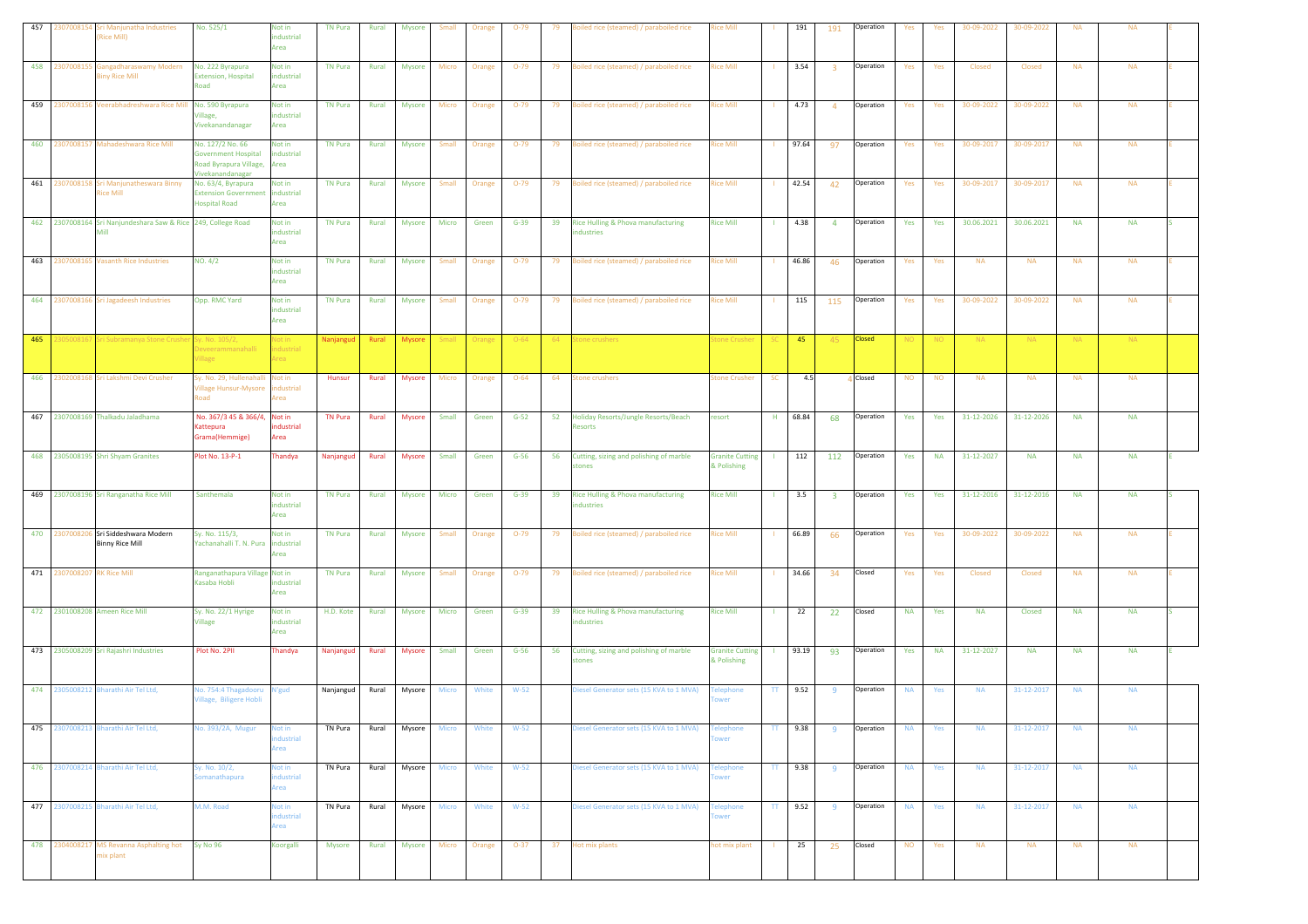| 479 |                | lden Rock Crusher                                                   | Sy. No. 448, Hasuvina<br><b>Caval Village</b>                                     | Not in<br>dustrial<br>rea          | Periyapatna    | Rural | <b>Mysore</b> |       |        |          |                                                                                                                                                                                  | one Crushe                            |              | 9.97                    |                         | Closed     |           |           |            |                 |           |            |  |
|-----|----------------|---------------------------------------------------------------------|-----------------------------------------------------------------------------------|------------------------------------|----------------|-------|---------------|-------|--------|----------|----------------------------------------------------------------------------------------------------------------------------------------------------------------------------------|---------------------------------------|--------------|-------------------------|-------------------------|------------|-----------|-----------|------------|-----------------|-----------|------------|--|
| 480 | 2307008223     | <b>Tai Rice Industries</b>                                          | Khatha no.3007/2518,<br>4th ward, Bismilla<br>agar, Bannur town, T.<br>Varasipura | Not in<br>industrial<br>Area       | <b>TN Pura</b> | Rural | Mysore        | Small | Orange | $O-79$   | 79 Boiled rice (steamed) / paraboiled rice                                                                                                                                       | Rice Mill                             |              | 43.3                    | 43                      | Operation  | Yes       | Yes       | <b>NA</b>  | 31-12-2023      | <b>NA</b> | <b>NA</b>  |  |
|     |                | 481 2304008236 Sujay Industries                                     | Plot No 37-B,                                                                     | Belavadi                           | <b>Mysore</b>  | Rural | Mysore        | Small | Orange | $R - 7$  | Lead acid battery manufacturing including Phaspeting<br>$7^{\circ}$<br>manufacture of lead and lead antimony<br>alloy (excluding assembling and charging of<br>ead acid battery) |                                       | $\mathbf{L}$ | 92.5                    | 92                      | Operation  | Yes       | Yes       | 30.09.2030 | 30.09.2030      | Yes       | 30.09.2025 |  |
|     |                | 482 2305008237 Lakshmi Stone International Plot No. 60B             |                                                                                   | N'gud                              | Nanjangud      | Rural | <b>Mysore</b> | Small | Green  | $G-56$   | 56<br>Cutting, sizing and polishing of marble<br>stones                                                                                                                          | <b>Granite Cutting</b><br>& Polishing | -11          | 115                     | 115                     | Operation  | Yes       | <b>NA</b> | 31-12-2027 | <b>NA</b>       | <b>NA</b> | <b>NA</b>  |  |
|     | 483 2306008238 | RK Stone Crusher,                                                   | <b>Maradiyoor Village</b>                                                         | Not in<br>ndustrial<br><b>rea</b>  | Periyapatna    | Rural | Mysore        | Micro | Orange | $O - 64$ | 64<br><b>Stone crushers</b>                                                                                                                                                      | <b>Stone Crusher</b>                  | SC           | 20.75                   |                         | 20 Closed  | <b>NO</b> | Yes       | <b>NA</b>  | 30-06-2013      | <b>NA</b> | <b>NA</b>  |  |
|     | 484 2303008239 | eliance Communications Ltd Plot No. 1108,<br>(RNagar)               | rakantha Road                                                                     | Not in<br>dustrial<br>Area         | K.R. Nagar     | Rural | Mysore        | Small | White  | $W-52$   | Diesel Generator sets (15 KVA to 1 MVA)                                                                                                                                          | <b>Telephone</b><br>wer               |              | TT 37.77                | 37                      | Operation  | <b>NA</b> | Yes       | <b>NA</b>  | Not Appl        | <b>NA</b> | <b>NA</b>  |  |
| 485 | 2306008240     | <b>Reliance Communications Ltd</b><br>Periyapatna)                  | Sy. No. 217/11, Janatha<br>olony Bettadapura                                      | Not in<br>industrial<br>Area       | Periyapatna    | Rural | Mysore        | Small | White  | $W-52$   | Diesel Generator sets (15 KVA to 1 MVA)                                                                                                                                          | <b>Telephone</b>                      | TT.          | 37.35                   | 37                      | Operation  | <b>NA</b> | Yes       | <b>NA</b>  | Not Appl        | <b>NA</b> | <b>NA</b>  |  |
|     | 486 2306008241 | eliance Communications Ltd<br>Periyapatna) C/o                      | regowda Land<br>lanahalli Vaillage &<br>ost, Kasaba Hobli                         | <b>Not in</b><br>dustrial<br>rea   | Periyapatna    | Rural | Mysore        | Small | White  | $W-52$   | Diesel Generator sets (15 KVA to 1 MVA)                                                                                                                                          | <b><i><u><b>Telephone</b></u></i></b> |              | TT 37.15                | 37                      | Operation  | <b>NA</b> | Yes       | <b>NA</b>  | <b>Not Appl</b> | <b>NA</b> | <b>NA</b>  |  |
|     | 487 2302008242 | eliance Communications Ltd<br>Hunsur) C/o Kullaiah,                 | tikuppe Village,<br>Chilkunda Post<br>lanagodu Hobli                              | <b>Not in</b><br>ndustrial<br>Area | Hunsur         | Rural | Mysore        | Small | White  | $W-52$   | Diesel Generator sets (15 KVA to 1 MVA)                                                                                                                                          | <b>Felephone</b><br>wer               | TT           | 38.35                   | 38                      | Operation  | <b>NA</b> | Yes       | <b>NA</b>  | <b>Not Appl</b> | <b>NA</b> | <b>NA</b>  |  |
|     |                | 488 2305008243 Reliance Communications Ltd<br>Nanjanagud)           | lot No. 8-9 (C.A)                                                                 | N'gud                              | Nanjangud      | Rural | Mysore        | Small | White  | $W-52$   | Diesel Generator sets (15 KVA to 1 MVA)                                                                                                                                          | <b>Telephone</b><br>ower              | $\Pi^-$      | 59.48                   | 59                      | Operation  | <b>NA</b> | Yes       | <b>NA</b>  | <b>Not Appl</b> | <b>NA</b> | <b>NA</b>  |  |
|     |                | 489 2304008245 Shashwati Engineering                                | Plot No 70-Z                                                                      | Hootagalli                         | <b>Mysore</b>  | Rural | <b>Mysore</b> | Small | White  | $W-14$   | General Engineering Industries (Excluding<br>lectroplating, heat treatment, forging,<br>asting, pickling de-greasing Phosphating,<br>e-rusting, quenching)                       | <b>Engineering</b>                    |              | 59                      | 59                      | <b>YTC</b> | <b>NA</b> | Yes       | <b>YTC</b> | <b>YTC</b>      | <b>NA</b> | <b>NA</b>  |  |
| 490 | 2304008247     | Kalpatharu                                                          | $U-76$                                                                            | lootagalli                         | Mysore         | Rural | Mysore        | Small | Orange | $O-71$   | Solvent extraction plants (excluding<br>71<br>efining)                                                                                                                           | <b>Extracting unit</b>                |              | 47                      | 47                      | peration   | Yes       | Yes       | 30-09-2023 | 30-09-2023      | <b>NA</b> | <b>NA</b>  |  |
|     |                | 491 2305008248 Shobitha Industries                                  | $B-4$                                                                             | N'gud                              | Nanjangud      | Rural | <b>Mysore</b> | Small | Red    | $R-3$    | Industries engaged in recycling<br>$\overline{\mathbf{3}}$<br>reprocessing/recovery /reuse of                                                                                    | Chemical<br>containers                |              | 13.64                   | 13                      | Operation  | Yes       | <b>NA</b> | 30.06.2022 | <b>NA</b>       | Yes       | 30-06-2022 |  |
|     |                |                                                                     |                                                                                   |                                    |                |       |               |       |        |          | Hazardous Waste under schedule IV of                                                                                                                                             |                                       |              |                         |                         |            |           |           |            |                 |           |            |  |
|     | 492 2301008255 | <b>Essar Telecom Infrastructure</b><br>P) Ltd C/o Gunapala,         | Sy. No. 71B Matkere                                                               | Not in<br>dustrial<br>rea          | H.D. Kote      | Rural | Mysore        | Micro | White  | $W-52$   | Hazardous Waste (M, H & TBM) Rules,<br>Diesel Generator sets (15 KVA to 1 MVA)                                                                                                   | elephone<br>wer                       |              | TT 21.69                | 21                      | Operation  | <b>NA</b> | Yes       | <b>NA</b>  | 31-12-2017      | <b>NA</b> | <b>NA</b>  |  |
|     |                | 493 2301008256 AS Modern Rice Mill                                  | MM Road, Yerahalli-<br>571 114                                                    | Not in<br>industrial<br>Area       | H.D. Kote      | Rural | Mysore        | Micro | Green  | $G-39$   | <b>Rice Hulling &amp; Phova manufacturing</b><br>39<br>ndustries                                                                                                                 | <b>Rice Mill</b>                      | $\mathbf{I}$ | $\overline{\mathbf{3}}$ | $\overline{\mathbf{3}}$ | Operation  | <b>NA</b> | Yes       | <b>NA</b>  | 31-12-2117      | <b>NA</b> | <b>NA</b>  |  |
|     |                | 494 2307008257 Arya Mahal (Choultry)                                | 666/A Thriveninagar,<br><b>Byrapura Village</b>                                   | Not in<br>industrial<br>Area       | <b>TN Pura</b> | Rural | Mysore        | Small | Green  | $G-75$   | 64<br>Kalyanamantapams & Community Halls<br>(for DG Sets)                                                                                                                        | Choultry                              |              | 45.38                   | 45                      | Operation  | Yes       | Yes       | 31-12-2021 | 31-12-2021      | <b>NA</b> | <b>NA</b>  |  |
|     |                | 495 2307008258 Srindihi Granties                                    | iy. No. 157/2<br>handavapura Village                                              | Not in<br>dustrial<br>Area         | <b>TN Pura</b> | Rural | <b>Mysore</b> | Small | Green  | $G-56$   | Cutting, sizing and polishing of marble<br>stones                                                                                                                                | <b>Granite Cutting</b><br>& Polishing |              | 47                      | 47                      | <b>YTC</b> | Yes       | <b>NA</b> | <b>YTC</b> | <b>YTC</b>      | <b>NA</b> | <b>NA</b>  |  |
|     |                | 496 2305008259 Lovely Stones                                        | Plot No. 14E-P-II                                                                 | Thandya                            | Nanjangud      | Rural | <b>Mysore</b> | Small | Green  | $G-56$   | Cutting, sizing and polishing of marble<br>56<br>stones                                                                                                                          | <b>Granite Cutting</b><br>& Polishing |              | 60.57                   | 60                      | Closed     | Yes       | <b>NA</b> | <b>NA</b>  | <b>NA</b>       | <b>NA</b> | <b>NA</b>  |  |
|     |                | 497 2305008276 Jatin Granites,                                      | Plot No. 21 Sy. No. 169 Thandya                                                   |                                    | Nanjangud      | Rural | Mysore        | Small | Green  | $G-56$   | Cutting, sizing and polishing of marble<br>56<br>tones                                                                                                                           | <b>Granite Cutting</b><br>& Polishing | $\mathbf{L}$ | 107                     | 107                     | Closed     | Yes       | <b>NA</b> | <b>NA</b>  | <b>NA</b>       | <b>NA</b> | <b>NA</b>  |  |
|     |                | 498 2304008277 Shri Ganesh Granites<br>(Formerly Triveni Granites), | Plot No. 22 Sy. No. 169, N'gud<br>Nanjangudu Indl area                            |                                    | Nanjangud      | Rural | Mysore        | Small | Green  | $G-56$   | Cutting, sizing and polishing of marble<br>56<br>stones                                                                                                                          | <b>Granite Cutting</b><br>& Polishing | -11          | 105                     | 105                     | Operation  | <b>NA</b> | Yes       | <b>NA</b>  | 31.12.2027      | <b>NA</b> | <b>NA</b>  |  |
|     |                | 499 2305008278 Jai Ambe Granites                                    | Plot No. 3-PIV Sy. No.<br>$123 -$                                                 | Thandya                            | Nanjangud      | Rural | Mysore        | Small | Green  | $G-56$   | 56<br>Cutting, sizing and polishing of marble<br>stones                                                                                                                          | <b>Granite Cutting</b><br>& Polishing |              | 90.22                   | 90                      | Operation  | Yes       | <b>NA</b> | 31-12-2027 | <b>NA</b>       | <b>NA</b> | <b>NA</b>  |  |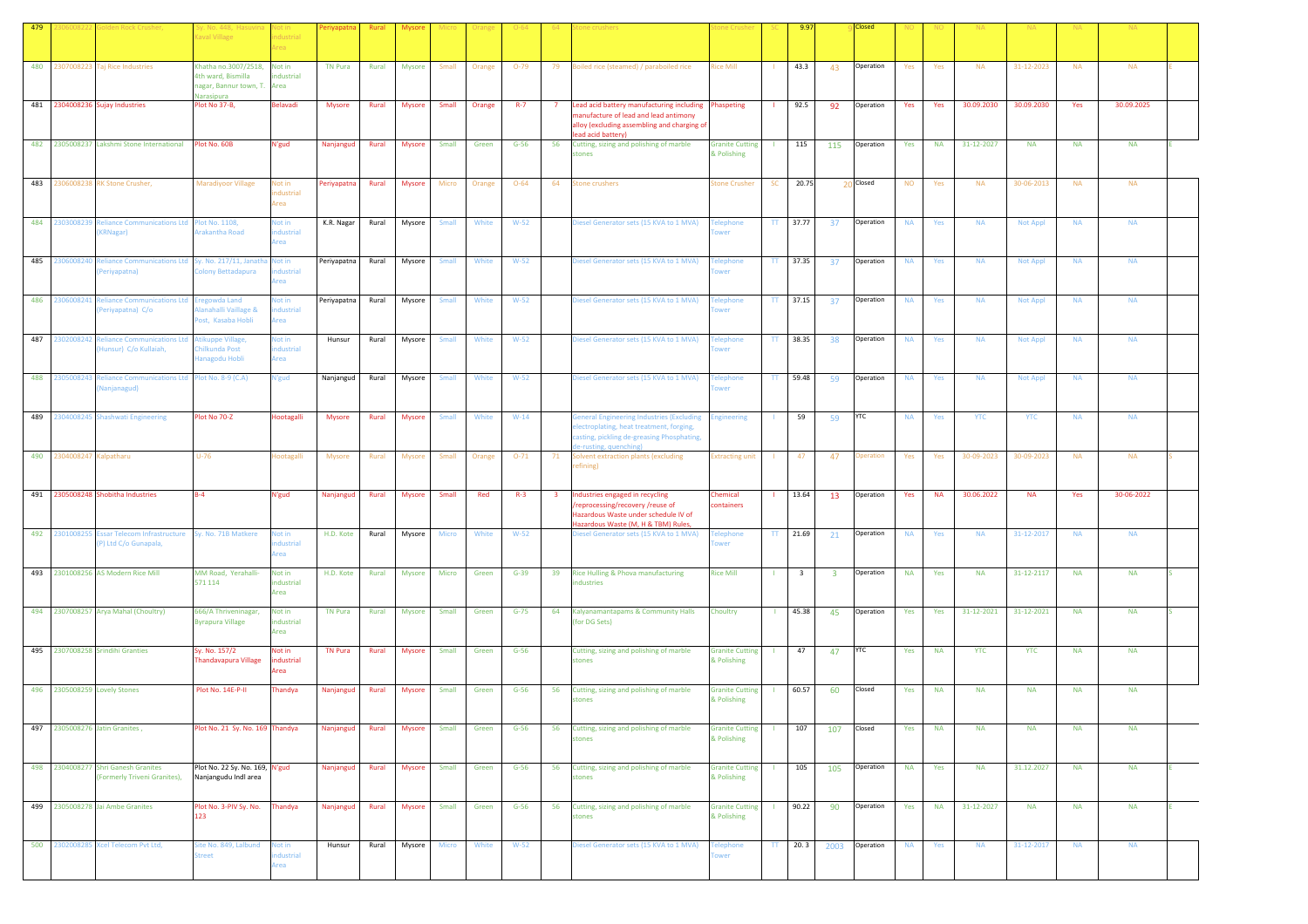| 501 |                           | 2302008286 Xcel Telecom Pvt Ltd                                                                      | iy. No. 3475/20,<br>ratimarada Street                        | lot in<br>dustrial<br>Area        | Hunsur        | Rural | Mysore        | Micro        | White  | $W-52$   |    | iesel Generator sets (15 KVA to 1 MVA)                               | lephone<br>wer                                      | $\mathbf{H}$ | 24.89      | 24  | Operation       | <b>NA</b> | Yes | <b>NA</b>  | 31-12-2017      | <b>NA</b> | <b>NA</b>  |  |
|-----|---------------------------|------------------------------------------------------------------------------------------------------|--------------------------------------------------------------|-----------------------------------|---------------|-------|---------------|--------------|--------|----------|----|----------------------------------------------------------------------|-----------------------------------------------------|--------------|------------|-----|-----------------|-----------|-----|------------|-----------------|-----------|------------|--|
| 502 | 230600828                 | <b>OLKAS infra structure Pvt Ltd</b><br>Formerly Sri Shakthi Stone<br>Crusher)                       | y. No. 110 Niluvadi<br>illage Bettadapura<br>ildof           | Not in<br>ndustrial<br>Area       | 'eriyapatn    | Rural | Mysor         | Micro        | Orange | $O - 64$ | 64 | tone crushers                                                        | tone Crusher                                        | SC           |            |     | 19 YTC          | <b>NO</b> | Yes | <b>NA</b>  | 28-12-2023      | <b>NA</b> | <b>NA</b>  |  |
|     |                           | 503 2304008293 Annamalai Apparels (P) Ltd                                                            | Plot No. 7B1                                                 | Belavadi                          | <b>Mysore</b> | Rural | <b>Mysore</b> | Small        | Green  | $G-72$   | 64 | <b>Garment Stitching</b>                                             | Readymade<br>iarments                               |              | 239        | 239 | Operation       | Yes       | Yes | 31-12-2021 | 31-12-2021      | <b>NA</b> | <b>NA</b>  |  |
|     | 504 2305008302 Verso Chem |                                                                                                      | Plot No. 8-P-1                                               | N'gud                             | Nanjangud     | Rural | Mysore        | Small        | Red    | $R-22$   | 22 | Organic chemicals manufacturing, Meta<br>Amino phenol                | ormaldehyde                                         |              | 267        | 267 | Operation       | Yes       | Yes | 30-06-2022 | 30-06-2022      | <b>NA</b> | <b>NA</b>  |  |
|     | 505 2305008307            | <b>ITC Limited (ILTD Division),</b>                                                                  | Near Thandya<br>Industrial Area,<br>Immavu(V&P)              | Thandya                           | Nanjanguo     | Rural | Mysore        | Large        | Orange | $O-68$   | 68 | obacco products including cigarettes and<br>obacco/ opium processing | <b>Green Leaf</b><br>obacco<br>Threshing &<br>rving |              | 23800      |     | 25563 Operation | Yes       | Yes | 30-09-2021 | 30-09-2021      | Yes       | 30-09-2021 |  |
|     | 506 2301008312            | <b>Wireless TT Info Service</b>                                                                      | No. 34 Biju Complex,<br>erahalli Kaval                       | Not in<br>dustrial<br>rea         | H.D. Kote     | Rural | Mysore        | Micro        | White  | $W-52$   |    | Diesel Generator sets (15 KVA to 1 MVA)                              | elephone<br>wer                                     |              | TT 23.69   | 23  | Operation       | <b>NA</b> | Yes | <b>NA</b>  | 31-12-2017      | <b>NA</b> | <b>NA</b>  |  |
|     | 507 2305008313            | <b>GTL Infrastructure Ltd-</b><br>Suttur, C/o Mrs Kamalamma,                                         | y. No. 206/1, Suttur<br>lanjangud Taluk                      | V'gud                             | Nanjangud     | Rural | Mysore        | Small        | White  | $W-52$   |    | iesel Generator sets (15 KVA to 1 MVA)                               | elephone<br>wer                                     | TT.          | 36.78      | 36  | Operation       | <b>NA</b> | Yes | <b>NA</b>  | 31-12-2017      | <b>NA</b> | <b>NA</b>  |  |
|     |                           | 508 2306008314 GTL Infrastructure Ltd-<br>Periyapatna, C/o PC Mayappa,                               | Sy. No. 57 Sanaiya<br>treet Behind KSRTC<br><b>Bus Stand</b> | <b>Not in</b><br>dustrial<br>Area | Periyapatna   | Rural | Mysore        | <b>Small</b> | White  | $W-52$   |    | iesel Generator sets (15 KVA to 1 MVA)                               | elephone<br>wer                                     | TT.          | 37.78      | 37  | Operation       | <b>NA</b> | Yes | <b>NA</b>  | 31-12-2017      | <b>NA</b> | <b>NA</b>  |  |
|     | 509 2306008315            | GTL Infrastructure Ltd-<br>hanakalkaval, C/o Mr<br>hekara,                                           | hatha No. 77,<br>hanakalkaval                                | Vot in<br>dustrial<br>Area        | Periyapatna   | Rural | Mysore        | Small        | White  | $W-52$   |    | liesel Generator sets (15 KVA to 1 MVA)                              | elephone<br>wer                                     | $\Pi$        | 31.98      | 31  | Operation       | <b>NA</b> | Yes | <b>NA</b>  | 31-12-2017      | <b>NA</b> | <b>NA</b>  |  |
| 510 | 2306008316                | <b>GTL Infrastructure Ltd-</b><br>Maakodu, C/o Mrs<br>lawaramma,                                     | iy. No. 288/12,<br>Maakodu                                   | Vot in<br>ndustrial<br>Area       | Periyapatna   | Rural | Mysore        | Small        | White  | $W-52$   |    | Diesel Generator sets (15 KVA to 1 MVA)                              | elephone<br>wer                                     | TT.          | 35.58      | 35  | Operation       | <b>NA</b> | Yes | <b>NA</b>  | 31-12-2017      | <b>NA</b> | <b>NA</b>  |  |
|     | 511 2303008317            | <b>GTL Infrastructure Ltd-</b><br>ampapura, C/o Mr HK<br>alayya, Sy No 680,<br>npapura, Near Railway | Sy. No. 680 Hampapu<br><b>Jear Railway Station</b>           | Not in<br>dustrial<br>rea         | K.R. Nagar    | Rural | Mysore        | Small        | White  | $W-52$   |    | Diesel Generator sets (15 KVA to 1 MVA)                              | elephone<br>wer                                     | TT.          | 36.78      | 36  | Operation       | <b>NA</b> | Yes | <b>NA</b>  | 31-12-2017      | <b>NA</b> | <b>NA</b>  |  |
|     |                           | 512 2301008318 GTL Infrastructure Ltd-<br>mmaragalli Village, C/o Mr<br>HN Naveen Kumar,             | y. No. 348/242/5,<br>ommargalli Village                      | Not in<br>dustrial<br>Area        | H.D. Kote     | Rural | Mysore        | Small        | White  | $W-52$   |    | iesel Generator sets (15 KVA to 1 MVA)                               | elephone<br>wer                                     | $\Pi$        | 36.78      | 36  | Operation       | <b>NA</b> | Yes | <b>NA</b>  | 31-12-2017      | <b>NA</b> | <b>NA</b>  |  |
| 513 | 2306008319                | <b>GTL Infrastructure Ltd-</b><br>Bettadapura, C/o Mrs<br>Shanthamma,                                | šy. No. 221/3A,<br><b>Bettadapura</b>                        | Not in<br>ndustrial<br>Area       | Periyapatna   | Rural | Mysore        | Small        | White  | $W-52$   |    | liesel Generator sets (15 KVA to 1 MVA)                              | elephone<br>wer                                     | TT.          | 36.78      | 36  | Operation       | <b>NA</b> | Yes | <b>NA</b>  | 31-12-2017      | <b>NA</b> | <b>NA</b>  |  |
| 514 | 2307008320                | <b>GTL Infrastructure Ltd-</b><br>hurganur Village, C/o Mr TS<br>iddegowda,                          | lo. 343/213/2,<br>hurganur Village<br>annur Hobli            | Not in<br>ndustrial<br>rea        | TN Pura       | Rural | Mysore        | Small        | White  | $W-52$   |    | liesel Generator sets (15 KVA to 1 MVA)                              | elephone<br>wer                                     | TT           | 36.78      | 36  | Operation       | <b>NA</b> | Yes | <b>NA</b>  | 31-12-2017      | <b>NA</b> | <b>NA</b>  |  |
|     |                           | 515 2307008321 GTL Infrastructure Ltd-<br>annur, C/o Mr Anilkumar,                                   | y. No. 240, N.R. Rice<br><b>Aill Compound, Bannur</b>        | Not in<br>ndustrial<br>rea        | TN Pura       | Rural | Mysore        | Small        | White  | $W-52$   |    | iesel Generator sets (15 KVA to 1 MVA)                               | elephone<br>wer                                     |              | TT 36.54   | 36  | Operation       | <b>NA</b> | Yes | <b>NA</b>  | 31-12-2017      | <b>NA</b> | <b>NA</b>  |  |
|     | 516 2303008322            | <b>GTL Infrastructure Ltd-</b><br>Bherya, C/o Mr BN<br>Azamathulla Khan,<br>osaagrahara, Bherya,, KR | losaagrahara, Bherya                                         | Not in<br>dustrial<br>Area        | K.R. Nagar    | Rural | Mysore        | <b>Small</b> | White  | $W-52$   |    | Diesel Generator sets (15 KVA to 1 MVA)                              | elephone<br>wer                                     | TT.          | 37.98      | 37  | Operation       | <b>NA</b> | Yes | <b>NA</b>  | 31-12-2017      | <b>NA</b> | <b>NA</b>  |  |
|     | 517 2301008323            | <b>GTL Infrastructure Ltd-</b><br>ntharasanthe, C/o Mrs<br>agamma, Sy No 134,<br>tharsanthe, MM      | y. No. 134<br>ntharsanthe, M.M.<br>bso                       | Not in<br>dustrial<br>rea         | H.D. Kote     | Rural | Mysore        | Small        | White  | $W-52$   |    | Diesel Generator sets (15 KVA to 1 MVA)                              | elephone<br>wer                                     |              | $TT$ 33.18 | 33  | Operation       | <b>NA</b> | Yes | <b>NA</b>  | 31-12-2017      | <b>NA</b> | <b>NA</b>  |  |
|     |                           | 518 2303008324 GTL Infrastructure Ltd-KR<br>Nagar, C/o Mr RS Srinivasa<br>Rangachar,                 | lo. 1209/1123,<br>Barahma Samaj                              | Not in<br>dustrial<br>Area        | K.R. Nagar    | Rural | Mysore        | Small        | White  | $W-52$   |    | iesel Generator sets (15 KVA to 1 MVA)                               | elephone<br>wer                                     | TT.          | 36.78      | 36  | Operation       | <b>NA</b> | Yes | <b>NA</b>  | 31-12-2017      | <b>NA</b> | <b>NA</b>  |  |
| 519 | 2306008325                | <b>GTL Infrastructure Ltd-</b><br>Gthoor, C/o Mr<br>ubhaschandra,                                    | <b>Cithoor</b>                                               | Not in<br>ndustrial<br>Area       | Periyapatna   | Rural | Mysore        | Small        | White  | $W-52$   |    | iesel Generator sets (15 KVA to 1 MVA)                               | elephone<br>wer                                     | $\mathbf{H}$ | 36.78      | 36  | Operation       | <b>NA</b> | Yes | <b>NA</b>  | <b>Not Appl</b> | <b>NA</b> | <b>NA</b>  |  |
|     | 520 2305008326            | GTL Infrastructure Ltd-<br>lura, C/o Mr HS Puttaswamy,                                               | lo. 131 No. 221, Near<br><b>Maruthi Temple</b>               | N'gud                             | Nanjangud     | Rural | Mysore        | <b>Small</b> | White  | $W-52$   |    | Diesel Generator sets (15 KVA to 1 MVA)                              | elephone<br>wer                                     |              | TT 34.38   | 34  | Operation       | <b>NA</b> | Yes | <b>NA</b>  | 31-12-2017      | <b>NA</b> | <b>NA</b>  |  |
|     | 521 2307008327            | <b>GTL Infrastructure Ltd-</b><br>riveninagar, C/o Mr DS<br>Vataraj,                                 | lo. 394 Behind<br>Felephone Exchange,<br><b>riveninagar</b>  | Not in<br>ndustrial<br>Area       | TN Pura       | Rural | Mysore        | <b>Small</b> | White  | $W-52$   |    | Diesel Generator sets (15 KVA to 1 MVA)                              | elephone<br>wer                                     | $\Pi$        | 39.18      | 39  | Operation       | <b>NA</b> | Yes | <b>NA</b>  | 31-12-2017      | <b>NA</b> | <b>NA</b>  |  |
|     | 522 2306008328            | <b>GTL Infrastructure Ltd-</b><br>3ylukuppa,C/o Mr PK<br>Manjunath,                                  | No. 159/1 Tibetian<br>weets Building,<br>ylakuppa            | Not in<br>ndustrial<br>Area       | Periyapatna   | Rural | Mysore        | Small        | White  | $W-52$   |    | Diesel Generator sets (15 KVA to 1 MVA)                              | elephone<br>ower                                    |              | TT 37.98   | 37  | Operation       | <b>NA</b> | Yes | <b>NA</b>  | 31-12-2017      | <b>NA</b> | <b>NA</b>  |  |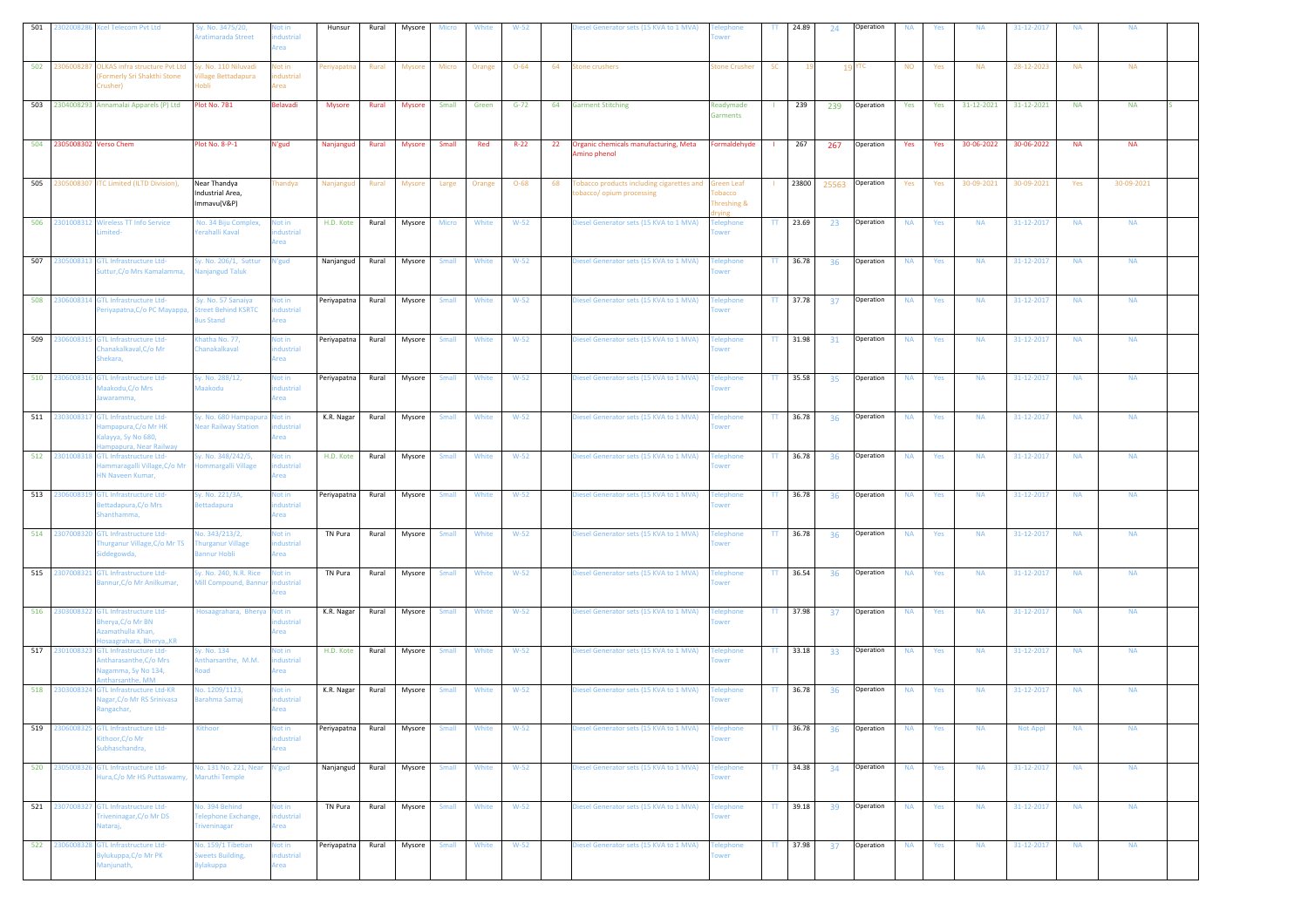| 523 | 2307008329                    | <b>Vireless TT Info Service</b><br>mited-Sosale,                                         | y. No. 23<br>omanathapura Village,<br>osale Hobli | lot in<br>dustrial<br>rea    | TN Pura         | Rural | Mysore        | Micro  | White  | $W-52$   |                         | liesel Generator sets (15 KVA to 1 MVA)                                                                                                                                                                  | lephone<br>wer                              | TT  | 16.7   | 16                   | Operation       | <b>NA</b>       | Yes             | <b>NA</b>  | 31-12-2017 | <b>NA</b> | <b>NA</b>   |  |
|-----|-------------------------------|------------------------------------------------------------------------------------------|---------------------------------------------------|------------------------------|-----------------|-------|---------------|--------|--------|----------|-------------------------|----------------------------------------------------------------------------------------------------------------------------------------------------------------------------------------------------------|---------------------------------------------|-----|--------|----------------------|-----------------|-----------------|-----------------|------------|------------|-----------|-------------|--|
| 524 | 2301008330                    | <b>Wireless TT Info Service</b><br>mited-Saragur,                                        | <b>10. 1373/1, Saragur</b><br>illage              | lot in<br>dustrial<br>Area   | H.D. Kote       | Rural | Mysore        | Micro  | White  | $W-52$   |                         | Diesel Generator sets (15 KVA to 1 MVA)                                                                                                                                                                  | elephone<br>wer                             | TT. | 20.12  | -20                  | Operation       | <b>NA</b>       | Yes             | <b>NA</b>  | 31-12-2017 | <b>NA</b> | <b>NA</b>   |  |
|     | 525 2301008331 KSRTC Depot    |                                                                                          | Sy. No. 129/1                                     | Not in<br>industrial<br>Area | H.D. Kote       | Rural | <b>Mysore</b> | Small  | Orange | $O-18$   | 18                      | Automobile servicing, repairing and<br>painting (excluding only fuel dispensing)                                                                                                                         | ervice Station                              |     | 73.63  | 73                   | Operation       | Yes             | Yes             | 30-9-2019  | 30-9-2019  | <b>NA</b> | <b>NA</b>   |  |
|     |                               | 526 2304008334 Model Bucket & Attachement Mysore Complex<br>P) Ltd,                      |                                                   | Belavadi                     | <b>Mysore</b>   | Rural | <b>Mysore</b> | Medium | White  | $W-14$   |                         | ingineering and Fabrication units with<br>ainting (without generation of trade<br>ffluents) including Almirah, Grill<br><b>anufacturing</b>                                                              | irth moving &<br>onstruction<br>quipment    |     | 857    | 857                  | Closed          | <b>NO</b>       | <b>NO</b>       | <b>NA</b>  | <b>NA</b>  | <b>NA</b> | <b>NA</b>   |  |
|     | 527 2304008341                | Kirloskar Electric Co Ltd, Unit- Sy No 1 & 1A<br>VTransformer Division,                  |                                                   | Belavadi                     | Mysore          | Rural | <b>Mysore</b> | Large  | Orange | $O - 69$ | 69                      | Transformer repairing/manufacturing                                                                                                                                                                      | <b>Transformers</b>                         |     | 1309   |                      | 11346 Operation | Yes             | Yes             | 30-09-2021 | 30-09-2021 | Yes       | Not applied |  |
|     |                               | 528 2304008345 D.M.S.Technologies (P) Ltd.,                                              | Plot No 34                                        | Belavadi                     | <b>Mysore</b>   | Rural | Mysore        | Large  | Red    | $R - 74$ | 74                      | Printed circuit board manufacturing units                                                                                                                                                                | <b>Printed Circuit</b><br>baard             |     | 1372   | 17196                | Operation       | Yes             | Yes             | 30-06-2021 | 30-06-2021 | Yes       | 30.06.2021  |  |
|     |                               | 529 2305008365 Skill tech engineering and<br><b>Constructions (hollow brick</b><br>unit) | Sy.No.33/1 Sindhuvalli N'gud<br>illage            |                              | Nanjangud Rural |       | <b>Mysore</b> | Micro  | Green  | $G-11$   |                         | 11 Cement products (without using Asbestos) Cement Hallow<br>like pipe, pillar, jafri, well ring, blocks/tiles<br>etc. (should be done under closed covered<br>shed to control fugitive emissions) [only | <b>Block</b>                                |     | 4.5    | $\overline{4}$       | Closed          | Yes             | <b>NA</b>       | Closed     | <b>NA</b>  | <b>NA</b> | <b>NA</b>   |  |
|     |                               | 530 2304008366 Wuerth Electronik India (P)<br>Limited                                    | Plot No 27                                        | Koorgalli                    | Mysore          | Rural | <b>Mysore</b> | Large  | Green  | $G-84$   | 64                      | Software units                                                                                                                                                                                           | Software<br>Development                     |     | 1294   | 1294                 | Operation       | Yes             | Yes             | 31-12-2022 | 31-12-2022 | <b>NA</b> | <b>NA</b>   |  |
|     |                               | 531 2305008367 Supreme Pharamacetuicals<br>Mysore Pvt Ltd,                               | No. 73 74 & 48-P1                                 | N'gud                        | Nanjangud       | Rural | Mysore        | Large  | Orange | $O-74$   | 74                      | Pharmaceutical formulation and for R&D<br>urpose (for sustained release/extended<br>release of drugs only and not for                                                                                    | harmaceutic<br><b>prmulation</b>            |     | 125790 |                      | 12579 Operation | Yes             | Yes             | 30-09-2022 | 30-09-2022 | <b>NA</b> | <b>NA</b>   |  |
|     | 532 2305008368 Mittal Stones. |                                                                                          | Plot No. 14 Part-III                              | Thandya                      | Nanjangud       | Rural | Mysore        | Small  | Green  | $G-56$   | 56                      | mmercial purpose)<br>Cutting, sizing and polishing of marble<br>stones                                                                                                                                   | <b>Granite Cutting</b><br>& Polishing       |     | 97.24  | 97                   | Operation       | Yes             | <b>NA</b>       | 31-12-2027 | <b>NA</b>  | <b>NA</b> | <b>NA</b>   |  |
|     |                               | 533 2305008369 GVK Granites(Shree<br>Pashupathi Granites)                                | Plot No. 14B & C Part-II Thandya<br>Sy.No. 150    |                              | Nanjangud       | Rural | <b>Mysore</b> | Small  | Green  | $G-56$   | 56                      | Cutting, sizing and polishing of marble<br>stones                                                                                                                                                        | <b>Granite Cutting</b><br>& Polishing       |     | 89     | 89                   | Operation       | Yes             | <b>NA</b>       | 31-12-2027 | <b>NA</b>  | <b>NA</b> | <b>NA</b>   |  |
|     |                               | 534 2305008370 Surabhi Granites (formerly<br>lamalia Granites)                           | Plot No. 3 Part-III Sy.<br>No. 123                | Thandya                      | Nanjangud       | Rural | Mysore        | Small  | Green  | $G-56$   | 56                      | Cutting, sizing and polishing of marble<br>tones                                                                                                                                                         | <b>Granite Cutting</b><br>& Polishing       |     | 113    | 113                  | Operation       | Yes             | <b>NA</b>       | 31-12-2027 | <b>NA</b>  | <b>NA</b> | <b>NA</b>   |  |
|     |                               |                                                                                          |                                                   |                              |                 |       |               |        | Green  |          |                         |                                                                                                                                                                                                          |                                             |     | 46.66  | 46                   | Closed          |                 |                 |            |            |           |             |  |
|     |                               | 535 2305008372 Nifty Granites Pvt Ltd                                                    | Plot No. 8-P-11 Sy. No. N'gud<br>234 & 250        |                              | Nanjangud       | Rural | <b>Mysore</b> | Small  |        | $G-56$   | 56                      | Cutting, sizing and polishing of marble<br>stones                                                                                                                                                        | <b>Granite Cutting</b><br>& Polishing       |     |        |                      |                 | Yes             | <b>NA</b>       | 30-09-2017 | <b>NA</b>  | <b>NA</b> | <b>NA</b>   |  |
|     | 536 2305008382 Chemprosys     |                                                                                          | $D-2$                                             | N'gud                        | Nanjangud       | Rural | <b>Mysore</b> | Micro  | Red    | $R-3$    | -3                      | Industries engaged in recycling<br>reprocessing/recovery /reuse of<br>Hazardous Waste under schedule IV of                                                                                               | Recovered<br>ilver                          |     | 12.85  | 12                   | Operation       | Yes             | Yes             | 30-06-2017 | 30-06-2017 | Yes       | Not applied |  |
|     |                               | 537 2304008383 Meritor HVS (India ) Ltd                                                  | Plot No 36                                        | Hootagalli                   | <b>Mysore</b>   | Rural | Mysore        | Large  | White  | $W-14$   |                         | Hazardous Waste (M, H & TBM) Rules,<br><b>General Engineering Industries (Excluding</b><br>lectroplating, heat treatment, forging,<br>casting, pickling de-greasing Phosphating,                         | Marketing &<br>sign to<br>utomotive         |     | 2820   | 2820                 | Operation       | Yes             | Yes             | 31-12-2022 | 31-12-2022 | <b>NA</b> | <b>NA</b>   |  |
|     |                               | 538 2303008387 Bhagyalakshmi Flour and<br>Soapnut Powder Mill,                           | Sy. No. 46/1A,<br>Madhuvanahalli                  | Not in<br>industrial<br>Area | K.R. Nagar      | Rural | Mysore        | Micro  | Green  | $G-39$   | 39                      | e-rusting, quenching)<br>Flour Mills with wastewater generation                                                                                                                                          | Flour Mill                                  |     | 5.45   | 5 <sup>5</sup>       | Operation       | <b>NA</b>       | Yes             | <b>NA</b>  | 31.12.2027 | <b>NA</b> | <b>NA</b>   |  |
|     | 539 230500838                 | <b>Scogen HP Technic</b><br>ngineering India Pvt Ltd, C/o<br>outhern co-gensystems PLtd, | Plot No.5P2                                       | Thandya                      | Nanjangud       | Rural | Mysore        | Small  | White  | $W-14$   |                         | <b>General Engineering Industries (Excluding</b><br>lectroplating, heat treatment, forging,<br>asting, pickling de-greasing Phosphating,                                                                 | ngineering                                  |     | 152    | 152                  | Operation       | Yes             | <b>NA</b>       | 31-12-2020 | <b>NA</b>  | <b>NA</b> | <b>NA</b>   |  |
|     |                               | 540 2305008389 Bharath Chemicals,                                                        | No. SM21 & 22                                     | N'gud                        | Nanjangud       | Rural | Mysore        | Micro  | Red    | $R-3$    | $\overline{\mathbf{3}}$ | e-rusting, quenching<br>Industries engaged in recycling<br>reprocessing/recovery /reuse of<br>Hazardous Waste under schedule IV of<br>Hazardous Waste (M, H & TBM) Rule                                  | Copper Metal                                |     | 23.28  | 23                   | Closed          | <b>NO</b>       | <b>NO</b>       | <b>NA</b>  | <b>NA</b>  | <b>NA</b> | <b>NA</b>   |  |
| 541 | 2305008392 S.V. Minerals      |                                                                                          | Sy. No. 362/2, Immavu N'gud<br>Village            |                              | Nanjangud       | Rural | <b>Mysore</b> | Micro  | Green  | $G-54$   |                         | <b>Mineralized water</b>                                                                                                                                                                                 | Packaged<br>drinking water                  |     | 16.5   | 16                   | <b>YTC</b>      | Yes             | Yes             | <b>YTC</b> | <b>YTC</b> | <b>NA</b> | <b>NA</b>   |  |
|     |                               | 542 2304008297 Chamundi Textiles (Silk Mills ) Plot No. 66-A-1,<br>Ltd.                  |                                                   | Hootagalli                   | Mysore          | Rural | Mysore        | Large  | Red    | $R-40$   | 40                      | Yarn/ textile processing involving any<br>ffluent/emission-generating process,<br>bleaching, dyeing, printing and scouring                                                                               | Pure silk<br>urnishing &<br>pure silk dress |     |        | 2099 23252 Operation |                 | Yes             | Yes             | 30-06-2021 | 30-06-2021 | Yes       | 6/30/2021   |  |
| 543 | 130200840                     | New Western Stone Crusher, Sy. No. 177/1                                                 |                                                   | vot in<br>industrial<br>Area | Hunsur          | Rural | Mysore        | Micro  | Orange | $O - 64$ | -64                     | Stone crushers                                                                                                                                                                                           | naterials (Silk<br>tone Crushei             | ЪU, | 4.5    |                      | <b>Closed</b>   | NO <sub>1</sub> | NO <sub>1</sub> | NA         | NA.        | NA.       | NA          |  |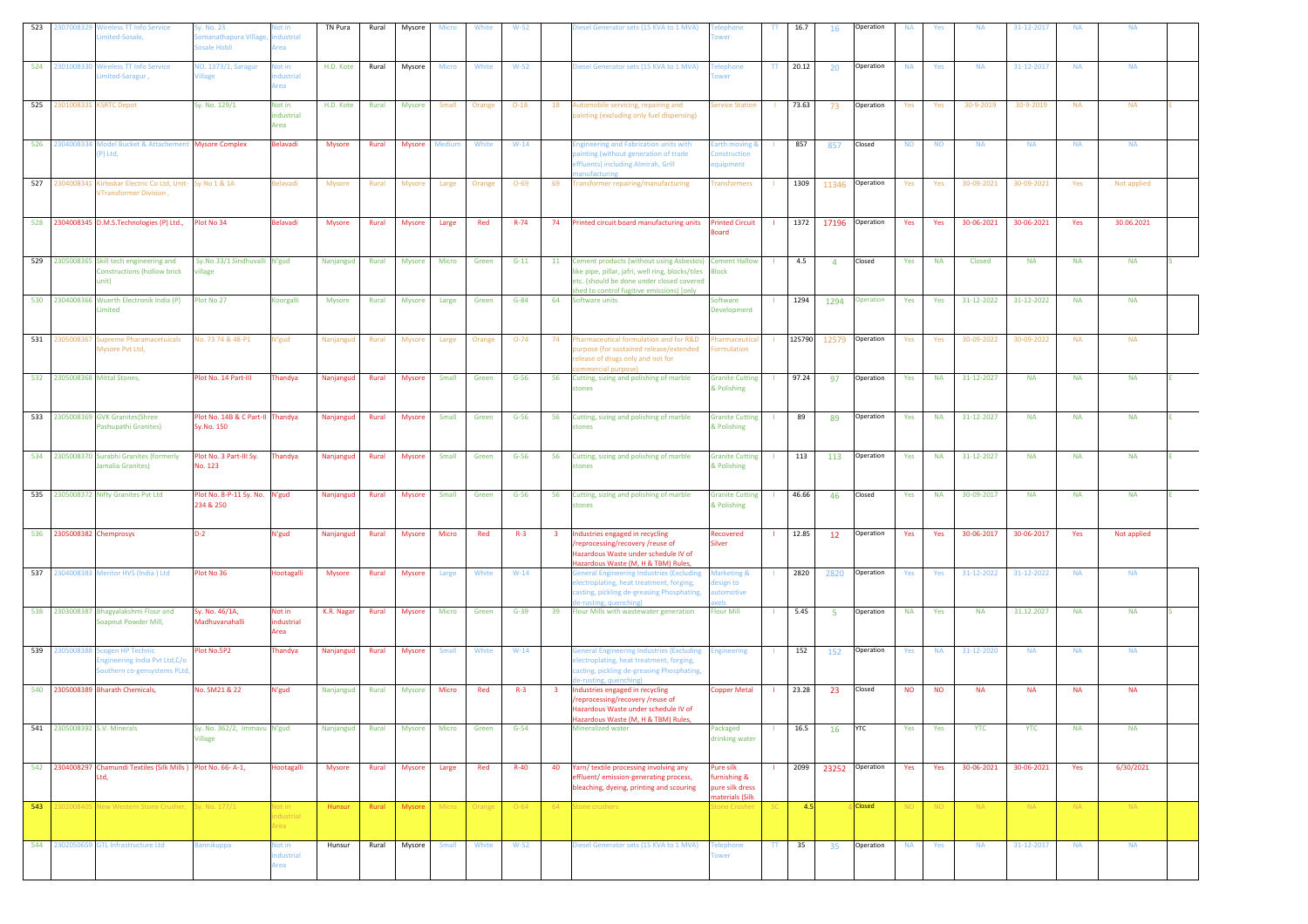| 545                           | 2307050663 Wireless TT Infoservice Ltd,     | ath No. 2413/2277/1<br>A.M. Road, Opp.<br>urasabha Bannur                                   | Not in<br>dustrial<br>krea  | TN Pura        | Rural | Mysore        | Small        | White | $W-52$ |    | iesel Generator sets (15 KVA to 1 MVA)                                                                                                                                                                  | lephone<br>wer                                         | TT.           | 27       | 27                      | Operation  | <b>NA</b> | Yes       | <b>NA</b>  | 31-12-2017      | <b>NA</b> | <b>NA</b> |  |
|-------------------------------|---------------------------------------------|---------------------------------------------------------------------------------------------|-----------------------------|----------------|-------|---------------|--------------|-------|--------|----|---------------------------------------------------------------------------------------------------------------------------------------------------------------------------------------------------------|--------------------------------------------------------|---------------|----------|-------------------------|------------|-----------|-----------|------------|-----------------|-----------|-----------|--|
|                               | 546 2302050664 GTL Infrastructure Ltd,      | No. 38/73 Siddegowd:<br>Vo.132,<br><b>Jyyigondanahalli</b><br>lage                          | Not in<br>dustrial<br>Area  | Hunsur         | Rural | Mysore        | Small        | White | $W-52$ |    | Diesel Generator sets (15 KVA to 1 MVA)                                                                                                                                                                 | elephone<br>wei                                        | TT.           | 35       | 35                      | Operation  | <b>NA</b> | Yes       | <b>NA</b>  | 31-12-2018      | <b>NA</b> | <b>NA</b> |  |
| 547 2307050665                | <b>Wireless TT Infoservice Ltd</b>          | lo. 324/7<br>adayandahalli,<br>alakadu Hobli                                                | lot in<br>dustrial<br>rea   | TN Pura        | Rural | Mysore        | Micro        | White | $W-52$ |    | Diesel Generator sets (15 KVA to 1 MVA)                                                                                                                                                                 | elephone<br>wer                                        | TT.           | 13       | 13                      | Operation  | <b>NA</b> | Yes       | <b>NA</b>  | 31-12-2018      | <b>NA</b> | <b>NA</b> |  |
|                               | 548 2305050666 Wireless TT Infoservice Ltd, | lo.83,<br>oddakavalande<br><b>illage</b>                                                    | V'gud                       | Nanjangud      | Rural | Mysore        | Micro        | White | $W-52$ |    | liesel Generator sets (15 KVA to 1 MVA)                                                                                                                                                                 | elephone                                               | TT.           | 14.9     | 14                      | Operation  | <b>NA</b> | Yes       | <b>NA</b>  | 31-12-2018      | <b>NA</b> | <b>NA</b> |  |
| 549                           | 2303050667 Wireless TT Infoservice Ltd      | lo. 730/141/1C<br>aligrama Village                                                          | lot in<br>ndustrial<br>Area | K.R. Nagar     | Rural | Mysore        | <b>Micro</b> | White | $W-52$ |    | Diesel Generator sets (15 KVA to 1 MVA)                                                                                                                                                                 | <b>Telephone</b><br>wei                                | TT.           | 17.5     | 17                      | Operation  | <b>NA</b> | Yes       | <b>NA</b>  | 31-12-2018      | <b>NA</b> | <b>NA</b> |  |
|                               | 550 2303050668 GTL Infrastructure Ltd       | <b>Vo. 385/1 Hosur</b><br>hivaratheswaranaga                                                | Not in<br>dustrial<br>rea   | K.R. Nagar     | Rural | Mysore        | Small        | White | $W-52$ |    | Diesel Generator sets (15 KVA to 1 MVA)                                                                                                                                                                 | <b>Telephone</b><br>wer                                | $\mathsf{TT}$ | 34       | 34                      | Operation  | <b>NA</b> | Yes       | <b>NA</b>  | 31-12-2018      | <b>NA</b> | <b>NA</b> |  |
| 551                           | 2303050669 GTL Infrastructure Ltd           | esturkoppal Village                                                                         | lot in<br>dustrial<br>Area  | K.R. Nagar     | Rural | Mysore        | Small        | White | $W-52$ |    | liesel Generator sets (15 KVA to 1 MVA)                                                                                                                                                                 | elephone<br>wer                                        | TT.           | 35.23    | 35                      | Operation  | <b>NA</b> | Yes       | <b>NA</b>  | 31-12-2018      | <b>NA</b> | <b>NA</b> |  |
|                               | 552 2305050670 GTL Infrastructure Ltd       | Hedathale                                                                                   | l'gud                       | Nanjangud      | Rural | Mysore        | Small        | White | $W-52$ |    | Diesel Generator sets (15 KVA to 1 MVA)                                                                                                                                                                 | <b>Telephone</b><br>wer                                | TT.           | 36       | 36                      | Operation  | <b>NA</b> | Yes       | <b>NA</b>  | 31-12-2018      | <b>NA</b> | <b>NA</b> |  |
|                               | 553 2302050671 GTL Infrastructure Ltd       | ilikere No. 141/5B,<br>ilikere                                                              | lot in<br>dustrial<br>krea  | Hunsur         | Rural | Mysore        | Small        | White | $W-52$ |    | Diesel Generator sets (15 KVA to 1 MVA)                                                                                                                                                                 | <b>Felephone</b><br>wer                                |               | TT 36.12 | 36                      | Operation  | <b>NA</b> | Yes       | <b>NA</b>  | 31-12-2018      | <b>NA</b> | <b>NA</b> |  |
| 554                           | 2305050672 GTL Infrastructure Ltd           | ladinaru NO. 111<br>ladinaru Village                                                        | V'gud                       | Nanjangud      | Rural | Mysore        | Small        | White | $W-52$ |    | Diesel Generator sets (15 KVA to 1 MVA)                                                                                                                                                                 | elephone <sup>.</sup><br>ower                          | TT.           | 39.32    | 39                      | Operation  | <b>NA</b> | Yes       | <b>NA</b>  | 31-12-2018      | <b>NA</b> | <b>NA</b> |  |
| 555 2307050673                | Kapila Concrete Spun Pipes<br>7th Milo      | Kempaiahnhundi,<br>Gargeshwari Post                                                         | Not in<br>ndustrial<br>Area | <b>TN Pura</b> | Rural | Mysore        | Small        | Green | $G-11$ | 11 | Cement products (without using Asbestos)<br>ike pipe, pillar, jafri, well ring, blocks/tiles<br>etc. (should be done under closed covered<br>shed to control fugitive emissions) [only                  | <b>Concrete Pipes</b>                                  |               | 50.58    | 50                      | Operation  | Yes       | <b>NA</b> | 31-12-2027 | <b>NA</b>       | <b>NA</b> | <b>NA</b> |  |
|                               | 556 2307050674 GTL Infrastructure Ltd,      | manathapura No.<br>0/2                                                                      | lot in<br>dustrial<br>Area  | TN Pura        | Rural | Mysore        | <b>Small</b> | White | $W-52$ |    | liesel Generator sets (15 KVA to 1 MVA)                                                                                                                                                                 | <b>Felephone</b><br>wer                                | $\mathbf{H}$  | 35       | 35                      | Operation  | <b>NA</b> | Yes       | <b>NA</b>  | 31-12-2018      | <b>NA</b> | <b>NA</b> |  |
| 557                           | 2305050694 Aircel Limited                   | <b>Vo.11 Kallahalli Village</b><br><b>Kasaba Hobli</b>                                      | l'gud                       | Nanjangud      | Rural | Mysore        | Micro        | White | $W-52$ |    | Diesel Generator sets (15 KVA to 1 MVA)                                                                                                                                                                 | <b>Telephone</b><br>wer                                | TT.           | 20       | 20                      | Operation  | <b>NA</b> | Yes       | <b>NA</b>  | <b>Not Appl</b> | <b>NA</b> | <b>NA</b> |  |
| 558 2302050695 Aircel Limited |                                             | ost No. 172<br>Audalkoppal Village<br>annikuppe Post                                        | Not in<br>dustrial<br>rea   | Hunsur         | Rural | Mysore        | Micro        | White | $W-52$ |    | Diesel Generator sets (15 KVA to 1 MVA)                                                                                                                                                                 | <b>Telephone</b><br>wer                                | $\mathbf{H}$  | 20       | 20                      | Operation  | <b>NA</b> | Yes       | <b>NA</b>  | <b>Not Appl</b> | <b>NA</b> | <b>NA</b> |  |
| 559 2302050696 Aircel Limited |                                             | lo. 36/2 Hindagudlu<br>fillage Hangodu Hobli                                                | lot in<br>dustrial<br>krea  | Hunsur         | Rural | Mysore        | <b>Micro</b> | White | $W-52$ |    | Diesel Generator sets (15 KVA to 1 MVA)                                                                                                                                                                 | <b>Telephone</b><br>wer                                | $\Pi$         | 22       | 22                      | Operation  | <b>NA</b> | Yes       | <b>NA</b>  | <b>Not Appl</b> | <b>NA</b> | <b>NA</b> |  |
| 560 2305050697 Aircel Limited |                                             | ost No. 219 Rampur<br>'illage, Kanchamalli<br>Post Chikayanachatra<br>iobli Nanjangud Taluk | N'gud                       | Nanjangud      | Rural | Mysore        | <b>Micro</b> | White | $W-52$ |    | Diesel Generator sets (15 KVA to 1 MVA)                                                                                                                                                                 | <b>Telephone</b><br>wer                                | TT.           | 22       | 22                      | Operation  | <b>NA</b> | Yes       | <b>NA</b>  | <b>Not Appl</b> | <b>NA</b> | <b>NA</b> |  |
| 561<br>230205069              | <b>Aircel Limited</b>                       | hikk Beechanahalli<br>fillage & Post, Bilikeri<br>obli                                      | lot in<br>dustrial<br>rea   | Hunsur         | Rural | Mysore        | Micro        | White | $W-52$ |    | Diesel Generator sets (15 KVA to 1 MVA)                                                                                                                                                                 | elephone <sup>.</sup><br>wer                           | $\pi$ .       | 21       | 21                      | Operation  | <b>NA</b> | Yes       | <b>NA</b>  | <b>Not Appl</b> | <b>NA</b> | <b>NA</b> |  |
|                               | 562 2305050699 GTL Infrastructure Ltd,      | Galale Village No. 351                                                                      | l'gud                       | Nanjangud      | Rural | Mysore        | Small        | White | $W-52$ |    | liesel Generator sets (15 KVA to 1 MVA)                                                                                                                                                                 | elephone<br>wer                                        | TT.           | 38       | 38                      | Operation  | <b>NA</b> | Yes       | <b>NA</b>  | <b>Not Appl</b> | <b>NA</b> | <b>NA</b> |  |
| 563                           | 2303050700 GTL Infrastructure Ltd,          | rishnapura Village No.<br>0/3                                                               | Not in<br>dustrial<br>Area  | K.R. Nagar     | Rural | Mysore        | Small        | White | $W-52$ |    | liesel Generator sets (15 KVA to 1 MVA)                                                                                                                                                                 | <b>Felephone</b><br>ower                               | $\mathbf{H}$  | 38       | 38                      | Operation  | <b>NA</b> | Yes       | <b>NA</b>  | <b>Not Appl</b> | <b>NA</b> | <b>NA</b> |  |
|                               | 564 2301050701 ABC Industries-Hallow Block  | Unit No. 199 Yarahalli<br><b>illage</b>                                                     | Not in<br>ndustrial<br>Area | H.D. Kote      | Rural | <b>Mysore</b> | Micro        | Green | $G-11$ |    | 11 Cement products (without using Asbestos) Cement Hallow<br>ike pipe, pillar, jafri, well ring, blocks/tiles<br>etc. (should be done under closed covered<br>shed to control fugitive emissions) [only | <b>Block</b>                                           | $\mathbf{L}$  | 3.68     | $\overline{\mathbf{3}}$ | Operation  | <b>NA</b> | Yes       | <b>NA</b>  | Life time       | <b>NA</b> | <b>NA</b> |  |
| 565 2304050709 Gly India      |                                             | Plot No 64/E8                                                                               | Hootagalli                  | Mysore         | Rural | <b>Mysore</b> | Small        | White | $W-13$ |    | lectrical & electronic items assembling                                                                                                                                                                 | <b>Led based</b><br>mergency<br>amp & PCB<br>ssembling | $\mathbf{I}$  | 32       | 32                      | <b>YTC</b> | <b>NA</b> | Yes       | <b>YTC</b> | <b>YTC</b>      | <b>NA</b> | <b>NA</b> |  |
|                               | 566 2304050715 Vin Electronics              | Plot No 69/W                                                                                | Hootagalli                  | Mysore         | Rural | Mysore        | Small        | White | $W-13$ |    | lectrical & electronic items assembling                                                                                                                                                                 | Elctronic<br>anufacturing<br>ervice                    |               | 47       | 47                      | <b>YTC</b> | <b>NA</b> | Yes       | <b>YTC</b> | <b>YTC</b>      | <b>NA</b> | <b>NA</b> |  |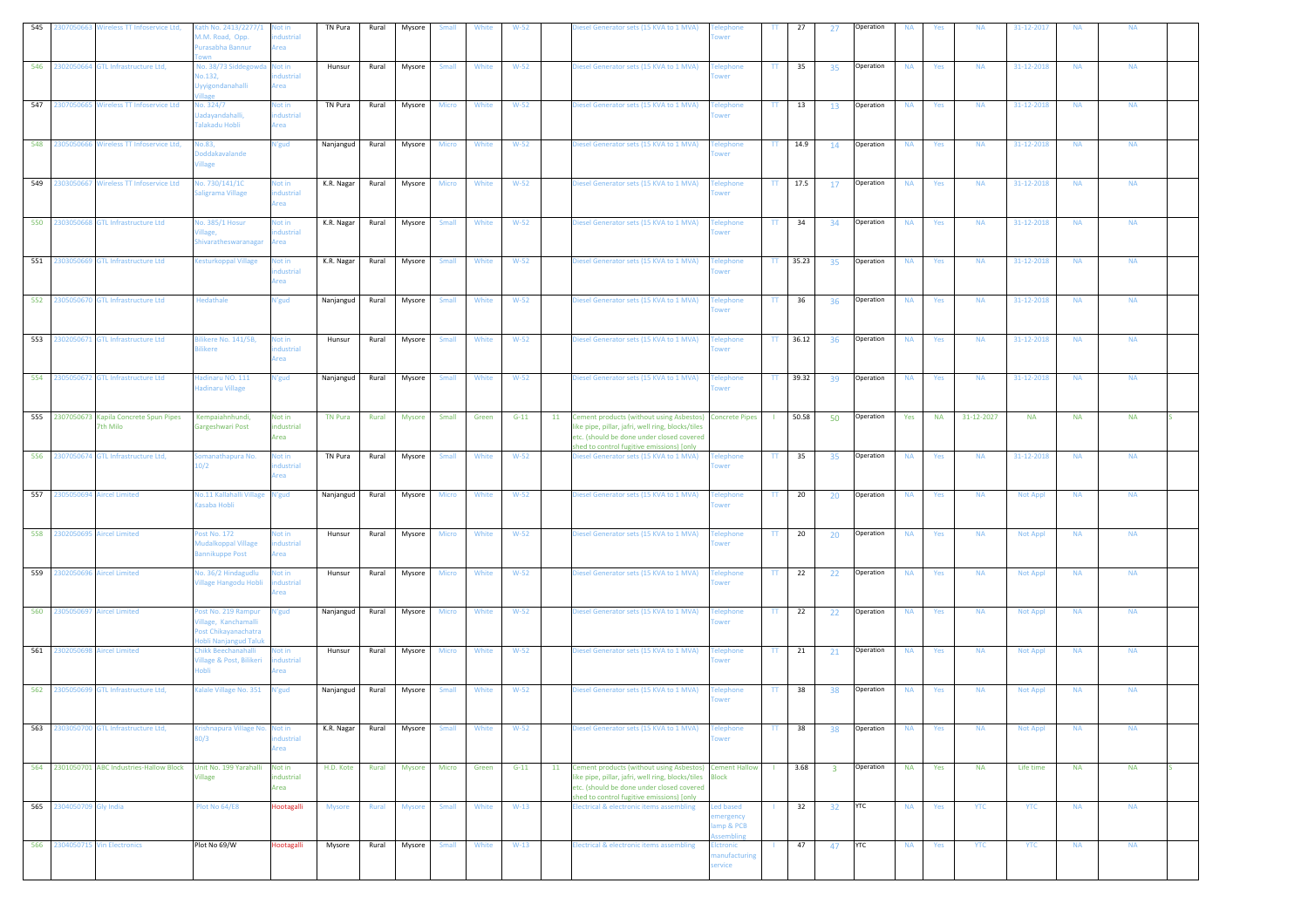| 567 |                | 2304050717 Cauvery Stone Crusher,                                                                                                      | iy.No.97<br>lanchadevanahalli<br><b>Village Kasab Hobli</b>               | lot in<br>dustrial<br>rea        | Periyapatna    | Rural | <b>Mysore</b> | Small        | Orange | $O - 64$ | 64 | tone crushers                                                                                                                                                                                        | one Crusher                                   | SC                       | 66        |                         | 66 Closed | <b>NO</b> | Yes       | <b>NA</b>  | 30-06-2013      | <b>NA</b> | <b>NA</b>  |  |
|-----|----------------|----------------------------------------------------------------------------------------------------------------------------------------|---------------------------------------------------------------------------|----------------------------------|----------------|-------|---------------|--------------|--------|----------|----|------------------------------------------------------------------------------------------------------------------------------------------------------------------------------------------------------|-----------------------------------------------|--------------------------|-----------|-------------------------|-----------|-----------|-----------|------------|-----------------|-----------|------------|--|
|     |                | 568 2307050718 Sri Basaveshwara Binny Rice<br>Mill                                                                                     | No.181/3<br>Chamanahalli Village                                          | Not in<br>ndustrial<br>Area      | <b>TN Pura</b> | Rural | Mysore        | Micro        | Green  | $G-39$   | 39 | Rice Hulling & Phova manufacturing<br>ndustries                                                                                                                                                      | <b>Rice Mill</b>                              |                          | 7.88      | $\overline{7}$          | Operation | Yes       | Yes       | 31-12-2018 | 31-12-2018      | <b>NA</b> | <b>NA</b>  |  |
|     |                | 569 2301050719 National Bricks (Hallow Brick No.76/2 Yarahalli<br>Industries)                                                          | Village                                                                   | Not in<br>industrial<br>Area     | H.D. Kote      | Rural | Mysore        | Micro        | Green  | $G-11$   | 11 | Cement products (without using Asbestos) Cement Hallow<br>ike pipe, pillar, jafri, well ring, blocks/tiles<br>etc. (should be done under closed covered<br>shed to control fugitive emissions) [only | <b>Block</b>                                  | $\mathbf{L}$             | 3.24      | $\overline{\mathbf{3}}$ | Operation | Yes       | <b>NA</b> | 31-12-2116 | <b>NA</b>       | <b>NA</b> | <b>NA</b>  |  |
|     |                | 570 2303050720 Wireless TT Infoservice Ltd, -<br>iri Rama Block                                                                        | No. 3 Sy. No. 549/536                                                     | lot in<br>dustrial<br>rea        | K.R. Nagar     | Rural | Mysore        | <b>Micro</b> | White  | $W-52$   |    | Diesel Generator sets (15 KVA to 1 MVA)                                                                                                                                                              | <b>Telephone</b><br>wer                       |                          | $TT$ 2.19 | $\overline{2}$          | Operation | <b>NA</b> | Yes       | <b>NA</b>  | <b>Not Appl</b> | <b>NA</b> | <b>NA</b>  |  |
|     |                | 571 2304050725 Nagraj Paddy Parboil & Drier Plot NO 64 F-1/F-2<br>ndustry                                                              |                                                                           | Hootagalli                       | <b>Mysore</b>  | Rural | Mysore        | Micro        | White  | $W-14$   |    | General Engineering Industries (Excluding<br>lectroplating, heat treatment, forging,<br>casting, pickling de-greasing Phosphating,<br>e-rusting, quenching)                                          | <b>Rice Mill</b>                              |                          | 22        | 22                      | YTC       | Yes       | Yes       | <b>YTC</b> | <b>YTC</b>      | <b>NA</b> | <b>NA</b>  |  |
|     |                | 572 2304050726 R.L.B. Enterprises                                                                                                      | Plot No 66 K                                                              | Hootagalli                       | Mysore         | Rural | Mysore        | Small        | Green  | $G-41$   |    | Rubber goods industry (with baby boiler<br>(ylnc                                                                                                                                                     | Job work for<br>foot wear                     | $\mathbf{L}$             | 47        | 47                      | Operation | Yes       | Yes       | 31-12-2034 | 31-12-2034      | <b>NA</b> | <b>NA</b>  |  |
|     |                | 573 2304050749 Prosetta Biocoformatics (P) Plot No 67-B                                                                                |                                                                           | Hootagalli                       | <b>Mysore</b>  | Rural | <b>Mysore</b> | Micro        | Red    | $R - 83$ | 61 | <b>Research laboratories involving</b><br>hemicals/animals                                                                                                                                           | Rabbit plyclonal<br>antisera                  |                          | 3.22      | $\overline{3}$          | Operation | Yes       | Yes       | 30.06.2022 | 30.06.2022      | <b>NA</b> | <b>NA</b>  |  |
|     |                | 574 2304050750 Sai Carton Manufacturing Co Plot No-14 P1<br>(p) Ltd,                                                                   |                                                                           | Koorgalli                        | <b>Mysore</b>  | Rural | <b>Mysore</b> | Medium       | Green  | $G-9$    | -9 | Cardboard or corrugated box and paper<br>products (excluding paper or pulp<br>manufacturing and without using boiler)                                                                                | Corrugated Box                                |                          | 756       | 756                     | Operation | Yes       | Yes       | 31-12-2022 | 31-12-2022      | Yes       | 31-12-2022 |  |
|     |                | 575 2304050760 Cauvery Chem                                                                                                            | No 68/V                                                                   | Hootagalli                       | Mysore         | Rural | Mysore        | Micro        | Red    | $R-22$   | 22 | Organic chemicals manufacturing, Meta<br>mino phenol                                                                                                                                                 | Potassium                                     |                          | 22.23     | 22                      | Operation | Yes       | Yes       | 30-06-2018 | 30-06-2018      | <b>NA</b> | <b>NA</b>  |  |
|     |                | 576 2304050761 Wireless TT Info Service Ltd<br>Belwadi)                                                                                | <b>KHB Colony</b>                                                         | elavadi                          | Mysore         | Rural | Mysore        | Micro        | White  | $W-52$   |    | Diesel Generator sets (15 KVA to 1 MVA)                                                                                                                                                              | <b>Telephone</b><br>wer                       | TT.                      | 20.5      | 20                      | Operation | <b>NA</b> | Yes       | <b>NA</b>  | <b>Not Appl</b> | <b>NA</b> | <b>NA</b>  |  |
|     |                | 577 2304050763 Salutaris Technologies (P) Ltd, Plot No 14                                                                              |                                                                           | Belavadi                         | Mysore         | Rural | Mysore        | Small        | Orange | $O-71$   | 71 | olvent extraction plants (excluding<br>efining)                                                                                                                                                      | Herbal<br>Extraction                          |                          | 39.5      | 39                      | Operation | Yes       | Yes       | 30.09.2023 | 30.09.2023      | <b>NA</b> | <b>NA</b>  |  |
|     | 578 2305050767 | Khayati Steel Industries (P)                                                                                                           | Plot No.12-P-III                                                          | handya                           | Nanjangud      | Rural | <b>Mysore</b> | Large        | Orange | $O - 63$ | 63 | Steel and steel products using various<br>urnaces like blast furnaces/ open hearth<br>urnace/induction furnace/electric arc<br>irnace/submerged arc furnace/basic                                    | <b>Steel TMT Bars</b>                         |                          | 3379      | 80031                   | Operation | Yes       | Yes       | 30-09-2030 | 30-09-2030      | Yes       | 6/30/2021  |  |
| 579 | 2305050768     | <b>GTL Infrastructure Limited,</b><br>C/o Nasrullakhan,                                                                                | y.no.259,<br>rop.no.310/8 khataha<br>0.87, Doddakavalande                 | <b>V'gud</b>                     | Nanjangud      | Rural | Mysore        | Micro        | White  | $W-52$   |    | Diesel Generator sets (15 KVA to 1 MVA)                                                                                                                                                              | <b><i><u><b>Telephone</b></u></i></b><br>ower | TT.                      | 18        | 18                      | Operation | <b>NA</b> | Yes       | <b>NA</b>  | 31-12-2018      | <b>NA</b> | <b>NA</b>  |  |
|     |                | 580 2302050769 GTL Infrastructure Limited,                                                                                             | y.no.167 Ratnapura<br>llage                                               | <b>Not in</b><br>dustrial<br>rea | Hunsur         | Rural | Mysore        | <b>Micro</b> | White  | $W-52$   |    | Diesel Generator sets (15 KVA to 1 MVA)                                                                                                                                                              | <b>Telephone</b><br>wer                       | TT                       | 18        | 18                      | Operation | <b>NA</b> | Yes       | <b>NA</b>  | 31-12-2018      | <b>NA</b> | <b>NA</b>  |  |
|     |                | 581 2305050770 Wireless TT Infoservices<br>mited,                                                                                      | y.no.1319 Gautham<br>oad Neelakantha                                      | N'gud                            | Nanjangud      | Rural | Mysore        | Micro        | White  | $W-52$   |    | Diesel Generator sets (15 KVA to 1 MVA)                                                                                                                                                              | <b>Telephone</b>                              | $\Pi$                    | 22        | 22                      | Operation | <b>NA</b> | Yes       | <b>NA</b>  | 31-12-2018      | <b>NA</b> | <b>NA</b>  |  |
|     |                | 582 2306050771 Wireless TT Infoservices<br>imited.                                                                                     | <b>Assessment no.712</b><br>Sollarabeedi Double<br>tank road              | lot in<br>dustrial<br>krea       | Periyapatna    | Rural | Mysore        | Micro        | White  | $W-52$   |    | Diesel Generator sets (15 KVA to 1 MVA)                                                                                                                                                              | <b>Telephone</b>                              | TT.                      | 22        | 22                      | Operation | <b>NA</b> | Yes       | <b>NA</b>  | 31-12-2018      | <b>NA</b> | <b>NA</b>  |  |
|     |                | 583 2304050772 Wireless TT Infoservices<br>mited,                                                                                      | Sy.no.286 Kadakola<br>illage Jayapura hobli                               | N'gud                            | Nanjangud      | Rural | Mysore        | Micro        | White  | $W-52$   |    | liesel Generator sets (15 KVA to 1 MVA)                                                                                                                                                              | <b>Telephone</b><br>wer                       | $\Pi$                    | 22        | 22                      | Operation | <b>NA</b> | Yes       | <b>NA</b>  | 31-12-2018      | <b>NA</b> | <b>NA</b>  |  |
|     |                | 584 2306050773 Wireless TT Infoservices<br>imited, Old plot no.10, New<br>lot no.11, Assessment                                        | Old plot no.10 New plot Not in<br>10.11 Assessment<br>10.2136/11 BM road, | dustrial<br>Area                 | Periyapatna    | Rural | Mysore        | <b>Micro</b> | White  | $W-52$   |    | Diesel Generator sets (15 KVA to 1 MVA)                                                                                                                                                              | <b>Telephone</b><br>wer                       | $\Pi$                    | 22        | 22                      | Operation | <b>NA</b> | Yes       | <b>NA</b>  | 31-12-2018      | <b>NA</b> | <b>NA</b>  |  |
| 585 |                | 2303050774 Wireless TT Infoservices<br>imited, Assessment<br>no.5014/2977, 21st ward,<br>Muslim block, Behind T                        | ssessment<br>0.5014/2977 21st<br>vard Muslim block<br>hind T Mariyappa    | lot in<br>dustrial<br>krea       | K.R. Nagar     | Rural | Mysore        | Micro        | White  | $W-52$   |    | liesel Generator sets (15 KVA to 1 MVA)                                                                                                                                                              | elephone<br>ower                              | TT.                      | 22        | 22                      | Operation | <b>NA</b> | Yes       | <b>NA</b>  | 31-12-2018      | <b>NA</b> | <b>NA</b>  |  |
|     |                | 586 2307050775 Wireless TT Infoservices<br>imited, Sy.no.4/2, Khatha<br>10.431, Alagodu village, T.<br>larasipura Taluk, Mysore        | Sy.no.4/2 Khatha<br>10.431 Alagodu village                                | <b>Not in</b><br>dustrial<br>rea | TN Pura        | Rural | Mysore        | Micro        | White  | $W-52$   |    | Diesel Generator sets (15 KVA to 1 MVA)                                                                                                                                                              | <b>Telephone</b><br>wer                       | $\mathsf{TT}$ .          | 22        | 22                      | Operation | <b>NA</b> | Yes       | <b>NA</b>  | 31-12-2018      | <b>NA</b> | <b>NA</b>  |  |
|     |                | 587 2303050776 Wireless TT Infoservices<br>Limited, C/o Khaiserkhan,<br>sy.no.41/8, Bherya village,<br>losagrahara Hobli, K.R. Nagar   | sy.no.41/8 Bherya<br>rillage Hosagrahara<br>iobli                         | lot in<br>ndustrial<br>Area      | K.R. Nagar     | Rural | Mysore        | Micro        | White  | $W-52$   |    | Diesel Generator sets (15 KVA to 1 MVA)                                                                                                                                                              | <b>Telephone</b><br>ower                      | $\mathbf{T}\mathbf{T}$ . | 22        | 22                      | Operation | <b>NA</b> | Yes       | <b>NA</b>  | 31-12-2018      | <b>NA</b> | <b>NA</b>  |  |
|     | 588 2303050777 | Air cel Limited, G.P. no.63 & G.P. no.63 & 64 Ward<br>64, Ward no.5, Fort road,<br>Kathi ramayya street,<br>aligrama, K.R. Nagar Taluk | o.5 Fort road Kathi<br>amayya street<br>ierama                            | Not in<br>dustrial<br>krea       | K.R. Nagar     | Rural | Mysore        | <b>Micro</b> | White  | $W-52$   |    | Diesel Generator sets (15 KVA to 1 MVA)                                                                                                                                                              | <b>Telephone</b><br>ower                      |                          | $TT$ 18   | 18                      | Operation | <b>NA</b> | Yes       | <b>NA</b>  | 31-12-2018      | <b>NA</b> | <b>NA</b>  |  |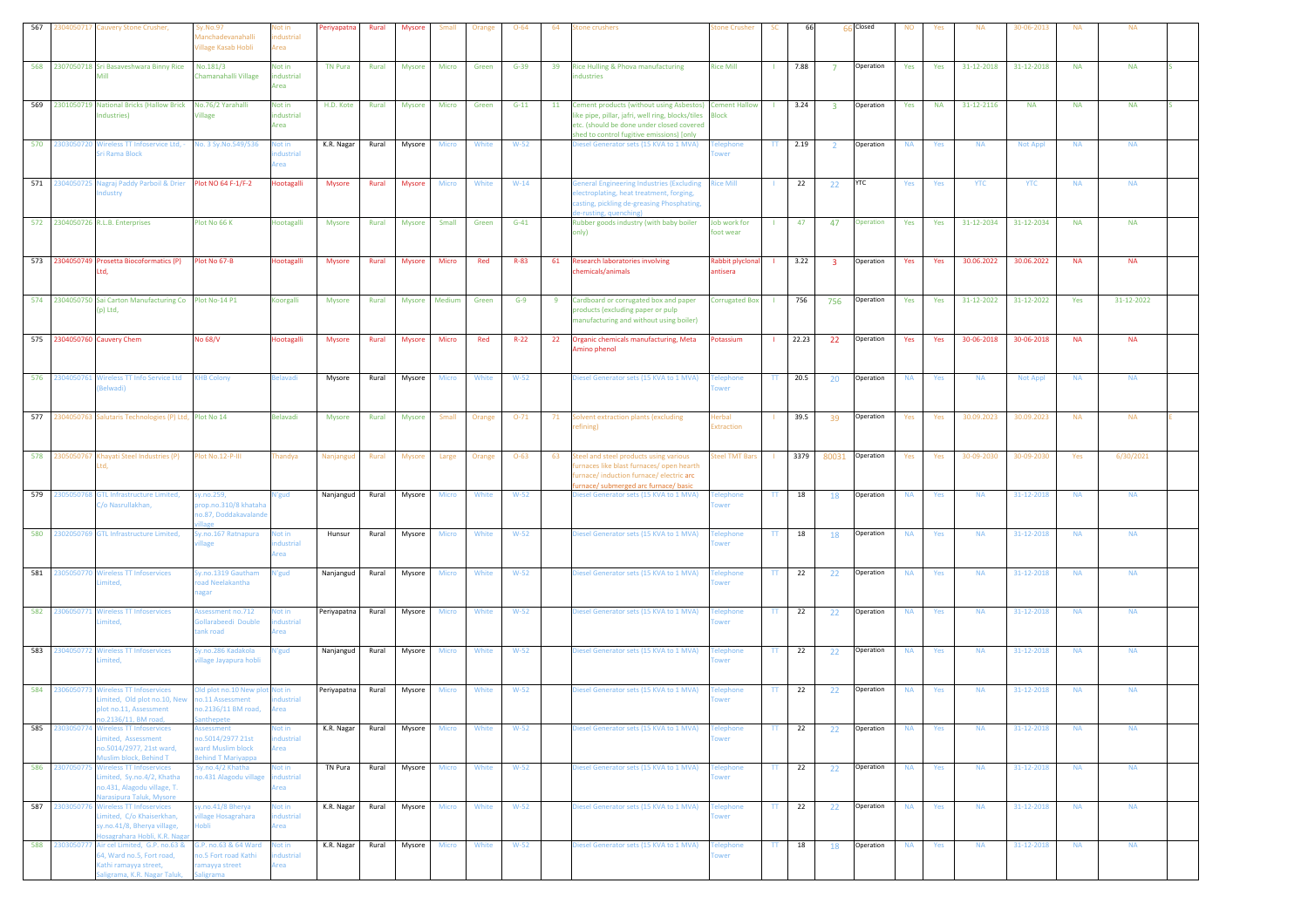|     | 2301050778              | Air cel Limited, Khatha<br>o.4147, Vishwanathayya<br>olony, H.D.Kote Talluk,<br>sore District                                                                               | hatha no.4147<br>'ishwanathayya colony                          | ot in<br>dustrial<br>rea          | H.D. Kote              | Rural          | Mysore                  | Micro           | White           | $W-52$         |    | iesel Generator sets (15 KVA to 1 MVA)                                                                                                                                                              | wer                                                           | π            | 18    | 18        | Operation                          | <b>NA</b>        | Yes        | <b>NA</b>               | 31-12-2018              | <b>NA</b>        | <b>NA</b>               |  |
|-----|-------------------------|-----------------------------------------------------------------------------------------------------------------------------------------------------------------------------|-----------------------------------------------------------------|-----------------------------------|------------------------|----------------|-------------------------|-----------------|-----------------|----------------|----|-----------------------------------------------------------------------------------------------------------------------------------------------------------------------------------------------------|---------------------------------------------------------------|--------------|-------|-----------|------------------------------------|------------------|------------|-------------------------|-------------------------|------------------|-------------------------|--|
| 590 |                         | 2302050779 Air cel Limited, Khatha<br>10.3588/2, Old K.R. Nagar<br>oad, kalkunike village,<br>unsur taluk, Mysore District                                                  | hatha no.3588/2 Old<br>K.R. Nagar road<br>kalkunike village     | Not in<br>dustrial<br>Area        | Hunsur                 | Rural          | Mysore                  | Micro           | White           | $W-52$         |    | iesel Generator sets (15 KVA to 1 MVA)                                                                                                                                                              | elephone<br>wer                                               | π            | 18    | 18        | Operation                          | <b>NA</b>        | Yes        | <b>NA</b>               | 31-12-2018              | <b>NA</b>        | <b>NA</b>               |  |
| 591 |                         | 2307050780 Air cel Limited, No.448, Sri<br>Parameshwara industries,<br>irirampura extension, T.<br>arasipura, Mysore District                                               | lo.448 Sri<br>arameshwara<br>dustries Srirampura<br>tension. T. | Not in<br>ndustrial<br>rea        | TN Pura                | Rural          | Mysore                  | Micro           | White           | $W-52$         |    | liesel Generator sets (15 KVA to 1 MVA)                                                                                                                                                             | elephone                                                      | TT.          | 18    | 18        | Operation                          | <b>NA</b>        | Yes        | <b>NA</b>               | 31-12-2018              | <b>NA</b>        | <b>NA</b>               |  |
|     |                         | 592 2306050781 ATC India Tower Corporation<br>vt. Ltd., Sy.no.43/3, Khatha<br>to.37, Thunga R village,<br>avandur hobli, Periyapatna                                        | y.no.43/3 Khatha<br>o.37 Thunga R village<br>avandur hobli      | lot in<br>dustrial<br>rea         | Periyapatna            | Rural          | Mysore                  | Micro           | White           | $W-52$         |    | iesel Generator sets (15 KVA to 1 MVA)                                                                                                                                                              | elephone                                                      | $\mathbf{H}$ | 18    | 18        | Operation                          | <b>NA</b>        | Yes        | <b>NA</b>               | 31-12-2018              | <b>NA</b>        | <b>NA</b>               |  |
|     |                         | 593 2307050782 A.R. rice Industries SRP road,<br>Bismillanagar, Bannur, T.<br>Narasipura Taluk, Mysore<br><b>District</b>                                                   | <b>SRP road Bismillanagar</b><br>Bannur                         | Not in<br>industrial<br>Area      | <b>TN Pura</b>         | Rural          | Mysore                  | Micro           | Green           | $G-39$         | 39 | Rice Hulling & Phova manufacturing<br>dustries                                                                                                                                                      | <b>Rice Mill</b>                                              |              | 10.7  | 10        | Operation                          | Yes              | Yes        | 31-12-2018              | 31-12-2018              | <b>NA</b>        | <b>NA</b>               |  |
|     | 594 230605078           | R.N. Nayak & sons, Sy.no.26,<br>Benagal village, haranahalli<br>obli, Periyapatna taluk,<br><b>Iysore District</b>                                                          | Sy.no.26 Benagal villag<br>aranahalli hobli                     | Not in<br>ndustrial<br>krea       | Periyapatna            | Rural          | Mysore                  | Small           | Orange          | $O - 64$       | 64 | <b>Stone crushers</b>                                                                                                                                                                               | stone crusher                                                 | <b>SC</b>    | 88    |           | 88 Closed                          | <b>NO</b>        | <b>NO</b>  | <b>NA</b>               | <b>NA</b>               | <b>NA</b>        | <b>NA</b>               |  |
|     |                         | 595 2303050784 Sri Nanjundeshwara Rice Mill Sy.no.469/2 Kesthur                                                                                                             | llage                                                           | Not in<br>ndustrial<br>Area       | K.R. Nagar             | Rural          | <b>Mysore</b>           | Small           | Green           | $G-39$         | 39 | Rice Hulling & Phova manufacturing<br>dustries                                                                                                                                                      | <b>Rice Mill</b>                                              |              | 47.82 | 47        | Operation                          | <b>NA</b>        | Yes        | <b>NA</b>               | 31-12-2022              | <b>NA</b>        | <b>NA</b>               |  |
| 596 |                         | 2305050785 Quality Chemicals,                                                                                                                                               | no. SM-21 & 22 KSSIC<br>ndustrial estate                        | N'gud                             | Nanjangud              | Rural          | <b>Mysore</b>           | Micro           | Orange          | $O-13$         |    | lynthetic detergents and soaps (excluding<br>ormulation)                                                                                                                                            | soap &<br>hemicals                                            |              | 16    | <b>16</b> | <b>YTC</b>                         | Yes              | Yes        | YTC                     | YTC                     | <b>NA</b>        | <b>NA</b>               |  |
|     |                         | 597 2302050786 D.H. Dinesh Table molded<br>bricks                                                                                                                           | Sy.no.7 & 8/5<br>Hullenahalli village<br><b>Bilkere Hobli</b>   | Not in<br>industrial<br>Area      | Hunsur                 | Rural          | Mysore                  | Micro           | Green           | $G-11$         |    | Cement products (without using Asbestos) Table molded<br>ike pipe, pillar, jafri, well ring, blocks/tiles<br>etc. (should be done under closed covered<br>shed to control fugitive emissions) [only | bricks                                                        |              | 15    | <b>15</b> | <b>YTC</b>                         | <b>NA</b>        | Yes        | <b>YTC</b>              | <b>YTC</b>              | <b>NA</b>        | <b>NA</b>               |  |
|     | 598 2305050787          | K.S.R.T.C depot                                                                                                                                                             | Sy.no.62 63 64/1<br>Nellegeri                                   | N'gud                             | Nanjangud              | Rural          | Mysore                  | Small           | Orange          | $O-18$         | 18 | Automobile servicing, repairing and<br>painting (excluding only fuel dispensing)                                                                                                                    | ervice station                                                |              | 153   | 153       | Operation                          | Yes              | Yes        | 30-09-2022              | 30-09-2022              | <b>NA</b>        | <b>NA</b>               |  |
|     |                         | 599 2305050788 Anjum enterprises                                                                                                                                            | plot no.82-P KIADB<br>indusrtial area                           | N'gud                             | Nanjangud              | Rural          | Mysore                  | Small           | Green           | $G-101$        |    | <b>Commercial Complexes, Office</b><br>Complex/Banks, Cinema Theaters having<br>built up area <20,000 sq.mtrs. in non-<br>ewered areas and having independent                                       | <b>Ware house</b>                                             |              | 304   | 304       | <b>YTC</b>                         | Yes              | Yes        | <b>YTC</b>              | <b>YTC</b>              | <b>NA</b>        | <b>NA</b>               |  |
|     | 600 2303050790          | <b>Essar Telecom Infrastructure</b><br>vt. Ltd.,                                                                                                                            | SJC Road K.R. Nagar<br>lo.2 Assessment No.<br>1740 SJC Road     | Not in<br>dustrial<br><b>krea</b> | K.R. Nagar             | Rural          | Mysore                  | <b>Micro</b>    | White           | $W-52$         |    | Diesel Generator sets (15 KVA to 1 MVA)                                                                                                                                                             | elephone<br>wer                                               | $\Pi$        | 22    | 22        | Operation                          | <b>NA</b>        | Yes        | <b>NA</b>               | Not Appl                | <b>NA</b>        | <b>NA</b>               |  |
| 601 |                         |                                                                                                                                                                             |                                                                 |                                   |                        |                |                         |                 |                 |                |    |                                                                                                                                                                                                     |                                                               |              |       |           |                                    |                  |            |                         |                         |                  |                         |  |
|     | 2307050792 N.F. Plastic |                                                                                                                                                                             | No.86/1 No. 165                                                 | Not in<br>industrial<br>Area      | <b>TN Pura</b>         | Rural          | <b>Mysore</b>           | Micro           | Green           | $G-79$         | 64 | Plastic units covered under Plastic Rules,<br>2011                                                                                                                                                  | <b>Plastic</b><br>Reprocessing                                |              | 25    | 25        | Operation                          | Yes              | <b>NA</b>  | 31-12-2021              | <b>NA</b>               | <b>NA</b>        | <b>NA</b>               |  |
|     |                         | 602 2305050793 Vee Kesy Sandals (I) Pvt. Ltd., Plot No. 19/20,                                                                                                              |                                                                 | <b>KIADB</b>                      | Nanjangud              | Rural          | <b>Mysore</b>           | Large           | Green           | $G-41$         | 41 | Rubber goods industry (with baby boiler<br>(yInc                                                                                                                                                    | PU & EVA Foot<br>Wear                                         |              | 5496  | 5496      | Operation                          | Yes              | Yes        | 31-12-2022              | 31-12-2022              | <b>NA</b>        | <b>NA</b>               |  |
|     |                         | 603 2307050794 Fathima Agro Industries                                                                                                                                      | No.42 Janjur No.230,<br>Ranganthapura                           | Not in<br>ndustrial<br>Area       | <b>TN Pura</b>         | Rural          | Mysore                  | Small           | Orange          | $O-79$         | 79 | Boiled rice (steamed) / paraboiled rice                                                                                                                                                             | oiled Rice                                                    |              | 76    | 76        | Operation                          | Yes              | Yes        | 30-09-2017              | 30-09-2017              | <b>NA</b>        | <b>NA</b>               |  |
|     |                         | 604 2307050795 Seema Industries,                                                                                                                                            | Ranganathapura Village Not in                                   | industrial<br>Area                | <b>TN Pura</b>         | Rural          | <b>Mysore</b>           | Micro           | Orange          | $O-79$         |    | 79 Boiled rice (steamed) / paraboiled rice                                                                                                                                                          | <b>Boiled Rice</b>                                            |              | 11.9  | 11        | Closed                             | Yes              | Yes        | <b>NA</b>               | <b>NA</b>               | <b>NA</b>        | <b>NA</b>               |  |
|     |                         | 605 2305050796 M.M. Granites                                                                                                                                                | Plot No. 60-C Sy. No.<br>159                                    | N'gud                             | Nanjangud              | Rural          | Mysore                  | Small           | Green           | $G-56$         | 56 | Cutting, sizing and polishing of marble<br>tones                                                                                                                                                    | <b>Granite Cutting</b><br>& Polishing                         |              | 63.71 | 63        | Operation                          | Yes              | <b>NA</b>  | 31-12-2027              | <b>NA</b>               | <b>NA</b>        | <b>NA</b>               |  |
|     |                         | 606 2305050797 Blue Horse Rocks                                                                                                                                             | Plot No. 11-Part-2<br>Sy.No. 582                                | Thandya                           | Nanjangud              | Rural          | <b>Mysore</b>           | Small           | Green           | $G-56$         | 56 | Cutting, sizing and polishing of marble<br><b>stones</b>                                                                                                                                            | <b>Granite Cutting</b><br>& Polishing                         |              | 112   | 112       | Operation                          | Yes              | <b>NA</b>  | 31-12-2027              | <b>NA</b>               | <b>NA</b>        | <b>NA</b>               |  |
| 607 |                         | 2305050798 Shekawati Granites                                                                                                                                               | Sy. No. 248/1&2 Near<br>ndus Fila                               | handya                            | Nanjangud              | Rural          | <b>Mysore</b>           | Small           | Green           | $G-56$         | 56 | Cutting, sizing and polishing of marble<br><b>stones</b>                                                                                                                                            | <b>Sranite Cutting</b><br>& Polishing                         |              | 80.37 | 80        | Operation                          | Yes              | <b>NA</b>  | 31-12-2027              | <b>NA</b>               | <b>NA</b>        | <b>NA</b>               |  |
|     |                         | 608 2305050799 Ramakrishna Maganesite<br><b>Mines</b>                                                                                                                       | Plot No.1 P-III No. 109 Thandya<br>& 117                        |                                   | Nanjangud              | Rural          | <b>Mysore</b>           | Micro           | Green           | $G-6$          | 64 | Dry coal processing/mineral processing,<br>ndustries involving ore sintering,<br>palletisation, grinding, pulverization                                                                             | mineral<br>processing,<br>dustries<br>volving or              |              | 16    | <b>16</b> | Operation                          | Yes              | Yes        | 30-06-2022              | 30-06-2022              | <b>NA</b>        | <b>NA</b>               |  |
|     |                         | 609 2305050804 Solara Active Pharma Sciences No. 265, 250, 251, 253 N'gud<br>(P) Ltd, (Formerly Sequent<br><b>Scientific limited)</b><br>610 2305050805 Suraksha Industries | & 233. Thoremavu<br>Village,<br>No.382/2 Ooty Road              | N'gud                             | Nanjangud<br>Nanjangud | Rural<br>Rural | <b>Mysore</b><br>Mysore | 17-Cat<br>Micro | 17-Cat<br>Green | R-58<br>$G-79$ | 58 | Pharmaceuticals & Bulk Drug (excluding<br>formulation).<br>Plastic units covered under Plastic Rules,                                                                                               | <b>Bulkdrug</b><br><b>Intermediates</b><br><b>Pet Bottles</b> |              | 22.5  | 22        | 2152 31900 Operation<br><b>YTC</b> | Yes<br><b>NA</b> | Yes<br>Yes | 30-6-2021<br><b>YTC</b> | 30-6-2021<br><b>YTC</b> | Yes<br><b>NA</b> | 30-06-2021<br><b>NA</b> |  |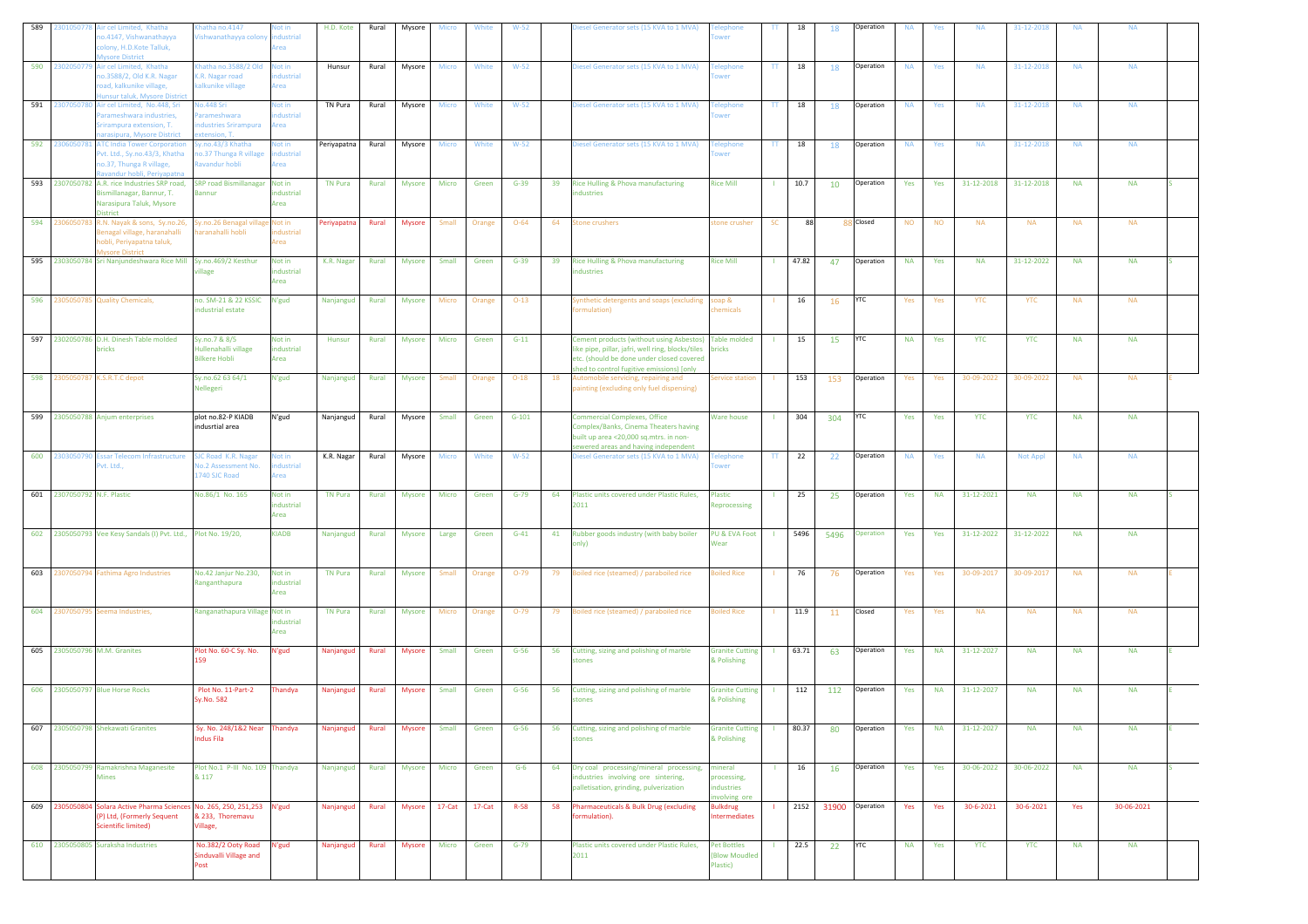|     |                                 | 611 2301050806 Blue Valley Kabini Resorts Pvt. Sy. No. 154/1/2/3<br>Ltd                                                                    | Aalali Village<br>Antharsanthe Hobli                                                    | Not in<br>ndustrial<br>Area            | H.D. Kote        | Rural          | <b>Mysore</b>    | Large                 | Green          | $G-52$           | <b>Holiday Resorts/Jungle Resorts/Beach</b><br>Resorts                                                                                                         | Resort                                          | H.                     | 2138     | 2138      | YTC                          | Yes                    | Yes        | <b>YTC</b>             | <b>YTC</b>           | <b>NA</b>              | <b>NA</b>              |  |
|-----|---------------------------------|--------------------------------------------------------------------------------------------------------------------------------------------|-----------------------------------------------------------------------------------------|----------------------------------------|------------------|----------------|------------------|-----------------------|----------------|------------------|----------------------------------------------------------------------------------------------------------------------------------------------------------------|-------------------------------------------------|------------------------|----------|-----------|------------------------------|------------------------|------------|------------------------|----------------------|------------------------|------------------------|--|
|     |                                 | 612 2305050807 Shri Gorau Granites                                                                                                         | lot No.68 Sy. No. 153<br>Kallahalli Hobli, Kasaba                                       | N'gud                                  | Nanjangud        | Rural          | <b>Mysore</b>    | Small                 | Green          | $G-56$           | 56<br>Cutting, sizing and polishing of marble<br>stones                                                                                                        | <b>Granite Cutting</b><br>& Polishing           |                        | 69       | 69        | Closed                       | Yes                    | <b>NA</b>  | 30-09-2017             | <b>NA</b>            | <b>NA</b>              | <b>NA</b>              |  |
|     | 613 2305050808 R.K.S. Granite   |                                                                                                                                            | Plot No. 14-P                                                                           | Thandya                                | Nanjangud        | Rural          | Mysore           | Small                 | Green          | $G-56$           | 56<br>Cutting, sizing and polishing of marble<br>tones                                                                                                         | <b>Granite Cutting</b><br>& Polishing           | -11                    | 89       | 89        | Operation                    | Yes                    | <b>NA</b>  | 30-09-2017             | <b>NA</b>            | <b>NA</b>              | <b>NA</b>              |  |
|     | 614 2305050809                  | SKOL Breweries No. 47/1P to<br>47/P32, Hulimavu Village,<br>N'gud                                                                          | No. 47/1P to 47/P32,<br><b>Iulimavu Village</b>                                         | N'gud                                  | Nanjangud        | Rural          | Mysore           | Large                 | Red            | $R-65$           | ermentation industry including<br>manufacture of yeast, beer, distillation of<br>alcohol (IMA)                                                                 | Beer                                            |                        | 25000    | 25000 YTC |                              | Yes                    | Yes        | <b>YTC</b>             | <b>YTC</b>           | <b>NA</b>              | <b>NA</b>              |  |
|     | 615 2307050810                  | Alpine Wineries Pvt. Ltd., No.<br>598 & 699, Holesolu Village,<br>T.N.Pura                                                                 | Vo. 698 & 699,<br><b>Iolesolu Village</b>                                               | Not in<br>industrial<br>Area           | <b>TN Pura</b>   | Rural          | <b>Mysore</b>    | Large                 | Orange         | $O-7$            | Food & food processing including fruits &<br>7<br>regetable processing                                                                                         | Red Wine and<br>White wine                      |                        | 5000     | 5000      | losed                        | Yes                    | Yes        | Not Appl               | Not Appl             | <b>NA</b>              | <b>NA</b>              |  |
|     | 616 2302050811                  | Cauvery Crusher Sy. No. 27,<br>hilkunda Village, Hunsur<br>Faluk, Mysore Hunsur                                                            | Sy. No. 27 Chilkunda<br>illage                                                          | Not in<br>dustrial<br>rea              | Hunsur           | Rural          | Mysore Medium    |                       | Orange         | $O - 64$         | <b>Stone crushers</b><br>64                                                                                                                                    | Stone Crusher                                   | itone                  | 24       |           | 24 Operation                 | Yes                    | Yes        | 30-09-2030             | 30-09-2030           | <b>NA</b>              | <b>NA</b>              |  |
|     |                                 | 617 2305050812 Classic Grani Marmo NO. 4-C, NO. 4-C Sy. No. 156<br>Sy. No. 156, Nanjanagud<br>Industrial Area, N'gud                       |                                                                                         | N'gud                                  | Nanjangud        | Rural          | <b>Mysore</b>    | Small                 | Green          | $G-56$           | 56<br>Cutting, sizing and polishing of marble<br>stones                                                                                                        | <b>Granite Cutting</b><br>& Polishing           |                        | 93       | 93        | Operation                    | Yes                    | <b>NA</b>  | 31-12-2027             | <b>NA</b>            | <b>NA</b>              | <b>NA</b>              |  |
|     | 618 2304050815                  | The National Institute of<br>Ingineering (NIE) SY No 50<br>(Part) Koorgalli Industrial Area<br>lysore                                      | SY No 50 (Part)<br>oorgalli                                                             | illegroo!                              | <b>Mysore</b>    | Rural          | <b>Mysore</b>    | Large                 | Orange         | $O-1400$         | education Institute                                                                                                                                            | ollege                                          |                        |          |           | Infra 3461 2892.22 Operation | Yes                    | Yes        | 30.09.2028             | 30.09.2028           | <b>NA</b>              | <b>NA</b>              |  |
|     | 619 2304050819                  | Micro Labs Limited Plot No 28 Plot No 28 (Sy No.96) Koorgalli<br>Sy No.96) 3rd Phase,<br>Koorgally Industrial Area,                        | <b>Srd Phase</b>                                                                        |                                        | <b>Mysore</b>    | Rural          | <b>Mysore</b>    | Large                 | Orange         | $O - 74$         | 74<br>Pharmaceutical formulation and for R&D<br>urpose (for sustained release/extended<br>elease of drugs only and not for<br>ommercial purpose)               | abletsCapsule<br>Ointments,<br>iquid<br>als.Pov |                        | 1565     | 1565      | Closed                       | <b>NO</b>              | <b>NO</b>  | <b>NA</b>              | <b>NA</b>            | <b>NA</b>              | <b>NA</b>              |  |
| 620 | 2304050821                      | Theorem (I) Pvt Limited 67 C<br>Hootagalli Industrial Area<br>Mysore                                                                       | 67 C                                                                                    | lootagalli                             | <b>Mysore</b>    | Rural          | <b>Mysore</b>    | Medium                | Orange         | $O-99$           | Software units<br>64                                                                                                                                           | oftware<br><b>Developmen</b>                    |                        | 341      | 341       | peration                     | Yes                    | Yes        | 30.09.2021             | 30.09.2021           | <b>NA</b>              | <b>NA</b>              |  |
|     | 621 2304050822                  | Hitech Rolling Balls (P) Limited 21/A                                                                                                      |                                                                                         | <b>Belavadi</b>                        | <b>Mysore</b>    | Rural          | Mysore           | Small                 | Orange         | $O-1322$         | Ferrous and Non- ferrous metal extraction Needle rollers<br>wolving different furnaces through<br>melting, refining, re-processing, casting and<br>llov-makine |                                                 |                        | 468      | 468       | Operation                    | Yes                    | Yes        | 30.09.2028             | 30.09.2028           | <b>NA</b>              | <b>NA</b>              |  |
|     |                                 |                                                                                                                                            |                                                                                         |                                        |                  |                |                  |                       |                |                  |                                                                                                                                                                |                                                 |                        |          |           |                              |                        |            |                        |                      |                        |                        |  |
|     |                                 | 622 2301050825 Mysore Power Generation<br>Pvt. Ltd., (Chamalapura Power<br>Plant), Chamalapura, H.D.<br>Kote Taluk, Mysore District.       | Chamalapura                                                                             | Not in<br>industrial<br>Area           | H.D. Kote        | Rural          | Mysore           | Large                 | Red            | $R-48$           | Thermal Power Plants including all barge<br>mounted power plants                                                                                               | <b>Thermal Power</b><br>Plant                   | -11                    | 1920     | 1920      | YTC                          | Yes                    | Yes        | <b>YTC</b>             | <b>YTC</b>           | <b>NA</b>              | <b>NA</b>              |  |
| 623 | 2306050844                      | Wireless TT Info Service Ltd.,-<br>oddaharne Sy.No.1/137,<br>Kath No.98, Doddaharne<br>illage, Haranahlli Hobli,                           | oddaharne<br>y.No.1/137 Kath<br><b>Vo.98 Doddaharne</b><br>illage Haranahlli Hob        | Not in<br>dustrial<br>Area             | Periyapatna      | Rural          | Mysore           | Micro                 | White          | $W-52$           | Diesel Generator sets (15 KVA to 1 MVA)                                                                                                                        | <b>Telephone</b><br>wer                         | TT.                    | 22       | 22        | Operation                    | <b>NA</b>              | Yes        | <b>NA</b>              | <b>Not Appl</b>      | <b>NA</b>              | <b>NA</b>              |  |
| 624 | 2301050847                      | ndus Towers Limited-<br>Hadanur Village No.1,<br>Hadanur Village, Saragur<br>obli, H.D. Kote Taluk, Myso                                   | <b>Vo.1 Hadanur Village</b><br>aragur Hobli                                             | <b>Not in</b><br>dustrial<br>rea       | H.D. Kote        | Rural          | Mysore           | Micro                 | White          | $W-52$           | liesel Generator sets (15 KVA to 1 MVA)                                                                                                                        | elephone<br>wer                                 | TT.                    | 22       | 22        | Operation                    | <b>NA</b>              | Yes        | <b>NA</b>              | <b>Not Appl</b>      | <b>NA</b>              | <b>NA</b>              |  |
|     | 625 2302050848                  | ndus Tower Limited-<br>undimala Village Hundimala<br>illage & Post, Hunsur Taluk,<br><b>Nysore - Hunsur Mysore</b>                         | undimala Village &<br>ost                                                               | lot in<br>dustrial<br>Area             | Hunsur           | Rural          | Mysore           | <b>Micro</b>          | White          | $W-52$           | Diesel Generator sets (15 KVA to 1 MVA)                                                                                                                        | <b>Telephone</b><br>wer                         | $\mathbf{H}$           | 22       | 22        | Operation                    | <b>NA</b>              | Yes        | <b>NA</b>              | Not Appl             | <b>NA</b>              | <b>NA</b>              |  |
|     | 626 2305050849                  | <b>Indus Tower Limited-Sri</b><br>Kantamantappa Block,<br>Vanjangud. No.3047,<br>hashidhara Complex,                                       | iri Kantamantappa<br><b>Block</b>                                                       | N'gud                                  | Nanjangud        | Rural          | Mysore           | Micro                 | White          | $W-52$           | Diesel Generator sets (15 KVA to 1 MVA)                                                                                                                        | <b>Telephone</b><br>wer                         | TT.                    | 22       | 22        | Operation                    | <b>NA</b>              | Yes        | <b>NA</b>              | Not Appl             | <b>NA</b>              | <b>NA</b>              |  |
|     | 627 230505085                   | Indus Tower Limited-Hullah<br>lo.2065, Masjeed Road,<br>ullahalli, Nanjangud, Mysore<br>N'gud Mysore                                       | Hullahalli No.2065<br>Masjeed Road<br><b>Iullahalli</b>                                 | N'gud                                  | Nanjangud        | Rural          | Mysore           | Micro                 | White          | $W-52$           | Diesel Generator sets (15 KVA to 1 MVA)                                                                                                                        | <b>Felephone</b><br>wer                         | $\mathsf{TT}$          | 22       | 22        | Operation                    | <b>NA</b>              | Yes        | <b>NA</b>              | Not Appl             | <b>NA</b>              | <b>NA</b>              |  |
|     | 628 2306050851                  | <b>Indus Tower Limited-</b><br>Honapura, Periypatna<br>Honapura, Near Post Office,<br>riyaptna, Mysore -                                   | onapura Periypatna<br>onapura Near Post<br><b>Iffice</b>                                | <b>Not in</b><br>dustrial<br>Area      | Periyapatna      | Rural          | Mysore           | Micro                 | White          | $W-52$           | Diesel Generator sets (15 KVA to 1 MVA)                                                                                                                        | elephone<br>wer                                 | TT.                    | 22       | 22        | Operation                    | <b>NA</b>              | Yes        | <b>NA</b>              | Not Appl             | <b>NA</b>              | <b>NA</b>              |  |
| 629 | 2306050852                      | <b>Indus Tower Limited-</b><br>ampalapura Village<br>No.316/2, Kampalapura<br>illage and Post, Periyapatn                                  | ampalapura Village<br>lo.316/2 and Post                                                 | Not in<br>ndustrial<br><b>rea</b>      | Periyapatna      | Rural          | Mysore           | Micro                 | White          | $W-52$           | Diesel Generator sets (15 KVA to 1 MVA)                                                                                                                        | <b>Telephone</b><br>ower                        | TT                     | 22       | 22        | Operation                    | <b>NA</b>              | Yes        | <b>NA</b>              | Not Appl             | <b>NA</b>              | <b>NA</b>              |  |
|     | 630 2302050853                  | <b>Indus Towers Limited-</b><br>attemalawadi Village No.16<br>48, Ravandur Road,<br>attemalawadi, Gowdagere                                | attemalawadi Village<br>lo.16 & 48 Ravandur<br>oad Gowdagere Hobli                      | Not in<br>dustrial<br>Area             | Hunsur           | Rural          | Mysore           | Micro                 | White          | $W-52$           | Diesel Generator sets (15 KVA to 1 MVA)                                                                                                                        | <b>Telephone</b><br>wer                         | $\Pi$                  | 22       | 22        | Operation                    | <b>NA</b>              | Yes        | <b>NA</b>              | <b>Not Appl</b>      | <b>NA</b>              | <b>NA</b>              |  |
|     | 631 2302050854<br>632 230205085 | Indus Towers Limited-B.M.<br>Road, Hunsur NO.2633, Near<br>APMC Yard, B.M. Road,<br>unsur, Mysore - Hunsur<br><b>Indus Towers Limited-</b> | <b>B.M. Road Hunsur</b><br>NO.2633 Near APMC<br>Yard B.M. Road<br>olanahalli Villag No. | Not in<br>industrial<br>Area<br>Not in | Hunsur<br>Hunsur | Rural<br>Rural | Mysore<br>Mysore | Micro<br><b>Micro</b> | White<br>White | $W-52$<br>$W-52$ | Diesel Generator sets (15 KVA to 1 MVA)<br>Diesel Generator sets (15 KVA to 1 MVA)                                                                             | <b>Telephone</b><br><b>Telephone</b>            | $\mathsf{TT}$<br>$\pi$ | 22<br>22 | 22<br>22  | Operation<br>Operation       | <b>NA</b><br><b>NA</b> | Yes<br>Yes | <b>NA</b><br><b>NA</b> | Not Appl<br>Not Appl | <b>NA</b><br><b>NA</b> | <b>NA</b><br><b>NA</b> |  |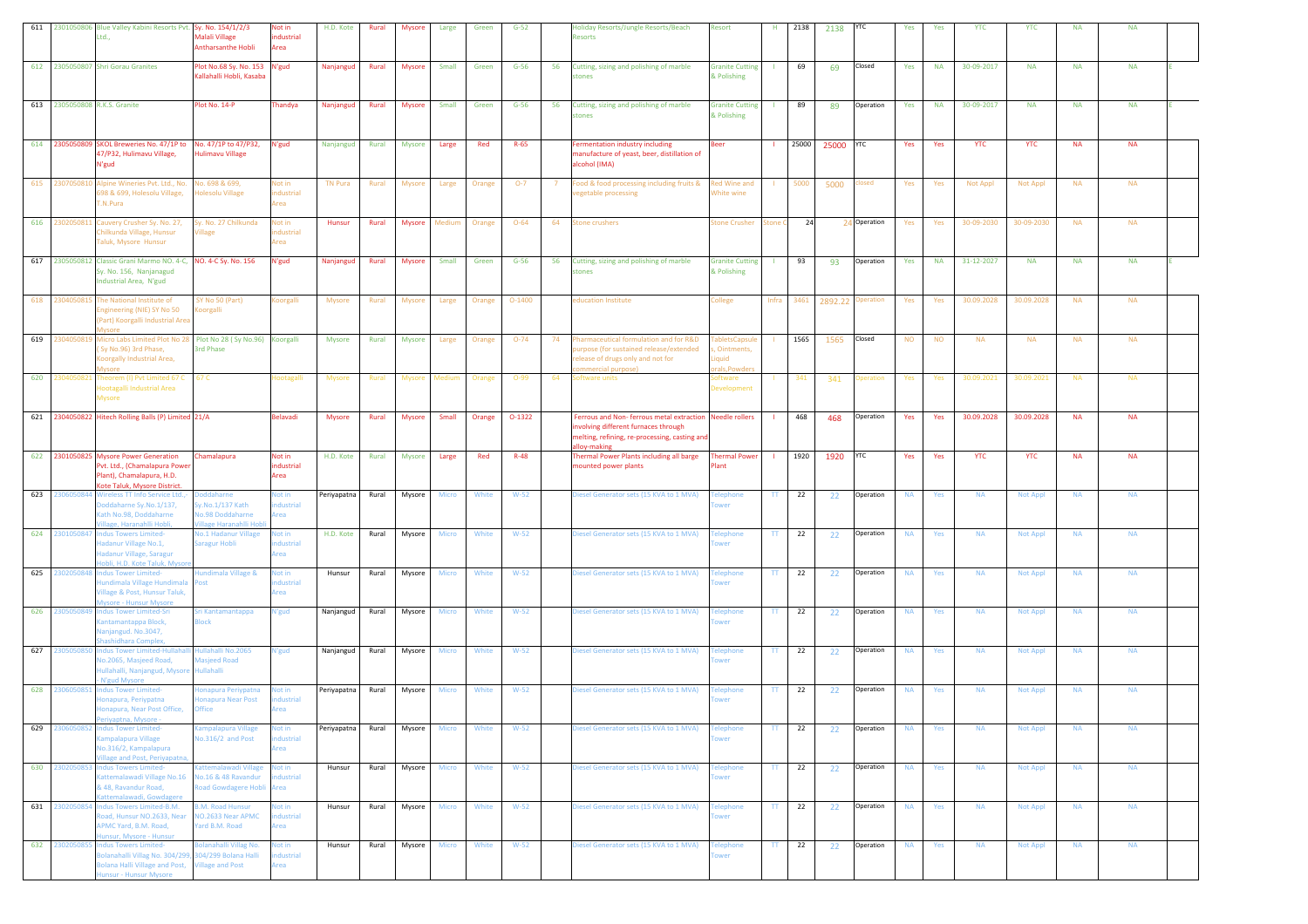| 633 | 230505085      | ndus Towers Limited-<br>varasanahalli, Nanjangud<br>Vo.294/1, Devarasanahalli,                                                                                             | evarasanaha<br>anjangud No.294/1<br>ppinahalli Road                                                                | <b>V'gud</b>                     | Nanjangud   | Rural | Mysore | <b>Micro</b> | White | $W-52$ | iesel Generator sets (15 KVA to 1 MVA)  | wer                                         |              | 22 | 22 | Operation | NA        | Yes | <b>NA</b> | Not Appl        | <b>NA</b> | <b>NA</b>              |  |
|-----|----------------|----------------------------------------------------------------------------------------------------------------------------------------------------------------------------|--------------------------------------------------------------------------------------------------------------------|----------------------------------|-------------|-------|--------|--------------|-------|--------|-----------------------------------------|---------------------------------------------|--------------|----|----|-----------|-----------|-----|-----------|-----------------|-----------|------------------------|--|
|     | 634 2305050857 | pinahalli Road, Nanjangud<br><b>Indus Towers Limited-</b><br>'idyanagar Gate, Nanjangud<br>No.25 and 26, Jayasimha                                                         | idyanagar Gate<br>anjangud No.25 and<br>26 Jayasimha Layout                                                        | N'gud                            | Nanjangud   | Rural | Mysore | <b>Micro</b> | White | $W-52$ | Diesel Generator sets (15 KVA to 1 MVA) | elephone<br>wer                             | TT.          | 22 | 22 | Operation | <b>NA</b> | Yes | <b>NA</b> | <b>Not Appl</b> | <b>NA</b> | <b>NA</b>              |  |
|     | 635 230505085  | ayout, Deviramanahalli Road<br><b>Indus Towers Limited-Deboor</b><br>Village No.5, Deboor Village,<br>ullahalli Main Road.                                                 | eviramanahalli Road<br>eboor Village No.5<br>eboor Village<br>ullahalli Main Road                                  | N'gud                            | Nanjangud   | Rural | Mysore | Micro        | White | $W-52$ | Diesel Generator sets (15 KVA to 1 MVA) | <b>Telephone</b><br>wer                     | TT.          | 22 | 22 | Operation | <b>NA</b> | Yes | <b>NA</b> | <b>Not Appl</b> | <b>NA</b> | <b>NA</b>              |  |
|     | 636 2306050860 | anjanagud, Mysore - N'gud<br><b>Indus Towers Limited-</b><br><b>Manchadevana Halli Village</b><br>Vo.159/1, Manchadevanahal                                                | lanchadevana Halli<br>llage No.159/1<br><b>Bylukuppe</b>                                                           | Not in<br>dustrial<br>ea.        | Periyapatna | Rural | Mysore | <b>Micro</b> | White | $W-52$ | Diesel Generator sets (15 KVA to 1 MVA) | elephone                                    | $\mathbf{H}$ | 22 | 22 | Operation | <b>NA</b> | Yes | <b>NA</b> | <b>Not Appl</b> | <b>NA</b> | <b>NA</b>              |  |
|     | 637 2303050861 | llage, Bylukuppe,<br><b>Indus Towers Limited-</b><br>Madhuvanahalli No.4133,<br>Maduvanahalli, K.R. Nagar,                                                                 | <b>Madhuvanahalli</b><br><b>Vo.4133</b>                                                                            | <b>Not in</b><br>dustrial<br>rea | K.R. Nagar  | Rural | Mysore | Micro        | White | $W-52$ | Diesel Generator sets (15 KVA to 1 MVA) | elephone<br>wer                             | TT.          | 22 | 22 | Operation | <b>NA</b> | Yes | <b>NA</b> | <b>Not Appl</b> | <b>NA</b> | <b>NA</b>              |  |
|     | 638 2307050862 | Mysore. - K.R.Nagar Mysore<br><b>Indus Towers Limited-</b><br>Makanahalli Village No. 1912, 1912 Bannur Post<br>Makanahalli Village, Bannur<br>ost, T.Narasipura, Mysore - | Makanahalli Village No. Not in                                                                                     | dustrial<br>rea                  | TN Pura     | Rural | Mysore | Micro        | White | $W-52$ | Diesel Generator sets (15 KVA to 1 MVA) | <b>Felephone</b><br>wer                     | $\Pi$        | 22 | 22 | Operation | <b>NA</b> | Yes | <b>NA</b> | <b>Not Appl</b> | <b>NA</b> | <b>NA</b>              |  |
|     | 639 2302050863 | Indus Towers Limited-Harve<br>allahalli Village No.119,<br>larve Kallahalli Village,<br>insur, Mysore - Hunsur                                                             | larve Kallahalli Village<br>0.119                                                                                  | Not in<br>dustrial<br>rea        | Hunsur      | Rural | Mysore | <b>Micro</b> | White | $W-52$ | Diesel Generator sets (15 KVA to 1 MVA) | elephone                                    | TT.          | 22 | 22 | Operation | <b>NA</b> | Yes | <b>NA</b> | <b>Not Appl</b> | <b>NA</b> | <b>NA</b>              |  |
|     | 640 2305050864 | ndus Towers Limited-<br>ioddanapura Village<br>Goddanapura Village,<br>Chikkayannachatra Hobli,                                                                            | oddanapura Village<br>Chikkayannachatra<br>Inhli                                                                   | <b>\'gud</b>                     | Nanjangud   | Rural | Mysore | <b>Micro</b> | White | $W-52$ | Diesel Generator sets (15 KVA to 1 MVA) | elephone                                    | π            | 22 | 22 | Operation | <b>NA</b> | Yes | <b>NA</b> | <b>Not Appl</b> | <b>NA</b> | <b>NA</b>              |  |
|     | 641 2307050866 | <b>Indus Towers Limited-</b><br>Beedanahalli Village No.234,<br>leedanahalli Village, Bannur<br>obli, T.Narasipura, Mysore.                                                | Beedanahalli Village<br>lo.234 Bannur Hobli                                                                        | <b>Not in</b><br>dustrial<br>ea. | TN Pura     | Rural | Mysore | Micro        | White | $W-52$ | Diesel Generator sets (15 KVA to 1 MVA) | <b>Telephone</b><br><b>NPT</b>              | TT.          | 22 | 22 | Operation | <b>NA</b> | Yes | <b>NA</b> | <b>Not Appl</b> | <b>NA</b> | <b>NA</b>              |  |
|     | 642 230505086  | <b>Indus Towers Limited-</b><br>ammadageri, Nanjangud<br>No.240, Tammadageri,<br>anjangud, Mysore. - N'gud                                                                 | ammadageri<br>anjangud No.240<br><b>Tammadageri</b>                                                                | N'gud                            | Nanjangud   | Rural | Mysore | <b>Micro</b> | White | $W-52$ | Diesel Generator sets (15 KVA to 1 MVA) | elephone                                    | $\mathbf{H}$ | 22 | 22 | Operation | <b>NA</b> | Yes | <b>NA</b> | Not Appl        | <b>NA</b> | <b>NA</b>              |  |
|     | 643 2305050870 | <b>Indus Towers Limited-</b><br>Yechagunndly Village,<br>Vanjangud No.97,<br>echagunudly Village, Navile                                                                   | echagunndly Village<br><b>Vanjangud No.97</b><br><b>Vavile Post</b>                                                | N'gud                            | Nanjangud   | Rural | Mysore | <b>Micro</b> | White | $W-52$ | Diesel Generator sets (15 KVA to 1 MVA) | elephone<br>wer                             | TT.          | 22 | 22 | Operation | <b>NA</b> | Yes | <b>NA</b> | <b>Not Appl</b> | <b>NA</b> | <b>NA</b>              |  |
|     | 644 2305050871 | <b>Indus Towers Limited-</b><br>ashanur Village, Nanjangud<br>No.189, Dashanur Village,<br>njangud Taluk, Mysore.                                                          | ashanur Village<br>anjangud No.189                                                                                 | N'gud                            | Nanjangud   | Rural | Mysore | Micro        | White | $W-52$ | Diesel Generator sets (15 KVA to 1 MVA) | elephone<br>wer                             | TT           | 22 | 22 | Operation | <b>NA</b> | Yes | <b>NA</b> | <b>Not Appl</b> | <b>NA</b> | <b>NA</b>              |  |
|     | 645 2301050872 | <b>Indus Towers Limited-</b>                                                                                                                                               | <b>B.Mattakere Village</b>                                                                                         | Not in                           | H.D. Kote   | Rural | Mysore | <b>Micro</b> | White | $W-52$ | Diesel Generator sets (15 KVA to 1 MVA) | elephone<br>wer                             | TT.          | 22 | 22 | Operation | <b>NA</b> | Yes | <b>NA</b> | <b>Not Appl</b> | <b>NA</b> | <b>NA</b>              |  |
|     |                | 3. Mattakere Village No. 51, B.<br>Mattakere Village, Kandalakke                                                                                                           | No.51 Kandalakke Hobli                                                                                             | dustrial<br>rea                  |             |       |        |              |       |        |                                         |                                             |              |    |    |           |           |     |           |                 |           |                        |  |
|     | 646 2307050873 | iobli, H.D. Kote, Mysore. -<br><b>Indus Towers Limited-</b><br>linkanahalli Village No.121,<br>Binkananhalli Village, T.N.<br>ura, Mysore. - T.N.Pura                      | inkanahalli Village<br>0.121                                                                                       | Not in<br>dustrial<br>rea        | TN Pura     | Rural | Mysore | <b>Micro</b> | White | $W-52$ | Diesel Generator sets (15 KVA to 1 MVA) | <b>Telephone</b><br>wer                     | TT.          | 22 | 22 | Operation | <b>NA</b> | Yes | <b>NA</b> | <b>Not Appl</b> | <b>NA</b> | <b>NA</b>              |  |
|     | 647 2305050874 | <b>Indus Towers Limited</b>                                                                                                                                                | <b>KHB Colony Nanjangud N'gud</b><br><b>Vo.83 LIG KHB Colony</b><br>Chamalapura Extensio                           |                                  | Nanjangud   | Rural | Mysore | Micro        | White | $W-52$ | Diesel Generator sets (15 KVA to 1 MVA) | elephone                                    | TT.          | 22 | 22 | Operation | <b>NA</b> | Yes | <b>NA</b> | <b>Not Appl</b> | <b>NA</b> | <b>NA</b>              |  |
|     |                | 648 2305050875 Indus Towers Limited                                                                                                                                        | ligere Village<br>lanjangud No.19/3                                                                                | V'gud                            | Nanjangud   | Rural | Mysore | Micro        | White | $W-52$ | Diesel Generator sets (15 KVA to 1 MVA) | elephone<br>wer                             | TT.          | 22 | 22 | Operation | <b>NA</b> | Yes | <b>NA</b> | <b>Not Appl</b> | <b>NA</b> | <b>NA</b>              |  |
|     |                | 649 2301050876 Indus Towers Limited                                                                                                                                        | idagallu Village H.D.<br><b>Cote No.11 Bidagallu</b><br><b>Village Sargur Post</b>                                 | Not in<br>dustrial<br>rea        | H.D. Kote   | Rural | Mysore | Micro        | White | $W-52$ | Diesel Generator sets (15 KVA to 1 MVA) | <b>Felephone</b><br>wer                     | $\Pi$        | 22 | 22 | Operation | <b>NA</b> | Yes | <b>NA</b> | <b>Not Appl</b> | <b>NA</b> | <b>NA</b>              |  |
|     |                | 650 2307050877 Indus Towers Limited-                                                                                                                                       | Aakannahalli Village<br>T.N. Pura No.1912<br>annur Post,                                                           | Vot in<br>dustrial<br>rea        | TN Pura     | Rural | Mysore | <b>Micro</b> | White | $W-52$ | Diesel Generator sets (15 KVA to 1 MVA) | elephone                                    | TT.          | 22 | 22 | Operation | <b>NA</b> | Yes | <b>NA</b> | <b>Not Appl</b> | <b>NA</b> | <b>NA</b>              |  |
| 651 |                | 2301050878 Indus Towers Limited                                                                                                                                            | oddapadavanakote<br>illage No.322/61,                                                                              | Not in<br>dustrial<br>Area       | H.D. Kote   | Rural | Mysore | Micro        | White | $W-52$ | Diesel Generator sets (15 KVA to 1 MVA) | elephone<br>wer                             | TT.          | 22 | 22 | Operation | <b>NA</b> | Yes | <b>NA</b> | <b>Not Appl</b> | <b>NA</b> | <b>NA</b>              |  |
|     |                | 652 2305050879 Indus Towers Limited-                                                                                                                                       | Chunchanahalli Village<br>anjangud No.202<br>howlande Hobli                                                        | N'gud                            | Nanjangud   | Rural | Mysore | <b>Micro</b> | White | $W-52$ | Diesel Generator sets (15 KVA to 1 MVA) | <b>Felephone</b><br>wer                     | TT.          | 22 | 22 | Operation | <b>NA</b> | Yes | <b>NA</b> | <b>Not Appl</b> | <b>NA</b> | <b>NA</b>              |  |
|     |                | 653 2302050907 Wireless TT Infoservices<br>mited                                                                                                                           | <b>Medar Block Hunsur</b><br>lo.3437/C Old K.R.<br><b>Jagar Road Medar</b><br>lock Kalkunte<br>Nanjangud Road T.N. | Not in<br>dustrial<br>Area       | Hunsur      | Rural | Mysore | Micro        | White | $W-52$ | Diesel Generator sets (15 KVA to 1 MVA) | <b>Felephone</b><br>wer<br><b>Rice Mill</b> | $\Pi$        | 22 | 22 | Operation | <b>NA</b> | Yes | <b>NA</b> | Not Appl        | <b>NA</b> | <b>NA</b><br><b>NA</b> |  |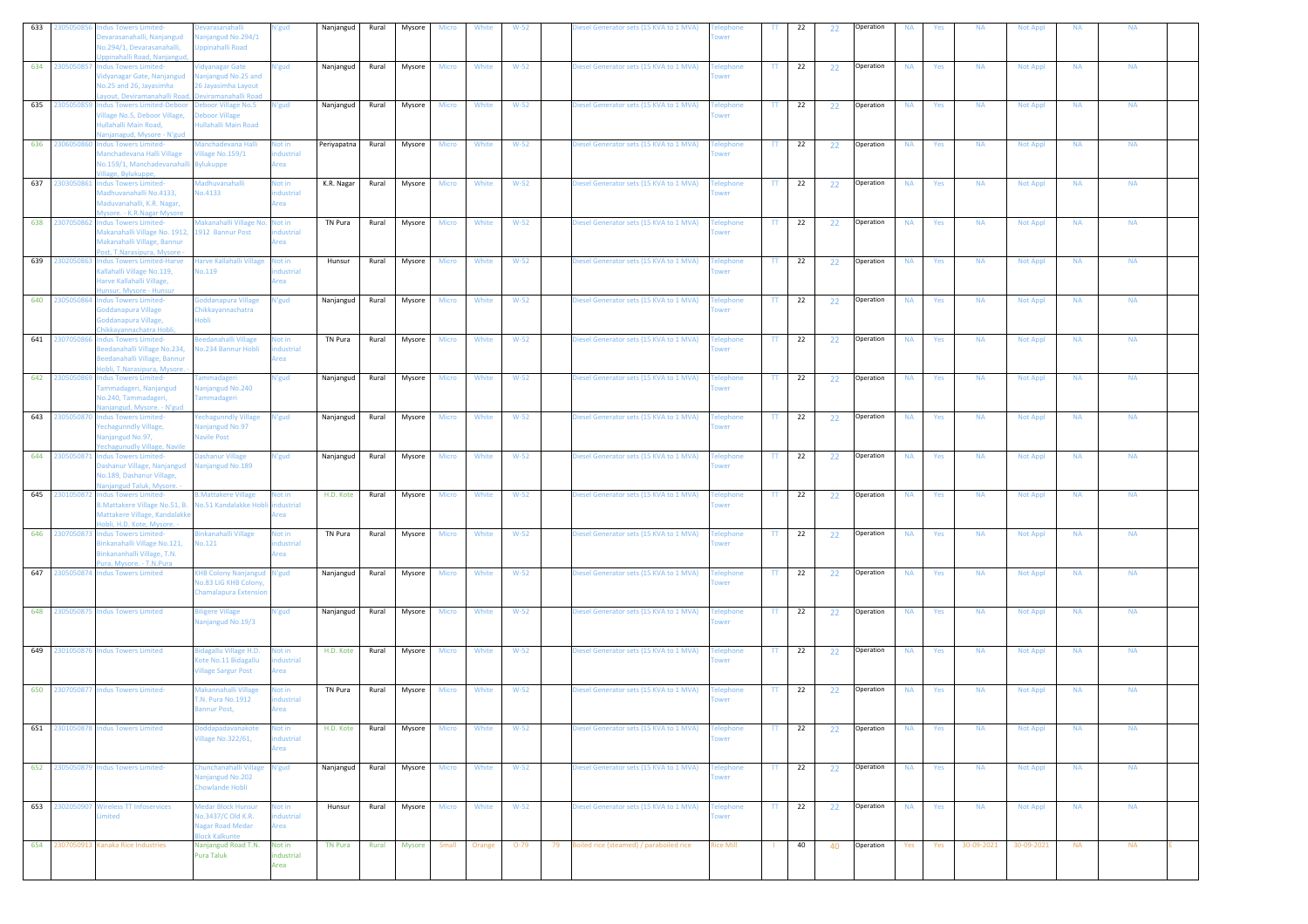| 655 | 305050914<br>Sri. Abdul Jabbar Stone<br>crusher                                               | Sy. No. 244 Maralur<br>hikkayyanachatra<br>ildol                           | Not in<br>dustrial<br>Area                              | Nanjangud              | Rural | <b>Mysore</b> | Micro        | Orange       | $O - 64$ | 64 | tone crushers                                                                                                                                                 | one Crusher                         | <b>SC</b>       | 25    | 25             | Closed        | <b>NO</b> | <b>NO</b> | <b>NA</b>  | <b>NA</b>       | <b>NA</b> | <b>NA</b> |  |
|-----|-----------------------------------------------------------------------------------------------|----------------------------------------------------------------------------|---------------------------------------------------------|------------------------|-------|---------------|--------------|--------------|----------|----|---------------------------------------------------------------------------------------------------------------------------------------------------------------|-------------------------------------|-----------------|-------|----------------|---------------|-----------|-----------|------------|-----------------|-----------|-----------|--|
| 656 | 2305050915 Sri. Mahesh Stone Crusher,                                                         | y. NO. 298/3 Kalihur<br>fillage Nanjangud<br><b>Taluk</b>                  | Not in<br>industrial<br>Area                            | Nanjangud              | Rural | <b>Mysore</b> | Micro        | Orange       | $O - 64$ | 64 | <b>Stone crushers</b>                                                                                                                                         | <b>tone Crusher</b>                 | <b>SC</b>       | 15    | 15             | Closed        | <b>NO</b> | <b>NO</b> | <b>NA</b>  | <b>NA</b>       | <b>NA</b> | <b>NA</b> |  |
| 657 | 2304050916 Poornima Service Station                                                           | Mysore - Malavalli<br>load Bannur Town T.N. industrial<br><b>ura</b>       | Not in<br>Area                                          | <b>TN Pura</b>         | Rural | Mysore        | Micro        | Orange       | $O-18$   | 18 | Automobile servicing, repairing and<br>painting (excluding only fuel dispensing)                                                                              | ervice station                      |                 | 22    | 22             | Closed        | Yes       | <b>NA</b> | Not Appl   | <b>NA</b>       | <b>NA</b> | <b>NA</b> |  |
| 658 | 2307050917 Suryodaya Infrastructure Pvt.<br>td                                                | Sy. No. 116/2<br><b>Sommanayakanhalli</b><br>Kasba Hobli                   | Not in<br>industrial<br>Area                            | TN Pura                | Rural | Mysore        | Small        | Orange       | $O-37$   | 37 | Hot mix plants                                                                                                                                                | ot mix plant                        |                 | 86    | 86             | Closed        | <b>NO</b> | <b>NO</b> | <b>NA</b>  | <b>NA</b>       | <b>NA</b> | <b>NA</b> |  |
| 659 | 2305050918 Kanaka Stone Crusher                                                               | Sy. No. 242 Maralaha<br>hatra Hobli                                        | Not in<br>ndustrial<br>Area                             | Nanjangud              | Rural | Mysore        | Micro        | Orange       | $O - 64$ | 64 | <b>Stone crushers</b>                                                                                                                                         | <b>tone Crusher</b>                 | <b>SC</b>       | 9.75  | -9             | Closed        | <b>NO</b> | <b>NO</b> | <b>NA</b>  | <b>NA</b>       | <b>NA</b> | <b>NA</b> |  |
|     | 660 2304050927 Bharthi Coconut Products                                                       | No.76-K                                                                    | Hootagalli                                              | Mysore                 | Rural | Mysore        | Micro        | Orange       | $O-95$   |    | 84 Desiccated Coconut Manufacturing Units                                                                                                                     | <b>Desicated</b><br>pconut<br>owder |                 | 16    | 16             | Operation     | Yes       | Yes       | Applied    | Applied         | <b>NA</b> | <b>NA</b> |  |
|     | 661 2307050931 Sudhakar Rice Industries                                                       | 143, T Narispura                                                           | Not in<br>industrial<br>Area                            | TN Pura                | Rural | Mysore        | Small        | Orange       | $G-39$   | 39 | Rice Hulling & Phova manufacturing<br>ndustries                                                                                                               | <b>Rice Mill</b>                    |                 | 149   | 149            | Operation     | Yes       | Yes       | 30-09-2022 | 30-09-2022      | <b>NA</b> | <b>NA</b> |  |
| 662 | 2302050934 Aircel Ltd., Kallahalli Village                                                    | y. No. 44 Kallahalli<br>illage                                             | Not in<br>ndustrial<br>rea                              | Hunsur                 | Rural | Mysore        | Micro        | White        | $W-52$   |    | Diesel Generator sets (15 KVA to 1 MVA)                                                                                                                       | elephone<br>wer                     | TT              | 2.25  | $\overline{2}$ | Operation     | <b>NA</b> | Yes       | <b>NA</b>  | <b>Not Appl</b> | <b>NA</b> | <b>NA</b> |  |
|     | 663 2306050935 Aircel Ltd., Kundanahalli<br>llage                                             | y. No. 30/1<br>undanahalli village<br><b>Jandhinath Post</b>               | Not in<br>dustrial<br>Area                              | Periyapatna            | Rural | Mysore        | Micro        | White        | $W-52$   |    | Diesel Generator sets (15 KVA to 1 MVA)                                                                                                                       | elephone<br>wer                     | TT.             | 2.25  | $\overline{2}$ | Operation     | <b>NA</b> | Yes       | <b>NA</b>  | Not Appl        | <b>NA</b> | <b>NA</b> |  |
| 664 | 2302050936 Aircel Ltd., Kuppe Village                                                         | y. No. 43 Kuppe village Not in<br>ilikere Hobli                            | ndustrial<br>Area                                       | Hunsur                 | Rural | Mysore        | Micro        | White        | $W-52$   |    | Diesel Generator sets (15 KVA to 1 MVA)                                                                                                                       | <b>Telephone</b><br>ower            | TT.             | 2.25  | $\overline{2}$ | Operation     | <b>NA</b> | Yes       | <b>NA</b>  | <b>Not Appl</b> | <b>NA</b> | <b>NA</b> |  |
| 665 | Aircel Ltd., Nanjangud Prop<br>:305050939                                                     | lo. 2807 Ass. No. 2951 N'gud<br>LP. Road Exten Sridha<br>lilaya 16th cross |                                                         | Nanjangud              | Rural | Mysore        | Micro        | White        | $W-52$   |    | Diesel Generator sets (15 KVA to 1 MVA)                                                                                                                       | elephone<br>wer                     | $_{\rm IT}$     | 2.25  | $\overline{2}$ | Operation     | <b>NA</b> | Yes       | <b>NA</b>  | <b>Not Appl</b> | $\sf NA$  | <b>NA</b> |  |
| 666 | 230605094<br>istema Shyam Teleservices<br>.td.,                                               | y. No. 55/32<br>harapura Village<br>undanahalli                            | Not in<br>ndustrial<br>Area                             | Periyapatna            | Rural | Mysore        | Micro        | White        | $W-52$   |    | Diesel Generator sets (15 KVA to 1 MVA)                                                                                                                       | elephone<br>ower                    | TT.             | 1.97  | $\overline{1}$ | Operation     | <b>NA</b> | Yes       | <b>NA</b>  | <b>Not Appl</b> | <b>NA</b> | <b>NA</b> |  |
| 667 | 2302050941 Aircel Ltd., Somanahalli Village Sy. No. 42/2                                      | omanahalli Village &                                                       | Not in<br>dustrial<br>Area                              | Hunsur                 | Rural | Mysore        | Micro        | White        | $W-52$   |    | Diesel Generator sets (15 KVA to 1 MVA)                                                                                                                       | elephone<br>wer                     | TT.             | 2.25  | $\overline{2}$ | Operation     | <b>NA</b> | Yes       | <b>NA</b>  | <b>Not Appl</b> | <b>NA</b> | <b>NA</b> |  |
| 668 | 2304050944<br>Metropolitan Media Compa<br>td(Formerly Vijayananda<br><b>Trinters Limited)</b> | lootagalli No34/B                                                          | Hootagalli                                              | Mysore                 | Rural | Mysore        | Medium       | Orange       | $O-59$   | 59 | Printing press Industrial scale                                                                                                                               | lews paper<br>rinting               |                 | 921   | 921            | Operation     | Yes       | Yes       | 30-9-2029  | 30-9-2029       | <b>NA</b> | <b>NA</b> |  |
| 669 | 2304050945 Vintech Precission Engineering #11/A                                               |                                                                            | Hootagalli                                              | Mysore                 | Rural | Mysore        | Micro        | White        | $W-14$   |    | General Engineering Industries (Excluding<br>electroplating, heat treatment, forging,<br>casting, pickling de-greasing Phosphating,<br>le-rusting, quenching) | ngineering<br>dustry                |                 | 20    | 20             | Operation     | Yes       | <b>NA</b> | 31-12-2018 | <b>NA</b>       | <b>NA</b> | <b>NA</b> |  |
|     | 670 2307050948 Mahadeshwara Bhavan                                                            | Kath No. 674<br>Nanjangud Road                                             | Not in<br>industrial<br>Area                            | <b>TN Pura</b>         | Rural | Mysore        | Small        | Green        | $G-75$   | 64 | Kalyanamantapams & Community Halls<br>(for DG Sets)                                                                                                           | Choultry                            |                 | 35    | 35             | Operation     | Yes       | Yes       | 31.12.2034 | 31.12.2034      | <b>NA</b> | <b>NA</b> |  |
|     | 671 2301050949 Kay Yess Resort                                                                | Sy.no.23 & 24<br>adegadde village<br>Antharasanthe Hobli                   | Not in<br>dustrial<br>Area                              | H.D. Kote              | Rural | <b>Mysore</b> | Small        | Green        | $G-52$   | 52 | Holiday Resorts/Jungle Resorts/Beach<br><b>Resorts</b>                                                                                                        | Resort                              | H.              | 130   | 130            | Operation     | Yes       | Yes       | 31-12-2025 | 31-12-2025      | <b>NA</b> | <b>NA</b> |  |
|     | 672 2301050950 Red Earth Good Living &<br>Hospitality (P) Ltd.,                               | Sy. No. 64/1 64/2<br>Hosaholalu Village<br>Antharasanthe Hobli             | Not in<br>industrial<br>Area                            | H.D. Kote              | Rural | <b>Mysore</b> | Medium       | Green        | $G-52$   | 52 | Holiday Resorts/Jungle Resorts/Beach<br>Resorts                                                                                                               | Resort                              | H               | 658   | 658            | Operation     | Yes       | Yes       | 31-12-2021 | 31-12-2021      | <b>NA</b> | <b>NA</b> |  |
| 673 | 2307050951 Natural & Essential Oils Pvt.<br>imited at                                         | Sy.No. 287/2A, 2B, 3, 4 Not in<br>and 290, , Tumbla<br>Village,            | industrial<br>Area                                      | <b>TN Pura</b>         | Rural | Mysore        | Large        | Orange       | $O-71$   | 71 | Solvent extraction plants (excluding<br>refining)                                                                                                             | olvent<br>extraction                |                 | 1212  | 20232          | Operation     | Yes       | Yes       | 30-09-2021 | 30-09-2021      | <b>NA</b> | <b>NA</b> |  |
|     | 674 2305050953 Shree Plastic Industries-<br>Nanjangud                                         | Nanjangud Plot No.63- N'gud<br>P Sy. No.159                                |                                                         | Nanjangud              | Rural | Mysore        | <b>Micro</b> | Green        | $G-79$   |    | Plastic units covered under Plastic Rules,<br>2011                                                                                                            | <b>Plastic sheets</b>               | $\mathbf{L}$    | 19.42 | 19 YTC         |               | Yes       | <b>NA</b> | <b>YTC</b> | <b>YTC</b>      | <b>NA</b> | <b>NA</b> |  |
| 675 | 30105095<br><b>Professional Global</b><br>Construction Pyt. Ltd                               | Sy. No.251/463 Kittur Not in<br>/illage                                    | industrial<br>rea                                       | H.D. Kote Rural Mysore |       |               |              | Small Orange | $O-64$   |    | itone crushers                                                                                                                                                | tone Crusher                        | SC <sub>1</sub> | $-47$ | $-47$          | <b>Closed</b> | NA.       | Yes       | NA .       | YTC             | NA .      | NA .      |  |
| 676 | <b>Classic Stone Crusher</b><br>230605095                                                     | No.66 Kasaba Hobli<br>anchavalli Post<br>howkur Village                    | Not in<br>ndustrial<br><i><u><b><u>krea</u></b></u></i> | Periyapatna            | Rural | Mysore        | Micro        | Orange       | $O-64$   |    | Stone crushers                                                                                                                                                | tone Crusher                        | SC.             | 12    |                | <b>Closed</b> | NA.       | Yes       | $N_A$      | YTC             | $N_A$     | $N_A$     |  |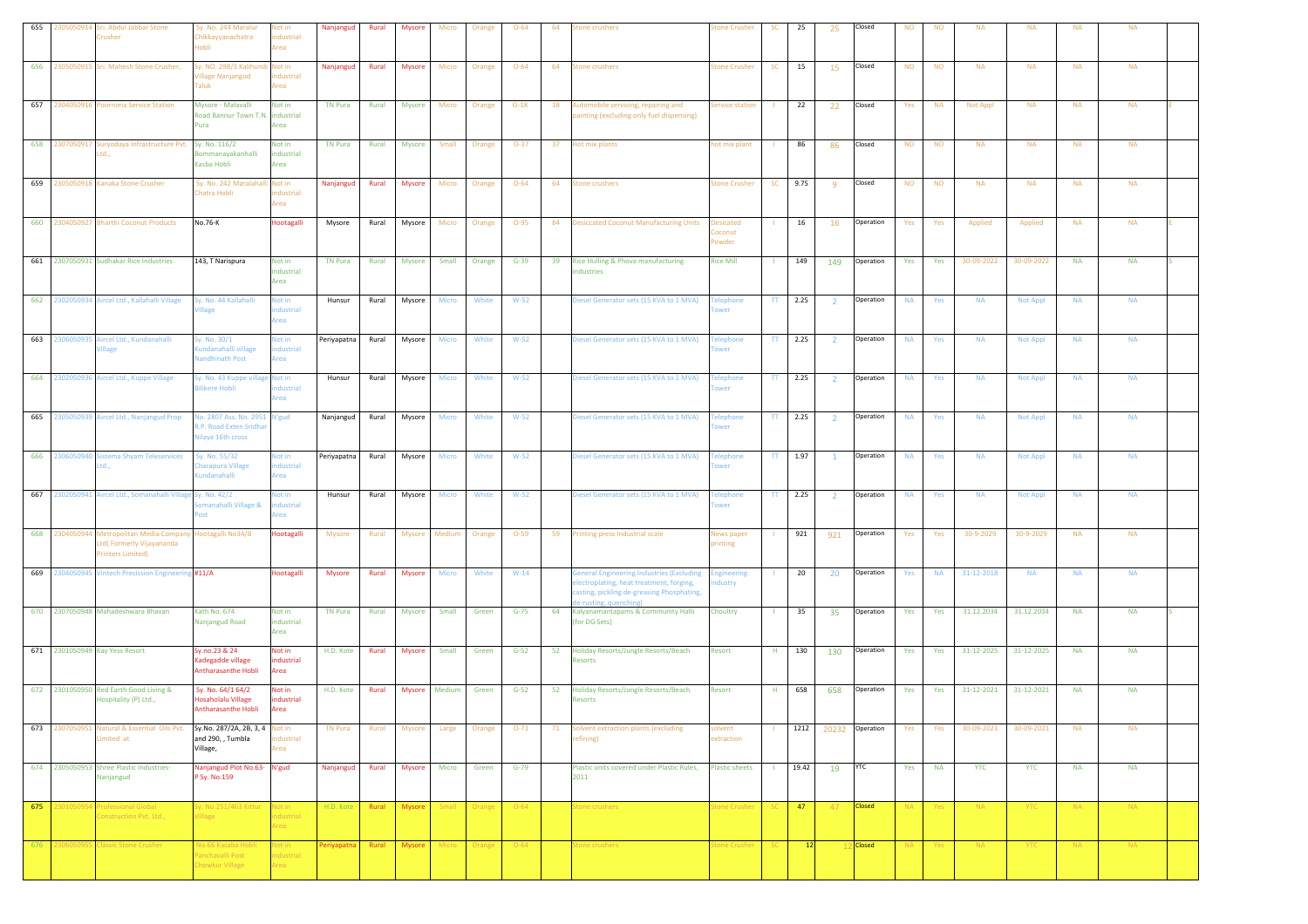|     |                |                                                                                             | lo.126 P-P4 Kasab<br>lobli Sathyagala Villag                                                 | vot in<br>ndustrial<br>Area         | Periyapatn    | Rural        |               |              |        |                  |    |                                                                                                                                                                                                        |                                       |                        |             |     |                     |           |           |            |                 |           |                        |  |
|-----|----------------|---------------------------------------------------------------------------------------------|----------------------------------------------------------------------------------------------|-------------------------------------|---------------|--------------|---------------|--------------|--------|------------------|----|--------------------------------------------------------------------------------------------------------------------------------------------------------------------------------------------------------|---------------------------------------|------------------------|-------------|-----|---------------------|-----------|-----------|------------|-----------------|-----------|------------------------|--|
|     |                | 678 2306050957 Nirmal Aqua Minerals                                                         | Sy. No.4 Gudenahalli<br>Village, Haranahalli<br>Hobli                                        | Not in<br>industrial<br>Area        | Periyapatna   | Rural        | <b>Mysore</b> | Small        | Green  | $G-54$           | 54 | <b>Mineralized water</b>                                                                                                                                                                               | Packaged<br>drinking water            |                        | 64          | 64  | Operation           | Yes       | <b>NA</b> | Applied    | <b>NA</b>       | <b>NA</b> | <b>NA</b>              |  |
|     |                | 679 2304050958 S.M. Rice Mill                                                               | Cheeranahalli Village                                                                        | Not in<br>ndustrial<br>Area         | K.R. Nagar    | Rural        | Mysore        | Micro        | Green  | $G-39$           |    | Rice Hulling & Phova manufacturing<br>ndustries                                                                                                                                                        | <b>Rice Mill</b>                      |                        | 15          | 15  | <b>YTC</b>          | <b>NA</b> | Yes       | <b>YTC</b> | <b>YTC</b>      | <b>NA</b> | <b>NA</b>              |  |
|     |                | 680 2304050959 Ranganathaswamy Rice Mill                                                    | Kanthenahalli                                                                                | Not in<br>industrial<br>Area        | K.R. Nagar    | Rural        | Mysore        | Micro        | Orange | $O-79$           | 79 | Boiled rice (steamed) / paraboiled rice                                                                                                                                                                | <b>Rice Mill</b>                      |                        | 16          | 16  | Closed              | Yes       | Yes       | <b>NA</b>  | <b>NA</b>       | <b>NA</b> | <b>NA</b>              |  |
|     |                | 681 2301050960 Durga Mining -                                                               | Itna Thorovalli Village                                                                      | Not in<br>ndustrial<br>Area         | H.D. Kote     | Rural        | <b>Mysore</b> | Micro        | Red    | $R-35$           |    | 35 Mining, ore benification, ore sintering and Mine<br>pellatisation etc.                                                                                                                              |                                       | M                      | 20          | 20  | Closed              | Yes       | Yes       | 30-06-2017 | 30-06-2017      | <b>NA</b> | <b>NA</b>              |  |
|     |                | 682 2302050961 Hanagodu Magnesite Mines                                                     | <b>Hangodu Village</b>                                                                       | Not in<br>ndustrial<br>Area         | Hunsur        | Rural        | Mysore        | Micro        | Red    | $R-35$           | 35 | Mining, ore benification, ore sintering and Mine<br>bellatisation etc.                                                                                                                                 |                                       | M                      | $5^{\circ}$ | -5  | Closed              | <b>NO</b> | <b>NO</b> | <b>NA</b>  | <b>NA</b>       | <b>NA</b> | <b>NA</b>              |  |
|     |                | 683 2302050962 Master Pavers                                                                | <b>B.M. Bypass Road</b>                                                                      | Not in<br>industrial<br>Area        | Hunsur        | Rural        | <b>Mysore</b> | Micro        | Green  | $G-11$           | 11 | Cement products (without using Asbestos) Concrete Pipes<br>like pipe, pillar, jafri, well ring, blocks/tiles<br>etc. (should be done under closed covered<br>shed to control fugitive emissions) [only |                                       |                        | 22          | 22  | Operation           | Yes       | Yes       | 31-12-2021 | 31-12-2021      | <b>NA</b> | <b>NA</b>              |  |
|     |                | 684 2304050963 Mahalakshmi Industries                                                       | <b>No-68/N Chemical Zone Hootagalli</b>                                                      |                                     | Mysore        | Rural        | Mysore        | Micro        | Red    | $R-22$           | 22 | Organic chemicals manufacturing, Meta<br>Amino phenol                                                                                                                                                  | Potassium<br>nitrate                  |                        | 10.23       | 10  | Operation           | Yes       | Yes       | 30-06-2018 | 30-06-2018      | <b>NA</b> | <b>NA</b>              |  |
|     |                | 685 2305050964 A T Work Sri Govinda<br>Granites,                                            | Sy.no.170 Kallahalli<br>rillage                                                              | N'gud                               | Nanjangud     | Rural        | <b>Mysore</b> | Small        | Green  | $G-56$           |    | Cutting, sizing and polishing of marble<br>stones                                                                                                                                                      | <b>Granite Cutting</b><br>& Polishing |                        | 40          | 40  | <b>YTC</b>          | Yes       | <b>NA</b> | <b>YTC</b> | <b>YTC</b>      | <b>NA</b> | <b>NA</b>              |  |
|     | 686 230405096  | Doddakanya Magnesite,<br><b>Dunite &amp; Chromite Mines</b>                                 | ML. No. 1116 No. 88 & N'gud<br>89 Yachagalli<br>Doddanapura<br>Doddakanya                    |                                     | Nanjangud     | Rural        | <b>Mysore</b> | Micro        | Red    | $R-35$           |    | Mining, ore benification, ore sintering and<br>pellatisation etc.                                                                                                                                      | Mine                                  | M                      | 23          | 23  | <b>YTC</b>          | Yes       | Yes       | <b>YTC</b> | <b>YTC</b>      | <b>NA</b> | <b>NA</b>              |  |
| 687 | 30505096       | Sri. Vinayaka Stone Crushe                                                                  | šy. No. 33/3B,<br>induvalli Village                                                          | Not in<br>dustrial<br>real          | Vanjang       | Rural        | Mysi          | Micro        | Orang  | $O - 64$         |    | tone crushers                                                                                                                                                                                          | tone Crush                            |                        |             | -25 | losed               | <b>NA</b> | Yes       | NA.        | <b>YTC</b>      | <b>NA</b> | <b>NA</b>              |  |
| 688 | 2305050970     | A.J. & Sons                                                                                 | Sy. No. 36 Maraloor-<br><b>Goddanapur Village</b>                                            | N'gud                               | Nanjangud     | Rural        | <b>Mysore</b> | Micro        | Orange | $O-37$           | 37 | Hot mix plants                                                                                                                                                                                         | Hot mix plant                         |                        | 20          | 20  | losed               | <b>NO</b> | <b>NO</b> | <b>NA</b>  | <b>NA</b>       | <b>NA</b> | <b>NA</b>              |  |
| 689 | 2304050971     | <b>Praveen Service Station</b>                                                              | lot No.70-T                                                                                  | <b>Hootagalli</b>                   | <b>Mysore</b> | Rural        | <b>Mysore</b> | Micro        | Orange | $O-18$           |    | Automobile servicing, repairing and<br>painting (excluding only fuel dispensing)                                                                                                                       | ervice station                        |                        | 6.5         | -6  | /TC                 | Yes       | <b>NA</b> | <b>YTC</b> | <b>YTC</b>      | <b>NA</b> | <b>NA</b>              |  |
|     |                | 690 2306050975 Wireless TT Infoservice Ltd.                                                 | lo.40 Khata No.110<br>akshmipura Village<br>ylakuppa Post Arvathi                            | Not in<br>dustrial<br>Area          | Periyapatna   | Rural        | <b>Mysore</b> | Small        | White  | $W-52$           |    | Diesel Generator sets (15 KVA to 1 MVA)                                                                                                                                                                | Felephone<br>wer                      | TT.                    | 35          | 35  | Operation           | <b>NA</b> | Yes       | <b>NA</b>  | Not Appl        | <b>NA</b> | <b>NA</b>              |  |
|     | 691 2306050976 | Wireless TT Infoservice Ltd.,                                                               | oddaharave Village<br>lo.1/170 Doddaharav<br>illage Haranahalli<br>abli                      | <b>Not in</b><br>industrial<br>Area | Periyapatna   | Rural        | <b>Mysore</b> | Small        | White  | $W-52$           |    | Diesel Generator sets (15 KVA to 1 MVA)                                                                                                                                                                | elephone<br>wer                       | TT                     | 32          | 32  | Operation           | <b>NA</b> | Yes       | <b>NA</b>  | Not Appl        | <b>NA</b> | <b>NA</b>              |  |
| 693 | 692 2304050998 | Santhosh Dry Cleaning Service No. 28/A & 28/B Main<br>Yet to allot Wireless TT Infoservice- | had                                                                                          | Belavadi<br>Not in                  | Mysore        | Rural        | <b>Mysore</b> | Micro        | Orange | $O-50$<br>$W-52$ |    | 50 Mechanized laundry using oil fired boiler                                                                                                                                                           | <b>Dry Cleaing</b>                    |                        | 22          | 22  | Closed<br>Operation | Yes       | <b>NA</b> | <b>NA</b>  | <b>NA</b>       | <b>NA</b> | <b>NA</b><br><b>NA</b> |  |
|     |                | 694 2306051001 Wireless TT Infoservice Ltd.                                                 | y. No.1/170<br>oddaharave Village<br>laranahalli Hobli<br>eryapatna Taluk                    | dustrial<br>Area                    | Periyapatna   | <b>Rural</b> | <b>Mysore</b> | <b>Small</b> | White  |                  |    | Diesel Generator sets (15 KVA to 1 MVA)                                                                                                                                                                | <b>Telephone</b><br>wer               | TT.                    | 31          | 31  | Operation           | <b>NA</b> | Yes       | <b>NA</b>  | <b>Not Appl</b> | <b>NA</b> | <b>NA</b>              |  |
|     |                |                                                                                             | akshmipura Village<br>No.40 Lakshmipura<br><b>Village Bylakuppa Post Area</b><br>vathi Hobli | Not in<br>ndustrial                 | eriyapatna    | Rural        | <b>Mysore</b> | Small        | White  | $W-52$           |    | Diesel Generator sets (15 KVA to 1 MVA)                                                                                                                                                                | elephone<br>wer                       | TT.                    | 31          | 31  |                     | <b>NA</b> | Yes       | <b>NA</b>  | Not Appl        | <b>NA</b> |                        |  |
| 695 |                | 2302051008 Wireless TT Infoservice Ltd.,-                                                   | Doddahunsur Village<br>lo.147/2 Near Housing<br>oard Road Dodda<br>unsur Village             | Not in<br>industrial<br>Area        | Hunsur        | Rural        | Mysore        | Micro        | White  | $W-52$           |    | Diesel Generator sets (15 KVA to 1 MVA)                                                                                                                                                                | <b>Telephone</b><br><b>ower</b>       | TT                     | 25          | 25  | Operation           | <b>NA</b> | Yes       | <b>NA</b>  | <b>Not Appl</b> | <b>NA</b> | <b>NA</b>              |  |
|     |                | 696 2302051009 Wireless TT Infoservice Ltd.,-                                               | arigowda Street<br>unsur No.1044/1035<br>Carigowda Street 2nd<br>vision                      | Not in<br>industrial<br>Area        | Hunsur        | Rural        | Mysore        | <b>Micro</b> | White  | $W-52$           |    | Diesel Generator sets (15 KVA to 1 MVA)                                                                                                                                                                | <b>Telephone</b><br>wer               | TT -                   | 25          | 25  | Operation           | <b>NA</b> | Yes       | <b>NA</b>  | Not Appl        | <b>NA</b> | <b>NA</b>              |  |
|     |                | 697 2305051010 GTL Infrastructure Ltd.,-<br>Hagginavalu                                     | lagginavalu<br><b>Hagginavalu</b>                                                            | N'gud                               | Nanjangud     | <b>Rural</b> | <b>Mysore</b> | <b>Small</b> | White  | $W-52$           |    | Diesel Generator sets (15 KVA to 1 MVA)                                                                                                                                                                | <b>Telephone</b>                      | $\mathbf{H}$           | 38          | 38  | Operation           | <b>NA</b> | Yes       | <b>NA</b>  | <b>Not Appl</b> | <b>NA</b> | <b>NA</b>              |  |
|     | 698 2305051011 | GTL Infrastructure Ltd.,-<br>Hediyale Late Shankarappa,                                     | lediyale                                                                                     | N'gud                               | Nanjangud     | Rural        | <b>Mysore</b> | Small        | White  | $W-52$           |    | Diesel Generator sets (15 KVA to 1 MVA)                                                                                                                                                                | Telephone<br>ower                     | $\mathsf{T}\mathsf{T}$ | 38          | 38  | Operation           | <b>NA</b> | Yes       | <b>NA</b>  | Not Appl        | <b>NA</b> | <b>NA</b>              |  |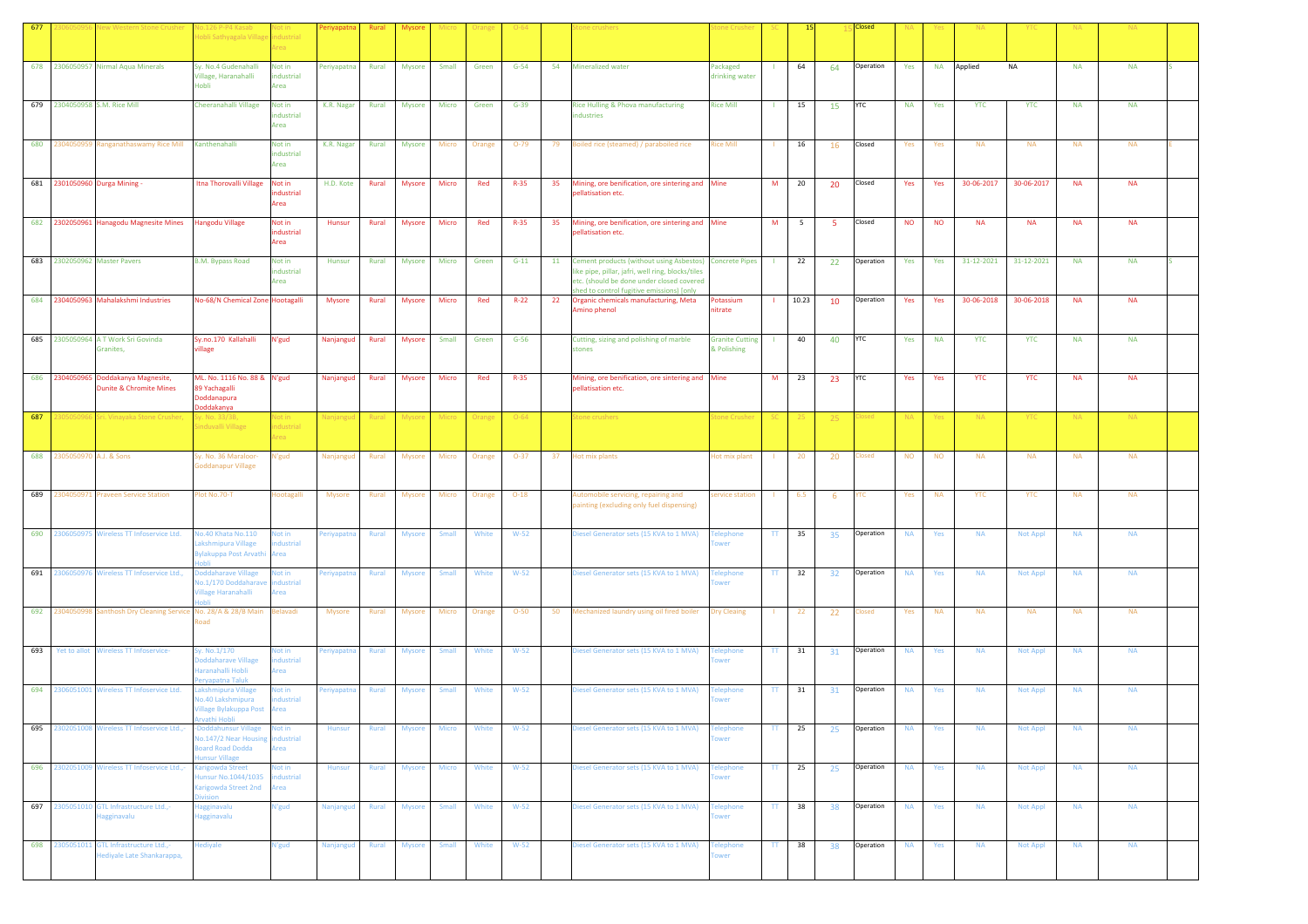| 699 | GTL Infrastructure Ltd.,-Mirle<br>303051013<br>A.T. Thulasiramegowda,   | No. 1372 No.780 Mirle Not in                                                                 | dustrial<br>Area            | K.R. Nagar      | Rural        | <b>Mysore</b> | <b>Small</b> | White      | $W-52$  | Diesel Generator sets (15 KVA to 1 MVA)                                                                                                                                                                    | wer                      | TT.                      | 38  | 38        | Operation  | <b>NA</b> | Yes       | <b>NA</b>  | <b>Not Appl</b> | <b>NA</b> | <b>NA</b> |  |
|-----|-------------------------------------------------------------------------|----------------------------------------------------------------------------------------------|-----------------------------|-----------------|--------------|---------------|--------------|------------|---------|------------------------------------------------------------------------------------------------------------------------------------------------------------------------------------------------------------|--------------------------|--------------------------|-----|-----------|------------|-----------|-----------|------------|-----------------|-----------|-----------|--|
| 700 | 2305051014 GTL Infrastructure Ltd.,-<br>lagarle                         | lagarle                                                                                      | N'gud                       | Nanjangud       | Rural        | <b>Mysore</b> | Small        | White      | $W-52$  | Diesel Generator sets (15 KVA to 1 MVA)                                                                                                                                                                    | elephone<br>ower         | TT.                      | 38  | 38        | Operation  | <b>NA</b> | Yes       | <b>NA</b>  | <b>Not Appl</b> | <b>NA</b> | <b>NA</b> |  |
| 701 | 2307051022 Indus Towers Limited-Seehalli<br>illage                      | anjar No. 769 B.<br>eehalli Village Bannur                                                   | Not in<br>industrial<br>rea | <b>TN Pura</b>  | Rural        | Mysore        | Micro        | White      | $W-52$  | Diesel Generator sets (15 KVA to 1 MVA)                                                                                                                                                                    | elephone<br>wer          | TT.                      | 25  | 25        | Operation  | <b>NA</b> | Yes       | <b>NA</b>  | <b>Not Appl</b> | <b>NA</b> | <b>NA</b> |  |
| 702 | 2306051023<br><b>Indus Towers Limited-</b><br>hattrada Beedi            | hattrada Beedi No.<br>33/A Chattrada Beedi<br>riyapatna                                      | Not in<br>dustrial<br>rea   | Hunsur          | Rural        | Mysore        | Micro        | White      | $W-52$  | Diesel Generator sets (15 KVA to 1 MVA)                                                                                                                                                                    | elephone<br>wer          | $\mathbf{H}$             | 25  | 25        | Operation  | <b>NA</b> | Yes       | <b>NA</b>  | <b>Not Appl</b> | <b>NA</b> | <b>NA</b> |  |
| 703 | 2305051024<br><b>Indus Towers Limited-</b><br><b>Congahalli Village</b> | ongahalli Village No.<br>28 H. Kongahalli Village                                            | N'gud                       | Nanjangud       | Rural        | <b>Mysore</b> | Micro        | White      | $W-52$  | Diesel Generator sets (15 KVA to 1 MVA)                                                                                                                                                                    | elephone<br>ower         | TT.                      | 25  | 25        | Operation  | <b>NA</b> | Yes       | <b>NA</b>  | <b>Not Appl</b> | <b>NA</b> | <b>NA</b> |  |
|     | 704 2305051029<br><b>Indus Towers Limited -</b><br>annari Amman Sugars  | annari Amman Sugars N'gud<br>lo. 62/1 Bannuri<br>mman Sugars Ltd<br><b>Mallupur Village</b>  |                             | Nanjangud       | Rural        | <b>Mysore</b> | Micro        | White      | $W-52$  | Diesel Generator sets (15 KVA to 1 MVA)                                                                                                                                                                    | <b>Telephone</b><br>ower | $\mathbf{H}$             | 25  | 25        | Operation  | <b>NA</b> | Yes       | <b>NA</b>  | <b>Not Appl</b> | <b>NA</b> | <b>NA</b> |  |
| 705 | 2303051031<br><b>Indus Towers Limited -</b><br>aligrama Village         | aligrama Village NO.<br>73/1A Narasimha<br>wamy Temple<br>aligrama Village                   | Not in<br>dustrial<br>Area  | K.R. Nagar      | Rural        | Mysore        | Micro        | White      | $W-52$  | Diesel Generator sets (15 KVA to 1 MVA)                                                                                                                                                                    | elephone<br>wer          | $\mathbf{H}$             | 25  | 25        | Operation  | <b>NA</b> | Yes       | <b>NA</b>  | <b>Not Appl</b> | <b>NA</b> | <b>NA</b> |  |
| 706 | 2305051032<br><b>Indus Towers Limited -</b><br>Thandyapura Village      | handyapura Village<br>VO. 418 Thandyapura<br><b>Village</b>                                  | N'gud                       | Nanjangud       | <b>Rural</b> | <b>Mysore</b> | Micro        | White      | $W-52$  | Diesel Generator sets (15 KVA to 1 MVA)                                                                                                                                                                    | <b>Telephone</b><br>wer  | TT.                      | 25  | 25        | Operation  | <b>NA</b> | Yes       | <b>NA</b>  | Not Appl        | <b>NA</b> | <b>NA</b> |  |
| 707 | 2303051034<br>Indus Towers Limited -<br>grahara Village                 | grahara Village NO.<br>277/3 Hosa Agrahara<br><b>illage</b>                                  | Not in<br>dustrial<br>rea   | K.R. Nagar      | Rural        | <b>Mysore</b> | Micro        | White      | $W-52$  | Diesel Generator sets (15 KVA to 1 MVA)                                                                                                                                                                    | elephone<br>wer          | TT.                      | 25  | 25        | Operation  | <b>NA</b> | Yes       | <b>NA</b>  | <b>Not Appl</b> | <b>NA</b> | <b>NA</b> |  |
|     | 708 2305051036 Basaveshwra Industries                                   | No. 65, Kallahalli<br><b>Industrial Area</b>                                                 | N'gud                       | Nanjangud       | Rural        | <b>Mysore</b> | Micro        | Green      | $G-104$ | Dal Mills, grams roasting, drying                                                                                                                                                                          | <b>Fried Gram</b>        |                          | 25  | 25        | <b>YTC</b> | <b>NA</b> | Yes       | <b>YTC</b> | <b>YTC</b>      | <b>NA</b> | <b>NA</b> |  |
| 709 | 306051037<br>Indus Towers Limited -<br>Bevalalu Village                 | evalalu Village NO.<br>55/5 Bevalalu Village<br>Ravandur                                     | Not in<br>ndustrial<br>krea | Periyapatna     | Rural        | Mysore        | Micro        | White      | $W-52$  | Diesel Generator sets (15 KVA to 1 MVA)                                                                                                                                                                    | <b>Felephone</b><br>ower | $\mathbf{H}$             | 25  | 25        | Operation  | <b>NA</b> | Yes       | <b>NA</b>  | <b>Not Appl</b> | <b>NA</b> | <b>NA</b> |  |
| 710 | <b>Indus Towers Limited</b><br>2306051038                               | hannamagere Village<br>lo. 246 Channamager<br>unchannakatte Hob                              | Not in<br>dustrial<br>rea   | K.R. Nagar      | Rural        | <b>Mysore</b> | Micro        | White      | $W-52$  | Diesel Generator sets (15 KVA to 1 MVA)                                                                                                                                                                    | elephone<br>wer          | $\mathbf{H}$             | 25  | 25        | Operation  | <b>NA</b> | Yes       | <b>NA</b>  | <b>Not Appl</b> | <b>NA</b> | <b>NA</b> |  |
| 711 | 2301051039<br><b>Indus Towers Limited</b>                               | . Yadathore Village<br>VO. 25/1 K. Yadathore<br><b>illage</b>                                | Not in<br>dustrial<br>krea  | H.D. Kote       | Rural        | <b>Mysore</b> | Micro        | White      | $W-52$  | Diesel Generator sets (15 KVA to 1 MVA)                                                                                                                                                                    | elephone<br>ower         | TT.                      | 25  | 25        | Operation  | <b>NA</b> | Yes       | <b>NA</b>  | <b>Not Appl</b> | <b>NA</b> | <b>NA</b> |  |
| 712 | 2303051040<br>Indus Towers Limited                                      | Gandhanahalli Village<br>lo. 53/10<br>iandhanahalli Village                                  | Not in<br>dustrial<br>Area  | K.R. Nagar      | Rural        | Mysore        | <b>Micro</b> | White      | $W-52$  | Diesel Generator sets (15 KVA to 1 MVA)                                                                                                                                                                    | elephone<br>wer          | TT.                      | 25  | 25        | Operation  | <b>NA</b> | Yes       | <b>NA</b>  | <b>Not Appl</b> | <b>NA</b> | <b>NA</b> |  |
|     | 713 2307051041 Indus Towers Limited -                                   | angasamudra Village<br>lo. 331/2A<br>tangasamudra Village                                    | Not in<br>dustrial<br>rea   | <b>TN Pura</b>  | Rural        | <b>Mysore</b> | Micro        | White      | $W-52$  | Diesel Generator sets (15 KVA to 1 MVA)                                                                                                                                                                    | elephone<br>wer          | $\mathbf{H}$             | 25  | 25        | Operation  | <b>NA</b> | Yes       | <b>NA</b>  | Not Appl        | <b>NA</b> | <b>NA</b> |  |
| 714 | 2305051042 Indus Towers Limited                                         | dambur Village No. 21 N'gud<br>22 and 25 Alambur<br><b>Village Varalvadi post</b><br>iligere |                             | Nanjangud       | <b>Rural</b> | <b>Mysore</b> | Micro        | White      | $W-52$  | Diesel Generator sets (15 KVA to 1 MVA)                                                                                                                                                                    | elephone<br>ower         | TT.                      | 25  | 25        | Operation  | <b>NA</b> | Yes       | <b>NA</b>  | <b>Not Appl</b> | <b>NA</b> | <b>NA</b> |  |
| 715 | 2307051044 Indus Towers Limited                                         | achenahalli No. 591<br>achenahalli Village<br>annur Hobli                                    | Not in<br>dustrial<br>rea   | <b>TN Pura</b>  | Rural        | <b>Mysore</b> | Micro        | White      | $W-52$  | Diesel Generator sets (15 KVA to 1 MVA)                                                                                                                                                                    | elephone<br>ower         | $\mathbf{H}$             | 25  | 25        | Operation  | <b>NA</b> | Yes       | <b>NA</b>  | Not Appl        | <b>NA</b> | <b>NA</b> |  |
|     | 716 2301051045 Roopuday Resorts Pvt. Ltd.,                              | No.67/94 Nisana Village Not in<br>Antharasanthe Hobli                                        | industrial<br>Area          | H.D. Kote       | Rural        | Mysore        | Medium       | Green G-52 |         | Holiday Resorts/Jungle Resorts/Beach<br>Resorts                                                                                                                                                            | Resort                   | H                        | 718 | 718       | YTC        | Yes       | Yes       | <b>YTC</b> | <b>YTC</b>      | <b>NA</b> | <b>NA</b> |  |
| 717 | 306051062<br>Wireless TT Infoservice Ltd.                               | vlakuppe Post Near<br>andicraft factory<br>vlakuppe Post                                     | Not in<br>ndustrial<br>Area | Periyapatna     | Rural        | <b>Mysore</b> | Micro        | White      | $W-52$  | Diesel Generator sets (15 KVA to 1 MVA)                                                                                                                                                                    | elephone<br>wer          | TT.                      | 21  | 21        | Operation  | <b>NA</b> | Yes       | <b>NA</b>  | <b>Not Appl</b> | <b>NA</b> | <b>NA</b> |  |
|     | 718 2307051066 Wireless TT-Info Service<br>mited-                       | osale Village No.178<br>ss.No.258/2 Sosale<br><b>illage</b>                                  | Not in<br>dustrial<br>rea   | <b>TN Pura</b>  | Rural        | Mysore        | Micro        | White      | $W-52$  | Diesel Generator sets (15 KVA to 1 MVA)                                                                                                                                                                    | <b>Telephone</b><br>wer  | $\mathbf{T}\mathbf{T}$ . | 21  | 21        | Operation  | <b>NA</b> | Yes       | <b>NA</b>  | Not Appl        | <b>NA</b> | <b>NA</b> |  |
|     | 719 2305051067 Decon Concrete Blocks,                                   | No.132/3 II Cross                                                                            | Thandya                     | Nanjangud Rural |              | Mysore        | Micro        | Green      | $G-11$  | 11 Cement products (without using Asbestos) Concrete Bricks<br>like pipe, pillar, jafri, well ring, blocks/tiles<br>etc. (should be done under closed covered<br>shed to control fugitive emissions) [only |                          | $\mathbf{L}$             | 12  | <b>12</b> | Operation  | Yes       | <b>NA</b> | Life Time  | <b>NA</b>       | <b>NA</b> | <b>NA</b> |  |
|     | 720 2306051069 Wireless TT Infoservice<br>mited-                        | <b>3.M. Road Periyapatna</b> Not in<br>Assesment No. 1393/10 industrial<br><b>BM. Road</b>   | Area                        | Periyapatna     | <b>Rural</b> | <b>Mysore</b> | <b>Micro</b> | White      | $W-52$  | Diesel Generator sets (15 KVA to 1 MVA)                                                                                                                                                                    | <b>Telephone</b><br>ower | TT                       | 21  | 21        | Operation  | <b>NA</b> | Yes       | <b>NA</b>  | <b>Not Appl</b> | <b>NA</b> | <b>NA</b> |  |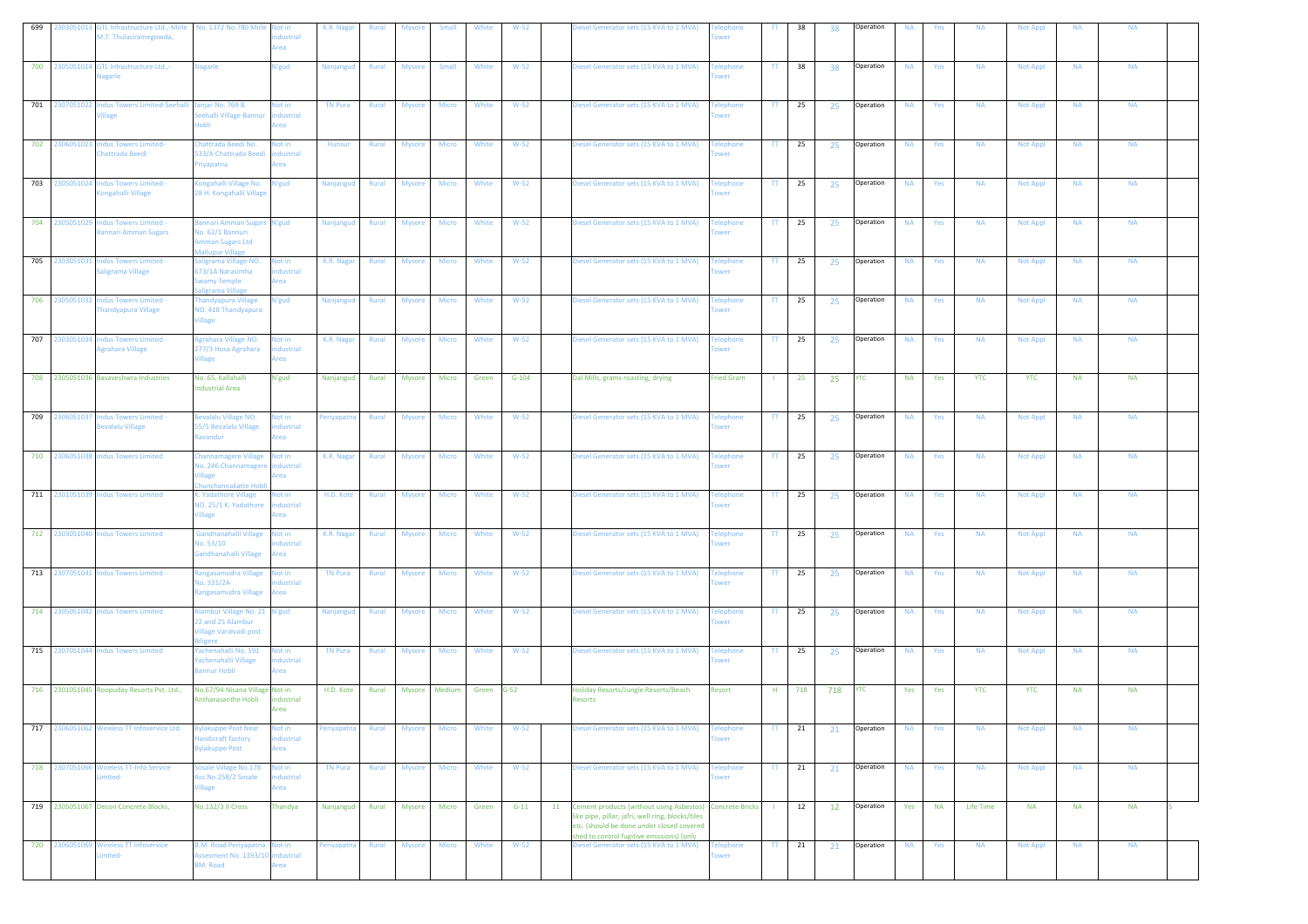| 721 |                | 2302051071 Wireless TT Infoservice<br>nited                     | insur Coffe Board No.<br>6 Khatha No. 86/1132<br><b>Old Post Office Road</b><br>p. Hunsur Coffee | Not in<br>dustrial<br>rea        | <b>Hunsur</b>  | Rural | <b>Mysore</b> | Micro        | White | $W-52$   |    | iesel Generator sets (15 KVA to 1 MVA)             | lephone<br>wer                               | TT.                      | 21                                 | 21        | Operation | <b>NA</b> | Yes | <b>NA</b>      | <b>Not Appl</b> | <b>NA</b> | <b>NA</b> |  |
|-----|----------------|-----------------------------------------------------------------|--------------------------------------------------------------------------------------------------|----------------------------------|----------------|-------|---------------|--------------|-------|----------|----|----------------------------------------------------|----------------------------------------------|--------------------------|------------------------------------|-----------|-----------|-----------|-----|----------------|-----------------|-----------|-----------|--|
|     |                | 722 2307051072 Wireless TT Infoservice<br>imited                | annur Town No.593<br>annur Town Malavalli<br>oad Near Busstand                                   | lot in<br>dustrial<br>rea        | <b>TN Pura</b> | Rural | <b>Mysore</b> | Micro        | White | $W-52$   |    | liesel Generator sets (15 KVA to 1 MVA)            | Felephone<br>wer                             | π.                       | 21                                 | 21        | Operation | <b>NA</b> | Yes | <b>NA</b>      | Not Appl        | <b>NA</b> | <b>NA</b> |  |
|     |                | 723 2305051073 Wireless TT Infoservice<br>imited                | lundi Chikkayanachitra N'gud<br><b>Jo.285/2</b><br>anchallihundi<br>hikkayanchitra Hobl          |                                  | Nanjangud      | Rural | <b>Mysore</b> | <b>Micro</b> | White | $W-52$   |    | liesel Generator sets (15 KVA to 1 MVA)            | <b>Telephone</b><br>wer                      | $\Pi$                    | 21                                 | 21        | Operation | <b>NA</b> | Yes | <b>NA</b>      | <b>Not Appl</b> | <b>NA</b> | <b>NA</b> |  |
|     |                | 724 2307051074 Wireless TT Infoservice<br>mited-                | lo.373/323 SRP road<br>pp. to Sub Register<br><b>Office AGC Complex</b><br>nnur road             | lot in<br>dustrial<br>rea        | <b>TN Pura</b> | Rural | <b>Mysore</b> | <b>Micro</b> | White | $W-52$   |    | Diesel Generator sets (15 KVA to 1 MVA)            | <b>Telephone</b><br>wer                      | $\Pi$                    | 21                                 | 21        | Operation | <b>NA</b> | Yes | <b>NA</b>      | <b>Not Appl</b> | <b>NA</b> | <b>NA</b> |  |
|     |                | 725 2301051075 Wireless TT Infoservice<br>imited-               | lo.801 No.2426<br>'ihwanathaiah Colony                                                           | lot in<br>ndustrial<br>rea       | H.D. Kote      | Rural | <b>Mysore</b> | Micro        | White | $W-52$   |    | Diesel Generator sets (15 KVA to 1 MVA)            | <b>Telephone</b>                             | TT.                      | 21                                 | 21        | Operation | <b>NA</b> | Yes | <b>NA</b>      | <b>Not Appl</b> | <b>NA</b> | <b>NA</b> |  |
|     | 726 2301051076 | <b>Wireless TT Infoservice</b><br>mited                         | H.B. Road H.D. Kote<br><b>GVHS Complex SCM</b><br><b>Cycle Shop Near Bus</b><br>tand H.B. Road   | Not in<br>dustrial<br>rea        | H.D. Kote      | Rural | <b>Mysore</b> | <b>Micro</b> | White | $W-52$   |    | Diesel Generator sets (15 KVA to 1 MVA)            | <b>Telephone</b><br>wer                      | $\Pi$                    | $\begin{array}{cc} 21 \end{array}$ | 21        | Operation | <b>NA</b> | Yes | <b>NA</b>      | <b>Not Appl</b> | <b>NA</b> | <b>NA</b> |  |
|     |                | 727 2303051077 Wireless TT Infoservice<br>imited-Sri Rama Block | No.3 No.494/205.<br>1p/549/536. Sri Rama<br>llock                                                | lot in<br>dustrial<br>rea        | K.R. Nagar     | Rural | <b>Mysore</b> | <b>Micro</b> | White | $W-52$   |    | Diesel Generator sets (15 KVA to 1 MVA)            | <b>Telephone</b><br>wer                      | TT.                      | 21                                 | 21        | Operation | <b>NA</b> | Yes | <b>NA</b>      | Not Appl        | <b>NA</b> | <b>NA</b> |  |
|     |                | 728 2302051081 Sri Chamundi Beverages                           | No.153 Dallalukoppal<br><b>Bilikere Hobli</b>                                                    | Not in<br>industrial<br>Area     | Hunsur         | Rural | <b>Mysore</b> | Small        | Green | $G-54$   | 54 | Mineralized water                                  | Packaged<br>drinking water                   |                          | 93                                 | 93        | Operation | Yes       |     | Yes 31-12-2021 | 31-12-2021      | <b>NA</b> | <b>NA</b> |  |
|     |                | 729 2304051083 Shree Shyam Plastic Industries Plot No. 70/G     |                                                                                                  | Hootagalli                       | Mysore         | Rural | Mysore        | Micro        | Green | $G - 79$ | 64 | Plastic units covered under Plastic Rules,<br>2011 | <b>Plastic Rope</b>                          |                          | 16.75                              | <b>16</b> | Operation | Yes       | Yes | Life Time      | Life Time       | <b>NA</b> | <b>NA</b> |  |
|     |                | 730 2307051084 Indus Towers Limited-                            | No.38/5 Budahalli<br>illage Chidarvalli Post<br><b>Sosale Village</b>                            | lot in<br>dustrial<br>Area       | <b>TN Pura</b> | Rural | Mysore        | Micro        | White | $W-52$   |    | Diesel Generator sets (15 KVA to 1 MVA)            | <b>Telephone</b><br>wer                      | TT.                      | 24                                 | 24        | Operation | <b>NA</b> | Yes | <b>NA</b>      | <b>Not Appl</b> | <b>NA</b> | <b>NA</b> |  |
|     |                | 731 2307051085 Indus Towers Limited                             | lo.41/2 Hosa Kukkur<br>fillage Talakadu Post                                                     | lot in<br>dustrial<br>rea        | <b>TN Pura</b> | Rural | <b>Mysore</b> | Micro        | White | $W-52$   |    | Diesel Generator sets (15 KVA to 1 MVA)            | <b>Telephone</b><br>ower                     | $\Pi$                    | 24                                 | 24        | Operation | <b>NA</b> | Yes | <b>NA</b>      | <b>Not Appl</b> | <b>NA</b> | <b>NA</b> |  |
|     |                | 732 2307051086 Indus Towers Limited-                            | Muthalavadi No.207<br><b>Authalavadi Village</b><br>osale hobli                                  | <b>Not in</b><br>dustrial<br>rea | <b>TN Pura</b> | Rural | <b>Mysore</b> | Micro        | White | $W-52$   |    | liesel Generator sets (15 KVA to 1 MVA)            | <b>Telephone</b><br>wer                      | $\Pi$                    | 24                                 | 24        | Operation | <b>NA</b> | Yes | <b>NA</b>      | Not Appl        | <b>NA</b> | <b>NA</b> |  |
| 733 |                | 2307051087 Indus Towers Limited-                                | Io.101/2 T.<br>legadahalli Village<br><b>Kukkur Post Talakadu</b><br>obli                        | <b>Not in</b><br>dustrial<br>rea | <b>TN Pura</b> | Rural | <b>Mysore</b> | Micro        | White | $W-52$   |    | Diesel Generator sets (15 KVA to 1 MVA)            | Felephone<br>wer                             | TT.                      | 24                                 | 24        | Operation | <b>NA</b> | Yes | <b>NA</b>      | <b>Not Appl</b> | <b>NA</b> | <b>NA</b> |  |
|     | 734 2307051088 | <b>Indus Towers Limited</b>                                     | lo.226/1 Karohatti<br>fillage & Post Moogur<br>nhli                                              | <b>Not in</b><br>dustrial<br>rea | <b>TN Pura</b> | Rural | <b>Mysore</b> | <b>Micro</b> | White | $W-52$   |    | Diesel Generator sets (15 KVA to 1 MVA)            | <b>Telephone</b><br>wer                      | TT.                      | 24                                 | 24        | Operation | <b>NA</b> | Yes | <b>NA</b>      | <b>Not Appl</b> | <b>NA</b> | <b>NA</b> |  |
|     |                | 735 2302051092 Indus Towers Limited                             | 0.97/99ه<br>alladakoppalu<br>harmapura village<br>likere Hobli                                   | lot in<br>dustrial<br>rea        | Hunsur         | Rural | <b>Mysore</b> | <b>Micro</b> | White | $W-52$   |    | Diesel Generator sets (15 KVA to 1 MVA)            | <b><i><u><b>Telephone</b></u></i></b><br>wer | $\Pi$                    | 24                                 | 24        | Operation | <b>NA</b> | Yes | <b>NA</b>      | Not Appl        | <b>NA</b> | <b>NA</b> |  |
|     |                | 736 2303051093 Indus Towers Limited-                            | lo.5031/51 Ward<br>lo.12 Dr.Ambedkar<br><b>Jagar Kandenahalli</b><br>lew Extension               | lot in<br>ndustrial<br>krea      | K.R. Nagar     | Rural | <b>Mysore</b> | Micro        | White | $W-52$   |    | Diesel Generator sets (15 KVA to 1 MVA)            | <b>Telephone</b><br>wer                      | $\pi$ .                  | 24                                 | 24        | Operation | <b>NA</b> | Yes | <b>NA</b>      | <b>Not Appl</b> | <b>NA</b> | <b>NA</b> |  |
|     |                | 737 2302051095 Indus Towers Limited                             | lo.28 Khata No.24<br>larinahalli Village &<br>ost <sup>.</sup>                                   | Not in<br>dustrial<br>rea        | Hunsur         | Rural | <b>Mysore</b> | <b>Micro</b> | White | $W-52$   |    | liesel Generator sets (15 KVA to 1 MVA)            | <b>Telephone</b><br>wer                      | $\Pi$                    | 24                                 | 24        | Operation | <b>NA</b> | Yes | <b>NA</b>      | <b>Not Appl</b> | <b>NA</b> | <b>NA</b> |  |
|     |                | 738 2302051096 Indus Towers Limited-                            | lo.9/2 Hegganduru<br>illage Honagodu Post<br>& Hobli                                             | lot in<br>dustrial<br>krea       | Hunsur         | Rural | <b>Mysore</b> | <b>Micro</b> | White | $W-52$   |    | Diesel Generator sets (15 KVA to 1 MVA)            | <b>Telephone</b><br>wer                      | TT.                      | 24                                 | 24        | Operation | <b>NA</b> | Yes | <b>NA</b>      | Not Appl        | <b>NA</b> | <b>NA</b> |  |
| 739 |                | 2302051097 Indus Towers Limited                                 | <b>Jo.374 Kudineeru</b><br><b>Muddanahalli</b><br>Rathnapuri Post                                | Vot in<br>ndustrial<br>Area      | Hunsur         | Rural | <b>Mysore</b> | Micro        | White | $W-52$   |    | Diesel Generator sets (15 KVA to 1 MVA)            | elephone<br>ower                             | TT.                      | 24                                 | 24        | Operation | <b>NA</b> | Yes | <b>NA</b>      | Not Appl        | <b>NA</b> | <b>NA</b> |  |
|     |                | 740 2306051098 Indus Towers Limited-                            | No.53/1 Halaganahalli<br><b>illage &amp; Post</b><br>Bettadapura Hobli                           | Not in<br>dustrial<br>rea        | Periyapatna    | Rural | <b>Mysore</b> | Micro        | White | $W-52$   |    | Diesel Generator sets (15 KVA to 1 MVA)            | <b>Telephone</b><br>wer                      |                          | $TT$ 24                            | 24        | Operation | <b>NA</b> | Yes | <b>NA</b>      | <b>Not Appl</b> | <b>NA</b> | <b>NA</b> |  |
|     |                | 741 2303051099 Indus Towers Limited                             | lo.241/6 Mundur<br>evithandre Village &<br>Post Mirle Hobli                                      | lot in<br>dustrial<br>Area       | K.R. Nagar     | Rural | Mysore        | Micro        | White | $W-52$   |    | Diesel Generator sets (15 KVA to 1 MVA)            | <b>Telephone</b><br>ower                     | $\mathbf{T}\mathbf{T}$ . | 24                                 | 24        | Operation | <b>NA</b> | Yes | <b>NA</b>      | Not Appl        | <b>NA</b> | <b>NA</b> |  |
|     |                | 742 2303051103 Indus Towers Limited-                            | No.163 Haradanahalli<br><b>fillage &amp; Post</b><br>aligrama Hobli                              | Not in<br>ndustrial<br>Area      | K.R. Nagar     | Rural | <b>Mysore</b> | <b>Micro</b> | White | $W-52$   |    | Diesel Generator sets (15 KVA to 1 MVA)            | <b>Telephone</b><br>wer                      |                          | $TT$ 24                            | 24        | Operation | <b>NA</b> | Yes | <b>NA</b>      | <b>Not Appl</b> | <b>NA</b> | <b>NA</b> |  |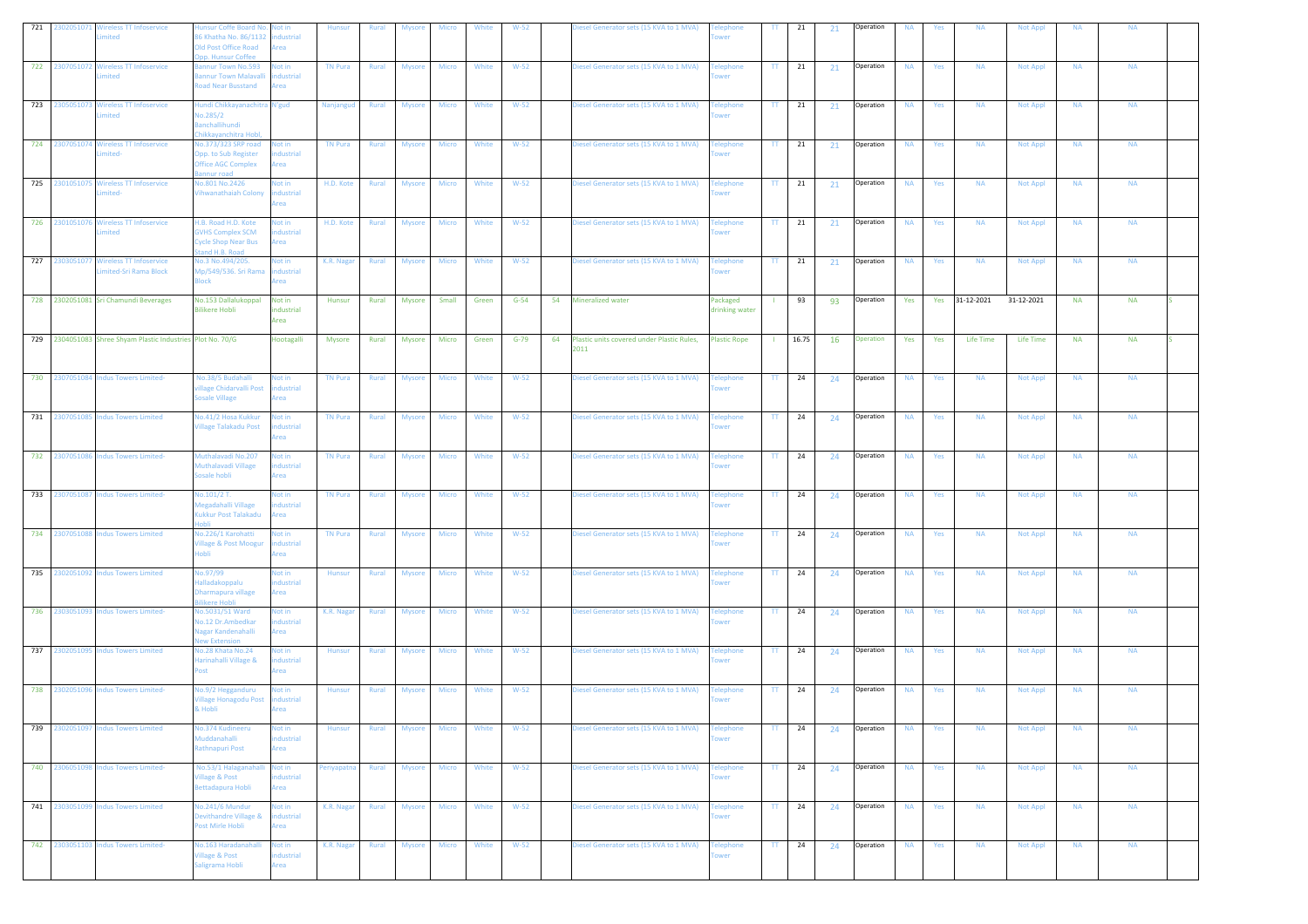| 743<br>2306051106                                  | ndus Towers Limited-Muthui                         | No. 103 Muthur Village, Not in<br>asaba Hobli<br>iriyapatna Taluk                      | dustrial<br>rea                                | eriyapatna                  | Rural          | Mysore           | Micro          | White           | $W-52$             |    | iesel Generator sets (15 KVA to 1 MVA)                                                                                                                                                                   | wer                                  | π                    | 24             | 24  | Operation          | <b>NA</b>              | Yes        | <b>NA</b>               | <b>Not Appl</b>          | <b>NA</b>        | <b>NA</b>        |  |
|----------------------------------------------------|----------------------------------------------------|----------------------------------------------------------------------------------------|------------------------------------------------|-----------------------------|----------------|------------------|----------------|-----------------|--------------------|----|----------------------------------------------------------------------------------------------------------------------------------------------------------------------------------------------------------|--------------------------------------|----------------------|----------------|-----|--------------------|------------------------|------------|-------------------------|--------------------------|------------------|------------------|--|
| 744 2306051107                                     | ndus Towers Limited-<br><b>Bettatunga</b>          | No.42 Bettatunga<br><b>Village Bettadapura</b><br>Hobli                                | lot in<br>dustrial<br>Area                     | 'eriyapatna                 | Rural          | <b>Mysore</b>    | Micro          | White           | $W-52$             |    | iesel Generator sets (15 KVA to 1 MVA)                                                                                                                                                                   | elephone<br>wer                      | TT.                  | 24             | 24  | Operation          | <b>NA</b>              | Yes        | <b>NA</b>               | Not Appl                 | <b>NA</b>        | <b>NA</b>        |  |
| 745<br>2302051109                                  | <b>Indus Towers Limited-</b><br>annikuppe          | lo.334/1 Bannikuppe<br><b>Village and Post Kasaba</b><br>ildol                         | lot in<br>ndustrial<br>rea                     | Hunsur                      | Rural          | <b>Mysore</b>    | Micro          | White           | $W-52$             |    | liesel Generator sets (15 KVA to 1 MVA)                                                                                                                                                                  | elephone<br>wer                      | TT.                  | 24             | 24  | Operation          | <b>NA</b>              | Yes        | <b>NA</b>               | <b>Not Appl</b>          | <b>NA</b>        | <b>NA</b>        |  |
| 746 2304051111                                     | <b>Balaji Auto Enterprises</b><br>Mysore (P) Ltd., | No.33-A No.70/1 & 170 Hootagalli                                                       |                                                | <b>Mysore</b>               | Rural          | Mysore Medium    |                | Orange          | $O-18$             | 18 | Automobile servicing, repairing and<br>ainting (excluding only fuel dispensing)                                                                                                                          | ales & Service                       |                      | 280            | 280 | Operation          | Yes                    | Yes        | 30-09-2021              | 30-09-2021               | Yes              | Not applied      |  |
| 747 2305051114 G.S. Enterprises<br>748<br>30705111 | RMN Infrastructure Ltd.,                           | Plot no. 4 Part-II A<br>lo. 351/Р Т.                                                   | Thandya<br>Vot in                              | Nanjangud<br><b>TN Pura</b> | Rural<br>Rural | Mysore<br>Mysore | Micro<br>Small | Green<br>Orange | $G-11$<br>$O - 64$ |    | Cement products (without using Asbestos)<br>like pipe, pillar, jafri, well ring, blocks/tiles<br>etc. (should be done under closed covered<br>shed to control fugitive emissions) [only<br>tone crushers | <b>Concrete Bricks</b><br>one Crushe | $\mathbf{I}$<br>SC - | 6.13<br>$-421$ | -6  | <b>YTC</b><br>osed | <b>NA</b><br><b>NA</b> | Yes<br>Yes | <b>YTC</b><br><b>NA</b> | <b>YTC</b><br><b>YTC</b> | <b>NA</b><br>NA. | <b>NA</b><br>NA. |  |
|                                                    |                                                    | Bettadahalli Village<br>Talakadu Hobli                                                 | <b>industrial</b><br><b>Area</b>               |                             |                |                  |                |                 |                    |    |                                                                                                                                                                                                          |                                      |                      |                | 421 |                    |                        |            |                         |                          |                  |                  |  |
| 749 2303051126 Quippo Telecom                      | frastructure Ltd.,-                                | Site No. 7/175 7th<br><b>Ilock Saligra Village</b>                                     | Not in<br>dustrial<br>rea                      | K.R. Nagar                  | Rural          | <b>Mysore</b>    | Micro          | White           | $W-52$             |    | Diesel Generator sets (15 KVA to 1 MVA)                                                                                                                                                                  | <b>Telephone</b>                     | $\mathbf{H}$         | 22             | 22  | Operation          | <b>NA</b>              | Yes        | <b>NA</b>               | Not Appl                 | <b>NA</b>        | <b>NA</b>        |  |
| 750 2307051131                                     | <b>Viom Networks Limited-</b><br>alakadu Village,  | Site No. 71 & 72 Old<br><b>Street Talakadu Post</b>                                    | lot in<br>dustrial<br><b><i><u>rea</u></i></b> | <b>TN Pura</b>              | Rural          | <b>Mysore</b>    | Micro          | White           | $W-52$             |    | liesel Generator sets (15 KVA to 1 MVA)                                                                                                                                                                  | elephone<br>wer                      | TT.                  | 22             | 22  | Operation          | <b>NA</b>              | Yes        | <b>NA</b>               | Not Appl                 | <b>NA</b>        | <b>NA</b>        |  |
|                                                    | 751 2305051134 Viom Networks Limited-              | ite No. 2 Assessment<br>No. 4225/4065 10th<br>Cross Sri Kantapuri                      | N'gud                                          | Nanjanguo                   | Rural          | <b>Mysore</b>    | Micro          | White           | $W-52$             |    | iesel Generator sets (15 KVA to 1 MVA)                                                                                                                                                                   | elephone<br><b>NPT</b>               | $\Pi$                | 22             | 22  | Operation          | <b>NA</b>              | Yes        | <b>NA</b>               | Not Appl                 | <b>NA</b>        | <b>NA</b>        |  |
|                                                    | 752 2303051136 Viom Networks Limited-              | Khata No. 3435/3330<br>ssessment No. 1785<br>Mahadeshwara Flour<br>Mill Hunsure Road   | Not in<br>dustrial<br>Area                     | K.R. Nagar                  | Rural          | <b>Mysore</b>    | <b>Micro</b>   | White           | $W-52$             |    | Diesel Generator sets (15 KVA to 1 MVA)                                                                                                                                                                  | elephone<br><b>MPT</b>               | $\mathbf{H}$         | 22             | 22  | Operation          | <b>NA</b>              | Yes        | <b>NA</b>               | <b>Not Appl</b>          | <b>NA</b>        | <b>NA</b>        |  |
|                                                    | 753 2307051138 Viom Networks Limited               | hata No. 3514:2720<br><b>Bhovi Colony Near</b><br>Santhemela Bannur<br>own & Hobli     | Not in<br>ndustrial<br>Area                    | <b>TN Pura</b>              | Rural          | <b>Mysore</b>    | Micro          | White           | $W-52$             |    | Diesel Generator sets (15 KVA to 1 MVA)                                                                                                                                                                  | elephone<br>wer                      | $\Pi$                | 22             | 22  | Operation          | <b>NA</b>              | Yes        | <b>NA</b>               | <b>Life Time</b>         | <b>NA</b>        | <b>NA</b>        |  |
| 754 2303051158                                     | <b>Viom Networks Limited</b>                       | No.926/789 Rama<br><b>Mandir 5th Road</b>                                              | Not in<br>dustrial<br>rea                      | K.R. Nagar                  | Rural          | <b>Mysore</b>    | Micro          | White           | $W-52$             |    | liesel Generator sets (15 KVA to 1 MVA)                                                                                                                                                                  | elephone<br>wer                      | TT.                  | 22             | 22  | Operation          | <b>NA</b>              | Yes        | <b>NA</b>               | Not Appl                 | <b>NA</b>        | <b>NA</b>        |  |
|                                                    | 755 2303051170 Viom Networks Limited-              | y. No. 49/1&2 Shanth<br>Rice Mill Near Bapuji<br>Schook Hampapura<br>losaagrahara Road | Not in<br>dustrial<br>Area                     | K.R. Nagar                  | Rural          | <b>Mysore</b>    | Micro          | White           | $W-52$             |    | iesel Generator sets (15 KVA to 1 MVA)                                                                                                                                                                   | elephone<br>wer                      | TT.                  | 22             | 22  | Operation          | <b>NA</b>              | Yes        | <b>NA</b>               | <b>Not Appl</b>          | <b>NA</b>        | <b>NA</b>        |  |
| 756                                                | 2304051175 Viom Networks Limited                   | lot No. 1-H-B Sy. No.<br>85 Hootagalli Village &<br>Indi Area Kasaba Hobli             | Not in<br>dustrial<br>rea                      | <b>Mysore</b>               | Rural          | <b>Mysore</b>    | Micro          | White           | $W-52$             |    | liesel Generator sets (15 KVA to 1 MVA)                                                                                                                                                                  | elephone                             | TT.                  | 22             | 22  | Operation          | <b>NA</b>              | Yes        | <b>NA</b>               | <b>Not Appl</b>          | <b>NA</b>        | <b>NA</b>        |  |
|                                                    | 757 2307051178 Viom Networks Limited-              | Khata No. 448 Alagudu<br><b>Village Kasaba Hobli</b>                                   | Not in<br>dustrial<br>rea                      | <b>TN Pura</b>              | Rural          | <b>Mysore</b>    | Micro          | White           | $W-52$             |    | Diesel Generator sets (15 KVA to 1 MVA)                                                                                                                                                                  | elephone                             | $\mathbf{H}$         | 22             | 22  | Operation          | <b>NA</b>              | Yes        | <b>NA</b>               | Not Appl                 | <b>NA</b>        | <b>NA</b>        |  |
|                                                    | 758 2305051184 Viom Networks Limited-              | Site no. H4 Assessme<br>No. 7294 B 7639 B<br>K.H.B. Colony                             | N'gud                                          | <b>Nanjangud</b>            | Rural          | <b>Mysore</b>    | Micro          | White           | $W-52$             |    | liesel Generator sets (15 KVA to 1 MVA)                                                                                                                                                                  | elephone<br>wer                      | TT.                  | 22             | 22  | Operation          | <b>NA</b>              | Yes        | <b>NA</b>               | Not Appl                 | <b>NA</b>        | <b>NA</b>        |  |
| 759 2305051186                                     | <b>Viom Networks Limited</b>                       | Nanjanagud Industrial<br>Area                                                          | N'gud                                          | Nanjangu                    | Rural          | <b>Mysore</b>    | Micro          | White           | $W-52$             |    | Diesel Generator sets (15 KVA to 1 MVA)                                                                                                                                                                  | <b>Telephone</b><br>wer              | $\mathbf{H}$         | 22             | 22  | Operation          | <b>NA</b>              | Yes        | <b>NA</b>               | <b>Not Appl</b>          | <b>NA</b>        | <b>NA</b>        |  |
| 760 2304051196 Shree Chemicals                     |                                                    | No. 69-L Chemical<br>one                                                               | Hootagalli                                     | <b>Mysore</b>               | Rural          | Mysore           | Micro          | Red             | $R - 22$           | 22 | Organic chemicals manufacturing, Meta<br>Amino phenol                                                                                                                                                    | Chemical-<br>otassium<br>Nitrate     |                      | 20             | 20  | closed             | Yes                    | NA         | 30-06-2017              | <b>NA</b>                | <b>NA</b>        | <b>NA</b>        |  |
| 761                                                | 2307051197 Indus Towers Ltd.,                      | hata No. 326<br>Madhapura Village<br>Hiriyuru Post Talakadu<br>ildol                   | <b>Not in</b><br>dustrial<br>Area              | <b>TN Pura</b>              | Rural          | <b>Mysore</b>    | <b>Micro</b>   | White           | $W-52$             |    | iesel Generator sets (15 KVA to 1 MVA)                                                                                                                                                                   | elephone<br>wer                      | TT.                  | 24             | 24  | Operation          | <b>NA</b>              | Yes        | <b>NA</b>               | <b>Not Appl</b>          | <b>NA</b>        | <b>NA</b>        |  |
|                                                    | 762 2306051198 Indus Towers Ltd.                   | No.326Chapparadahal<br><b>Village Haranahalli</b><br>ildol                             | Not in<br>ndustrial<br>rea                     | Periyapatna                 | Rural          | <b>Mysore</b>    | <b>Micro</b>   | White           | $W-52$             |    | iesel Generator sets (15 KVA to 1 MVA)                                                                                                                                                                   | <b>Felephone</b><br>wer              | TT.                  | 24             | 24  | Operation          | <b>NA</b>              | Yes        | <b>NA</b>               | Not Appl                 | <b>NA</b>        | <b>NA</b>        |  |
|                                                    | 763 2301051200 Indus Towers Ltd.,-                 | No.194 Chikkereyur<br><b>Village &amp; Post</b><br>Hampapura Hobli                     | Not in<br>ndustrial<br>Area                    | H.D. Kote                   | <b>Rural</b>   | <b>Mysore</b>    | Micro          | White           | $W-52$             |    | Diesel Generator sets (15 KVA to 1 MVA)                                                                                                                                                                  | <b>Telephone</b><br>wer              | $\mathbf{H}$         | 24             | 24  | Operation          | <b>NA</b>              | Yes        | <b>NA</b>               | <b>Not Appl</b>          | <b>NA</b>        | <b>NA</b>        |  |
|                                                    | 764 2305051201 Indus Towers Ltd.,-                 | No.32/2 Kongahalli<br>Village Heggadahalli<br>Post                                     | N'gud                                          | Nanjangud                   | Rural          | Mysore           | <b>Micro</b>   | White           | $W-52$             |    | Diesel Generator sets (15 KVA to 1 MVA)                                                                                                                                                                  | <b>Telephone</b>                     | $\mathbf{H}$         | 24             | 24  | Operation          | <b>NA</b>              | Yes        | <b>NA</b>               | Not Appl                 | <b>NA</b>        | <b>NA</b>        |  |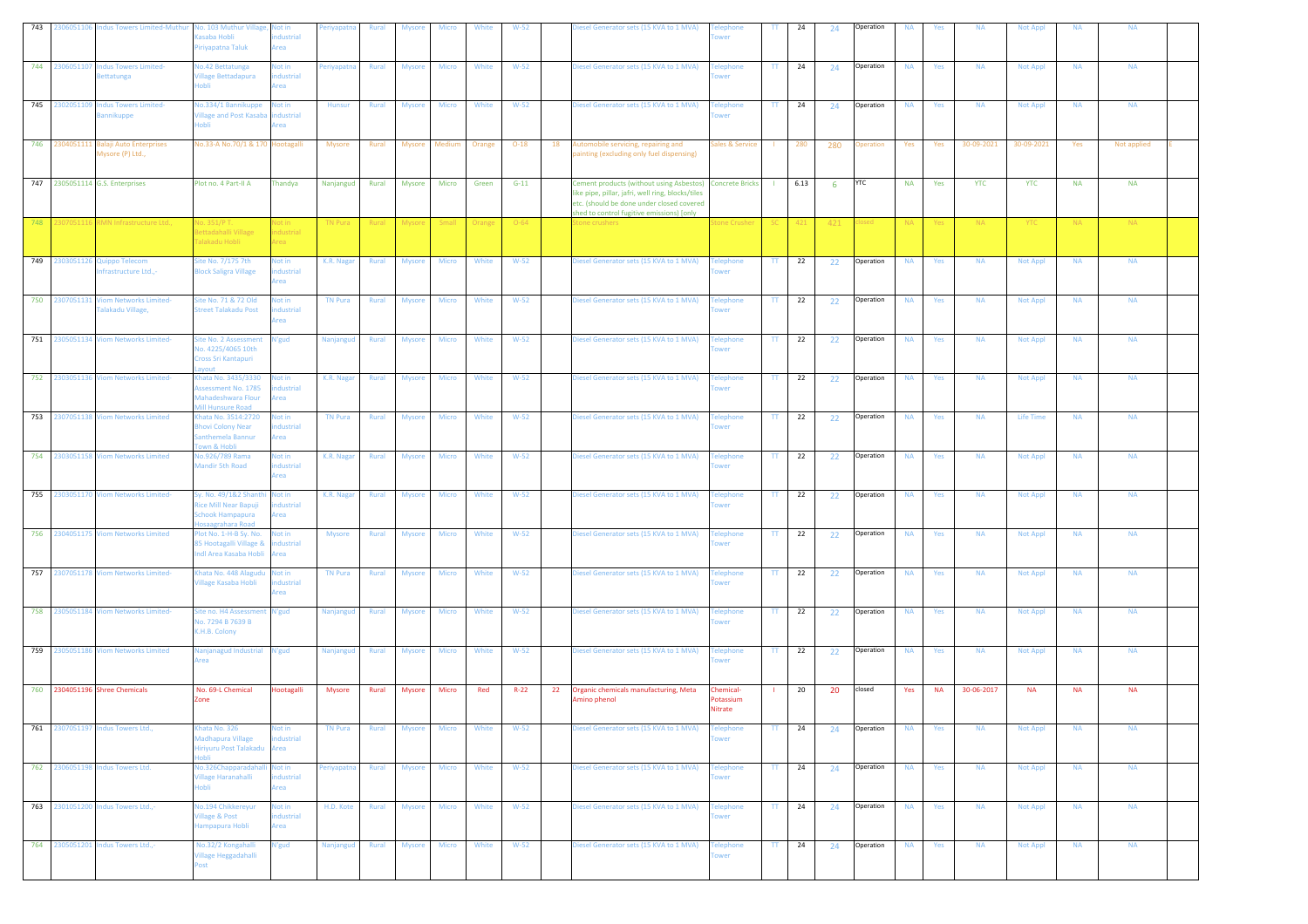| 765 | 305051202<br>ndus Towers Ltd.,                                                                   | lo.13/2 Katur Village & N'gud<br>ost Hullahalli Hobli                     |                                   | Nanjangud      | <b>Rural</b> | <b>Mysore</b> | Micro        | White  | $W-52$   | Diesel Generator sets (15 KVA to 1 MVA)                                                                                                                                                               | wer                                       | TΤ           | 24    | 24                      | Operation     | <b>NA</b> | Yes       | <b>NA</b>  | <b>Not Appl</b> | <b>NA</b> | <b>NA</b> |  |
|-----|--------------------------------------------------------------------------------------------------|---------------------------------------------------------------------------|-----------------------------------|----------------|--------------|---------------|--------------|--------|----------|-------------------------------------------------------------------------------------------------------------------------------------------------------------------------------------------------------|-------------------------------------------|--------------|-------|-------------------------|---------------|-----------|-----------|------------|-----------------|-----------|-----------|--|
| 766 | 2306051203<br>Indus Towers Ltd.,-                                                                | lo.3/18 Doddabyalalu Not in<br>illage & Post Ravandur<br>lobli            | ndustrial<br>Area                 | 'eriyapatna    | Rural        | <b>Mysore</b> | Micro        | White  | $W-52$   | Diesel Generator sets (15 KVA to 1 MVA)                                                                                                                                                               | elephone<br>wer                           | π            | 24    | 24                      | Operation     | <b>NA</b> | Yes       | <b>NA</b>  | <b>Not Appl</b> | <b>NA</b> | <b>NA</b> |  |
| 767 | Indus Towers Ltd.,-<br>230105120                                                                 | lo.27 Jenjer No.45<br>lebbalguppe Village                                 | Not in<br>dustrial<br>rea         | H.D. Kote      | Rural        | Mysore        | Micro        | White  | $W-52$   | Diesel Generator sets (15 KVA to 1 MVA)                                                                                                                                                               | elephone<br><b>NPT</b>                    | TT.          | 24    | 24                      | Operation     | <b>NA</b> | Yes       | <b>NA</b>  | <b>Not Appl</b> | <b>NA</b> | <b>NA</b> |  |
| 768 | 2303051207 Indus Towers Ltd.,-                                                                   | Vo. 98/3 Hoskote<br>oppalut Village<br>hunchanakatte Hobli                | Not in<br>dustrial<br>rea         | K.R. Nagar     | Rural        | <b>Mysore</b> | Micro        | White  | $W-52$   | Diesel Generator sets (15 KVA to 1 MVA)                                                                                                                                                               | elephone<br>wer                           | $\mathbf{H}$ | 24    | 24                      | Operation     | <b>NA</b> | Yes       | <b>NA</b>  | <b>Not Appl</b> | <b>NA</b> | <b>NA</b> |  |
| 769 | 2303051208 Indus Towers Ltd.,-                                                                   | <b>lo. 146/2 Kuppe</b><br>illage Chinchanakatte<br>Inhli                  | Not in<br>ndustrial<br>Area       | K.R. Nagar     | Rural        | <b>Mysore</b> | Micro        | White  | $W-52$   | Diesel Generator sets (15 KVA to 1 MVA)                                                                                                                                                               | elephone<br>ower                          | TT.          | 24    | 24                      | Operation     | <b>NA</b> | Yes       | <b>NA</b>  | <b>Not Appl</b> | <b>NA</b> | <b>NA</b> |  |
|     | 770 2304051210 Mathru Agro Chemicals                                                             | Plot No. 69 A/7,                                                          | Hootagalli                        | <b>Mysore</b>  | Rural        | Mysore        | Small        | Red    | $R-22$   | 22<br>Organic chemicals manufacturing, Meta<br>mino phenol                                                                                                                                            | Chemical-<br>Potassium<br>Nitrate         |              | 40.96 | 40                      | closed        | Yes       | Yes       | 30-06-2017 | 30-06-2017      | <b>NA</b> | <b>NA</b> |  |
|     | 771 2304051211 Raghavendra Enterprises<br>ormerly Subramanya<br>Enterprises,                     | Shed No.69B                                                               | Hootagalli                        | <b>Mysore</b>  | Rural        | <b>Mysore</b> | Small        | Red    | $R-22$   | 22<br>Organic chemicals manufacturing, Meta<br>mino phenol                                                                                                                                            | Chemical-<br>otassium<br>Nitrate          |              | 44.36 | 44                      | Operation     | Yes       | Yes       | 30-06-2023 | 30-06-2023      | <b>NA</b> | <b>NA</b> |  |
| 772 | Yet to allot Sri Rajalakshmi Modern Rice<br>Aill -                                               | No. 648/1 Kodgahalli<br>annur Hobali                                      | Not in<br>ndustrial<br>Area       | TN Pura        | Rural        | <b>Mysore</b> | Small        | Orange | $O-79$   | Boiled rice (steamed) / paraboiled rice                                                                                                                                                               | oiled rice                                |              | 49    | 49                      | ⁄ТC           | Yes       | Yes       | YTC        | YTC             | <b>NA</b> | <b>NA</b> |  |
| 773 | Yet to allot Vima Rubber (P) Ltd.,                                                               | <b>No.16</b>                                                              | <b>Belavadi</b>                   | Mysore         | Rural        | Mysore        | Small        | Green  | $G-86$   | 41<br>Tread rubber including pre-cured rubber                                                                                                                                                         | <b>Rubber Product</b><br>& Tyre Flaps     |              | 40    | 40                      | Operation     | Yes       | Yes       | 31-12-2020 | 31-12-2020      | <b>NA</b> | <b>NA</b> |  |
|     | 774 2304076975 Ply Mould                                                                         | 3/22P, Mysore<br>lunsur Road, Belavad<br>ndustria Area                    | elavadi                           | Mysore         | Rural        | Mysore        | Medium       | Orange | $O - 56$ | 56<br>lyboard manufacturing (including vineer<br>& laminate) with oil fired boiler/thermic<br>fluid heater (without resin plant)                                                                      | hair Seats,<br>selts & allied<br>products |              | 186   | 186                     | peration      | Yes       | Yes       | 30-09-2021 | 30-09-2021      | <b>NA</b> | <b>NA</b> |  |
| 775 | Yet to allot<br><b>ATC Telecom Tower</b><br>Corporation-                                         | vlakuppe Village No.<br>926 Khatha No. 78                                 | Not in<br>dustrial<br><b>Area</b> | Periyapatna    | Rural        | Mysore        | Micro        | White  | $W-52$   | Diesel Generator sets (15 KVA to 1 MVA)                                                                                                                                                               | <b>Felephone</b><br>ower                  | TT.          | 22    | 22                      | Operation     | <b>NA</b> | Yes       | <b>NA</b>  | 31-12-2015      | <b>NA</b> | <b>NA</b> |  |
| 776 | <b>ATC Telecom Tower</b><br>Yet to allot<br>prporation-                                          | JC Road Site No. 2<br>sst. No. 1740 SJC Ro                                | Not in<br>dustrial<br>rea         | K.R. Nagar     | Rural        | <b>Mysore</b> | Micro        | White  | $W-52$   | Diesel Generator sets (15 KVA to 1 MVA)                                                                                                                                                               | elephone<br>wer                           | $\mathbf{H}$ | 22    | 22                      | Operation     | <b>NA</b> | Yes       | <b>NA</b>  | 31-12-2015      | <b>NA</b> | <b>NA</b> |  |
| 777 | Yet to allot<br><b>Jiom Networks Ltd.,</b>                                                       | lo. 958/924<br>irikanteshwara Nilaya<br>grahar RP Road                    | N'gud                             | Nanjangud      | Rural        | <b>Mysore</b> | Micro        | White  | $W-52$   | Diesel Generator sets (15 KVA to 1 MVA)                                                                                                                                                               | elephone<br>wer                           | TT.          | 22    | 22                      | Operation     | <b>NA</b> | Yes       | <b>NA</b>  | 31-12-2015      | <b>NA</b> | <b>NA</b> |  |
| 778 | Yet to allot<br>Viom Networks Ltd.,                                                              | y No. 41/4 & 41/8<br>herya Village<br>losagrahara Hobli                   | Not in<br>ndustrial<br>Area       | K.R. Nagar     | Rural        | <b>Mysore</b> | <b>Micro</b> | White  | $W-52$   | Diesel Generator sets (15 KVA to 1 MVA)                                                                                                                                                               | elephone<br>wer                           | TT.          | 22    | 22                      | Operation     | <b>NA</b> | Yes       | <b>NA</b>  | 31-12-2015      | <b>NA</b> | <b>NA</b> |  |
|     | 779 Yet to allot Sri Manjunatha Enterprieses                                                     | lot No. 68/W Chemical Hootagalli<br>one                                   |                                   | <b>Mysore</b>  | Rural        | <b>Mysore</b> | Small        | Red    | $R-22$   | Organic chemicals manufacturing, Meta<br>22<br>mino phenol                                                                                                                                            | Potassium<br>itrate                       |              | 44    | 44                      | <b>Closed</b> | <b>NO</b> | <b>NO</b> | <b>NA</b>  | <b>NA</b>       | <b>NA</b> | <b>NA</b> |  |
| 780 | Yet to allot Hindustan Polymers                                                                  | Plot No. 77-1 JK&L<br>No.105 Part                                         | Hootagalli                        | Mysore         | Rural        | <b>Mysore</b> | Micro        | Green  | $G-79$   | Plastic units covered under Plastic Rules,<br>64<br>2011                                                                                                                                              | <b>Plastic Granules</b>                   | - 11         | 21    | rds                     | Operation     | Yes       | Yes       | 31-12-2020 | 31-12-2020      | <b>NA</b> | <b>NA</b> |  |
| 781 | Yet to allot<br>Sri Srikanteshwara Tyre<br>Service                                               | Plot No. 66-P-1,<br>Kallahalli KIADB<br>ndustrial Area                    | N'gud                             | Nanjangud      | Rural        | Mysore        | Micro        | Green  | $G-48$   | 48<br>Tyres and tubes retreading (without boiler) Tyre Retrade                                                                                                                                        |                                           |              | 9.97  | 9                       | Operation     | <b>NA</b> | Yes       | <b>NA</b>  | 31-12-2020      | <b>NA</b> | <b>NA</b> |  |
| 782 | Yet to allot<br>Pride Gases C/o Chamundi<br>istilleries,                                         | <b>Aaleyur</b>                                                            | Not in<br>dustrial<br>Area        | <b>TN Pura</b> | Rural        | <b>Mysore</b> | Small        | White  | $W-9$    | Compressed oxygen gas from crude liquid<br>xygen Nitrogen and Carbon-Di-oxide                                                                                                                         | ndustrial gas                             |              | 78    | 78                      | Operation     | Yes       | <b>NA</b> | 31-12-2019 | <b>NA</b>       | <b>NA</b> | <b>NA</b> |  |
| 783 | <b>Sundaram Auto Components</b><br>Yet to allot<br>Ltd., (Plastic Division) TVS<br>Motor company | Ancillary Unit Complex N'gud<br><b>Byathalli Village</b><br>Kadakola Post |                                   | Nanjangud      | Rural        | <b>Mysore</b> | Medium       | White  | $W-14$   | <b>Seneral Engineering Industries (Excluding</b><br>electroplating, heat treatment, forging,<br>casting, pickling de-greasing Phosphating,<br>e-rusting, quenching)                                   | <b>uto mobile</b><br>ponents              |              | 558   | 558                     | Operation     | Yes       | Yes       | 31-12-2019 | 31-12-2019      | <b>NA</b> | <b>NA</b> |  |
| 784 | Sri Annapurna Feeds<br>Yet to allot                                                              | Sy. No. 295 Kirunalli<br>Village Ravandur Hobli industrial                | Not in<br>Area                    | Periyapatna    | Rural        | Mysore        | Micro        | Orange | $O-30$   | Fish feed, poultry feed and cattle feed<br>30                                                                                                                                                         | <b>Poultry Feeds</b>                      |              | 18.15 | 18                      | Operation     | Yes       | Yes       | 30.09.2022 | 30.09.2022      | <b>NA</b> | <b>NA</b> |  |
| 785 | 2011-12<br><b>Gagan Industries, (Brick</b><br>ndustries),                                        | lunjar No. 98<br>Assessment No. 55 56<br>Harilapura village               | Not in<br>industrial<br>Area      | Periyapatna    | Rural        | Mysore        | Micro        | Green  | $G-73$   | Manual and wire cut bricks                                                                                                                                                                            | <b>Brick</b>                              | $\mathbf{L}$ | 3.5   | $\overline{\mathbf{3}}$ | <b>YTC</b>    | <b>NA</b> | Yes       | <b>YTC</b> | <b>YTC</b>      | <b>NA</b> | <b>NA</b> |  |
| 786 | Amrutha Hallow Bricks,<br>2011-12                                                                | Sy. No. & Junjer No.<br>61/2A Thathanahalli<br>Village                    | Not in<br>industrial<br>Area      | Periyapatna    | Rural        | Mysore        | Micro        | Green  | $G-11$   | Cement products (without using Asbestos) Cement Hallow<br>like pipe, pillar, jafri, well ring, blocks/tiles<br>etc. (should be done under closed covered<br>shed to control fugitive emissions) [only | <b>Block</b>                              | - 11         | 4.5   | $\overline{4}$          | <b>YTC</b>    | <b>NA</b> | Yes       | <b>YTC</b> | <b>YTC</b>      | <b>NA</b> | <b>NA</b> |  |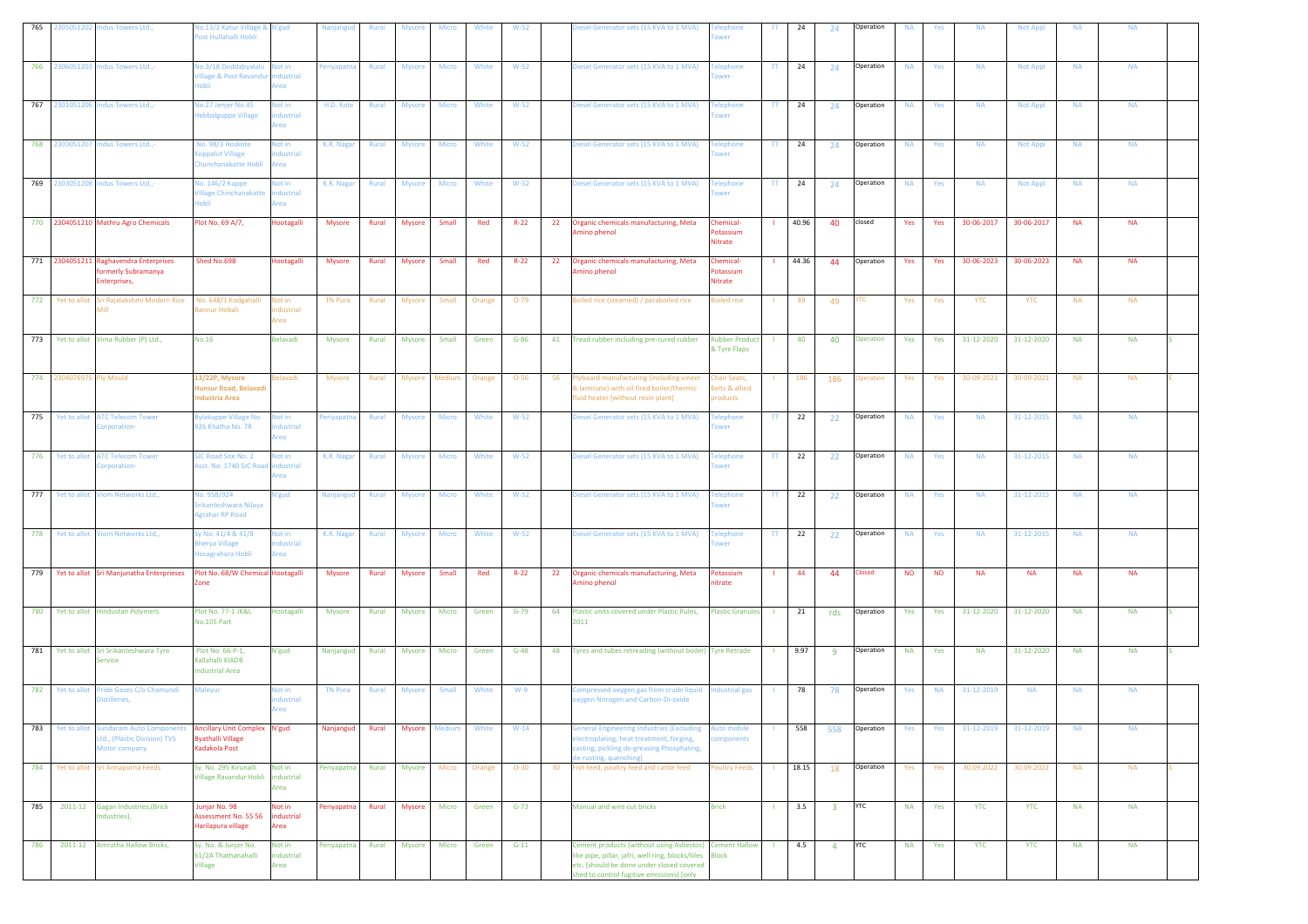| 787 | 2011-12<br>Kalikamba Wood Industries,                        | uner No. 341<br>ssessment No. 341/C<br><b>Muthur Vilalge</b>                                                    | Not in<br>Periyapatna<br>dustrial<br>Area       | Rural | <b>Mysore</b> | Micro        | Green | $G-10$   | Carpentry and wooden furniture<br>nanufacturing (excluding saw mill) with<br>the help of electrical (motorized) machines<br>such as electric wood planner, steel saw | Woodden<br>urniture      |                          | 4.75  | $\overline{4}$  | <b>YTC</b> | <b>NA</b> | Yes | <b>YTC</b> | <b>YTC</b> | <b>NA</b> | <b>NA</b> |  |
|-----|--------------------------------------------------------------|-----------------------------------------------------------------------------------------------------------------|-------------------------------------------------|-------|---------------|--------------|-------|----------|----------------------------------------------------------------------------------------------------------------------------------------------------------------------|--------------------------|--------------------------|-------|-----------------|------------|-----------|-----|------------|------------|-----------|-----------|--|
| 788 | 2011-12<br>ndus Towers Ltd.,                                 | Vo. 329/60 Propertey<br>lo.3, Kanakanagar<br>ndustrial Area                                                     | Not in<br>Mysore<br>dustrial<br>Area            | Rural | Mysore        | Micro        | White | $W-52$   | Diesel Generator sets (15 KVA to 1 MVA)                                                                                                                              | elephone<br>ower         | TT.                      | 18    | 18              | Operation  | <b>NA</b> | Yes | <b>NA</b>  | 31-12-2015 | <b>NA</b> | <b>NA</b> |  |
| 789 | <b>Indus Towers Limited-</b><br>2011-12                      | lo.183/1 Khata No.<br>349 Hanagodu Village                                                                      | Not in<br>Hunsur<br>dustrial<br>rea             | Rural | Mysore        | Micro        | White | $W-52$   | Diesel Generator sets (15 KVA to 1 MVA)                                                                                                                              | elephone<br><b>NPT</b>   | TT.                      | 18    | 18              | Operation  | <b>NA</b> | Yes | <b>NA</b>  | 31-12-2015 | <b>NA</b> | <b>NA</b> |  |
| 790 | 2011-12<br><b>Indus Towers Limited-</b>                      | lear Water Tank<br>ebbal Main Road<br>heenahalli Village                                                        | lot in<br>K.R. Nagar<br>dustrial<br><b>Area</b> | Rural | Mysore        | Micro        | White | $W-52$   | Diesel Generator sets (15 KVA to 1 MVA)                                                                                                                              | elephone<br>wer          | TT.                      | 22    | 22              | Operation  | <b>NA</b> | Yes | <b>NA</b>  | 31-12-2015 | <b>NA</b> | <b>NA</b> |  |
| 791 | 2011-12<br><b>Indus Towers Limited-</b>                      | Vo.62/2A1 Khata No.<br>133 Opp. CTRT Chikka<br>lunsur Town H.D. Kote Area<br><b>Aain Road</b>                   | H.D. Kote<br>Not in<br>ndustrial                | Rural | Mysore        | Micro        | White | $W-52$   | Diesel Generator sets (15 KVA to 1 MVA)                                                                                                                              | elephone<br>ower         | TT.                      | 12    | 12              | Operation  | <b>NA</b> | Yes | <b>NA</b>  | 31-12-2015 | <b>NA</b> | <b>NA</b> |  |
| 792 | 2011-12<br><b>Indus Towers Limited-</b>                      | eggadahalli Village<br>lo. 788 No.653                                                                           | N'gud<br>Nanjangud                              | Rural | Mysore        | Micro        | White | $W-52$   | Diesel Generator sets (15 KVA to 1 MVA)                                                                                                                              | <b>Telephone</b><br>wer  | $\Pi$                    | 12    | 12              | Operation  | <b>NA</b> | Yes | <b>NA</b>  | 31-12-2015 | <b>NA</b> | <b>NA</b> |  |
| 793 | 2011-12<br><b>Indus Towers Limited</b>                       | Vanjangud<br>io.1020/987 Opp.<br>amashi Bai<br>alyanamantap R.P.                                                | N'gud<br>Nanjangud                              | Rural | Mysore        | Micro        | White | $W-52$   | Diesel Generator sets (15 KVA to 1 MVA)                                                                                                                              | elephone<br>wer          | TT.                      | 15    | 15              | Operation  | <b>NA</b> | Yes | <b>NA</b>  | 31-12-2015 | <b>NA</b> | <b>NA</b> |  |
| 794 | 2011-12<br>Indus Towers Ltd.,                                | Uthenahalli Village No. Not in<br>0 Uthenahalli Village &<br>lobli Panchvalli Post                              | Periyapatna<br>ndustrial<br><b>Area</b>         | Rural | Mysore        | <b>Micro</b> | White | $W-52$   | Diesel Generator sets (15 KVA to 1 MVA)                                                                                                                              | <b>Telephone</b><br>wer  | TT.                      | 12    | <b>12</b>       | Operation  | <b>NA</b> | Yes | <b>NA</b>  | 31-12-2015 | <b>NA</b> | <b>NA</b> |  |
| 795 | 2011-12<br>Indus Towers Ltd.,                                | lebbanakuppe Village<br>lo.2/2 hebbanakuppe<br>illage & Post<br>nagonda Hobl                                    | Not in<br>Hunsur<br>dustrial<br>rea             | Rural | Mysore        | Micro        | White | $W-52$   | Diesel Generator sets (15 KVA to 1 MVA)                                                                                                                              | elephone                 | TT.                      | 12    | <b>12</b>       | Operation  | <b>NA</b> | Yes | <b>NA</b>  | 31-12-2015 | <b>NA</b> | <b>NA</b> |  |
| 796 | 2011-12<br>Indus Towers Ltd.,                                | nmathur Village<br>lo.103 Ummathur<br>'illage Hanagonda                                                         | Not in<br>Hunsur<br>ndustrial<br>Area           | Rural | Mysore        | Micro        | White | $W-52$   | Diesel Generator sets (15 KVA to 1 MVA)                                                                                                                              | elephone<br>ower         | TT.                      | 12    | 12              | Operation  | <b>NA</b> | Yes | <b>NA</b>  | 31-12-2015 | <b>NA</b> | <b>NA</b> |  |
| 797 | 2011-12<br>Indus Towers Ltd.,                                | vadarahalli No.1/3<br>vadarahalli Village &                                                                     | Not in<br>K.R. Nagar<br>ndustrial<br>krea       | Rural | Mysore        | Micro        | White | $W-52$   | Diesel Generator sets (15 KVA to 1 MVA)                                                                                                                              | <b>Felephone</b><br>ower | TT.                      | 12    | 12              | Operation  | <b>NA</b> | Yes | <b>NA</b>  | 31-12-2015 | <b>NA</b> | <b>NA</b> |  |
| 798 | Indus Towers Ltd.,<br>2011-12                                | Iilaragilu Village No.<br>52/6 Nilaragilu Village                                                               | Not in<br>Hunsur<br>dustrial<br>rea             | Rural | Mysore        | Micro        | White | $W-52$   | Diesel Generator sets (15 KVA to 1 MVA)                                                                                                                              | elephone<br>wer          | $\mathbf{H}$             | 12    | 12              | Operation  | <b>NA</b> | Yes | <b>NA</b>  | 31-12-2015 | <b>NA</b> | <b>NA</b> |  |
| 799 | 2011-12<br>ndus Towers Ltd.,                                 | MC No. 98/99 TMC<br>lo. 98/99<br>annimantappa<br>xtension M.H. Road                                             | Not in<br>K.R. Nagar<br>dustrial<br>Area        | Rural | Mysore        | Micro        | White | $W-52$   | Diesel Generator sets (15 KVA to 1 MVA)                                                                                                                              | elephone<br>ower         | TT.                      | 12    | 12              | Operation  | <b>NA</b> | Yes | <b>NA</b>  | 31-12-2015 | <b>NA</b> | <b>NA</b> |  |
| 800 | 2011-12<br>Indus Towers Ltd.,                                | iragunda Village No.<br>212/11 Kiragunda<br>fillage Biligere Hobli                                              | N'gud<br>Nanjangud                              | Rural | Mysore        | Micro        | White | $W-52$   | Diesel Generator sets (15 KVA to 1 MVA)                                                                                                                              | <b>Felephone</b><br>wer  | TT.                      | 12    | 12              | Operation  | <b>NA</b> | Yes | <b>NA</b>  | 31-12-2015 | <b>NA</b> | <b>NA</b> |  |
| 801 | 2011-12<br>Indus Towers Ltd.,                                | liddegal No. 2/1 Next Not in<br><b>D</b> Nursery Plantation<br>Opp. Srinidhi Hospital<br><b>nenchunakatte</b>   | K.R. Nagar<br>dustrial<br>rea                   | Rural | Mysore        | Micro        | White | $W-52$   | Diesel Generator sets (15 KVA to 1 MVA)                                                                                                                              | elephone<br>wer          | $\Pi$                    | 12    | 12              | Operation  | <b>NA</b> | Yes | <b>NA</b>  | 31-12-2015 | <b>NA</b> | <b>NA</b> |  |
| 802 | 2011-12<br>Indus Towers Ltd.,                                | evinahalli Village No.<br>291 Bevinahalli Village<br>Cethupura Sosele Hobli Area                                | TN Pura<br>Not in<br>ndustrial                  | Rural | Mysore        | Micro        | White | $W-52$   | Diesel Generator sets (15 KVA to 1 MVA)                                                                                                                              | elephone<br>ower         | TT.                      | 12    | 12              | Operation  | <b>NA</b> | Yes | <b>NA</b>  | 31-12-2015 | <b>NA</b> | <b>NA</b> |  |
| 803 | 2011-12<br>United Breweries Ltd.,                            | Sy.No. 267 268 269 270 Not in<br>271 272 273 275 276 & industrial<br>277 of Thoremavu<br>fillage Sy.No. 349 350 | Nanjangud<br>Area                               | Rural | Mysore        | Large        | Red   | $R-65$   | 61<br>Fermentation industry including<br>manufacture of yeast, beer, distillation of<br>alcohol (IMA)                                                                | Beer<br>manufacturing    |                          | 25000 | 21925 Operation |            | Yes       | Yes | 30-6-2021  | 30-6-2021  | <b>NA</b> | <b>NA</b> |  |
| 804 | 2011-12<br>KUWS&DB, Nanjangud Water Debur Village<br>Supply, |                                                                                                                 | N'gud<br>Nanjangud                              | Rural | Mysore        | Micro        | Green | $G-101$  | <b>Commercial Complexes, Office</b><br>64<br>Complex/Banks, Cinema Theaters having<br>built up area <20,000 sq.mtrs. in non-<br>sewered areas and having independen  | D.G.set                  | nmeri                    | 12    | 12              | Operation  | <b>NA</b> | Yes | <b>NA</b>  | 31-12-2020 | <b>NA</b> | <b>NA</b> |  |
| 805 | 2011-12<br>ndus Tower Ltd.,                                  | y. No. 316 Sidapura<br>illage & Post Hebbal<br>Hobli)                                                           | Not in<br>K.R. Nagar<br>ndustrial<br>Area       | Rural | Mysore        | <b>Micro</b> | White | $W-52$   | Diesel Generator sets (15 KVA to 1 MVA)                                                                                                                              | elephone<br>ower         | TT.                      | 21    | 21              | Operation  | <b>NA</b> | Yes | <b>NA</b>  | 31-12-2015 | <b>NA</b> | <b>NA</b> |  |
| 806 | $2011 - 12$<br><b>Indus Towers Ltd, Reddy</b><br>oppalu,     | y. No. 122/3A3 Katha Not in<br><b>lo. 241 A</b><br>eejaganahalli Village                                        | Hunsur<br>dustrial<br>rea                       | Rural | Mysore        | Micro        | White | $W-52$   | Diesel Generator sets (15 KVA to 1 MVA)                                                                                                                              | elephone<br>wer          | $\mathsf{T}\mathsf{T}$ . | 12    | 12              | Operation  | <b>NA</b> | Yes | <b>NA</b>  | 31-12-2015 | <b>NA</b> | <b>NA</b> |  |
| 807 | <b>Indus Towers Ltd -</b><br>2011-12<br>KebbeKoppalu         | y. NO. 39/1 Katha No. Not in<br>537 Maraduru village                                                            | Hunsur<br>dustrial<br>Area                      | Rural | Mysore        | Micro        | White | $W-52$   | Diesel Generator sets (15 KVA to 1 MVA)                                                                                                                              | elephone<br>ower         | $\mathsf{T}\mathsf{T}$ . | 12    | 12              | Operation  | <b>NA</b> | Yes | <b>NA</b>  | 31-12-2015 | <b>NA</b> | <b>NA</b> |  |
| 808 | 2011-12<br>Opto Infrastructure Limtied                       | Sy. No. 81 82/1<br>Kallahalli Village                                                                           | N'gud<br>Nanjangud                              | Rural | <b>Mysore</b> | Large        | Red   | $R - 73$ |                                                                                                                                                                      | <b>SEZ</b>               | $\mathbf{L}$             |       | 23014 23014 YTC |            | Yes       | Yes | <b>YTC</b> | <b>YTC</b> | <b>NA</b> | <b>NA</b> |  |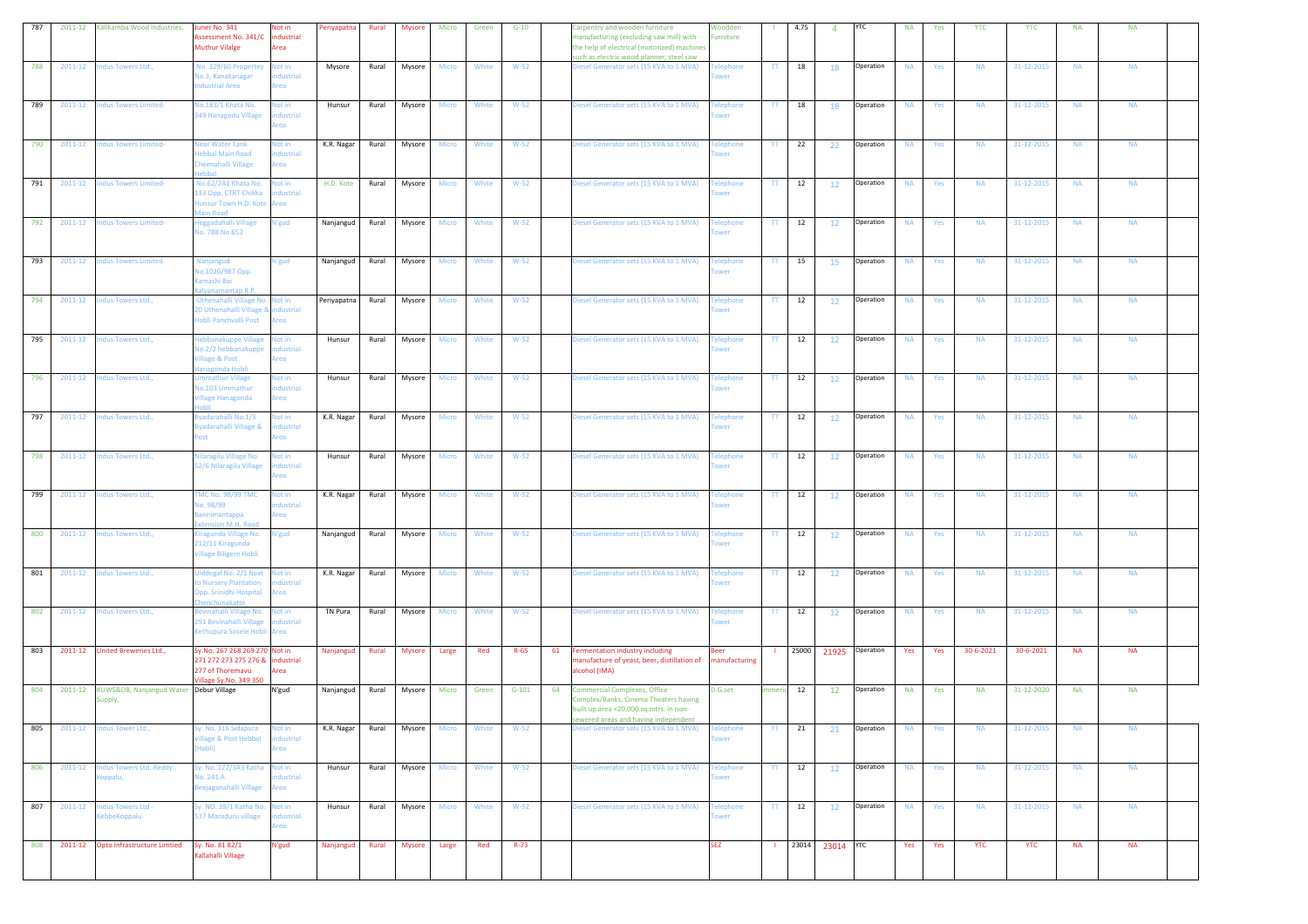| 809 | 2011-12        | Chamundeshwari packaging                       | Plot No. 70H                                                                       | Hootagalli                       | <b>Mysore</b>   | Rural | <b>Mysore</b> | Micro | Green  | $G-79$ | Plastic units covered under Plastic Rules,<br>2011                                                                         | Plastic covers<br>bove 40<br>nicron     |                 | 5.75  | 5              | YTC       | <b>NA</b> | Yes       | <b>YTC</b> | <b>YTC</b> | <b>NA</b> | <b>NA</b> |  |
|-----|----------------|------------------------------------------------|------------------------------------------------------------------------------------|----------------------------------|-----------------|-------|---------------|-------|--------|--------|----------------------------------------------------------------------------------------------------------------------------|-----------------------------------------|-----------------|-------|----------------|-----------|-----------|-----------|------------|------------|-----------|-----------|--|
|     | 810 2302084029 | Fechser Power Solutions Pvt. Plot No. 17/B     |                                                                                    | <b>Hootagalli</b>                | <b>Mysore</b>   | Rural | <b>Mysore</b> | Small | Green  | $W-13$ | lectrical & electronic items assembling                                                                                    | <b>IPS</b> and<br>vertor                |                 | 79    | 79             | Operation | Yes       | Yes       | 31.12.2035 | 31.12.2035 | <b>NA</b> | <b>NA</b> |  |
| 811 | 2011-12        | /iom Networks Ltd.,                            | lo: 193 Property No:<br>177/1 Doddekoppalu<br>'illage                              | lot in<br>dustrial<br>rea        | K.R. Nagar      | Rural | Mysore        | Micro | White  | $W-52$ | Diesel Generator sets (15 KVA to 1 MVA)                                                                                    | elephone<br>wer                         | $\mathbf{H}$    | 12    | 12             | Operation | <b>NA</b> | Yes       | <b>NA</b>  | 31-12-2015 | <b>NA</b> | <b>NA</b> |  |
| 812 | 2011-12        | <b>/iom Networks Ltd.</b> ,                    | lo: 206/1 Suttur<br>/illage Biligere Hobli                                         | <b>V'gud</b>                     | Nanjangud       | Rural | Mysore        | Micro | White  | $W-52$ | Diesel Generator sets (15 KVA to 1 MVA)                                                                                    | elephone<br>wer                         | TT.             | 12    | 12             | Operation | <b>NA</b> | Yes       | <b>NA</b>  | 31-12-2015 | <b>NA</b> | <b>NA</b> |  |
| 813 | 2011-12        | Viom Networks Ltd.,                            | No: 1/1 Anthrasanthe<br><b>Ilage</b>                                               | Not in<br>dustrial<br>rea        | H.D. Kote       | Rural | Mysore        | Micro | White  | $W-52$ | Diesel Generator sets (15 KVA to 1 MVA)                                                                                    | <b>Felephone</b><br>wer                 | TT.             | 12    | 12             | Operation | <b>NA</b> | Yes       | <b>NA</b>  | 31-12-2015 | <b>NA</b> | <b>NA</b> |  |
| 814 | 2011-12        | Viom Networks Ltd.,                            | No: 394/434 Sagare<br>illage & Post                                                | <b>Not in</b><br>dustrial<br>rea | H.D. Kote       | Rural | Mysore        | Micro | White  | $W-52$ | Diesel Generator sets (15 KVA to 1 MVA)                                                                                    | elephone<br>wer                         | TT.             | 12    | 12             | Operation | <b>NA</b> | Yes       | <b>NA</b>  | 31-12-2015 | <b>NA</b> | <b>NA</b> |  |
| 815 | 2011-12        | <b>Amrutha Chemicals</b>                       | No. 68-BChemical zone Hootagalli                                                   |                                  | <b>Mysore</b>   | Rural | <b>Mysore</b> | Small | Red    | $R-22$ | Organic chemicals manufacturing, Meta<br>22<br>Amino phenol                                                                | MegChemical-<br>otassium<br>Nitrate     |                 | 39.79 | 39             | Operation | Yes       | Yes       | 30-06-2023 | 30-06-2023 | <b>NA</b> | <b>NA</b> |  |
| 816 | 2011-12        | <b>Star Enterprises,</b>                       | No. 69K Chemical zone Hootagalli                                                   |                                  | Mysore          | Rural | Mysore        | Small | Red    | $R-22$ | 22<br>Organic chemicals manufacturing, Meta<br>Amino phenol                                                                | <b>Chemical-</b><br>otassium<br>Nitrate |                 | 38.59 | 38             | Closed    | <b>NO</b> | <b>NO</b> | <b>NA</b>  | <b>NA</b>  | <b>NA</b> | <b>NA</b> |  |
| 817 | 2011-12        | Mahalakshmi Industries                         | No. 68N Chemical zone Hootagalli                                                   |                                  | <b>Mysore</b>   | Rural | <b>Mysore</b> | Small | Red    | $R-22$ | 22<br>Organic chemicals manufacturing, Meta<br>Amino phenol                                                                | <b>Chemical-</b><br>otassium<br>Nitrate |                 | 41.51 | 41             | Operation | Yes       | Yes       | 30-06-2018 | 30-06-2018 | <b>NA</b> | <b>NA</b> |  |
| 818 | 2011-12        | Shri Balaji Granites                           | Plot No: 6-P-1 Sy. No:<br>121                                                      | Thandya                          | Nanjangud       | Rural | <b>Mysore</b> | Small | Green  | $G-56$ | Cutting, sizing and polishing of marble<br>56<br>stones                                                                    | <b>Granite Cutting</b><br>& Polishing   |                 | 79    | 79             | Operation | Yes       | <b>NA</b> | 31-12-2027 | <b>NA</b>  | <b>NA</b> | <b>NA</b> |  |
| 819 | 2011-12        | ndus Towers Ltd-                               | Arakere Village<br>K.R.Nagar Main Road                                             | lot in<br>dustrial<br>rea        | K.R. Nagar      | Rural | Mysore        | Micro | White  | $W-52$ | Diesel Generator sets (15 KVA to 1 MVA)                                                                                    | elephone<br>wer                         | $_{\rm IT}$     | 21    | 21             | Operation | <b>NA</b> | Yes       | <b>NA</b>  | 31-12-2015 | <b>NA</b> | <b>NA</b> |  |
| 820 | 2011-12        | ndus Towers Ltd-                               | Sy.No: 17 Manche<br>Devana Halli Village<br>Sylukuppe Post & Hobli                 | lot in<br>dustrial<br>Area       | Periyapatna     | Rural | Mysore        | Micro | White  | $W-52$ | Diesel Generator sets (15 KVA to 1 MVA)                                                                                    | elephone<br>wer                         | $_{\rm IT}$     | 21    | 21             | Operation | <b>NA</b> | Yes       | <b>NA</b>  | 31-12-2015 | <b>NA</b> | <b>NA</b> |  |
| 821 | 2011-12        | <b>Indus Towers Ltd-</b>                       | Sy.No: 100/1 Konasuru<br><b>illage &amp; Post</b><br>Bettadapura Hobli             | Not in<br>dustrial<br>rea        | Periyapatna     | Rural | Mysore        | Micro | White  | $W-52$ | Diesel Generator sets (15 KVA to 1 MVA)                                                                                    | elephone<br>wer                         | TT.             | 21    | 21             | Operation | <b>NA</b> | Yes       | <b>NA</b>  | 31-12-2015 | <b>NA</b> | <b>NA</b> |  |
| 822 | 2011-12        | A.S. Industries,                               | Sy. No. 41 & 42 T.<br>Narasipura – Talkad<br>Road Chowhalli Village<br>Mugur Hobli | Not in<br>dustrial<br>Area       | <b>TN Pura</b>  | Rural | Mysore        | Small | Orange | $O-79$ | Boiled rice (steamed) / paraboiled rice<br>79                                                                              | <b>Rice Mill</b>                        |                 | 215   | 215            | Operation | Yes       | Yes       | 30-09-2022 | 30-09-2022 | <b>NA</b> | <b>NA</b> |  |
| 823 | 2011-12        | Indus Towers Ltd,-                             | anjar No: 43 V.P. No:<br>45 Nanjipura Village &<br>host                            | lot in<br>dustrial<br>rea        | H.D. Kote       | Rural | Mysore        | Micro | White  | $W-52$ | Diesel Generator sets (15 KVA to 1 MVA)                                                                                    | elephone<br>wer                         | TT.             | 12    | 12             | Operation | <b>NA</b> | Yes       | <b>NA</b>  | 31-12-2015 | <b>NA</b> | <b>NA</b> |  |
| 824 | 2011-12        | <b>Gagan Brick Industries</b>                  | No.319/1 Karigala<br><b>Village Hampapura</b><br>Hobli                             | Not in<br>industrial<br>Area     | H.D. Kote       | Rural | <b>Mysore</b> | Micro | Green  | $G-73$ | Manual and wire cut bricks                                                                                                 | <b>Brick</b>                            |                 | 25    | 25             | YTC       | <b>NA</b> | Yes       | <b>YTC</b> | <b>YTC</b> | <b>NA</b> | <b>NA</b> |  |
| 825 | 2011-12        | United Royal Cartons (P) Ltd., Plot No. 43-P-2 |                                                                                    | N'gud                            | Nanjangud       | Rural | Mysore        | Small | Green  | $G-9$  | 9<br>Cardboard or corrugated box and paper<br>products (excluding paper or pulp<br>manufacturing and without using boiler) | Corugated<br>oxes                       | -11             | 230   | 230            | Operation | Yes       | Yes       | 31-12-2021 | 31-12-2021 | <b>NA</b> | <b>NA</b> |  |
| 826 | 2011-12        | Viom Networks Ltd,                             | ite No. 379<br>lanagodue village &<br>ost                                          | lot in<br>dustrial<br>rea        | Hunsur          | Rural | Mysore        | Micro | White  | $W-52$ | Diesel Generator sets (15 KVA to 1 MVA)                                                                                    | elephone<br>wer                         | π               | 12    | 12             | Operation | <b>NA</b> | Yes       | <b>NA</b>  | 31-12-2016 | <b>NA</b> | <b>NA</b> |  |
| 827 | 2011-12        | Viom Networks Ltd,                             | lo.184 'B' Block<br>Nachanahalli J.P.Nagar<br><b>1st Stage</b>                     | lot in<br>dustrial<br>rea        | Hunsur          | Rural | Mysore        | Micro | White  | $W-52$ | Diesel Generator sets (15 KVA to 1 MVA)                                                                                    | elephone<br>wer                         | TT.             | 12    | 12             | Operation | <b>NA</b> | Yes       | <b>NA</b>  | 31-12-2016 | <b>NA</b> | <b>NA</b> |  |
| 828 |                | 2011-12 Peninsular Packs                       | No. 6-A                                                                            | N'gud                            | Nanjangud Rural |       | Mysore        | Small | Green  | $G-9$  | Cardboard or corrugated box and paper<br>9<br>products (excluding paper or pulp<br>manufacturing and without using boiler) | Corugated<br>boxes                      | $\mathbf{L}$    | 115   | 115            | Operation | Yes       | Yes       | 31-12-2022 | 31-12-2022 | <b>NA</b> | <b>NA</b> |  |
| 829 |                | 2011-12 Maliha Granites                        | Plot No. 11-P-2(P)-CA Thandya                                                      |                                  | Nanjangud       | Rural | Mysore        | Small | Green  | $G-56$ | Cutting, sizing and polishing of marble<br>56<br>stones                                                                    | <b>Granite Cutting</b><br>& Polishing   | -11             | 84    | 84             | Closed    | Yes       | <b>NA</b> | 30-09-2017 | <b>NA</b>  | <b>NA</b> | <b>NA</b> |  |
| 830 | 2011-12        | <b>Viom Networks Ltd,</b>                      | No. 841 Katha No. 1004 N'gud<br>handavapura New<br>ayout Chikkaiana<br>atra Hobli  |                                  | Nanjangud       | Rural | Mysore        | Micro | White  | $W-52$ | Diesel Generator sets (15 KVA to 1 MVA)                                                                                    | elephone<br>wer                         | $\mathbf{TT}$ . | 2.74  | $\overline{2}$ | Operation | <b>NA</b> | Yes       | <b>NA</b>  | 31-12-2016 | <b>NA</b> | <b>NA</b> |  |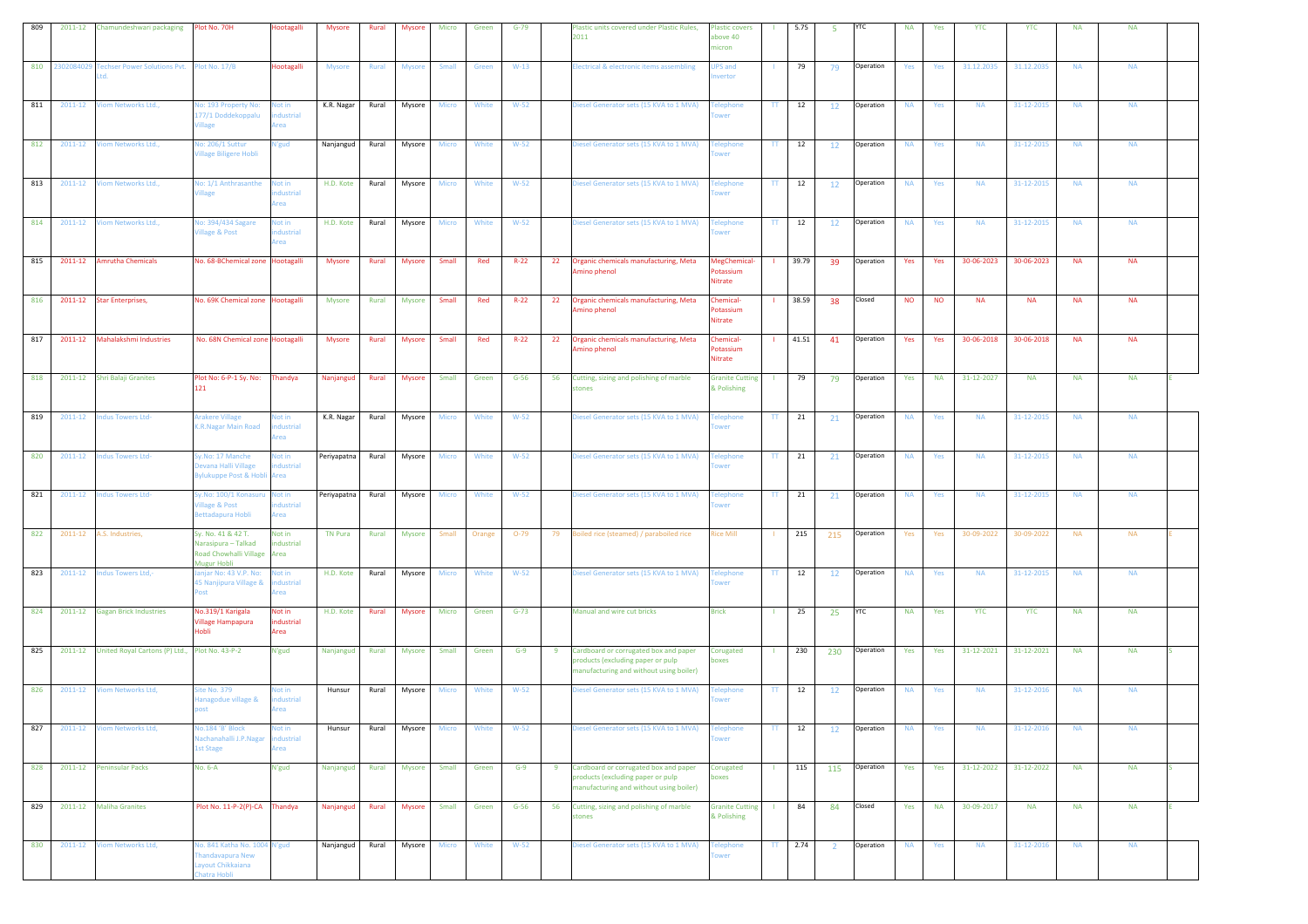| 831 | 2012-12 | om Networks Ltd, Sri.<br>reekanteshwara Rice Mill,                                      | Vo. 4339/1703 SL. No.<br>827 (Old No.<br>924/1922) Opp.<br>ailway Station                       | l'gud                            | Nanjangud      | Rural | Mysore        | Micro        | White  | $W-52$   |                | Diesel Generator sets (15 KVA to 1 MVA)                                                                                                                          | elephone<br>ower                                     | TT.           | 2.74       |       | Operation  | <b>NA</b> | Yes       | <b>NA</b>  | 31-12-2016 | <b>NA</b> | <b>NA</b> |           |
|-----|---------|-----------------------------------------------------------------------------------------|-------------------------------------------------------------------------------------------------|----------------------------------|----------------|-------|---------------|--------------|--------|----------|----------------|------------------------------------------------------------------------------------------------------------------------------------------------------------------|------------------------------------------------------|---------------|------------|-------|------------|-----------|-----------|------------|------------|-----------|-----------|-----------|
| 832 |         | 2305076567 Jubiliant Life Science Ltd., R & R & D and Pilot Plant<br><b>D</b> and Pilot | No. 56                                                                                          | N'gud                            | Nanjangud      | Rural | <b>Mysore</b> | Large        | Red    | $R-58$   | 58             | Pharmaceuticals & Bulk Drug (excluding<br>ormulation).                                                                                                           | R&D                                                  |               | 42108      | 42108 | Operation  | Yes       | Yes       | 36-6-2021  | 30-6-2021  | <b>NA</b> | 6/30/2021 |           |
| 833 | 2012-13 | <b>Niharika Enterprises</b>                                                             | <b>Plot No. 64-E4</b>                                                                           | <b>lootagalli</b>                | Mysore         | Rural | <b>Mysore</b> | Small        | Green  | $G-32$   |                | 32 Polythene & plastic processed products<br>nanufacturing (virgin plastics) including<br>plastic injection/extrusion moulding and<br>lastic cable manufacturing | <b>Plastic granules</b>                              | - 11          | 27         | 27    | operation  | Yes       | <b>NA</b> | 31-12-2021 | <b>NA</b>  | <b>NA</b> | <b>NA</b> |           |
| 834 | 2012-13 | Keynkay Enterprises (P) Ltd.,                                                           | Plot No. 4/A                                                                                    | elavadi                          | Mysore         | Rural | Mysore        | Micro        | Orange | $O-2$    | $\overline{2}$ | Bakery/Confectionery/Sweets production<br>ndustrial Scale)                                                                                                       | <b>Bread and Bun</b>                                 | -11           | <b>15</b>  | 15    | peration   | Yes       | Yes       | 31-12-2021 | 31-12-2021 | <b>NA</b> | <b>NA</b> |           |
| 835 | 2012-13 | lexmoto Controls Pvt. Ltd.,                                                             | lot No. 4/A                                                                                     | <b>Belavadi</b>                  | <b>Mysore</b>  | Rural | <b>Mysore</b> | Micro        | White  | $W-13$   |                | <b>Electrical &amp; electronic items assembling</b>                                                                                                              | <b>AC drives &amp;</b><br>lectrical Pane             |               | 16         | 16    | Operation  | Yes       | Yes       | 31-12-2021 | 31-12-2021 | <b>NA</b> | <b>NA</b> |           |
| 836 | 2012-13 | <b>Indus Towers Itd</b>                                                                 | Sy.No.1 Khatha. No.117 Not in<br>Mullur Village Saragur<br>lobli                                | dustrial<br>rea                  | H.D. Kote      | Rural | Mysore        | Micro        | White  | $W-52$   |                | Diesel Generator sets (15 KVA to 1 MVA)                                                                                                                          | <b>Telephone</b><br>wer                              | TT.           | 20         | 20    | Operation  | <b>NA</b> | Yes       | <b>NA</b>  | 31-12-2016 | <b>NA</b> | <b>NA</b> |           |
| 837 | 2012-13 | ndus Towers ItdSy.                                                                      | Sy. No. 91/2. Khatha<br><b>Vo.1 Hussainpura</b><br><b>Village &amp; Post Bilikere</b><br>Ioblie | lot in<br>dustrial<br>rea        | Hunsur         | Rural | Mysore        | Micro        | White  | $W-52$   |                | Diesel Generator sets (15 KVA to 1 MVA)                                                                                                                          | <b><i><u><b>Telephone</b></u></i></b><br>ower        | TT.           | 20         | 20    | Operation  | <b>NA</b> | Yes       | <b>NA</b>  | 31-12-2016 | <b>NA</b> | <b>NA</b> |           |
| 838 | 2012-13 | ndus Towers ItdSy                                                                       | y. NO. 2/2 Khatha<br><b>Vo.6 Hediyala Village</b><br><b>Iullahalli Hobli</b>                    | l'gud                            | Nanjangud      | Rural | Mysore        | Micro        | White  | $W-52$   |                | Diesel Generator sets (15 KVA to 1 MVA)                                                                                                                          | <b>Felephone</b><br>ower                             | TT.           | 20         | 20    | Operation  | <b>NA</b> | Yes       | <b>NA</b>  | 31-12-2016 | <b>NA</b> | <b>NA</b> |           |
| 839 | 2012-13 | 3V Vascular Technolgoies<br>vt. Ltd.,                                                   | lot No. 65-D4                                                                                   | ootagalli                        | <b>Mysore</b>  | Rural | Mysore        | Medium       | Orange | $O - 65$ |                | urgical and Medical Products not<br>containing prophylactics and latex product                                                                                   | TCA & PTA<br>catheters &<br>tents                    |               | 9350       | 9350  |            | Yes       | Yes       | <b>YTC</b> | <b>YTC</b> | <b>NA</b> | <b>NA</b> |           |
| 840 | 2012-13 | inyas Innovative<br>Fechnologies Pvt. Ltd.                                              | lot No. 19 3rd Phase                                                                            | oorgalli                         | <b>Mysore</b>  | Rural | <b>Mysore</b> | Large        | White  | $W-13$   |                | Electrical & electronic items assembling                                                                                                                         | rinted Circuit<br>bard                               | п.            | 8000       | 8000  | Operation  | Yes       | Yes       | 31-12-2023 | 31-12-2023 | <b>NA</b> | <b>NA</b> |           |
| 841 | 2012-13 | <b>MAA Cauvery Inc</b>                                                                  | No. 75 75-K Part-1                                                                              | lootagalli                       | Mysore         | Rural | Mysore        | Mediun       | Orange | $O-38$   | 38             | Hotel                                                                                                                                                            | lotel                                                |               | 773        | 773   | Operation  | Yes       | Yes       | 30-09-2020 | 30-09-2020 | <b>NA</b> | <b>NA</b> | <b>No</b> |
| 842 | 2012-13 | VIPRAGEN BIO SCIENCES PVT #67/B<br>TD.                                                  |                                                                                                 | lootagalli                       | <b>Mysore</b>  | Rural | Mysore        | Small        | Red    | $R-83$   | 61             | <b>Research laboratories involving</b><br>hemicals/animals                                                                                                       | Research<br>aboratories<br>nvolving<br>hemicals,     |               | 300        | 300   | Operation  | Yes       | Yes       | 30-06-2022 | 30-06-2022 | <b>NA</b> | <b>NA</b> |           |
| 843 | 2012-13 | lovateur                                                                                | No: 69/D                                                                                        | <b>lootagalli</b>                | <b>Mysore</b>  | Rural | <b>Mysore</b> | Small        | Red    | $R - 74$ | 61             | Printed circuit board manufacturing units                                                                                                                        | <b>Printed Circuit</b><br><b>Board</b>               |               | 300        | 300   | Operation  | Yes       | Yes       | 30-06-2017 | 30-06-2017 | <b>NA</b> | <b>NA</b> |           |
| 844 | 2012-13 | Anand KatneniR.                                                                         | Sy No-215/1<br>Hunusunallu Kudlapura<br>Panchayat                                               | N'gud                            | Nanjangud      | Rural | Mysore        | Small        | White  | NA       |                | Not available                                                                                                                                                    | Warehouse                                            | mmeric 500    |            | 500   | Operation  | Yes       | Yes       | 31-12-2022 | 31-12-2022 | <b>NA</b> | <b>NA</b> |           |
| 845 | 2012-13 | Partha Saradhi Kantamanir.                                                              | Sy No. 216/1<br>Hunusunallu Kudlapura<br>Panchayat                                              | N'gud                            | Nanjangud      | Rural | Mysore        | Small        | White  | NA       |                | Not available                                                                                                                                                    | Warehouse                                            |               | mmeric 500 | 500   | Operation  | Yes       | Yes       | 31-12-2022 | 31-12-2022 | <b>NA</b> | NA        |           |
| 846 | 2012-13 | Vruchika Industries (Lessee Of Plot No. 42-B<br>Sri Gurumalleshwara<br>Enterprises)     |                                                                                                 | Belavadi                         | <b>Mysore</b>  | Rural | <b>Mysore</b> | Small        | Green  | $G-54$   |                | <b>Mineralized water</b>                                                                                                                                         | <b>Mineral water</b><br>more than<br>10,000 lit/day) |               | 300        | 300   | YTC        | Yes       | Yes       | <b>YTC</b> | <b>YTC</b> | <b>NA</b> | <b>NA</b> |           |
| 847 | 2012-13 | Ashok International Opp<br>Hirikati Poultry Farm,                                       | Hunsanalu Village<br>Nanjangud-Ooty High<br>Way                                                 | N'gud                            | Nanjangud      | Rural | Mysore        | Small        | White  | NA       |                | Not available                                                                                                                                                    | Warehouse                                            | mmeric 500    |            | 500   | <b>YTC</b> | Yes       | Yes       | YTC        | YTC        | <b>NA</b> | <b>NA</b> |           |
| 848 | 2012-13 | Ashok International Opp<br>Hirikati Poultry Farm,                                       | Hunsanalu Village                                                                               | N'gud                            | Nanjangud      | Rural | Mysore        | Small        | White  | NA       |                | Not available                                                                                                                                                    | Warehouse                                            | mmerid        | 500        | 500   | /TC        | Yes       | Yes       | YTC        | YTC        | <b>NA</b> | <b>NA</b> |           |
| 849 | 2012-13 | Venkateshwara Cement<br>ndustries                                                       | Sv No: 4/2 & 5/2<br>Vasanth Rice Industries industrial<br>CompoundBannahallih                   | Not in<br>Area                   | <b>TN Pura</b> | Rural | <b>Mysore</b> | Small        | Red    | $R-26$   | 26             | <b>Cement</b>                                                                                                                                                    | Cement                                               |               | 300        | 300   | Closed     | Yes       | Yes       | <b>NA</b>  | <b>NA</b>  | <b>NA</b> | <b>NA</b> |           |
| 850 | 2012-13 | <b>Durga Agencies</b>                                                                   | Sy.No.133/1 133/2 134 N'gud<br>To 142 145 To 147 158<br>To 167 & 170<br>Chamalapura Village     |                                  | Nanjangud      |       | Rural Mysore  | Large        | Red    | $G-102$  |                | Not available                                                                                                                                                    | layout                                               | $\mathbf{L}$  | 500        | 500   | <b>YTC</b> | Yes       | <b>NA</b> | <b>YTC</b> | <b>YTC</b> | <b>NA</b> | <b>NA</b> |           |
| 851 | 2012-13 | Indus Towers Ltd., -                                                                    | Doddabagilu Village No. Not in<br>911/1 Doddabagilu<br><b>Village Sosale Hobli</b>              | dustrial<br>rea                  | TN Pura        | Rural | Mysore        | <b>Micro</b> | White  | $W-52$   |                | Diesel Generator sets (15 KVA to 1 MVA)                                                                                                                          | <b>Telephone</b><br>ower                             | TT            | 20         | 20    | Operation  | <b>NA</b> | Yes       | <b>NA</b>  | 31-12-2016 | <b>NA</b> | <b>NA</b> |           |
| 852 | 2012-13 | Fower Vision India Pvt. Ltd.,                                                           | iy. No. 11<br>anjudeshwara Saw<br><b>Mill Bilikere Taluk</b>                                    | <b>Not in</b><br>dustrial<br>rea | Hunsur         | Rural | Mysore        | Micro        | White  | $W-52$   |                | Diesel Generator sets (15 KVA to 1 MVA)                                                                                                                          | <b>Telephone</b><br>ower                             | $\mathsf{TT}$ | 20         | 20    | Operation  | <b>NA</b> | Yes       | <b>NA</b>  | 31-12-2016 | <b>NA</b> | <b>NA</b> |           |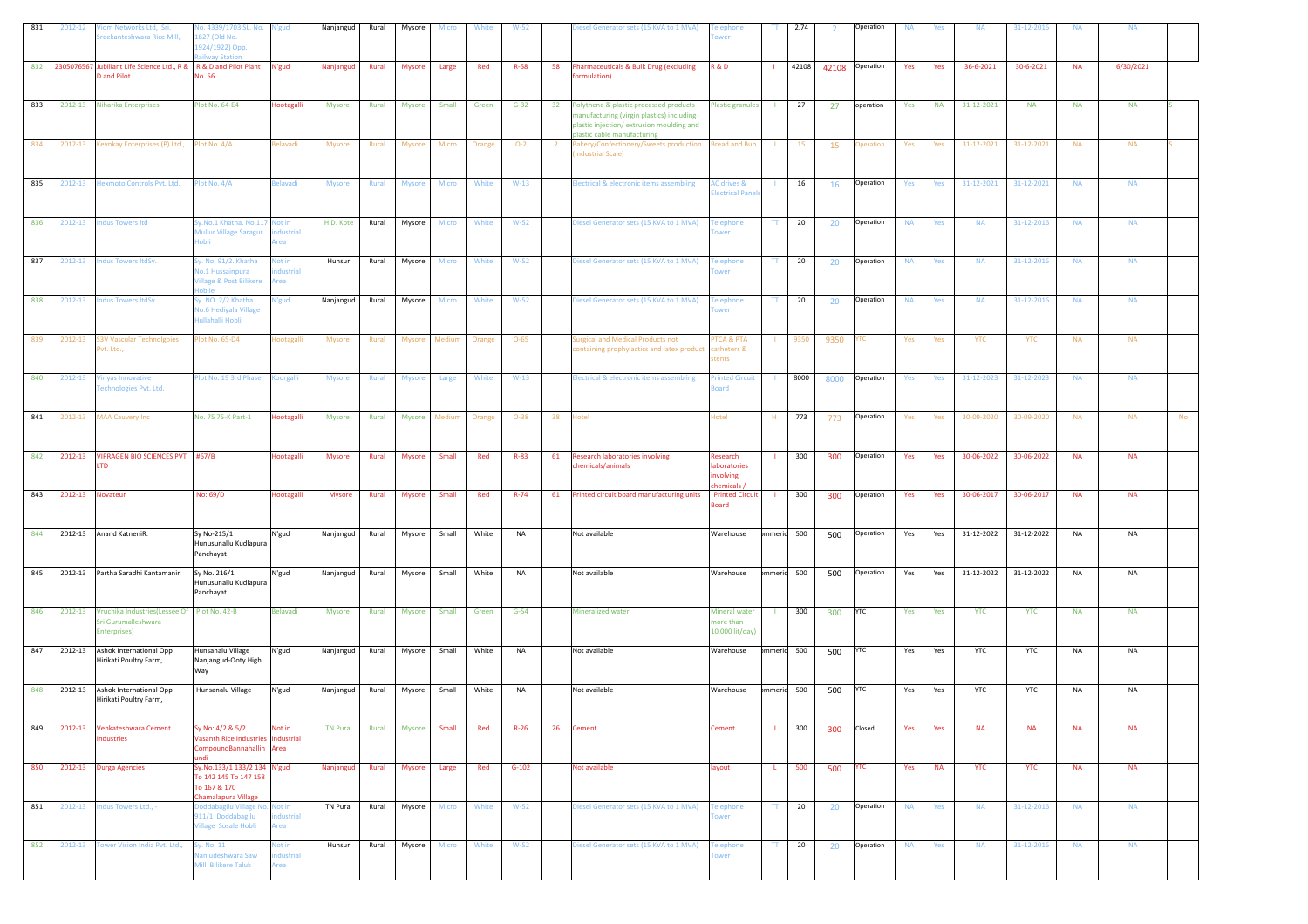| 853 | 2012-13     | <b>Gemini Ayurvedics</b>                                                   | No. 64-B4                                                                                                      | Hootagalli                         | Mysore        | Rural        | <b>Mysore</b> | Micro  | Green  | $G-2$    | $\overline{2}$          | Ayurvedic and Homeopathic medicine<br>without boiler)                                                                                                                           | Ayurvedic<br>medicine                                             |               | 11.6      | 11        | Operation  | Yes       | Yes       | Not Appl                     | Not Appl   | <b>NA</b> | <b>NA</b>  |  |
|-----|-------------|----------------------------------------------------------------------------|----------------------------------------------------------------------------------------------------------------|------------------------------------|---------------|--------------|---------------|--------|--------|----------|-------------------------|---------------------------------------------------------------------------------------------------------------------------------------------------------------------------------|-------------------------------------------------------------------|---------------|-----------|-----------|------------|-----------|-----------|------------------------------|------------|-----------|------------|--|
| 854 | 2012-13     | Raghu Industries,                                                          | lot No.-28 B-II                                                                                                | Belavadi                           | Mysore        | Rural        | <b>Mysore</b> | Small  | Red    | $R-3$    |                         | <b>ndustries engaged in recycling</b><br>/reprocessing/recovery /reuse of<br>Hazardous Waste under schedule IV of<br>Hazardous Waste (M, H & TBM) Rules,                        | <b>Hazardous</b><br>Waste<br>processing<br>cility                 |               | 28.11     | 28        | <b>YTC</b> | Yes       | Yes       | YTC                          | <b>YTC</b> | <b>NA</b> | <b>NA</b>  |  |
| 855 | 2012-13     | TVS Motor Company Ltd.,<br><b>Employees Housing Project</b>                | Sy No: 406 407 408-1 N'gud<br>408-2 421-P 424-1<br>Thandavapura Village                                        |                                    | Nanjangud     | Rural        | Mysore        | Small  | Green  | $G-102$  | 64                      | <b>Residential housing project</b>                                                                                                                                              | Residential<br><b>nousing project</b>                             | $\mathbf{L}$  | 21.68     | 21        | Operation  | Yes       | <b>NA</b> | $30 - 09 -$<br>2017(Applied) | <b>NA</b>  | <b>NA</b> | <b>NA</b>  |  |
| 856 | 2012-13     | Shivashakthi Boards,                                                       | Assmnt. No: 135 Junjar Not in<br><b>Jo: 139 Abbur Village</b><br>Panchavalli Panchayath Area                   | industrial                         | Periyapatna   | Rural        | Mysore        | Micro  | Orange | $O - 56$ | 56                      | Plyboard manufacturing (including vineer<br>laminate) with oil fired boiler/thermic<br>fluid heater (without resin plant)                                                       | lywood<br><b>ressing</b>                                          |               | 19        | 19        | Operation  | Yes       | Yes       | 30-09-2017                   | 30-09-2017 | <b>NA</b> | <b>NA</b>  |  |
| 857 | 2012-13     | Ray Tech, Plot No: 78/I, Unit-I, Plot No: 78/I Unit-I                      |                                                                                                                | Hootagalli                         | <b>Mysore</b> | Rural        | <b>Mysore</b> | Micro  | White  | $W-14$   |                         | <b>General Engineering Industries (Excluding</b><br>lectroplating, heat treatment, forging,<br>casting, pickling de-greasing Phosphating,<br>de-rusting, quenching)             | Seneral<br><b>ngineering</b>                                      | л.            | 20        | 20        | Operation  | <b>NA</b> | Yes       | <b>NA</b>                    | <b>NA</b>  | <b>NA</b> | <b>NA</b>  |  |
| 858 | 2012-13     | <b>INDUS TOWER LIMITED</b>                                                 | anjar No.226 Kolagala<br>illage & Post<br>ampapura Hobali                                                      | Not in<br>dustrial<br>rea          | H.D. Kote     | Rural        | Mysore        | Micro  | White  | $W-52$   |                         | Diesel Generator sets (15 KVA to 1 MVA)                                                                                                                                         | elephone                                                          | TT.           | 20        | 20        | Operation  | <b>NA</b> | Yes       | <b>NA</b>                    | 31-12-2016 | <b>NA</b> | <b>NA</b>  |  |
| 859 | 2012-13     | Indus Towers Ltd.,-                                                        | lo. 71 & 72 Kallahalli<br>'illage                                                                              | N'gud                              | Nanjangud     | Rural        | Mysore        | Micro  | White  | $W-52$   |                         | Diesel Generator sets (15 KVA to 1 MVA)                                                                                                                                         | elephone<br>wer                                                   | TT.           | 20        | 20        | Operation  | <b>NA</b> | Yes       | <b>NA</b>                    | 31-12-2016 | <b>NA</b> | <b>NA</b>  |  |
| 860 | 2012-13     | Pragathi Pulverizers & Packers Sy.No.382/2 Site No.                        | 404/1 Ooty Road<br>Sindhuvalli P.O                                                                             | N'gud                              | Nanjangud     | Rural        | <b>Mysore</b> | Small  | Green  | $G-6$    | 64                      | <b>Pulverizing activity</b>                                                                                                                                                     | <b>Pulverising</b><br>activity.                                   |               | 300       | 300       | Operation  | <b>NA</b> | Yes       | <b>NA</b>                    | 30-09-2117 | <b>NA</b> | <b>NA</b>  |  |
| 861 | 2012-13     | Tower Vision India Pvt. Ltd.,-                                             | anjangud Palace<br>round Opp. JSS<br>ollege                                                                    | N'gud                              | Nanjangud     | Rural        | Mysore        | Micro  | White  | $W-52$   |                         | Diesel Generator sets (15 KVA to 1 MVA)                                                                                                                                         | elephone<br>wei                                                   | TT.           | 20        | 20        | Operation  | <b>NA</b> | Yes       | <b>NA</b>                    | 31-12-2016 | <b>NA</b> | <b>NA</b>  |  |
| 862 | 2012-13     | Tower Vision India Pvt. Ltd.,                                              | luguru VillageNo.<br>94/1B Muguru Village                                                                      | lot in<br>ndustrial<br><b>Area</b> | TN Pura       | Rural        | Mysore        | Micro  | White  | $W-52$   |                         | Diesel Generator sets (15 KVA to 1 MVA)                                                                                                                                         | elephone<br>ower                                                  | TT.           | 20        | 20        | Operation  | <b>NA</b> | Yes       | <b>NA</b>                    | 31-12-2016 | <b>NA</b> | <b>NA</b>  |  |
| 863 | 2012-13     | Tower Vision India Pvt. Ltd.,                                              | arangi Village No.<br>4/11 Varangi Village<br>nugodu Hobli                                                     | Not in<br>dustrial<br>rea          | Hunsur        | Rural        | Mysore        | Micro  | White  | $W-52$   |                         | Diesel Generator sets (15 KVA to 1 MVA)                                                                                                                                         | elephone<br>ower                                                  | TT.           | 20        | 20        | Operation  | <b>NA</b> | Yes       | <b>NA</b>                    | 31-12-2016 | <b>NA</b> | <b>NA</b>  |  |
| 864 | 2012-13     | <b>Navbharath Industries</b>                                               | lot No.33 Sy.No.119<br>kallahally village                                                                      | N'gud                              | Nanjangud     | Rural        | <b>Mysore</b> | Small  | Green  | $G-56$   | 56                      | Cutting, sizing and polishing of marble<br>stones                                                                                                                               | <b>Granite Cutting</b><br>& Polishing                             |               | 98        | 98        | Operation  | Yes       | <b>NA</b> | 31-12-2027                   | <b>NA</b>  | <b>NA</b> | <b>NA</b>  |  |
| 865 | 2012-13     | <b>JMJ Fabrication</b>                                                     | lot No. 22-Part-2 Sy.<br>No: 97 3rd Phase                                                                      | oorgalli                           | <b>Mysore</b> | Rural        | <b>Mysore</b> | Small  | Red    | $R - 44$ | 44                      | Industry or process involving metal surface<br>treatment or process such as pickling/<br>plating/electroplating/ paint stripping/heat<br>treatment/phosphating or finishing and | Alluminium<br><b>Inodoziming</b><br>industry                      |               | 84.5      | 8405      | Closed     | <b>NA</b> | <b>NA</b> | <b>NA</b>                    | <b>NA</b>  | <b>NA</b> | <b>NA</b>  |  |
| 866 | 2012-13     | <b>Sri Vasavi Boards</b>                                                   | v.No.254/1 & 254/<br>Kamplapura village<br><b>Basalapura Gate</b><br><b>S.N.Road Ravandur</b>                  | Not in<br>industrial<br>Area       | Periyapatna   | Rural        | Mysore        | Small  | Orange | $O - 56$ | 56                      | Plyboard manufacturing (including vineer<br>& laminate) with oil fired boiler/thermic<br>fluid heater (without resin plant)                                                     | Vood peeling<br>k plywood<br>anufacturing                         |               | 30.78     | 30        | Operation  | Yes       | Yes       | 30-09-2022                   | 30-09-2022 | <b>NA</b> | <b>NA</b>  |  |
| 867 | 2012-13     | Indus Tower LTD,                                                           | hataha No. 420<br>lelavarahundi village<br>Byrapura), Kasaba                                                   | lot in<br>dustrial<br>Area         | TN Pura       | Rural        | Mysore        | Micro  | White  | $W-52$   |                         | Diesel Generator sets (15 KVA to 1 MVA)                                                                                                                                         | elephone<br>wer                                                   |               | $TT$ 24.2 | 2402      | Operation  | <b>NA</b> | Yes       | <b>NA</b>                    | 31-12-2017 | <b>NA</b> | <b>NA</b>  |  |
| 868 | 2012-13     | Indus Towe LtdSy.                                                          | Io. 1/3A, Bhuvanahalli Not in<br>illage and post<br>lettadapura Hobli                                          | ndustrial<br>Area                  | Periyapatna   | Rural        | Mysore        | Micro  | White  | $W-52$   |                         | Diesel Generator sets (15 KVA to 1 MVA)                                                                                                                                         | <b>Telephone</b><br>ower                                          | $\pi$         | 24.2      | 2402      | Operation  | <b>NA</b> | Yes       | <b>NA</b>                    | 31-12-2017 | <b>NA</b> | <b>NA</b>  |  |
| 869 | 2013-14     | <b>Fobba Industires</b>                                                    | No. 78-J, Food Zone,                                                                                           | Hootagalli                         | Mysore        | Rural        | Mysore        | Small  | Green  | $G-2$    |                         | Ayurvedic and Homeopathic medicine<br>without boiler)                                                                                                                           | Ayurvedic and<br>lomeopathic<br>edicine<br>without boile          |               | 19.52     | 19        | <b>YTC</b> | Yes       | <b>NA</b> | <b>YTC</b>                   | <b>YTC</b> | <b>NA</b> | <b>NA</b>  |  |
| 870 | 2013-14     | <b>Ray Hans Lumination Pvt Ltd</b>                                         | lot No. 50, KIADB Ind N'gud<br>vrea, Mysore                                                                    |                                    | Nanjangud     | Rural        | <b>Mysore</b> | Large  | White  | $W-13$   |                         | lectrical & electronic items assembling                                                                                                                                         | ectrical and<br>ectronic item:<br>ssembling                       |               | 14674     | 14674 YTC |            | Yes       | Yes       | YTC                          | <b>YTC</b> | <b>NA</b> | <b>NA</b>  |  |
| 871 | 2013-14     | N Ranga Rao and Sons                                                       | lot No. 6B&7 KIADB<br>nd Area, N'gud                                                                           | N'gud                              | Nanjangud     | Rural        | <b>Mysore</b> | Small  | Green  | G-1506   |                         | Agarbathi Manufacturing                                                                                                                                                         | garabthi<br>lanufacturing                                         |               | 450       | 450       | Operation  | Yes       | <b>NA</b> | 31-12-2023                   | <b>NA</b>  | Yes       | 12/31/2024 |  |
| 872 | 2013-14     | Vcast Foundaries India Pvt ltd                                             | Pvt. Ltd. Old Sy No. 59 Not in<br>lew Panchayath Janjar industrial<br>No. 92 with Property<br>No. 100, Plot no | Area                               | Hunsur        | Rural        | Mysore        | Small  | Orange | $O-42$   |                         | ndustry or process involving foundry<br>operations                                                                                                                              | oundry<br>peration                                                |               | 320       | 320       | Operation  | Yes       | Yes       | 30-9-2023                    | 30-9-2023  | <b>NA</b> | <b>NA</b>  |  |
| 873 | $2013 - 14$ | SVS Mookambika Stone<br>crusher Sy. No. 56/P4<br>lannikuppe Village Hunsui | y.No.105,105/8 of<br>Bannikuppe and Surve<br>No.54of Maradur                                                   | Not in<br>v industrial<br>Area     | Hunsur        | Rural        | Mysore        | Medium | Orange | $O-64$   | 64                      | Stone crushers                                                                                                                                                                  | tone Crusher                                                      | <sub>SC</sub> | 834       |           | 834 Closed | Yes       | Yes       | $N_A$                        | NA.        | NA.       | NA.        |  |
| 874 | 2013-14     | Shobith Industry - Unit-II                                                 | No. B-4,                                                                                                       | N'gud                              | Nanjangud     | <b>Rural</b> | Mysore        | Small  | Red    | $R-3$    | $\overline{\mathbf{3}}$ | Industries engaged in recycling<br>reprocessing/recovery /reuse of<br>Hazardous Waste under schedule IV of<br>Hazardous Waste (M, H & TBM) Rules,                               | <b>Industries</b><br>engaged in<br>ecycling<br><b>Inforessing</b> | $\mathbf{L}$  | 13.85     | 13        | Closed     | <b>NA</b> | <b>NA</b> | <b>NA</b>                    | <b>NA</b>  | Yes       | <b>NA</b>  |  |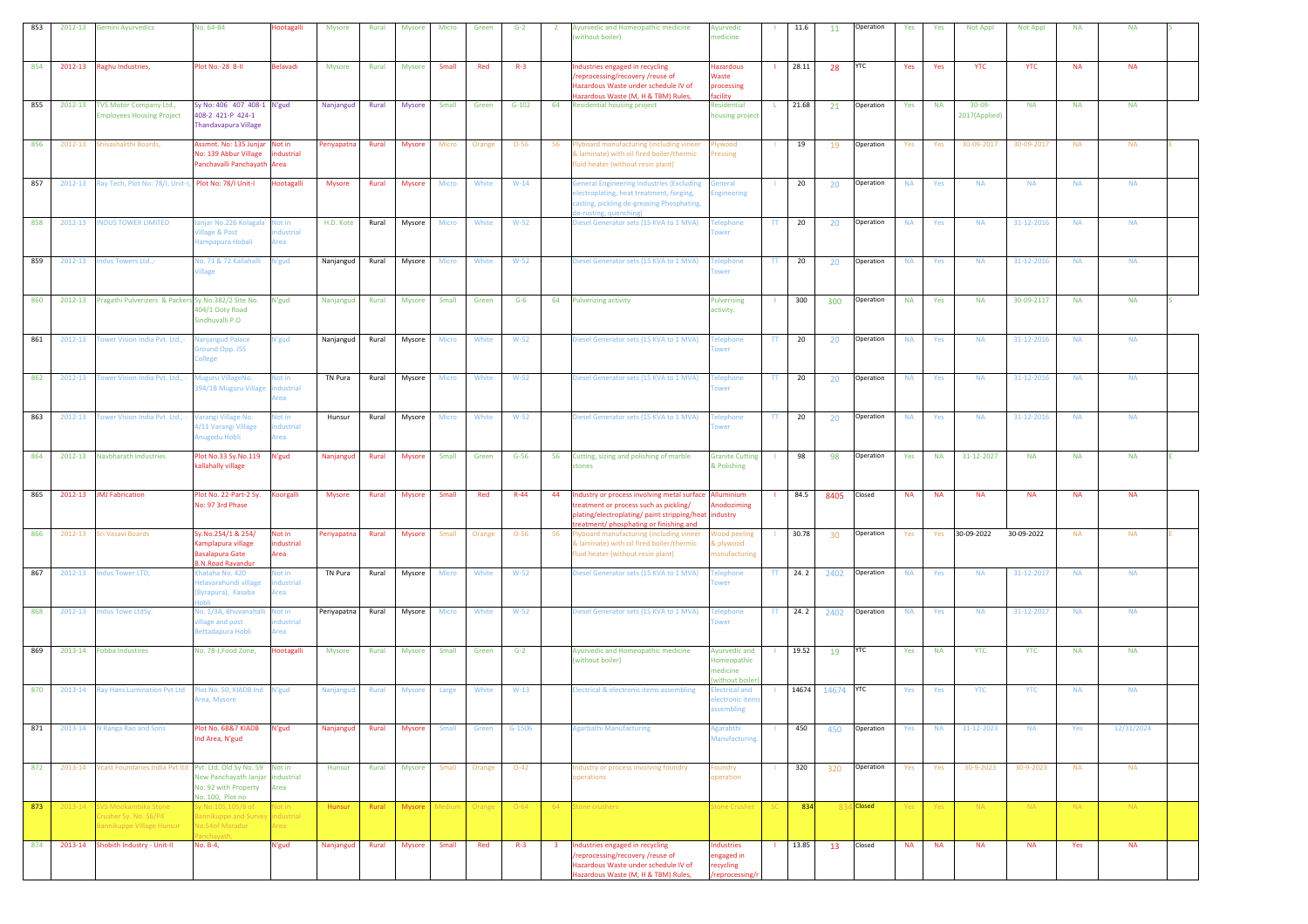| 875 |            | 2304077120 Shri Lakshmi Associates                   | Plot No. 65-E,                                                                                        | <b>Hootagalli</b>            | <b>Mysore</b>  | Rural | <b>Mysore</b> | Small        | Green  | $G-6$    |                 | ulverizing activity                                                                                                                                                                                   | Pulverizing<br>activity                                      |    | 49.44   | 39   | YTC        | Yes       | Yes       | <b>YTC</b> | <b>YTC</b> | <b>NA</b> | <b>NA</b> |  |
|-----|------------|------------------------------------------------------|-------------------------------------------------------------------------------------------------------|------------------------------|----------------|-------|---------------|--------------|--------|----------|-----------------|-------------------------------------------------------------------------------------------------------------------------------------------------------------------------------------------------------|--------------------------------------------------------------|----|---------|------|------------|-----------|-----------|------------|------------|-----------|-----------|--|
| 876 | 2013-14    | <b>Sreenivasa Conventional Hall</b>                  | urvey No.66/1<br>Gargeshwari Village,<br>Kasaba Hobli,                                                | Not in<br>ndustrial<br>Area  | <b>TN Pura</b> | Rural | <b>Mysore</b> | Small        | Green  | $G-75$   |                 | Kalyanamantapams & Community Halls<br>(for DG Sets)                                                                                                                                                   | Kalyanamantap<br>ams &<br>Community<br>Halls (for DG         |    | 225     | 225  | Operation  | Yes       | Yes       | 31/12/2025 | 31/12/2025 | <b>NA</b> | <b>NA</b> |  |
| 877 | 2013-14    | Mahadeshwara Agro Rice<br>ech                        | y.No. 118/3, Kiragasu<br>fillage, T.Narsipura Tq<br><b>Mysore District</b>                            | Not in<br>dustrial<br>Area   | <b>TN Pura</b> | Rural | Mysore        | Medium       | Orange | $O-79$   | 79              | oiled rice (steamed) / paraboiled rice                                                                                                                                                                | oiled rice<br>steamed) /<br>paraboiled ri                    |    | 730     | 730  | Operation  | Yes       | Yes       | 30-09-2016 | 30-09-2016 | <b>NA</b> | <b>NA</b> |  |
| 878 | 2013-14    | Lunar Exports (P) Ltd.,                              | Plot No: 70-Y                                                                                         | Hootagalli                   | Mysore         | Rural | Mysore        | Small        | Green  | $G-41$   | 41              | Rubber goods industry (with baby boiler<br>nly)                                                                                                                                                       | <b>Rubber goods</b><br>ndustry (with<br>baby boiler<br>only) |    | 81.84   | 81   | Operation  | Yes       | Yes       | 31-12-2023 | 31-12-2023 | <b>NA</b> | <b>NA</b> |  |
| 879 | 2013-14    | <b>Beereshwara Coconut</b><br>ndustries              | Sy.No. 182/7 &8, Janjar Not in<br>No.56, Doornahalli,                                                 | industrial<br>Area           | K.R. Nagar     | Rural | <b>Mysore</b> | Small        | Orange | $O-95$   |                 | 84 Desiccated Coconut Manufacturing Units                                                                                                                                                             | <b>Desicated</b><br>coonut<br><b>owder</b>                   |    | 24.24   | 24   | Operation  | Yes       | Yes       | 30-09-2028 | 30-09-2028 | <b>NA</b> | <b>NA</b> |  |
| 880 | 2013-14    | <b>Whioal Briquettes</b>                             | No. 64/A1, KIADB,                                                                                     | Hootagalli                   | Mysore         | Rural | Mysore Small  |              | Green  | $G-5$    |                 | Biomass Briquettes (sun drying) without<br>sing toxic or hazardous wastes                                                                                                                             | <b>Biomass</b><br><b>Sriquettes</b>                          |    | 43      | 43   | <b>YTC</b> | Yes       | <b>NA</b> | <b>YTC</b> | <b>YTC</b> | <b>NA</b> | <b>NA</b> |  |
| 881 | 2013-14    | R.J.S.Food Processing and<br><b>Packing Industry</b> | Sy.No 93/5, B.M.Road<br><b>Civil Court Road</b>                                                       | Not in<br>ndustrial<br>Area  | Periyapatna    | Rural | Mysore        | Small        | Green  | $G-20$   |                 | Flour mills (dry process)                                                                                                                                                                             | Flour mills(Dry<br>process)                                  |    | 24.95   | 24   | YTC        | <b>NA</b> | Yes       | <b>YTC</b> | <b>YTC</b> | <b>NA</b> | <b>NA</b> |  |
| 882 | 2013-14    | <b>National Enterprises</b>                          | Plot.No.70-Z, KIADB<br>lootagalli industrial<br>Area, Kasaba Hobli,<br>Mysore-570018                  | <b>Hootagalli</b>            | <b>Mysore</b>  | Rural | <b>Mysore</b> | Small        | Green  | $G-41$   | 41              | Rubber goods industry (with baby boiler<br>only)                                                                                                                                                      | <b>Rubber goods</b><br>industry (with<br>baby boiler<br>nlv' |    | 62      | 62   | Operation  | Yes       | <b>NA</b> | 31-12-2022 | <b>NA</b>  | <b>NA</b> | <b>NA</b> |  |
| 883 | 2013-14    | Preethi Granite Exports Ltd<br>(D.G. Set)            | Sy.No.9 Ittegehalli,<br>periyapatna                                                                   | Not in<br>industrial<br>Area | Periyapatna    | Rural | Mysore        | Micro        | Green  | $G-101$  |                 | <b>Commercial Complexes, Office</b><br>Complex/Banks, Cinema Theaters having<br>built up area <20,000 sq.mtrs. in non-<br>sewered areas and having independent                                        | D.G.set                                                      |    | neric 5 | -5   | <b>YTC</b> | <b>NA</b> | Yes       | <b>YTC</b> | <b>YTC</b> | <b>NA</b> | <b>NA</b> |  |
| 884 | 2013-14    | <b>Sri Rohith Bricks,</b>                            | Sy No. 50/1,<br>Mallinathapura Village,<br><b>Bilikere Hobli, Hunsur</b><br><b>g, Mysore District</b> | Not in<br>industrial<br>Area | Hunsur         | Rural | <b>Mysore</b> | Small        | Green  | $G-73$   |                 | Manual and wire cut bricks                                                                                                                                                                            | <b>Table Moulded</b><br><b>Bricks</b>                        |    | 25      | 25   | YTC        | <b>NA</b> | Yes       | <b>YTC</b> | <b>YTC</b> | <b>NA</b> | <b>NA</b> |  |
| 885 |            | 2305079241 Adithya Organics                          | SR.No.157/1(A),<br>Thandya Industrial Area                                                            | Thandya                      | Nanjangud      | Rural | Mysore        | Small        | Red    | $R-42$   | 42              | <b>Ship breaking activities</b>                                                                                                                                                                       | <b>Chemical</b><br>ndustry                                   |    | 34.17   | 34   | Operation  | Yes       | Yes       | 30-06-2024 | 30-06-2024 | <b>NA</b> | <b>NA</b> |  |
| 886 | 2013-14    | Balaji Autotech Pvt Ltd                              | Plot No. 23, 3 <sup>rd</sup> Phase                                                                    | orgalli                      | <b>Mysore</b>  | Rural | <b>Mysore</b> | Small        | White  | $W-14$   |                 | <b>Seneral Engineering Industries (Excluding</b><br>lectroplating, heat treatment, forging,<br>casting, pickling de-greasing Phosphating,<br>e-rusting, quenching)                                    | <b>Engineering</b>                                           |    | 116     | 116  | Operation  | Yes       | <b>NA</b> | 31-12-2022 | <b>NA</b>  | <b>NA</b> | <b>NA</b> |  |
| 887 | 2013-14    | <b>Pure Chemicals</b>                                | ugganahalli                                                                                           | Not in<br>ndustrial<br>Area  | K.R. Nagar     | Rural | <b>Mysore</b> | Small        | Red    | $R-22$   |                 | Organic chemicals manufacturing, Meta<br>Amino phenol                                                                                                                                                 | Chemical                                                     |    | 45      | 45   | Closed     | Yes       | Yes       | <b>YTC</b> | <b>YTC</b> | <b>NA</b> | <b>NA</b> |  |
| 888 | 2013-14    | Shri Chamundeshwari<br>Granites,                     | lot No. 14-B-P-II, 14-C- Thandya<br>P-II, Sy No. 150,                                                 |                              | Nanjangud      | Rural | <b>Mysore</b> | Small        | Green  | $G-56$   | 56              | Cutting, sizing and polishing of marble<br>tones                                                                                                                                                      | <b>Granite Cutting</b><br>& Polishing                        |    | 58.69   | 58   | Operation  | Yes       | <b>NA</b> | 31-12-2027 | <b>NA</b>  | <b>NA</b> | <b>NA</b> |  |
| 889 | 2304079328 | Mahashakti Chemicals &<br>ertilizers                 | td., Plot No. 17 & 26,                                                                                | oorgalli                     | Mysore         | Rural | Mysore Medium |              | Orange | $O-29$   | 29              | ertilizer (granulation and formulation<br>nly)                                                                                                                                                        | <b>Sranulation</b><br>ormulation                             |    | 6520    | 6520 | Closed     | <b>NA</b> | NA NA     |            | <b>NA</b>  | <b>NA</b> | <b>NA</b> |  |
| 890 | 2013-14    | Hello Mysore,                                        | Plot No.64,                                                                                           | Koorgalli                    | <b>Mysore</b>  | Rural | <b>Mysore</b> | Small        | Orange | $O-59$   |                 | Printing press Industrial scale                                                                                                                                                                       | <b>Trinting Press</b>                                        |    | 75      | 75   | <b>YTC</b> | Yes       | Yes       | YTC        | <b>YTC</b> | <b>NA</b> | <b>NA</b> |  |
| 891 | 2013-14    | <b>Spectra Polymers</b>                              | Plot No. 3, Hootagalli<br>ndustrial Area, Mysore                                                      | Hootagalli                   | Mysore         | Rural | Mysore mEDIUM |              | Green  | $G-79$   | 32 <sub>2</sub> | PVC pipes, HDPE pipes etc., by extrusion                                                                                                                                                              | <b>PVC Pipes</b>                                             |    | 3100    | 3100 | Operation  | Yes       | Yes       | 31-12-2023 | 31-12-2023 | <b>NA</b> | <b>NA</b> |  |
| 892 | 2013-14    | <b>Uma Brick Industrires</b>                         | Sopalapura, TN Pura                                                                                   | Not in<br>ndustrial<br>Area  | <b>TN Pura</b> | Rural | <b>Mysore</b> | Small        | Green  | $G - 73$ |                 | Manual and wire cut bricks                                                                                                                                                                            | <b>Moulded Brick</b>                                         |    | 24      | 24   | YTC        | <b>NA</b> | Yes       | <b>YTC</b> | <b>YTC</b> | <b>NA</b> | <b>NA</b> |  |
| 893 |            | 2013-14 Sri Srinidhi Brick industry                  | Sy No. 14/1A,14/1B,<br>Hullenahalli Village,<br>Bilikere Hobli,                                       | Not in<br>industrial<br>Area | Hunsur         | Rural | <b>Mysore</b> | Small        | Green  | $G - 73$ |                 | Manual and wire cut bricks                                                                                                                                                                            | <b>Table Moulded</b><br><b>Brick</b>                         |    | 9000    | 9000 | <b>YTC</b> | <b>NA</b> | Yes       | <b>YTC</b> | <b>YTC</b> | <b>NA</b> | <b>NA</b> |  |
| 894 | 2013-14    | <b>Kiran Stitching</b>                               | Plot No. 19 & 20 Room N'gud<br><b>No. A1</b>                                                          |                              | Nanjangud      | Rural | <b>Mysore</b> | <b>Small</b> | Green  | $G-72$   |                 | 64 Stitching of shoe uppers                                                                                                                                                                           | <b>Shoe Upper</b><br><b>Stitching</b>                        | л. | 12      | 12   | Operation  | Yes       | <b>NA</b> | Life Time  | <b>NA</b>  | <b>NA</b> | <b>NA</b> |  |
| 895 |            | 2013-14 Eisen Forgings                               | Plot.No.38-P2-B, Survey Koorgalli<br>No.193, 2nd phase,                                               |                              | Mysore         | Rural | Mysore        | Small        | Red    | $R-44$   |                 | Industry or process involving metal surface Closed and<br>treatment or process such as pickling/<br>plating/electroplating/ paint stripping/heat forgings,<br>treatment/ phosphating or finishing and | open Die<br><b>Machining of</b>                              | л. | 238     | 238  | <b>YTC</b> | Yes       | Yes       | <b>YTC</b> | <b>YTC</b> | <b>NA</b> | <b>NA</b> |  |
| 896 | 2013-14    | <b>Ozone Stitching</b>                               | Plot No. 19 & 20 Room N'gud<br><b>No. A2</b>                                                          |                              | Nanjangud      | Rural | Mysore        | Small        | Green  | $G-72$   | 64              | <b>Stitching of shoe uppers</b>                                                                                                                                                                       | Shoe Upper<br><b>Stitching</b>                               |    | 15      | 15   | Operation  | Yes       | <b>NA</b> | Life Time  | <b>NA</b>  | <b>NA</b> | <b>NA</b> |  |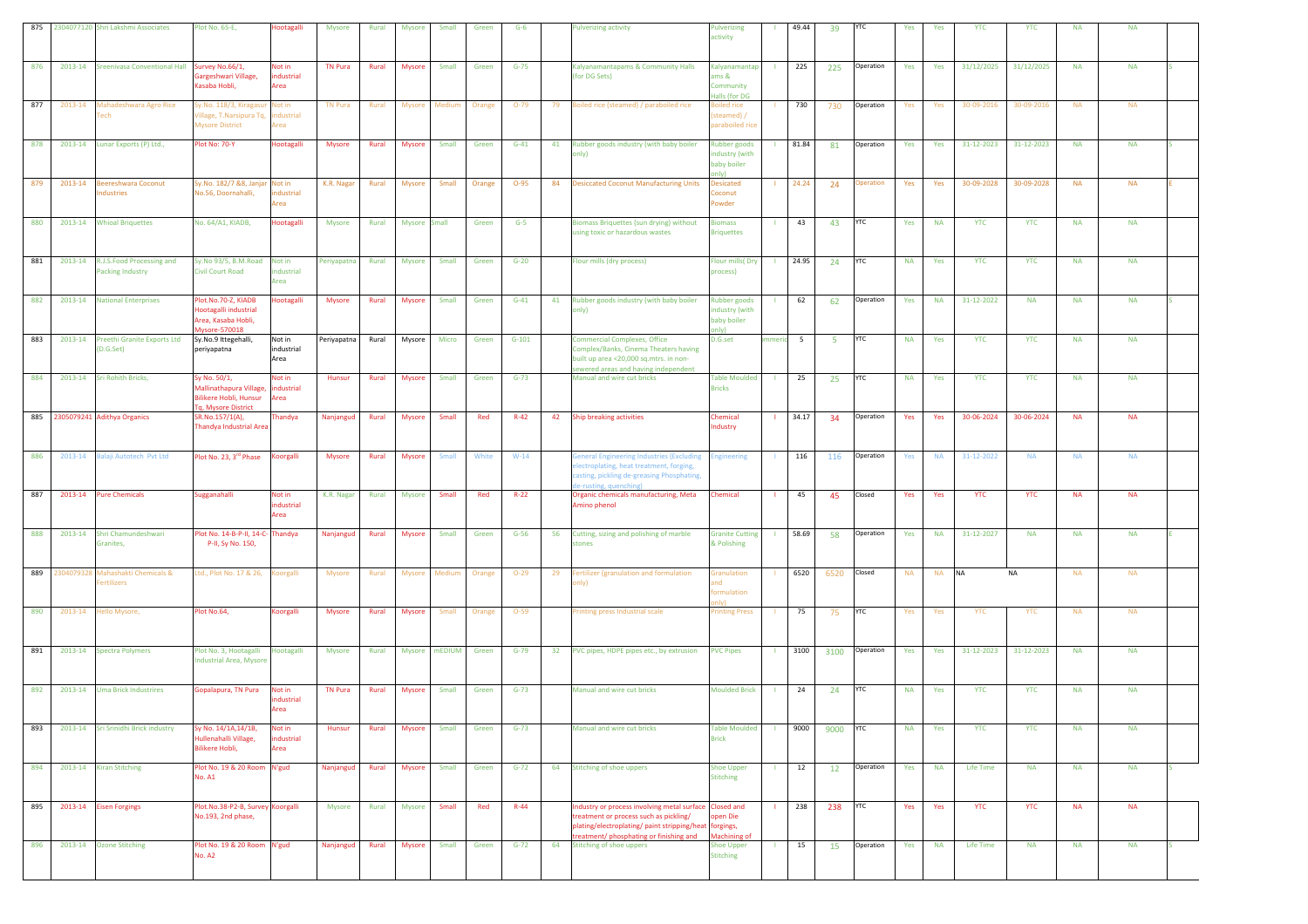| 897 |               | 2013-14 SBR Industries                                      | Plot No. 19 & 20 Room N'gud<br><b>No. B3</b>                                                                    |                                     | Nanjangud     | Rural | <b>Mysore</b> | Small        | Green  | $G-72$ | 64 | <b>Stitching of shoe uppers</b>                                                 | <b>Shoe Upper</b><br><b>Stitching</b> | п.             | 15     | 15             | Operation  | Yes       | <b>NA</b> | Life Time        | <b>NA</b>  | <b>NA</b> | <b>NA</b>   |  |
|-----|---------------|-------------------------------------------------------------|-----------------------------------------------------------------------------------------------------------------|-------------------------------------|---------------|-------|---------------|--------------|--------|--------|----|---------------------------------------------------------------------------------|---------------------------------------|----------------|--------|----------------|------------|-----------|-----------|------------------|------------|-----------|-------------|--|
| 898 | 2013-14       | <b>Chroma Enterprises</b>                                   | lot No. 19 & 20 Room<br>No. B143                                                                                | N'gud                               | Nanjangud     | Rural | Mysore        | Small        | Green  | $G-72$ |    | 64 Stitching of shoe uppers                                                     | <b>Shoe Upper</b><br><b>Stitching</b> |                | 7.5    | $\overline{7}$ | Operation  | Yes       | <b>NA</b> | <b>Life Time</b> | <b>NA</b>  | <b>NA</b> | <b>NA</b>   |  |
| 899 | 2013-14       | Smineesh                                                    | Plot No. 19 & 20 Room N'gud<br><b>No. C1</b>                                                                    |                                     | Nanjangud     | Rural | <b>Mysore</b> | Small        | Green  | $G-72$ |    | 64 Stitching of shoe uppers                                                     | <b>Shoe Upper</b><br><b>Stitching</b> | л.             | 9.6    | -9             | Operation  | Yes       | <b>NA</b> | <b>Life Time</b> | <b>NA</b>  | <b>NA</b> | <b>NA</b>   |  |
| 900 | 2013-14       | <b>Welfare Stitching Works</b>                              | Plot No. 19 & 20 Room N'gud<br><b>No. C1</b>                                                                    |                                     | Nanjangud     | Rural | <b>Mysore</b> | Small        | Green  | $G-72$ |    | 64 Stitching of shoe uppers                                                     | <b>Shoe Upper</b><br><b>Stitching</b> | -11            | 7.8    | $\overline{7}$ | Operation  | Yes       | <b>NA</b> | Life Time        | <b>NA</b>  | <b>NA</b> | <b>NA</b>   |  |
| 901 | 2013-14       | <b>Sandeep Stitching</b>                                    | Plot No. 19 & 20 Room N'gud<br><b>No. A1</b>                                                                    |                                     | Nanjangud     | Rural | Mysore        | Small        | Green  | $G-72$ |    | 64 Stitching of shoe uppers                                                     | <b>Shoe Upper</b><br><b>Stitching</b> | $\mathbf{L}$   | 22.2   | 22             | Operation  | Yes       | Yes       | <b>Life Time</b> | Life Time  | <b>NA</b> | <b>NA</b>   |  |
| 902 | 2013-14       |                                                             | lo. D3                                                                                                          |                                     | Nanjangud     | Rural | Mysore        | Small        | Green  | $G-72$ |    | 64 Stitching of shoe uppers                                                     | <b>Shoe Upper</b><br><b>Stitching</b> |                | 22.2   | 22             | Operation  | Yes       | Yes       | Life Time        | Life Time  | <b>NA</b> | <b>NA</b>   |  |
| 903 | 2013-14       | <b>Nada Stitching</b>                                       | Plot No. 41,                                                                                                    | N'gud                               | Nanjangud     | Rural | <b>Mysore</b> | Small        | Green  | $G-72$ |    | 64 Stitching of shoe uppers                                                     | <b>Shoe Upper</b><br><b>Stitching</b> |                | 19     | 19             | Operation  | Yes       | Yes       | Life Time        | Life Time  | <b>NA</b> | <b>NA</b>   |  |
| 904 | 2013-14       | <b>C.N Brick Industry</b>                                   | Sy No.71/1, 71/3,<br>Kanchanahalli Village,<br>Hampapura Hobli,                                                 | Not in<br>dustrial<br>Area          | H.D. Kote     | Rural | Mysore Small  |              | Green  | $G-73$ |    | <b>Wire Cut Bricks</b>                                                          | <b>Brick</b>                          |                | 44     | 44             | <b>YTC</b> | <b>NA</b> | Yes       | <b>YTC</b>       | <b>YTC</b> | <b>NA</b> | <b>NA</b>   |  |
| 905 | 2013-14       | Spectra Pipes Pvt. Ltd., Unit-II #68 O,                     |                                                                                                                 | lootagalli                          | <b>Mysore</b> | Rural | Mysore        | Small        | Green  | $G-79$ |    | 32 PVC pipes, HDPE pipes etc., by extrusion                                     | <b>PVC Pipes</b>                      | т.             | 115    | 115            | Operation  | Yes       | <b>NA</b> | 31-12-2023       | <b>NA</b>  | <b>NA</b> | <b>NA</b>   |  |
| 906 | 2013-14       | Spectra Pipes Pvt. Ltd., Unit-I #68 M,                      |                                                                                                                 | <b>Hootagalli</b>                   | Mysore        | Rural | Mysore        | Medium       | Green  | $G-79$ |    | 32 PVC pipes, HDPE pipes etc., by extrusion                                     | <b>PVC Pipes</b>                      | $\blacksquare$ | 901.96 | 90196          | Operation  | Yes       | Yes       | 31/12/2024       | 31-12-2024 | <b>NA</b> | <b>NA</b>   |  |
| 907 | 2013-14       | Sri. Lakshmi Industries,                                    | Karpoorvalli village,<br>saligrama Hobli,                                                                       | Not in<br>dustrial<br>Area          | K.R. Nagar    | Rural | <b>Mysore</b> | Small        | Green  | $G-79$ |    | PVC pipes, HDPE pipes etc., by extrusion                                        | <b>PVC Pipes</b>                      | -11            | 35     | 35             | <b>YTC</b> | Yes       | <b>NA</b> | <b>YTC</b>       | <b>YTC</b> | <b>NA</b> | <b>NA</b>   |  |
| 908 | 2013-14       | <b>Pure Chemicals</b>                                       | 68T/1, Near L & T<br>Factory                                                                                    | lootagalli                          | Mysore        | Rural | <b>Mysore</b> | Small        | Red    | $R-22$ |    | 22 Organic chemicals manufacturing, Meta<br>Amino phenol                        | Chemical                              |                | 35     | 35             | Operation  | Yes       | Yes       | 30-06-2019       | 30-06-2019 | <b>NA</b> | <b>NA</b>   |  |
| 909 | 2013-14 Shree | Nanjundeshwara Sy No. 31/4,<br><b>Beverages</b>             | Cheernahalli,<br>Chandagalu Post,<br>ebbal Hobli,                                                               | Vot in<br><b>industrial</b><br>Area | K.R. Nagar    | Rural | Mysore        | <b>Small</b> | Green  | $G-54$ |    | Mineralized water                                                               | <b>Mineralized</b><br>water           |                | 46.5   | 46             | <b>YTC</b> | Yes       | <b>NA</b> | <b>YTC</b>       | <b>YTC</b> | <b>NA</b> | <b>NA</b>   |  |
| 910 | 2013-14       | <b>Sri Ganapathi Stones</b>                                 | No. 347/4, Immavu<br>/illage,                                                                                   | Thandya                             | Nanjangud     | Rural | Mysore        | Small        | Green  | $G-56$ | 56 | Cutting, sizing and polishing of marble<br>tones                                | <b>Granite Cutting</b><br>& Polishing | - 11           | 2.75   | $\overline{2}$ | Operation  | Yes       | <b>NA</b> | 31-12-2028       | <b>NA</b>  | <b>NA</b> | <b>NA</b>   |  |
| 911 | 2013-14       | <b>Gurutuva Energies</b>                                    | Plot No. 77-G,                                                                                                  | <b>Hootagalli</b>                   | Mysore        | Rural | Mysore Small  |              | Green  | $G-5$  |    | Biomass Briquettes (sun drying) without<br>using toxic or hazardous wastes      | <b>Biomass</b><br><b>Briquettes</b>   | л.             | 12.5   | 12             | YTC        | <b>NA</b> | Yes       | <b>YTC</b>       | <b>YTC</b> | <b>NA</b> | <b>NA</b>   |  |
| 912 | 2013-14       | Sri Sai Vishwas Packing, Unit-II Plot No. 39-P1, KIADB      |                                                                                                                 | <b>Coorgalli</b>                    | Mysore        | Rural | Mysore        | small        | Green  | $G-90$ |    | Polyurethane foam extrusion as an allied<br>activity                            | <b>Foam Sheets</b>                    | $\mathbf{L}$   | 521    | 521            | Operation  | Yes       | <b>NA</b> | 31.12.2027       | <b>NA</b>  | <b>NA</b> | <b>NA</b>   |  |
| 913 |               | 2304078307 Shahi Exports Pvt Ltd., Unit-37                  | lot No.28-P1,<br>Sy.No.256-P, 252-P &<br>(4-66                                                                  | oorgalli                            | Mysore        | Rural | <b>Mysore</b> | Large        | Orange | $O-50$ | 50 | Mechanized laundry using oil fired boiler                                       | Mechanized<br>undry                   |                | 3527   | 25404          | Operation  | Yes       | Yes       | 30-09-2022       | 30-09-2022 | Yes       | 9/30/2022   |  |
| 914 |               | 2013-14 Altonal Technologies Pvt Ltd., Plot No. 44-P, KIADB | Industrial Area,                                                                                                | N'gud                               | Nanjangud     | Rural | Mysore        | Small        | Orange | $O-92$ |    | ibber glass moulding Fibber Glass<br>reinforced plastic with spray painting     | lastric                               |                | 360    | 360            | YTC        | Yes       | Yes       | YTC              | YTC        | <b>NA</b> | <b>NA</b>   |  |
| 915 | 2013-14       | Prerana Motors                                              | Hunsur Coffe Board No. Not in<br>86 Khatha No. 86/1132 industrial<br>Old Post Office Road<br>Opp. Hunsur Coffee | rea                                 | <b>Hunsur</b> | Rural | Mysore        | Small        | Orange | $O-18$ | 18 | Automobile servicing, repairing and<br>ainting (excluding only fuel dispensing) | ervice station                        |                | 94     | 94             | Operation  | Yes       | Yes       | 30-09-2023       | 30-09-2023 | Yes       | Not applied |  |
| 916 | 2014-15       | Sri. Venkateshwara Brick<br>Industry                        | Sy. No.125/2,<br>Hemmaragala Grama,<br>Doddakaulande Hobli,<br>Nanjangud Tq, Mysore                             | Not in<br>industrial<br>Area        | Nanjangud     | Rural | Mysore Small  |              | Green  | $G-73$ |    | <b>Table moulded Bricks</b>                                                     | <b>Brick</b>                          | $\mathbf{L}$   | 24     | 24             | <b>YTC</b> | Yes       | Yes       | <b>YTC</b>       | <b>YTC</b> | <b>NA</b> | <b>NA</b>   |  |
|     |               | 917 2305082696 Natural Granites,                            | Sy. No. 121, Plot No.6,<br>Part-II, Thandya<br>Industrial Area,                                                 | handya                              | Nanjangud     | Rural | Mysore        | Small        | Green  | $G-56$ | 56 | Cutting, sizing and polishing of marble<br>stones                               | <b>Granite cutting</b><br>& polishing | $\blacksquare$ | 153    | 153            | Operation  | Yes       | <b>NA</b> | 31-12-2028       | <b>NA</b>  | <b>NA</b> | <b>NA</b>   |  |
| 918 | 2014-15       | Shri Say Granites,                                          | Sy. No. 214/2,<br>aduvalamarahalli<br>rillage,<br>Doddakavalande                                                | Not in<br>dustrial<br>rea           | Nanjangud     | Rural | Mysore        | Small        | Green  | $G-56$ |    | Cutting, sizing and polishing of marble<br>stones                               | <b>Granite cutting</b><br>& polishing | - 11           | 153    | 153            | Operation  | Yes       | <b>NA</b> | 31.12.2027       | <b>NA</b>  | <b>NA</b> | <b>NA</b>   |  |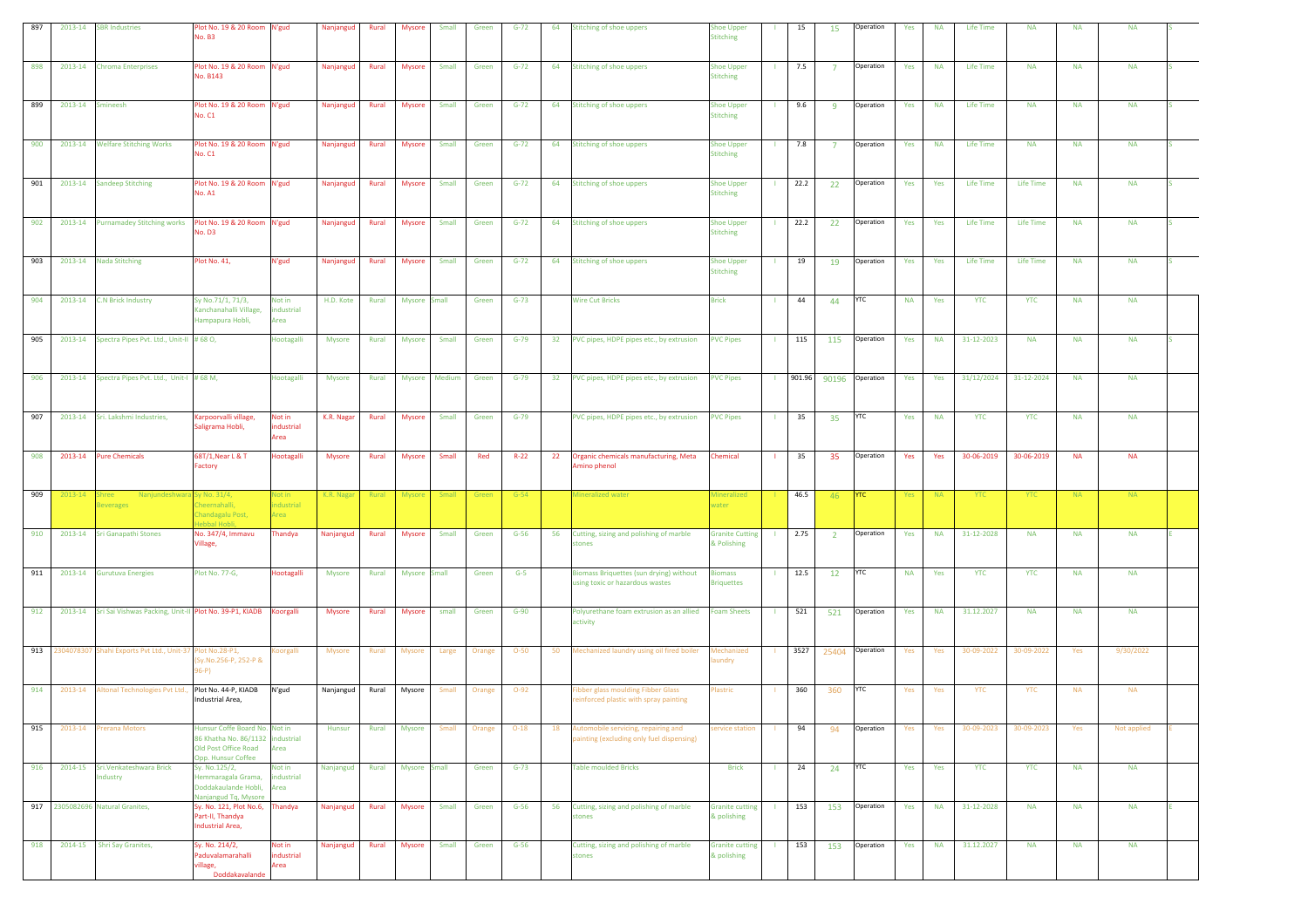| 919        | 2014-15            | Pattabi Enterprises Unit -II                              | No.70,71,                                                                                    | <b>lootagalli</b>                          | <b>Mysore</b>       | Rural          | <b>Mysore</b>           | Medium         | Green        | $G-91$           | Label manufacturing                                                                                                                                                         | abel<br>nanufacturing                                         |                | 100       | 100              | Operation              | Yes        | Yes        | 31-12-2027               | 31-12-2027               | <b>NA</b>              | <b>NA</b>              |  |
|------------|--------------------|-----------------------------------------------------------|----------------------------------------------------------------------------------------------|--------------------------------------------|---------------------|----------------|-------------------------|----------------|--------------|------------------|-----------------------------------------------------------------------------------------------------------------------------------------------------------------------------|---------------------------------------------------------------|----------------|-----------|------------------|------------------------|------------|------------|--------------------------|--------------------------|------------------------|------------------------|--|
| 920        | 2014-15            | SPR Distilleries Pvt Ltd.,                                | Sy. No. 46/14, 47/2,<br>167/2, 167/3, 168/4,<br>168/6, 168/9, 170/1,<br>170/3, 170/4, 170/5, | Not in<br>dustrial<br>Area                 | <b>TN Pura</b>      | Rural          | <b>Mysore</b>           | Large          | Red          | $R-65$           | Fermentation industry including<br>61<br>manufacture of yeast, beer, distillation of<br>alcohol (IMA)                                                                       | Beer<br>manufacturing                                         |                | 385000    | 385000 Operation |                        | Yes        | Yes        | 30-06-2021               | 30-06-2021               | Yes                    | 30-06-2021             |  |
| 921        | 2014-15            | Allten Fuel and Energy LLP                                | No.64/A1,                                                                                    | <b>Hootagalli</b>                          | <b>Mysore</b>       | Rural          | <b>Mysore</b>           | small          | Green        | $G-5$            | Biomass Briquettes (sun drying) without<br>using toxic or hazardous wastes                                                                                                  | <b>Siomass</b><br><b>Briquettes</b>                           |                | 77        | 77               | Closed                 | Yes        | Yes        | 31.12.2027               | 31.12.2027               | <b>NA</b>              | <b>NA</b>              |  |
| 922        | 2014-15            | <b>Shree Skanda Industries</b>                            | Plot No. 28A & 28B,<br>Part-I,                                                               | Belavadi                                   | <b>Mysore</b>       | Rural          | <b>Mysore</b>           | Small          | Orange       | $O-59$           | Printing press Industrial scale                                                                                                                                             | <b>Printing Press</b>                                         |                | 31        | 31               | <b>YTC</b>             | Yes        | <b>NA</b>  | <b>YTC</b>               | <b>YTC</b>               | <b>NA</b>              | <b>NA</b>              |  |
| 923        | 2014-15            | M.R.K. Bharath Industry                                   | Sy No.481/2,<br>Chikkaiyana Chatra<br>Hobli,<br>iandavapura Villai                           | Not in<br><b>industrial</b><br>Area        | Nanjangud           | Rural          | <b>Mysore</b>           | Small          | Red          | R-06             | Industrial carbons (including graphite<br>- 6 -<br>electrodes, modes, midget electrodes,<br>graphite blocks, graphite crucibles, gas<br>arbons, activated carbon, synthetic | lio leu <sup>:</sup>                                          | ш.             | 130       | 130              | Operation              | Yes        | Yes        | 30-06-2021               | 30-06-2021               | <b>NA</b>              | <b>NA</b>              |  |
| 924        | 2014-15            | N Ranga Rao and Sons                                      | <b>SMR Rice mill</b><br>compound, Chamaraja industrial<br>nagara Road, Alugudu<br>en alin    | Not in<br>rea                              | <b>TN Pura</b>      | Rural          | <b>Mysore</b>           | small          | Green        | $G-83$           | <b>Agarbathi Manufacturing</b>                                                                                                                                              | Agarabthi<br><b>Ianufacturii</b>                              |                | 78        | 78               | Operation              | Yes        | Yes        | 31-12-2023               | 31-12-2023               | Yes                    | 31-12-2023             |  |
| 925        | 2014-15            | Rishi FIBC Solutions Pvt ltd,                             | No. 70/1-2, 71/2-3,                                                                          | Thandya                                    | Nanjangud           | Rural          | <b>Mysore</b>           | Large          | Green        | $G-32$           | 32<br>Polythene & plastic processed products<br>nanufacturing (virgin plastics) including<br>plastic injection/extrusion moulding and<br>plastic cable manufacturing        | PP/PE bulk<br>container<br>liners, flexible<br>ulk containers |                | 26.38     | 26               | Operation              | Yes        | Yes        | 31-12-2024               | 31-12-2024               | <b>NA</b>              | <b>NA</b>              |  |
| 926        | 2014-15            | Pyraa Flexi Pack Pvt Ltd.,                                | 1-P-1, Thandya<br>ndustrial Area,<br>Thandavapura Village,                                   | Thandya                                    | Nanjangud           | Rural          | <b>Mysore</b>           | Large          | Green        | $G-32$           | Multi layered plastic covers                                                                                                                                                | Multilayered<br>plastic carry<br>bags of<br>hickness mo       |                | 9.5       | -9               | Operation              | Yes        | Yes        | 31.12.2027               | 31.12.2027               | <b>NA</b>              | <b>NA</b>              |  |
| 927        | 2014-15            | Chamundeshwari Clay Bricks                                | Sy.no.7 /6 & 7/8,<br>Chikkadanahalli village,<br>Bilikere Hobli, Hunsur                      | Not in<br>industrial<br>Area               | Hunsur              | Rural          | Mysore                  | Small          | Green        | $G-73$           | <b>Table Mould Bricks</b>                                                                                                                                                   | <b>Table Mould</b><br><b>Bricks</b>                           |                | 12        | 12               | YTC                    | Yes        | Yes        | <b>YTC</b>               | <b>YTC</b>               | <b>NA</b>              | <b>NA</b>              |  |
| 928        | 2014-15            | Jaiveer Bio Gas P Ltd                                     | P No.54 &55                                                                                  | N'gud                                      | Nanjangud           | Rural          | Mysore                  | Large          | Red          | R-84             | ndustrial inorganic gases namely<br>Hydrocarbon gases: Methane, ethane,<br>propane                                                                                          | Industrial<br>norganic gase<br>namely<br>Hydrocarbo           |                | 5451      | 5451             | <b>YTC</b>             | Yes        | Yes        | <b>YTC</b>               | <b>YTC</b>               | <b>NA</b>              | <b>NA</b>              |  |
| 929        | 2014-15            | <b>Lans Bricks</b>                                        | Sy No. 3/2 and 3/5,<br>Bommalapura Village,<br>Bilikere Hobli,                               | Not in<br>industrial<br>Area               | Hunsur              | Rural          | <b>Mysore</b>           | Small          | Green        | $G-73$           | <b>Table moulded Bricks</b>                                                                                                                                                 |                                                               |                | 40        | 40               | <b>YTC</b>             | Yes        | Yes        | <b>YTC</b>               | <b>YTC</b>               | <b>NA</b>              | <b>NA</b>              |  |
| 930        | 2014-15            | Shree Gluco Biotech Pvt Ltd.,                             | Sy. No. 43/1, 43/2A,<br>3/2B, 43/2C, 44/1,<br>44/2, 44/3, 44/4, 44/5,<br>45/1, 45/2 of       | Not in<br>dustrial<br>Area                 | Nanjangud           | Rural          | <b>Mysore</b>           | Large          | Red          | - R-             | Manufacturing of Starch/Saggo                                                                                                                                               | Manufacturing<br>of Starch/Saggo                              |                | 16,500    | 16,500           | <b>Operation</b>       | Yes        | Yes        | 30.06.2022               | 30.06.2022               | Yes                    | Applied                |  |
| 931        | 2014-15            | A.J Ventures                                              | 1F, Block-2 & 3,<br>Hootagalli Industrial<br>Area, Mysore-570 018                            | lootagalli                                 | Mysore              | Rural          | <b>Mysore</b>           | Small          | Green        | $G-9$            | <b>Office stationery files</b><br>9                                                                                                                                         |                                                               |                | 26.4      | 26               | Closed                 | Yes        | <b>NA</b>  | 31-12-2025               | <b>NA</b>                | <b>NA</b>              | <b>NA</b>              |  |
| 932        | 2014-15            | <b>ATC Telecom Tower</b><br>Corporation Pvt, Ltd          | Sy. No. 16, Kanagal<br>illage, Haranahalli<br>lobli, Periyapatna<br>aluk, Mysore District    | lot in<br>dustrial<br>Area                 | Nanjangud Rural     |                | Mysore                  | Small          | White        | $W-52$           | D.G.Set                                                                                                                                                                     | <b>Telephone</b><br><b>Tower</b>                              | TT.            | 48        | 48               | Operation<br>Operation | <b>NA</b>  | Yes        | <b>NA</b><br>31-12-2024  | Life Time<br>31-12-2024  | <b>NA</b><br><b>NA</b> | <b>NA</b>              |  |
| 933        | 2014-15            | SLN Coffee(P) Ltd.                                        | Golden Temple Road,<br>Koppa Post & Village,<br>Harnahalli Hobli,<br>Periyapatna Taluk       | Not in<br>dustrial<br>Area                 | Periyapatna         | Rural          | <b>Mysore</b>           | Small          | Green        | $G-66$           | 64<br>Coffee curing, roasting and grinding<br>industrial scale)                                                                                                             |                                                               |                | 150       | 150              |                        | Yes        | Yes        |                          |                          |                        | <b>NA</b>              |  |
| 934<br>935 | 2014-15<br>2014-15 | Ant Hill Developers Pvt Ltd.,<br><b>Akshaya Chemicals</b> | Sy No. 60/3, N<br><b>Bellathuru Village</b><br>Plot.68/R,                                    | Not in<br>industrial<br>Area<br>Hootagalli | H.D. Kote<br>Mysore | Rural<br>Rural | <b>Mysore</b><br>Mysore | Small<br>Small | Green<br>Red | $G-52$<br>$R-22$ | Holiday Resorts/Jungle Resorts/Beach<br>Resorts<br><b>Chemical Industry</b>                                                                                                 | Resort<br><b>Chemical</b>                                     | H.             | 498<br>23 | 498              | YTC<br>YTC             | Yes<br>Yes | Yes<br>Yes | <b>YTC</b><br><b>YTC</b> | <b>YTC</b><br><b>YTC</b> | <b>NA</b><br><b>NA</b> | <b>NA</b><br><b>NA</b> |  |
| 936        | 2014-15            | Sri Lakshmi Stone Crusher                                 | Sy No. 141/1, 141/2                                                                          | Not in                                     | Nanjangud           | Rural          | Mysore                  |                | Orange       | $O - 64$         | <b>Stone crushers</b>                                                                                                                                                       | ndustry                                                       | <b>Stone C</b> | 98        | 23<br>-qs        | <b>Operation</b>       | <b>NA</b>  |            | 04.05.2022               | 04.05.2022               |                        | <b>NA</b>              |  |
|            |                    |                                                           | Coogaluru Village                                                                            | <b>ndustrial</b><br>Area                   |                     |                |                         |                |              |                  |                                                                                                                                                                             |                                                               |                |           |                  |                        |            |            |                          |                          |                        |                        |  |
| 937        | 2014-15            | <b>SGR Stone Crusher</b>                                  | Sy No. 102 of<br>YachagundaVillage                                                           | Not in<br>ndustrial<br>Area                | Nanjangud           | Rural          | Mysore                  | Small          | Orange       | $O - 64$         | 64<br><b>Stone crushers</b>                                                                                                                                                 | Stone Crusher                                                 | SC             | 43        | 43               | Operation              | Yes        | Yes        | 15-02-2023               | 15-02-2023               | <b>NA</b>              | <b>NA</b>              |  |
| 938        | 2014-15            | Sri. Mahalakshmi Stone Sy.No.41, Yalachagere<br>Crusher   | rillage                                                                                      | Not in<br>ndustrial<br><b>rea</b>          | Nanjangud           | Rural          | Mysore                  | Small          | Orange       | $O - 64$         | Stone crushers                                                                                                                                                              | <b>Stone Crusher</b>                                          | SC             | 98        | 98               | OPeration              | Yes        | Yes        | 30.09.2029               | 30.09.2029               | <b>NA</b>              | <b>NA</b>              |  |
| 939        | 2014-15            | Sri Manjunatha Jelly crusher                              | Sy.No.154/2,<br>lunusanalu village                                                           | lot in<br>dustrial<br>Area                 | Nanjangud           | Rural          | Mysore                  | Small          | Orange       | $O - 64$         | 64<br><b>Stone crushers</b>                                                                                                                                                 | <b>Stone Crusher</b>                                          | <b>SC</b>      | 22        | 22               | Operation              | Yes        | Yes        | 30-09-2030               | 30-09-2030               | <b>NA</b>              | <b>NA</b>              |  |
| 940        | 2014-15            | <b>Ideal Automation</b>                                   | Plot No. 34/35P, Off<br>Hunsur Road, Mysore -<br>570018                                      | Hootagalli                                 | Mysore              | Rural          | Mysore                  | <b>Medium</b>  | White        | $W-14$           | <b>General Engineering Industries (Excluding</b><br>electroplating, heat treatment, forging,<br>casting, pickling de-greasing Phosphating,<br>e-rusting, quenching)         | Auto mobile<br>components                                     | л.             | 636       | 636              | Operation              | Yes        | Yes        | 31-12-2024               | 31-12-2024               | <b>NA</b>              | <b>NA</b>              |  |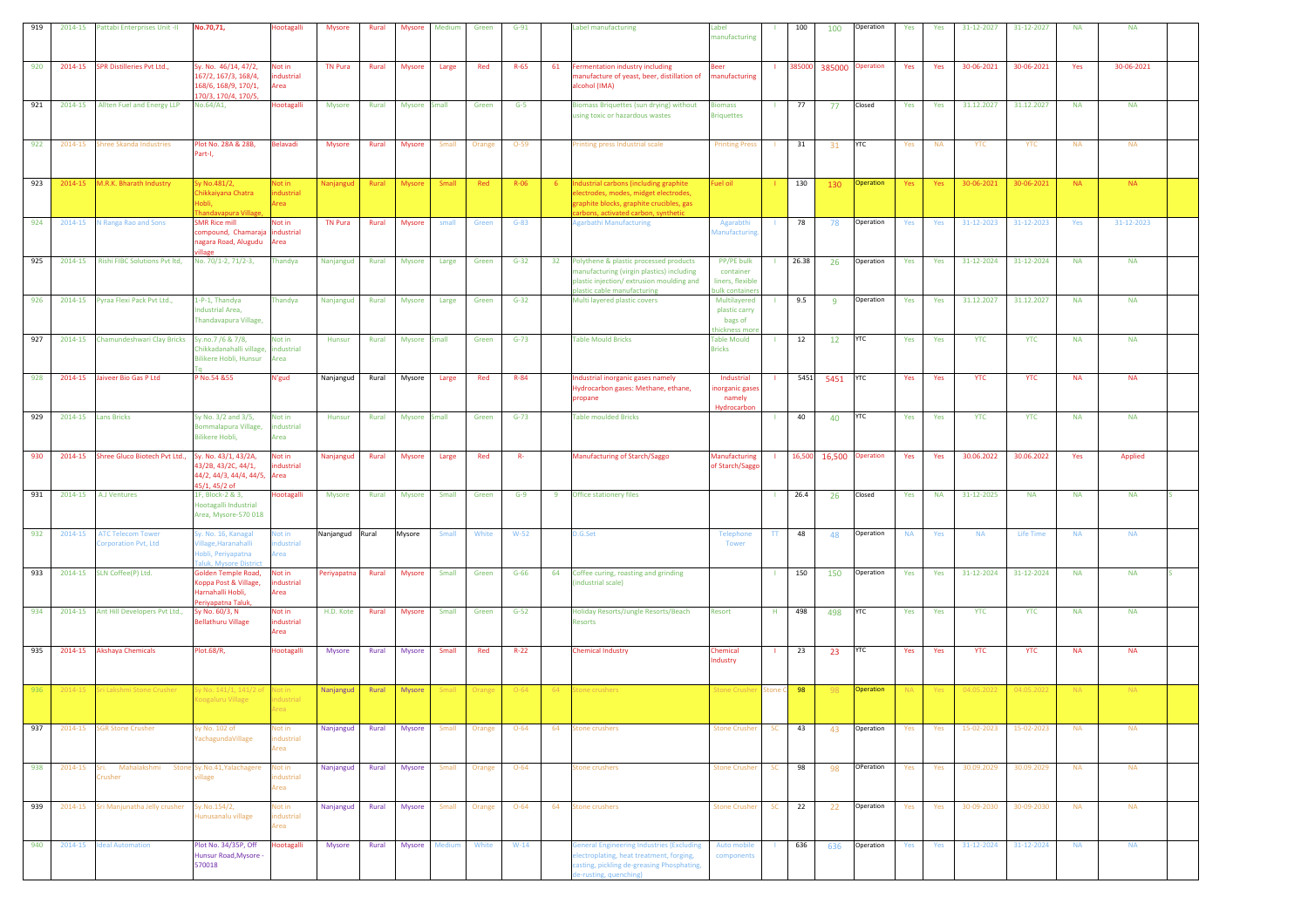| 941 | 2014-15 | <b>M.H.Rice Industries</b>                                           | SRP Road Bannur hobli.<br>T.N.Pura                                                              | Not in<br>industrial<br>Area | <b>TN Pura</b> | Rural | Mysore        | Small  | Orange | $O-79$  | 79 | oiled rice (steamed) / paraboiled rice                                                                                                           | <b>Boiled Rice</b>                    | 93    | 93         | Operation  | Yes | Yes | 30-09-2019 | 30-09-2019 | <b>NA</b> | <b>NA</b> |  |
|-----|---------|----------------------------------------------------------------------|-------------------------------------------------------------------------------------------------|------------------------------|----------------|-------|---------------|--------|--------|---------|----|--------------------------------------------------------------------------------------------------------------------------------------------------|---------------------------------------|-------|------------|------------|-----|-----|------------|------------|-----------|-----------|--|
| 942 | 2014-15 | Karthik Energy Resource Pvt. Medini village, Talakad Not in<br>Ltd., | Hobli, T.Narasipura<br><b>Taluk, Mysore Dist</b><br>(Sv.No.807 of Holesalu                      | industrial<br>Area           | <b>TN Pura</b> | Rural | <b>Mysore</b> | Large  | Green  | $G-147$ |    | Solar power generation through solar<br>photovoltic cell, wind power & mini hydel<br>power (< 25 MW)                                             | Mini hydel                            | 4944  | 4944       | <b>YTC</b> | Yes | Yes | <b>YTC</b> | <b>YTC</b> | <b>NA</b> | <b>NA</b> |  |
| 943 | 2014-15 | V4 Tech Pvt. Ltd                                                     | No. 28/C2,                                                                                      | Hootagalli                   | Mysore         | Rural | Mysore        | Small  | Green  | $G-32$  | 32 | Polythene & plastic processed products<br>manufacturing (virgin plastics) including<br>plastic injection/extrusion moulding and<br>plastic cable | plastic<br>engineering<br>components  | 55    | -55        | Operation  | Yes | Yes | 31-12-2024 | 31-12-2024 | <b>NA</b> | <b>NA</b> |  |
| 944 | 2014-15 | Laxmi Control system                                                 | No. 28/C1,                                                                                      | Hootagalli                   | Mysore         | Rural | Mysore        | micro  | White  | $W-13$  |    | Electrical & electronic items assembling                                                                                                         |                                       | 24    | 24         | Operation  | Yes | Yes | Life Time  | Life Time  | <b>NA</b> | <b>NA</b> |  |
| 945 | 2014-15 | <b>SGK Enterprises</b>                                               | Plot No. 69/A-10,<br>Hootagalli Industrial<br>Area, Mysore                                      | ootagalli                    | Mysore         | Rural | Mysore Small  |        | Green  | $G-5$   |    | Biomass Briquettes (sun drying) without<br>using toxic or hazardous wastes                                                                       |                                       | 44    | $\Lambda$  | <b>YTC</b> | Yes | Yes | <b>YTC</b> | <b>YTC</b> | <b>NA</b> | <b>NA</b> |  |
| 946 | 2014-15 | Sri. Annapoorneshwari Agro Kodagalli, bannur hobli Not in<br>mills   |                                                                                                 | industrial<br>Area           | <b>TN Pura</b> | Rural | Mysore        | Small  | Orange | $O-79$  | 79 | Boiled rice (steamed) / paraboiled rice                                                                                                          | boiled rice                           | 97    | 97         | Operation  | Yes | Yes | 30-09-2019 | 30-09-2019 | <b>NA</b> |           |  |
| 947 |         | 2014-15 Shreyas Granites                                             | <b>No.15C</b>                                                                                   | Not in<br>industrial<br>Area | <b>Hunsur</b>  | Rural | Mysore        | Small  | Green  | $G-56$  |    | Cutting, sizing and polishing of marble<br>stones                                                                                                | <b>Granite Cutting</b><br>& Polishing | 48    | 48         | <b>YTC</b> | Yes | Yes | <b>YTC</b> | <b>YTC</b> | <b>NA</b> | <b>NA</b> |  |
| 948 | 2014-15 | Sowbhagya Food Industries                                            | $77-S$                                                                                          | <b>Hootagalli</b>            | Mysore         | Rural | Mysore        | micro  | Green  | $G-20$  | 20 | Flour mills (dry process)                                                                                                                        | Ragi, Wheat &<br><b>Rice mill</b>     | 6     |            | Operation  | Yes | Yes | Life Time  | Life Time  | <b>NA</b> | <b>NA</b> |  |
| 949 | 2015-16 | Sri Shivarathriwara Seed<br>processinf unit                          | Vatalu village, T<br>Narisipura, mysore                                                         | Not in<br>industrial<br>Area | <b>TN Pura</b> | Rural | Mysore        | Small  | Green  | $G-47$  | 64 | seed processing                                                                                                                                  |                                       | 35    | 35         | Operation  | Yes | Yes | Life Time  | Life Time  | <b>NA</b> |           |  |
| 950 | 2015-16 | Mysore-Chamarajanagara<br>chilling unit                              | Survey No. 136/1,<br>Beejaganahalli Village,<br>Panchayat, Hunsur Tq,<br><b>Mysore District</b> | ot in<br>ndustrial<br>rea    | Hunsur         | Rural | Mysore        | Medium | Orange | $O-7$   | 24 | Milk processing and dairy products<br>integrated project)                                                                                        |                                       | 9.035 | $^{\circ}$ | Operation  | Yes | Yes | 30.09.2021 | 30.09.2021 | <b>NA</b> |           |  |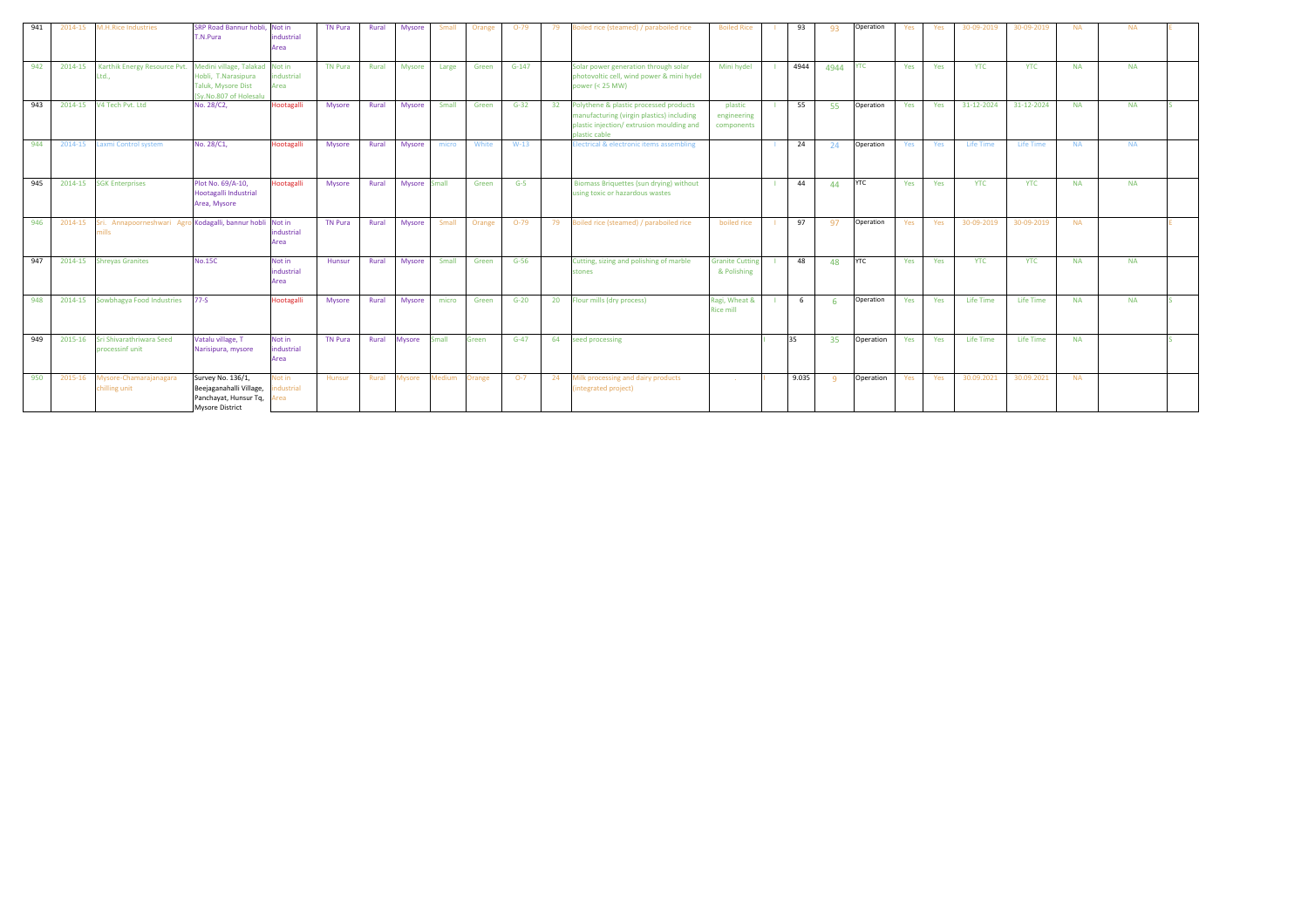| 951 | 2015-16                   | Rajeshwari Metal Casting &<br>loys                         | Plot.No.29, KIADB<br>lootagalli Industrial<br>Area, Mysore                             | <b>Hootagalli</b>            | Mysore         | Rural | Mysore        |               | ange          | $O-28$   | 28  | errous and Non ferrous metal extraction<br>wolving different furnaces through<br>nelting, refining, reprocessing, casting and<br>ov makins |                                                                      |      |               | 99                      | operation       | Yes        | Yes       | 30.09.2029 | 30.09.2029       | <b>NA</b> | <b>NA</b> |  |
|-----|---------------------------|------------------------------------------------------------|----------------------------------------------------------------------------------------|------------------------------|----------------|-------|---------------|---------------|---------------|----------|-----|--------------------------------------------------------------------------------------------------------------------------------------------|----------------------------------------------------------------------|------|---------------|-------------------------|-----------------|------------|-----------|------------|------------------|-----------|-----------|--|
| 952 | 2015-16                   | <b>Footech Polymers</b>                                    | Plot.No.14P-7, KIADB<br>Koorgalli Industrial<br>Area, Mysore                           | ill6gool                     | Mysore         | Rural | Mysore        | <b>Small</b>  | Green         | $G-41$   | 41  | Footwear mnufacturing                                                                                                                      |                                                                      | 319  |               | 319                     | peration        | Yes        | Yes       | 05-11-2025 | 05-11-2025       | <b>NA</b> | <b>NA</b> |  |
| 953 | 2015-16                   | Sri Shivarathriwara Feed<br>rocessing unit                 | Vatalu village, T<br>Narisipura, mysore                                                | Not in<br>industrial<br>Area | <b>TN Pura</b> | Rural | Mysore        | <b>Small</b>  | White         | $W-14$   |     | eed processing                                                                                                                             |                                                                      | 35   |               | 35                      | operation       | Yes        | Yes       | Life Time  | <b>Life Time</b> | <b>NA</b> | <b>NA</b> |  |
| 954 | 2015-16                   | mhadri Industries                                          | Plot No. 28 A & 28 1                                                                   | Belavadi                     | Mysore         | Rural | <b>Mysore</b> | nall          | White         | $W-14$   |     | urning & Tubing of tube valves                                                                                                             |                                                                      | 34   |               | 34                      | Operation       | Yes        | Yes       | 31-12-2025 | 31-12-2025       | <b>NA</b> | <b>NA</b> |  |
| 955 | 2015-16                   | <b>Plastech Industries</b>                                 | Plot No. 28 A & 28 B,<br>Part-I                                                        | Belavadi                     | Mysore         | Rural | Mysore        | Micro         | Green         | $G-63$   | 64  | Plastic injection & moulding                                                                                                               | Plastic<br>Engineering<br>components                                 |      | 15            | 15                      | Operation       | Yes        | <b>NA</b> | Life Time  | <b>NA</b>        | <b>NA</b> | <b>NA</b> |  |
| 956 | 2015-16                   | Sri Lakshmi Devi saw mill                                  | Bettadapura Village,<br>Periyapatna Tq, Mysore industrial<br><b>District</b>           | Not in<br>Area               | Periyapatna    | Rural | Mysore        | Micro         | Green         | $G-42$   | 42  | Wood cutting & Pealing                                                                                                                     | assembling                                                           | 18   |               | 18                      | Operation       | <b>NA</b>  | Yes       | <b>NA</b>  | Life Time        | <b>NA</b> |           |  |
|     |                           | 957 2304086752 lakshmi Ready Mix Concrete                  | 89-P-1, 3rd phase,<br>oorgalli Industrial<br>Area, Mysore                              | Koorgalli                    | mysore         | rural | <b>Mysore</b> | <b>Small</b>  | Green         | $G - 37$ |     | 37 Ready Mix Concrete                                                                                                                      |                                                                      | 95   |               | 95                      | Operation       | Yes        | Yes       | 31-12-2025 | 31-12-2025       | <b>NA</b> |           |  |
|     |                           | 958 2304086372 Shambhulingeshwara<br><b>Minerals</b>       | Plot No. 9- P-1                                                                        | Koorgalli                    | Mysore         | Rural | <b>Mysore</b> | Small         | Orange        | $G-6$    |     | pulvirizing activity                                                                                                                       |                                                                      | 56   |               | 56                      | Operation       | Yes        | Yes       | 30/09/2020 | 30/09/2020       | <b>NA</b> | <b>NA</b> |  |
|     |                           | 959 2305086760 BTC cold storage                            | No. 132/3,<br>Thandavpura village,<br>chikkaina chatra hobli                           | Not in<br>ndustrial<br>Area  | Mysore         | Rural | Mysore        | <b>Small</b>  | Green         | $G-105$  | 105 | Ice blocks manufacturing, cold storage &<br>efrigeration rooms                                                                             |                                                                      | 453  |               | 453                     | Operation       | Yes        | Yes       | 31/12/2025 | 31/12/2025       | <b>NA</b> | <b>NA</b> |  |
|     |                           | 960 2304086596 Excel Soft Technologies                     | 1-B, Koorgalli Industrial Koorgalli<br>Area                                            |                              | Mysore         | Rural | <b>Mysore</b> | Large         | Green         | $G-84$   | 64  | <b>Sofware Units</b>                                                                                                                       |                                                                      | 2350 |               | 2350                    | Operation       | Yes        | Yes       | 31-12-2025 | 31-12-2025       | <b>NA</b> | <b>NA</b> |  |
| 961 | 2015-16                   | Prajwal Stone Crusher                                      | Sy. No.408 (New Sy No. Not in<br>108/1) of<br>lasuvinakaval village,<br>aranalli Hobli | dustrial<br>Area             | Periyapatna    | Rural | <b>Mysore</b> | mall          | <b>Orange</b> | $O - 64$ | 64  | itone crushers                                                                                                                             | stone crusher                                                        | one  | 44            | 44                      | Operation       | <b>NA</b>  | Yes       | <b>NA</b>  | 8/10/2022        | <b>NA</b> | <b>NA</b> |  |
| 962 | 2015-16                   | Cauvery Stone Crusher,                                     | y No. 40/1,<br>unsethoppalu Village<br>eriyapatna, Mysore                              | Not in<br>dustrial<br>krea   | Periyapatna    | Rural | Mysore        | mall          | <b>Orange</b> | $O - 64$ | 64  | itone crushers                                                                                                                             | stone crusher                                                        |      | 4.251         | $\overline{4}$          | Operation       | Yes        | Yes       | 9/30/2030  | 9/30/2030        | <b>NA</b> | <b>NA</b> |  |
| 963 |                           | 2306086711 Sapthagiri M Sand & Stone<br>Crusher            | lettadapura Village,                                                                   | Not in<br>dustrial<br>Area   | eriyapatna     | Rural | Mysore        | imall         | )range        | $O - 64$ |     | itone crushers                                                                                                                             |                                                                      | tone | - 170         | 170                     | <b>peration</b> | Yes        | Yes       | 30.09.2023 | 30.09.2023       | <b>NA</b> | <b>NA</b> |  |
|     | 964 2304086788 Green Fuel |                                                            | Plot No. 11 & 12                                                                       | <b>Hootagalli</b>            | Mysore         | Rural | Mysore        | <b>Small</b>  | Red           | $R-19$   |     | Coke making, liquefaction,                                                                                                                 | Reclaimed<br>petrol & diesel                                         | 90   |               | 90                      | <b>YTC</b>      | Yes        | Yes       | <b>YTC</b> | <b>YTC</b>       | <b>NA</b> | <b>NA</b> |  |
|     |                           | 965 2304086432 Zeus Biotech Ltd                            | No. 64-E                                                                               | Hootagalli                   | Mysore         | Rural | Mysore Small  |               | Green         | $G - 71$ |     | 64 Formulation of organic nutrient without<br>he use of spent wash from distillery                                                         | <b>Animal feed</b><br>suppliments                                    | 35   |               | 35                      | Operation       | Yes        | Yes       | 31-12-2025 | 31-12-2025       | <b>NA</b> | <b>NA</b> |  |
| 966 |                           | 2305086591 N.A.Rice Industries                             | Sy.no. 398/413, sargur<br>village, Biligere hobli,<br>Nanjangud                        | Not in<br>industrial<br>Area | Nanjangud      | Rural | Mysore        | small         | Orange        | $O-79$   | 79  | Boiled rice (steamed) / paraboiled rice                                                                                                    | boiled rice                                                          | 97   |               | 97                      | Operation       | Yes        | Yes       | 9/30/2028  | 9/30/2028        | <b>NA</b> | <b>NA</b> |  |
| 967 |                           | 2305087161 T.Nanjaiah Stone crusher                        | y.No.<br>66/A/1A2,Sinduvalli<br>illage, nanjanagud                                     | Not in<br>ndustrial<br>Area  | Nanjangud      | Rural | Mysore        | imall         | Orange        | $O - 64$ |     | tone crushers                                                                                                                              |                                                                      |      | 80lakhs       | 80                      | Operation       | Yes        | Yes       | 17.01.2023 | 17.01.2023       | <b>NA</b> | <b>NA</b> |  |
|     |                           | 968 2304105762 Shah Automotive mysore pvt 101P, Hootagalli |                                                                                        | lootagalli                   | <b>Mysore</b>  | Rural | Aysore        | <b>Aedium</b> | <b>Orange</b> | $O-18$   | 18  | service station                                                                                                                            |                                                                      |      | 4.95          | $\overline{4}$          | peration        | Yes        | Yes       | 30-09-2022 | 30-09-2022       | <b>NA</b> | <b>NA</b> |  |
| 969 |                           | 2305087311 ITC Limited (Food Division)                     | y.No.75/1, 75/2                                                                        | handya                       | Nanjangud      | Rural | <b>Iysore</b> | arge          | range         | $O-7$    |     | ood & Food Processing including fruits &<br>regetable processing                                                                           | Food<br>Processing                                                   |      | 0041          | 30041                   | peration        | yes        | YES       | 30-09-2021 | 30-09-2021       | <b>NA</b> | <b>NA</b> |  |
|     |                           | 970 2307087138 Elahi Rice Industry                         | Sy.No.680, Ambedkar<br>Nagar, K.E.B.Road,<br><b>Bannur</b>                             | Not in<br>industrial<br>Area | TN Pura        | Rural | Mysore        | Small         | Orange        | $O-79$   | 79  | Boiled rice (steamed) / paraboiled rice                                                                                                    | <b>Boiled Rice</b>                                                   | 46   |               | 46                      | Operation       | Yes        | Yes       | 30.09.2029 | 30.09.2029       | <b>NA</b> | <b>NA</b> |  |
| 971 | 2015-16                   | Mahadeshwara Suppliers                                     | Plot no. 6 & 7                                                                         | Hootagalli                   | Mysore         | Rural | Mysore Micro  |               | Green         | $G-154$  | 64  | Others not generating the trade effluents<br>and process emissions                                                                         | Collection,<br>storing, grading<br>and disposal of<br>solid waste to |      | <b>3lakhs</b> | $\overline{\mathbf{3}}$ | Operation       | Yes        | <b>NA</b> | 31-12-2100 | <b>NA</b>        | <b>NA</b> | <b>NA</b> |  |
|     |                           | 972 2302087157 Milk Chilling Centre                        | Beejagahalli Gram<br>Panchayat,<br>Maakanahalli<br>ilage, Sy. No. 136/1                | Not in<br>industrial<br>Area | Hunsur         | Rural | Mysore        | nedium        | Orange        | $O-7$    |     | Chilling Raw Milk                                                                                                                          | <b>Chilled Milk</b>                                                  |      | 9.035Cr       | 903                     | Operation       | <b>YEs</b> | Yes       | 30.09.2021 | 30.09.2021       | <b>NA</b> | <b>NA</b> |  |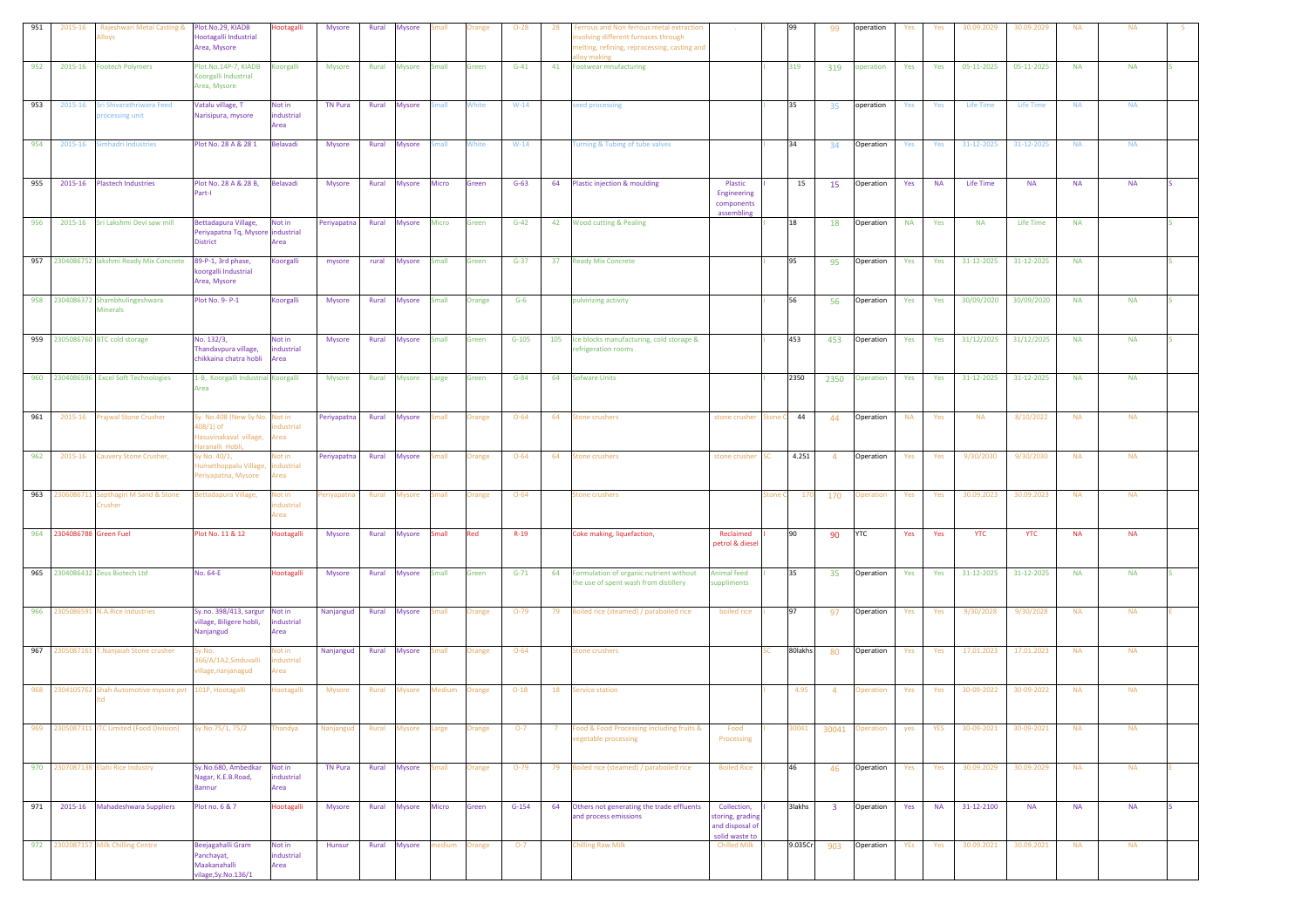| 973 |           | 2306086852 Amma Stone Crusher                                     | Sy.no 116/1, Niluvadi<br>Village, Bettadapura<br>post, Periyapatna                       | lot in<br>dustrial<br>Area        | Periyapatna                         | Rural | <b>Mysore</b> | mall          | )range        | $O - 64$ | 64 | itone crushers                                                                                                                                                    |                                                                      |     | 44.2      | 44             | Operation        | <b>NA</b> | Yes       | <b>NA</b>  | 21-06-2022 | <b>NA</b> | <b>NA</b> |  |
|-----|-----------|-------------------------------------------------------------------|------------------------------------------------------------------------------------------|-----------------------------------|-------------------------------------|-------|---------------|---------------|---------------|----------|----|-------------------------------------------------------------------------------------------------------------------------------------------------------------------|----------------------------------------------------------------------|-----|-----------|----------------|------------------|-----------|-----------|------------|------------|-----------|-----------|--|
| 974 | 2015-16   | Sri Chaluvarayaswamy stone<br>Crusher                             | Sy No. 69/1,<br>Chikkanerale Village,<br>periyapatna, Mysore                             | <b>Not in</b><br>dustrial<br>Area | Periyapatna                         | Rural | <b>Mysore</b> | mall          | Orange        | $O - 64$ | 64 | <b>Stone crushers</b>                                                                                                                                             | <b>Stone Crusher</b>                                                 |     | 45        | 45             | Operation        | <b>NA</b> | Yes       | <b>NA</b>  | 30-09-2021 | <b>NA</b> | <b>NA</b> |  |
| 975 | 230608705 | Sri Lakshmivenkateshwara<br>tone Crusher                          | iy No.27,<br>lasuvinakaval,<br>aranahalli Hobli,<br>riyapatna, Mysor                     | lot in<br>dustrial<br>rea         | Periyapatna                         | Rural | <b>Mysore</b> | mall          | <b>Orange</b> | $O - 64$ |    | Stone crushers                                                                                                                                                    | <b>Stone Crusher</b>                                                 | one | 87.2      | 87             | Operation        | <b>NA</b> | Yes       | <b>NA</b>  | 30-09-2021 | <b>NA</b> | NA        |  |
| 976 |           | Sri Chowdeshwari Enterprises Plot No.68-w, Chemical Hootagalli    | one                                                                                      |                                   | Mysore                              | Rural | <b>Mysore</b> | Small         | Red           | $R-22$   |    | 22 Chemical Industry                                                                                                                                              | Pottasium<br><b>Nitrate</b>                                          |     | 36.19lak  | 36             | Operation        | Yes       | Yes       | 30-06-2020 | 30-06-2020 | <b>NA</b> | <b>NA</b> |  |
| 977 |           | 2304088108 Incastt Machines                                       | Plot No. 64/C4,                                                                          | Hootagalli                        | <b>Mysore</b>                       | Rural | <b>Mysore</b> | <b>Small</b>  | White         | $W-13$   |    | lectrical & electronic items assembling                                                                                                                           | <b>Assembling of</b><br>oundry<br>nachines                           |     | 26.17     | 26             | Operation        | yes       | <b>NA</b> | 31-12-2025 | <b>NA</b>  | <b>NA</b> | <b>NA</b> |  |
| 978 | 2015-16   | Seven Hills International                                         | Plot No.38, P-1, 3rd<br>hase,                                                            | Koorgalli                         | Mysore                              | Rural | <b>Mysore</b> | Small         | Green         | $G-72$   |    | <b>Garment Stiching</b>                                                                                                                                           | <b>Ready made</b><br>Garment<br><b>Stiching</b>                      |     | 198       | 198            | Operation        | Yes       | Yes       | 31/12/2025 | 31/12/2025 | <b>NA</b> | <b>NA</b> |  |
|     |           | 979 2307088560 Shahi Export Pvt Ltd., Unit-47 No.                 | 45/4,45/5,45/6,46/2,46 industrial<br>/3,46/4,58/2, Chouhalli Area<br>Village, Madhapura, | Not in                            | <b>TN Pura</b>                      | Rural | <b>Mysore</b> | Large         | Green         | $G-72$   |    | 64 Garment Stiching                                                                                                                                               | Ready made<br>Garment<br><b>Stiching</b>                             |     | 4275      | 4275           | Operation        | Yes       | Yes       | 31-12-2025 | 31-12-2025 | Yes       | 6/30/2021 |  |
| 980 | 2015-16   | . National scrap Traders                                          | No. 70-Z-1(Part)                                                                         | <b>lootagalli</b>                 | Mysore                              | Rural | Mysore        | Small         | Green         | $G-154$  | 64 | Others not generating the trade effluents<br>and process emissions                                                                                                | Collection,<br>storing, grading<br>and disposal of<br>solid waste to |     | 8 lakhs   | 8              | Operation        | Yes       | na        | 31-12-2025 | 31-12-2025 | <b>NA</b> | NA        |  |
| 981 | 2015-16   | Suroj Buildcon P LTd                                              | No. 75/1, 75/2                                                                           | Thandya                           | Nanjangud                           | Rural | <b>Mysore</b> | <b>Small</b>  | Green         | $G-37$   |    | 37 Ready mix Cement Concrete                                                                                                                                      |                                                                      |     | 34        | 34             | Closed           | Yes       | Yes       | Closed     | Closed     | <b>NA</b> | <b>NA</b> |  |
| 982 | 2015-16   | <b>Supreme Pharmaceuticals</b><br>nysore P ltd                    | No. 43-P, Sy. No. 169                                                                    | N'gud                             | Nanjangud                           | Rural | Mysore        | mall          | <b>Orange</b> | $O-74$   |    | Phamaceuticals formulation                                                                                                                                        | capsules                                                             |     | 320.95 ll | 320            | <b>YTC</b>       | Yes       | <b>NO</b> | <b>YTC</b> | <b>YTC</b> | <b>NA</b> | <b>NA</b> |  |
| 983 | 2015-16   | T.S.O, Agro Industy                                               | Nanjangud                                                                                | Not in<br>ndustrial<br>Area       | Nanjangud                           | Rural | <b>Mysore</b> | Small         | Red           | $R-77$   |    | <b>Processing marigold</b>                                                                                                                                        | Marigold flower<br>dry process                                       |     | 9         | 942            | <b>YTC</b>       | Yes       | Yes       | <b>YTC</b> | <b>YTC</b> | <b>NA</b> | <b>NA</b> |  |
| 984 | 2015-16   | Ideal Cloth Industry,                                             | Hootagalli Indla area,<br>Mysore                                                         | <b>lootagalli</b>                 | Mysore                              | Rural | <b>Mysore</b> | <b>Small</b>  | Green         | $G-72$   |    | 64 Garment Stiching                                                                                                                                               | Garment<br>stitching                                                 |     | 92        | 97             | Closed           | Yes       | Yes       | 31-12-2025 | 31-12-2025 | <b>NA</b> | <b>NA</b> |  |
| 985 | 2015-16   | M Khan Fashion world Private Belawadi Industrial<br><i>imited</i> | area                                                                                     | <b>Belavadi</b>                   | <b>Mysore</b>                       | Rural | <b>Mysore</b> | Small         | Green         | $G-72$   | 64 | <b>Garment Stiching</b>                                                                                                                                           | Garment<br>stitching                                                 |     | 477       | 477            | Operation        | Yes       | Yes       | 31-12-2025 | 31-12-2025 | <b>NA</b> | <b>NA</b> |  |
| 986 | 2015-16   | <b>Chandan Bricks</b>                                             | Sy.No.187, Taralukere, Not in<br>Belikere- Gaddige Main<br>Road,                         | industrial<br>rea                 | Hunsur                              | Rural | Mysore Small  |               | Green         | $G-73$   |    | 64 Tabel mould Brick                                                                                                                                              | <b>Tabel Mould</b><br><b>Brick</b>                                   |     | 10        | 10             | Operation        | Yes       | Yes       | Life Time  | Life Time  | <b>NA</b> | <b>NA</b> |  |
| 987 | 2015-16   | <b>Bharath Granite</b>                                            | Plot No. 60-D, KIADB<br>indl. Area                                                       | N'gud                             | Nangangud                           | Rural | Mysore small  |               | Green         | $G-32$   |    | 32 Polythene & plastic processed products<br>manufacturing (virgin plastics) including<br>plastic injection/extrusion moulding and<br>plastic cable manufacturing | <b>Plastic water</b><br>tank                                         |     | 98 lakhs  | 98             | Operation        | Yes       | Yes       | 31-12-2026 | 31-12-2026 | <b>NA</b> | <b>NA</b> |  |
| 988 | 2015-16   | Annapurneshwari Beverages                                         | Sy.No.42/1, B.M Road, Not in<br>Bylakuppa,<br>Periyapatna Taluk,<br>Mysore District.     | industrial<br>Area                | Periyapatna                         | Rural | <b>Mysore</b> | small         | Green         | $G-51$   |    | 51 Distilled water                                                                                                                                                | <b>Mineral water</b><br>bottling & pet<br>bottles                    |     | 64.70lak  | 64             | Operation        | Yes       | <b>NA</b> | 31-12-2025 | <b>NA</b>  | <b>NA</b> | <b>NA</b> |  |
| 989 |           | 2015-16 Shree Ambe labels Private<br>Limited                      | Sy No 70/1, 70/2, 71/1, Not in<br>Adakanahalli Village,                                  | industrial<br>Area                | Nanjangud Rural Mysore Medium Green |       |               |               |               | $G-107$  |    | Label manufacturing                                                                                                                                               | Labels & dials                                                       |     | 9.8       | -9             | YTC              | Yes       | Yes       | <b>YTC</b> | <b>YTC</b> | <b>NA</b> | <b>NA</b> |  |
| 990 | Apr-16    | Wilderness Retreat Pvt ltd.                                       | Sy. No. 55, Veerana<br>Hosahalli<br>Village, Doddehejjur<br>Gram Panchyath,              | Not in<br>industrial<br>Area      | <b>Hunsur</b>                       | Rural | Mysore        | Small         | Green         | $G-52$   | 52 | Holiday Resorts/Jungle Resorts/Beach<br><b>Resorts</b>                                                                                                            | Resort                                                               | H   | 304lakhs  | 304            | Operation        | Yes       | Yes       | 31-12-2025 | 31-12-2025 | <b>NA</b> | <b>NA</b> |  |
| 991 | Apr-16    | Sri Santhana Ganapathy<br>Kalyanamantapa                          | Sindhuvalli village,<br>Nanjangud                                                        | Not in<br>industrial<br>Area      | Vangangud                           | Rural | <b>Mysore</b> | small         | Green         | $G-75$   |    | Kalyanamantapams & Community Halls<br>(for DG Sets)                                                                                                               | Kalyanamantap                                                        |     | 98 lakhs  | 98             | <b>YTC</b>       | Yes       | Yes       | <b>YTC</b> | <b>YTC</b> | <b>NA</b> | <b>NA</b> |  |
| 992 | Apr-16    | Ambadi Enterprises Itd                                            | Plot.No.66-A1,<br>Hootagalli Indl Area,<br><b>Mysore District.</b>                       | Hootagalli                        | Mysore                              | Rural | Mysore Small  |               | Green         | $G-34$   |    | Power looms (without dyeing and<br>bleaching)                                                                                                                     | <b>Woven Fabrics</b>                                                 |     | 2.09cr    |                | 200009 Operation | Yes       | Yes       | 31.12.2026 | 31.12.2026 | <b>NA</b> | <b>NA</b> |  |
| 993 | $16$ -Jun | Kaav Safari lodge(Unit of<br>Kabini Holiday Homes Pvt<br>Ltd),    | Sy. No. 55:122/56:P22, Not in<br>Malali Cross,<br>Belathur(Post),<br>H.D Kote Taluk,     | industrial<br>Area                | H.D. Kote                           | Rural |               | Mysore Medium | Green         | $G-52$   |    | 52 Holiday Resorts/Jungle Resorts/Beach<br><b>Resorts</b>                                                                                                         | Resort                                                               |     |           | H 504lakhs 504 | Operation        | Yes       | Yes       | 31-12-2025 | 31-12-2025 | <b>NA</b> | <b>NA</b> |  |
| 994 | $16$ -Jul | <b>Asian Paints Limited</b>                                       | Sy.No. 370, 371, 372,<br>373, 469, 470, 471,<br>472, 473, 474, 475,<br>176, 477, 478(P), | Not in<br>ndustrial<br>Area       | Nanjangud                           | Rural | Mysore        | Large         | Red           | $R-21$   |    | Manufacturing of Paints, varnishes,<br>pigments and intermidiates                                                                                                 | <b>Paints</b>                                                        |     | 2300      |                | 230000 Operation | Yes       | Yes       | 30.06.2023 | 30.06.2023 | Yes       | 6/30/2023 |  |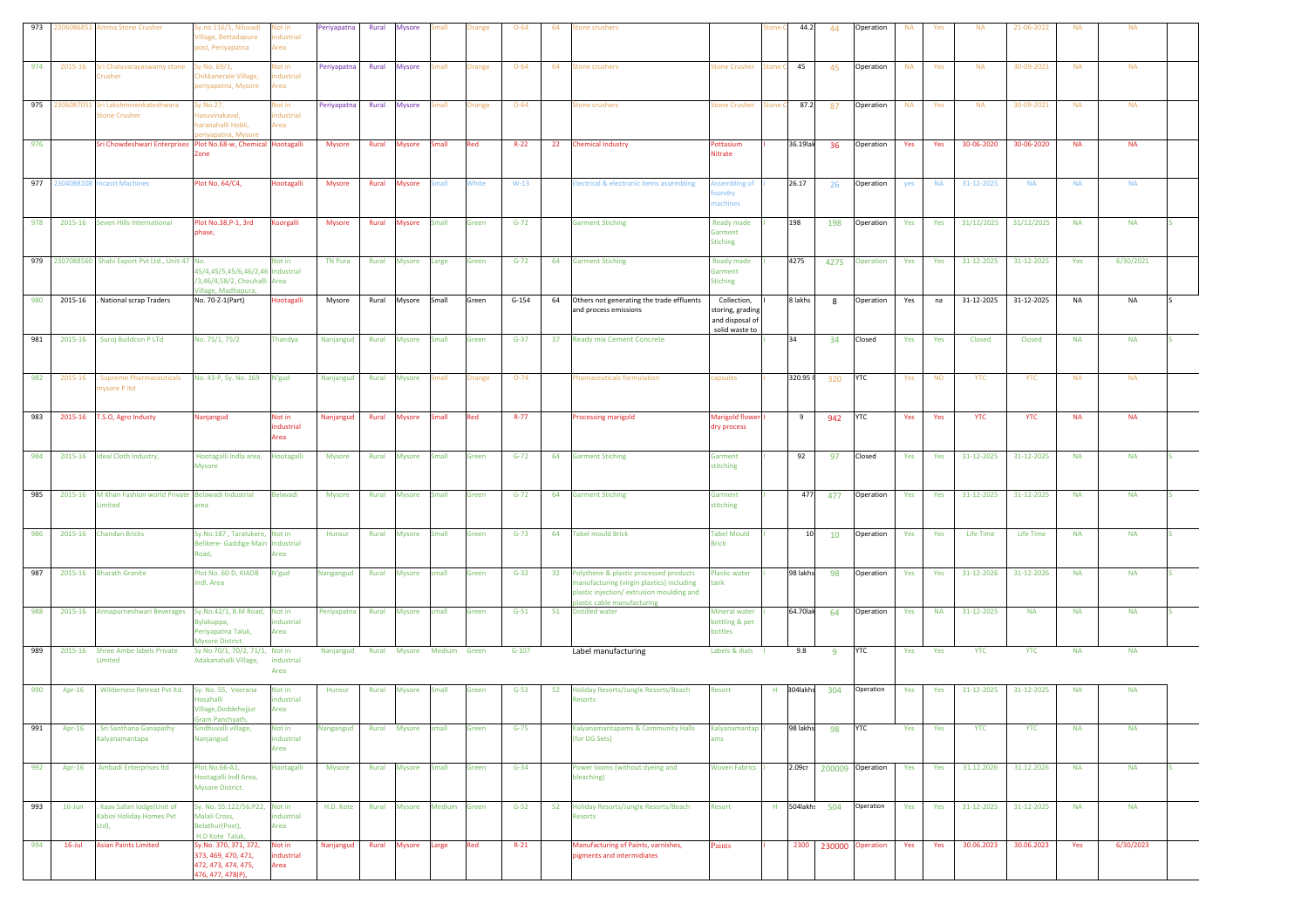| 995  | $16$ -Jul | <b>Alcoats Unit-II</b>                                                       | Plot No. 38P-1-A, 3 <sup>rd</sup> Koorgalli<br>Phase,                                                 |                                | <b>Mysore</b>     | Rural        | <b>Mysore</b> | Medium       | Red           | $R - 44$ | 44           | dustry or process involving metal surface anodizing of<br>reatment or process such as pickling/<br>lating/electroplating/ paint stripping/heat<br>eatment/ phosphating or finishing and                     | minum<br>components &<br>romic acid                         |    | 729            | 729             | peration         | Yes       | Yes       | 30-06-2021       | 30-06-2021 | yes       | 6/30/2023 |  |
|------|-----------|------------------------------------------------------------------------------|-------------------------------------------------------------------------------------------------------|--------------------------------|-------------------|--------------|---------------|--------------|---------------|----------|--------------|-------------------------------------------------------------------------------------------------------------------------------------------------------------------------------------------------------------|-------------------------------------------------------------|----|----------------|-----------------|------------------|-----------|-----------|------------------|------------|-----------|-----------|--|
| 996  | $16$ -Jul | <b>G.Krishnamurthy Layout</b>                                                | Survey No.79 & 80, not in<br>Kasaba Hobli,<br>Chikkahunsur Village                                    | industrial<br>Area             | Hunsur            | Rural        | <b>Mysore</b> | small        | Green         | $G-102$  |              | Layout                                                                                                                                                                                                      | Layout                                                      | L. | 481            | 481             | <b>YTC</b>       | yes       | no        | <b>YTC</b>       | <b>YTC</b> | <b>NA</b> | <b>NA</b> |  |
| 997  | 16-Aug    | <b>Rishi FIBC Solutions Pvt ltd</b>                                          | of M/s Pasari Spinning<br>Ltd., Sy.No.54 & 55,                                                        | N'gud                          | Nanjangud         | Rural        | <b>Mysore</b> | Medium       | Green         | $G-98$   |              | <b>Stitching of Small Bags(</b>                                                                                                                                                                             | <b>Stitching of</b><br><b>Small Bags</b> (                  |    | 682            | 682             | <b>YTC</b>       | Yes       | Yes       | <b>YTC</b>       | <b>YTC</b> | <b>NA</b> | <b>NA</b> |  |
| 998  | 16-Sep    | Nakoda Plast Industries                                                      | <b>No.26 P3</b>                                                                                       | illegroo:                      | <b>Mysore</b>     | Rural        | Mysore        | small        | Green         | $G-1$    | $\mathbf{1}$ | Aluminium utensils from aluminium circles Manufacture of<br>by pressing only                                                                                                                                | pressure cooker                                             |    | 38             | 38              | Operation        | Yes       | <b>NA</b> | 31-12-2033       | <b>NA</b>  | <b>NA</b> | <b>NA</b> |  |
| 999  | 16-Sep    | Maxvita Foods(India) P. Ltd                                                  | 70/Z2, Hootagalli Indl<br>area                                                                        | ootagalli                      | Mysore            | kural        | Mysore        | small        | <b>Range</b>  | $O-7$    | -7           | ood & Food Processing including fruits &<br>egetable processing                                                                                                                                             |                                                             |    | $\overline{2}$ | $\overline{2}$  | <b>Dperation</b> | Yes       | Yes       | 30-09-2021       | 30-09-2021 | <b>NA</b> | <b>NA</b> |  |
| 1000 | 16-Sep    | <b>SBR Industries</b>                                                        | Plot No. 36-p1                                                                                        | N'gud                          | Nanjangud         | Rural        | Mysore        | Small        | Green         | $G-72$   | 64           | <b>Shoe Upper Stitching</b>                                                                                                                                                                                 |                                                             |    | 22             | 22              | Operation        | Yes       | Yes       | <b>Life Time</b> | Life Time  | <b>NA</b> | <b>NA</b> |  |
| 1001 | 16-Sep    | Purnamadey Stitching works Plot No. 42-                                      |                                                                                                       | N'gud                          | Nanjangud Rural   |              | <b>Mysore</b> | <b>Small</b> | Green         | $G-72$   | 64           | <b>Shoe Upper Stitching</b>                                                                                                                                                                                 |                                                             |    | 22             | 22              | Operation        | Yes       | Yes       | <b>Life Time</b> | Life Time  | <b>NA</b> | <b>NA</b> |  |
| 1002 | 16-Sep    | <b>Walkers Stitiching</b>                                                    | Plot No. 35                                                                                           | N'gud                          | Nanjangud         | Rural        | <b>Mysore</b> | Small        | Green         | $G-72$   | 64           | <b>Shoe Upper Stitching</b>                                                                                                                                                                                 |                                                             |    | 60             | 22              | Operation        | Yes       | Yes       | Life Time        | Life Time  | <b>NA</b> | <b>NA</b> |  |
| 1003 | 16-Sep    | <b>L&amp;T RMC Plant</b>                                                     | Sy No 505, Immavu<br>/illages, Nanjangud                                                              | Not in<br>ndustrial<br>Area    | Nanjangud Rural   |              | <b>Mysore</b> | Small        | Green         | $G-37$   | 37           | <b>Ready Mix Concrete</b>                                                                                                                                                                                   |                                                             |    | 60             | 60              | Closed           | Yes       | Yes       | 31-12-2025       | 31-12-2025 | <b>NA</b> | <b>NA</b> |  |
| 1004 | 16-Sep    | <b>L&amp;T Stone Crusher</b>                                                 | sy No 505, Immavu<br>/illages, Nanjangud                                                              | Not in<br>ndustrial<br>Area    | Vanjangud         | Rural        | Mysore        | Small        | <b>Drange</b> | $O - 64$ |              | <b>Stone crushers</b>                                                                                                                                                                                       |                                                             |    | 60             | 60              | Closed           | <b>NA</b> | <b>NA</b> | <b>NA</b>        | <b>NA</b>  | <b>NA</b> | <b>NA</b> |  |
| 1005 | 16-Dec    | Carlsberg India Pvt Ltd.                                                     | Sy.No. 374, 375, 453,<br>454, 455, 456, 531,<br>mmavu Village,                                        | Adakanahal<br><b>Indi Area</b> | Nanjangud         | Rural        | Mysore        | Large        | Red           | R-65     |              | Fermentation industry including<br>manufacture of yeast, beer, distillation of<br>alcohol (IMA)                                                                                                             | manufacturing                                               |    |                | 17827           | operation        | Yes       | Yes       | 30-06-2021       | 30-06-2021 | Yes       | 6/30/2022 |  |
| 1006 | $17$ -Jan | <b>C.S.C. Enterprises (formerly</b><br>.S.Krishnamadegowda stone<br>crusher) | hikkayyana Chatra<br>y .no. 134,135 & 136,<br>oddakereyuru                                            | Not in<br>dustrial<br>Area     | H.D. Kote         | <b>Rural</b> | Mysore        | small        | <b>Drange</b> | $O - 64$ |              | <b>Stone crushers</b>                                                                                                                                                                                       |                                                             |    | 350            | 350             | <b>Operation</b> | <b>NA</b> | yes       | <b>NA</b>        | 30.09.2023 | <b>NA</b> | <b>NA</b> |  |
| 1007 | $17$ -Jan | Jai Maruthi Hot Mix plant                                                    | Sy. No. 37,<br>Fhammadahalli village<br>Hanagudu Hobli,                                               | Not in<br>dustrial<br>Area     | Hunsur            | lural        | Mysore        | small        | orange        | $-37$    |              | Hot mix plants                                                                                                                                                                                              | Hot mix plants                                              |    | 40             | 40              | peration         | es/       | Yes       | 19.09.2020       | 19.09.2020 | NA        | <b>NA</b> |  |
| 1008 | $17$ -Jan | lip Buildcon Ltd                                                             | y.no. 462, & 448,<br>lasuvinakaval village<br>ettadapura                                              | Not in<br>ndustrial<br>Area    | eriyapatn         | <b>Rural</b> | <b>Iysore</b> | mall         | range         | $O - 64$ |              | tone crushers                                                                                                                                                                                               | <b>tone Crusher</b>                                         |    | 4.5            | $-4$            | losed            |           | Yes:      |                  |            |           |           |  |
| 1009 | 17-Jan    | Benaka stone crusher                                                         | y.no. 314/1,<br>asuvinakaval village,                                                                 | Not in<br>dustrial<br>Area     | eriyapatna Rural  |              | <b>Mysore</b> | small        | Orange        | $O - 64$ |              | <b>Stone crushers</b>                                                                                                                                                                                       | Stone Crusher SC                                            |    | 2.5            | $\overline{2}$  | <b>YTC</b>       | <b>NA</b> | Yes       | <b>NA</b>        | 30.07.2022 | NA        | <b>NA</b> |  |
| 1010 | 17-Feb    | . M Sand Unit owned by<br>Sri. Balasubramanya A.J                            | Sy.No.219/1, 219/2, Not in<br>Uppinahalli village,<br>Kasaba Hobli,                                   | ndustrial<br>Area              | Nanjangud         | Rural        | <b>Mysore</b> | <b>Small</b> | Orange        | $O - 64$ |              | Stone crushers & M-sand                                                                                                                                                                                     | Stone crushers SC & M-<br>& M-sand                          |    | 80             | 80              | YTC              | yes       | Yes       | 15.11.2022       | 15.11.2022 | <b>NA</b> | <b>NA</b> |  |
| 1011 | 17-Mar    | Suroj Buildcon                                                               | Nanjangud, Mysuru N'gud                                                                               |                                | Nanjangud         | Rural        | Mysore        | Small        | Green         | $3 - 68$ | 37           | <b>Ready Mix Concrete</b>                                                                                                                                                                                   | <b>Ready mix</b><br>concrete                                |    | 30             | 30 <sup>°</sup> | Closed           | Yes       | Yes       | Closed           | Closed     | <b>NA</b> | <b>NA</b> |  |
| 1012 | 17-Mar    | Zigma Modular System<br>Pvt Itd.,                                            | Plot No.18 & 25-P, 3 rd Koorgalli<br>Phase, Road no.7,                                                |                                | <b>Mysore</b>     | Rural        | <b>Mysore</b> | Medium       | Green         | $G-10$   | 10           | Modular wooden furniture from<br>particle board, MDF< swan timber etc,<br>Ceiling tiles/ partition board from saw dust, furniture                                                                           | Modular<br>wooden                                           |    | 677            | 677             | Operation        | es /      | Yes       | 31-12-2026       | 31-12-2026 | NA        | <b>NA</b> |  |
| 1013 | 17-Mar    | <b>Sancity Sunflower,</b>                                                    | 32/5, 32/6 & 34/3 of<br>Chennanhalli village,<br>Kasaba Hobli,<br>eriyapatna Taluk,                   | Not in<br>industrial<br>Area   | 'eriyapatna       | Rural        | <b>Mysore</b> | Small        | Red           | R-82     |              | wood chips etc., and other agricultural<br>STPs Established at Residential apartments, STPs<br>Commercial complex, Housing colony with Established at<br>wastewater generation more than 100KLD Residential | partments                                                   |    | 4099           | 4099            | <b>YTC</b>       | Yes       | Yes       | <b>YTC</b>       | <b>YTC</b> | NΑ        | <b>NA</b> |  |
| 1014 | 17-Mar    | <b>Sancity Vapour</b>                                                        | Survey Nos.<br>52/2,52/3,52/6, 52/9,<br>52/10, 52/11, 52/12,<br>52/13, 52/14, 52/15,                  | Not in<br>industrial<br>Area   | Periyapatna Rural |              | Mysore Small  |              | Red           | $R - 82$ |              | (STPs Established at Residential<br>apartments, Commercial complex, Housing<br>colony with wastewater generation more<br>than 100KLD.                                                                       | (STPs<br><b>Established at</b><br>Residential<br>apartments |    | 4720           | 4720            | <b>YTC</b>       | Yes       | Yes YTC   |                  | <b>YTC</b> | NΑ        | NA.       |  |
| 1015 | 17-Mar    | Dinesh M K Residential<br>ayout                                              | Survey No. 27/6 (23-26 Not in<br>acres) and 25/2 (1-14<br>acres), Guddenahalli<br>illage, Haranahalli | industrial<br>Area             | eriyapatna        | <b>Rural</b> |               | Mysore Small | Orange        |          |              | TPs Established at Residential apartments<br>Commercial Such types of industrial sectors Established at<br>generate all sorts of pollution.cal complex,<br>busing colony with wastewater                    | <b>STPs</b><br>Residential<br>artment                       |    | 2000           | <b>2000 YTC</b> |                  | Yes       | Yes       | <b>YTC</b>       | YTC        | ۹Ā        | NA.       |  |
| 1016 | 17-Mar    | Sri Sreenidhi Cold Storage Pvt Plot No. 78,<br>Ltd                           | Adakanahalli Indl area, Indl Area<br>Nanjangud                                                        | Adakanahalli Nanjangud Rural   |                   |              | Mysore Small  |              | Green         | G-105    |              | 105 Ice blocks manufacturing, cold storage &<br>efrigeration rooms                                                                                                                                          | <b>Ice Blocks</b>                                           |    |                |                 | 6 YTC            | Yes       | <b>NA</b> | <b>YTC</b>       | <b>YTC</b> | <b>NA</b> | <b>NA</b> |  |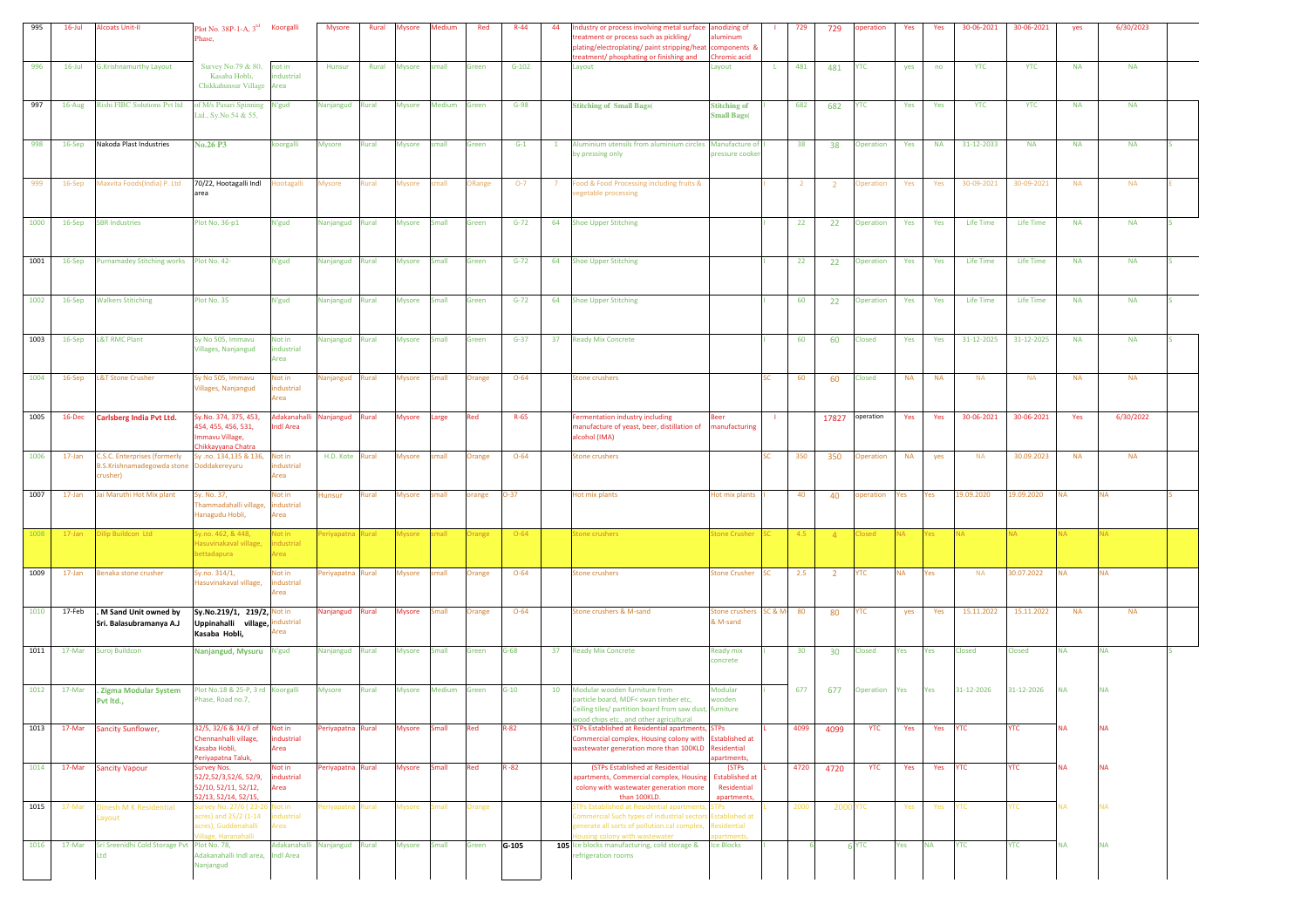| 1017 | 17-Apr          | RISHI FIBC Solutions Private<br>Limited Unit-6                                                                         | 174/1, Muddahalli                                                                                       | Not in<br>dustrial<br>Area           | Vanjangud         | Rural        | Mysore              | Large               | Green         | $G-98$       |     | <b>Stiching of bag</b>                                                                                                                                                              | <b>Stitching of</b><br><b>Small Bags</b> ( |     | 682              | 682            | operation          | Yes       | Yes        | 31.12.2027 | 31.12.2027     | ΝA        | <b>NA</b> |  |
|------|-----------------|------------------------------------------------------------------------------------------------------------------------|---------------------------------------------------------------------------------------------------------|--------------------------------------|-------------------|--------------|---------------------|---------------------|---------------|--------------|-----|-------------------------------------------------------------------------------------------------------------------------------------------------------------------------------------|--------------------------------------------|-----|------------------|----------------|--------------------|-----------|------------|------------|----------------|-----------|-----------|--|
| 1018 | 17-Apr          | Advaith Motors Pvt Limited                                                                                             | Plot No. 26, A B C,<br>Mysore Hunsur Main<br>Road, Belwadi                                              | Belavadi                             | Mysore            | Rural        | Mysore              | Medium              | Orange        | $O-18$       | 18  | Service station                                                                                                                                                                     | service station                            |     | 844              |                | 844 Operation      | Yes       | Yes        | 30.09.2029 | 30.09.2029     | <b>NA</b> |           |  |
| 1019 | 17-May          | Deepanjang Power Cables                                                                                                | Industrial Area, Mysore<br>77/T, Hootagalli<br>Industrial Area,                                         | Hootagalli                           | Mysore            | Rural        | Mysore              | Small               | Green         |              |     | PVC pipes, HDPE pipes etc., by extrusion                                                                                                                                            | <b>PVC Pipes</b>                           |     | 96               |                | 96 Operation       | Yes       | Yes        | 31/12/2027 | 31/12/2027     |           |           |  |
| 1020 | 17-Jun          | K.S.R.T.C. Depot                                                                                                       | Sy. No. 02 of Avarekayi NA<br>Gudda Village, &<br>Sy.no.99 of Kaggundi                                  |                                      | Mysore            | Rural        | Mysore              | Small               | Orange        | $O-18$       |     | Service station                                                                                                                                                                     | service station                            |     | 3.2              | 3.2 YTC        |                    | Yes       | Yes        | <b>YTC</b> | YTC            |           |           |  |
| 1021 | $17 - Jun$      | <b>Bharath Adivasi HDPE Pipes</b>                                                                                      | Village<br>(oppa Village,<br>Periyapatna                                                                | <b>NA</b>                            | Periyapatna Rural |              | <b>Mysore</b>       | Small               | Green         | $G-79$       |     | 32 PVC pipes, HDPE pipes etc., by extrusion                                                                                                                                         | <b>PVC Pipes</b>                           |     | 15               |                | 15 Operation NA    |           | Yes        | Life Time  | Life Time      | <b>NA</b> | <b>NA</b> |  |
| 1022 | 3-Jul           | Dinesh Resort                                                                                                          | iy.No. 27/6,<br>iuddenahalli Village<br>Iaranahalli Hobli<br>riyapatna TQ My                            | eriyaptna                            | eriyapatna        | Rural        | Aysore              | arge                | <b>Irange</b> | D-38         |     | otels (< 3 star) or hotels/Resorts<br>aving > 20 rooms and less than100 room:<br>Ind waste-watergeneration less than 100<br>LD and having a coal / oil fired boiler                 | tesort                                     |     |                  | 106 YTC        |                    | res /     | 'es        | TС         | YTC            |           |           |  |
| 1023 | $Jul-17$        | Sri Venkateswara Pure<br>Drinking water unit                                                                           | Sy.No. 27, Rayanahalli Hunsur<br>/illage, Kasaba Hobli<br>Hunsur (T) Mysore                             |                                      | Hunsur            | Rural        | <b>Mysore</b>       | Small               | Green         | $G-51$       |     | Mineralized water                                                                                                                                                                   | Mineralized<br>water                       |     | 50               |                | <b>50 YTC</b>      | Yes       | Yes        | <b>YTC</b> | <b>YTC</b>     |           |           |  |
| 1024 | 3-Jul           | Karnataka Housing Board, Sy. No., 180/1,2,                                                                             | 181/1,2,3, 186/1,2,<br>188/2,<br>189,190,191,194,198/1                                                  | Vanjangudu                           | Nanjanagud Rural  |              | Mysore              | Large               | Red           | $R - 82 - ($ |     | <b>STPs Established at Residential apartments, Residential</b><br>Commercial complex, Housing colony with<br>wastewater generation more than 100KLD.                                | busing project                             |     | 5968             | 5968 YTC       |                    | Yes       | <b>NO</b>  | 26-03-2023 | 26-03-2023     | NA        | <b>NA</b> |  |
| 1025 | 6-Jul           | Vijayalakshmi Ston<br><b>Crusher</b>                                                                                   | v No. 68/1B, 68/2 of<br>induvalli Village,<br>Gasaba Hobli,<br>anjangud Talu                            | Ianjangudu                           | anjanagud Rural   |              | Aysore              | mall                | <b>Drange</b> | $O - 64$     |     | itone crushers                                                                                                                                                                      | <b>Stone Crushe</b><br>& M Sand            |     | 66.5             | 38             | <b>Operation</b>   | <b>NA</b> | Yes        | <b>NA</b>  | 29-1-2024      | <b>NA</b> | <b>NA</b> |  |
| 1026 | $10$ -Jul       | N. NANDISH HOT MIX<br>PLANT,                                                                                           | iy No. 73/1, 73/3,<br>indhuvalli Villlage,<br>Vanjanagudu Taluk,<br><b>Iysuru District.</b>             | lanjangudu                           | lanjanagud Rural  |              | Mysore              | nall                | <b>Irange</b> | $O-37$       | 37  | lot mix plants                                                                                                                                                                      | lot mix plants                             |     | 98.78            | 98.78          | <b>OPERATION</b>   | Yes       | Yes        | 30-9-2021  | 30-9-2021      | <b>NA</b> | <b>NA</b> |  |
| 1027 | July            | K.S. Badavane<br><b>Officers</b><br>and<br><b>House</b><br><b>Building</b><br><b>Co-operation</b><br>$\sinh t / \ln 1$ | <b>(District</b> Sy No. 54, 57/5, 58 of<br>Mellahalli Village,<br>Ravandooru Hobli,<br>eriyapatna Taluk | eriyapatna                           | Periyapatna Rural |              | Mysore              | small               | Red           | R-82         |     | (STPs Established at Residential<br>apartments, Commercial complex, Housing<br>colony with wastewater generation more<br>than 100KLD                                                | Layout                                     |     | 415              | <b>415 YTC</b> |                    | Yes       | Yes        | <b>YTC</b> | <b>YTC</b>     | <b>NA</b> | <b>NA</b> |  |
| 1028 | $12-Oct$        | . Sai Priya United Crushers,                                                                                           | y No. 328, P.Maralli<br>oddakavalande,<br>ud Tali                                                       | lanjangudu                           | lanjanagud        | Rural        | Aysore              | nall                | <b>Irange</b> | $O - 64$     |     | itone crushers                                                                                                                                                                      | tone Crushe<br>& M Sand                    |     | 900              | 900            | <b>YTC</b>         | <b>NA</b> | Yes        | <b>NA</b>  | 31.01.2023     | <b>NA</b> | <b>NA</b> |  |
|      |                 | 1029 3/11/2017 Moldtek Packaging Ltd,                                                                                  | lot. No. 94,<br>Adakanahalli Industrial<br>Area, Nanjangud Taluk,<br><b>Mysurur District.</b>           | Vanjangudu                           | Nanjanagud Rural  |              | Mysore              | Large               | Green         | $G-32$       |     | Polythene and plastic processed products<br>manufacturing (virgin plastic)                                                                                                          | <b>Plastic Cans &amp;</b><br>Lids          |     | <b>2341 laki</b> |                | 2341 Operation     | Yes       | Yes        | 31.12.2028 | 31.12.2028     | <b>NA</b> | <b>NA</b> |  |
|      |                 | 1030 17-11-2017 Parle Agro Pvt                                                                                         | Ltd., Plot.No.<br>32 to 41 and 54 to 63,<br>42 to 44, 45(P), 49(P),<br>0(P) and plot Nos 51             | lanjangudu                           | Nanjanagud Rural  |              | Mysore              | arge                | Red           | R-79         | 61  | Soft drinks, aerated waters including pulp<br>based                                                                                                                                 | <b>Beverages</b>                           |     |                  |                | 21636 operation    | Yes       | Yes        | 6/30/2022  | 6/30/2022      | Yes       | 6/30/2022 |  |
|      |                 | 1031 30-11-2017 Sarala Industries                                                                                      | Plot No.105,<br>Adakanahalli Indl Area                                                                  | Nanjangudu                           | Nanjanagud Rural  |              | <b>Mysore</b>       | Medium              | Green         | $R-79$       | -61 |                                                                                                                                                                                     |                                            |     |                  |                | <b>YTC</b>         |           |            | <b>YTC</b> | 18-12-2017     |           |           |  |
|      | 1032 3/12/2017  | Blow Packaging (India) Sy. No. 383,381,<br>Private Ltd,                                                                | Adakanahalli Industrial<br>Area, Adakanahalli<br>ndustrial                                              | Nanjangudu Nanjanagud Rural          |                   |              | <b>Mysore</b>       | Large               | Green         | $G-32$       |     | Polythene and plastic processed<br>products manufacturing (virgin<br>plastic)                                                                                                       | <b>Plastic Cans &amp;</b><br>Lids          |     | 1750Lak          |                | 1750 Operation     | Yes       | Yes        | 31.12.2028 | 31.12.2028     | <b>NA</b> | <b>NA</b> |  |
| 1033 | 17-Dec          | <b>Shahi Exports Pvt Ltd.</b><br><b>UNIT-49</b>                                                                        | Plot No. 15-A                                                                                           | Koorgalli                            | <b>Mysore</b>     | Rural        | Mysore Large        |                     | Green         | $G - 72$     |     | Garment Stitching/ Stitching of<br>shoe uppers/ Cotton knitting, including Garments<br>Socks, Shoe lace/                                                                            | Readymade                                  |     | 4041             |                | 4041 operation Yes |           | Yes        | 31.12.2022 | 31.12.2022     | yes       | 9/30/2022 |  |
|      |                 | 1034 19/12/2017 Spectra Pipes Pvt Ltd,<br>Unit-III                                                                     | Plot No:68-M,<br>lootagalli Industrial<br>Area, Mysore District                                         | <b>Hootagalli</b>                    | Mysore            | Rural        | Mysore              | Medium              | Green         | G-79         |     | 79 Plastic sack bags, woven sack with HDPE,<br>DPE, Polythene bags (without recycling<br>plastic)/ Plastic units covered under Plastic<br>ules, 2016/ PVC pipes, HDPE pipes etc., I | CPVC/UPVC<br>ipes                          |     | 567 lakh         | <b>567 YTC</b> |                    | YES       | <b>YES</b> | 18/12/2020 | 18/12/2020     | <b>NA</b> | <b>NA</b> |  |
|      | 1035 27-12.2017 | TRC Engineering (India) Plot No:66-Part & 67-D, Hootagalli<br><b>Pvt Ltd</b>                                           | lootagalli Industrial<br>Area, Mysore District                                                          |                                      | Mysore            | Rural        | Mysore              | Medium              | Green         | $G-84$       |     | 84 Software units generating<br>wastewater less than 10KLD & DG set<br>capacity upto 1MVA                                                                                           | Software units                             |     | 758 lakh         |                | 758 Operation      | yes       | yes        | 31/12/2026 | 31/12/2026     | <b>NA</b> | <b>NA</b> |  |
|      |                 | 1036 6-1-2018 CKN Logistics Pvt limited,                                                                               | Plot.No.106, 100 feet Adakanahall<br>Road, Adakanahalli<br>ndl                                          | Indi Area                            | Nanjangud Rural   |              |                     | Mysore medium Green |               | $G-105$      |     | <b>Cold Storage</b>                                                                                                                                                                 | <b>Cold Storage</b>                        |     | 488              |                | <b>488 YTC</b>     | Yes       | <b>NA</b>  | 11/1/2023  | $11/1/2023$ NA |           | <b>NA</b> |  |
|      |                 | 1037 17-1-2018 Kalyani Motors Pvt Ltd                                                                                  | Plot No. 40-P-2,<br>Koorgally(III Phase)<br>Industrial Area,                                            | oorgalli                             | <b>Mysore</b>     | <b>Rural</b> | <b>Mysore Large</b> |                     | <b>Orange</b> | $O-18$       |     | Automobile servicing, repairing and<br>painting (excluding only fuel<br>dispensing                                                                                                  | service<br>station                         | -11 | 10000            |                | <b>YTC</b>         | Yes       | Yes        | 16-01-2023 | 16-01-2023 NA  |           | <b>NA</b> |  |
|      |                 | 1038 18-01-2018 R. T. Nagar Layout,                                                                                    | Sy. No. 33/4, 33/5 and Jabagere<br>$32/2$ of                                                            | rillage,<br>Gavadagere<br>obli. Huns | Hunsur            | Rural        | <b>Mysore</b>       | small               | Red           | $R-82$       |     | STPs Established at Residential apartments, Residential<br>Commercial complex, Housing colony with layout<br>wastewater generation more than 100KLD                                 |                                            |     | 250              |                | <b>YTC</b>         | Yes       | <b>NA</b>  | 19-02-2023 | 19-02-2023     | <b>NA</b> | <b>NA</b> |  |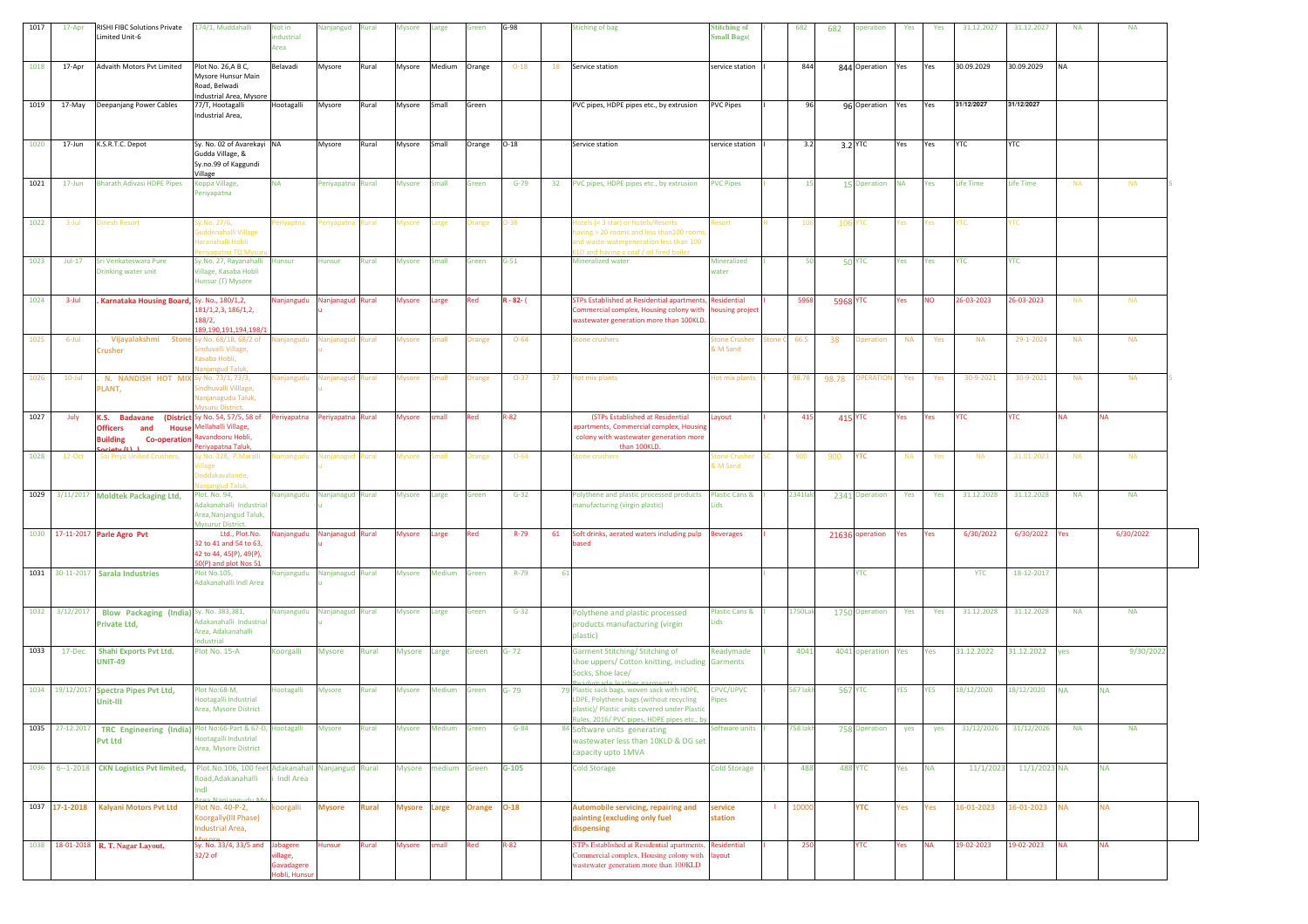|            | 1039 24-1-2018   | <b>Niha industries</b>                                             | lot No. 127A,<br>Adakanahalli<br>Industrial area                                           | Adakanahal<br><b>Indi Area</b> | <b>Nanjangud Rural</b> |              | Mysore              | imall        | Orange        | $D-13$       |    | Synthetic detergents and<br>soaps(excluding formulation), units<br>having generation of waste-water                                                    | Soap &<br><b>Detergent</b><br>Powder                        |                | 14             |                     | 143 Operation     | 'es       | Yes       | 0.09.2022  | 80.09.2022 |           |            |  |
|------------|------------------|--------------------------------------------------------------------|--------------------------------------------------------------------------------------------|--------------------------------|------------------------|--------------|---------------------|--------------|---------------|--------------|----|--------------------------------------------------------------------------------------------------------------------------------------------------------|-------------------------------------------------------------|----------------|----------------|---------------------|-------------------|-----------|-----------|------------|------------|-----------|------------|--|
| 1040       | 30-1-2018        | M\s Growmax India Pvt<br>Ltd                                       | Plot No.101,102,<br>Adakanahalli Industrial<br>area,<br>Nanjangudu                         | Nanjangudu                     | Nanjanagud Rural       |              | <b>Mysore</b>       | arge         | Green         | $G-32$       |    | Polythene and plastic processed<br>products manufacturing (virgin<br>plastic)                                                                          | <b>Plastic Cans &amp;</b><br>Lids                           |                | 2050           |                     | 1750 Operation    | Yes       | Yes       | 31.12.2027 | 31.12.2027 | <b>NA</b> | <b>NA</b>  |  |
| 1041       | 13-2-2018        | <b>Ricolex Polymers Pvt</b><br>limited,                            | Plot.No.60/61P/A,<br>KIADB Indl Area.<br>Nanjangudu,<br>Mysore District-571                | Nanjangudu                     | Nanjanagud Rural       |              | <b>Mysore</b>       | Medium       | Green         | $G-32$       |    | Polythene and plastic processed<br>products manufacturing (virgin<br>plastic)                                                                          | <b>PVC Pipes</b>                                            |                | 497            |                     | 497 Operation     | Yes       | Yes       | 16.10.2027 | 16.10.2027 | <b>NA</b> | <b>NA</b>  |  |
|            | 1042 15.03.2018  | Sri Mahadeshawar Rice Mill                                         | Sy.No.174/4, Hale<br>empaiahana Hundi, T<br>Varsipura Taluk,<br>Mysuru District            | <b>Narsipura</b>               | <b>TN Pura</b>         | Rural        | <b>Mysore</b>       | Small        | Green         | $G-39$       |    | Raw rice hulling                                                                                                                                       | Raw rice hulling                                            |                | 25             |                     | 25 Operation      | Yes       | Yes       | 31.12.2027 | 31.12.2027 | <b>NA</b> | <b>NA</b>  |  |
|            |                  | 1043 15.03.2018 S S Agro Mills                                     | Plot/Phase No.52,<br>Yachana halli Village<br><b>Narsipura Taluk,</b>                      | <b>Narsipura</b>               | <b>TN Pura</b>         | kural        | Mysore              | mall         | Orange        |              |    | Parboiled Rice mill                                                                                                                                    | arboiled Rice                                               |                |                |                     | 45 Operation      | 'es       | res       | 9/30/202   | 9/30/202   | тс        | тc         |  |
|            | 1044 2018- April | Sri Chamundeshwari<br>Layout,                                      | Sy. No. 119 & 127,<br>Rampatna Village,<br>Kasaba Hobli,<br>lunsur Taluk, Mysuru           | Not in<br>industrial<br>Area   | Hunsur                 | Rural        | <b>Mysore</b>       | small        | Red           | $1 - 82$     |    | (STPs Established at Residential<br>apartments, Commercial complex, Housing<br>colony with wastewater generation more<br>than 100KLD                   | (STPs<br><b>Established at</b><br>Residential<br>anartments |                | 425            | 425                 | <b>YTC</b>        | Yes       | Yes       | YTC        | <b>YTC</b> | <b>NA</b> | <b>NA</b>  |  |
|            | 1045 2018- April | <b>Tripti Batteries</b>                                            | No SM 25 and SM 26,<br><b>SSIDC Industrial Area</b><br>Vanjangud, Mysore<br>istrict        | <b>SSIDC</b>                   | Nanjanagud             | Rural        | <b>Mysore</b>       | Small        | Red           | $R-7$        | -7 | Lead acid battery manufacturing including<br>anufacture of lead and lead antimony<br>lloy (excluding assembling and charging of<br>ad acid battery)    | Lead acid<br>atteries                                       |                | 56.4           | 56.4                | Operation         | Yes       | Yes       | 30.06.2023 | 30.06.2023 | yes       | 30/6/2023  |  |
| 1046 8-May |                  | <b>Rojo Polymers</b>                                               | Plot No. 14F, Thandya<br>ndustrial Area,<br>Nanjangud, Mysore<br><b>District</b>           | Thandya                        | Nanjangud              | Rural        | <b>Mysore</b>       | imall        | Green         | $G-72$       |    | <b>Shoe Upper Stitching</b>                                                                                                                            | Shoe Upper<br><b>Stitching</b>                              |                | 45             | 45                  | Operation         | Yes       | Yes       | 31-12-2027 | 31-12-2027 | <b>NA</b> | <b>NA</b>  |  |
| 1047       | $Jun-18$         | <b>Si Ram Granites</b>                                             | Sy.No 298/1,2,3,Kalale<br>Village, Nanjanagudu                                             | Thandya                        | Nanjangud              | Rural        | <b>Mysore</b>       | Small        | Green         | $G-56$       | 56 | Cutting, sizing and polishing of marble<br>tones                                                                                                       | <b>Granite Cutting</b><br>& Polishing                       |                | 122            | 122                 | <b>Operation</b>  | Yes       | <b>NA</b> | 31-12-2027 | <b>NA</b>  | <b>NA</b> | <b>NA</b>  |  |
| 1048       |                  | <b>Harsh Impex</b>                                                 | Plot No. 96 B & 96 C<br><b>Adakanahalli</b><br>Industrial area.<br>أحتت المديمون           | Adakanaha<br><b>Indi Area</b>  | Nanjangud Rural        |              | Mysore              | mall         | <b>Irange</b> |              |    | <b>Synthetic Resin</b>                                                                                                                                 | ormulation<br>of Urea<br>Formaldehyde                       |                | 203            |                     | <b>203 YTC</b>    | 'es       | 'es       | NA         | NA         | <b>NA</b> | <b>NA</b>  |  |
| 1049       |                  | Jul-18 Rajshriya Automotive<br>ndustries Pvt Ltd                   | Sy.No 120 & 121,<br>Thandya Industrial<br>Area,<br>lanjangud, Mysore                       | Adakanahal<br><b>Indi Area</b> | Nanjangud              | Rural        | <b>Mysore</b>       | Small        | Red           | $R-44$       | 44 | Lead acid battery manufacturing including<br>nanufacture of lead and lead antimony<br>alloy (excluding assembling and charging of<br>ead acid battery) | Automotive<br>omponents                                     |                | 56.4           | 56.4                | <b>Operation</b>  | es /      | Yes       | 30-6-2024  | 30-6-2024  | Yes       | 30.06.2024 |  |
| 1050       |                  | Jul-18 VKC Footprints Global Pvt Plot no 20/21, KIADB KIADB<br>Ltd | <b>Industrial Area,</b><br>Nanjangud,                                                      |                                | Nanjangud              | Rural        | <b>Mysore</b>       | Small        | Green         | $G-26$<br>26 |    | <b>Footwear Manufacturing</b>                                                                                                                          | Footwear<br>Manufacturing                                   |                | 45             | 45                  | Operation         | Yes       | Yes       | 31-12-2027 | 31-12-2027 | <b>NA</b> | <b>NA</b>  |  |
| 1051       |                  | Jul-18 M.S.Marketing Enterprises Plot.No.75/L, DIC                 | layout, Hootgalli<br><b>Industrial Area,</b>                                               | <b>Hootagalli</b>              | <b>Mysuru</b>          | <b>Rural</b> | <b>Mysore</b>       | small        | Green         | $G-32$       |    | 32 Polythene and plastic processed<br>products manufacturing (virgin plastic) Pipes &                                                                  | <b>PVC bend</b><br>couplers                                 |                | 3.4            |                     | 3.4 Operation yes |           | <b>NA</b> | 31-12-2027 | <b>NA</b>  | <b>NA</b> | <b>NA</b>  |  |
| 1052       |                  | Jul-18 Millennium Moulds & Dies Plot No.77-O & 77-Q, Hootgalli     | Hootgalli Industrial<br>Area, Mysuru                                                       |                                | <b>Mysuru</b>          | <b>Rural</b> | <b>Mysore</b>       | small        | Green         | $G-77$       |    | 77 Manufacturing of motors(industral<br>Scale)                                                                                                         | precession<br>parts<br>components                           |                | 110            |                     | 110 operation Yes |           | yes       | 31-12-2027 | 31-12-2027 | <b>NA</b> | <b>NA</b>  |  |
| 1053       |                  | <b>Jul-18 MSK Rice Industries</b>                                  | Sy.No.553/1A4, KEB<br>Road, Bannur, T-<br>Narsipura, Mysuru                                | <b>Bannur</b>                  | <b>Mysuru</b>          | <b>Rural</b> | <b>Mysore</b> Small |              | <b>Drange</b> | 0-79         |    | 79 Parboiled Rice mill                                                                                                                                 | <b>Parboiled Rice</b><br>mill                               |                | 90             |                     | 90 operation      | yes       | yes       | 30.09.2021 | 30.09.2021 | NA        | <b>NA</b>  |  |
| 1054       |                  | Jul-18 G.S. Enterprises                                            | Plot No. 4P2,<br>Thandya Indl Area,<br>Nanjangud Taluk,                                    | Nanjangudu Mysuru              |                        | Rural        | <b>Mysore</b>       | <b>Small</b> | <b>Drange</b> | $-26$        |    | 26 Dry coal processing, mineral<br>processing, industries involving ore<br>sintering, pelletizing, grinding &                                          | Dry coal<br>processing,<br>nineral                          |                |                | 7.81 lak: 7.81 laks | operation         | yes       | yes       | 30.09.2022 | 30.09.2022 | ΝA        | <b>NA</b>  |  |
| 1055       |                  | Jul-18 A N S Constructions                                         | Sy.No.28/1,28/2,28/ Bannur<br>3 and 29/1, Maliyr<br>post, Chamahahalli                     |                                | <b>Mysuru</b>          | Rural        | Mysuru              | <b>Small</b> | <b>Drange</b> | <b>D-37</b>  |    | 37 Hot mix plants                                                                                                                                      | Hot mix<br>plants                                           |                | 40.0 Lal 40.0L |                     | <b>Operation</b>  | yes       | yes       | 30-9-2028  | 30-9-2028  | ΝA        | <b>NA</b>  |  |
| 1056       |                  | Jul-18 Ram Soft,                                                   | Plot.No.22, P-1,<br><b>Koorgally Indi Area,</b><br><b>E70.01</b>                           | <b>Mysore</b>                  | <b>Mysuru</b>          | Rural        | <b>Mysuru</b>       | <b>Small</b> | Green         | $G-32$       |    | 40 HDPE Pipes & fittings                                                                                                                               | <b>HDPE Pipes &amp;</b><br>fittings                         |                | 471            |                     | 471 YTC           | NA        | NA        | <b>NA</b>  | <b>NA</b>  | ΝA        | <b>NA</b>  |  |
| 1057       |                  | Jul-18 Sri Ram Wood Industries                                     | NO-II, Belawadi<br>ndustrial Area                                                          | Belavadi                       | Mysore                 | Rural        | <b>Mysore</b>       | Small        | Orange        | $O-56$       | 56 | lyboard manufacturing (including vineer<br>& laminate) with oil fired boiler/thermic<br>fluid heater (without resin plant)                             | Ply wood                                                    |                | 57             | 57                  | peration          | Yes       | Yes       | 30-09-2022 | 30-09-2022 | <b>NA</b> | <b>NA</b>  |  |
| 1058       | <b>Aug-18</b>    | C5 Cold Chain India Pvt Ltd                                        | <b>Plot No.76/S,</b><br><b>Hootagalli Industrial</b><br>Area, Mysuru-570018                | <b>Mysuru</b>                  | <b>Mysuru</b>          | Rural        | <b>Mysuru</b>       | small        | Green         | $G-13$       | 13 | <b>Cold Storage</b>                                                                                                                                    | <b>Cold Storage</b>                                         |                | 140            | 140                 | <b>Operation</b>  | yes       | Yes       | 31.12.2027 | 31.12.2027 | <b>NA</b> | <b>NA</b>  |  |
| 1059       | Sep-18           | <b>Maurya King City</b>                                            | Sy.No.63/2,62/3,62/4,<br>antenahalli Kasaba<br>Hobli, KR nagara Tq,<br><b>Mysuru Disrt</b> | Mysuru                         | Mysuru                 | Rural        | Mysuru Medium       |              | Red           | $R - 82$     | 82 | <b>Residential housing project</b>                                                                                                                     | Residential<br>housing project                              | $\mathsf{L}^-$ | 957            | 957                 | <b>YTC</b>        | <b>NA</b> | <b>NA</b> | <b>NA</b>  | <b>NA</b>  | <b>NA</b> | <b>NA</b>  |  |
| 1060       | $Sep-18$         | Techno Products & Chemicals No 68, KIADB Industrial Mysuru         | Area Nanjangud.                                                                            |                                | <b>Mysuru</b>          | <b>Rural</b> | <b>Mysuru</b>       | small        | Green         | $G-13$       | 13 | <b>Refilling chemicals into small containers</b>                                                                                                       | <b>Refilling</b><br>chemicals into<br>small<br>containers   | л.             | 80             |                     | 80 Operation Yes  |           | <b>NA</b> | 31.12.2027 | <b>NA</b>  | <b>NA</b> | <b>NA</b>  |  |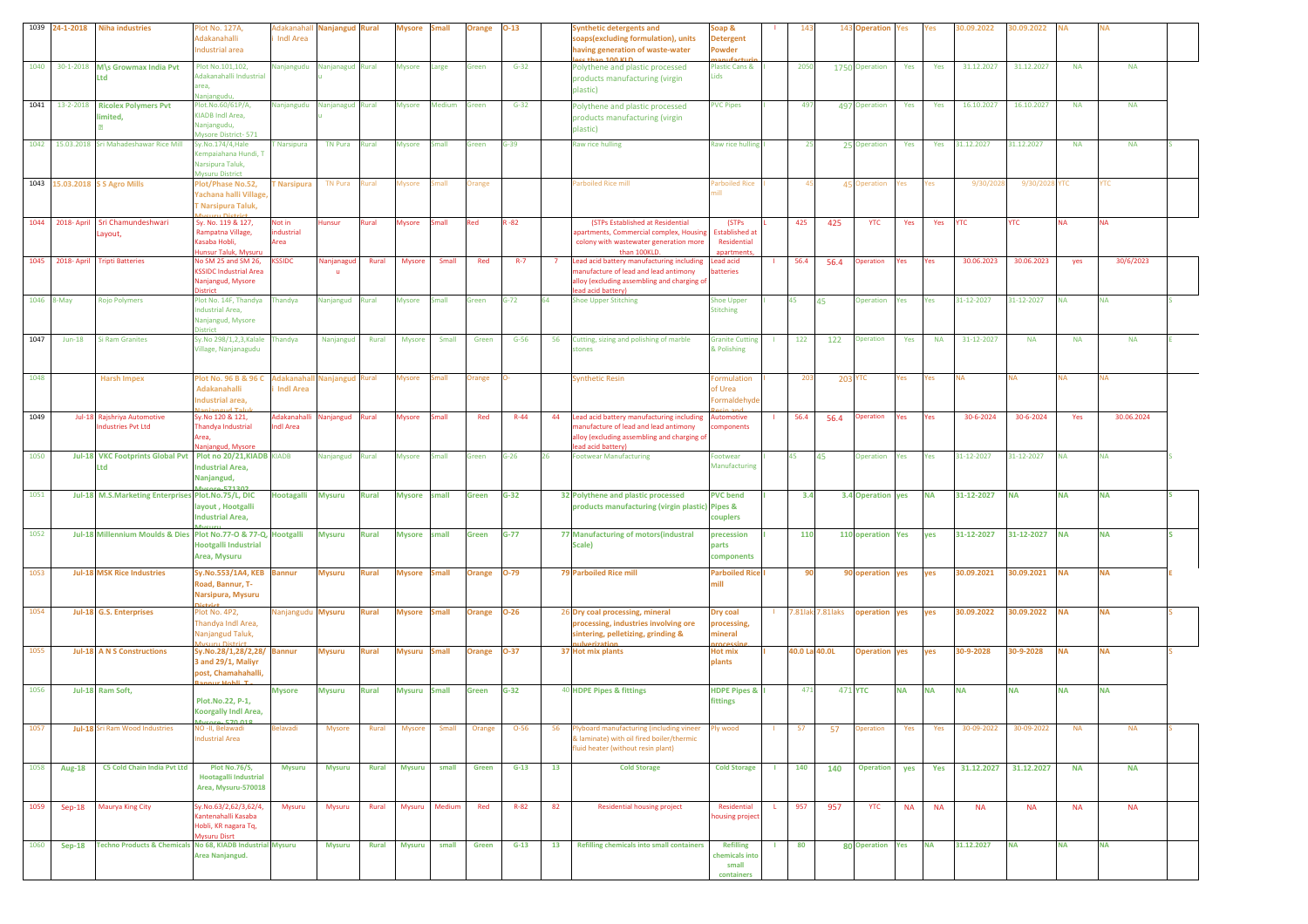| 1061 | 18-Nov        | <b>Gopalan Enterprises</b>                          | Plot No 1 & 1P. 3rd                                         | <b>Mysuru</b>     | <b>Mysuru</b>     | <b>Rural</b> | <b>Mysuru</b> | small        | Green  |          |        | Ready mix concrete                                                              | <b>Ready mix</b>                   |    |                |     | 95.5398 Operation    | Yes        | Yes        | 31.12.2024            | 31.12.2024 | ΝA        | <b>NA</b> |           |           |
|------|---------------|-----------------------------------------------------|-------------------------------------------------------------|-------------------|-------------------|--------------|---------------|--------------|--------|----------|--------|---------------------------------------------------------------------------------|------------------------------------|----|----------------|-----|----------------------|------------|------------|-----------------------|------------|-----------|-----------|-----------|-----------|
|      |               |                                                     | phase, Kooorgalli Indl                                      |                   |                   |              |               |              |        |          |        |                                                                                 | oncrete:                           |    |                |     |                      |            |            |                       |            |           |           |           |           |
|      |               |                                                     | <b>Area, Mysuru District</b>                                |                   |                   |              |               |              |        |          |        |                                                                                 |                                    |    |                |     |                      |            |            |                       |            |           |           |           |           |
|      |               |                                                     |                                                             |                   |                   |              |               | small        | Green  |          |        |                                                                                 | G-56, Cutting                      |    |                | 88  |                      |            | <b>NA</b>  |                       | <b>NA</b>  | <b>NA</b> |           |           |           |
| 1062 | 18-Nov        | <b>Sapphire Granites</b>                            | Sy No 214/1,<br>Paduvalamarahalli,                          | <b>Mysuru</b>     | <b>Mysuru</b>     | <b>Rural</b> | <b>Mysuru</b> |              |        |          |        | G-56, Cutting and polishing of granite                                          | and polishing                      |    |                |     | Operation            | Yes        |            | 12/31/2033            |            |           |           |           |           |
|      |               |                                                     | Doddakavalande Hobli,                                       |                   |                   |              |               |              |        |          |        |                                                                                 | of granite                         |    |                |     |                      |            |            |                       |            |           |           |           |           |
|      |               |                                                     | Nanjangud Taluk,                                            |                   |                   |              |               |              |        |          |        |                                                                                 |                                    |    |                |     |                      |            |            |                       |            |           |           |           |           |
| 1063 | 18-Nov        | Rishi Fibic solutions pvt ltd., Sy No 174/1, 174/2, |                                                             | <b>Mysuru</b>     | <b>Mysuru</b>     | Rural        | <b>Mysuru</b> | Large        | Green  |          |        | Garment stiching/ Shoe upper stiching/                                          | Garment                            |    |                | 400 | <b>Operation YES</b> |            | YES        | 12/31/2033            | 12/31/2033 |           |           |           |           |
|      |               |                                                     | Sinduvalli village,                                         |                   |                   |              |               |              |        |          |        | ready made leather stiching                                                     | stiching/Shoe                      |    |                |     |                      |            |            |                       |            |           |           |           |           |
|      |               |                                                     | Nanjangud taluk,                                            |                   |                   |              |               |              |        |          |        |                                                                                 | upper stiching/                    |    |                |     |                      |            |            |                       |            |           |           |           |           |
| 1064 | 18-Nov        | <b>SRK. Healthcare</b>                              | Mysuru District.<br>lot No. 6& 7,                           | <b>lootagalli</b> | Mysuru            | Rural        | <b>Mysore</b> | imall        | Orange |          |        | Manufacturing of tooth pwder, tooth                                             | ready made<br>Manufacturing        |    |                |     | <b>400 YTC</b>       |            | YTC        |                       |            |           |           |           |           |
|      |               |                                                     | lootagalli Indl Area,                                       | ndl Area,         |                   |              |               |              |        |          |        | paste, talcum powder and pther cosmetics                                        | of tooth                           |    |                |     |                      |            |            |                       |            |           |           |           |           |
|      |               |                                                     | Mysuru District.                                            |                   |                   |              |               |              |        |          |        |                                                                                 | owder, tooth                       |    |                |     |                      |            |            |                       |            |           |           |           |           |
|      |               |                                                     |                                                             |                   |                   |              |               |              |        |          |        |                                                                                 | aste, talcun                       |    |                |     |                      |            |            |                       |            |           |           |           |           |
| 1065 | <b>Dec-18</b> | Wuerth Electronik India (P)                         | No 22, P-5, Koorgally Koorgally In                          |                   | <b>Mysuru</b>     | <b>Rural</b> | <b>Mysore</b> | <b>Small</b> | Green  | $G-78$   |        | Panel Board, Switches without                                                   | Panel Board.                       |    | 75             | 75  | <b>YTC</b>           | Yes        | Yes        | 31-12-2022            | 31-12-2022 | <b>NA</b> |           | <b>NA</b> | <b>NA</b> |
|      |               | Limited unit III(ICS Division)                      | Indl Area, Mysuru                                           | Area              |                   |              |               |              |        |          |        | lectroplating/ Control panel equipmen                                           | Switches                           |    |                |     |                      |            |            |                       |            |           |           |           |           |
|      |               |                                                     |                                                             |                   |                   |              |               |              |        |          |        | and power devices manufacturing.                                                | without<br><b>electroplatin</b>    |    |                |     |                      |            |            |                       |            |           |           |           |           |
| 1066 | 19-Feb        | Rudraksh Microns Pvt Ltd.,                          | lot no- 2/65,                                               | Adakanahall       | <b>Mysuru</b>     | <b>Rural</b> | <b>Mysore</b> | Large        | Orange | 0-1320   |        | Dry coal processing, mineral                                                    | Dry coal                           |    |                |     | 1064 Operation       | Yes        | Yes        | 30.09.2030            | 0.09.2030  |           |           |           |           |
|      |               |                                                     | dakanahalli Indi Area, Indi Area                            |                   |                   |              |               |              |        |          |        | processing, industries involving ore                                            | processing,                        |    |                |     |                      |            |            |                       |            |           |           |           |           |
|      |               |                                                     | Chikkaianachatra                                            |                   |                   |              |               |              |        |          |        | sintering, pelletisating, grinding &                                            | mineral                            |    |                |     |                      |            |            |                       |            |           |           |           |           |
|      |               |                                                     | lobli, Naniangud-                                           |                   |                   |              |               |              |        |          |        | pulverization                                                                   | processing                         |    |                |     |                      |            |            |                       |            |           |           |           |           |
| 1067 | 18-Dec        | Rucha Engineers Pvt Ltd,                            | Plot no 95A & 95B,                                          | Adakanahal        | <b>Mysuru</b>     | <b>Rural</b> | Mysore Large  |              | Red    |          |        | Industry or process involving metal surface                                     | utomobile                          |    |                |     | 12500 Operation      | Yes        | Yes        | 30.06.2025            | 30.06.2025 |           |           |           |           |
|      |               |                                                     | dakanahalli Indi Area, Indi Area<br><b>Vanjangud Taluk,</b> |                   |                   |              |               |              |        |          |        | treatment or process such as pickling/<br>electroplating/ paint stripping/ heat | mponents                           |    |                |     |                      |            |            |                       |            |           |           |           |           |
|      |               |                                                     | <b>Aysuru District.</b>                                     |                   |                   |              |               |              |        |          |        | treatment using cyanide bath/                                                   | rough<br>zineerin                  |    |                |     |                      |            |            |                       |            |           |           |           |           |
| 1068 | $19$ -Mar     | <b>MYSORE COMPOSITES</b>                            | Plot No. 1G-1C & 1G- Hootagalli                             |                   | Mysore            | Rural        | <b>Mysore</b> | <b>Small</b> | Green  | $G-108$  |        | <b>Fiber glass molding, Fiber Glass</b>                                         | <b>Fiber glass</b>                 |    |                | 90  | <b>YTC</b>           |            |            | 28-02-2022 28-02-2022 |            |           |           |           |           |
|      |               |                                                     | 1B, Hootagalli                                              | <b>Indi Area</b>  |                   |              |               |              |        |          |        | reinforced plastic                                                              | molding,                           |    |                |     |                      |            |            |                       |            |           |           |           |           |
|      |               |                                                     | <b>Industrial Area,</b>                                     |                   |                   |              |               |              |        |          |        |                                                                                 | <b>Fiber Glass</b>                 |    |                |     |                      |            |            |                       |            |           |           |           |           |
|      |               |                                                     | Mysuru                                                      |                   |                   |              |               |              |        |          |        |                                                                                 | reinforced                         |    |                |     |                      |            |            |                       |            |           |           |           |           |
| 1069 | 19-Mar        | Sri Panchamuki layout                               | Sy no 80/5, 84/2,                                           |                   | Hunsur            | Rural        | <b>Mysore</b> | <b>Small</b> | Red    | $R-82$   |        | STPs Established at Residential<br>apartments, Commercial complex,              | <b>STPs</b><br>Established         |    |                | 400 | <b>YTC</b>           | <b>NA</b>  | <b>NA</b>  | <b>NA</b>             | <b>NA</b>  | <b>NA</b> |           | <b>NA</b> |           |
|      |               |                                                     | mookanahalli village,<br>Kasaba Hobli, Hunsur               |                   |                   |              |               |              |        |          |        | Housing colony with wastewater                                                  | at                                 |    |                |     |                      |            |            |                       |            |           |           |           |           |
|      |               |                                                     | taluk. Mysuru District                                      |                   |                   |              |               |              |        |          |        | generation more than 100KLD.                                                    | Residential                        |    |                |     |                      |            |            |                       |            |           |           |           |           |
| 1070 | $19$ -Mar     | <b>Shrushita Bricks Industry</b>                    | Sy no. 134/6A & 134/7,                                      | Hunsur            | Hunsur            | Rural        | <b>Mysore</b> | <b>Small</b> | Green  |          |        | Inter locking paving blocks/ Manual and                                         | nter locking                       |    | 26             |     | 26 Operation         | <b>YES</b> | <b>YES</b> | 31.12.2028            | 31.12.2028 | NA        | <b>NA</b> |           | <b>NA</b> |
|      |               |                                                     | tthiguppe village,                                          |                   |                   |              |               |              |        |          |        | vire cut bricks/ Mosaic tiles/ Roofing                                          | aving blocks                       |    |                |     |                      |            |            |                       |            |           |           |           |           |
|      |               |                                                     | Gavadagere Hobli,                                           |                   |                   |              |               |              |        |          |        | iles, ridges, decorative tiles/ Stone                                           | Manual and                         |    |                |     |                      |            |            |                       |            |           |           |           |           |
|      |               |                                                     | lunsur Taluk, Mysuru                                        |                   |                   |              |               |              |        |          |        | vare pipes/Terra-cotta                                                          | rire cut                           |    |                |     |                      |            |            |                       |            |           |           |           |           |
| 1071 | 19-Mar        | <b>Hitech Corporation</b>                           | Plot No<br>478,485,486,487,488 &                            | Nanjangud         | Nanjanagud Rural  |              | Mysore        | arge         | Green  | $G-32$   | $G-32$ | Polythene and plastic processed<br>products manufacturing (virgin plastic)      | <b>PLASTIC</b><br><b>CONTAINER</b> |    | 6924           |     | 6924 Operation       | Yes        | Yes        | 31.12.2028            | 31.12.2028 | <b>NA</b> |           | <b>NA</b> |           |
|      |               |                                                     | 508, Adakanahalli                                           |                   |                   |              |               |              |        |          |        |                                                                                 | <b>S &amp; LIDS</b>                |    |                |     |                      |            |            |                       |            |           |           |           |           |
|      |               |                                                     | nmavu Village,                                              |                   |                   |              |               |              |        |          |        |                                                                                 |                                    |    |                |     |                      |            |            |                       |            |           |           |           |           |
| 1072 | March         | Sri Venkateshwara stone                             | Sy No. 102,                                                 | Not in            | Nanjanguo         | Rural        | Mysore        | Small        | Orange | $O - 64$ | 64     | itone crushers                                                                  | <b>Stone Crusher</b>               | SC | 24.5           | 24  | <b>YTC</b>           | <b>NA</b>  | Yes        | <b>NA</b>             | 9/21/2023  | <b>NA</b> |           | <b>NA</b> |           |
|      |               | crushers & M Sand industries                        | akshmanapura Village, industrial                            |                   |                   |              |               |              |        |          |        |                                                                                 |                                    |    |                |     |                      |            |            |                       |            |           |           |           |           |
|      |               |                                                     | lanjangud Taluk,                                            | Area              |                   |              |               |              |        |          |        |                                                                                 |                                    |    |                |     |                      |            |            |                       |            |           |           |           |           |
| 1073 | March         | Sri Lakshmi Venkateshwara                           | <b>Avsuru District.</b><br>y No 278, Bettadapura Not in     |                   | eriyapatna        | Rural        | Mysore        | Small        | Orange | $O - 64$ | 64     | tone crushers                                                                   | <b>Stone Crusher</b>               | SC | 45             | 45  | Operation            | Yes        | Yes        | 30.09.2028            | 30.09.2028 | <b>NA</b> |           | <b>NA</b> |           |
|      |               | tone Crusher                                        | 'illage, Periyapatna                                        | dustrial          |                   |              |               |              |        |          |        |                                                                                 |                                    |    |                |     |                      |            |            |                       |            |           |           |           |           |
|      |               |                                                     | <b>Taluk, Mysore District.</b>                              | Area              |                   |              |               |              |        |          |        |                                                                                 |                                    |    |                |     |                      |            |            |                       |            |           |           |           |           |
|      |               |                                                     |                                                             |                   |                   |              |               |              |        |          |        |                                                                                 |                                    |    |                |     |                      |            |            |                       |            |           |           |           |           |
| 1074 | 19-Apr        | <b>Siddeshwara Granites</b>                         | lot no 64-e6,                                               | lootagalli        | <b>Hootagalli</b> | Rural        | Mysore        | Small        | Green  | $G-56$   |        | Cutting and polishing of granite                                                | <b>Cutting and</b>                 |    |                |     | operation            | Yes        | ΝA         | 31.12.2028            | NA         |           |           |           |           |
|      |               |                                                     | Hootagalli Indl Area,                                       |                   |                   |              |               |              |        |          |        |                                                                                 | polishing of                       |    |                |     |                      |            |            |                       |            |           |           |           |           |
|      |               |                                                     | <b>Mysuru District</b>                                      |                   |                   |              |               |              |        |          |        |                                                                                 | granite                            |    |                |     |                      |            |            |                       |            |           |           |           |           |
| 1075 | 19-Apr        | <b>Printek Packaging Company</b>                    | Plot no.77-A,77-B,77- Hootagalli                            |                   | <b>Hootagalli</b> | Rural        | <b>Mysore</b> | Small        | Green  |          |        | Cardboard or corrugated box and paper                                           |                                    |    |                |     | 90 operation         | Yes        | <b>NA</b>  | 31.12.2028            | <b>NA</b>  |           |           |           |           |
|      |               |                                                     | C AND 77-D                                                  |                   |                   |              |               |              |        |          |        | products (excluding paper or pulp                                               |                                    |    |                |     |                      |            |            |                       |            |           |           |           |           |
|      |               |                                                     | Hootagalli Industrial                                       |                   |                   |              |               |              |        |          |        | manufacturing and without using                                                 |                                    |    |                |     |                      |            |            |                       |            |           |           |           |           |
|      |               |                                                     | Area Mysuru-570018                                          |                   |                   |              |               |              |        |          |        | boilers)                                                                        |                                    |    |                |     |                      |            |            |                       |            |           |           |           |           |
| 1076 | 19-Apr        | VISHWANATH INDUSTRY PLOT NO.69-F,                   | <b>IOOTGALLI</b>                                            | Hootagalli        | Hootagalli        | Rural        | <b>Mysore</b> | Small        | Green  |          |        | Oil mill Ghani and extraction (no<br>hydrogenation / refining)                  |                                    |    |                |     | 27 operation         | yes        | yes        | 31.12.2028            | 31.12.2028 |           |           |           |           |
|      |               |                                                     | <b>NDUSTRIAL AREA</b>                                       |                   |                   |              |               |              |        |          |        |                                                                                 |                                    |    |                |     |                      |            |            |                       |            |           |           |           |           |
|      |               |                                                     | MYSURU-570018                                               |                   |                   |              |               |              |        |          |        |                                                                                 |                                    |    |                |     |                      |            |            |                       |            |           |           |           |           |
| 1077 | 19-Apr        | <b>SYNTHIA ENTERPRISES</b>                          | <b>PLOT NO.65-C5,</b>                                       | Hootagalli        | Hootagalli        | Rural        | <b>Mysore</b> | Small        | Green  |          |        | Manufacturing of nuts and bolts with                                            |                                    |    |                |     | 52 operation         | Yes        | Yes        | 31-12-2028            | 31.12.2028 |           |           |           |           |
|      |               |                                                     | Hootagalli Industrial                                       |                   |                   |              |               |              |        |          |        | cold forging &/or Manufature of watch                                           |                                    |    |                |     |                      |            |            |                       |            |           |           |           |           |
|      |               |                                                     | Area, Mysuru-570018                                         |                   |                   |              |               |              |        |          |        | screws & turned parts                                                           |                                    |    |                |     |                      |            |            |                       |            |           |           |           |           |
| 1078 | 19-Apr        | <b>Susat Aakars</b>                                 | PLOT NO.65-E3 & 65-Hootagalli                               |                   | Hootagalli        | Rural        | <b>Mysore</b> | Small        |        |          |        | Powder coating on furface metal using 3 in                                      |                                    |    |                |     | 33 operation         |            |            | 31.12.2028            | 31.12.2028 |           |           |           |           |
|      |               |                                                     | E4, Hootagalli                                              |                   |                   |              |               |              | Green  |          |        | L chemical solution                                                             |                                    |    |                |     |                      | yes        | yes        |                       |            |           |           |           |           |
|      |               |                                                     | <b>Industrial Area,</b>                                     |                   |                   |              |               |              |        |          |        |                                                                                 |                                    |    |                |     |                      |            |            |                       |            |           |           |           |           |
|      |               |                                                     | lysuru-570019                                               |                   |                   |              |               |              |        |          |        |                                                                                 |                                    |    |                |     |                      |            |            |                       |            |           |           |           |           |
| 1079 | 19-Apr        | <b>Ashwini Agro Industries</b>                      | lot No 78, Hootagalli                                       | Hootagalli        | <b>lootagalli</b> | Rural        | Mysore        | Micro        | orange |          |        | ish Feed, Poultry feed and cattle feed                                          | ish Feed,                          |    |                |     | 17.2 operation       | yes        | yes        | 30.9.2023             | 30.9.2023  |           |           |           |           |
|      |               |                                                     | ndl Area, Mysuru                                            |                   |                   |              |               |              |        |          |        |                                                                                 | Poultry feed                       |    |                |     |                      |            |            |                       |            |           |           |           |           |
|      |               |                                                     | District                                                    |                   |                   |              |               |              |        |          |        |                                                                                 | and cattle feed                    |    |                |     |                      |            |            |                       |            |           |           |           |           |
| 1080 | 19-May        | Krishi Geopack Pvt Ltd                              | Plot No. 54 & 55, 1st Nanjangud                             |                   | Nanjangud         | Rural        | <b>Mysore</b> | Small        | Green  |          |        | G-32 Polythene and plastic processed                                            | Polythene and                      |    |                |     | 490 Operation yes    |            | yes        | 12/31/2028            | 12/31/2028 |           |           |           |           |
|      |               |                                                     | main, 3rd cross,                                            |                   |                   |              |               |              |        |          |        | products manufacturing (virgin plastic)                                         | plastic                            |    |                |     |                      |            |            |                       |            |           |           |           |           |
|      |               |                                                     | KIADB Indi Rea,                                             |                   |                   |              |               |              |        |          |        |                                                                                 | processed                          |    |                |     |                      |            |            |                       |            |           |           |           |           |
|      |               |                                                     | Nanjangud                                                   |                   |                   |              |               |              |        |          |        |                                                                                 | products                           |    |                |     |                      |            |            |                       |            |           |           |           |           |
| 1081 | 19-May        | <b>Hangte Equipment</b>                             | Plot No-74,                                                 | Nanjangud         | Nanjangud         | Rural        | Mysore        | Large        | Green  |          |        | Automobile Tyre & Tubes/rubber tubes                                            | Automobile                         |    |                |     | 838 Operation yes    |            | yes        | 12/31/2028            | 12/31/2028 |           |           |           |           |
|      |               | Manufacture India Pvt Ltd.,                         | dakanahalli Indl Area,<br>Chikkaianachatra Hobli,           |                   |                   |              |               |              |        |          |        | only moulding & or Manufacture of Silicon<br><b>Rubber Mouldings</b>            | Tyre &<br>Tubes/rubber             |    |                |     |                      |            |            |                       |            |           |           |           |           |
|      |               |                                                     | Vanjangud-571301                                            |                   |                   |              |               |              |        |          |        |                                                                                 | ubes only                          |    |                |     |                      |            |            |                       |            |           |           |           |           |
| 1082 | 19-Apr        | SRI RAMANJANEYA M-SAND                              | y. No. 221/1A, Nanjangud                                    |                   | Nanjangud         | Rural        | Mysore        | Small        | orange | $0 - 64$ |        | Stone Crushers/m-sand                                                           | itone                              |    | tone Crusher 8 |     | 86.5 Operation       | Yes        | Yes        | 30-09-2029            | 30-09-2029 |           |           |           |           |
|      |               |                                                     | Kasuvinahalli, Kasaba                                       |                   |                   |              |               |              |        |          |        |                                                                                 | Crushers/m-                        |    |                |     |                      |            |            |                       |            |           |           |           |           |
|      |               |                                                     | Hobli, Nanjangud Taluk,                                     |                   |                   |              |               |              |        |          |        |                                                                                 | and                                |    |                |     |                      |            |            |                       |            |           |           |           |           |
|      |               |                                                     | <b>Aysore District</b>                                      |                   |                   |              |               |              |        |          |        |                                                                                 |                                    |    |                |     |                      |            |            |                       |            |           |           |           |           |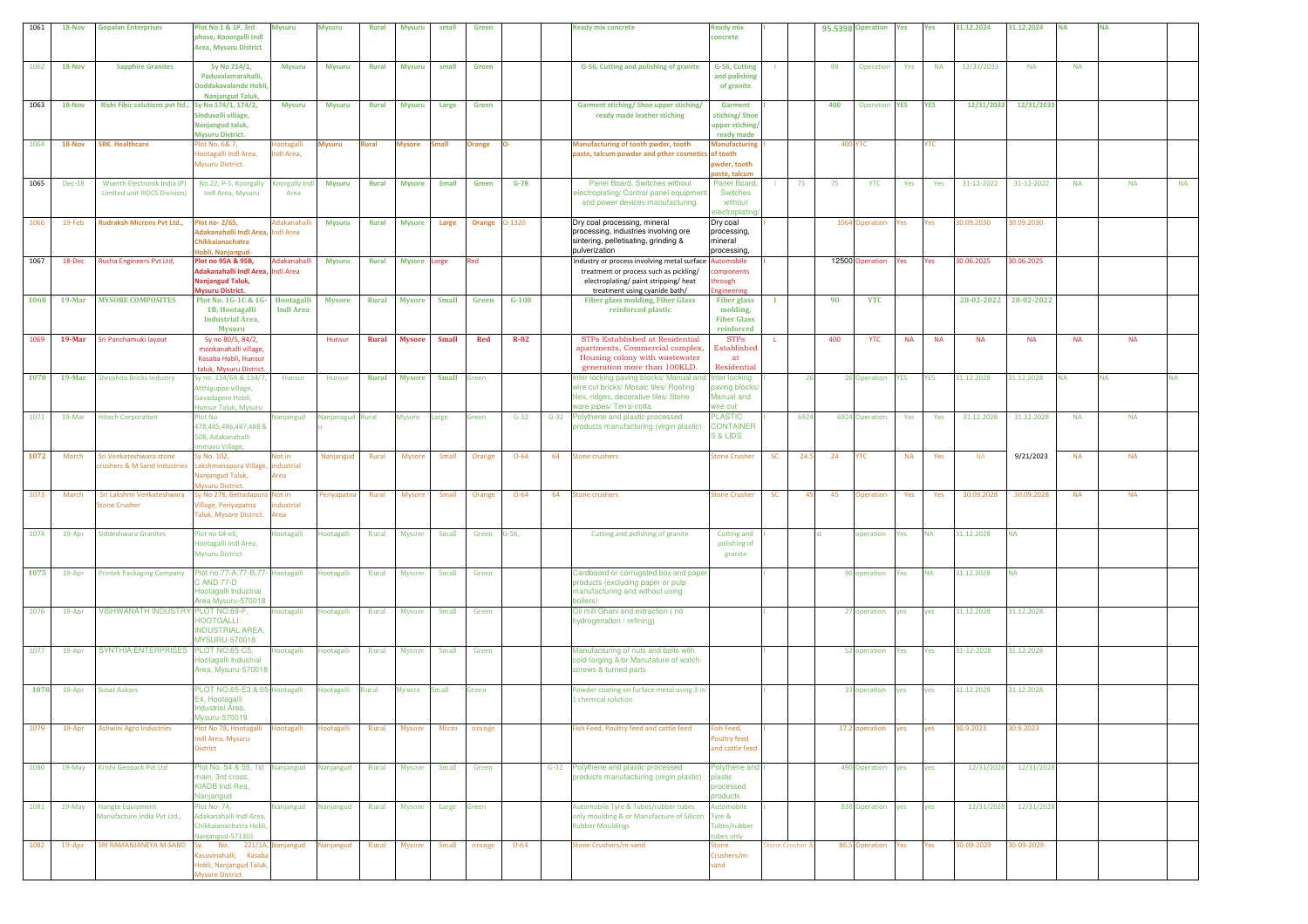| 1083 | 19-May                      | <b>WEST COAST POLYMERS (P)</b>             | LOT NO. 3- P-II,                                             | Nanjangud         | lanjangud         | Rural | Mysore        | Small         | orange     | $0 - 26$   |    | 432 Dry coal processing, mineral processing                                | Dry coal                       |                            |                       | 432      | тс               | yes        |            | 5/23/202   | 5/23/202   |           |           |           |
|------|-----------------------------|--------------------------------------------|--------------------------------------------------------------|-------------------|-------------------|-------|---------------|---------------|------------|------------|----|----------------------------------------------------------------------------|--------------------------------|----------------------------|-----------------------|----------|------------------|------------|------------|------------|------------|-----------|-----------|-----------|
|      |                             | .TD,                                       | handya Industrial                                            |                   |                   |       |               |               |            |            |    | industries involving ore sintering.                                        | processing,                    |                            |                       |          |                  |            |            |            |            |           |           |           |
|      |                             |                                            | rea, Nanjanagudu                                             |                   |                   |       |               |               |            |            |    | pelletizing, grinding & Pulverization                                      | mineral                        |                            |                       |          |                  |            |            |            |            |           |           |           |
|      |                             |                                            | aluk, Mysore District                                        |                   |                   |       |               |               |            |            |    |                                                                            | processing                     |                            |                       |          |                  |            |            |            |            |           |           |           |
| 1084 |                             | Sri Manjunatha Stone                       | Sy. No. 439,                                                 |                   | periyapatna       | Rural | Mysore        | Small         | Orange     | $O - 64$   | 64 | stone crushers                                                             | tone Crusher                   |                            | tone Crusher & M Sand |          | Operation        | Yes        | Yes        | 30-9-2029  | 30-9-2029  |           |           |           |
|      |                             | Crusher & M-Sand                           | Hasuvinakaval Village,                                       |                   |                   |       |               |               |            |            |    |                                                                            |                                |                            |                       |          |                  |            |            |            |            |           |           |           |
|      |                             |                                            | Haranahalli Hobli,                                           |                   |                   |       |               |               |            |            |    |                                                                            |                                |                            |                       |          |                  |            |            |            |            |           |           |           |
|      |                             |                                            | Periyapatna Tq, Mysuru-                                      |                   |                   |       |               |               |            |            |    |                                                                            |                                |                            |                       |          |                  |            |            |            |            |           |           |           |
| 1085 | $19$ -Jul                   | Sri Shivashakthi M-Sand<br>ndustries       | šy No: 322/2, 181/1,<br>891/4, Hunasanalu                    |                   | Nanjangud         | Rural | <b>Mysore</b> | Small         | Orange     | $O - 65$   | 65 | stone crushers                                                             | tone Crusher                   | <b>Stone Crusher &amp;</b> |                       |          | 90 Operation     | yes        | Yes        | 16-7-2024  | 16-7-2024  |           |           |           |
|      |                             |                                            | Village, Nanjangud                                           |                   |                   |       |               |               |            |            |    |                                                                            |                                |                            |                       |          |                  |            |            |            |            |           |           |           |
|      |                             |                                            | Taluk, Mysuru                                                |                   |                   |       |               |               |            |            |    |                                                                            |                                |                            |                       |          |                  |            |            |            |            |           |           |           |
| 1086 | $19$ -Jul                   | <b>Mysore BioProteins Pvt Ltd</b>          | lot No:158/2, 159/2,                                         | Nanjangud         | Nanjangud         | Rural | Mysore Medium |               | Red        |            |    | Fish feed, poultry feed and cattle feed                                    | ish feed.                      |                            |                       |          | 904.76 Operation | Yes        | Yes        | 30.06.2025 | 30.06.2025 |           |           |           |
|      |                             |                                            | lunasanalu Village,                                          |                   |                   |       |               |               |            |            |    |                                                                            | boultry feed                   |                            |                       |          |                  |            |            |            |            |           |           |           |
|      |                             |                                            | asaba Hobli,                                                 |                   |                   |       |               |               |            |            |    |                                                                            | and cattle feed                |                            |                       |          |                  |            |            |            |            |           |           |           |
|      |                             |                                            | anjangud Taluk                                               |                   |                   |       |               |               |            |            |    |                                                                            |                                |                            |                       |          |                  |            |            |            |            |           |           |           |
| 1087 | $19 -$ Jul                  | <b>Decorations</b>                         | Plot No: 64-D2&D3,                                           | Hootagalli        | Hootagalli        | Rural | <b>Mysore</b> | Small         | Green      |            |    | Carpentry & wooden furniture                                               | Carpentry &                    |                            |                       |          | 95 Operation     | <b>YES</b> | <b>YES</b> | 31.12.2028 | 31.12.2028 |           |           |           |
|      |                             |                                            | Hootagalli Indl Area,                                        |                   |                   |       |               |               |            |            |    | nanufacturing (excluding saw mill) with wooden                             |                                |                            |                       |          |                  |            |            |            |            |           |           |           |
|      |                             |                                            | <b>Mysuru District</b>                                       |                   |                   |       |               |               |            |            |    | the help of electrical (motorized)                                         | furniture                      |                            |                       |          |                  |            |            |            |            |           |           |           |
|      |                             |                                            |                                                              |                   |                   |       |               |               |            |            |    | machines such as electrical wood                                           | manufacturin                   |                            |                       |          |                  |            |            |            |            |           |           |           |
| 1088 | $19 -$ Jul                  | Shashwati plastics                         | Plot No: 70-2,                                               | Hootagalli        | Hootagalli        | Rural | <b>Mysore</b> | Small         | Green      |            |    | Polythene and plastic processed<br>products manufacturing (virgin plastic) | Polythene and                  |                            |                       |          | 438 Operation    | <b>YES</b> | <b>YES</b> | 31.12.2028 | 31.12.2028 |           |           |           |
|      |                             |                                            | Hootagalli Indl Area,<br><b>Mysuru District.</b>             |                   |                   |       |               |               |            |            |    |                                                                            | plastic<br>processed           |                            |                       |          |                  |            |            |            |            |           |           |           |
|      |                             |                                            |                                                              |                   |                   |       |               |               |            |            |    |                                                                            | products                       |                            |                       |          |                  |            |            |            |            |           |           |           |
| 1089 | $19$ -Jul                   | <b>Shyam Associates</b>                    | Plot no: 118, Phase                                          | Koorgalli         | Koorgalli         | Rural | Mysore        | Small         | Orange     |            |    | Dry coal processing, mineral                                               | Dry coal                       |                            |                       |          | 47.5 YTC         | Yes        | Yes        | 08.07.2024 | 08.07.2024 |           |           |           |
|      |                             |                                            | III, Koorgalli Indl                                          |                   |                   |       |               |               |            |            |    | rocessing, industries involving ore                                        | processing                     |                            |                       |          |                  |            |            |            |            |           |           |           |
|      |                             |                                            | Area, Koorgalli,                                             |                   |                   |       |               |               |            |            |    | intering, pelletisating, grinding &                                        | nineral                        |                            |                       |          |                  |            |            |            |            |           |           |           |
|      |                             |                                            | Mysuru District.                                             |                   |                   |       |               |               |            |            |    | ulverization                                                               | rocessing                      |                            |                       |          |                  |            |            |            |            |           |           |           |
| 1090 | $19$ -Jul                   | <b>Shyam Associates</b>                    | $Plot$ no: $8/A$ ,                                           | ootagalli         | <b>lootagalli</b> | Rural | Mysore        | Small         | Orange     |            |    | Dry coal processing, mineral                                               | Dry coal                       |                            |                       |          | 29.1 Operation   | YES        | YES        | 30.9.2028  | 30.9.2028  |           |           |           |
|      |                             |                                            | Iootagalli Indl Area,                                        |                   |                   |       |               |               |            |            |    | processing, industries involving ore                                       | processing.                    |                            |                       |          |                  |            |            |            |            |           |           |           |
|      |                             |                                            | Hootagalli, Mysuru                                           |                   |                   |       |               |               |            |            |    | sintering, pelletisating, grinding &                                       | nineral                        |                            |                       |          |                  |            |            |            |            |           |           |           |
|      |                             |                                            | District.                                                    |                   |                   |       |               |               |            |            |    | pulverization                                                              | rocessing                      |                            |                       |          |                  |            |            |            |            |           |           |           |
| 1091 | 2306105760-                 | <b>Shree Nandi Enclave</b>                 | Sy N o 21/2, 21/3, 21/4, Not in                              |                   | <b>Hunsur</b>     | Rural | <b>Mysore</b> | Small         | Red        | $R-82$     |    | <b>STPs Established at Residential apartments</b>                          | <b>STPs</b>                    |                            |                       |          | <b>460 YTC</b>   | <b>YES</b> | YES        | <b>FBO</b> | FBO        |           |           |           |
|      | <b>JULY 2019</b>            |                                            | 21/5, 21/6, 21/7, 24/4, industrial                           |                   |                   |       |               |               |            |            |    | Commercial complex, Housing colony with                                    | Established at                 |                            |                       |          |                  |            |            |            |            |           |           |           |
|      |                             |                                            | 24/5, 24/9, 24/7,                                            | Area              |                   |       |               |               |            |            |    | wastewater generation more than 100KLD                                     | Residential<br>artment         |                            |                       |          |                  |            |            |            |            |           |           |           |
|      | 1092 2304105761             | Donthi Electrodes pvt Ltd,                 | ommalapura-57110<br>lot no 70, Z1,                           | Hootagalli        | Hootagalli        | Rural | Mysore        | Small         | Red        | $R - 44$   |    | Industry or process involving metal surface                                | Industry or                    |                            |                       |          | <b>206 YTC</b>   | <b>YES</b> | <b>YES</b> | <b>FBO</b> | <b>FBO</b> |           |           |           |
|      | <b>JULY 2019</b>            |                                            | lootagalli Indl Area                                         |                   |                   |       |               |               |            |            |    | treatment or process such as pickling/                                     | rocess                         |                            |                       |          |                  |            |            |            |            |           |           |           |
|      |                             |                                            |                                                              |                   |                   |       |               |               |            |            |    | plating/electroplating/ paint stripping/heat                               | involving metal                |                            |                       |          |                  |            |            |            |            |           |           |           |
|      |                             |                                            |                                                              |                   |                   |       |               |               |            |            |    | treatment/ phosphating or finishing and                                    | urface                         |                            |                       |          |                  |            |            |            |            |           |           |           |
| 1093 | 230610574                   | <b>SLN Coffee Processing works</b>         | у No 4/1, Корра                                              | Periyapatna       | Periyapatna       | Rural | <b>Mysore</b> | Small         | Orange     |            |    | offee seed processing / manufacturing of                                   | Coffee seed                    |                            |                       |          | <b>450 YTC</b>   | 'es        | 'es        | 9/30/202   | 9/30/202   |           |           |           |
|      |                             | Init of SLN Coffee Pvt ltd)                | 'illage, Haranahalli                                         |                   |                   |       |               |               |            |            |    | nstant coffee                                                              | processing/                    |                            |                       |          |                  |            |            |            |            |           |           |           |
|      |                             |                                            | lobli, Periyapatna                                           |                   |                   |       |               |               |            |            |    |                                                                            | nanufacturin                   |                            |                       |          |                  |            |            |            |            |           |           |           |
|      |                             |                                            | lluk. Mysuru distric                                         |                   |                   |       |               |               |            |            |    |                                                                            | f instant                      |                            |                       |          |                  |            |            |            |            |           |           |           |
| 1094 | 2.305E+09                   | Minda Sai Limited                          | 35P & 136,                                                   | Adakanahal        | Vanjangud         | Rural | Mysore        | Small         | orange     | $0 - 0100$ |    | <b>STPs Established at Residential</b>                                     | <b>STPs</b>                    |                            |                       | 2000 YTC |                  | 'es        | es         | mс.        |            |           |           |           |
|      |                             |                                            | dakanahalli Indl                                             | ndl Area          |                   |       |               |               |            |            |    | partments, Commeri Such types of                                           | stablished a                   |                            |                       |          |                  |            |            |            |            |           |           |           |
|      |                             |                                            | Area, Nanjangud<br>aluk. Mysuru Distric                      |                   |                   |       |               |               |            |            |    | ndustrial sectors generate all sorts of                                    | Residential<br><b>artments</b> |                            |                       |          |                  |            |            |            |            |           |           |           |
|      |                             |                                            |                                                              |                   |                   |       |               |               |            |            |    | ollution.cal complex, Housing colony                                       |                                |                            |                       |          |                  |            |            |            |            |           |           |           |
|      |                             | 1095 2306106129 Suguna Foods Pvt Ltd.,     | lot No: 86, Road no:5, Adakanahall<br>dakanahalli Indl Area, | ndl Area          | Nanjangud         | Rural | Mysore        | <b>Iedium</b> | orange     | 0-1324     |    | ish feed, poultry feed and cattle feed                                     | ish feed,                      |                            |                       | 891      | Operation        | 'es        | Yes        | 30-9-2029  | 30-9-2029  |           |           |           |
|      |                             |                                            | Nanjangud Taluk,                                             |                   |                   |       |               |               |            |            |    |                                                                            | oultry feed<br>and cattle feed |                            |                       |          |                  |            |            |            |            |           |           |           |
|      |                             |                                            | <b>Aysuru District</b>                                       |                   |                   |       |               |               |            |            |    |                                                                            |                                |                            |                       |          |                  |            |            |            |            |           |           |           |
|      |                             | 1096 2304106035 Invensoft Technologies Pvt | Plot no. 65, C-6,                                            | <b>lootagalli</b> | Hootagalli        | Rural | <b>Mysore</b> | Small         | Green      | G-1634     |    | Software units / ITES/ BPO generating                                      | Software units                 |                            |                       | 231      | Operation        | Yes        | Yes        | 31-12-2033 | 31-12-2033 | <b>NA</b> | <b>NA</b> | NA        |
|      |                             | Ltd                                        | lootgalli Indl Area,                                         |                   |                   |       |               |               |            |            |    | vastewater less than 10 KLD and DG                                         | <b>ITES/BPO</b>                |                            |                       |          |                  |            |            |            |            |           |           |           |
|      |                             |                                            | Mysuru District.                                             |                   |                   |       |               |               |            |            |    | set capacity upto 1MVA.                                                    | generating                     |                            |                       |          |                  |            |            |            |            |           |           |           |
|      |                             |                                            |                                                              |                   |                   |       |               |               |            |            |    |                                                                            | wastewater                     |                            |                       |          |                  |            |            |            |            |           |           |           |
|      |                             | 1097 2301106038 Aa food Solutions          | Plot no. 64-D1,                                              | Hootagalli        | Hootagalli        | Rural | Mysore        | Small         | Green      | G-1514     |    | Chilling plant, cold storage and ice                                       | Chilling plant,                |                            |                       | 79       | Operation Yes    |            | <b>NA</b>  | 31-12-2033 | <b>NA</b>  | <b>NA</b> | <b>NA</b> | <b>NA</b> |
|      |                             |                                            | lootagalli Indl Area,                                        |                   |                   |       |               |               |            |            |    | naking                                                                     | cold storage                   |                            |                       |          |                  |            |            |            |            |           |           |           |
|      |                             |                                            | Mysuru District.                                             |                   |                   |       |               |               |            |            |    |                                                                            | and ice<br>naking              |                            |                       |          |                  |            |            |            |            |           |           |           |
|      |                             | 1098 2304106044 Purnasoukhya Ayurveda      | lot no. 69/D, Hootgalli Hootagalli                           |                   | Hootagalli        | Rural | Mysore        | Small         | Green      | $G-1052$   |    | Ayurvedic and homeopathic medicines                                        | Ayurvedic and                  |                            |                       | 37       | Operation        | Yes        | Yes        | 31-12-2033 | 31-12-2033 | NA        | <b>NA</b> | NA        |
|      |                             | Pharmacy Pvt Ltd                           | indl Area, Mysuru                                            |                   |                   |       |               |               |            |            |    | (without boiler)                                                           | <b>nomeopathic</b>             |                            |                       |          |                  |            |            |            |            |           |           |           |
|      |                             |                                            | District.                                                    |                   |                   |       |               |               |            |            |    |                                                                            | nedicines                      |                            |                       |          |                  |            |            |            |            |           |           |           |
|      |                             |                                            |                                                              |                   |                   |       |               |               |            |            |    |                                                                            | without                        |                            |                       |          |                  |            |            |            |            |           |           |           |
|      | 1099 2304106042 K.V.V Exim, |                                            | Plot no. 69-J. K.R.                                          | Hootagalli        | Hootagalli        | Rural | <b>Mysore</b> | Small         | Green      | $G-1059$   |    | Cardboard or corrugated box and paper                                      | <b>Cardboard or</b>            |                            |                       | 14       | Operation        | Yes        | Yes        | 31-12-2099 | 31-12-2099 | <b>NA</b> | <b>NA</b> | <b>NA</b> |
|      |                             |                                            | lospital road,                                               |                   |                   |       |               |               |            |            |    | products (excluding paper or pulp                                          | corrugated                     |                            |                       |          |                  |            |            |            |            |           |           |           |
|      |                             |                                            | Hootagalli Indl Area,                                        |                   |                   |       |               |               |            |            |    | manufacturing and without using                                            | box and pape                   |                            |                       |          |                  |            |            |            |            |           |           |           |
|      |                             |                                            | Mysuru District.                                             |                   |                   |       |               |               |            |            |    | boilers)                                                                   | products                       |                            |                       |          |                  |            |            |            |            |           |           |           |
|      |                             | 1100 2304106036 Sri Devi Foundries,        | lot no. 130, KIADB                                           | <b>KIADB Indl</b> | Koorgalli         | Rural | Mysore        | Small         | Orange     | 0-1341     |    | ndustry or processes involving foundry<br>perations                        | ndustry or                     |                            |                       |          | 35 YTC           | Yes        | Yes        |            |            |           |           |           |
|      |                             |                                            | Indl Area, Koorgalli,                                        | Area              |                   |       |               |               |            |            |    |                                                                            | processes<br><b>volving</b>    |                            |                       |          |                  |            |            |            |            |           |           |           |
|      |                             |                                            | Mysuru District.                                             |                   |                   |       |               |               |            |            |    |                                                                            | undry                          |                            |                       |          |                  |            |            |            |            |           |           |           |
|      |                             | 2304106040 Magic Paints                    | lot no 69-A7 Part-1, Hootagalli                              |                   |                   |       |               |               |            | 0-1356     |    | Paint blending and mixing (Ball mill)                                      | aint blending                  |                            |                       |          | 12 Operation     | <b>YES</b> | yes        | 30.09.2028 | 0.09.2028  |           |           |           |
| 1101 |                             |                                            | lootgalli Indl Area,                                         |                   | Hootagalli        | Rural | Mysore        | imall         | Orange     |            |    |                                                                            | and mixing                     |                            |                       |          |                  |            |            |            |            |           |           |           |
|      |                             |                                            | Mysuru District                                              |                   |                   |       |               |               |            |            |    |                                                                            | (Ball mill)                    |                            |                       |          |                  |            |            |            |            |           |           |           |
|      |                             |                                            |                                                              |                   |                   |       |               |               |            |            |    |                                                                            |                                |                            |                       |          |                  |            |            |            |            |           |           |           |
|      |                             | 1102 2304106318 Ecolox Technology,         | Plot no. 21-P, Sy no.                                        | Koorgalli         | Koorgalli         | Rural | Mysore Small  |               | <b>Red</b> | $R-1171$   |    | <b>Common Effluent Treatment Plant,</b>                                    | Common                         |                            |                       |          | <b>YTC</b>       |            |            |            |            | NA        | 30-6-2024 |           |
|      |                             |                                            | 97 & 193, Koorgally                                          | ndl Area          |                   |       |               |               |            |            |    | Common Hazardous Waste                                                     | Effluent                       |                            |                       |          |                  |            |            |            |            |           |           |           |
|      |                             |                                            | Indi Area, Mysuru                                            |                   |                   |       |               |               |            |            |    | TSDF/captive Secure land fill(SLF) iii)                                    | <b>Treatment</b>               |                            |                       |          |                  |            |            |            |            |           |           |           |
|      |                             |                                            | District.                                                    |                   |                   |       |               |               |            |            |    | <b>Common Hazardous Waste</b>                                              | Plant,                         |                            |                       |          |                  |            |            |            |            |           |           |           |
|      |                             | 1103 2304106345 Mars Cartons               | Plot no 65-D1,                                               | Hootagalli        | Hootagalli Rural  |       | Mysore Small  |               | Green      | G-1509     |    | Cardboard or corrugated box and paper Cardboard or                         |                                |                            |                       |          | 39 Operation Yes |            | <b>NA</b>  | 31.12.2033 | <b>NA</b>  |           |           |           |
|      |                             |                                            | Hootgalli Indl Area,                                         |                   |                   |       |               |               |            |            |    | products (excluding paper or pulp                                          | corrugated                     |                            |                       |          |                  |            |            |            |            |           |           |           |
|      |                             |                                            | Mysuru District.                                             |                   |                   |       |               |               |            |            |    | nanufacturing and without using                                            | box and pape                   |                            |                       |          |                  |            |            |            |            |           |           |           |
|      |                             |                                            |                                                              |                   |                   |       |               |               |            |            |    | boilers)                                                                   | products                       |                            |                       |          |                  |            |            |            |            |           |           |           |
|      |                             | 1104 2305106247 Parva stone crusher        | Sy no: 113, Yalachagere                                      |                   | Nanjangud         | Rural | Mysore Small  |               | Orange     | $O - 64$   |    | Stone Crushers/m-sand                                                      | <b>Stone</b>                   |                            |                       |          | 46 Operation     | Yes        | Yes        | 30.09.2029 | 30.09.2029 |           |           |           |
|      |                             |                                            | illage, Nanjangud                                            |                   |                   |       |               |               |            |            |    |                                                                            | Crushers/m-                    |                            |                       |          |                  |            |            |            |            |           |           |           |
|      |                             |                                            | taluk, Mysuru Dsitrict.                                      |                   |                   |       |               |               |            |            |    |                                                                            | sand                           |                            |                       |          |                  |            |            |            |            |           |           |           |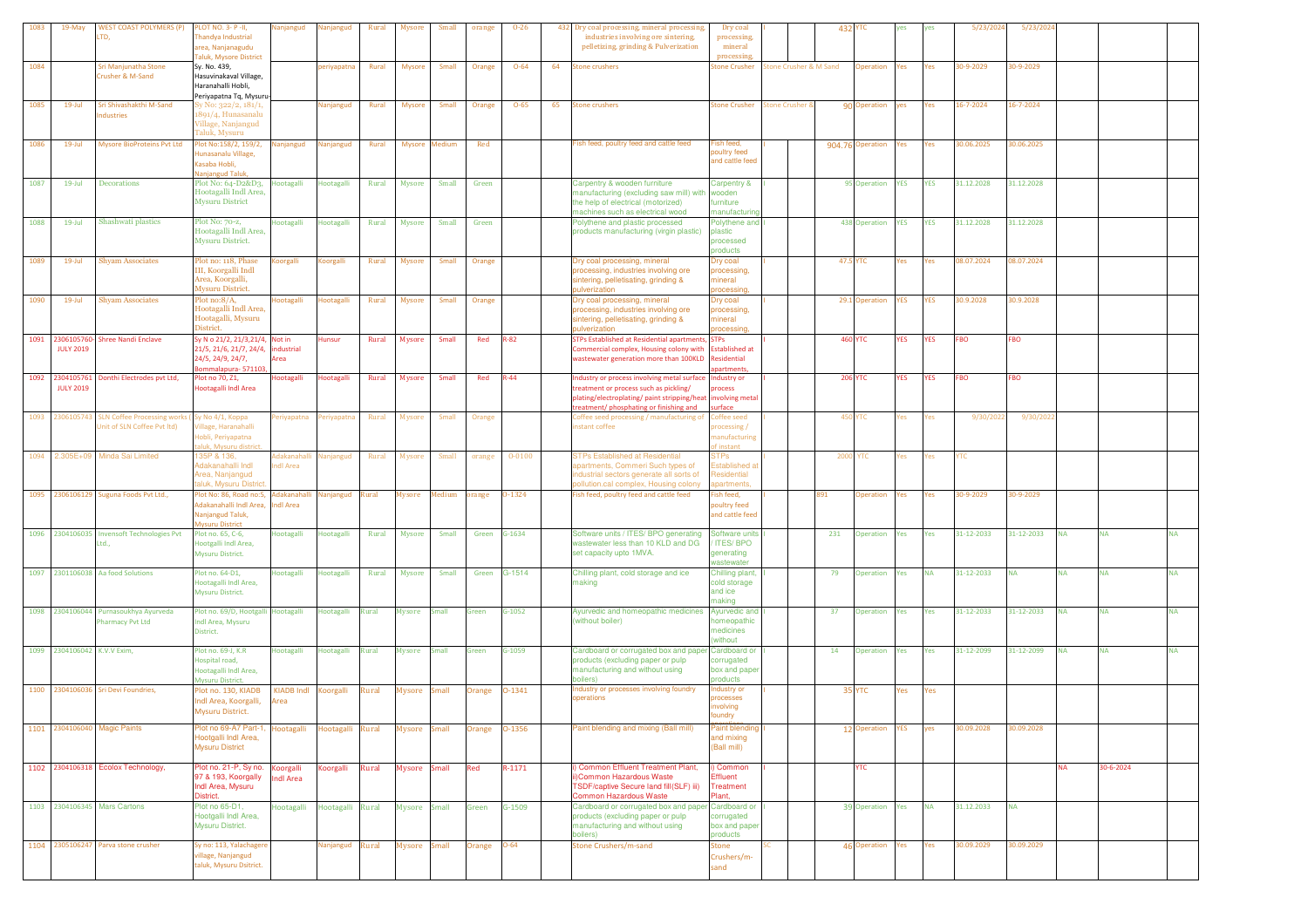|                              | 1105 2305106283 Venkateshwara Industries,                             | Plot no: 126, 100 feet<br>pad, Adakanahalli Indl<br>Area, Nanjangud Taluk,<br>Mysuru District.                        | Adakanahall Nanjangud Rural<br><b>Indi Area</b> |                   |       | Mysore        | Medium        | Green         | $G-1519$   | Dal mills                                                                                                                                                                        | <b>Fried Gram</b>                                                    |     |                 | 756 Operation     | yes        | yes        | 31.12.2035 | 31.12.2035 |     |            |  |
|------------------------------|-----------------------------------------------------------------------|-----------------------------------------------------------------------------------------------------------------------|-------------------------------------------------|-------------------|-------|---------------|---------------|---------------|------------|----------------------------------------------------------------------------------------------------------------------------------------------------------------------------------|----------------------------------------------------------------------|-----|-----------------|-------------------|------------|------------|------------|------------|-----|------------|--|
|                              | 1106 2305106284 Sri Balaji Industries,                                | Plot no: 125, 100 feet<br>road, Adakanahalli Indl<br>Area, Nanjangud Taluk,<br>Mysuru District.                       | Adakanahall Nanjangud Rural<br><b>Indi Area</b> |                   |       | Mysore        | Medium        | Green         | $G-1519$   | Dal mills                                                                                                                                                                        | Dal mills                                                            |     |                 | 683.87 Operation  | yes        | yes        | 31.12.2035 | 31.12.2035 |     |            |  |
| 1107 2304106455              | <b>Lamp Component</b><br>ndustries                                    | Plot no: 65-D6,<br>Hootagalli Indl Area,<br>Mysuru District.                                                          | Hootagalli                                      | Hootagalli Rural  |       | Mysore        | Small         | <b>Orange</b> | 0-1383     | Wire drawing and wire netting                                                                                                                                                    | Wire drawing<br>and wire<br>netting                                  |     |                 | 37 Operation      | YES        | <b>YES</b> | 80.09.2028 | 30.09.2028 |     |            |  |
|                              | 1108 2305106815 BTC Foods and Beverages Pvt Sy No 129 & 132/3,<br>Ltd | handavapura village,<br>Chikkayyanachatra<br>iobli, Nanjangud Taluk,                                                  | Not in<br>ndustrial<br>Area                     | Nanjangud Rural   |       | Mysore Medium |               | Green         | $G-1538$   | Mineralized water                                                                                                                                                                | Mineralized<br>water                                                 |     |                 | 880 Operation     | <b>YES</b> | <b>YES</b> | 31.12.2034 | 31.12.2034 |     |            |  |
| 1109 2304050829              | <b>Saint Mary Community</b><br><b>Health Center</b>                   | y.No.25, Hunsur-<br>Begur Road, H. D. Kote<br>Taluk, Mysuru District                                                  | Not in<br>ndustrial<br>Area                     | H.D. Kote         | Rural |               | Mysore Medium | <b>Orange</b> | $-1386$    | ealthcare Establishments - Waste wate<br>eneration<100 KLD without incinerator                                                                                                   | ealthcare<br>Waste wate<br>eneration<                                | łСE |                 | 602 Operation     | YES        | YES        | 80.09.2028 | 30.09.2028 |     |            |  |
|                              | 1110 2304106751 Sovereign Food Specialities                           | Plot No. 64-B6.<br>lootagalli Indl Area,<br>Mysuru District.                                                          | Hootagalli                                      | Hootagalli        | Rural | Mysore Small  |               | Green         | $G-1503$   | Bakery / confectionery / sweets products<br>with production capacity <1tpd (with gas<br>or electrical oven)                                                                      | Bakery /<br>confectionery<br>weets<br>products (with                 |     |                 | 27 Operation      | <b>YES</b> | <b>YES</b> | 31.12.2033 | 31.12.2033 |     |            |  |
|                              | 1111 2306106506 Maharaja Palace Resort                                | Sy No. 37/1, Girigoor<br>grama, periyapatna<br>Taluk, Mysuru District.                                                | Not in<br>ndustrial<br>Area                     | Periyapatna Rural |       | Mysore Small  |               | Green         | G-1593     | Hotels/ Resorts having > 20 Rooms and<br>verall waste-water generation < 10 KLD<br>without boiler & hazardous waste.                                                             | Hotels/ Resorts<br>having $>20$<br>Rooms and<br>overall waste        |     |                 | 88 Operation      | <b>YES</b> | <b>YES</b> | 31.12.2033 | 31.12.2033 |     |            |  |
|                              | 1112 2304106814 Meritor Commercial Vehicle<br>Systems India Pvt Ltd   | Plot No. 36, Sy No. 217, Hootagalli<br>lootgalli Industrial<br>Area, Mysuru                                           |                                                 | Hootagalli Rural  |       | Mysore Large  |               | Red           | $3 - 1182$ | Research and Analytical laboratories<br>volving use of chemicals listed in<br><b>MSIHC Rules/ animals.</b>                                                                       | lesearch and<br>Analytical<br>aboratories<br>nvolving use o          |     |                 | 1556.92 Operation | YES        | YES        | 30.06.2025 | 30.06.2025 |     | 30.06.2019 |  |
| 1113 2306106913 Green Valley |                                                                       | Sy No. 139, 141, 142/6, Not in<br>oddabyalalu village,<br>Periyapatna Taluk,<br><b>Iysuru District</b>                | ndustrial<br>Area                               | Periyapatna Rural |       | Mysore Small  |               | Red           | R-1181     | <b>STPs Established at Residential</b><br>partments, Commercial complex,<br>Housing colony with wastewater<br>generation more than 100KLD.                                       | <b>STPs</b><br>Established at<br>Residential<br>apartments           |     | <b>300 YTC</b>  |                   | <b>NA</b>  | <b>NA</b>  | <b>YTC</b> | <b>YTC</b> |     |            |  |
|                              | 1114 2306107000 Annapoorneshwari<br>Construction                      | Sy No. 440/2 & 448,<br>Hasuvina Kavalu village, industrial<br>Haranahalli,<br>Periyapatna Taluk                       | Not in<br>Area                                  | Periyapatna Rural |       | Mysore        | Small         | Green         | $G-1548$   | Ready mix cement concrete                                                                                                                                                        | <b>Ready mix</b><br>ement<br>concrete                                |     |                 | 29 Operation      | <b>YES</b> | <b>YES</b> | 31-12-2033 | 31-12-2033 |     |            |  |
| 1115 2303107025              | KNR Constructions Ltd(Ready Sy No: 45/2,<br>mix concrete)             | Somanahalli Village.<br>losaagrahara hobli, KR Area<br>lagara Taluk, Mysuru                                           | Not in<br>industrial                            | <b>KR Nagara</b>  | Rural | Mysuru        | Small         | Green         |            | Ready mix cement concrete                                                                                                                                                        | <b>Ready mix</b><br>cement<br>concrete                               |     | 68              | Operation         | Yes        | Yes        | 12.02.2022 | 12.02.2022 |     |            |  |
| 1116 230310703               | <b>KNR Constructions Ltd(Hot</b><br>mix concrete)                     | Sy No: 45/3,<br>omanahalli Village,<br>losaagrahara hobli, KR<br>agara Taluk, Mysuru                                  | Not in<br>dustrial<br>Area                      | <b>KR Nagara</b>  | Rural | Mysuru        | imall         | range         |            | Hot mix cement concrete                                                                                                                                                          | <b>Hot mix cem</b><br>concrete                                       |     | 440             | Operation         | Yes        | Yes        | 30.09.2029 | 30.09.2029 |     |            |  |
|                              | 1117 2.303E+09 Bindu Enterprises                                      | Sy No 11/2, property Not in<br>10 154, janjar no 202, industrial<br>Hunumanahalli Mirle Area<br>hobli, NArachanahalli |                                                 | <b>KR Nagara</b>  | Rural | Mysuru        | Small         | Green         | G-1560     | Pulverizing Activity, Shell grit and shell<br>grit powder, Blending of melamine<br>resins & different powder, additives by<br>physical mixing                                    | Pulverizing<br>Activity, Shell<br>grit and shell<br>arit             |     |                 | 110 Operation     | Yes        | Yes        | 31.12.2029 | 31.12.2029 |     |            |  |
|                              | 1118 2305107227 Paclean Ventures Pvt Ltd                              | No. 101, 102,<br>Adakanahalli Indl Area,<br>Chikkaiahanachatra<br>Hobli, Nanjangud Taluk                              | Adakanahalli<br><b>Indi Area</b>                | Nanjangud         | Rural | Mysore        | Small         | Green         | $G-1542$   | Pheny/Toilet cleaner formulation and<br>bottling                                                                                                                                 | Pheny/Toilet<br>cleaner<br>formulation<br>and bottlin                |     | 200             | YTC               |            |            |            |            |     |            |  |
|                              | 1119 2305107741 Shree Skanda Industries                               | Plot no. 3/4,<br>dakanahalli Indl Area,<br>Nanjangud Taluk,<br>Mysuru District.                                       | Adakanahall<br><b>Indi Area</b>                 | Nanjangud         | Rural | Mysore        | Small         | Red           |            | ndustries engaged in recycling /<br>eprocessing/recovery/reuse of Hazardous<br>Waste under schedule iv of HW(M, H&<br>FBM) rules, 2008                                           | ndustries<br>engaged in<br>recycling/<br>eprocessing                 |     | 300             | <b>YTC</b>        |            |            |            |            |     |            |  |
|                              | 1120 2306107767 Skanda Enclave                                        | Sy no. 36,38,39, 402,<br>Koppa village,<br>haradanahalli hobli,<br>eriyapatna taluk.                                  |                                                 | Periyapatna       | Rural |               | Mysore Medium | Red           |            | STPs Established at Residential apartments,<br>Commercial complex, Housing colony with<br>wastewater generation more than 100KLD                                                 | <b>STPs</b><br><b>Established at</b><br>Residential<br>partments     |     | 840.16          | <b>YTC</b>        |            |            |            |            |     |            |  |
| 1121 2304107857              | <b>Plasmotec Automotive Pvt</b><br>Ltd                                | Plot no 9, Mysore 3rd<br>phase, Koorgalli Indl<br>area, Ilwala hobli,<br><b>Avsuru</b>                                | Koorgalli Indl Koorgalli<br>area                |                   | Rural | Mysore        | Small         | Green         |            | Rubber goods industry (with gas operated<br>baby boiler)                                                                                                                         | <b>Rubber molded</b><br>articles like<br>gasket, mats<br>ollers etc  |     |                 | 450 Operation     | Yes        | Yes        | 31-12-2034 | 31-12-2034 |     |            |  |
|                              | 1122 2302107926 K A Sons Coconut Industries                           | y No.112/4, 171,<br>Viluvagilu Village<br>Iunsur Taluk, Mysuru-                                                       | Not in<br>ndustrial<br>Area                     | <b>lunsur</b>     | Rural | <b>Mysore</b> | Small         | Orange        |            | <b>Desiccated coconut manufacturing</b>                                                                                                                                          | esiccated<br>coconut<br>manufacturing                                |     |                 | 128.76 Operation  | yes        | Yes        | 30.09.2030 | 30.09.2030 |     |            |  |
|                              | 1123 2302107932 Soundharya Brick Industries                           | Sy No. 54/3, New milk<br>hilling centre road,<br>Mookanahalli village,<br>lunsur taluk, Mysuru                        | Not in<br>industrial<br>Area                    | Hunsur            | Rural | <b>Mysore</b> | micro         | Green         | $G-7$      | <b>Brick Industry</b>                                                                                                                                                            | <b>Brick</b><br>nanufacturing                                        |     | 49.5            | <b>YTC</b>        | <b>NA</b>  | <b>NA</b>  | 3/4/2025   |            |     |            |  |
|                              | 1124 2305088616 B9 Beverages Pvt Ltd.,<br>(Cheers Breweries Itd)      | Sy No. 62-p, 63,64,44-<br>p& 43-p, Adakanahalli<br>Ind Area, Nanjangud<br><b>Talu, Mysuru District</b>                | Adakanahalli<br><b>Indi Area</b>                | Nanjangud         | Rural | Mysore        | Large         | Red           | $R-19$     | Fermentation industry including<br>manufacture of yeast, beer, distillation of<br>alcohol (IMA)                                                                                  | Fermentation<br>industry<br>including<br>anufacture o                |     |                 | 2240 Operation    | Yes        | Yes        | 30-6-2023  | 30-6-2023  | Yes | Applied    |  |
|                              | 1125 2305106490 Sri Vari Panel Craft                                  | Sy. No.187 & 193, Plot Adakanahalli<br>10.93,<br>Road No-8<br>dakanahalli Industrial                                  | <b>Indi Area</b>                                | Nanjangud         | Rural | Mysore        | Small         | Orange        | $O-51$     | Aodular wooden furniture from<br>particle board, MDF< swan timber etc,<br>Ceiling tiles/ partition board from saw dust, furniture from<br>ood chips etc., and other agricultural | Modular<br>vooden<br>article board,                                  |     |                 | 130.8 Operation   | Yes        | Yes        | 30.09.2029 | 30.09.2029 |     |            |  |
|                              | 1126 2307106255 Nanda Feeds Pvt Ltd.,                                 | Plot No. 247/1,<br>247/2,247/3, 247/4,<br>247/5, & 249/1, 249/2, Area<br>249/3, 249/5, T.                             | Not in<br>industrial                            | <b>TN Pura</b>    | Rural | Mysore        | Large         | Red           | R-1153     | Slaughter houses (As per the notification<br>S.O.270(E) dated 26.03.2001) and meat<br>processing industries, bone mill, processing<br>f animal horns, hoofs and other body       | <b>Slaughter</b><br>houses (As per<br>the notification<br>S.0.270(E) |     | <b>1369 YTC</b> |                   | Yes        | Yes        | 30-6-2024  |            |     |            |  |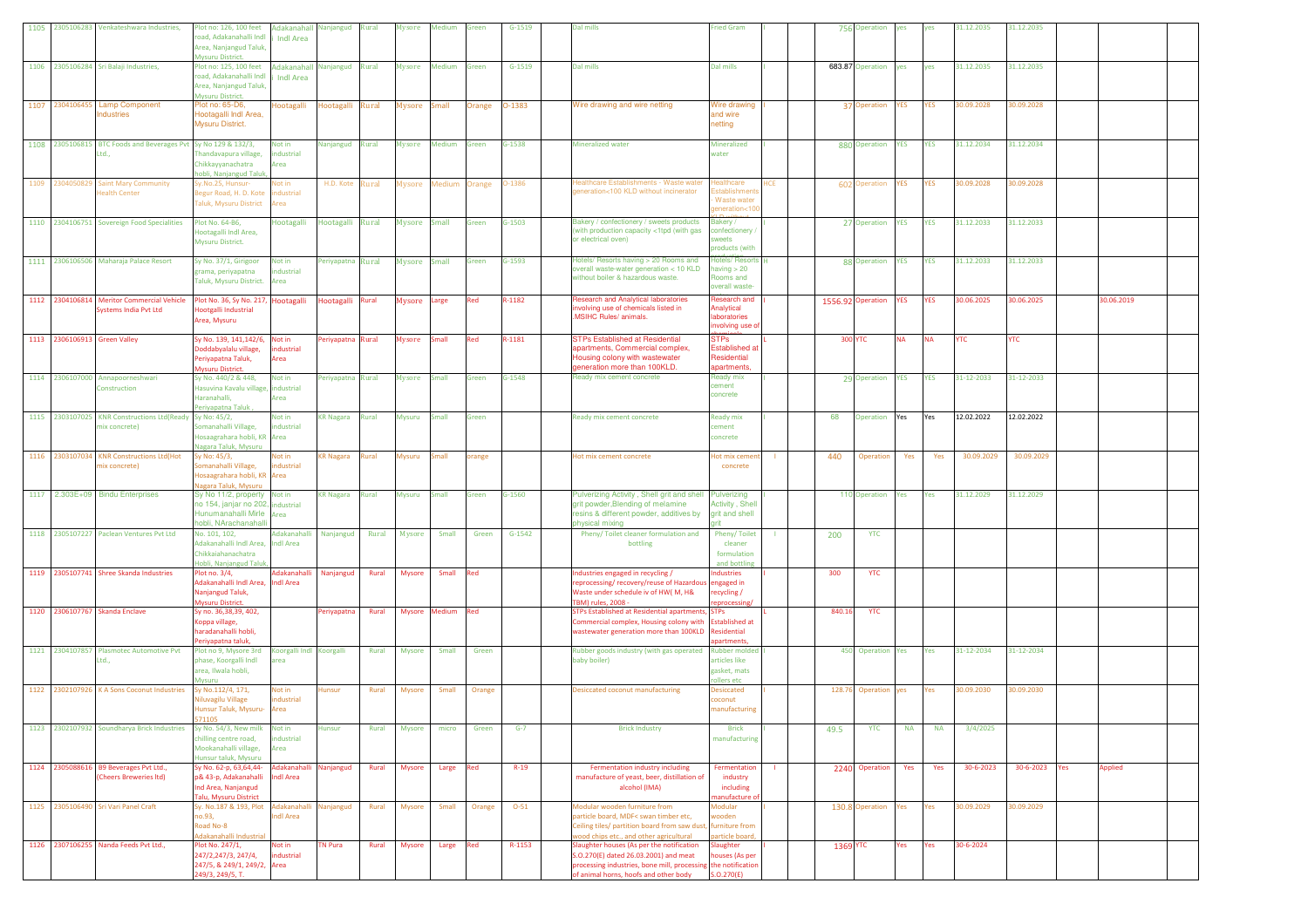| 1127 2304106511 Autovea Metal Plast |                                                                              | lot No. 64-K,                                           | Hootagalli                       | Hootagalli        | Rural | Mysore Small  |                   | Green         |          |    | Polythene & plastic processed products Polythene &                                         |                                |                 | 67.49 Operation<br>Yes    | Yes       | 31-12-2033       | 31-12-2033 |           |            |  |
|-------------------------------------|------------------------------------------------------------------------------|---------------------------------------------------------|----------------------------------|-------------------|-------|---------------|-------------------|---------------|----------|----|--------------------------------------------------------------------------------------------|--------------------------------|-----------------|---------------------------|-----------|------------------|------------|-----------|------------|--|
|                                     |                                                                              | lootagalli Indl Area,                                   | ndl Area                         |                   |       |               |                   |               |          |    | manufacturing (virgin plastics)                                                            | lastic                         |                 |                           |           |                  |            |           |            |  |
|                                     |                                                                              | <b>Mysuru District</b>                                  |                                  |                   |       |               |                   |               |          |    |                                                                                            | rocessed                       |                 |                           |           |                  |            |           |            |  |
|                                     |                                                                              |                                                         |                                  |                   |       |               |                   |               |          |    |                                                                                            | oducts                         |                 |                           |           |                  |            |           |            |  |
| 1128                                | High Range Coffee Curing Pvt Sy No. 30,                                      |                                                         | Periyapatna                      | Periyapatn Rural  |       |               | Mysore Medium     | Green         |          |    | Coffee curing, roasting and grinding                                                       | Coffee curing,                 |                 | 800 Operation<br>Yes      | Yes       | 31.12.2027       | 31.12.2027 |           |            |  |
|                                     | Ltd                                                                          | Chennenahalli,<br>Periyapatna Taluk,                    |                                  |                   |       |               |                   |               |          |    | (industrial scale)                                                                         | roasting and<br>grinding       |                 |                           |           |                  |            |           |            |  |
|                                     |                                                                              | Mysuru District.                                        |                                  |                   |       |               |                   |               |          |    |                                                                                            | industrial                     |                 |                           |           |                  |            |           |            |  |
|                                     | 1129 2304108320 VPI Innovative Solutions                                     | Plot No. 13 P A,                                        | Koorgalli Indl Koorgalli         |                   | Rural | Mysore Large  |                   | Green         | G        |    | <b>Mech components</b>                                                                     | Mech                           | <b>260 YTC</b>  |                           |           | 5/19/202         | 5/19/202   |           |            |  |
|                                     |                                                                              | Coorgalli Indl area,                                    | rea                              |                   |       |               |                   |               |          |    | manufacturing(turned & milled                                                              | components                     |                 |                           |           |                  |            |           |            |  |
|                                     |                                                                              | <b>KIADB</b> main double                                |                                  |                   |       |               |                   |               |          |    | components)                                                                                | manufacturin                   |                 |                           |           |                  |            |           |            |  |
|                                     |                                                                              | bad, koorgalli, Mysor                                   |                                  |                   |       |               |                   |               |          |    |                                                                                            |                                |                 |                           |           |                  |            |           |            |  |
|                                     | 1130 2304108319 Varsha Associates Pvt Ltd                                    | Plot No. 4-A2, Koorgalli Koorgalli Indi Koorgalli Rural |                                  |                   |       | Mysore Large  |                   | Green         | lG.      |    | Manufacturing of PVC insulated                                                             | Manufacturin                   | <b>950 YTC</b>  |                           |           | 5/19/2025        | 5/19/2025  |           |            |  |
|                                     |                                                                              | Indl area, Mysore                                       | rea                              |                   |       |               |                   |               |          |    | copper/ alluminium wires and cables                                                        | g of PVC                       |                 |                           |           |                  |            |           |            |  |
|                                     |                                                                              |                                                         |                                  |                   |       |               |                   |               |          |    |                                                                                            | insulated                      |                 |                           |           |                  |            |           |            |  |
| 1131 2304108615 Hindustan Trucks    |                                                                              | No: 50, Hootgalli Indl                                  | Hootagalli                       | Hootagalli Rural  |       | Mysore Small  |                   | Orange        |          |    | Automobile servicing, repairing and                                                        | Automobile                     |                 | 86 Operation<br>Yes       | Yes       | 80.09.2029       | 80.09.2029 |           |            |  |
|                                     |                                                                              | area, Koorgalli village,                                | ndl Area                         |                   |       |               |                   |               |          |    | painting (excluding only fuel dispensing)                                                  | ervicing,                      |                 |                           |           |                  |            |           |            |  |
|                                     |                                                                              | Mysuru                                                  |                                  |                   |       |               |                   |               |          |    |                                                                                            | repairing and                  |                 |                           |           |                  |            |           |            |  |
|                                     |                                                                              |                                                         |                                  |                   |       |               |                   |               |          |    |                                                                                            | ainting                        |                 |                           |           |                  |            |           |            |  |
| 1132 2304108893 Rimco Industries    |                                                                              | Plot No. 91/D, Koorgalli Koorgalli Indi Koorgalli       |                                  |                   | Rural | Mysore Small  |                   | Green         |          |    | Polythene & plastic processed products PVC Pipes                                           |                                |                 | 51 Operation<br>Yes       | <b>NA</b> | 31-12-2034       | <b>NA</b>  |           |            |  |
|                                     |                                                                              | Indl Area, Mysuru                                       | rea                              |                   |       |               |                   |               |          |    | manufacturing (virgin plastics)                                                            |                                |                 |                           |           |                  |            |           |            |  |
|                                     |                                                                              | <b>District</b>                                         |                                  |                   |       |               |                   |               |          |    |                                                                                            |                                |                 |                           |           |                  |            |           |            |  |
|                                     |                                                                              | Plot No. 91/B, 91/C                                     |                                  |                   |       |               |                   |               |          |    |                                                                                            |                                |                 |                           |           |                  |            |           |            |  |
| 1133 2304108896 Rimco Industries    |                                                                              | Koorgalli Indl Area,                                    | Koorgalli Indl Koorgalli<br>area |                   | Rural | Mysore Small  |                   | Green         |          |    | Polythene & plastic processed products PVC Pipes                                           |                                |                 | 133 Operation<br>Yes      | Yes       | 31-12-2034       | 31-12-2034 |           |            |  |
|                                     |                                                                              | <b>Mysuru District</b>                                  |                                  |                   |       |               |                   |               |          |    | manufacturing (virgin plastics)                                                            |                                |                 |                           |           |                  |            |           |            |  |
|                                     |                                                                              |                                                         |                                  |                   |       |               |                   |               |          |    |                                                                                            |                                |                 |                           |           |                  |            |           |            |  |
| 1134 2304108894 Rajrathan Polymers  |                                                                              | Plot No. 91/A, Koorgalli Koorgalli Indi Koorgalli       |                                  |                   | Rural | Mysore Small  |                   | Green         |          |    | Polythene & plastic processed products PVC Pipes                                           |                                |                 | <b>NA</b><br>76 Operation | Yes       | <b>NA</b>        | 31-12-2034 |           |            |  |
|                                     |                                                                              | Indl Area, Mysuru                                       | area                             |                   |       |               |                   |               |          |    | manufacturing (virgin plastics)                                                            |                                |                 |                           |           |                  |            |           |            |  |
|                                     |                                                                              | <b>District</b>                                         |                                  |                   |       |               |                   |               |          |    |                                                                                            |                                |                 |                           |           |                  |            |           |            |  |
|                                     |                                                                              |                                                         |                                  |                   |       |               |                   |               |          |    |                                                                                            |                                |                 |                           |           |                  |            |           |            |  |
|                                     | 1135 2304108958 Triton Valves Future Tech                                    | 318, Plot No.29,                                        | Belavadi Indl Belavadi           |                   | Rural | Mysore Large  |                   | <b>Red</b>    |          |    | Industry or process involving                                                              | Brass rods &                   |                 | 2464.61 operation<br>Yes  | Yes       | 30.06.2025       | 30.06.2025 |           |            |  |
|                                     | Private limited.,                                                            | Belavadi Village                                        | rea                              |                   |       |               |                   |               |          |    | metal surface treatment or process such as wires,                                          | nanufacture of                 |                 |                           |           |                  |            |           |            |  |
|                                     |                                                                              | Mysore-Mercara Road,<br>Aysore - 570 018                |                                  |                   |       |               |                   |               |          |    | pickling/                                                                                  | brass rod &                    |                 |                           |           |                  |            |           |            |  |
| 1136 230410896                      | Yaadvi Scientific Solutions Plot No. 68/P,                                   |                                                         | Hootgalli                        | Hootgalli         | Rural | Mysore Small  |                   | Red           |          |    | electroplating/ paint stripping/ heat<br><b>Research and Analytical laboratories</b>       | Research and                   |                 | 51 Operation<br>yes       | Yes       | App              | CFE        |           |            |  |
|                                     | Pvt Ltd                                                                      | <b>Hootagally Industrial</b>                            |                                  |                   |       |               |                   |               |          |    | involving use of chemicals listed in                                                       | Analytical                     |                 |                           |           |                  | 16.07.2025 |           |            |  |
|                                     |                                                                              | area                                                    |                                  |                   |       |               |                   |               |          |    | .MSIHC Rules/ animals.                                                                     | <b>aboratories</b>             |                 |                           |           |                  |            |           |            |  |
|                                     |                                                                              | Mysuru-570018                                           |                                  |                   |       |               |                   |               |          |    |                                                                                            |                                |                 |                           |           |                  |            |           |            |  |
| 1137 2304108989                     | <b>Isha Life sciences</b>                                                    | Grond floor Building No Belavadi                        |                                  | Belavadi          | Rural | Mysore micro  |                   | Green         |          |    | Soap manufacturing (hand made                                                              | Soap                           |                 | 435 Operation<br>Yes      | Yes       | <b>Life Time</b> | Life Time  |           |            |  |
|                                     |                                                                              | 13, (Lessee of M/s                                      |                                  |                   |       |               |                   |               |          |    | without steam boiling / boiler)                                                            | hanufacturin                   |                 |                           |           |                  |            |           |            |  |
|                                     |                                                                              | <b>Venlon Enterprises</b>                               |                                  |                   |       |               |                   |               |          |    |                                                                                            | g (hand made                   |                 |                           |           |                  |            |           |            |  |
|                                     |                                                                              |                                                         |                                  |                   |       |               |                   |               |          |    |                                                                                            |                                |                 |                           |           |                  |            |           |            |  |
|                                     |                                                                              | td)Plot No                                              |                                  |                   |       |               |                   |               |          |    |                                                                                            |                                |                 |                           |           |                  |            |           |            |  |
| 1138 2305109088 Ranga Rao & sons    |                                                                              | Plot No 6& 7B, KIADB                                    | KIADB,                           | Nanjangud         | Rural | Mysore small  |                   | Green         |          |    | Pulvarizing activity, shell grit and shell grit                                            | Agarbathis                     |                 | 1357 Operation<br>Yes     | Yes       | 31.12.2034       | 31.12.2034 | Yes       | 31.12.2024 |  |
|                                     |                                                                              | ndl area, Nanjangud                                     | Vanjangud                        |                   |       |               |                   |               |          |    | owder, blending of melamine resins and                                                     |                                |                 |                           |           |                  |            |           |            |  |
|                                     |                                                                              |                                                         |                                  |                   |       |               |                   |               |          |    | different power, additives by physical                                                     |                                |                 |                           |           |                  |            |           |            |  |
| 1139                                | Sri Bapuji Constructions                                                     | Sy No. 27/2,                                            | Not in                           | Nanjangud         | Rural | Mysore        | Small             | <b>Irange</b> | $O-37$   | 37 | lot mix plants                                                                             | lot mix plants                 | 86              | тс                        |           |                  |            | <b>NA</b> | <b>NA</b>  |  |
|                                     | Pvt ltd- Hot Mix Plant                                                       | Velachagere Village,                                    | ndustrial                        |                   |       |               |                   |               |          |    |                                                                                            |                                |                 |                           |           |                  |            |           |            |  |
|                                     |                                                                              | Kasaba Hobli,                                           | Area                             |                   |       |               |                   |               |          |    |                                                                                            |                                |                 |                           |           |                  |            |           |            |  |
|                                     |                                                                              | Vanjangudu                                              |                                  |                   |       |               |                   |               |          |    |                                                                                            |                                |                 |                           |           |                  |            |           |            |  |
|                                     | 1140 2303109481 Somashekar Stone Crusher                                     | y No. 29/4 of                                           | Not in                           | <b>KR</b> nagar   | Rural | Mysore        | Small             | <b>Drange</b> | $O - 64$ |    | stone crushers and/ or m-Sand                                                              | tone crushers                  |                 | 380 Operation<br>Yes      | Yes       | 30.09.2030       | 30.09.2030 |           |            |  |
|                                     |                                                                              | lijaganahalli Village, K                                | industrial                       |                   |       |               |                   |               |          |    |                                                                                            | and/or m-Sand                  |                 |                           |           |                  |            |           |            |  |
|                                     |                                                                              | R Nagar Taluk, Mysore                                   | Area                             |                   |       |               |                   |               |          |    |                                                                                            |                                |                 |                           |           |                  |            |           |            |  |
|                                     |                                                                              | istrict                                                 |                                  |                   |       |               |                   |               |          |    |                                                                                            |                                |                 |                           |           |                  |            |           |            |  |
|                                     | 1141 2306109509 Radha K S, T A murthy and M Sy No. 112/2, 114/2,<br>iuresha, | 14/3, 115 and 118/1,                                    | Not in<br>dustrial               | Periyapatna Rural |       |               | Mysore Medium Red |               | $R - 82$ |    | STPs Established at Residential apartments, STPs<br>ommercial complex, Housing colony with | <b>Established at</b>          | 399.125 YTC     |                           |           |                  |            |           |            |  |
|                                     |                                                                              | Mallarajapattana,                                       | Area                             |                   |       |               |                   |               |          |    | wastewater generation more than 100KLD. Residential                                        |                                |                 |                           |           |                  |            |           |            |  |
|                                     |                                                                              | asaba Hobli,                                            |                                  |                   |       |               |                   |               |          |    |                                                                                            | partments                      |                 |                           |           |                  |            |           |            |  |
|                                     | 1142 2302109544 Little paradise Builders and                                 | Survey No. 87/1, 87/2, Not in                           |                                  | Hunsur            | Rural |               | Mysore Medium Red |               | $R - 82$ |    | STPs Established at Residential apartments, STPs                                           |                                | <b>684 YTC</b>  | Yes                       | yes       | 29.09.2025       | 29.09.2025 |           |            |  |
|                                     | Developers,                                                                  | 87/3, 88/1, 88/2, 88/3, industrial                      |                                  |                   |       |               |                   |               |          |    | Commercial complex, Housing colony with Established at                                     |                                |                 |                           |           |                  |            |           |            |  |
|                                     |                                                                              | 88/4, 76/2B4 of                                         | Area                             |                   |       |               |                   |               |          |    | wastewater generation more than 100KLD. Residential                                        |                                |                 |                           |           |                  |            |           |            |  |
|                                     |                                                                              | Somanahalli Village,                                    |                                  |                   |       |               |                   |               |          |    |                                                                                            | partments                      |                 |                           |           |                  |            |           |            |  |
| 1143                                | <b>Coastal Breeding Farm</b>                                                 | Doddahonnur                                             | Not in                           | periyapatna Rural |       | Mysore        | Medium            | <b>Drange</b> | 0-1324   |    | Fish feed, poultry feed and cattle feed                                                    | ish feed.                      |                 | 71.794 Operation<br>Yes   | Yes       | 30.09.2029       | 30.09.2029 |           |            |  |
|                                     |                                                                              | Village, Bylakuppa<br>Post, Kushalnagar,                | ndustrial                        |                   |       |               |                   |               |          |    |                                                                                            | oultry feed                    |                 |                           |           |                  |            |           |            |  |
|                                     |                                                                              | periavapatna to.                                        | Area                             |                   |       |               |                   |               |          |    |                                                                                            | and cattle feed                |                 |                           |           |                  |            |           |            |  |
| 1144                                | Adakanahalli Industrial                                                      | urvey nos of 39,65-                                     | Not in                           | Nanjangud Rural   |       | Mysore        | Large             | Red           | R-1173   |    | Industrial estates/ parks/ complexes/                                                      |                                |                 |                           |           | 80.11.2025       | 30.11.2025 |           |            |  |
|                                     | area Developed by KIADB                                                      | 59,73,75-80,81-                                         | dustrial                         |                   |       |               |                   |               |          |    | areas/export processing zones/SEZs/                                                        |                                | 12314 YTC       |                           |           |                  |            |           |            |  |
|                                     |                                                                              | 90,92,                                                  | Area                             |                   |       |               |                   |               |          |    | <b>Biotech parks/leather complex</b>                                                       |                                |                 |                           |           |                  |            |           |            |  |
|                                     |                                                                              | 40,142,158,159,163                                      |                                  |                   |       |               |                   |               |          |    |                                                                                            |                                |                 |                           |           |                  |            |           |            |  |
|                                     | 1145 2305109560 AGP City gas Private Ltd,                                    | Plot No. 6B & 7/2                                       | <b>KIADB</b>                     | Nanjangud         | Rural | Mysore        | Large             | Red           | R-1127   |    | Isolated storage of hazardous chemicals                                                    | <b>solated</b>                 | <b>1293 YTC</b> |                           |           | 09.09.2025       | 09.09.2025 |           |            |  |
|                                     |                                                                              | KIADB Industrial area,                                  | Industrial                       |                   |       |               |                   |               |          |    | (as per schedule of manufacturing, storage                                                 | storage of                     |                 |                           |           |                  |            |           |            |  |
|                                     |                                                                              | Nanjangudu                                              | area,                            |                   |       |               |                   |               |          |    | of hazardous chemicals rules ,1989 as                                                      | hazardous                      |                 |                           |           |                  |            |           |            |  |
|                                     |                                                                              | <b>Aysuru District -</b>                                | Vanjangudi                       |                   |       |               |                   |               |          |    | nended), Crude oil Storage capacity of 2.5                                                 | hemicals (as                   |                 |                           |           |                  | 18.09.2025 |           |            |  |
|                                     | 1146 2305109676 Vanaja Concrete Products                                     | Sy No. 83/3, 83/4, 83/5<br>eeradevanapura               |                                  | Nanjangud Rural   |       | <b>Mysore</b> | Small             | Green         | $G-37$   |    | Ready mix cement concrete                                                                  | Ready mix<br>ement             | <b>450 YTC</b>  |                           |           | 18.09.2025       |            |           |            |  |
|                                     |                                                                              | /illlage, Kasabha Hobli,                                |                                  |                   |       |               |                   |               |          |    |                                                                                            | concrete                       |                 |                           |           |                  |            |           |            |  |
|                                     |                                                                              | <u>lanjagudu</u>                                        |                                  |                   |       |               |                   |               |          |    |                                                                                            |                                |                 |                           |           |                  |            |           |            |  |
|                                     | 1147 2301109838 CSC Enterprises Hot Mix Plant                                | Plot No. 84/3, 141,                                     |                                  | H. D. Kote Rural  |       | Mysore        | <b>Small</b>      | Orange        | 0-1334   |    | Hot mix plants                                                                             | Hot mix plants                 |                 | 86.08 Operation Yes       | Yes       | 30.09.2030       | 30.09.2030 |           |            |  |
|                                     |                                                                              | 142/1, 142/2,                                           |                                  |                   |       |               |                   |               |          |    |                                                                                            |                                |                 |                           |           |                  |            |           |            |  |
|                                     |                                                                              | Doddakereyur village,                                   |                                  |                   |       |               |                   |               |          |    |                                                                                            |                                |                 |                           |           |                  |            |           |            |  |
|                                     |                                                                              | lampapura Hobli,                                        |                                  |                   |       |               |                   |               |          |    |                                                                                            |                                |                 |                           |           |                  |            |           |            |  |
| 1148 2305109909 Yash Enterprises    |                                                                              | Plot no. 87,                                            |                                  | Nanjangud Rural   |       | Mysore        | <b>Small</b>      | Green         | $G-56$   |    | Cutting, sizing and polishing of marble                                                    | Cutting, sizing                | <b>460 YTC</b>  |                           |           | 10/13/2025       | 10/13/2025 |           |            |  |
|                                     |                                                                              | Adakanahalli Indl Area,                                 |                                  |                   |       |               |                   |               |          |    | and/or Granite stone                                                                       | and polishing of               |                 |                           |           |                  |            |           |            |  |
|                                     |                                                                              | Nanjangud Taluk,<br>Mysuru District.                    |                                  |                   |       |               |                   |               |          |    |                                                                                            | marble and/or<br>Granite stone |                 |                           |           |                  |            |           |            |  |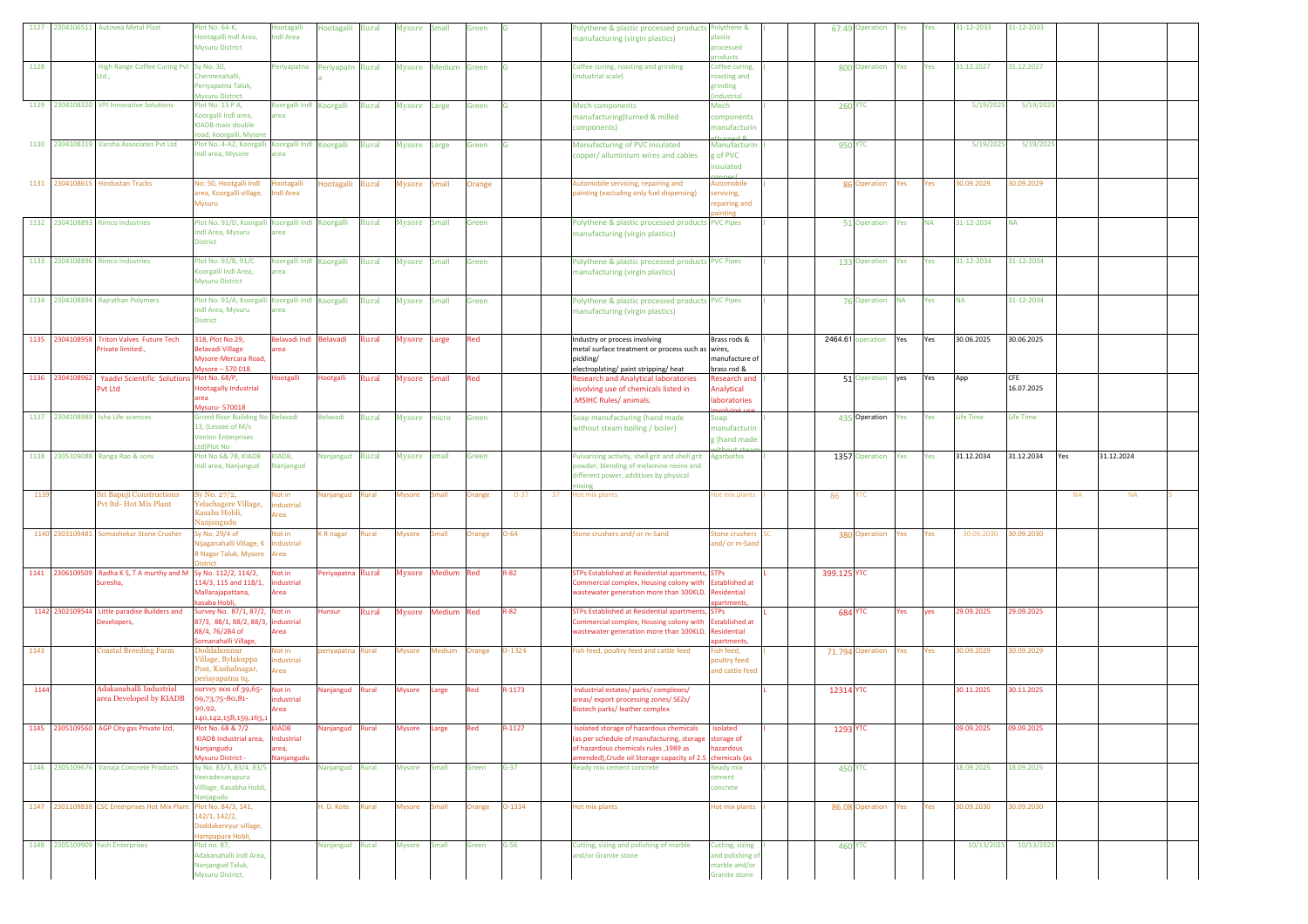| 1149 | 2.304E+09 Sangam Electrical & works                                                | Plot No. 64 F-4.<br>Hootagalli Industrial<br>Area, Belavadi post,<br>5.570010                    | <b>Hootgalli</b>                              | <b>Hootgalli</b>          | Rural | <b>Mysore</b> | Small        | Orange | $O-69$   |    | 69 Transformer repairing/ manufacturing<br>(dry process only)                                                                                                  | ransformer<br>repairing/<br>manufacturin                        | 90 Operation<br>9/30/203<br>9/30/2030 Yes<br>Yes<br>Yes                  |
|------|------------------------------------------------------------------------------------|--------------------------------------------------------------------------------------------------|-----------------------------------------------|---------------------------|-------|---------------|--------------|--------|----------|----|----------------------------------------------------------------------------------------------------------------------------------------------------------------|-----------------------------------------------------------------|--------------------------------------------------------------------------|
| 1150 | 2304110055 NSP Enterprises, (Repairs of<br>power and Distribution<br>transformers) | Plot No. 32, Hootagalli<br><b>Industrial Area,</b><br>Belavadi post, Mysuru -<br>570018          | <b>Hootgalli</b>                              | Hootgalli                 | Rural | <b>Mysore</b> | Small        | Orange | $O-69$   |    | 69 Transformer repairing/ manufacturing<br>(dry process only)                                                                                                  | <b>Transformer</b><br>repairing/<br>manufacturin                | 9/30/2030 Yes<br>9/30/203<br>44 Operation<br>Yes<br>Yes                  |
| 1151 | 2307110173 ABS Rice Industries                                                     | Sv. No. 680, Jai Bheem Not in<br>Nagar, Bannur Hobli, T.<br>Narsipura Taluk,<br>Mysore District. | industrial<br>Area                            | <b>T. Narsipura Rural</b> |       | <b>Mysore</b> | Small        | Orange | $O-62$   |    | Boiled rice (steamed) / paraboiled rice                                                                                                                        | <b>Boiled rice</b><br>(steamed)<br>paraboiled rice              | 9/30/2030 NA<br>44.5 Operation<br>9/30/203<br>Yes<br>Yes                 |
| 1152 | <b>Dan Plastics</b>                                                                | $13-P-14.$<br>Indl. Area                                                                         | Koorgalli Koorgalli                           | Hootagalli                | Rural | <b>Mysore</b> | imall        | Green  | $G-32$   | 32 | Polythene & plastic processed products<br>manufacturing (virgin plastics) including<br>plastic injection/extrusion moulding and<br>plastic cable manufacturing | <b>Plastic injection</b><br>& moulding                          | 12/31/2034<br>12/31/2034<br>406<br>Yes<br><b>Operation</b><br>Yes<br>ves |
| 1153 | Veekesy Sandals India Pvt.<br>Ltd. Unit-2                                          | PLOT NO-19/20, KIADB KIADB<br>Indl. Area                                                         |                                               | Nanjanagud Rural          |       | <b>Mysore</b> | <b>Small</b> | Green  | $G - 72$ | 64 | Garment Stitching/ Stitching of shoe<br>uppers/ Cotton knitting including Socks,<br>Shoe lace/ Readymade leather<br>garments                                   | anufacture of<br>footwears                                      | 31.12.2035<br>31.12.2035<br>400 Closed<br>Yes<br>Yes                     |
| 1154 | 2305110880 Shri Annapurneshwari Tar<br>Plant                                       | Sy.No.396/2A1,<br>396/2A2                                                                        | Sinduvalli<br>Village,<br><b>Kasaba Hobli</b> | Nanjangud Rural           |       | <b>Mysore</b> | mall         | prange | $O-1334$ |    | Hot mix plants                                                                                                                                                 | alphalt &<br>bitumin (mixing<br>& heating o<br>aggregate 8      | 30.09.2030<br>30.09.2030<br>pperation<br>450<br><b>NA</b><br>Yes<br>es   |
| 1155 | 2305110940 M/s. Aadya Group,                                                       | Plot No. 237/A,<br>Thandva 2nd Phase<br>Industrial Area.<br>Nanjungud Taluk,                     | Thandva                                       | Nanjanagud Rural          |       | Mysore        | small        | orange | 0-1380   |    | Transformer repairing/ manufacturing<br>dry process only)                                                                                                      | Repairs of<br>power and<br>Distribution<br>transformer          | 01.02.2026<br>01.02.2026<br>325 YTC<br>Yes                               |
| 1156 | Shree Chamundeshwari Food Plot No. 7-M1.<br>Processor                              | Hootagalli (Food Zone)<br>Industrial Area                                                        | Hootagalli                                    | Hootgalli                 | Rural | Mysore Small  |              | Green  | $G-105$  |    | 105 Ice blocks manufacturing, cold storage &<br>refrigeration rooms                                                                                            | Frozen mixed<br>vegetable,<br>sweet corn<br>kernels, fresh      | 31.12.2035<br>31.12.2035<br>105.5 Operation yes<br>Yes                   |
| 1157 | 2305111497 Nanjangud Town Railway<br>Station                                       | Mysuru Road                                                                                      | Not in<br>industrial<br>Area                  | Nanjanagud Rural          |       | Mysore Small  |              | Green  |          |    | <b>RCC Railway Sleepers</b>                                                                                                                                    | Railway station                                                 | 31.12.2035<br>121.19 Operation Yes<br>31.12.2035<br>Yes                  |
| 1158 | 2304111521 National Enterprises                                                    | Plot.No.70-Z-1, KIADB<br>Hootagalli industrial<br>Area, Mysore                                   | Hootagalli                                    | Mysore                    | Rural | Mysore        | Small        | Orange | 0-1366   |    | Reprocessing of waste plastic including<br>PVC irrespective of quantity of<br>generation of trade effluent                                                     | Manufacturing<br>of EVA sheets<br>using relying<br>of EVA waste | 94<br>Operation<br>FSEO<br>FSEO<br><b>NA</b><br><b>NA</b><br>Yes<br>Yes  |

| F. Reg<br>No.           | Reg. No.       | UIN                     | Name & address of<br>the HCE's                                                                         | Taluk    |    | Sector<br>Govt/Priv on<br>ate | Jurisdicti   |            | No. of<br>beds in<br>case of<br><b>Bedded</b> | Validity   |
|-------------------------|----------------|-------------------------|--------------------------------------------------------------------------------------------------------|----------|----|-------------------------------|--------------|------------|-----------------------------------------------|------------|
| $\overline{1}$          | $\overline{2}$ | $\overline{\mathbf{a}}$ | 4                                                                                                      | l5       |    | 6                             | 710          | 11         | 12                                            | 13         |
| $\mathbf{1}$            | 77947          | 2307008413              | <b>Primary Veterninary</b><br><b>Center (Artificial</b><br>Insemination Center),<br>Gargeshwari, ,     | T.N.Pura | Ċ. | G                             | Rural        | <b>KVS</b> | $\Omega$                                      | 30.06.2017 |
| $\overline{2}$          | 106662         | 2307008414              | <b>KVS, Artificial</b><br><b>Insemination Center,</b><br>Kuraboor, Tirumakudal<br>Narasipur, Mysore.   | T.N.Pura | ċ  | G                             | Rural        | <b>KVS</b> | $\Omega$                                      | 30.06.2017 |
| $\overline{\mathbf{3}}$ | 77952          | 2307008415              | <b>Key Village</b><br><b>Scheme</b> (Earlier<br><b>Artificial Insemination</b><br>Center), Madapura, . | T.N.Pura | Ć  | Ğ                             | <b>Rural</b> | <b>KVS</b> | $\Omega$                                      | 30.06.2017 |
| $\overline{4}$          |                |                         | <b>Key Village</b><br>Scheme(Artificial<br><b>Insemination Center)</b><br>Thumbola,                    | T.N.Pura | C  | G                             | <b>Rural</b> | <b>KVS</b> | $\Omega$                                      | 30.06.2017 |
| 5                       |                |                         | <b>Bahusar Nursing</b><br>Home, B.M.Road,<br>Hunsur, Mysore -<br>571105,                               | Hunsur   | А  | P                             | Rural        | <b>NH</b>  | 18                                            | 31.12.2014 |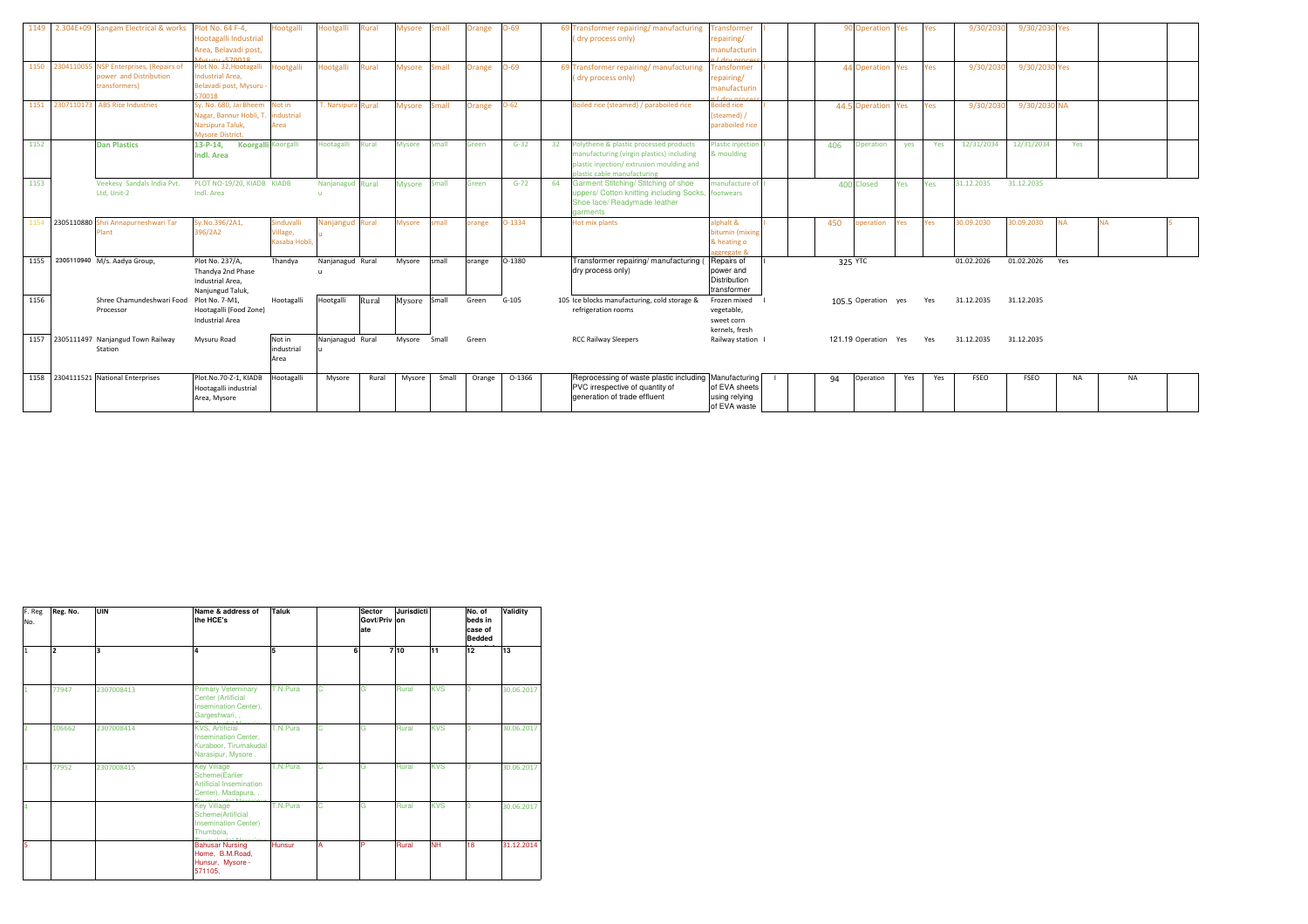| 6  | 106864 | 2304008450 | <b>Community Health</b>                                                                     | T.N.Pura       | A              | G | Rural | <b>CHC</b> | 30          | 30.06.2017 |
|----|--------|------------|---------------------------------------------------------------------------------------------|----------------|----------------|---|-------|------------|-------------|------------|
|    |        |            | Centre, Talakad, T. N.<br>Pura Taluk, Mysore.                                               |                |                |   |       |            |             |            |
| 7  | 104404 | 2305008460 | ESI, No.1, Nanjangud,<br>Mysore.                                                            | <b>N'Gud</b>   | Α              | G | Rural | PHC        | 0           | 30.06.2017 |
| 8  | 82199  | 2305008465 | General Hospital,<br>Nanjangud, Mysore.                                                     | <b>N'Gud</b>   | А              | G | Rural | GH         | 100         | 30.06.2016 |
| 9  |        |            | General Hospital,<br>(Govt.), Hunsur,<br>Mysore.                                            | Hunsur         | A              | G | Rural | GH         | 100         | 30.06.2016 |
| 10 | 78197  | 2306008467 | General Hospital,<br>(Govt.), Periyapatana,<br>Mysore.                                      | <b>P'Patna</b> | А              | G | Rural | GH         | 100         | 30.06.2017 |
| 11 |        |            | General Hospital,<br>Heggadadevankote,<br>Mysore.                                           | H.D.Kote       | А              | G | Rural | GH         | 50          | 31.12.2015 |
| 12 |        |            | General Hospital, T. N.<br>Pura Town, T. N. Pura<br>Taluk, Mysore.                          | T.N.Pura       | A              | G | Rural | GH         | 100         | 31.12.2011 |
| 13 | 50366  | 2305076441 | Gowri Nursing Home,<br>Muda Layout,<br>Basavanagudi Block,<br>Nanjangud, Mysore -           | <b>N'Gud</b>   | A              | P | Rural | <b>NH</b>  | 15          | 31.12.2016 |
| 14 |        |            | Krishna Clinic, 18th<br>Cross, Kabini Colony,<br>Nanjangud, Mysore -<br>571301,             | <b>N'Gud</b>   | A              | P | Rural | <b>NH</b>  | 75          | 30.06.2017 |
| 15 |        |            | <b>Lakshmi Nursing</b><br>Home, Near Rural<br>Police Station,<br>B.M.Road, Hunsur,          | Hunsur         | B1             | P | Rural | <b>NH</b>  | O           | 31.12.2012 |
| 16 |        |            | <b>Primary Veterinary</b><br>Centre, Chikkohoma,<br>Nanjangud Tq.Mysore                     | <b>N'Gud</b>   | C              | G | Rural | <b>PVC</b> | $\mathbf 0$ | 30.06.2017 |
| 17 |        |            | Veterinary Hospital,<br>Nanjangud, Mysore.                                                  | <b>N'Gud</b>   | с              | G | Rural | VH         | 0           | 30.06.2017 |
| 18 | 78070  | 2306008491 | <b>Primary Veterinary</b><br>Centre, Doddakamarally<br>Periyapatna Tq,<br>Mysore District., | P'Patna        | С              | G | Rural | <b>PVC</b> | 0           | 30.06.2016 |
| 19 |        |            | Veterinary Dispensary,<br>Doddakavalande,<br>Nanjangud Tq, Mysore<br>District.              | <b>N'Gud</b>   | С              | G | Rural | VD         | o           | 30.06.2017 |
| 20 |        |            | Mamatha Clinic, 14/27,<br>Bazar Road,<br>Krishnarajanagar,<br>Mysore - 571602,              | K.R.Nagar      | A              |   | Rural | NΗ         | 5           | 31.12.2011 |
| 21 |        | 2305008494 | Mamatha Health<br>Centre, No.3070, 14th<br>Cross, R.P.Road,<br>Nanjangud, Mysore -          | <b>N'Gud</b>   | А              | P | Rural | <b>NH</b>  | 20          | 30.06.2016 |
| 22 | 87066  | 2306008496 | Maternity Hospital,<br>Attigodu, Piriyapatna,<br>Mysore.                                    | <b>P'Patna</b> | A              | G | Rural | PHC        | 6           | 30.06.2017 |
| 23 |        |            | Maternity Hospital,<br>Shanbhoganahalli,<br>Piriyapatna, Mysore.                            | P'Patna        | A              | G | Rural | PHC        | 5           | 30.06.2017 |
| 24 |        |            | <b>Mobile Tribal Health</b><br>Unit, Periyapatna,<br>Mysore.                                | P'Patna        | <b>B2</b>      | G | Rural | PHC        | $\mathbf 0$ | 31.12.2014 |
| 25 |        |            | <b>Mobile Tribal Health</b><br>Unit, Hunsur, Mysore.                                        | Hunsur         | А              | G | Rural | PHC        | H.          | 31.12.2011 |
| 26 |        |            | <b>Mobile Tribal Health</b><br>Unit, Antharasanthe,<br>Heggadadevankote,<br>Mysore.         | H.D.Kote       | B <sub>2</sub> | G | Rural | PHC        | 0           | 30.06.2017 |
| 27 |        |            | <b>Mobile Tribal Health</b><br>Unit, Muthegechikka<br>Tholalu,<br>Heggadadevankote,         | H.D.Kote       | B2             | G | Rural | PHC        | 0           | 31.12.2014 |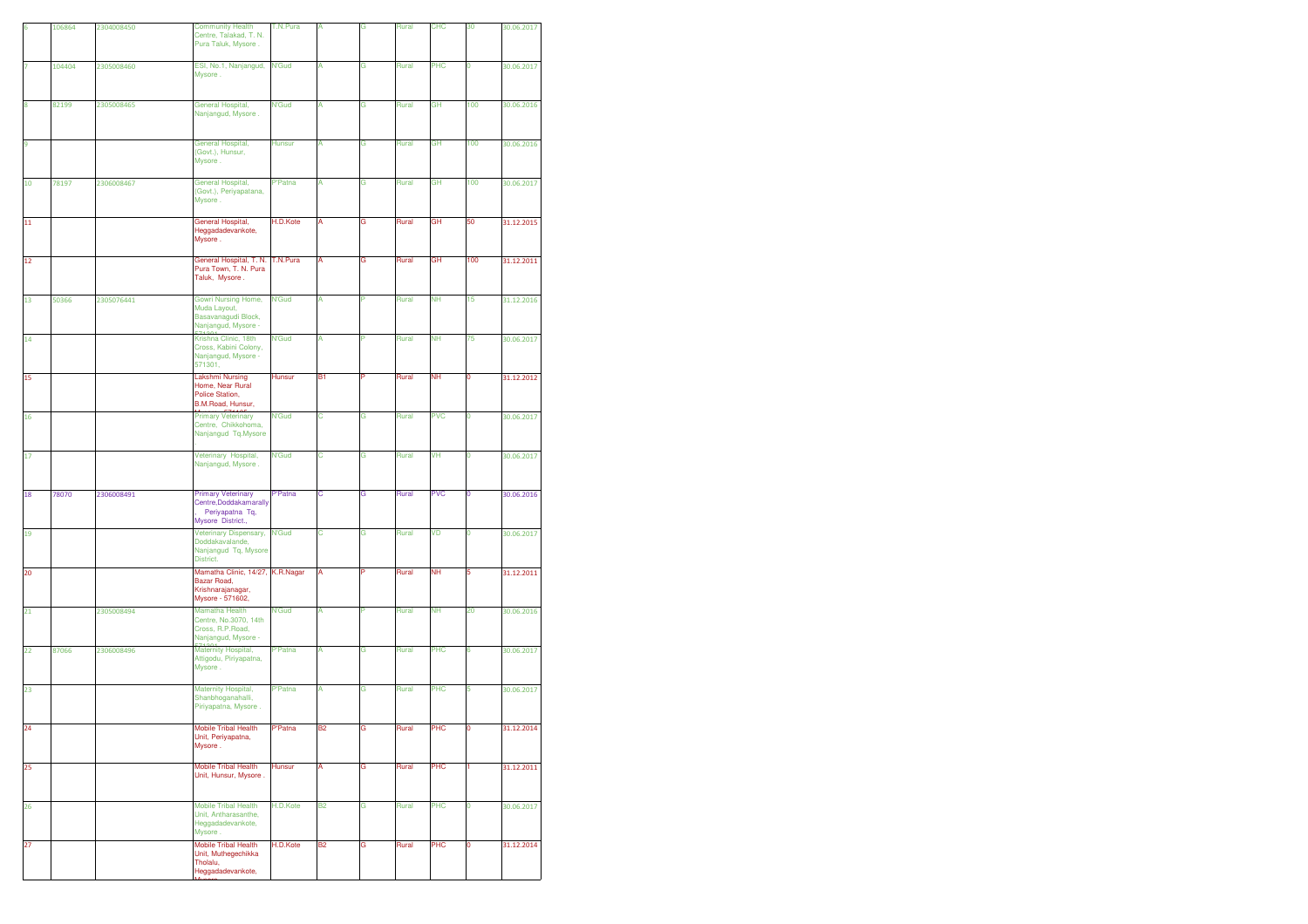| 28 | 82816  | 2301084528 | Swami Vivekananda                                                                         | H.D.Kote       | A              |   | Rural | <b>NH</b>  | 80 | 30.06.2017 |
|----|--------|------------|-------------------------------------------------------------------------------------------|----------------|----------------|---|-------|------------|----|------------|
|    |        |            | Youth Movement,<br>H.D.Kote, Mysore.                                                      |                |                |   |       |            |    |            |
| 29 | 82728  | 2305008513 | Nanjangud Clinic,<br>H.L.N.Simha Road,<br>Nanjangud, Mysore -<br>571301,                  | N'Gud          | А              | p | Rural | Clinic     | 0  | 30.06.2017 |
| 30 | 104352 | 2302008519 | PHC Bolanahalli,<br>Hunsur, Mysore.                                                       | <b>Hunsur</b>  | А              | G | Rural | PHC        | 0  | 30.06.2017 |
| 31 | 60531  | 2302079113 | PHC, Rathnapuri,<br>Hunsur, Mysore.                                                       | <b>Hunsur</b>  | A              | G | Rural | PHC        | 6  | 30.06.2015 |
| 32 | 87057  | 2306008521 | PHU, Komalapura,<br>Piriyapatna, Mysore.                                                  | P'Patna        | А              | G | Rural | PHC        | 2  | 30.06.2017 |
| 33 | 19493  |            | <b>Primary Veterinary</b><br>Centre, Nagarle,<br>Nanjangud Tq,<br>Mysore.                 | <b>N'Gud</b>   | с              | G | Rural | <b>PVC</b> | 0  | 31.12.2013 |
| 34 | 78033  | 2306008526 | <b>Primary Veterinary</b><br>Centre, Bylakuppe,<br>Periyapatna Tq,<br>Mysore District.    | P'Patna        | С              | G | Rural | <b>PVC</b> | 0  | 30.06.2016 |
| 35 |        |            | Primary Health Centre,<br>Aihanahubigulu,<br>Periyapatna Tq,<br>Mysore.                   | <b>P'Patna</b> | A              | G | Rural | PHC        | 1  | 31.12.2014 |
| 36 |        |            | <b>Primary Health Centre,</b><br>Kudalapura,<br>Nanjangud Tq,<br>Mysore.                  | <b>N'Gud</b>   | <b>B2</b>      | G | Rural | PHC        | 0  | 30.06.2017 |
| 37 | 78189  | 2305008529 | Primary Health Centre,<br>Hullahally, Nanjangud<br>Tq, Mysore.                            | <b>N'Gud</b>   | A              | G | Rural | PHC        | 10 | 30.06.2017 |
| 38 | 86633  | 2305008530 | <b>Primary Health Centre,</b><br>Hedathale, Nanjangud<br>Tq, Mysore.                      | <b>N'Gud</b>   | A              | Ġ | Rural | PHC        | 10 | 30.06.2017 |
| 39 | 97441  | 2305008531 | Primary Health Centre,<br>Halleri, Nanjangud Tq,<br>Mysore.                               | N'Gud          | А              | G | Rural | PHC        | 1  | 30.06.2017 |
| 40 | 106111 | 2301008545 | Primary Health Center,<br>Annur, H.D. Kote<br>Taluk, Mysore District,                     | H.D.Kote       | А              | G | Rural | PHC        | 6  | 30.06.2014 |
| 41 |        |            | Primary Health Center,<br>Chikkanandi,<br>Heggadadevankote,<br>Mysore.                    | H.D.Kote       | А              | G | Rural | PHC        | 10 | 31.12.2014 |
| 42 | 106122 | 2301008536 | Primary Health Center,<br>Hampapura,<br>Heggadadevankote,<br>Mysore.                      | H.D.Kote       | A              | G | Rural | PHC        | 6  | 30.06.2017 |
| 43 |        |            | Primary Health Center,<br>Haroholli Village,<br>Mellaholi Post,<br>Tirumakudal Narasipur, | T.N.Pura       | А              | G | Rural | PHC        | 1  | 30.06.2014 |
| 44 |        |            | Primary Health Center,<br>Kyathanahally,<br>Heggadadevankote,<br>Mysore.                  | H.D.Kote       | <b>B2</b>      | G | Rural | PHC        | 0  | 31.12.2011 |
| 45 |        |            | Primary Health Center,<br>N. Belthur,<br>Heggadadevankote,<br>Mysore .                    | H.D.Kote       | B <sub>2</sub> | G | Rural | PHC        | 0  | 31.12.2011 |
| 46 |        |            | Primary Health Centre, K.R.Nagar<br>Adagur, K.R. Nagar<br>Taluk, Mysore.                  |                | A              | Ġ | Rural | PHC        | 6  | 30.06.2018 |
| 47 |        |            | Primary Health Centre,<br>Alare, Nanjangud,<br>Mysore.                                    | N'Gud          | А              | G | Rural | PHC        | 1  | 30.06.2014 |
| 48 |        |            | Primary Health Centre,<br>Annur,<br>Heggadadevankote<br>Taluk, Mysore.                    | H.D.Kote       | <b>B2</b>      | G | Rural | PHC        | 0  | 30.06.2014 |
| 49 |        |            | Primary Health Centre,<br><b>B.Matagere,</b><br>Heggadadevankote<br>Taluk, Mysore.        | H.D.Kote       | Β2             | G | Rural | PHC        | 0  | 31.12.2014 |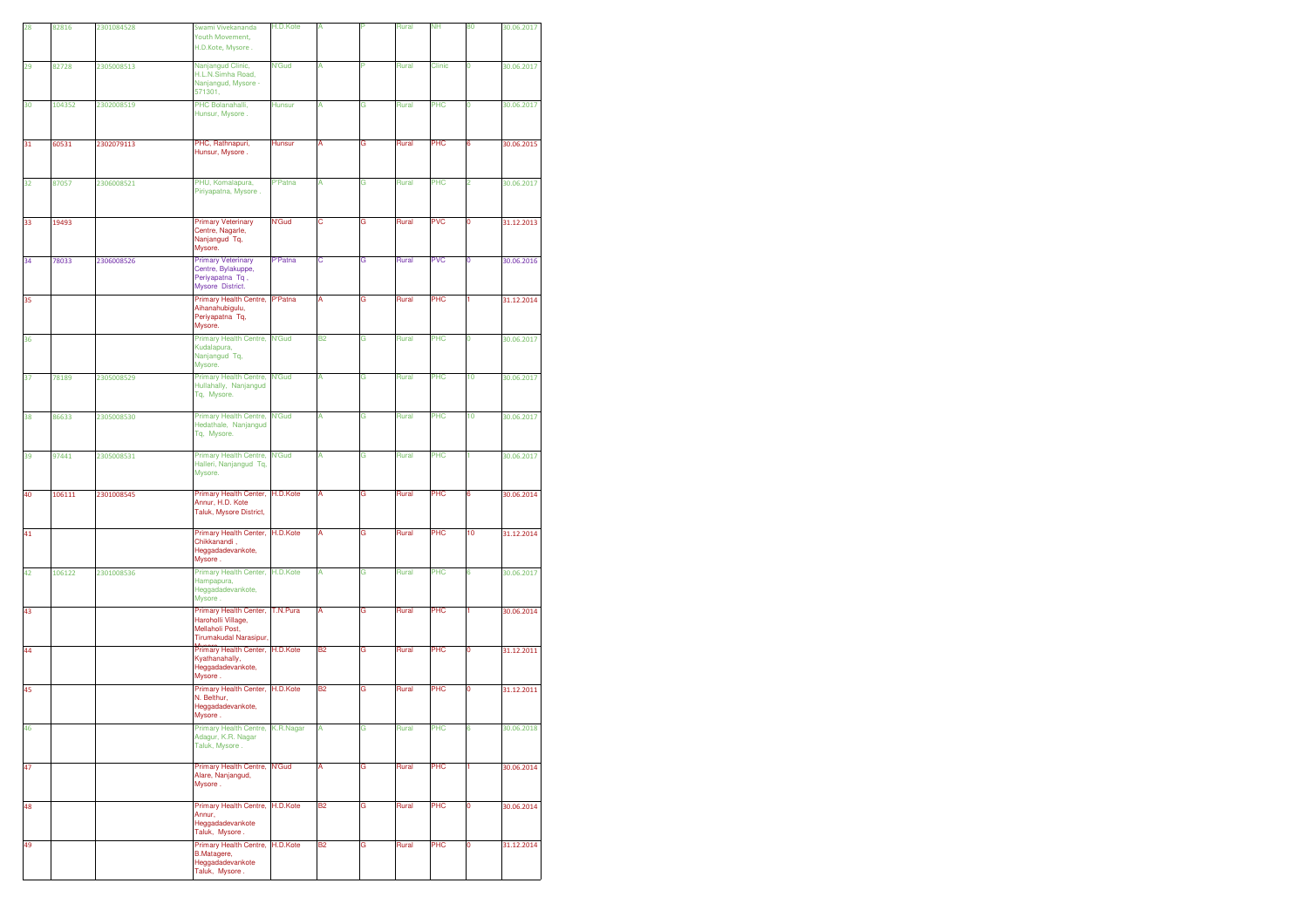| 50 |        |            | Primary Health Centre,<br>Badagalapura,<br>Heggadadevankote<br>Taluk, Mysore.    | H.D.Kote       | <b>B2</b> | G | Rural | PHC        | Ó  | 31.12.2014 |
|----|--------|------------|----------------------------------------------------------------------------------|----------------|-----------|---|-------|------------|----|------------|
| 51 |        |            | <b>Community Health</b><br>Centre, Bannur, T. N.<br>Pura Taluk, Mysore.          | T.N.Pura       | Α         | G | Rural | <b>CHC</b> | 30 | 30.06.2015 |
| 52 | 101712 | 2305008549 | Primary Health Centre,<br>Bilugali, Nanjangud,<br>Mysore.                        | <b>N'Gud</b>   | А         | G | Rural | PHC        | 2  | 30.06.2017 |
| 53 | 90315  | 2306008551 | Primary Health Centre,<br>Bettadapura Taluk,<br>Periyapatna, Mysore.             | <b>P'Patna</b> | A         | G | Rural | PHC        | 0  | 30.06.2017 |
| 54 |        |            | Primary Health Centre,<br>Bherya, K. R. Nagar<br>Taluk, Mysore.                  | K.R.Nagar      | А         | G | Rural | PHC        | 6  | 30.06.2018 |
| 55 | 59780  | 2302078897 | Primary Health Centre,<br>Bilikere, Hunsur,<br>Mysore.                           | <b>Hunsur</b>  | A         | G | Rural | PHC        | 6  | 31.12.2016 |
| 56 |        |            | Primary Health Centre,<br>Bannikuppe, Hunsur,<br>Mysore.                         | <b>Hunsur</b>  | А         | G | Rural | PHC        | 6  | 31.12.2014 |
| 57 |        |            | Primary Health Centre,<br><b>Bylakuppe Taluk,</b><br>Periyapatna, Mysore.        | <b>P'Patna</b> | А         | G | Rural | PHC        | 6  | 30.06.2017 |
| 58 | 86296  | 2306008556 | Primary Health Centre,<br>Chandravadi,<br>Nanjangud, Mysore.                     | <b>N'Gud</b>   | A         | G | Rural | PHC        | 6  | 30.06.2017 |
| 59 |        |            | Primary Health Centre,<br>Chapparadally Taluk,<br>Periyapatna, Mysore.           | <b>P'Patna</b> | А         | G | Rural | PHC        | 2  | 31.12.2014 |
| 60 | 106771 | 2307008558 | Primary Health Centre,<br>Chidaravalli, T. N. Pura<br>Taluk, Mysore.             | T.N.Pura       | A         | G | Rural | PHC        | 6  | 30.06.2017 |
| 61 | 94019  | 2306008559 | Primary Health Centre,<br>Chikkanerale Taluk,<br>Periyapatna, Mysore.            | <b>P'Patna</b> | A         | G | Rural | PHC        | 4  | 30.06.2017 |
| 62 | 105876 | 2302008560 | Primary Health Centre,<br>Chilakunda, Hunsur,<br>Mysore.                         | <b>Hunsur</b>  | A         | G | Rural | PHC        | 6  | 30.06.2017 |
| 63 |        |            | Primary Health Centre,<br>D.B. Kuppe, H.D. Kote<br>Taluk, Mysore District,       | H.D.Kote       | <b>B2</b> | G | Rural | PHC        | 0  | 31.12.2014 |
| 64 |        |            | Primary Health Centre,<br>Dadahalli,<br>Heggadadevankote<br>Taluk, Mysore.       | H.D.Kote       | <b>B2</b> | G | Rural | PHC        | 0  | 31.12.2011 |
| 65 | 96374  | 2305008563 | Primary Health Centre,<br>Dasanur, Nanjangud,<br>Mysore.                         | <b>N'Gud</b>   | A         | G | Rural | PHC        | 10 | 30.06.2017 |
| 66 | 96363  | 2305008564 | Primary Health Centre,<br>Devanur, Nanjangud,<br>Mysore.                         | N'Gud          | A         | G | Rural | PHC        | 5  | 30.06.2017 |
| 67 |        |            | Primary Health Centre,<br>Dharmapura, Hunsur,<br>Mysore.                         | Hunsur         | А         | G | Rural | PHC        | 6  | 31.12.2014 |
| 68 | 106116 | 2307008566 | Primary Health Centre,<br>Doddamulagodu, T. N.<br>Pura Taluk, Mysore.            | T.N.Pura       | А         | G | Rural | PHC        | O  | 30.06.2017 |
| 69 | 87071  | 2306008567 | Primary Health Centre,<br>Doddabelalu,<br>Periyapatna, Mysore.                   | P'Patna        | A         | G | Rural | PHC        | 6  | 30.06.2017 |
| 70 |        |            | Primary Health Centre,<br>Doddabyranhatti,<br>Heggadadevankote<br>Taluk, Mysore. | H.D.Kote       | А         | G | Rural | PHC        | 1  | 31.12.2014 |
| 71 | 86173  | 2305008569 | Primary Health Centre,<br>Doddakavalande.<br>Nanjangud, Mysore.                  | <b>N'Gud</b>   | А         | G | Rural | PHC        | 6  | 30.06.2017 |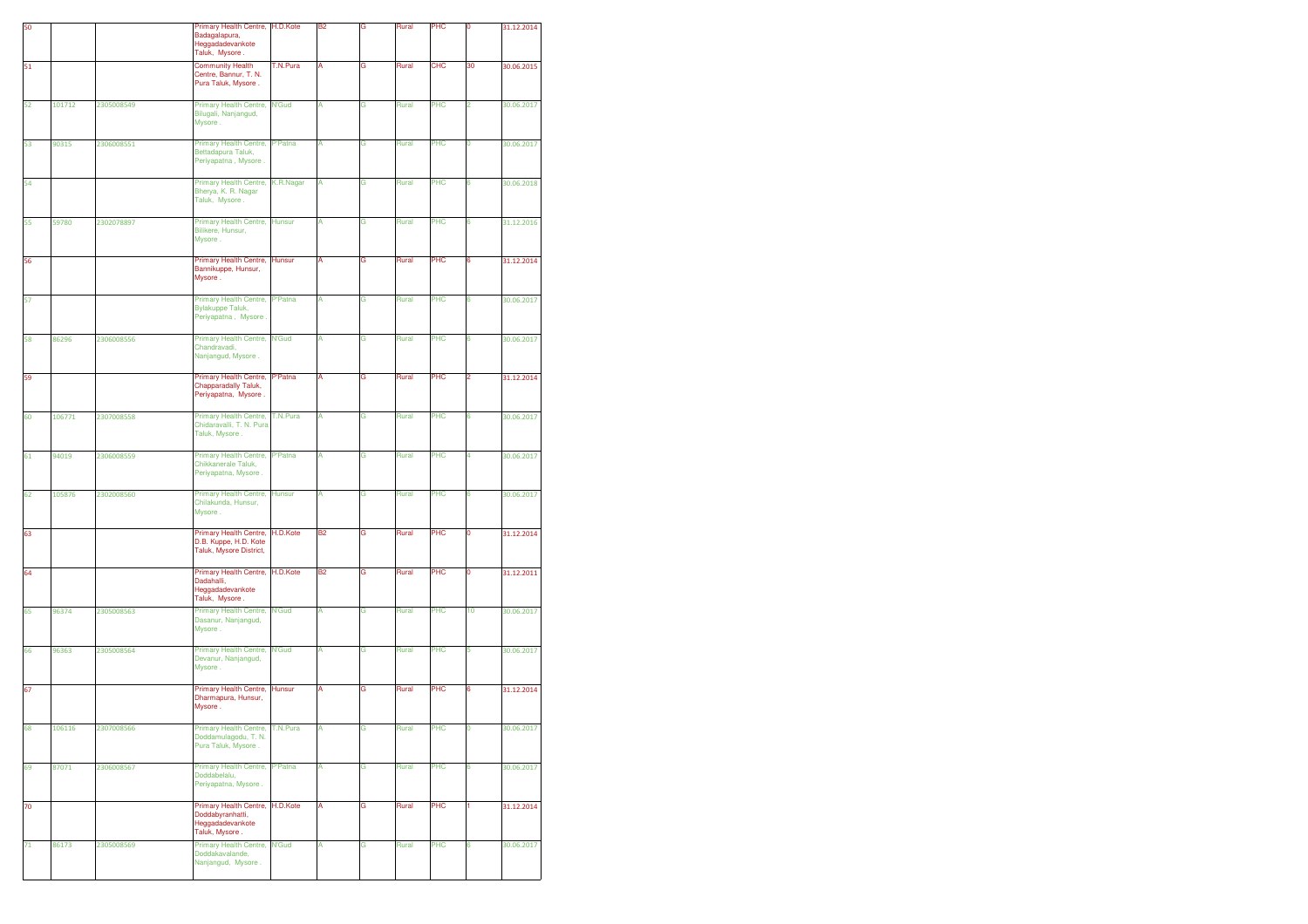| 72 |        |            |                                                                                                   |                |           |   |       |     |    |            |
|----|--------|------------|---------------------------------------------------------------------------------------------------|----------------|-----------|---|-------|-----|----|------------|
|    | 78062  | 2305008571 | Primary Health Centre,<br>Eregowdanahundi,<br>Nanjangud, Mysore<br>(Maternity Hospital)           | <b>N'Gud</b>   |           | G | Rural | PHC | 6  | 30.06.2017 |
| 73 | 106874 | 2307008572 | Primary Health Centre,<br>Gargeswari, T. N. Pura<br>Taluk, Mysore.                                | T.N.Pura       | A         | G | Rural | PHC | 6  | 30.06.2017 |
| 74 | 101875 | 2302008573 | Primary Health Centre,<br>Gavadagere, Hunsur,<br>Mysore.                                          | <b>Hunsur</b>  | Α         | G | Rural | PHC | 20 | 30.06.2017 |
| 75 | 97454  | 2305008574 | Primary Health Centre,<br>Hadinaru, Nanjangud,<br>Mysore.                                         | <b>N'Gud</b>   | Α         | G | Rural | PHC | 1  | 30.06.2017 |
| 76 |        | 2303008575 | <b>Govt Maternity</b><br><b>Hospital</b> (Primary<br>Health Centre), Hadya,<br>K. R. Nagar Taluk, | K.R.Nagar      | А         | G | Rural | PHC | 5  | 30.06.2017 |
| 77 | 90662  | 2306008576 | Primary Health Centre,<br>Halaganahalli Taluk,<br>Periyapatna, Mysore.                            | <b>P'Patna</b> | А         | G | Rural | PHC | 6  | 30.06.2017 |
| 78 | 102070 | 2303008577 | Primary Health Centre,<br>Hampapura, K. R.<br>Nagar Taluk, Mysore.                                | K.R.Nagar      | Α         | G | Rural | PHC | 1  | 30.06.2017 |
| 79 | 59394  | 2302008578 | Primary Health Centre,<br>Hanagodu, Hunsur,<br>Mysore.                                            | <b>Hunsur</b>  | А         | G | Rural | PHC | 10 | 31.12.2016 |
| 80 |        |            | Primary Health Centre,<br>Hanasoge, K. R. Nagar<br>Taluk, Mysore.                                 | K.R.Nagar      | A         | G | Rural | PHC | 6  | 31.12.2014 |
| 81 | 87068  | 2303008580 | Primary Health Centre,<br>Haradanahalli, K. R.<br>Nagar Taluk, Mysore.                            | K.R.Nagar      | Α         | G | Rural | PHC | 4  | 30.06.2017 |
| 82 | 86634  | 2305008582 | Primary Health Centre,<br>Hediyala, Nanjangud,<br>Mysore.                                         | <b>N'Gud</b>   | A         | G | Rural | PHC | 6  | 30.06.2017 |
| 83 | 87051  | 2306008583 | <b>Primary Health Centre,</b><br>Hitehebbagilu Taluk,<br>Periyapatna, Mysore.                     | P'Patna        | A         | G | Rural | PHC | 0  | 30.06.2017 |
|    |        |            |                                                                                                   |                |           |   |       |     |    |            |
| 84 | 87067  | 2305079110 | Primary Health Centre,<br>Hosakote, Nanjangud,<br>Mysore.                                         | <b>N'Gud</b>   | A         | G | Rural | PHC | 6  | 30.06.2017 |
| 85 | 102074 | 2303008585 | Primary Health Centre,<br>Hosur, K. R. Nagar<br>Taluk, Mysore.                                    | K.R.Nagar      | А         | G | Rural | PHC | 6  | 30.06.2017 |
| 86 | 96370  | 2305008586 | Primary Health Centre,<br>Hura, Nanjangud,<br>Mysore.                                             | <b>N'Gud</b>   | Α         | G | Rural | PHC | 10 | 30.06.2017 |
| 87 | 101870 | 2302088892 | <b>Primary Health Centre,</b><br>Yamagumba-Kothigal,<br>Hunsur Tq, Mysore.                        | <b>Hunsur</b>  | В2        | G | Rural | PHC | 6  | 30.06.2017 |
| 88 |        |            | Primary Health Centre,<br>Kayamballi, T. N. Pura<br>Taluk, Mysore.                                | T.N.Pura       | A         | G | Rural | PHC | 6  | 31.12.2014 |
| 89 | 101716 | 2305008591 | Primary Health Centre,<br>Kalale, Nanjangud,<br>Mysore.                                           | <b>N'Gud</b>   | Α         | G | Rural | PHC |    | 30.06.2017 |
| 90 | 78206  | 2302008592 | Primary Health Centre,<br>Kallahalli, Hunsur,<br>Mysore.                                          | <b>Hunsur</b>  | <b>B2</b> | G | Rural | PHC | 6  | 30.06.2017 |
| 91 | 59383  | 2302008593 | <b>Primary Health Centre,</b><br>Karanakuppe, Hunsur,<br>Mysore.                                  | Hunsur         | A         | G | Rural | PHC | 6  | 31.12.2016 |
| 92 | 75425  | 2306081105 | Primary Health Centre,<br>Kampalapura,<br>Periyapatna, Mysore.                                    | <b>P'Patna</b> | А         | G | Rural | PHC | 6  | 30.06.2017 |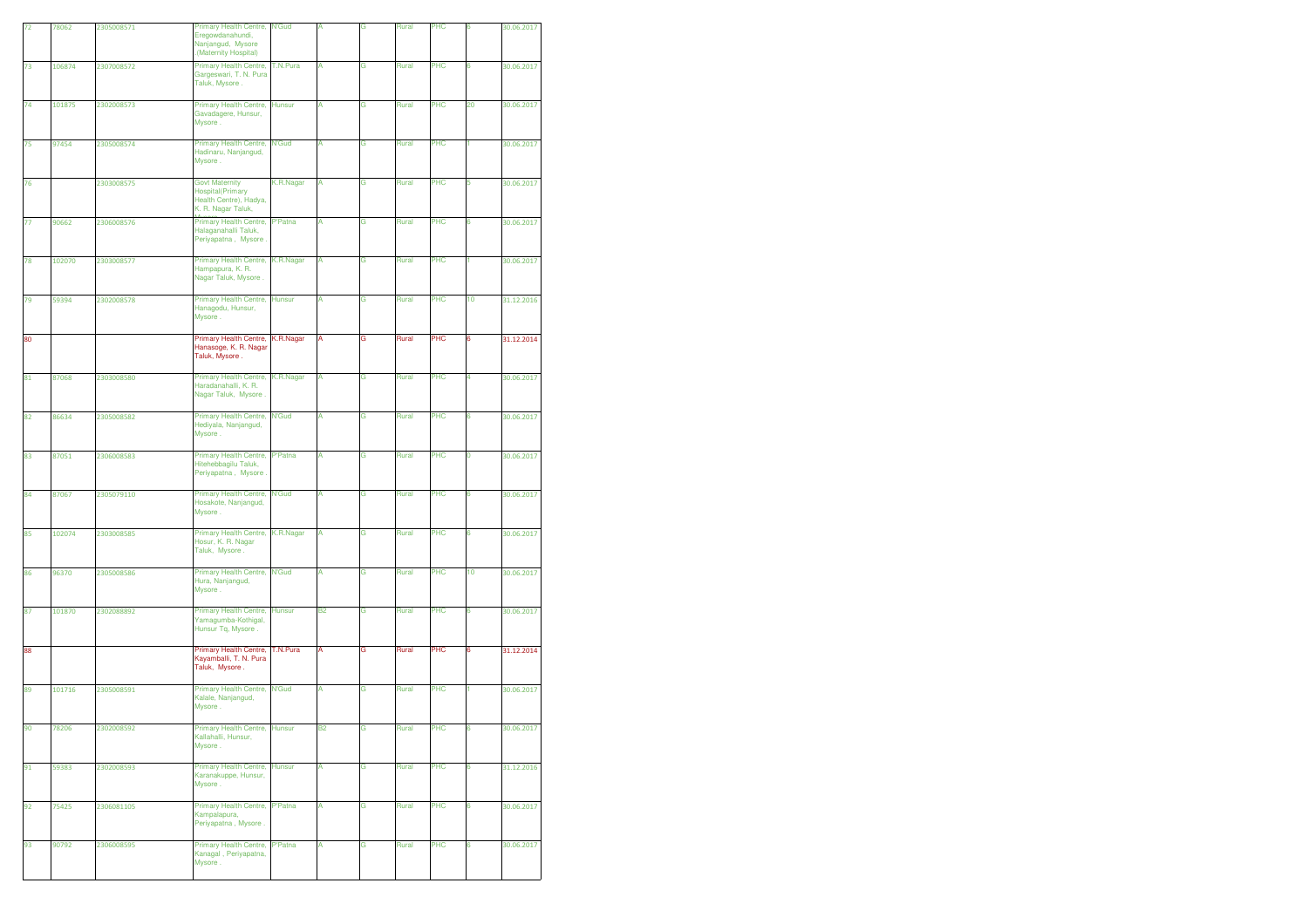| 94  | 86636  | 2305008596 | Primary Health Centre, N'Gud<br>Kasuvinahalli.<br>Nanjangud, Mysore.                          |                | Α         | G | Rural | PHC        | 6  | 30.06.2017 |
|-----|--------|------------|-----------------------------------------------------------------------------------------------|----------------|-----------|---|-------|------------|----|------------|
| 95  |        |            | Primary Health Centre,<br>Kaveripura, T. N. Pura<br>Taluk, Mysore.                            | T.N.Pura       | A         | G | Rural | PHC        | 6  | 31.12.2014 |
| 96  | 88609  | 2306008600 | Primary Health Centre,<br>Kittur Taluk,<br>Periyapatna, Mysore.                               | <b>P'Patna</b> | А         | G | Rural | PHC        | 20 | 30.06.2017 |
| 97  | 78203  | 2306008601 | Primary Health Centre,<br>Koppa, Periyapatna,<br>Mysore.                                      | <b>P'Patna</b> | A         | G | Rural | PHC        | 5  | 30.06.2017 |
| 98  |        |            | Primary Health Centre,<br>Kottegal, Hunsur,<br>Mysore.                                        | Hunsur         | A         | G | Rural | PHC        | 1. | 31.12.2014 |
| 99  |        |            | Primary Health Centre,<br>Kupya, T. N. Pura<br>Taluk, Mysore.                                 | T.N.Pura       | А         | G | Rural | PHC        | 0  | 31.12.2014 |
| 100 |        |            | Primary Health Centre, H.D.Kote<br>Kyathanahalli,<br>Heggadadevankote<br>Taluk, Mysore.       |                | B2        | G | Rural | PHC        | 0  | 31.12.2011 |
| 101 | 100816 | 2307008605 | Primary Health Centre,<br>Madapura, T. N. Pura<br>Taluk, Mysore.                              | T.N.Pura       | А         | G | Rural | PHC        | 6  | 30.06.2018 |
| 102 | 78058  | 2305008606 | Primary Health Centre,<br>Maduvinahally,<br>Nanjangud, Mysore.                                | <b>N'Gud</b>   | <b>B2</b> | G | Rural | PHC        | 6  | 30.06.2017 |
| 103 |        |            | Primary Health Centre,<br>Malali, K. R. Nagar<br>Taluk, Mysore.                               | K.R.Nagar      | А         | G | Rural | PHC        | 6  | 30.06.2017 |
| 104 | 106776 | 2307008608 | Primary Health Centre,<br>Malangi, T. N. Pura<br>Taluk, Mysore.                               | T.N.Pura       | A         | G | Rural | PHC        | 6  | 30.06.2017 |
| 105 | 76599  | 2303008610 | Primary Health Centre,<br>Mirle, K. R. Nagar<br>Taluk, Mysore.                                | K.R.Nagar      | A         | G | Rural | PHC        | 10 | 30.06.2017 |
| 106 |        | 2307092189 | <b>Community Health</b><br>Centre, Mugur, T. N.<br>Pura Taluk, Mysore<br>(PHC)                | T.N.Pura       | A         | G | Rural | CHC        | 30 | 30-06-2019 |
| 107 |        |            | Primary Health Centre,<br>Mullur, H.D.Kote,<br>Mysore Tq.                                     | H.D.Kote       | Α         | G | Rural | PHC        | 5  | 31.12.2014 |
| 108 | 105869 | 2302008613 | Primary Health Centre,<br>Mullur, Hunsur, Mysore                                              | <b>Hunsur</b>  | A         | G | Rural | PHC        | 6  | 30.06.2017 |
| 109 | 94160  | 2306008615 | Primary Health Centre,<br>Nandinathapura Taluk,<br>Periyapatna, Mysore.                       | <b>P'Patna</b> | A         | G | Rural | PHC        | 0  | 30.06.2017 |
| 110 | 105800 | 2306008616 | Primary Health Centre,<br>Neralakuppe, Hunsur,<br>Mysore.                                     | Hunsur         | <b>B2</b> | G | Rural | PHC        | 6  | 30.06.2018 |
| 111 | 104402 | 2302008617 | Primary Health Centre,<br>Rangasamudra, T. N.<br>Pura Taluk, Mysore.                          | T.N.Pura       | <b>B2</b> | G | Rural | PHC        | 10 | 30.06.2017 |
| 112 |        |            | Primary Health Centre,<br>Ravandur Taluk.<br>Periyapatna, Mysore.                             | P'Patna        | A         | G | Rural | PHC        | 20 | 30.06.2017 |
| 113 |        |            | Primary Health Centre,<br>Sagare,<br>Heggadadevankote<br>Taluk, Mysore.                       | H.D.Kote       | A         | G | Rural | PHC        | 5  | 30.06.2014 |
| 114 | 78184  | 2303079125 | <b>Community Health</b><br>Centre(Primary Health<br>Centre), Saligrama, K.<br>R. Nagar Taluk, | K.R.Nagar      | А         | G | Rural | <b>CHC</b> | 30 | 30.06.2017 |
| 115 | 104080 | 2301008622 | <b>Community Health</b><br>Centre, Saragur,<br>Heggadadevankote<br>Taluk, Mysore. (PHC)       | H.D.Kote       | А         | G | Rural | PHC        | 8  | 30.06.2017 |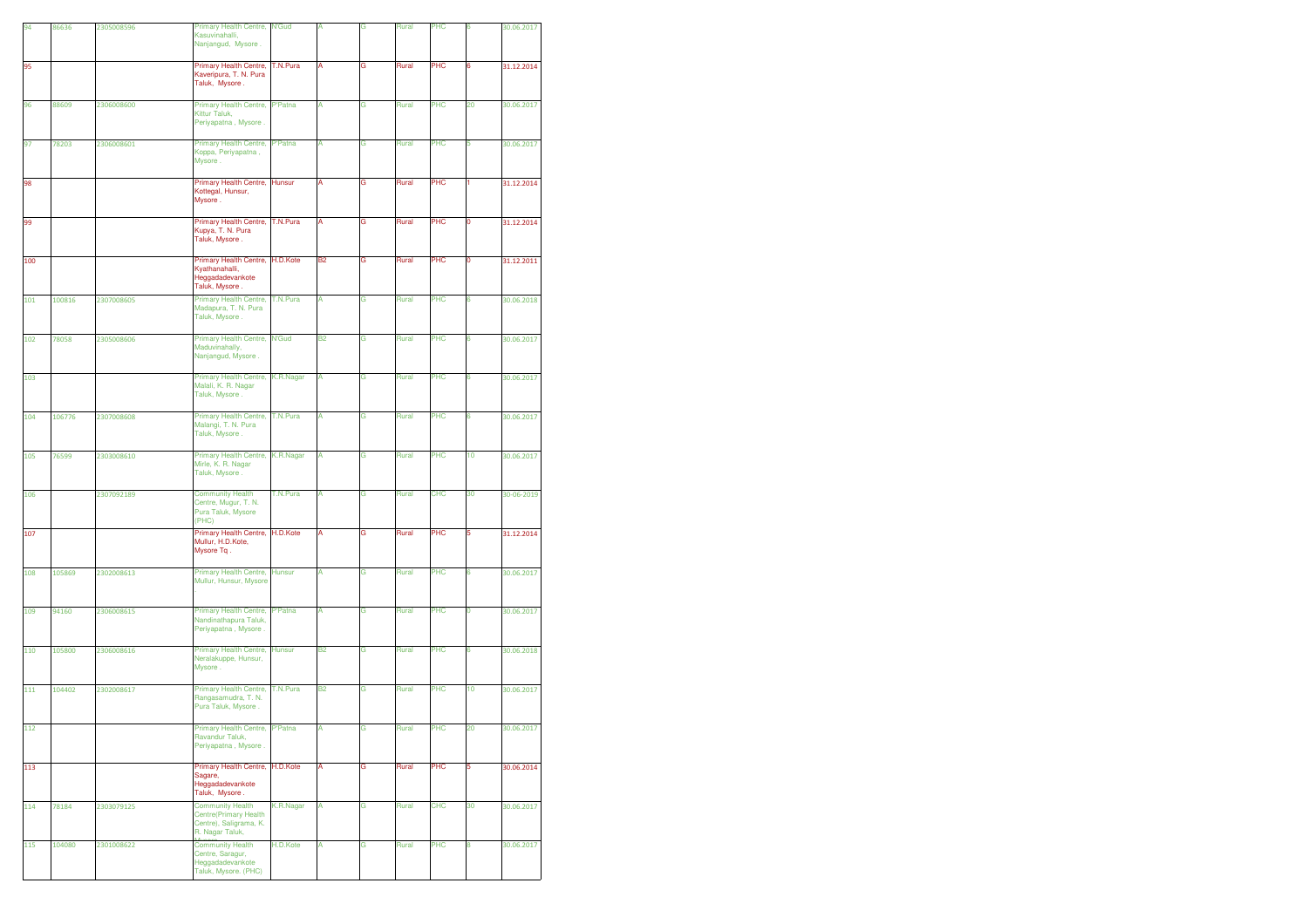| 116 |        |            | Primary Health Centre, H.D.Kote<br>Shanthipura,<br>Heggadadevankote<br>Taluk, Mysore. |                |           | G | Rural | PHC        | 5  | 31.12.2011 |
|-----|--------|------------|---------------------------------------------------------------------------------------|----------------|-----------|---|-------|------------|----|------------|
| 117 | 97460  | 2305008625 | <b>Primary Health Centre,</b><br>Suttur, Nanjangud,<br>Mysore. (PHC)                  | <b>N'Gud</b>   | A         | G | Rural | PHC        | 1  | 30.06.2017 |
| 118 |        | 2305008626 | <b>Community Health</b><br>Centre, Tagadur,<br>Nanjangud,<br>Mysore.(PHC)             | <b>N'Gud</b>   | А         | G | Rural | <b>CHC</b> | 30 | 30.06.2017 |
| 119 | 87052  | 2305008627 | Primary Health Centre,<br>Thayur, Nanjangud,<br>Mysore.                               | <b>N'Gud</b>   | А         | G | Rural | PHC        | 6  | 30.06.2017 |
| 120 | 106773 | 2307008628 | Primary Health Centre,<br>Vatal, T. N. Pura Taluk<br>Mysore.                          | T.N.Pura       | <b>B2</b> | G | Rural | PHC        | 0  | 30.06.2017 |
| 121 | 104340 |            | Primary Health Centre,<br>Vyasarayanapura, T.<br>N. Pura Taluk, Mysore                | T.N.Pura       | A         | G | Rural | PHC        | 6  | 30.06.2017 |
| 122 |        |            | Primary Health Unit, N H.D.Kote<br>Begur,<br>Heggadadevankote,<br>Mysore.             |                | <b>B2</b> | G | Rural | PHC        | 0  | 31.12.2014 |
| 123 | 90312  | 2306008633 | Primary Health Unit,<br>Bettadatunga,<br>Periyapatna, Mysore.                         | <b>P'Patna</b> | А         | G | Rural | PHC        | з  | 30.06.2017 |
| 124 | 91494  | 2306008634 | Primary Health Centre,<br>Bhuvanahalli,<br>Periyapatna, Mysore.                       | <b>P'Patna</b> | A         | G | Rural | PHC        | 2  | 30.06.2017 |
| 125 | 104078 | 2302008636 | Primary Health Unit,<br>Doddahejjur, Hunsur,<br>Mysore.                               | Hunsur         | A         | Ġ | Rural | PHC        | 2  | 30.06.2017 |
| 126 |        |            | Primary Health Unit,<br>Hebbalaguppe,<br>Heggadadevankote,<br>Mysore                  | H.D.Kote       | <b>B2</b> | G | Rural | PHC        | 0  | 30.06.2018 |
| 127 | 102069 | 2303008638 | Primary Health Unit,<br>Hebbalu,<br>Krishnarajanagara<br>Taluk, Mysore.               | K.R.Nagar      | A         | G | Rural | PHC        | 6  | 30.06.2017 |
| 128 | 105708 | 2302008639 | Primary Health Unit,<br>Hirikyathanahalli,<br>Hunsur, Mysore.                         | <b>Hunsur</b>  | A         | G | Rural | PHC        | 6  | 30.06.2017 |
| 129 | 59389  | 2304008640 | Primary Health Unit,<br>Hosur Gate, Hunsur,<br>Mysore.                                | <b>Hunsur</b>  | А         | G | Rural | PHC        | 2  | 31.12.2016 |
| 130 |        |            | Primary Health Unit,<br>K.Belthur.<br>Heggadadevankote,<br>Mysore.                    | H.D.Kote       | <b>B2</b> | G | Rural | PHC        | ٥  | 31.12.2014 |
| 131 | 90790  | 2306008644 | Primary Health Unit,<br>Kallur, Periyapatna,<br>Mysore.                               | P'Patna        | A         | G | Rural | PHC        | 0  | 30.06.2017 |
| 132 |        |            | Primary Health Unit,<br>Karimuddanahalli,<br>Hunsur, Mysore.                          | <b>Hunsur</b>  | A         | G | Rural | PHC        |    | 31.12.2014 |
| 133 | 104408 | 2302008646 | Primary Health Center,<br>Kattemalawadi,<br>Hunsur, Mysore.                           | <b>Hunsur</b>  | <b>B2</b> | G | Rural | PHC        | 0  | 30.06.2017 |
| 134 |        |            | Primary Health Unit,<br>Madapura,<br>Heggadadevankote,<br>Mysore.                     | H.D.Kote       | А         | G | Rural | PHC        | 5  | 31.12.2014 |
| 135 | 87062  | 2303008650 | Primary Health Unit,<br>Mundur,<br>Krishnarajanagara<br>Taluk, Mysore.                | K.R.Nagar      | А         | G | Rural | PHC        | 0  | 30.06.2014 |
| 136 | 86034  | 2306008654 | <b>Primary Health Centre,</b><br>Sangarasettihalli,<br>Periyapatna, Mysore.           | P'Patna        | А         | G | Rural | PHC        | 1  | 30.06.2017 |
| 137 | 104492 | 2307008656 | Primary Health Unit,<br>Somanathapura,<br>T.Narasipura Taluk,<br>Mysore.              | T.N.Pura       | А         | G | Rural | PHC        | 0  | 30.06.2017 |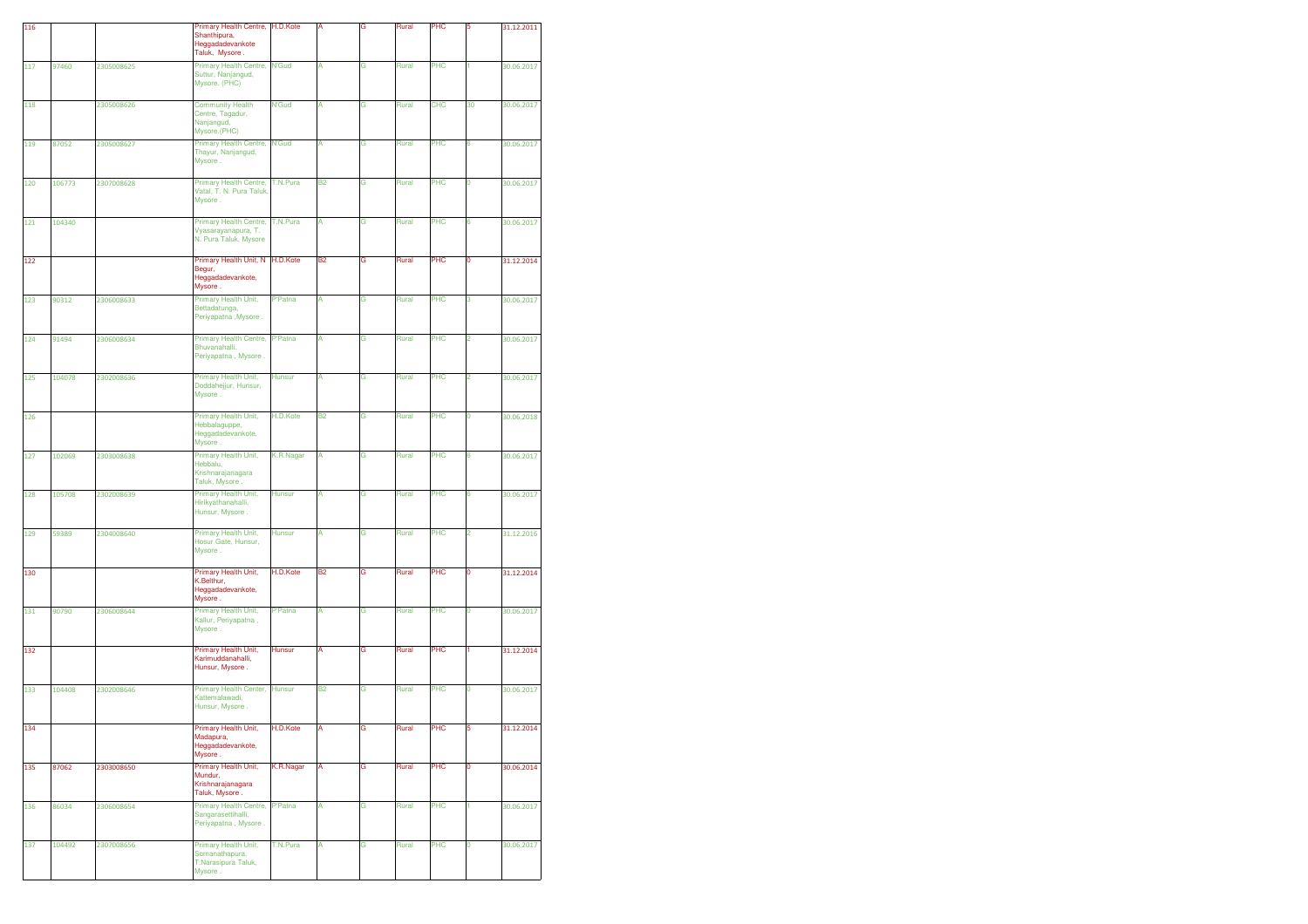| 138 |        |            | Primary Health Centre,                                                                             | T.N.Pura      | <b>B2</b> | Ġ | Rural | PHC        | 0           | 30.06.2017      |
|-----|--------|------------|----------------------------------------------------------------------------------------------------|---------------|-----------|---|-------|------------|-------------|-----------------|
|     |        |            | Sosale, T.Narasipura<br>Taluk, Mysore.                                                             |               |           |   |       |            |             |                 |
| 139 | 101864 | 2302008658 | Primary Health Unit,<br>Tattekere, Hunsur,<br>Mysore.                                              | <b>Hunsur</b> | А         | G | Rural | PHC        | 4           | 30.06.2017      |
| 140 | 102077 | 2303076206 | Primary Health Unit,<br>Tippur,<br>Krishnarajanagara<br>Taluk, Mysore.                             | K.R.Nagar     | А         | G | Rural | PHC        | 6           | 30.06.2017      |
| 141 | 106879 | 2307008660 | <b>Primary Health Centre,</b><br>Thuruganur,<br>T.Narasipura Taluk,<br>Mysore.                     | T.N.Pura      | <b>B2</b> | G | Rural | PHC        | 0           | 230.06.201<br>7 |
| 142 | 84055  | 2305008667 | <b>Primary Veterinary</b><br>Center,<br>Thayur, Nanjangud,<br>Mysore.                              | <b>N'Gud</b>  | с         | G | Rural | <b>PVC</b> | 0           | 30.06.2017      |
| 143 |        |            | <b>Primary Veterinary</b><br>Centre, Narayanapura<br>Village.<br>Krishnarajanagara,                | K.R.Nagar     | с         | G | Rural | <b>PVC</b> | 0           | 31.12.2014      |
| 144 |        |            | <b>Primary Veterinary</b><br>Centre, Somanathpura,<br>Tirumakudal Narasipur,<br>Mysore.            | T.N.Pura      | C         | G | Rural | <b>PVC</b> | O           | 31.12.2014      |
| 145 |        |            | Veterinary Dispensary,<br>B. Seehally, Bannur<br>Hobli, Tirumakudal<br>Narasipur, Mysore.          | T.N.Pura      | с         | G | Rural | VD         | 0           | 31.12.2014      |
| 146 | 78514  | 2307008673 | <b>Primary Veterinary</b><br>Center, Kaveripura,<br>Tirumakudal Narasipur,<br>Mysore.              | T.N.Pura      | с         | G | Rural | <b>PVC</b> | 0           | 30.06.2017      |
| 147 | 83143  | 2307008674 | <b>Primary Veterinary</b><br>Center, Kempegowda<br>Koppal, Bannur Hobli,<br>Tirumakudal Narasipur, | T.N.Pura      | C         | G | Rural | <b>PVC</b> | 0           | 30.06.2017      |
| 148 | 87090  | 2307008675 | <b>Primary Veterinary</b><br>Center, Musavina<br>Koppal, Tirumakudal<br>Narasipur, Mysore.         | T.N.Pura      | C         | Ġ | Rural | <b>PVC</b> | Ō           | 30.06.2017      |
| 149 | 75382  | 2307008676 | <b>Primary Veterinary</b><br>Center,<br>Rangasamudra,<br>Tirumakudal Narasipur,                    | T.N.Pura      | с         | G | Rural | <b>PVC</b> | 0           | 30.06.2017      |
| 150 | 87086  | 2307008677 | <b>Primary Veterinary</b><br>Center, Chidaravally,<br>T.N.Pura Tq. Mysore<br>Dist.,                | T.N.Pura      | C         | G | Rural | <b>PVC</b> | 0           | 30.06.2017      |
| 151 | 77948  | 2307008678 | <b>Primary Veterinary</b><br>Center, Thadimalangi,<br>Tirumakudal Narasipur,<br>Mysore.            | T.N.Pura      | C         | G | Rural | <b>PVC</b> | 0           | 30.06.2017      |
| 152 | 78194  | 2305008679 | <b>Primary Veterinary</b><br>Centre,<br>Kugaloor, Nanjangud,<br>Mysore.                            | <b>N'Gud</b>  | с         | G | Rural | <b>PVC</b> | 0           | 30.06.2017      |
| 153 |        |            | Sridevi Clinic, 7th<br>Road, K.R.nagar,<br>Mysore - 571602,                                        | K.R.Nagar     | А         | P | Rural | <b>NH</b>  | 8           | 30.06.2014      |
| 154 |        |            | Veterinary Hospital,<br>Saraguru,<br>Heggadadevankote,<br>Mysore District,                         | H.D.Kote      | с         | G | Rural | VH         | 0           | 31.12.2014      |
| 155 | 78104  | 2307008718 | Veterinary Dispensary,<br>Thurganur,<br>Tirumakudal Narasipur,<br>Mysore.                          | T.N.Pura      | C         | G | Rural | VD         | 0           | 30.06.2017      |
| 156 |        |            | Veterinary Dispensary,<br>Madapura, H.D.Kote<br>Tq. Mysore District,                               | H.D.Kote      | с         | G | Rural | VD         | 0           | 31.12.2014      |
| 157 | 86029  | 2306008721 | <b>Primary Veterinary</b><br>Centre, Avarthy,<br>Piriyapatna Taluk,<br>Mysore District,            | P'Patna       | с         | G | Rural | <b>PVC</b> | $\mathbf 0$ | 30.06.2017      |
| 158 | 87069  | 2305008722 | Veterinary Dispensary,<br>Kasuvinahalli,<br>Nanjangud, Mysore.                                     | <b>N'Gud</b>  | C         | G | Rural | VD         | 0           | 30.06.2017      |
| 159 | 78512  | 2307008723 | <b>Veterinary Dispensary,</b><br>Kalihundi, T. N. Pura,<br>Mysore,                                 | T.N.Pura      | с         | G | Rural | VD         | 0           | 30.06.2017      |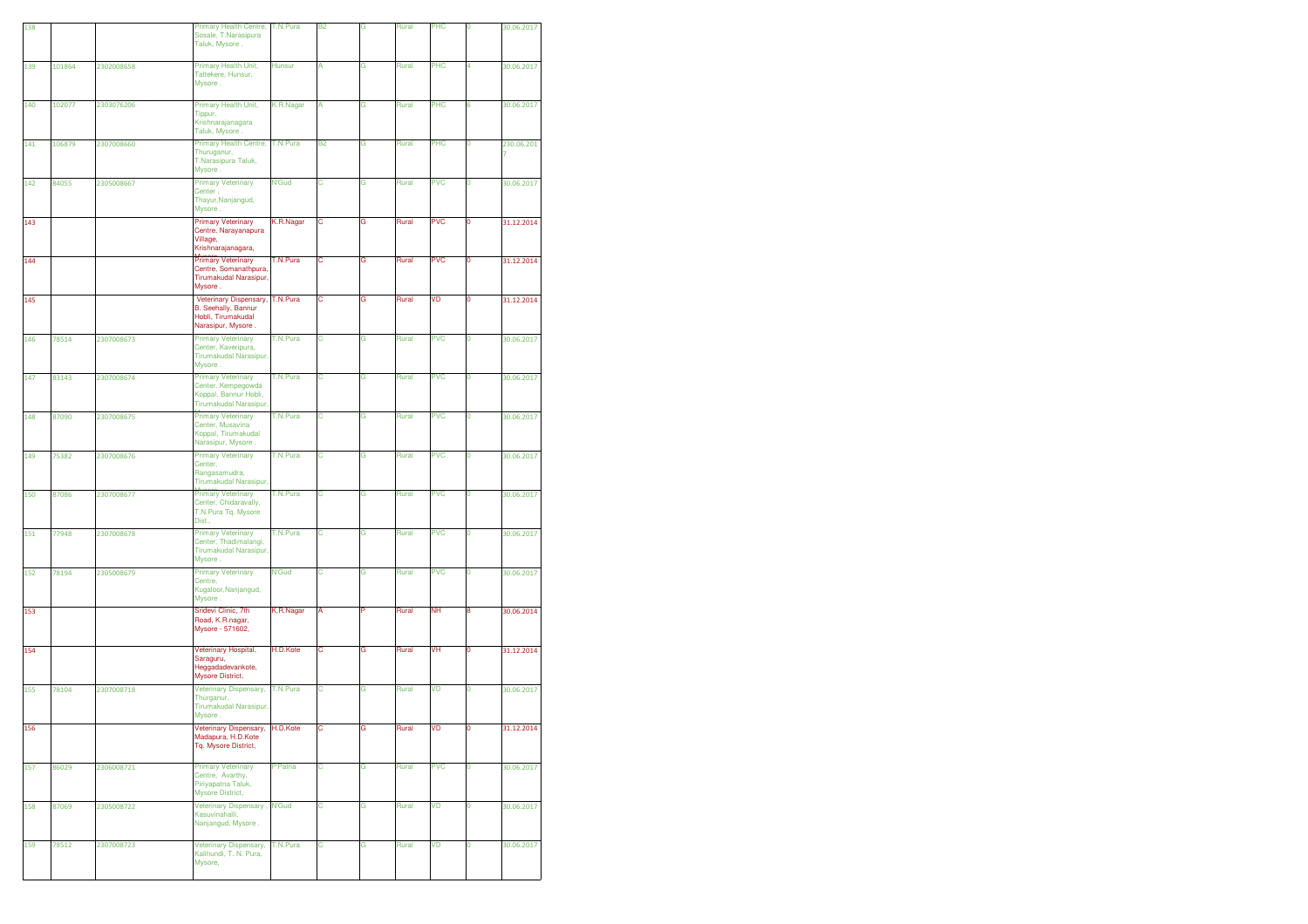| 160 | 75386  | 2307008724 | Veterinary Dispensary,<br>Kupya, Tirumakudal<br>Narasipur, Mysore.                                | T.N.Pura       | C | G | Rural | VD         | 0           | 30.06.2017 |
|-----|--------|------------|---------------------------------------------------------------------------------------------------|----------------|---|---|-------|------------|-------------|------------|
|     |        |            |                                                                                                   |                |   |   |       |            |             |            |
| 161 | 78075  | 2307008725 | Veterinary Dispensary,<br>Muguru, T. N. Pura,<br>Mysore,                                          | T.N.Pura       | с | G | Rural | VD         | 0           | 30.06.2017 |
| 162 | 78162  | 1704026500 | Veterinary Dispensary,<br>Adaguru, K.R.Nagar<br><b>Taluk, Mysore District</b>                     | K.R.Nagar      | с | G | Rural | VD         | 0           | 30.06.2015 |
| 163 | 78068  | 2306008727 | Veterinary Dispensary,<br>Ambalare, Piriyaptna<br><b>Taluk, Mysore District</b>                   | P'Patna        | С | G | Rural | VD         | 0           | 30.06.2016 |
| 164 | 60510  | 2303008728 | <b>Veterinary Dispensary,</b><br>Anakana<br>Halli, Krishnarajanagar,<br><b>Mysore District</b>    | K.R.Nagar      | с | G | Rural | VD         | 0           | 30.06.2014 |
| 165 | 104482 | 2303008729 | Veterinary Dispensary,<br>Arjunahalli, Krishnaraja<br>nagar, Mysore District,                     | K.R.Nagar      | с | G | Rural | VD         | 0           | 30.06.2017 |
| 166 | 78047  | 2306081592 | <b>Primary Veterinary</b><br>Centre, Barse Kopalu,<br>Periyaptna Taluk,<br>Mysore District,       | P'Patna        | С | G | Rural | <b>PVC</b> | 0           | 30.06.2017 |
| 167 | 78170  | 2301008731 | Veterinary Dispensary,<br>Beechanahalli,<br>Heggadadevankote<br>Taluk, Mysore District,           | H.D.Kote       | с | G | Rural | VD         | 0           | 30.06.2017 |
| 168 | 78040  | 2306081650 | Veterinary Dispensary,<br>Bettadapura,<br>Periyaptna Taluk,<br>Mysore District,                   | P'Patna        | С | G | Rural | VD         | 0           | 30.06.2017 |
| 169 | 78044  | 2306008733 | <b>Primary Veterinary</b><br>Centre, Bettadathunga,<br>Piriyapatna Taluk,<br>Mysore District,     | P'Patna        | c | G | Rural | <b>PVC</b> | 0           | 30.06.2017 |
| 170 | 105681 | 2303079108 | Veterinary Dispensary,<br>Bherya,<br>Krishnarajanagar,<br>Mysore District,                        | K.R.Nagar      | С | G | Rural | VD         | O           | 30.06.2018 |
| 171 |        |            | <b>Primary Veterinary</b><br>Centre, Bhuvana Halli,<br>Piriyapatna Taluk,<br>Mysore District,     | P'Patna        | С | G | Rural | <b>PVC</b> | 0           | 31.12.2014 |
| 172 | 86032  | 2306008736 | <b>Primary Veterinary</b><br>Centre, Bekkre,<br>Periyaptna Taluk,<br>Mysore District,             | P'Patna        | с | G | Rural | <b>PVC</b> | 0           | 30.06.2017 |
| 173 | 83144  | 2302008737 | Veterinary Dispensary,<br><b>Bilikere, Hunusur</b><br>Taluk, Mysore District,                     | <b>Hunsur</b>  | с | G | Rural | VD         | $\mathbf 0$ | 30.06.2017 |
| 174 | 101878 | 2302008738 | <b>Primary Veterinary</b><br>Centre, Bolanahalli,<br>Hunusur Taluk, Mysore<br>District,           | <b>Hunsur</b>  | С | G | Rural | <b>PVC</b> | 0           | 30.06.2017 |
| 175 |        |            | <b>Primary Veterinary</b><br>Center, Belaru,<br>Nanjangud, Mysore<br>District,                    | <b>N'Gud</b>   | с | G | Rural | <b>PVC</b> | 0           | 30.06.2017 |
| 176 | 94161  | 2305008557 | <b>Primary Veterinary</b><br>Centre, Chapparada<br>Halli, Periyapatna,<br>Mysore District,        | <b>P'Patna</b> | с | G | Rural | <b>PVC</b> | 0           | 30.06.2017 |
| 177 |        |            | <b>Primary Veterinary</b><br>Centre, Chikkereyuru,<br>Heggadadevankote,<br><b>Mysore District</b> | H.D.Kote       | С | G | Rural | <b>PVC</b> | 0           | 31.12.2014 |
| 178 | 63171  | 2305008743 | <b>Primary Veterinary</b><br>Centre, Devanuru,<br>Nanjangud, Mysore<br>District,                  | N'Gud          | с | G | Rural | <b>PVC</b> | O           | 30.06.2014 |
| 179 |        |            | <b>Primary Veterinary</b><br>Center, Dodde<br>Kopalu, Krishnarajanag<br>ar, Mysore District,      | K.R.Nagar      | c | G | Rural | <b>PVC</b> | 0           | 31.12.2014 |
| 180 | 80993  | 2305008745 | <b>Primary Veterinary</b><br>Centre, Eregowdana<br>Hundi, Nanjangud,<br>Mysore District,          | N'Gud          | C | G | Rural | <b>PVC</b> | 0           | 30.06.2017 |
| 181 | 60537  | 2303079115 | Veterinary Dispensary,<br>Gandanahalli,<br>Krishnarajanagar,<br>Mysore District,                  | K.R.Nagar      | c | G | Rural | VD         | 0           | 30.06.2015 |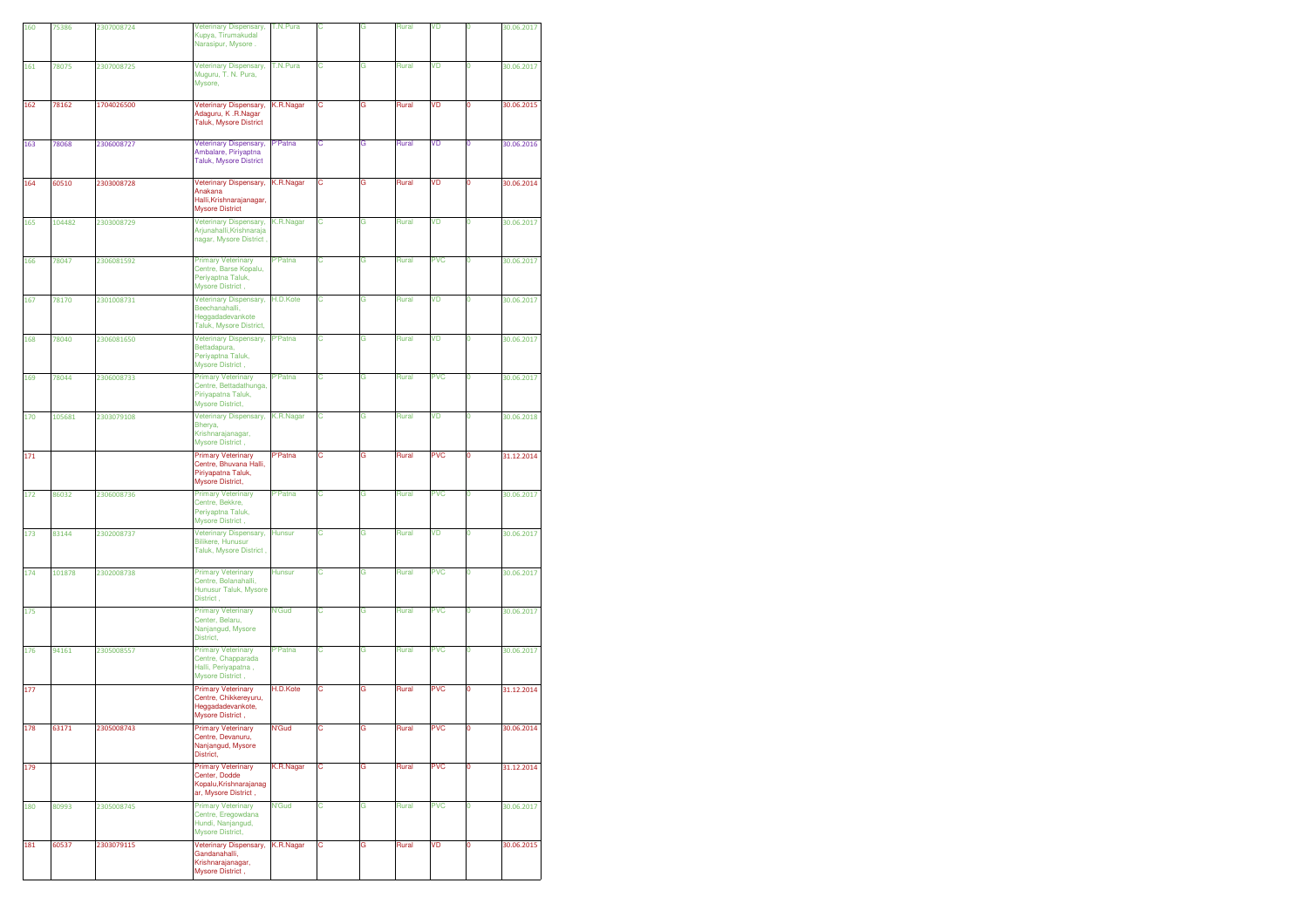| 182 |                   |            | <b>Primary Veterinary</b><br>Centre, Ghattawadi<br>Nanjangud, Mysore<br>District,                   | <b>N'Gud</b>  | с | G | Rural | <b>PVC</b> | 0 | 30.06.2017 |
|-----|-------------------|------------|-----------------------------------------------------------------------------------------------------|---------------|---|---|-------|------------|---|------------|
| 183 | 85633             | 2302008748 | Veterinary Hospital,<br>Gavadagere, Hunusur<br>Taluk, Mysore District,                              | <b>Hunsur</b> | с | G | Rural | VH         | 0 | 30.06.2017 |
| 184 |                   |            | Veterinary Dispensary,<br>Hadinaru, Nanjangud,<br>Mysore District,                                  | <b>N'Gud</b>  | с | G | Rural | VD         | 0 | 30.06.2017 |
| 185 | 87055             | 2306008750 | <b>Primary Veterinary</b><br>Centre, Halagana Halli,<br>Piriyaptna Taluk,<br>Mysore District,       | P'Patna       | С | G | Rural | <b>PVC</b> | 0 | 30.06.2017 |
| 186 | 83051             | 2301008751 | <b>Primary Veterinary</b><br>Dispensary, Alanahalli,<br>Heggadadevankote<br>Taluk, Mysore District, | H.D.Kote      | с | G | Rural | <b>PVC</b> | 0 | 30.06.2017 |
| 187 |                   |            | Veterinary Dispensary,<br>Hampapura,<br>Heggadadevankote,<br>Mysore District,                       | H.D.Kote      | с | G | Rural | VD         | 0 | 31.12.2014 |
| 188 | 94291             | 2302008753 | Veterinary Dispensary,<br>Hanagudu, Hunusur<br>Taluk, Mysore District,                              | <b>Hunsur</b> | С | G | Rural | VD         | 0 | 30.06.2017 |
| 189 | 78032             | 2306080157 | Veterinary Dispensary,<br>Hunasavadi,<br>Periyaptna Taluk,<br>Mysore District,                      | P'Patna       | с | G | Rural | VD         | 0 | 30.06.2017 |
| 190 | 83082             | 2303008755 | <b>Veterinary Dispensary,</b><br>Hanasoge, Krishnarajan<br>agar, Mysore District,                   | K.R.Nagar     | с | G | Rural | VD         | 0 | 30.06.2017 |
| 191 |                   |            | <b>Primary Veterinary</b><br>Center, Haradanahalli,<br>Krishnarajanagar,<br>Mysore District,        | K.R.Nagar     | с | G | Rural | <b>PVC</b> | 0 | 30.06.2017 |
| 192 |                   |            | Veterinary Dispensary,<br>Hebbal, Krishnarajanag<br>ar, Mysore District,                            | K.R.Nagar     | c | G | Rural | VD         | 0 | 31.12.2015 |
| 193 |                   |            | Veterinary Dispensary,<br>Hedatale, Nanjangud,<br>Mysore District,                                  | N'Gud         | с | G | Rural | VD         | O | 30.06.2017 |
| 194 |                   |            | Veterinary Dispensary,<br>Hediyala, Nanjangud,<br>Mysore District,                                  | <b>N'Gud</b>  | с | G | Rural | VD         | 0 | 30.06.2017 |
| 195 | 2305008760 107946 |            | Veterinary Dispensary,<br>Heggadahalli,<br>Nanjangud, Mysore<br>District,                           | <b>N'Gud</b>  | с | G | Rural | VD         | 0 | 30.06.2017 |
| 196 |                   |            | Veterinary Dispensary,<br>Hemmaragala,<br>Nanjangud, Mysore<br>District,                            | <b>N'Gud</b>  | С | G | Rural | VD         | 0 | 30.06.2017 |
| 197 | 87096             | 2307008762 | <b>Veterinary Dispensary,</b><br>Horalahalli, T. N. Pura<br>Taluk, Mysore District,                 | T.N.Pura      | с | G | Rural | VD         | 0 | 30.06.2017 |
| 198 | 104349            | 2307089451 | <b>Primary Veterinary</b><br>Centre,<br>Hosakote, Krishnarajan<br>agar, Mysore District,            | K.R.Nagar     | с | G | Rural | <b>PVC</b> | 0 | 30.06.2017 |
| 199 | 81060             | 2303008764 | Veterinary Dispensary,<br>Hosuru,<br>Krishnarajanagar,<br><b>Mysore District</b>                    | K.R.Nagar     | с | G | Rural | VD         | 0 | 30.06.2017 |
| 200 | 107008            | 2305090084 | Veterinary Dispensary,<br>Hullahalli, Nanjangud,<br><b>Mysore District.</b>                         | N'Gud         | с | G | Rural | VD         | 0 | 30.06.2013 |
| 201 | 85622             | 2302008766 | Veterinary Hospital,<br>Hunsur Town, Hunusur<br>Taluk, Mysore District,                             | Hunsur        | C | G | Rural | VH         | 0 | 30.06.2017 |
| 202 |                   |            | Veterinary Hospital,<br>Hura, Nanjangud,<br>Mysore District,                                        | <b>N'Gud</b>  | C | G | Rural | VH         | 0 | 30.06.2017 |
| 203 |                   |            | <b>Primary Veterinary</b><br>Centre, Ibjala,<br>Nanjangud, Mysore<br>District,                      | <b>N'Gud</b>  | С | G | Rural | <b>PVC</b> | 0 | 30.06.2016 |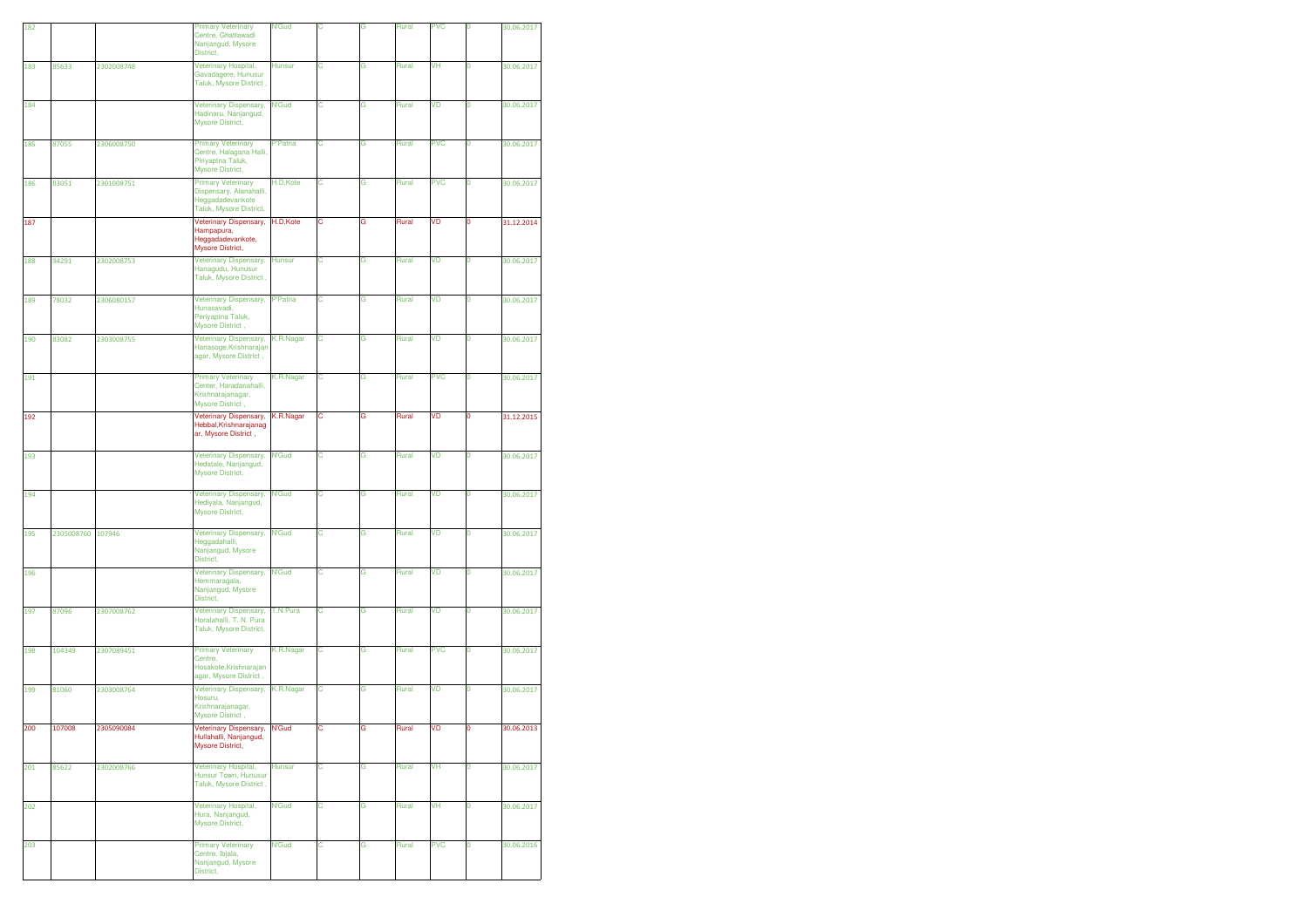|     |        |            | <b>Primary Veterinary</b>                                                                       | Hunsur         | с |   |       | <b>PVC</b> | ö |            |
|-----|--------|------------|-------------------------------------------------------------------------------------------------|----------------|---|---|-------|------------|---|------------|
| 204 |        |            | Centre, Kebbekoppalu,<br>Hunusur Taluk, Mysore<br>District,                                     |                |   | G | Rural |            |   | 31.12.2014 |
| 205 |        |            | Veterinary Hospital,<br>Kalahalli, Hunusur<br>Taluk, Mysore District,                           | Hunsur         | с | G | Rural | VH         | ٥ | 31.12.2014 |
| 206 | 83132  |            | 2306008776 Primary Veterinary<br>Center, Kampala Pura,<br>Periyaptna Taluk,<br>Mysore District, | P'Patna        | с | G | Rural | <b>PVC</b> | 0 | 30.06.2017 |
| 207 |        |            | Veterinary Dispensary,<br>Kanagala, Periyaptna<br>Taluk, Mysore District,                       | P'Patna        | с | G | Rural | VD         | 0 | 30.06.2017 |
| 208 |        |            | <b>Primary Veterinary</b><br>Center, Karana Kuppe,<br>Hunusur Taluk, Mysore<br>District,        | Hunsur         | с | G | Rural | <b>PVC</b> | 0 | 31.12.2014 |
| 209 | 101861 | 2302008780 | <b>Primary Veterinary</b><br>Centre, Karimuddana<br>Halli, Hunusur Taluk,<br>Mysore District,   | <b>Hunsur</b>  | с | G | Rural | <b>PVC</b> | 0 | 30.06.2017 |
| 210 | 83126  | 2302008781 | <b>Veterinary Dispensary</b><br>Katte Malavadi,<br>Hunusur Taluk, Mysore<br>District,           | <b>Hunsur</b>  | с | G | Rural | VD         | 0 | 30.06.2017 |
| 211 | 105795 | 2303008782 | Veterinary Dispensary,<br>Kesthurkoppal,<br>Krishnarajanagar,<br>Mysore District,               | K.R.Nagar      | с | G | Rural | VD         | 0 | 30.06.2018 |
| 212 | 105906 | 2306008783 | Veterinary Dispensary,<br>Kithur, Periyaptna<br>Taluk, Mysore District,                         | P'Patna        | с | G | Rural | VD         | 0 | 30.06.2018 |
| 213 | 83136  | 2307008784 | Veterinary Dispensary,<br>Kodagahally, ,<br>Tirumakudal Narasipur,<br>Mysore.                   | T.N.Pura       | C | G | Rural | VD         | O | 30.06.2017 |
| 214 | 85635  | 2306008785 | <b>Primary Veterinary</b><br>Centre, Komala Pura,<br>Periyaptna Taluk,<br>Mysore District,      | <b>P'Patna</b> | C | Ġ | Rural | <b>PVC</b> | O | 30.06.2017 |
| 215 |        |            | <b>Primary Veterinary</b><br>Centre, Kothegala,<br>Hunusur Taluk, Mysore<br>District,           | <b>Hunsur</b>  | с | G | Rural | <b>PVC</b> | ٥ | 31.12.2014 |
| 216 | 64034  | 2303008788 | Veterinary Dispensary,<br>Hosuru,<br>Krishnarajanagar,<br>Mysore District,                      | K.R.Nagar      | с | G | Rural | VH         | 0 | 30.06.2015 |
| 217 |        |            | Veterinary Dispensary,<br>Kudlapura,<br>Nanjangud, Mysore<br>District,                          | <b>N'Gud</b>   | с | G | Rural | VD         | 0 | 30.06.2017 |
| 218 | 83075  | 2303008790 | <b>Primary Veterinary</b><br>Centre, Laladevana<br>Halli, Krishnarajanagar,<br>Mysore District, | K.R.Nagar      | с | G | Rural | <b>PVC</b> | 0 | 30.06.2017 |
| 219 |        |            | <b>Primary Veterinary</b><br>Centre, Makodu,<br>Periyaptna Taluk,<br>Mysore District,           | P'Patna        | с | G | Rural | <b>PVC</b> | 0 | 30.06.2018 |
| 220 | 61010  | 2303008792 | Veterinary Dispensary,<br>Manchanahalli,<br>Krishnarajanagar,<br>Mysore District,               | K.R.Nagar      | с | G | Rural | VD         | 0 | 30.06.2015 |
| 221 |        |            | <b>Primary Veterinary</b><br>Centre,<br>Maragowdanahalli,<br>Krishnarajanagar,                  | K.R.Nagar      | с | G | Rural | <b>PVC</b> | 0 | 31.12.2014 |
| 222 | 102072 | 2303008794 | Veterinary Hospital,<br>Mirle, Krishnarajanagar,<br>Mysore District,                            | K.R.Nagar      | C | G | Rural | VH         | 0 | 30.06.2018 |
| 223 | 78520  | 2301008795 | <b>Primary Veterinary</b><br>Centre, Mullur,<br>Heggadadevankote,<br>Mysore District,           | H.D.Kote       | с | G | Rural | <b>PVC</b> | O | 30.06.2017 |
| 224 |        |            | <b>Primary Veterinary</b><br>Centre, Naralakuppe,<br>Hunusur Taluk, Mysore<br>District,         | Hunsur         | С | G | Rural | <b>PVC</b> | 0 | 31.12.2014 |
| 225 |        |            | <b>Primary Veterinary</b><br>Centre,<br>Panchavalli, Piriyapatna<br>Taluk, Mysore District,     | <b>P'Patna</b> | с | G | Rural | <b>PVC</b> | 0 | 30.06.2017 |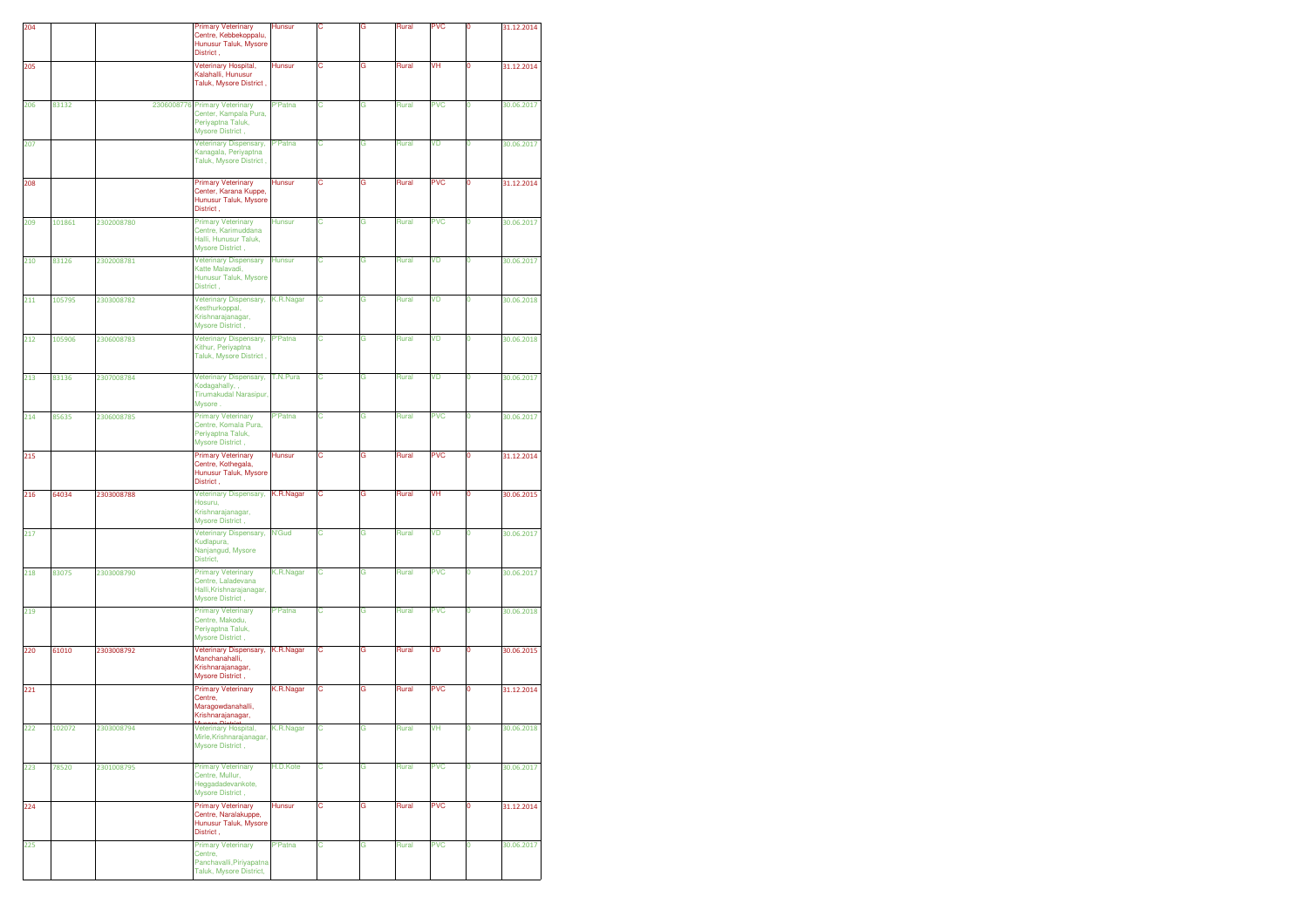| 226 |        |            | <b>Primary Veterinary</b><br>Centre,                                                                | K.R.Nagar      | C | Ġ | Rural | <b>PVC</b> | O  | 30.06.2017 |
|-----|--------|------------|-----------------------------------------------------------------------------------------------------|----------------|---|---|-------|------------|----|------------|
|     |        |            | Pashupathi, Krishnaraja<br>nagar, Mysore District,                                                  |                |   |   |       |            |    |            |
| 227 |        |            | Veterinary Hospital<br>Piriyaptna Town,<br>Periyaptna Taluk,<br>Mysore District,                    | <b>P'Patna</b> | С | G | Rural | VH         | 0  | 30.06.2017 |
| 228 | 87063  | 2306008802 | Veterinary Dispensary,<br>Ravanduru, Periyaptna<br>Taluk, Mysore District,                          | P'Patna        | с | G | Rural | VD         | o  | 30.06.2017 |
| 229 |        |            | <b>Veterinary Dispensary,</b><br>Saligrama, Krishnarajan<br>agar, Mysore District,                  | K.R.Nagar      | С | G | Rural | VD         | 0  | 30.06.2018 |
| 230 |        |            | <b>Primary Veterinary</b><br>Centre, Sangara Shetty<br>Halli, Piriyapatna<br>Taluk, Mysore Distric, | P'Patna        | с | G | Rural | <b>PVC</b> | 0  | 31.12.2015 |
| 231 |        |            | <b>Primary Veterinary</b><br>Centre,<br>Singamaranahalli,<br>Hunusur Taluk, Mysore                  | <b>Hunsur</b>  | с | G | Rural | <b>PVC</b> | 0  | 31.12.2014 |
| 232 |        |            | Veterinary Dispensary,<br>Suttur, Nanjangud,<br>Mysore District,                                    | <b>N'Gud</b>   | С | G | Rural | VD         | 0  | 30.06.2017 |
| 233 | 78179  | 2301008808 | <b>Primary Veterinary</b><br>Centre, B.Matakere,<br>Heggadadevankote,<br>Mysore District,           | H.D.Kote       | с | G | Rural | <b>PVC</b> | 0  | 30.06.2014 |
| 234 |        |            | Veterinary Dispensary,<br>Tagaduru, Nanjangud,<br>Mysore District,                                  | N'Gud          | с | G | Rural | VD         | 0  | 31.12.2014 |
| 235 | 87081  | 2307008810 | Veterinary Dispensary,<br>Talakadu, T. N. Pura<br>Taluk, Mysore District,                           | T.N.Pura       | C | G | Rural | <b>VD</b>  | O  | 30.06.2017 |
| 236 | 80660  | 2303008811 | <b>Primary Veterinary</b><br>Centre, Tandre<br>Grama, Krishnarajanag<br>ar, Mysore District,        | K.R.Nagar      | C | G | Rural | <b>PVC</b> | Ō  | 30.06.2017 |
| 237 | 104495 | 2305008812 | Veterinary Dispensary,<br>Thandavapura,<br>Nanjangud, Mysore<br>District,                           | <b>N'Gud</b>   | с | G | Rural | VD         | 0  | 30.06.2017 |
| 238 | 82868  | 2303008813 | <b>Primary Veterinary</b><br>Centre,<br>Tippura, Krishnarajanag<br>ar, Mysore District,             | K.R.Nagar      | С | G | Rural | <b>PVC</b> | 0  | 30.06.2017 |
| 239 |        |            | Veterinary Dispensary,<br>Toremavu, Nanjangud,<br>Mysore District,                                  | N'Gud          | с | G | Rural | VD         | O. | 30.06.2017 |
| 240 | 83139  | 2307008815 | Veterinary Dispensary,<br>Vyasarajapura, T. N.<br>Pura Taluk, Mysore<br>District,                   | T.N.Pura       | С | G | Rural | VD         | 0  | 30.06.2017 |
| 241 |        |            | <b>Primary Veterinary</b><br>Center, Chandravadi,<br>Nanjangud, Mysore<br>District,                 | N'Gud          | с | G | Rural | <b>PVC</b> | 0  | 31.12.2014 |
| 242 |        |            | Veterinary<br>Dispensary, Hanchipura<br>Nanjangud, Mysore<br>District,                              | N'Gud          | C | G | Rural | VD         | 0  | 30.06.2017 |
| 243 | 78518  | 2301008820 | <b>Primary Veterinary</b><br>Center, Hegganur,<br>Heggadadevankote,<br>Mysore District,             | H.D.Kote       | С | G | Rural | <b>PVC</b> | 0  | 30.06.2017 |
| 244 | 80987  | 2305008823 | Veterinary<br>Dispensary, Kalale,<br>Nanjangud, Mysore<br>District,                                 | <b>N'Gud</b>   | c | G | Rural | VD         | 0  | 30.06.2017 |
| 245 | 81001  | 2305008824 | Veterinary<br>Dispensary, Kalkunda,<br>Nanjangud, Mysore<br>District,                               | <b>N'Gud</b>   | с | G | Rural | VD         | 0  | 30.06.2017 |
| 246 | 80996  | 2305008826 | <b>Primary Veterinary</b><br>Centre, Konanuru,<br>Nanjangud, Mysore<br>District,                    | <b>N'Gud</b>   | С | G | Rural | <b>PVC</b> | 0  | 30.06.2017 |
| 247 | 80651  | 2301008828 | <b>Primary Veterinary</b><br>Center Metikuppe,<br>Heggadadevankote,<br>Mysore District,             | H.D.Kote       | С | G | Rural | <b>PVC</b> | 0  | 30.06.2017 |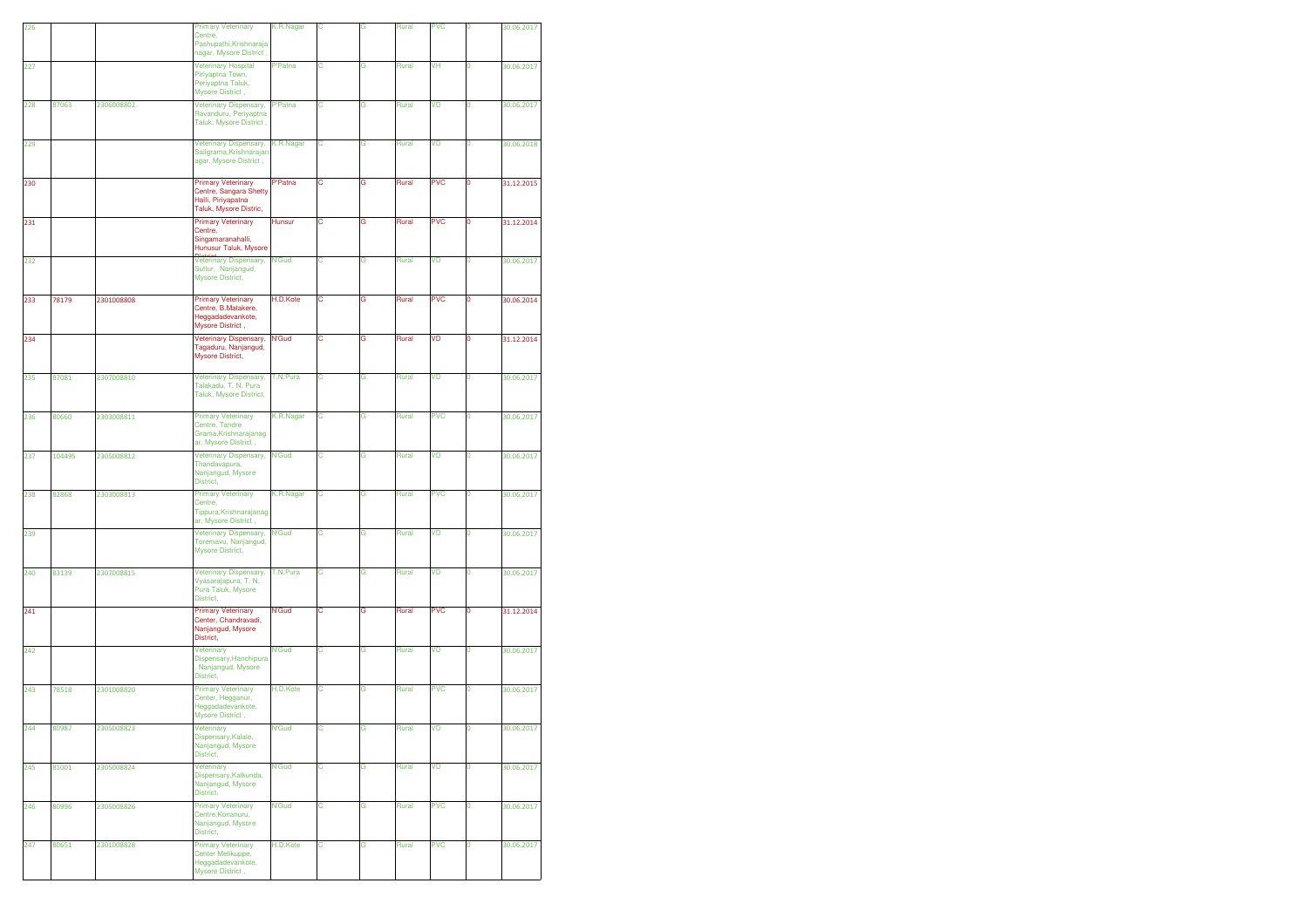| 248 |        |            | <b>Primary Veterinary</b><br>Center N.Begur,                                                    | H.D.Kote     | c              | G | Rural | <b>PVC</b> | $\mathbf 0$ | 31.12.2014 |
|-----|--------|------------|-------------------------------------------------------------------------------------------------|--------------|----------------|---|-------|------------|-------------|------------|
|     |        |            | Heggadadevankote,<br>Mysore District,                                                           |              |                |   |       |            |             |            |
| 249 | 102530 | 2301080726 | <b>Primary Veterinary</b><br>Centre, N.Belthur,<br>Heggadadevankote,<br>Mysore District,        | H.D.Kote     | C              | G | Rural | <b>PVC</b> | 0           | 30.06.2017 |
| 250 |        |            | Veterinary Dispensary,<br>Hallare, Nanjangud<br>Taluk, Mysore District,                         | <b>N'Gud</b> | с              | G | Rural | VD         | 0           | 30.06.2017 |
| 251 | 84895  | 2305008834 | <b>Primary Veterinary</b><br>Centre, Yalahalli,<br>Nanjangud, Mysore<br>District,               | <b>N'Gud</b> | с              | G | Rural | <b>PVC</b> | 0           | 30.06.2016 |
| 252 |        |            | Veterinary Hospital,<br>Bannur, Tirumakudal<br>Narasipur, Mysore.                               | T.N.Pura     | с              | G | Rural | VH         | 0           | 31.12.2014 |
| 253 |        |            | Veterinary Hospital,<br>H.D.Kote, Mysore.                                                       | H.D.Kote     | С              | G | Rural | VH         | 0           | 31.12.2014 |
| 254 | 87073  | 2304008841 | Veterinary Hospital,<br>T.N.Pura, Link Road,<br>Mysore.                                         | T.N.Pura     | С              | G | Rural | VH         | 0           | 30.06.2017 |
| 255 |        |            | Vinayaka<br>Chikisthalaya, 7th<br>Road, K.R.nagar,<br>Mysore - 571602,                          | K.R.Nagar    | А              | P | Rural | NΗ         | 3           | 31.12.2014 |
| 256 |        |            | ESI, Hunsur, Mysore<br>District.                                                                | Hunsur       | <b>B2</b>      | G | Rural | PHC        | 1           | 31.12.2014 |
| 257 |        | 2304050829 | <b>Saint Mary's</b><br><b>Community Health</b><br>Center, Hunsur - Begur<br>Road, H.D. Kote,    | H.D.Kote     | A              | p | Rural | <b>NH</b>  | 25          | 30.06.2017 |
| 258 | 86031  | 2306050835 | Veterinary Dispensary,<br>Poonadahalli,<br>Periyapatna Taluk,<br>Mysore District.               | P'Patna      | C              | G | Rural | VD         | O           | 30.06.2017 |
| 259 | 63204  | 2303050841 | Veterinary Dispensary,<br>Meluru, Mirle, K.R.<br>Nagar, Mysore                                  | K.R.Nagar    | с              | G | Rural | VD         | 0           | 30.06.2015 |
| 260 | 56191  | 2306051117 | TT Hospital, Golden<br>Temple, Nyingmapa<br>Monastery, Bylakuppe,<br>Periypatna, Mysore         | P'Patna      | A              | P | Rural | <b>NH</b>  | 40          | 31.12.2015 |
| 261 |        |            | KVS Sub Center,<br>Mullur,<br>Gavadagere Hobli,<br>Hunsur Taluk, Mysore                         | Hunsur       | С              | G | Rural | KVS        | 0           | 31.12.2015 |
| 262 |        |            | Harsha Nursing Home,<br>Arkantha Road, K.R.<br>Nagar - 571 602,<br>Mysore District.             | K.R.Nagar    | А              | P | Rural | <b>NH</b>  | 15          | 31.12.2014 |
| 263 |        |            | <b>Chaitra Clinic &amp; Clinical</b><br>Lab, Bazar Road, K R<br>nagar, Mysore Dist              | K.R.Nagar    | B <sub>3</sub> |   | Rural | LAB        | 0           | 31.12.2014 |
| 264 |        |            | Taluk General Hospital,<br>K R Nagar, Mysore<br><b>District</b>                                 | K.R.Nagar    | A              | G | Rural | GH         | 100         | 31.12.2013 |
| 265 | 80657  | 2301056675 | Veterinary Dispensary,<br>Annur, H.D.Kote Taluk,<br><b>Mysore District.</b>                     | H.D.Kote     | с              | G | Rural | VD         | 0           | 30.06.2017 |
| 266 |        |            | Veterinary Dispensary,<br>Manganahalli H.D.Kote<br>Taluk, Mysore District.                      | H.D.Kote     | с              | G | Rural | VD         | 0           | 31.12.2014 |
| 267 | 102534 | 2301089078 | Veterinary Dispensary,<br>Antharsanthe,<br>H.D.Kote Taluk,<br><b>Mysore District.</b>           | H.D.Kote     | С              | G | Rural | VD         | 0           | 30.06.2017 |
| 268 |        |            | <b>Primary Veterinary</b><br>Center K. Belthur<br>Village, H.D.Kote<br>Taluk, Mysore District.  | H.D.Kote     | с              | G | Rural | <b>PVC</b> | 0           | 31.12.2014 |
| 269 |        |            | <b>Primary Veterinary</b><br>Center Chennagundi<br>Village, H.D.Kote<br>Taluk, Mysore District. | H.D.Kote     | с              | G | Rural | <b>PVC</b> | 0           | 31.12.2014 |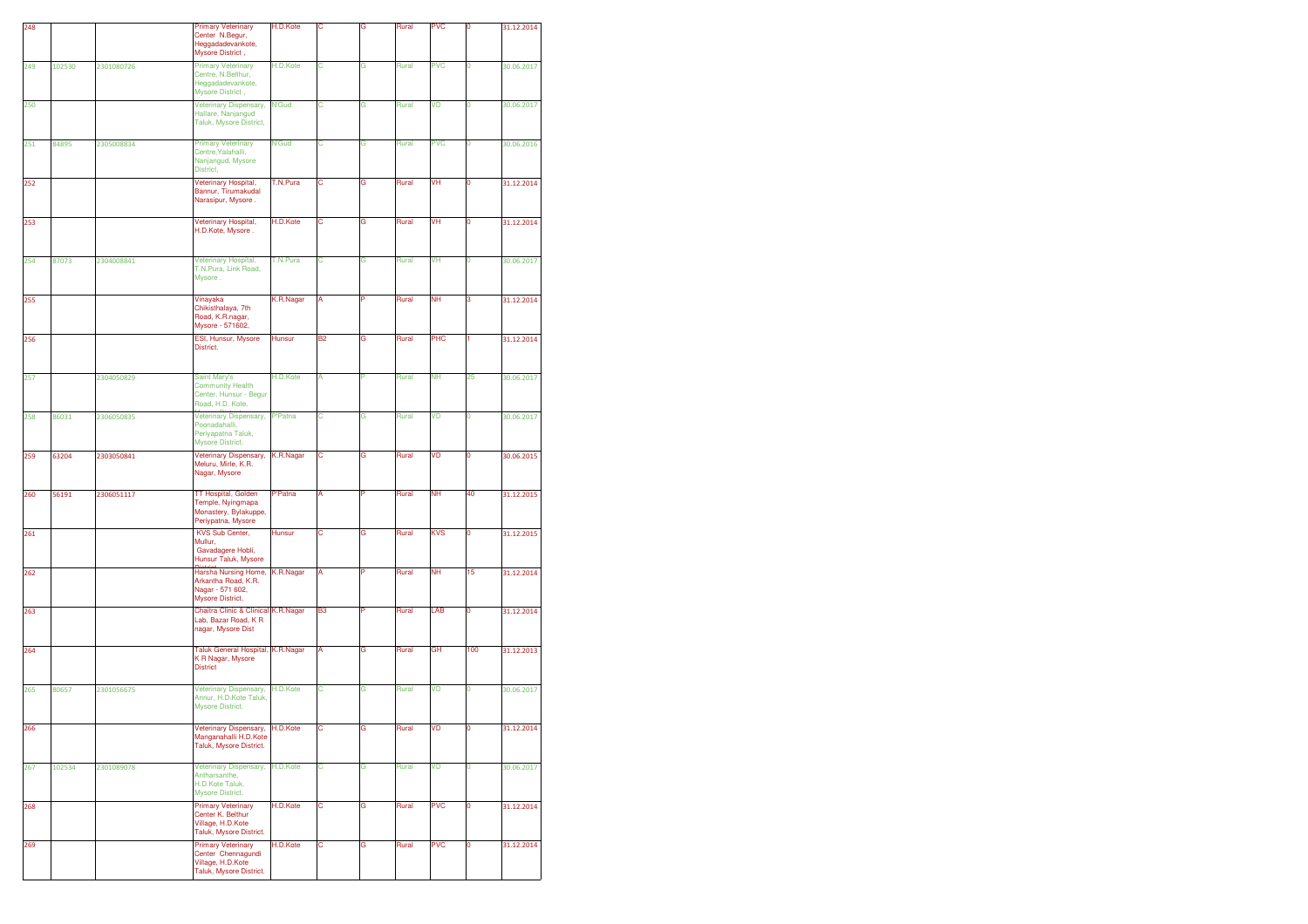| 270 |        |            | <b>Primary Veterinary</b><br>Center Badagalapura<br>Village, H.D.Kote<br>Taluk, Mysore District.      | H.D.Kote       | Ċ         | G | Rural | <b>PVC</b> | 0              | 31.12.2014 |
|-----|--------|------------|-------------------------------------------------------------------------------------------------------|----------------|-----------|---|-------|------------|----------------|------------|
| 271 | 86033  | 2306056681 | Veterinary Dispensary,<br>Muttur Periypatna<br>Taluk, Mysore District.                                | <b>P'Patna</b> | С         | G | Rural | VD         | 0              | 30.06.2017 |
| 272 | 78035  | 2306056682 | Veterinary Dispensary,<br><b>Sundaval Periypatna</b><br>Taluk, Mysore District.                       | P'Patna        | с         | G | Rural | VD         | 0              | 30.06.2017 |
| 273 |        |            | Key village scheme<br>subcentre(Primary<br><b>Veterinary Center)</b><br>Bannikuppe, Hunsur            | Hunsur         | С         | G | Rural | KVS        | 0              | 31.12.2014 |
| 274 |        |            | Telula Minese Dist<br>Center Ummathur,<br>Hunsur Taluk, Mysore<br>District.                           | Hunsur         | с         | G | Rural | <b>PVC</b> | 0              | 31.12.2011 |
| 275 |        |            | <b>Primary Veterinary</b><br>Center (Key Village<br>scheme<br>subcentre)Rathnapuri,                   | Hunsur         | с         | G | Rural | <b>KVS</b> | O              | 31.12.2014 |
| 276 |        |            | <b>Primary Veterinary</b><br>Center<br>Hirikayathanahalli,<br>Hunsur Taluk, Mysore                    | Hunsur         | С         | G | Rural | <b>PVC</b> | 0              | 31.12.2014 |
| 277 | 89567  | 2302056687 | <b>Primary Veterinary</b><br>Center Dharmapura,<br>Hunsur Taluk, Mysore<br>District.                  | <b>Hunsur</b>  | С         | G | Rural | <b>PVC</b> | 0              | 30.06.2017 |
| 278 |        |            | <b>Primary Veterinary</b><br>Center<br>Kademanuganhalli,<br>Hunsur Taluk, Mysore                      | <b>Hunsur</b>  | с         | G | Rural | <b>PVC</b> | 0              | 31.12.2014 |
| 279 | 83039  | 2302056689 | <b>Primary Veterinary</b><br>Center Gagenhalli,<br>Hunsur Taluk, Mysore<br>District.                  | <b>Hunsur</b>  | C         | G | Rural | <b>PVC</b> | O              | 30.06.2017 |
| 280 |        |            | <b>Primary Veterinary</b><br>Center (Key Village<br>Scheme subcentre)<br>Thattekere, Hunsur           | Hunsur         | C         | G | Rural | <b>KVS</b> | $\overline{0}$ | 30.06.2017 |
| 281 | 83148  | 2302056691 | Veterinary Dispensary,<br>Chilakunda, Hunsur<br>Taluk, Mysore District.                               | <b>Hunsur</b>  | С         | G | Rural | VD         | 0              | 30.06.2017 |
| 282 | 83147  | 2302056692 | Veterinary Dispensary,<br>Tenkala Koppalu,<br>Hunsur Taluk, Mysore<br>District.                       | <b>Hunsur</b>  | C         | G | Rural | VD         | 0              | 30.06.2014 |
| 283 |        |            | Government Ayurvedic<br>Hospital Makodu,<br>Periyapatna Taluk,<br><b>Mysore District</b>              | P'Patna        | B1        | G | Rural | AH         | 0              | 31.12.2014 |
| 284 |        |            | Government Ayurvedic<br>Hospital Heriyur,<br>T.Narsipura Taluk,<br><b>Mysore District</b>             | T.N.Pura       | B1        | G | Rural | AΗ         | 0              | 31.12.2014 |
| 285 | 104501 | 2307056699 | Government Ayurvedic<br>Hospital Kodagahalli,<br>T.Narsipura Taluk,<br><b>Mysore District</b>         | T.N.Pura       | <b>B1</b> | G | Rural | AH         | 0              | 30.06.2017 |
| 286 | 106779 | 2307056700 | <b>Government Ayurvedic</b><br>Hospital Heggur,<br>T.Nasipura Taluk,<br><b>Mysore District</b>        | T.N.Pura       | B1        | G | Rural | AH         | $\mathbf 0$    | 30.06.2017 |
| 287 | 104485 | 2307056701 | Government Ayurvedic<br>Hospital Yachenahalli,<br>T.Narsipura Taluk,<br><b>Mysore District</b>        | T.N.Pura       | B1        | G | Rural | AH         | 0              | 30.06.2016 |
| 288 |        |            | <b>Government Ayurvedic</b><br><b>Hospital Kesturu</b><br>Koppalu, KR Nagar<br>Taluk, Mysore District | K.R.Nagar      | B1        | G | Rural | AH         | 0              | 31.12.2014 |
| 289 | 62721  | 2303056704 | <b>Government Ayurvedic</b><br>Hospital Gandanahalli,<br>K.R.Nagar Taluk,<br><b>Mysore District</b>   | K.R.Nagar      | B1        | G | Rural | AH         | O              | 31.12.2013 |
| 290 | 106882 | 2303056705 | Government Ayurvedic<br>Hospital Melur, K.R.<br>Nagar Taluk, Mysore<br><b>District</b>                | K.R.Nagar      | B1        | G | Rural | AΗ         | 0              | 30.06.2017 |
| 291 | 63179  | 2303056706 | Government Ayurvedic<br><b>Hospital Chennamgere</b><br>K.R.Nagar Taluk,<br><b>Mysore District</b>     | K.R.Nagar      | Β1        | G | Rural | AΗ         | 0              | 31.12.2014 |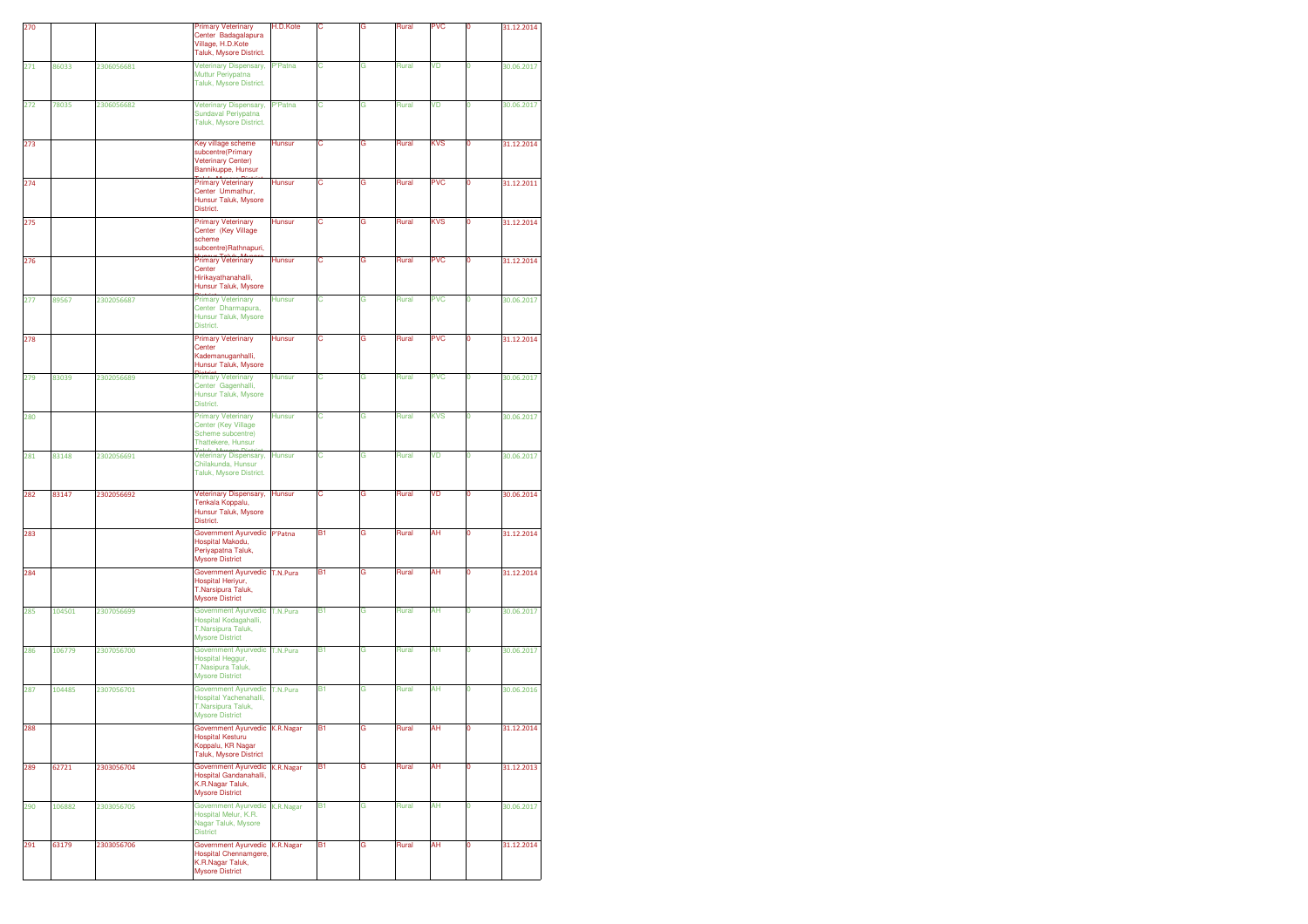| 292 | 63225  | 2307056710 | Government Unani<br>Dispensary<br>B.Bettahalli, Bannur<br>Hobli, T.N.Pura Taluk,                    | T.N.Pura      | B <sub>1</sub> | G | Rural | AH        |              | 31.12.2013 |
|-----|--------|------------|-----------------------------------------------------------------------------------------------------|---------------|----------------|---|-------|-----------|--------------|------------|
| 293 | 104073 | 2304056712 | Government Ayurvedic<br>Dispensary<br>Muthalavadi, T.N.pura<br>Taluk, Mysore District               | T.N.Pura      | B <sub>1</sub> | G | Rural | AH        | 0            | 30.06.2017 |
| 294 | 60552  | 2305056713 | Government Ayurvedic<br>Dispensary Valgere,<br>Nanjangud Taluk,<br><b>Mysore District</b>           | N'Gud         | B1             | G | Rural | AH        | o            | 31.12.2013 |
| 295 |        |            | Government Ayurvedic<br>Dispensary Karya,<br>Nanjangud Taluk,<br><b>Mysore District</b>             | N'Gud         | B1             | G | Rural | AΗ        | 0            | 31.12.2014 |
| 296 |        |            | Government Ayurvedic<br>Dispensary Nagarale,<br>Nanjangud Taluk,<br><b>Mysore District</b>          | N'Gud         | <b>B1</b>      | G | Rural | AH        | 0            | 31.12.2011 |
| 297 | 82727  | 2305056716 | Government Ayurvedic<br><b>Dispensary</b><br>Maralurgodhanpura,<br>Nanjangud Taluk,                 | N'Gud         | B1             | G | Rural | AH        | $\mathbf{0}$ | 30.06.2016 |
| 298 |        |            | Government Ayurvedic<br>Dispensary<br>Hemmarangala,<br>Nanjangud Taluk,                             | N'Gud         | B <sub>1</sub> | G | Rural | AH        | 0            | 30.06.2014 |
| 299 | 62719  | 2305056718 | Government Ayurvedic<br>Dispensary Kirgunda,<br>Nanjangud Taluk,<br><b>Mysore District</b>          | N'Gud         | B1             | G | Rural | AΗ        | 0            | 31.12.2013 |
| 300 |        |            | Government Ayurvedic<br>Dispensary Nanjangud<br>Taluk, Mysore District                              | N'Gud         | <b>B1</b>      | G | Rural | AH        | 6            | 31.12.2014 |
| 301 |        |            | <b>Government Ayurvedic</b><br>Dispensary Yallahalli,<br>Nanjangud Taluk,<br><b>Mysore District</b> | N'Gud         | B <sub>1</sub> | G | Rural | AH        | $\mathbf 0$  | 30.06.2017 |
| 302 |        |            | <b>Government Ayurvedic</b><br><b>Dispensary</b><br>Kempisiddanahundi,<br>Nanjangud Taluk,          | N'Gud         | B1             | G | Rural | AΗ        | Ō            | 31.12.2014 |
| 303 |        |            | Government Ayurvedic<br><b>Dispensary</b><br>Doddakamaravalli,<br>Periyapatna Taluk,                | P'Patna       | <b>B1</b>      | G | Rural | AH        | 0            | 31.12.2011 |
| 304 |        |            | Government Ayurvedic<br>Dispensary Konnasur,<br>Periyapatna Taluk,<br><b>Mysore District</b>        | P'Patna       | B <sub>1</sub> | G | Rural | AΗ        | 0            | 31.12.2014 |
| 305 |        |            | Government Ayurvedic<br>Dispensary<br>Panchavalli,<br>Periyapatna Taluk,                            | P'Patna       | B1             | G | Rural | AH        | o            | 31.12.2014 |
| 306 |        |            | Government Ayurvedic<br>Dispensary Undavadi,<br>Hunsur Taluk, Mysore<br><b>District</b>             | Hunsur        | B1             | G | Rural | AΗ        | 0            | 31.12.2014 |
| 307 |        |            | Government Ayurvedic<br><b>Dispensary Harvae,</b><br>Hunsur Taluk, Mysore<br><b>District</b>        | <b>Hunsur</b> | <b>B1</b>      | G | Rural | AH        | 0            | 30.06.2016 |
| 308 |        |            | Government Ayurvedic<br><b>Dispensary Hunsur</b><br>Taluk, Mysore District                          | <b>Hunsur</b> | <b>B1</b>      | G | Rural | AH        | $\mathbf 0$  | 31.12.2013 |
| 309 | 80646  | 2302056728 | Government Ayurvedic<br>Dispensary Ayalahalli,<br>Huseapur (P), Billikere,<br>Hunsur Taluk, Mysore  | <b>Hunsur</b> | B <sub>1</sub> | G | Rural | AH        | 0            | 30.06.2016 |
| 310 |        |            | <b>Government Ayurvedic</b><br>Dispensary Jabagere,<br>Hunsur Taluk, Mysore<br><b>District</b>      | Hunsur        | B1             | G | Rural | AH        | 0            | 31.12.2014 |
| 311 |        |            | Government Ayurvedic<br>Dispensary Nerale,<br>Nanjangud Taluk,<br><b>Mysore District</b>            | N'Gud         | B <sub>1</sub> | G | Rural | AH        | O            | 31.12.2014 |
| 312 |        |            | Prosetta<br>Bioconformatics Pvt.<br>Ltd., Plot No. 67/B,<br>Hootagalli Industrial                   | <b>Mysore</b> | B <sub>3</sub> | P | Rural | LAB       | O            | 30.06.2018 |
| 313 |        |            | Chaitra Hospital, 15th<br>Cross, Basaveshwara<br>Block, Mysore Road,<br>K.R.Nagar, Mysore           | K.R.Nagar     | А              | P | Rural | <b>NH</b> | 10           | 30.06.2014 |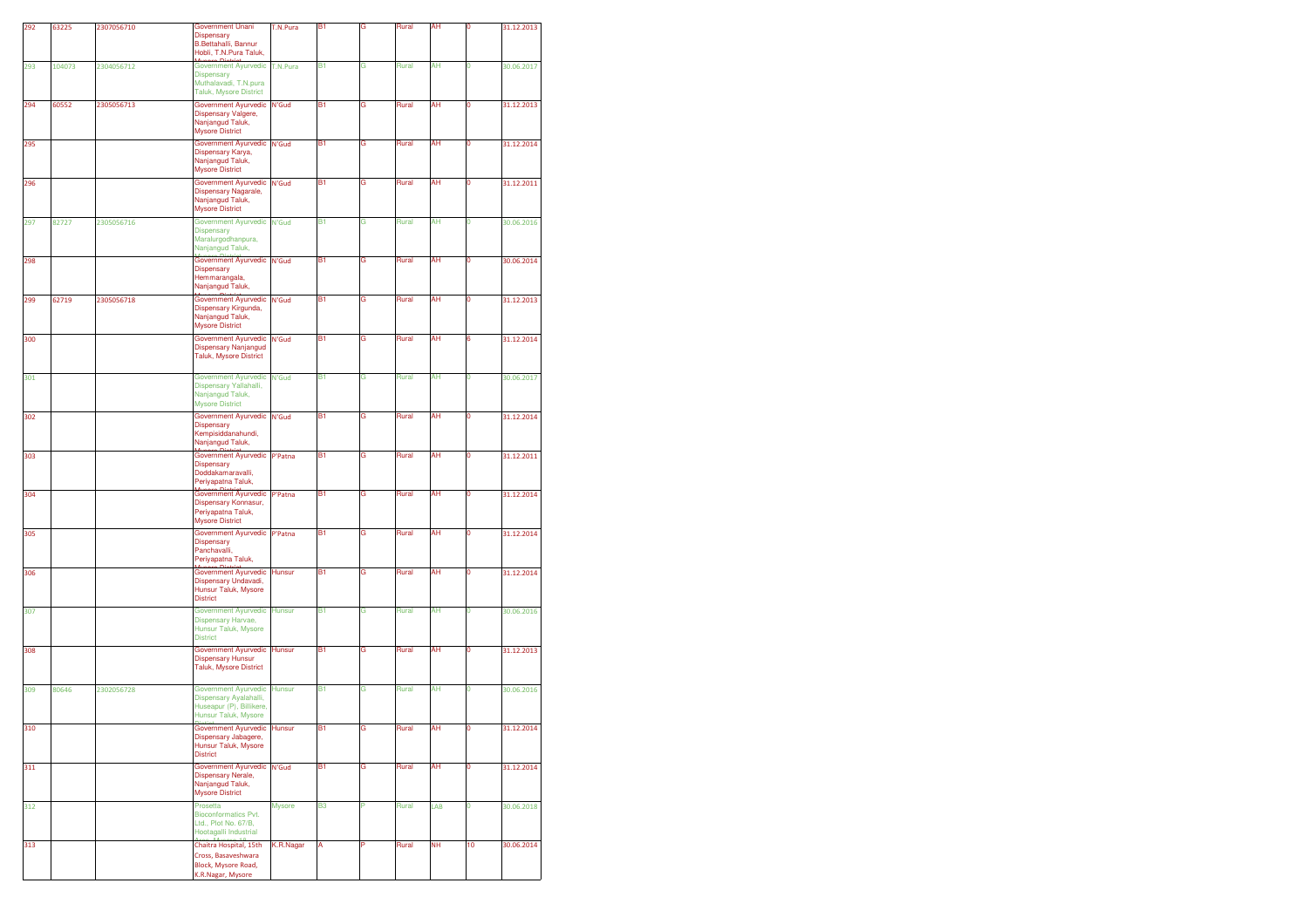| 314 |            |            | Tso Jhe Khangar Charity P'Patna<br><b>Hospital Society,</b><br><b>Tibetin Settlement,</b>       |                |                |   | Rural | <b>NH</b>     | 20              | 31.12.2015 |
|-----|------------|------------|-------------------------------------------------------------------------------------------------|----------------|----------------|---|-------|---------------|-----------------|------------|
| 315 |            |            | Kailashpura, Bylukuppe<br><b>Tibetan Phende</b>                                                 | <b>Hunsur</b>  |                |   | Rural | <b>NH</b>     | 15 <sub>1</sub> | 30-06-2018 |
|     |            |            | <b>Hospital Association,</b><br>Gurupura Post, Hunsur<br>Taluk, Mysore                          |                |                |   |       |               |                 |            |
| 316 |            |            | Sri Sapthagiri<br>Diagnostic Center,                                                            | T.N.Pura       | <b>B3</b>      |   | Rural | LAB           |                 | 31.12.2012 |
| 317 |            |            | Thimmegowda<br><b>Building, Near</b><br>Dr. Prakash Babu Rao,                                   | P'Patna        | B <sub>3</sub> |   | Rural | Lab           |                 | 31.12.2015 |
|     |            |            | <b>Skanda Diagnostics,</b><br>B.M. Road, Opp. to<br>Govt. Hospital,                             |                |                |   |       |               |                 |            |
| 318 | 64108      | 2305006702 | Nestle, Nanjungud,<br>Mysore                                                                    | <b>N'Gud</b>   | <b>B1</b>      |   | Rural | Clinic        |                 | 30.06.2019 |
| 319 |            |            | <b>TC, Nanjangud, Mysore N'Gud</b>                                                              |                | <b>B1</b>      |   | Rural | Clinic        |                 | 30.06.2014 |
|     |            |            |                                                                                                 |                |                |   |       |               |                 |            |
| 320 |            |            | St.Mary Hospital,<br>H.D.Kote, Mysore                                                           | H.D.Kote       |                |   | Rural | <b>NH</b>     | 40              | 31.12.2011 |
| 321 |            |            | St. Mary's Hospital                                                                             | <b>P'Patna</b> |                |   | Rural | <b>NH</b>     | 40              | 31.12.2011 |
|     |            |            | Gonikoppa Road,<br>Periyapatna Taluk,<br><b>Mysore District</b>                                 |                |                |   |       |               |                 |            |
| 322 | 78051      | 2304076498 | Vipragen Bio Science,<br>Hootagalli Industrial<br>Area, Mysore                                  | Mysore         | <b>B1</b>      |   | Rural | Lab           |                 | 30.06.2017 |
| 323 | 52701      | 2301076889 | Sundaragiri Hospital,<br>3077, 1st Floor, 13th<br>Cross, Nanajangud,                            | <b>N'Gud</b>   |                |   | Rural | H.            | 15              | 30.06.2016 |
| 324 | 106495     | 2302078954 | Mysore<br>Primary Health Centre, Hunsur                                                         |                |                | G | Rural | PHC           |                 | 30.06.2018 |
|     |            |            | Gerasanahally Village,<br>Hunsur, Mysore                                                        |                |                |   |       |               |                 |            |
| 325 | 78369      | 2304006710 | <b>Reckit Benckiser,</b><br>Hootagalli Indl Area,<br>Mysore                                     | Mysore         |                |   | Rural | Clinic        |                 | 30.06.2017 |
| 326 | 63857      | 2307080137 | New Ashwini<br>Diagnostics, General<br>Hospital Road, T N                                       | T.N.Pura       |                |   | Rural | LAB           |                 | 30.06.2014 |
| 327 | 76606      |            | Pura, Mysore District<br>2305080224 Minchu Health care, #3 N'Gud<br>Nakshtra Complex, 5th       |                |                |   | Rural | Clinic        |                 | 30.06.2019 |
| 328 |            |            | Cross Extension, R P<br>Road, Ngudu                                                             | T.N.Pura       |                |   |       | Clinic        |                 | 30.06.2016 |
|     |            |            | Noble Clinic, Temple<br>Street, Gargeshwari, T<br>N Pura Taluk, Mysore                          |                |                |   | Rural |               |                 |            |
| 329 |            |            | Sri Mahadeshwara<br>Clinic, Ravandur,<br>Piriyapatna Taluk,                                     | <b>P'Patna</b> |                |   | Rural | Clinic        |                 | 31.12.2012 |
| 330 | 65838      |            | <b>Aysore</b><br>2305080605 Srikanteshwara<br>Diagnostics, 1st Floor                            | N'Gud          |                |   | Rural | LAB           |                 | 30.06.2019 |
| 331 | 97425      |            | Kanakadasa Hostel<br><b>Building, Biside KSRTC</b><br>2304050843 AutoMotive Axles Ltd.,         | Mysore         |                |   | Rural | Clinic        |                 | 30-06-2019 |
|     |            |            | Hootgalli Indl Area, Off<br><b>Hunsur Road</b>                                                  |                |                |   |       |               |                 |            |
| 332 | 2305080715 |            | 107483 Krishna Clinic,<br>lemmaragala,<br>Najangud Taluk,                                       | <b>N'Gud</b>   |                |   | Rural | <b>Clinic</b> |                 | 30.06.2019 |
| 333 |            |            | <b>Mysore District</b><br>Krishna Scanning &<br>Diagnostic Centre,<br><b>Bazar Street,</b>      | <b>N'Gud</b>   |                |   | Rural | Lab           |                 | 30.06.2019 |
| 334 | 67199      |            | Nanjangud-571301<br>2304006707 Rane (Madras) Ltd.,<br>No.79/84. Hootagalli                      | Mysore         |                |   | Rural | Clinic        |                 | 30.06.2019 |
|     |            |            | Ind. Area, Belawadi<br>Post, Mysore                                                             |                |                |   |       |               |                 |            |
| 335 |            |            | Primary Health Centre, K.R.Nagar<br>Gandhanahalli Village,<br>K R Nagar Tq, Mysore<br>Districtt |                |                | G | Rural | <b>PHC</b>    | $\vert$ 1       |            |